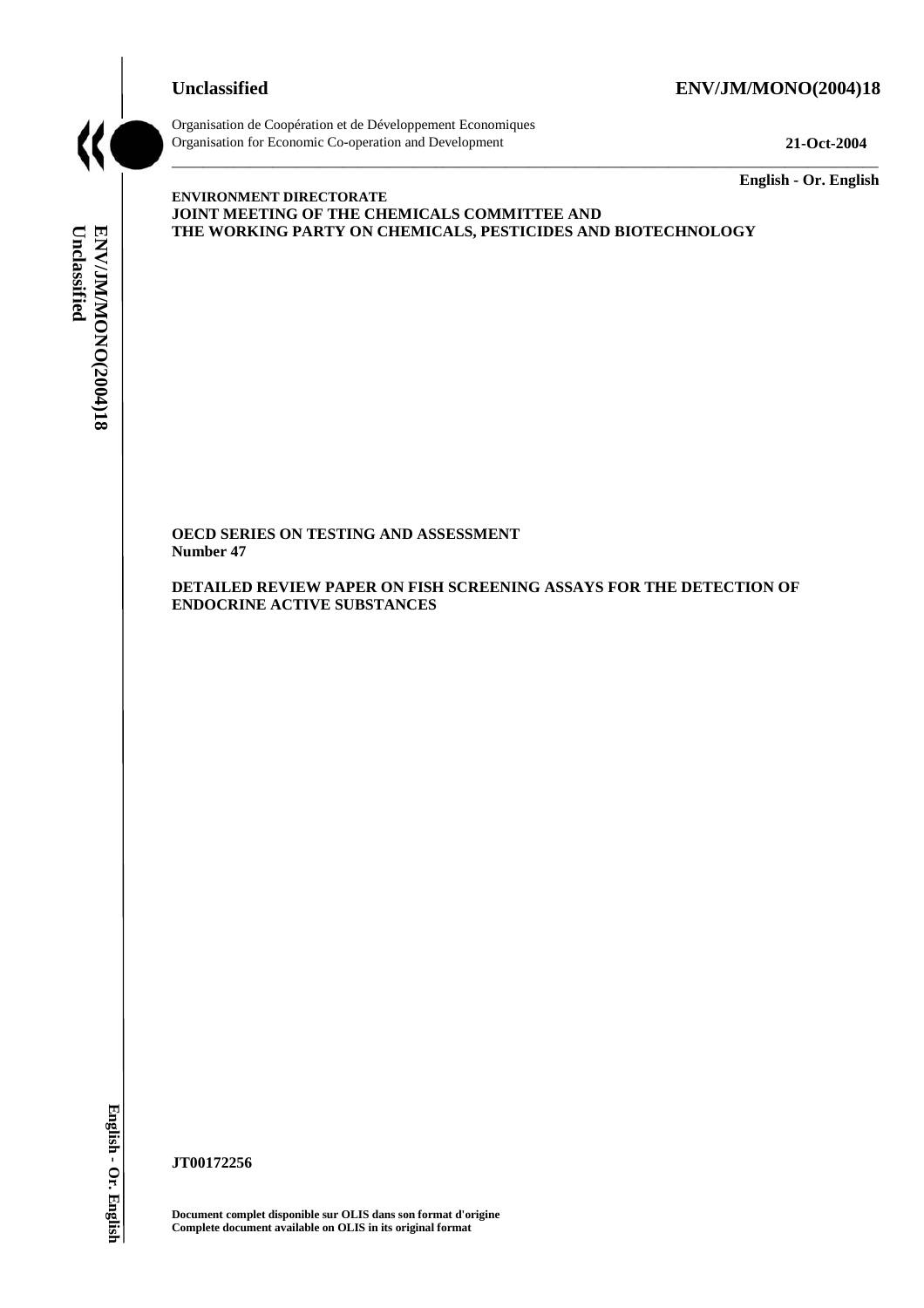# **OECD Environment Health and Safety Publications**

# **Series on Testing and Assessment**

**No. 47** 

#### **DETAILED REVIEW PAPER ON FISH SCREENING ASSAYS FOR THE DETECTION OF ENDOCRINE ACTIVE SUBSTANCES**

### **Environment Directorate ORGANISATION FOR ECONOMIC CO-OPERATION AND DEVELOPMENT**

**Paris September 2004**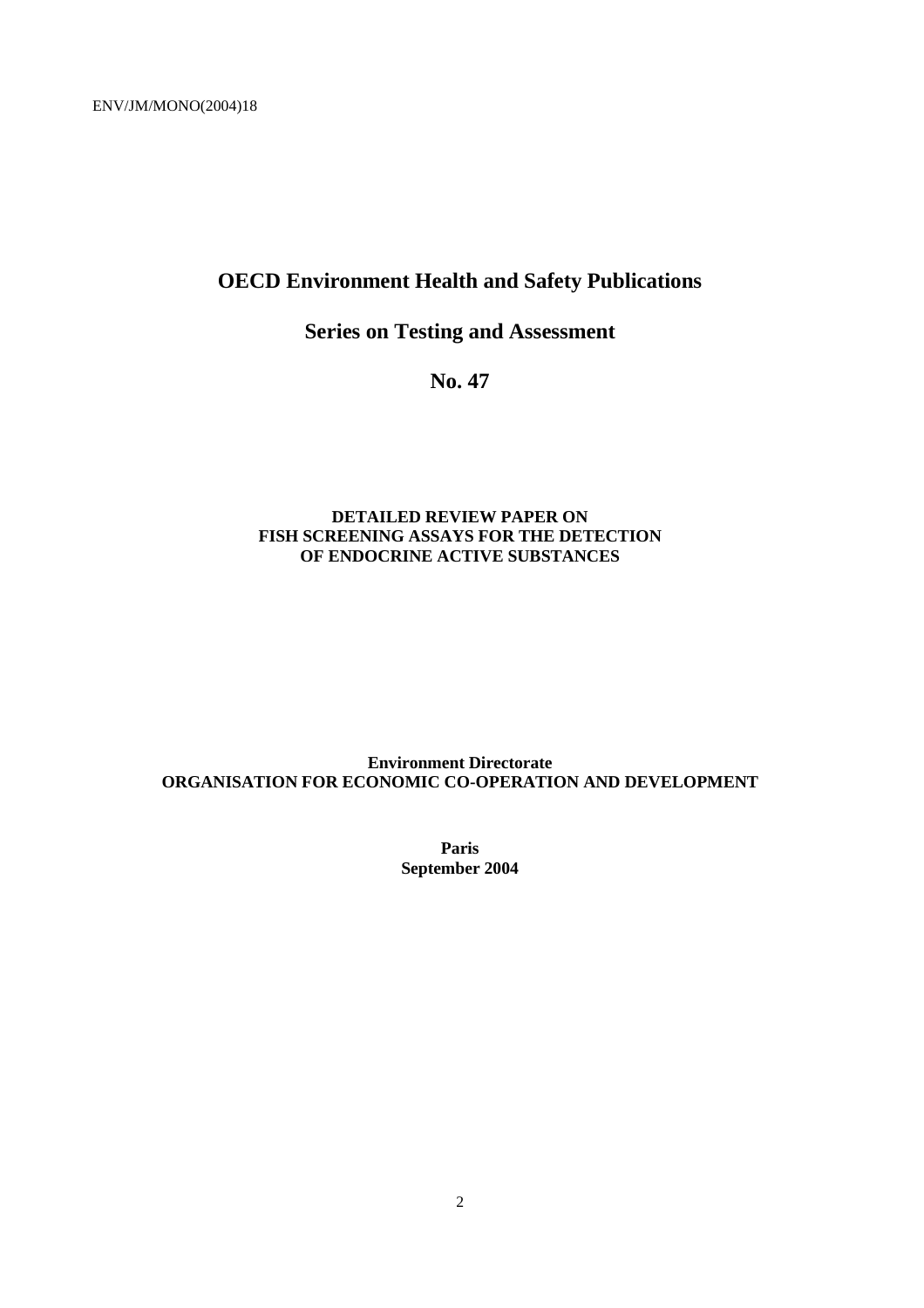#### **Also published in the Series on Testing and Assessment:**

No. 1, *Guidance Document for the Development of OECD Guidelines for Testing of Chemicals (1993; reformatted 1995)*

No. 2, *Detailed Review Paper on Biodegradability Testing (1995)*

No. 3, *Guidance Document for Aquatic Effects Assessment (1995)* 

No. 4, *Report of the OECD Workshop on Environmental Hazard/Risk Assessment (1995)*

No. 5, *Report of the SETAC/OECD Workshop on Avian Toxicity Testing (1996)*

No. 6, *Report of the Final Ring-test of the Daphnia magna Reproduction Test (1997)*

No. 7, *Guidance Document on Direct Phototransformation of Chemicals in Water (1997)* 

No. 8, *Report of the OECD Workshop on Sharing Information about New Industrial Chemicals Assessment (1997)*

No. 9, *Guidance Document for the Conduct of Studies of Occupational Exposure to Pesticides during Agricultural Application (1997)*

No. 10, *Report of the OECD Workshop on Statistical Analysis of Aquatic Toxicity Data (1998)*

No. 11, *Detailed Review Paper on Aquatic Testing Methods for Pesticides and industrial Chemicals (1998)*

No. 12, *Detailed Review Document on Classification Systems for Germ Cell Mutagenicity in OECD Member Countries (1998)*

No. 13, *Detailed Review Document on Classification Systems for Sensitising Substances in OECD Member Countries 1998)*

No. 14, *Detailed Review Document on Classification Systems for Eye Irritation/Corrosion in OECD Member Countries (1998)*

No. 15, *Detailed Review Document on Classification Systems for Reproductive Toxicity in OECD Member Countries (1998)*

No. 16, *Detailed Review Document on Classification Systems for Skin Irritation/Corrosion in OECD Member Countries (1998)*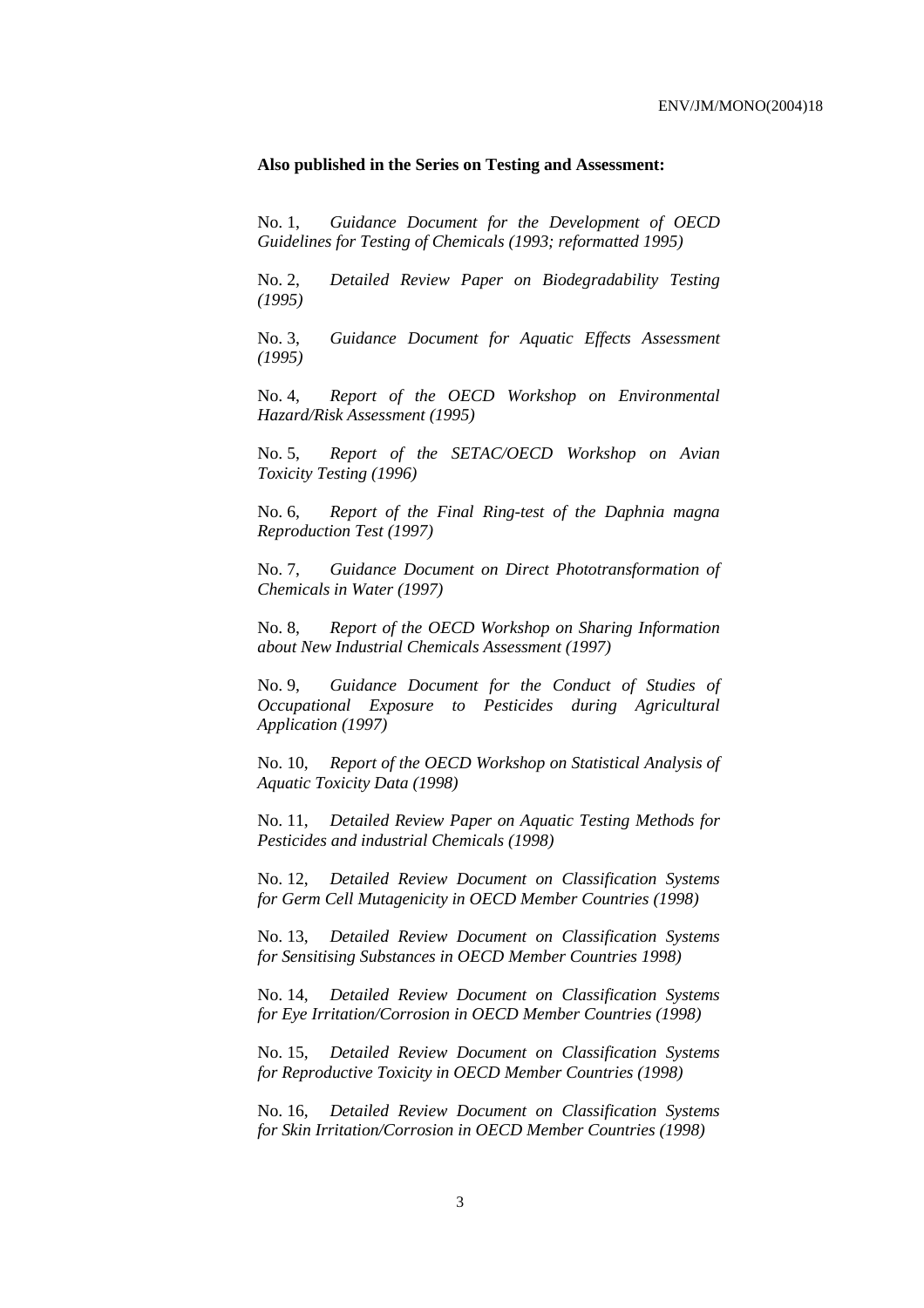No. 17, *Environmental Exposure Assessment Strategies for Existing Industrial Chemicals in OECD Member Countries (1999)*

No. 18, *Report of the OECD Workshop on Improving the Use of Monitoring Data in the Exposure Assessment of Industrial Chemicals (2000)*

No. 19, *Guidance Document on the Recognition, Assessment and Use of Clinical Signs as Humane Endpoints for Experimental Animals used in Safety Evaluation (1999)*

No. 20, *Revised Draft Guidance Document for Neurotoxicity Testing (in approval)*

No. 21, *Detailed Review Paper: Appraisal of Test Methods for Sex Hormone Disrupting Chemicals (2000)*

No. 22, *Guidance Document for the Performance of Out-door Monolith Lysimeter Studies (2000)*

No. 23, *Guidance Document on Aquatic Toxicity Testing of Difficult Substances and Mixtures (2000)*

No. 24, *Guidance Document on Acute Oral Toxicity Testing (2001)*

No. 25, *Detailed Review Document on Hazard Classification Systems for Specifics Target Organ Systemic Toxicity Repeated Exposure in OECD Member Countries (2001)*

No. 26, *Revised Analysis of Responses Received from Member Countries to the Questionnaire on Regulatory Acute Toxicity Data Needs (2001)*

No 27, *Guidance Document on the Use of the Harmonised System for the Classification of Chemicals Which are Hazardous for the Aquatic Environment (2001)*

No 28, *Guidance Document for the Conduct of Skin Absorption Studies (2004)*

No 29, *Guidance Document on Transformation/Dissolution of Metals and Metal Compounds in Aqueous Media (2001)*

No 30, *Detailed Review Document on Hazard Classification Systems for Mixtures (2001)*

No 31, *Detailed Review Paper on Non-Genotoxic Carcinogens Detection: The Performance of In-Vitro Cell Transformation Assays (draft)*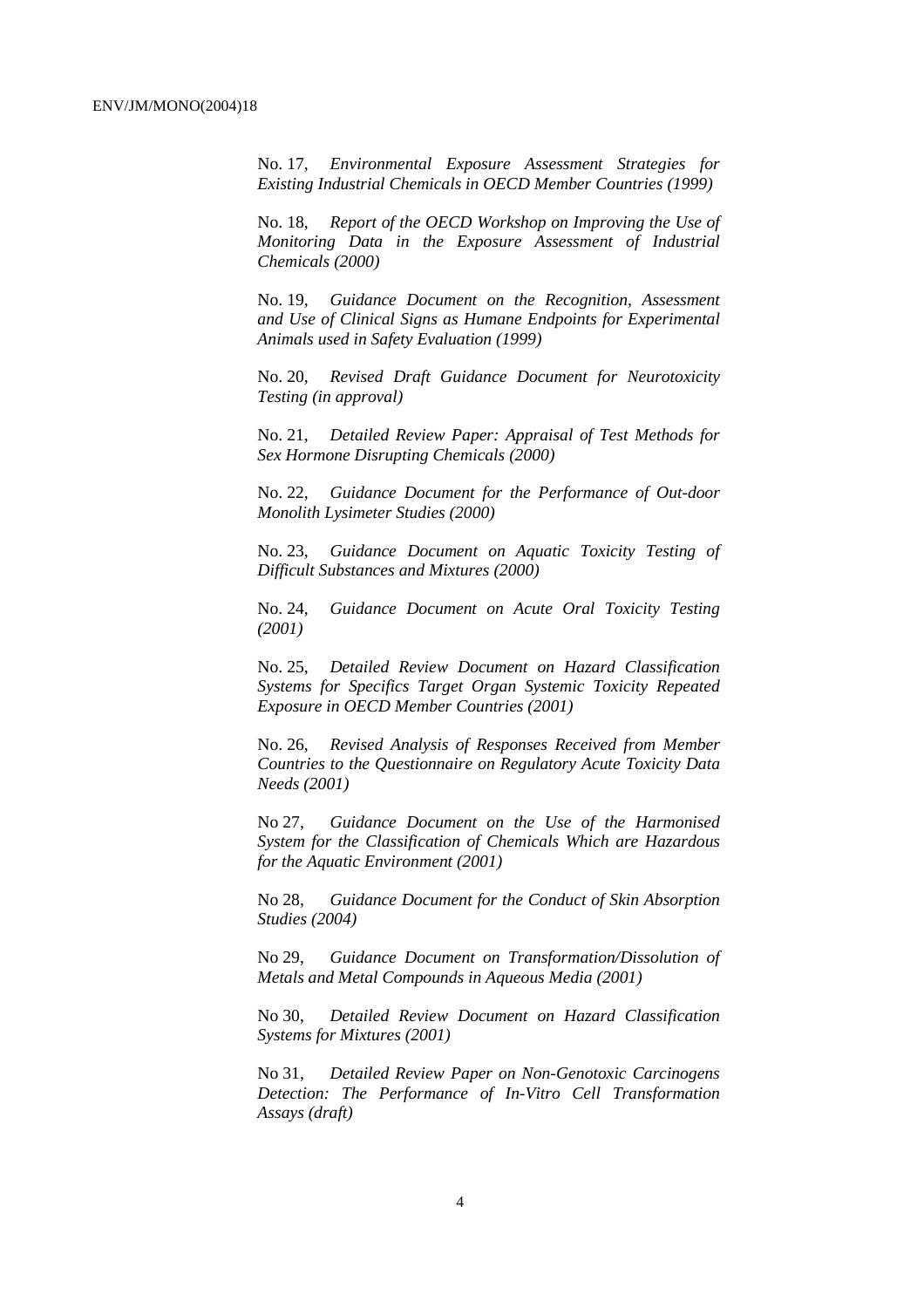No. 32, *Guidance Notes for Analysis and Evaluation of Repeat-Dose Toxicity Studies (2000)*

No. 33, *Harmonised Integrated Classification System for Human Health and Environmental Hazards of Chemical Substances and Mixtures (2001)*

No. 34, *Guidance Document on the Development, Validation and Regulatory Acceptance of New and Updated Internationally Acceptable Test Methods in Hazard Assessment (in preparation)*

No. 35, *Guidance notes for analysis and evaluation of chronic toxicity and carcinogenicity studies (2002)*

No. 36, *Report of the OECD/UNEP Workshop on the use of Multimedia Models for estimating overall Environmental Persistence and long range Transport in the context of PBTS/POPS Assessment (2002)*

No. 37, *Detailed Review Document on Classification Systems for Substances Which Pose an Aspiration Hazard (2002)*

No. 38, *Detailed Background Review of the Uterotrophic Assay Summary of the Available Literature in Support of the Project of the OECD Task Force on Endocrine Disrupters Testing and Assessment (EDTA) to Standardise and Validate the Uterotrophic Assay (2003)*

No. 39, *Guidance Document on Acute Inhalation Toxicity Testing (in preparation)*

No. 40, *Detailed Review Document on Classification in OECD Member Countries of Substances and Mixtures Which Cause Respiratory Tract Irritation and Corrosion (2003)*

No. 41, *Detailed Review Document on Classification in OECD Member Countries of Substances and Mixtures which in Contact with Water Release Toxic Gases (2003)*

No. 42, *Guidance Document on Reporting Summary Information on Environmental, Occupational and Consumer Exposure (2003)*

No. 43, *Draft Guidance Document on Reproductive Toxicity Testing and Assessment (in preparation)*

No. 44, *Description of Selected Key Generic Terms Used in Chemical Hazard/Risk Assessment (2003)* 

No. 45, *Guidance Document on the Use of Multimedia Models for Estimating Overall Environmental Persistence and Long-range Transport (2004)*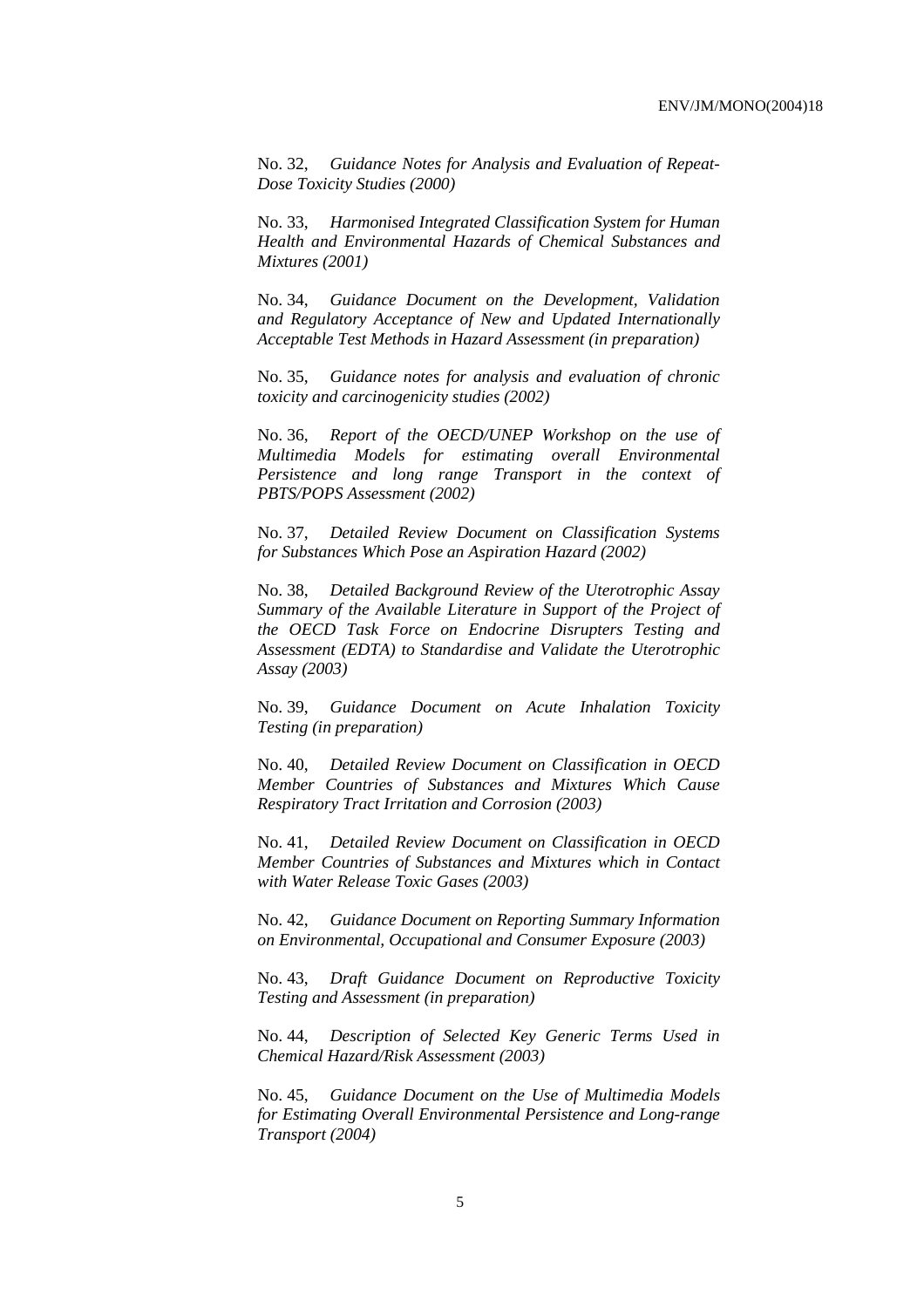No. 46*, Detailed Review Paper on Amphibian Metamorphosis Assay for the Detection of Thyroid Active Substances (2004)* 

#### **© OECD 2004**

Applications for permission to reproduce or translate all or part of this material should be made to: Head of Publications Service, OECD, 2 rue André-Pascal, 75775 Paris Cedex 16, France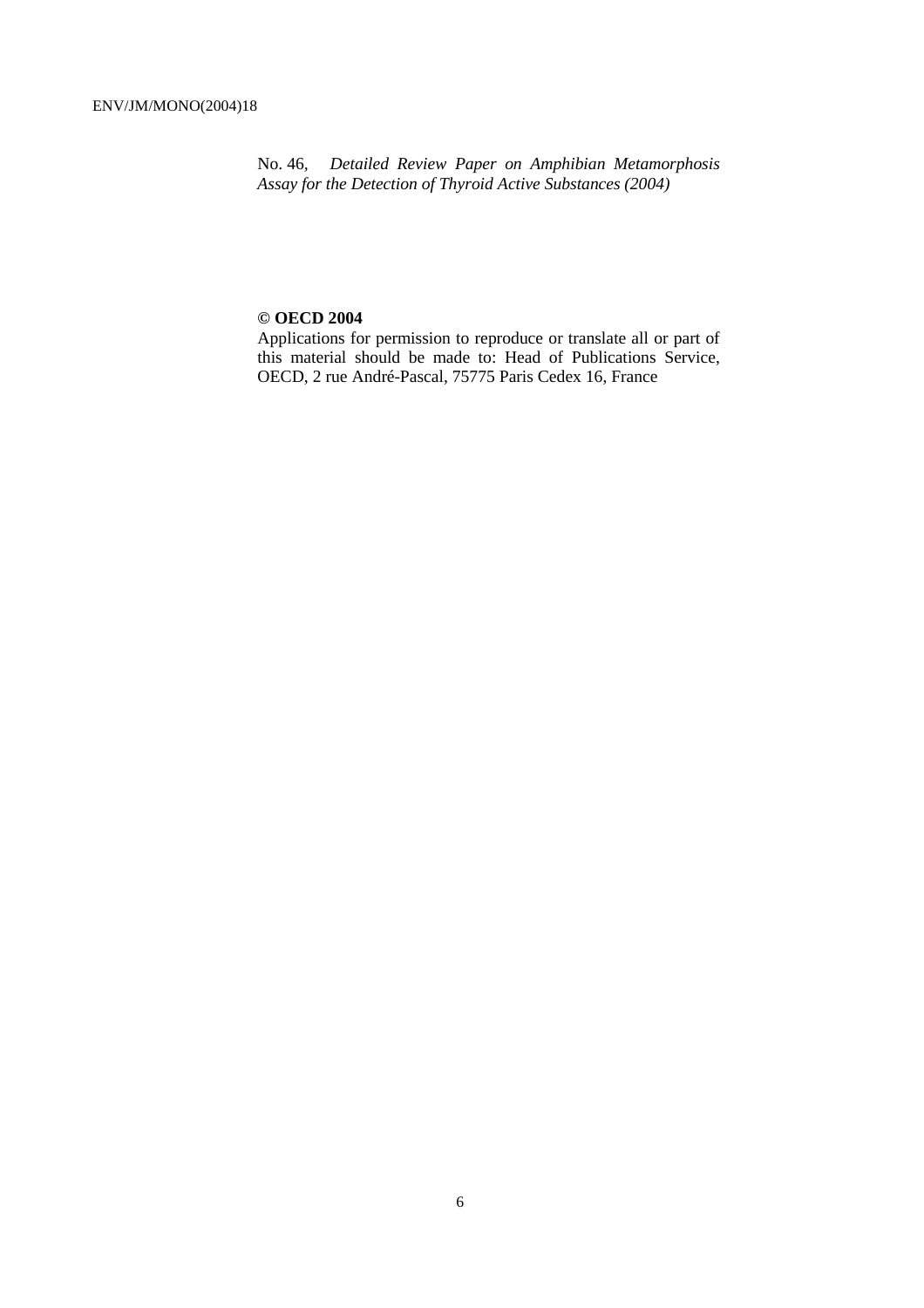# **About the OECD**

The Organisation for Economic Co-operation and Development (OECD) is an intergovernmental organisation in which representatives of 30 industrialised countries in North America, Europe and the Asia and Pacific region, as well as the European Commission, meet to co-ordinate and harmonise policies, discuss issues of mutual concern, and work together to respond to international problems. Most of the OECD's work is carried out by more than 200 specialised committees and working groups composed of member country delegates. Observers from several countries with special status at the OECD, and from interested international organisations, attend many of the OECD's workshops and other meetings. Committees and working groups are served by the OECD Secretariat, located in Paris, France, which is organised into directorates and divisions.

The Environment, Health and Safety Division publishes free-of-charge documents in nine different series: **Testing and Assessment**; **Good Laboratory Practice and Compliance Monitoring**; **Pesticides and Biocides**; **Risk Management**; **Harmonisation of Regulatory Oversight in Biotechnology**; **Safety of Novel Foods and Feeds; Chemical Accidents; Pollutant Release and Transfer Registers; and Emission Scenario Documents.** More information about the Environment, Health and Safety Programme and EHS publications is available on the OECD's World Wide Web site (http://www.oecd.org/ehs/).

*This publication was produced within the framework of the Inter-Organisation Programme for the Sound Management of Chemicals (IOMC).* 

**The Inter-Organisation Programme for the Sound Management of Chemicals (IOMC) was established in 1995 following recommendations made by the 1992 UN Conference on Environment and Development to strengthen co-operation and increase international coordination in the field of chemical safety. The participating organisations are FAO, ILO, OECD, UNEP, UNIDO, UNITAR and WHO. The World Bank and UNDP are observers. The purpose of the IOMC is to promote co-ordination of the policies and activities pursued by the Participating Organisations, jointly or separately, to achieve the sound management of chemicals in relation to human health and the environment.**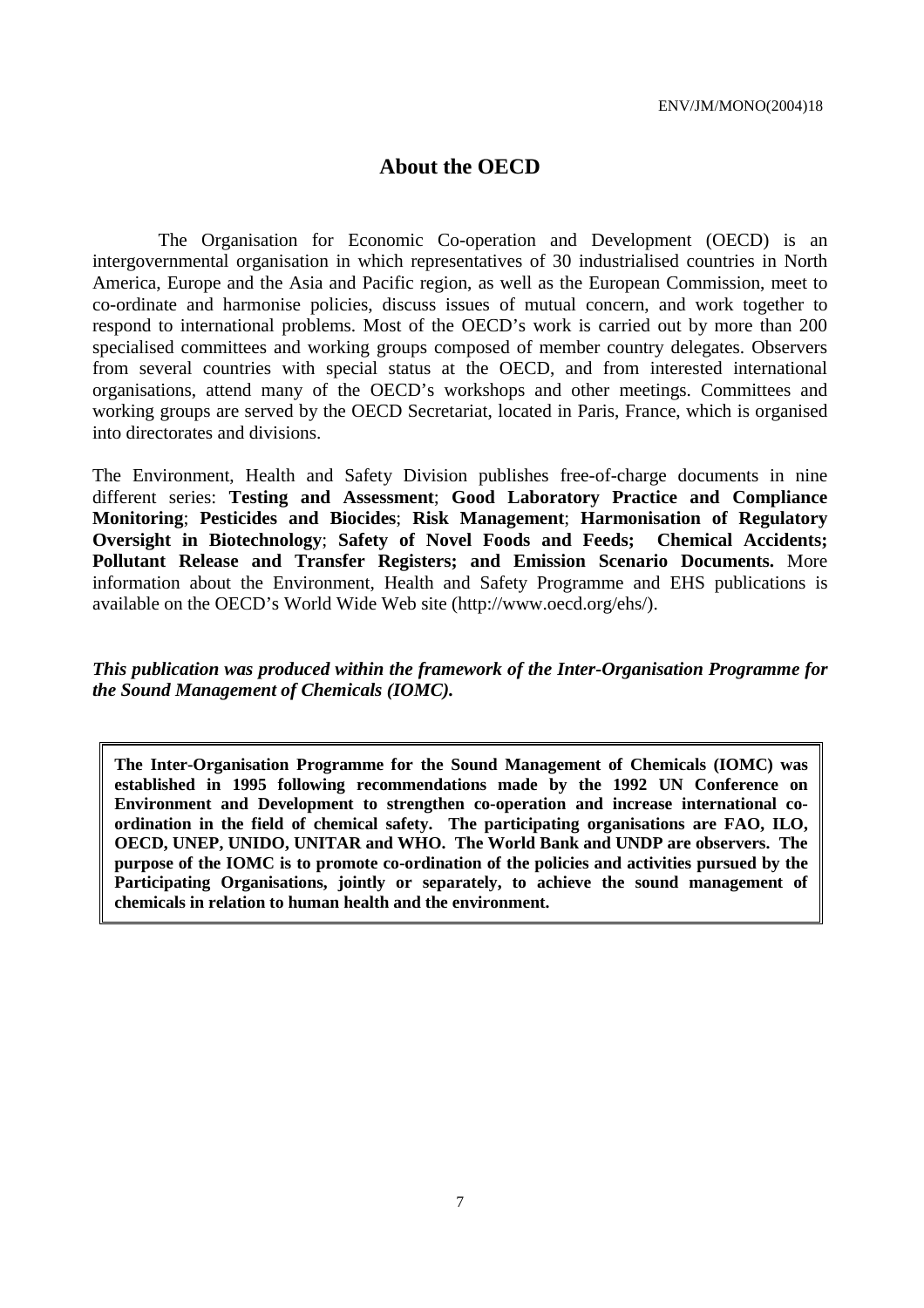**This publication is available electronically, at no charge.** 

**For this and many other Environment, Health and Safety publications, consult the OECD's World Wide Web site (www.oecd.org/ehs/)** 

**or contact:** 

**OECD Environment Directorate, Environment, Health and Safety Division**

> **2 rue André-Pascal 75775 Paris Cedex 16 France**

**Fax: (33-1) 45 24 16 75** 

**E-mail: ehscont@oecd.org**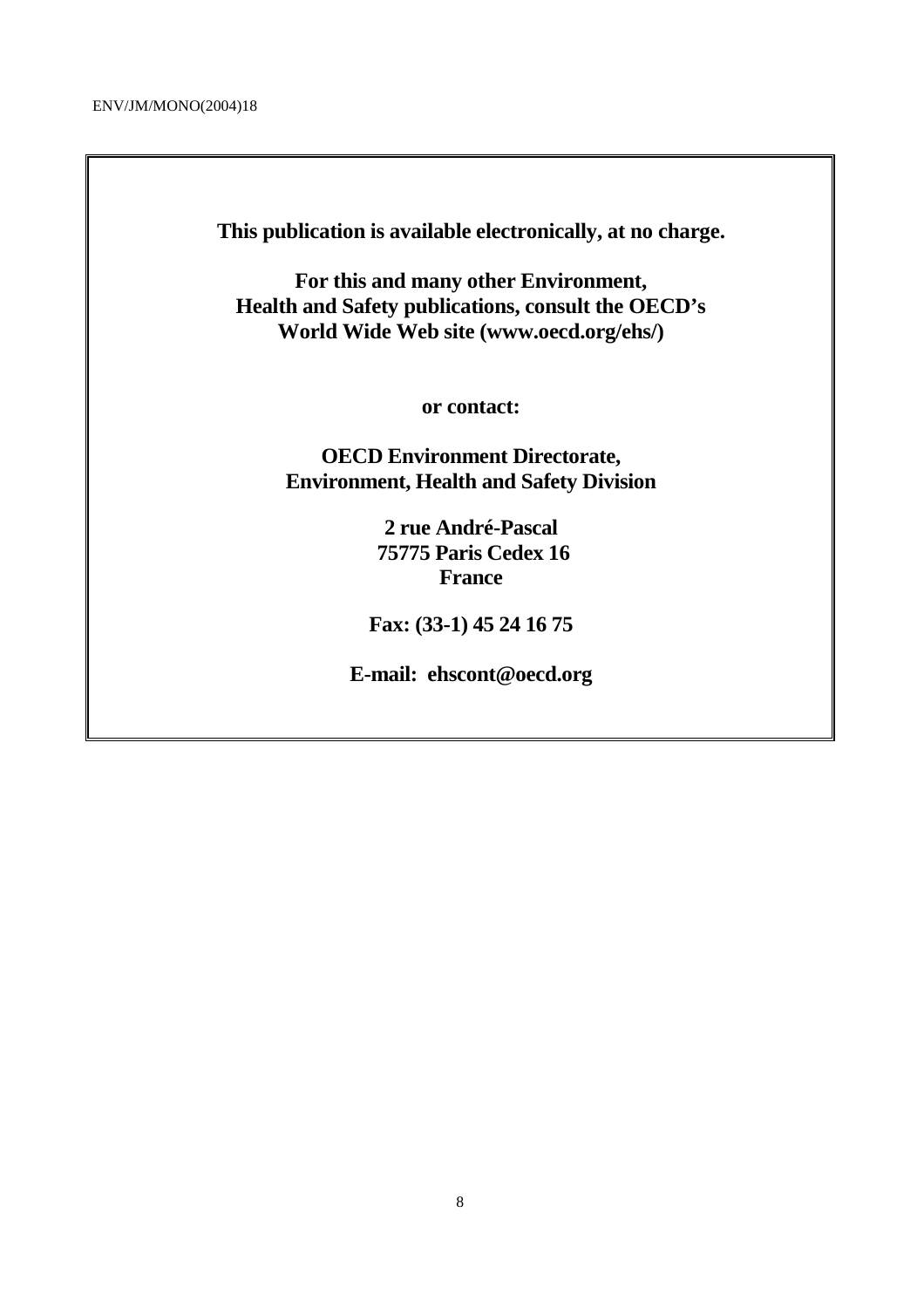# **TABLE OF CONTENTS**

| 1.                                                                                                         |  |  |
|------------------------------------------------------------------------------------------------------------|--|--|
| 1.1<br>Objective of the Fish Screening Assay for the Detection of Endocrine Active Substances 18<br>1.2    |  |  |
| OVERVIEW AND SCIENTIFIC BASIS OF A FISH SCREENING ASSAY FOR ENDOCRINE<br>2.                                |  |  |
| 2.1<br>2.2<br>2.2.1<br>2.2.2<br>2.2.3<br>2.3<br>2.4                                                        |  |  |
| 3.                                                                                                         |  |  |
| 3.1<br>3.1.1<br>3.2<br>3.2.1<br>3.2.2<br>3.3<br>3.3.1<br>3.3.2<br>3.4                                      |  |  |
| $\overline{4}$ .                                                                                           |  |  |
| 4.1<br>4.1.1<br>4.1.2<br>4.1.3<br>4.1.4<br>4.2<br>4.2.1<br>4.2.2<br>4.2.3<br>4.3<br>4.3.1<br>4.3.2         |  |  |
| 5.                                                                                                         |  |  |
| 5.1<br>Growth, Morphological Alterations, Reproduction and Biochemical measures (VTG) 49<br>5.1.1<br>5.1.2 |  |  |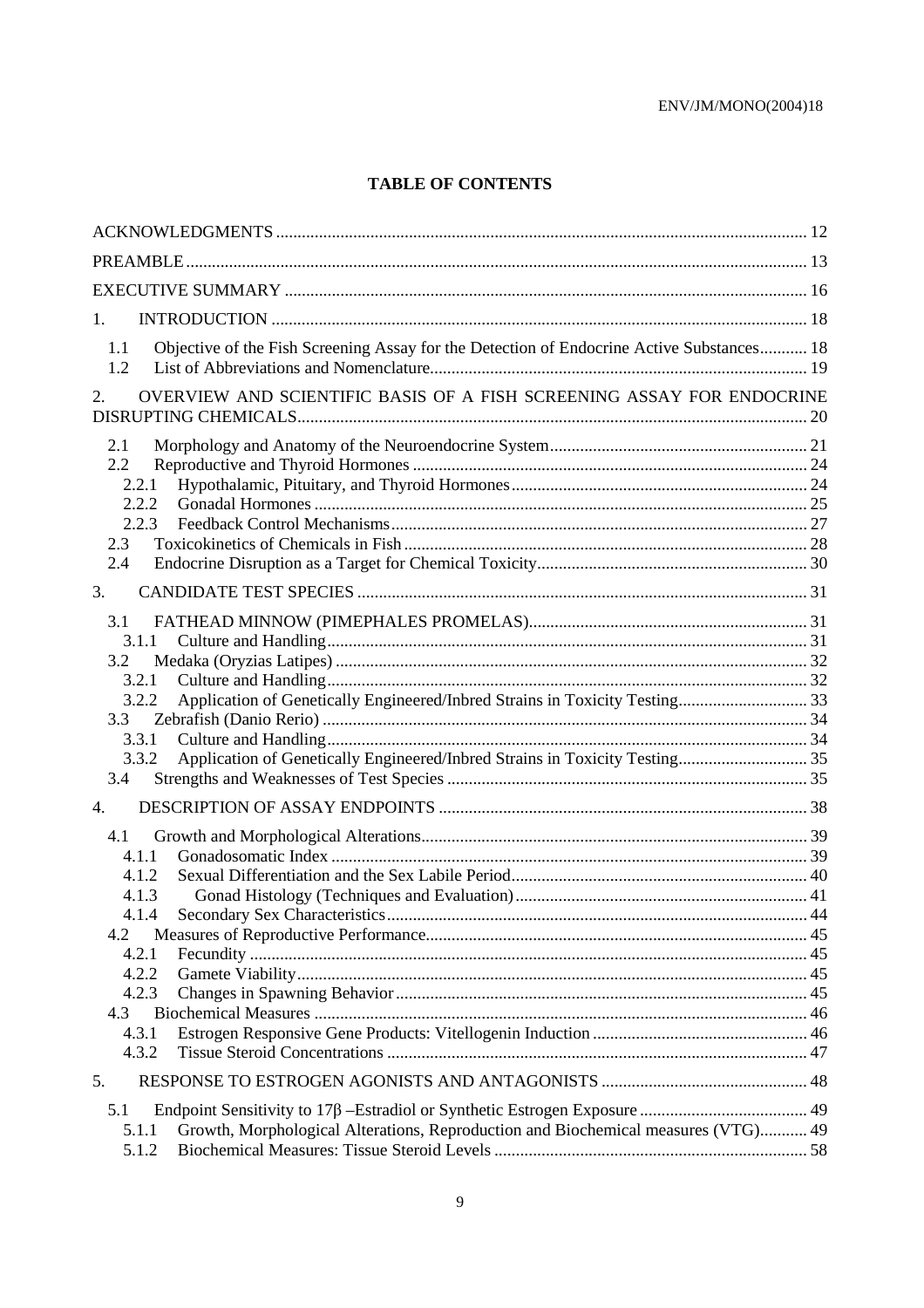| 5.2 |                                                                                            |  |
|-----|--------------------------------------------------------------------------------------------|--|
|     | 5.2.1                                                                                      |  |
|     | 5.2.2                                                                                      |  |
| 5.3 |                                                                                            |  |
| 5.4 |                                                                                            |  |
| 6.  |                                                                                            |  |
| 6.1 |                                                                                            |  |
| 6.2 |                                                                                            |  |
|     | 6.2.1                                                                                      |  |
|     | 6.2.2                                                                                      |  |
| 6.3 |                                                                                            |  |
| 6.4 |                                                                                            |  |
| 7.  |                                                                                            |  |
| 7.1 |                                                                                            |  |
| 7.2 |                                                                                            |  |
| 7.3 |                                                                                            |  |
| 7.4 |                                                                                            |  |
| 8.  | EXPERIMENTAL DESIGN CONSIDERATIONS FOR FISH SCREENING ASSAYS 72                            |  |
| 8.1 |                                                                                            |  |
|     | 8.1.1                                                                                      |  |
|     | 8.1.2                                                                                      |  |
|     | 8.1.3                                                                                      |  |
|     | 8.1.4                                                                                      |  |
| 8.2 |                                                                                            |  |
| 8.3 |                                                                                            |  |
| 8.4 |                                                                                            |  |
| 8.5 |                                                                                            |  |
|     | 8.5.1                                                                                      |  |
|     | 8.5.2                                                                                      |  |
| 9.  |                                                                                            |  |
| 10. | ADDITIONAL DATA NEEDS AND IMPLEMENTATION CONSIDERATIONS  81                                |  |
|     | 10.1                                                                                       |  |
|     | 10.1.1                                                                                     |  |
|     | 10.1.2                                                                                     |  |
|     | Information on Facilities and Major Fixed Equipment Needed to Conduct the Test  81<br>10.2 |  |
|     | 10.3                                                                                       |  |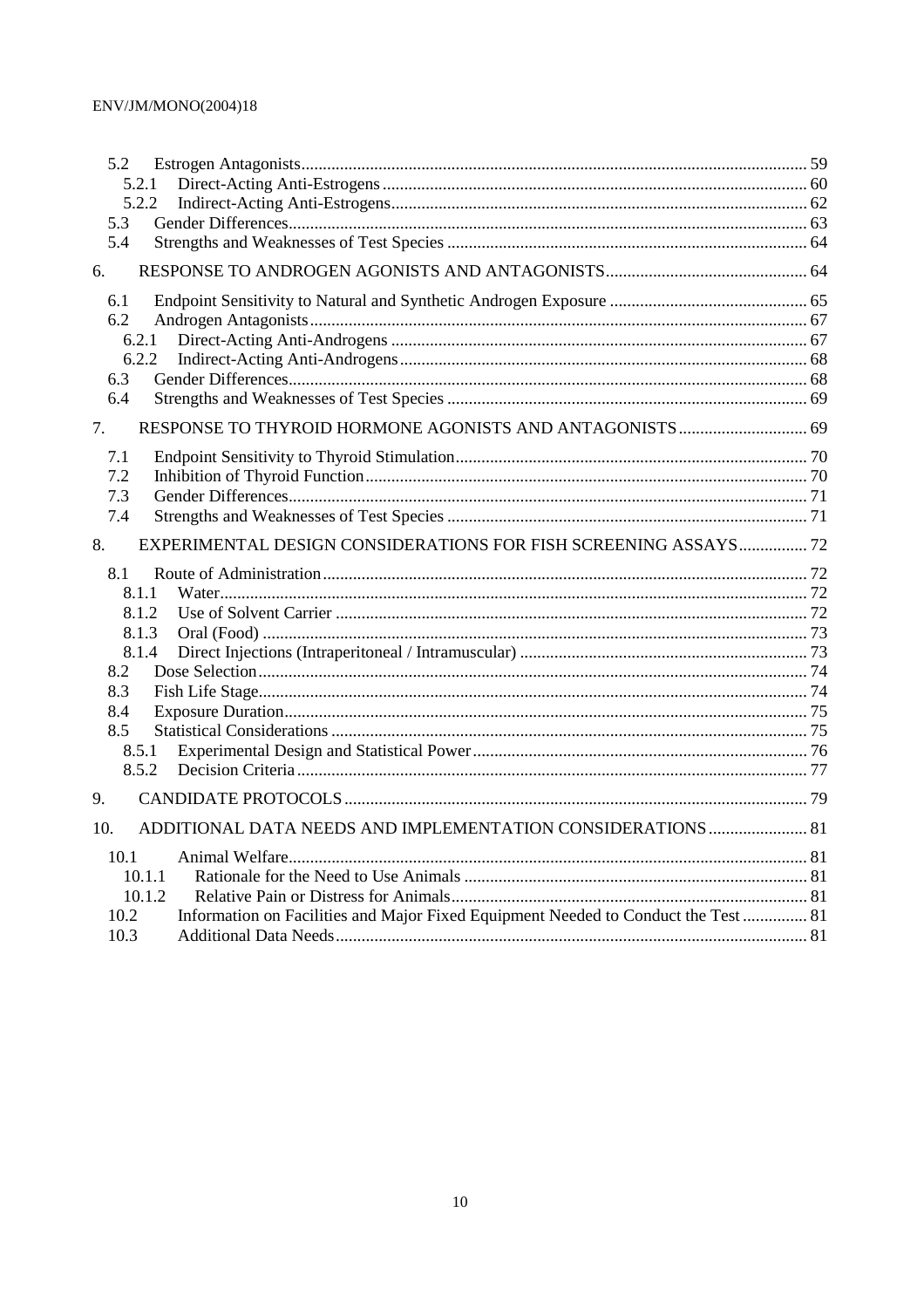### **LIST OF TABLES**

| Table $3.1$ : | Strengths and Weaknesses of Test Species                        | P.36 |
|---------------|-----------------------------------------------------------------|------|
| Table $5.1$ : | Reported Results with Weak Estrogen Agonists                    | P.50 |
| Table $5.2$ : | Reported Results with Estradiol and Synthetic Estrogen Agonists | P.54 |
| Table $5.3$ : | Indirect Acting Anti-Estrogens (Aromatase Inhibitors)           | P.62 |
| Table $6.1$ : | Reported Results Obtained with Androgenic Substances            | P.65 |
| Table $9.1$ : | <b>Overview of Candidate Protocols</b>                          | P.80 |

# **LIST OF FIGURES**

| Figure 2.1: Outline of the Brain-Pituitary-Gonadal Axis and Thyroid System in Fish               | P.22 |
|--------------------------------------------------------------------------------------------------|------|
| Figure 4.1: Localisation of the Labile Period for Effective Sex Steroid Treatment in Relation to |      |
| Development in Several Species of Teleosts                                                       | P.40 |
|                                                                                                  |      |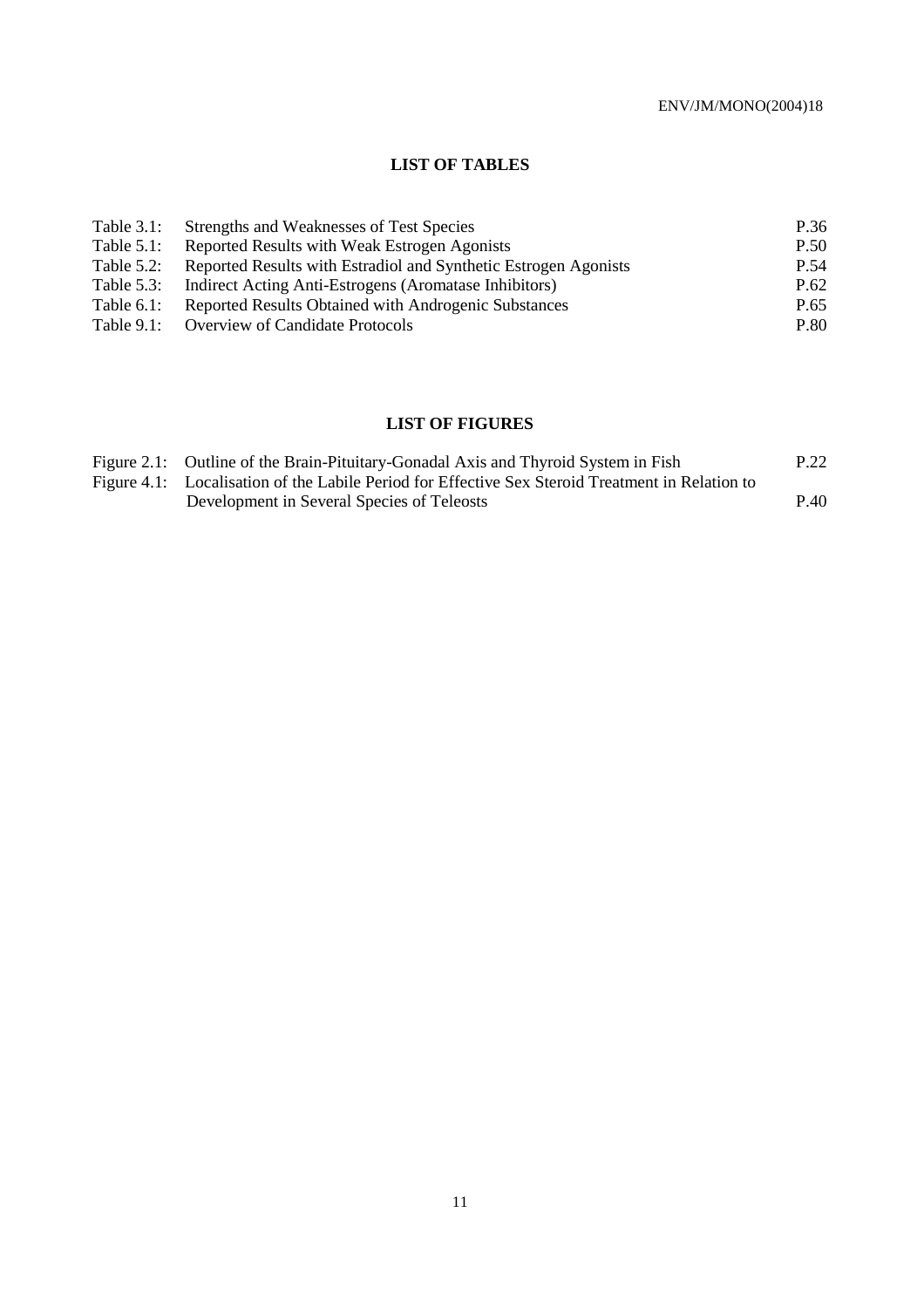#### **ACKNOWLEDGMENTS**

The OECD Secretariat would like to acknowledge the contributions of national experts who provided extensive comments on the draft version of this detailed review paper:

- US Environmental Protection Agency, Office of Science Coordination and Policy, who prepared the original version of this document;
- Brunel University, Department Biological Sciences, United Kingdom;
- US Environmental Protection Agency, Mid-Continent Ecology Division (Duluth, MN);
- University of Heidelberg, Zoological Institute, Aquatic Ecotoxicology, Germany;
- Fraunhofer Institute for Molecular Biology and Applied Ecology (Schmallenberg) Germany;
- ECT Ecotoxicology (Flörsheim), Germany;
- Laboratory for Aquatic Organisms, Bayer CropScience (Monheim), Germany;
- DHI Water & Environment, Environmental Risk Assessment (Hørsholm), Denmark, who assisted the OECD Secretariat in finalising the Detailed Review Paper;
- Schering AG, Experimental Toxicology (Berlin), Germany;
- University of Southern Denmark, Institute of Biology (Odenske), Denmark;
- European Commission, ECB European Chemicals Bureau (Ispra) Italy;
- Institut National de l'Environnement Industriel et des Risques (Verneuil-en-Halatte), France;
- CEFAS Centre for Environment Fisheries and Aquaculture Science, United Kingdom;
- Department of the Army Corps of Engineers, United States;
- Waterways Experiment Station, Environmental Laboratory (Vicksburg/MS, US).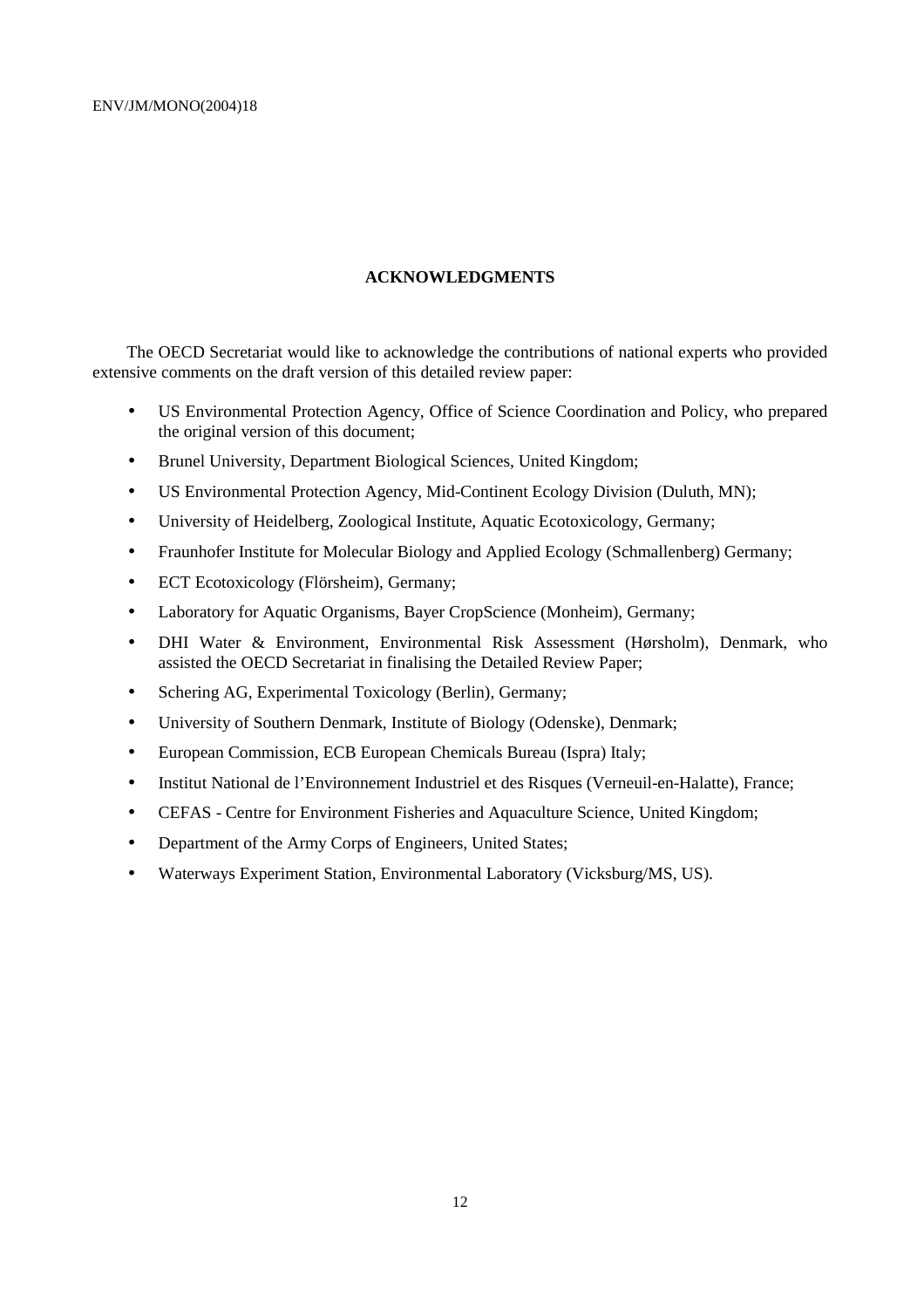#### **PREAMBLE**

 In 1998, a Task Force on Endocrine Disrupter Testing and Assessment (EDTA) was established at the request of OECD member countries. The EDTA Task Force is a Special Activity of the Test Guidelines Programme and its main objectives are to:

identify the needs and prioritize the development of new and enhanced guidelines for the detection and characterization of endocrine disrupting chemicals;

- develop a harmonized testing strategy for the screening and testing of endocrine disrupters;
- manage validation work for newly developed and enhanced Test Guidelines as appropriate; and,
- provide practical tools for sharing testing results and assessments.

 The need for new and updated test methods to detect and characterise endocrine disrupting chemicals has been expressed by the Task Force for the assessment of human health effects and environmental effects. At early meetings of the EDTA Task Force, it appeared that existing OECD Test Guidelines would insufficiently cover for endocrine-related effects, especially for the environment. Member countries decided to list test methods which could potentially cover effects of chemicals on the reproductive system (estrogen agonists/antagonists and androgen agonists/antagonists) and on the development (thyroid system), and proposed enhancements where needed. Fish screening assays have been developed for the detection of (anti-) estrogenic and (anti-)androgenic compounds in oviparous animals living in aquatic ecosystems, as there is good evidence that fish in the field are being impacted by endocrine active substances.

 This Detailed Review Paper (DRP) is intended to provide the current state-of-the-knowledge in the area of fish screening assays for chemicals active at the endocrine level on the reproductive system of test animals. The main reasons for developing a screening assay is (a) there is good evidence that fish in the field are being impacted by endocrine disrupters, and (b) there are noticeable differences between mammals and fish as regards exposure pathways and metabolism. Also, fish differ in steroid profiles from mammals. For example, 11-ketotestosterone (11-KT), as opposed to testosterone (T), is the most important androgen in fish, and the estrogen receptor (ER) in fish appears to differ structurally and functionally from the mammalian ER. In addition, steroid receptors in eggs and for hepatic vitellogenin (VTG) have no known analogous receptors in mammals, which would suggest sites of endocrine disruption unique to oviparous animals. Therefore, a screening assay in fish is considered essential to address these known endocrine differences.

 Two Expert Consultation Meetings on Endocrine Disrupters Testing in Fish were held in 1998 and 2000 to discuss the screening and testing needs. At these meetings, experts recommended endpoints reflective of estrogenic or androgenic activity, which could be used for the detection of endocrine active substances. They consist of morphological, biochemical and histological measurements and observations in either adult fish (males and females analyzed separately) or in juveniles, depending on the assay considered. The DRP has been written to provide a summary of the literature up to 2003, and an overview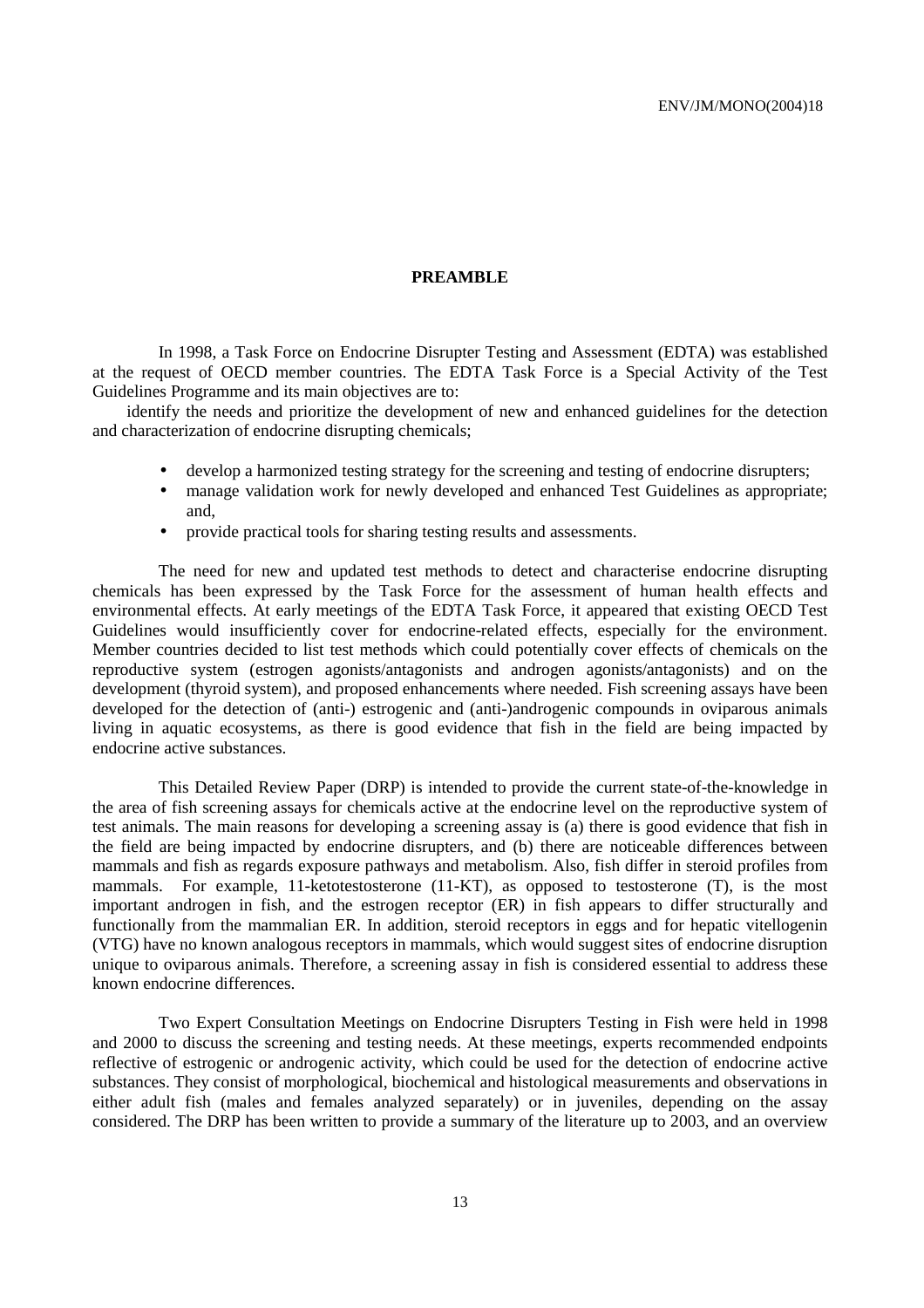of existing approaches relevant for the standardisation and validation of fish screening assays, with their advantages and limitations.

 General principles for the conduct of validation studies have been defined following the OECD Stockholm Conference on Validation and Regulatory Acceptance of New and Updated Test Methods in Hazard Assessment. The OECD draft Guidance Document No. 34 describes these guiding principles and addresses the important steps and aspects that must be considered prior to and during the validation process. They include: (i) the definition of the test method and related issues (*e.g.,* purpose, predictions, endpoints, limitations), (ii) the design and conduct of the initial phase of the validation process leading to the optimisation of the test method (often referred to as the pre-validation), (iii) the design and conduct of the broader, multi-laboratory follow-up validation work, based on the outcomes of the initial phases and aiming at accumulation of data on the relevance and reliability of the test method, and (iv) the overall data evaluation and subsequent validation study conclusion, keeping in mind the requirements of regulatory authorities for submission of information relating to new or modified test procedures. It also discusses the need for and the extent of an independent evaluation, or peer review, of validated test methods.

 The planning and conduct of a validation study should be undertaken on a case-by-case basis since there may be several ways of assessing the validity of the method. As described in the draft Guidance Document No. 34, the validation process is sufficiently flexible so that it can be applied equally well to a wide variety of tests and procedures. The flexibility also applies regardless of whether tests are for health or environmental effects. Flexibility is also encouraged on issues such as the amounts of information required at each phase, the number of chemicals tested, when and to what extent to use blind testing, and the number of laboratories participating.

 A Validation Management Group for Ecotoxicity Testing (VMG-eco) has been established at the OECD level to supervise the planning and conduct of experimental work in fish, birds, amphibians and invertebrates. This VMG-eco reports back to the Task Force on Endocrine Disrupters Testing and Assessment (EDTA). To discuss the technical details of the screening assay, a Fish Drafting Group was created in 2002.

 The U.S. Environmental Protection Agency took the lead in preparing the initial version of this Detailed Review Paper for their national programme on endocrine disrupters. The purpose of a Detailed Review Paper is to provide the state-of-the-art knowledge in a particular area, e.g. fish screening assays for the detection of endocrine active substances, to be broadly inclsive of possible methods and approaches without giving preference to a particular approach. A draft of this document was circulated for comments in May 2003 to OECD member countries. Comments were received from several internationally recognised experts. A revised draft taking into account comments received served as the basis for the present OECD Detailed Review Paper. Dr. Gitte Petersen, member of the Fish Drafting Group representing Denmark, assisted the Secretariat in making the final version of the DRP.

 There are a number of different approaches to screening for endocrine active substances in fish, but there is currently no overall consensus between different regulatory systems on which of the various existing approaches should be developed for screening chemicals for regulatory purposes. The Detailed Review Paper aims at describing some of these approaches, along with the relevant proposed protocols, as a synopsis for the current activity in this area. These protocols were suggested as candidates for further development under the Conceptual Framework for Testing and Assessment established by the EDTA Task Force. This Conceptual Framework should be considered as a toolbox that provides useful approaches for the Member countries in their regulation of chemicals, rather than a rigid testing scheme. For example, regulatory authorities in some countries may require a reproduction screen as part of their testing strategy, whereas others may advocate the use of an early life-stage approach/assay. Until sufficient data become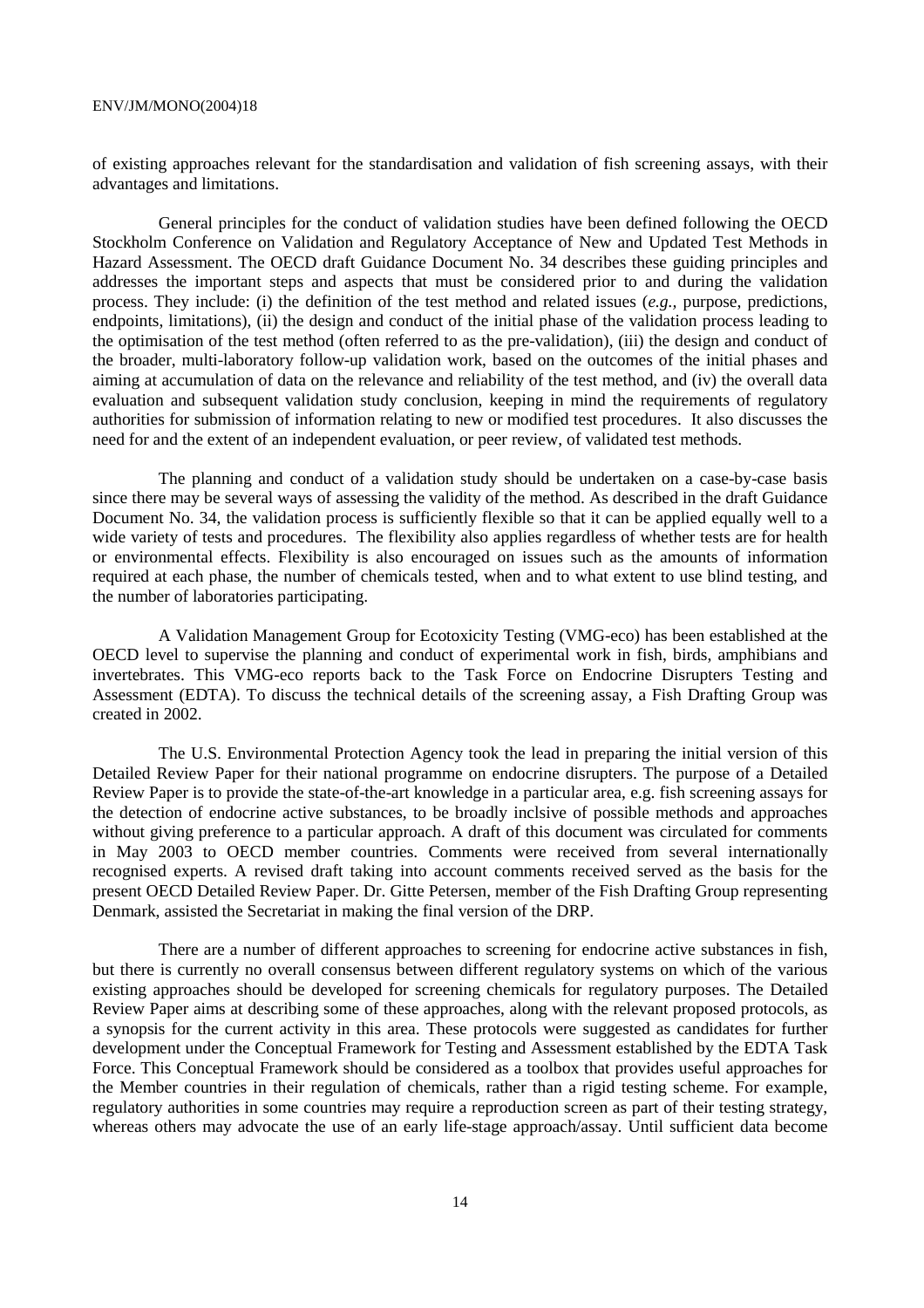available on testing with endocrine disrupters, the question of the relevant assay at the relevant Tier of the test battery remains difficult to address.

 Finally, the Deatiled Review Paper presents the state-of-the-science as of 2002. Commenting rounds have been necessary to reach consensus on the document at the OECD level. Therefore, at the stage of the declassification of the document by the Joint Meeting of the Chemicals Committee and Working Party on Chemicals, Pesticides and Biotechnology, some publications and recent scientific findings may not be found in the Detailed Review Paper. Good recent reviews are also available elsewhere (Ankley and Johnson, 2004).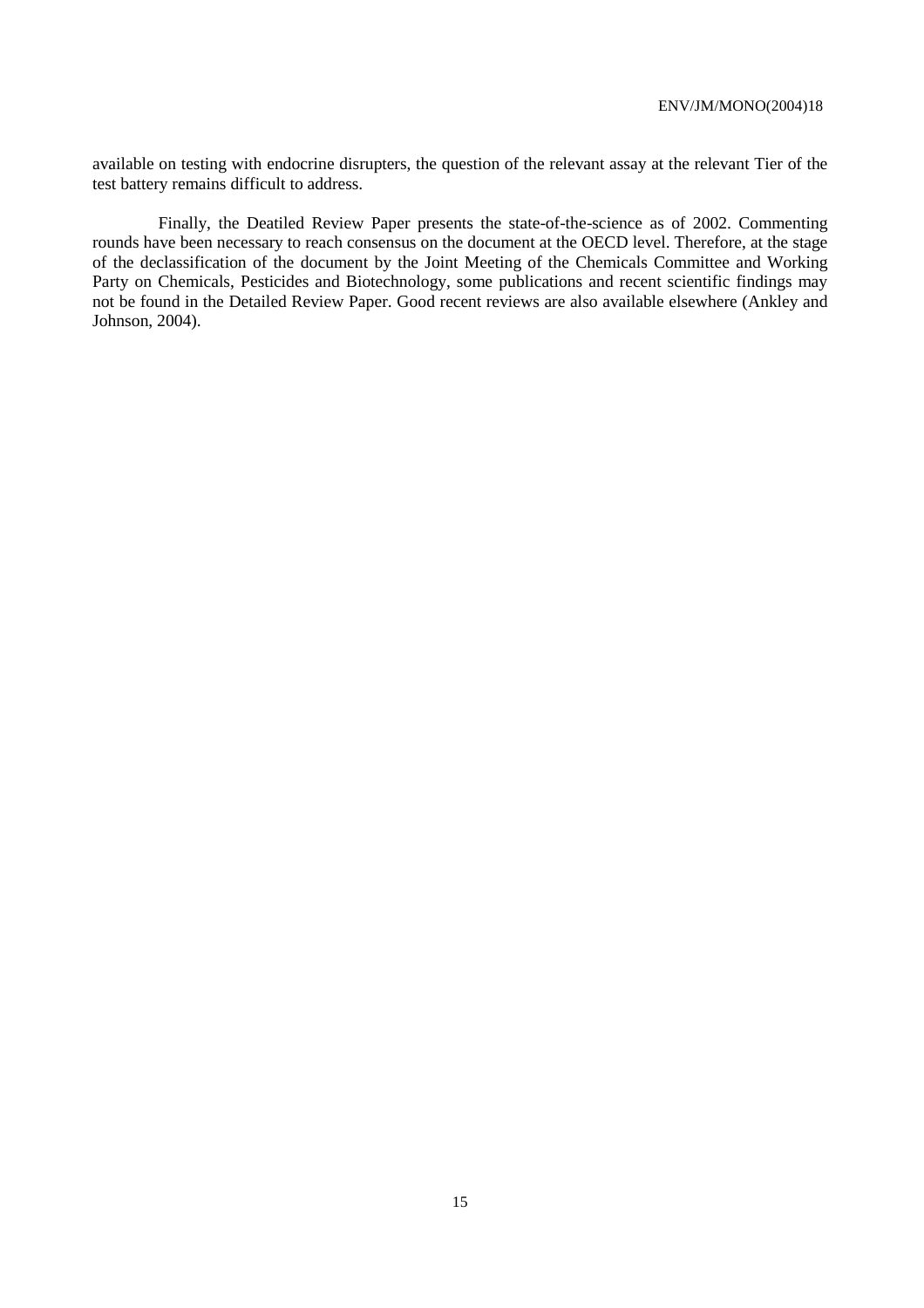#### **EXECUTIVE SUMMARY**

i) The purpose of this detailed review paper (DRP) is to survey and investigate the status of various screening protocols that have been proposed for use in identifying chemicals that act as potential endocrine disrupters in fish. This DRP is a synthesis of relevant scientific peer-reviewed papers which provide a basis for developing a standard transferable protocol for conducting a fish screening assay. It summarizes, explains and documents decisions regarding the relevant principles, methods and techniques used in fish screening assays, and identifies issues that might require prevalidation studies to adequately address.

ii) The rationale and objectives of fish screening assays are described in **Section 1: Introduction.**

iii) Background knowledge on the neuroendocrine system and on the reproductive and thyroid hormones in fish as well as toxicokinetics of chemicals in fish provide the scientific basis for fish screening assays for the detection of endocrine active substances. This is the subject of **Section 2: Overview and Scientific Basis of a Fish Screening Assay for endocrine active substances**.

iv) Three fish species have been identified for their potential to be used in a screening assay for the detection of endocrine active substances: fathead minnow (*Pimephales promelas*), medaka (*Oryzias latipes*) and zebrafish (*Danio rerio*). The culturing and handling of all three species have been well documented for many years. All species tolerate a wide range of water-quality and water-temperature conditions, require small culture space, and produce the number of embryos needed for testing. Fathead minnows have a strong regulatory history in the United States, the zebrafish is used for regulatory work and research in Europe, and the medaka is the dedicated species in Japan for regulatory work. The strengths and weaknesses of the three test species were evaluated for ease of culturing and handling, sex determination and sex characteristics, endpoint measurement, length of life cycle, size of organisms in terms of space required for testing, and also in terms of plasma volume collectable. This is reviewed in **Section 3: Candidate Test Species**.

v) Possible endpoints reflective of disruption of the reproductive axis ranging from morphological alterations to biochemical measurements are described in **Section 4: Description of assay endpoints**. These endpoints are not necessarily all measured in each proposed assay, but a combination of recommended endpoints allow the detection of chemicals with diverse modes of action within a single assay, and allows linkages between endpoints of increasing biological complexity and relevance. Following the overview of possible endpoints, an attempt is made to define and document endpoints sensitivity to (anti-) estrogenic or (anti-)androgenic exposures in **Sections 5 and 6**. A large number of environmental pollutants have been hypothesized to cause toxicity by binding to the estrogen receptors (estrogenic compounds) or to produce responses similar to estrogen without binding to estrogen receptors (estrogen-like compounds). Consequently, experimental studies of the responses of fish exposed to natural or synthetic estrogens have received a higher degree of scrutiny than have studies on other fish hormonal systems. Fewer studies have examined the response of fish to treatment with androgenic compounds and thyroid hormone mimics. Similarly, studies of antagonistic effects of xenobiotics on fish hormone pathways are relatively recent. **Section 7** addresses the present knowledge about the thyroid axis in fish, possible active compounds and their effects observed on the thyroid gland and hormone levels.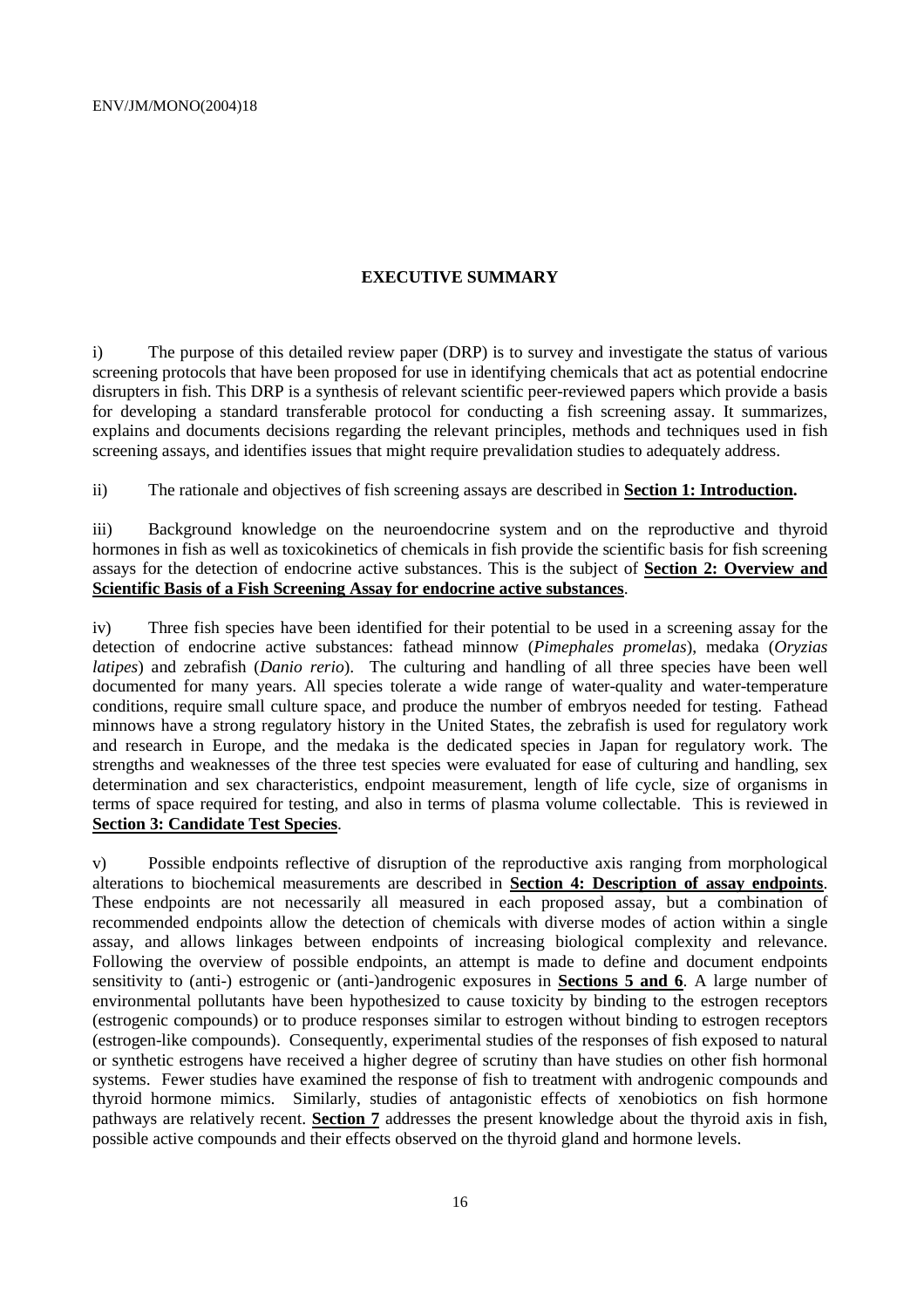vi) Parameters to consider in defining a protocol are described in **Section 8: Experimental Design Considerations for Fish Screening Assays**. They include the life-stage and the exposure duration. In choosing the test design, it is important to remember that a screening assay should be relatively short in its duration, sensitive enough, reliable and cost-effective. An acceptable combination of these objectives will lead the choice of the assay.

vii) From the existing literature, four protocols were selected, based on the potential they present to be used for regulatory purpose for the detection of endocrine active substances in fish. They include: 1) 14 day fish reproductive assay, 2) 21-day reproductive test, 3) 21-day fish non- reproductive screen and 4) a partial life-cycle test (or extended early life-stage test). Not all member countries currently accept some of the protocols above as being suitable as screening assays for regulatory purposes, but there is sufficient information available on these protocols for their inclusion, at this time, in this Detailed Review Paper. Each of the proposed protocols is relatively new and has not been through a validation process at the OECD level. Only validated assays may become Test Guidelines, and therefore the protocols described in the Detailed Review Paper should not been seen as OECD Test Guidelines, especially in their current form. Each protocol is described in further details in **Section 9: Candidate protocols** and **Annexes B, C, D and E**. It should be noted that, as more experience is gained in testing, a candidate protocol may cease to be relevant, and conversely other protocols may emerge as progress is made with biomarkers or other endpoints.

viii) Currently there are insufficient data to make a definitive selection on which exposure protocol has the most merit for use as a screen and should be chosen above all others. **Section 10: Additional Data Needs Implementation Considerations** describes the current data gaps in the area. The Fish Drafting of the Validation Management Group for Ecotoxicity Testing is currently working on the validation of a suitable protocol for the fish screening assay, involving the various species used in regulatory work.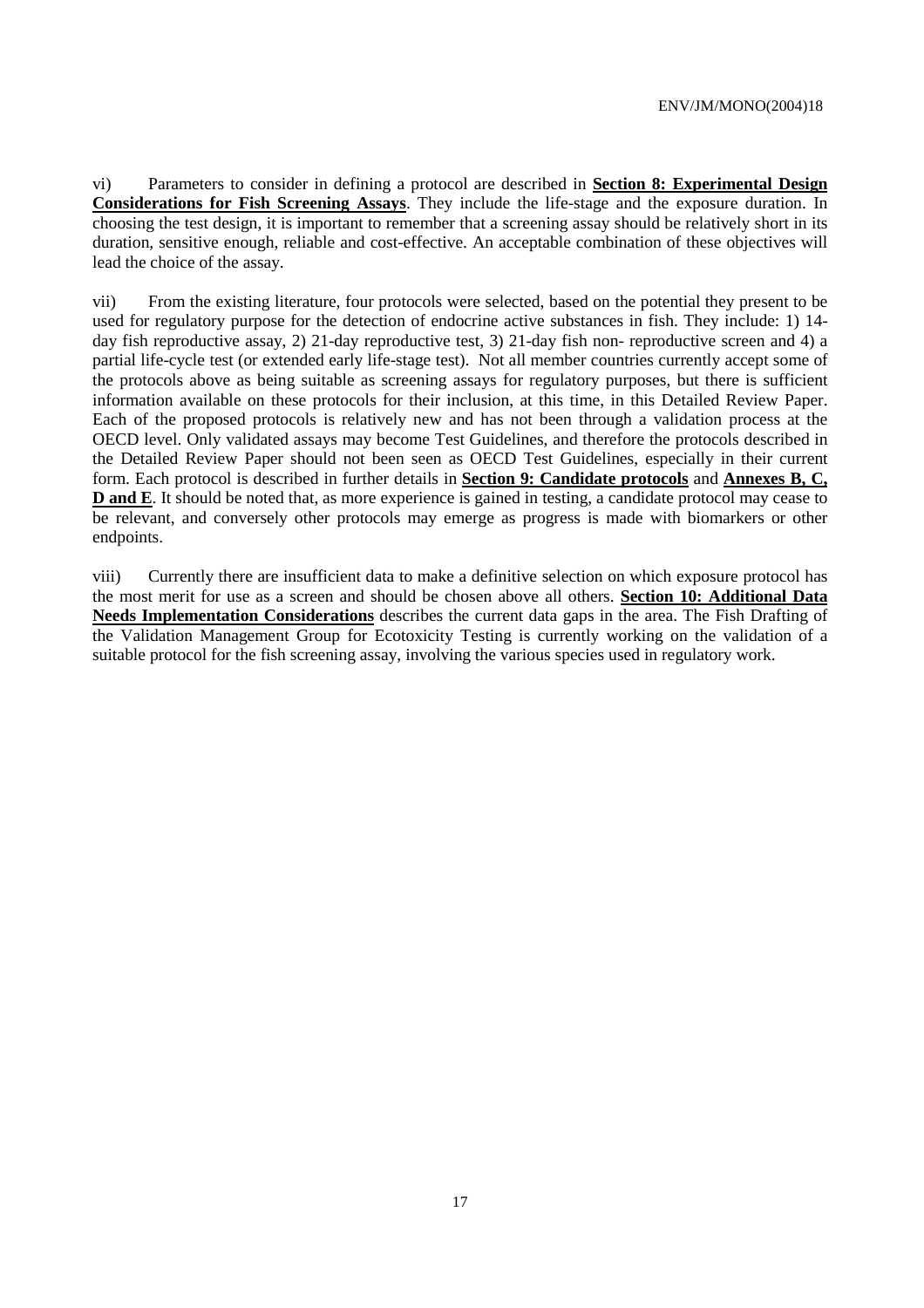# **1. INTRODUCTION**

#### **1.1 Objective of the Fish Screening Assay for the Detection of Endocrine Active Substances**

1. The primary objective of fish screening assays is to provide an indication of the potential of a chemical to behave as an endocrine active substance on the organism studied and thus to guide on whether additional testing will be needed to better characterize the potential endocrine disrupter. This objective should be achieved via the conduct of an assay that is relatively short-term, sensitive, reliable and costeffective (or at least through an acceptable combination of these parameters). The assay is not designed to identify specific mechanisms of hormonal disruption (such as hormone receptor agonistic or antagonistic effects, or disturbance of hormone synthesis or metabolism).

2. Endpoints measured should be reflective of specific disturbances at the (sub-)organism level and will be a combination of e.g. apical, histological and biochemical measurements. This is to establish a link between a response at the sub-organism level and a change observed at the organism level. Such a combination of measurements will also aid in the interpretation of test results and inform on the additional testing needs.

3. A variety of screening assays can be envisaged. Depending on the existing information on the chemical of interest and depending on the priorities that have been established in the testing strategy, each approach presents intrinsic advantages and limitations that will give preferences for a screening assay to be conducted over another, under given circumstances. Importantly, an assay that raises interest for the screening of endocrine active substances should be validated to establish its relevance and reliability. This will allow its regulatory acceptance.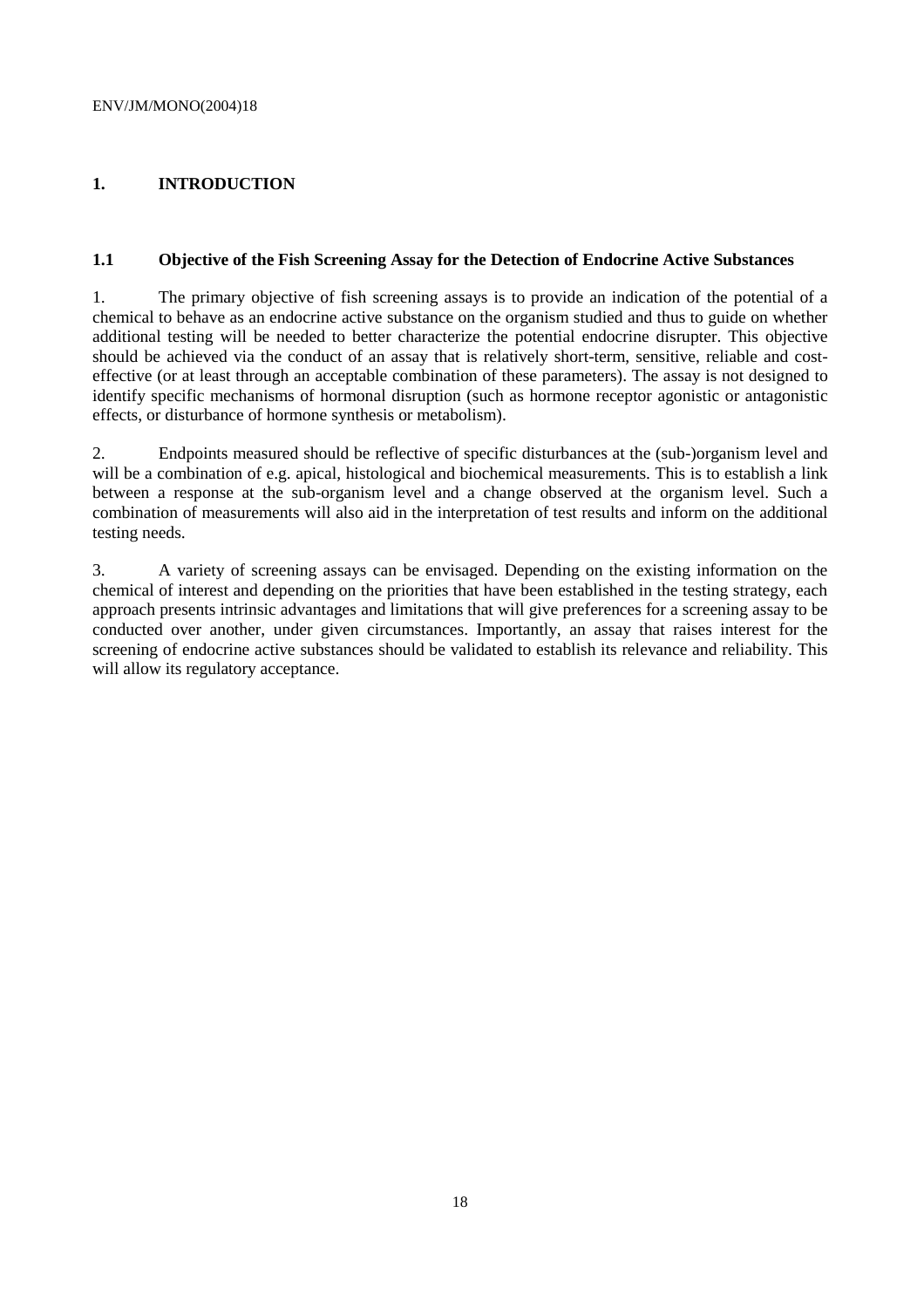# **1.2 List of Abbreviations and Nomenclature**

| $11 - KT$        | 11-ketotestosterone                                            |
|------------------|----------------------------------------------------------------|
| 17,20-DHP        | $17\alpha$ , 20 $\beta$ -dihydroxyprogesterone                 |
| 17,20,21-THP     | $17\alpha$ , $20\beta$ , $21$ -trihydroxyprogesterone          |
| <b>ANOVA</b>     | analysis of variance                                           |
| <b>CPA</b>       | cyproterone acetate                                            |
| <b>CV</b>        | coefficient of variation                                       |
| <b>DDT</b>       | dichlorodiphenyl trichloroethane                               |
| <b>DES</b>       | diethylstilbestrol                                             |
| <b>DRP</b>       | detailed review paper                                          |
| E2               | $17\beta$ -estradiol                                           |
| <b>EAC</b>       | endocrine-active chemicals                                     |
| EC <sub>50</sub> | median effective concentration                                 |
| <b>ECD</b>       | electron capture detector                                      |
| <b>EDC</b>       | endocrine-disrupting chemical                                  |
| EE <sub>2</sub>  | $17\alpha$ -ethynylestradiol                                   |
| <b>EIA</b>       | enzyme immunoassay                                             |
| <b>ELISA</b>     | enzyme-linked immunosorbent assay                              |
| ER               | estrogen receptor                                              |
| FSH, GTH I       | follicle stimulating hormone                                   |
| GC               | gas chromatography                                             |
| <b>GSI</b>       | gonadosomatic index                                            |
| <b>GTH</b>       | gonadotropic hormones                                          |
| <b>HPLC</b>      | high performance liquid chromatography                         |
| LC               | liquid chromatography                                          |
| LH, GTH II       | luteinizing hormone                                            |
| <b>LOEC</b>      | lowest observed effect concentration                           |
| M1               | 2-[(3,5-dichlorophenyl)]-carbamoyloxy-2-methyl-3-butenoic acid |
| M <sub>2</sub>   | 3',5'-dichloro-2-hydroxy-2-methylbut-3-enanilide               |
| <b>MALDI-MS</b>  | matrix-assisted laser desorption/ionization mass spectrometry  |
| <b>MATC</b>      | maximum acceptable toxicant concentrations                     |
| <b>MS</b>        | mass spectrometry                                              |
| <b>MSTFA</b>     | N-methyl-N-trimethylsilyl-trifluoroacetamide                   |
| <b>MT</b>        | $17\alpha$ -methyltestosterone                                 |
| <b>NOEL</b>      | no observed effects level                                      |
| <b>OECD</b>      | Organization for Economic Cooperation and Development          |
| PAH              | polycyclic aromatic hydrocarbon                                |
| <b>PCB</b>       | polychlorinated biphenyl                                       |
| QRT-PCR          | quantitative reverse transcription-polymerase chain reaction   |
| <b>RIA</b>       | radioimmunoassay                                               |
| T                | testosterone                                                   |
| T <sub>3</sub>   | triiodothyronine                                               |
| T4               | thyroxine                                                      |
| <b>TCDD</b>      | 2,3,7,8-tetrachlorodibenzo-p-dioxin                            |
| <b>TSH</b>       | thyroid stimulating hormone                                    |
| <b>VTG</b>       | vitellogenin                                                   |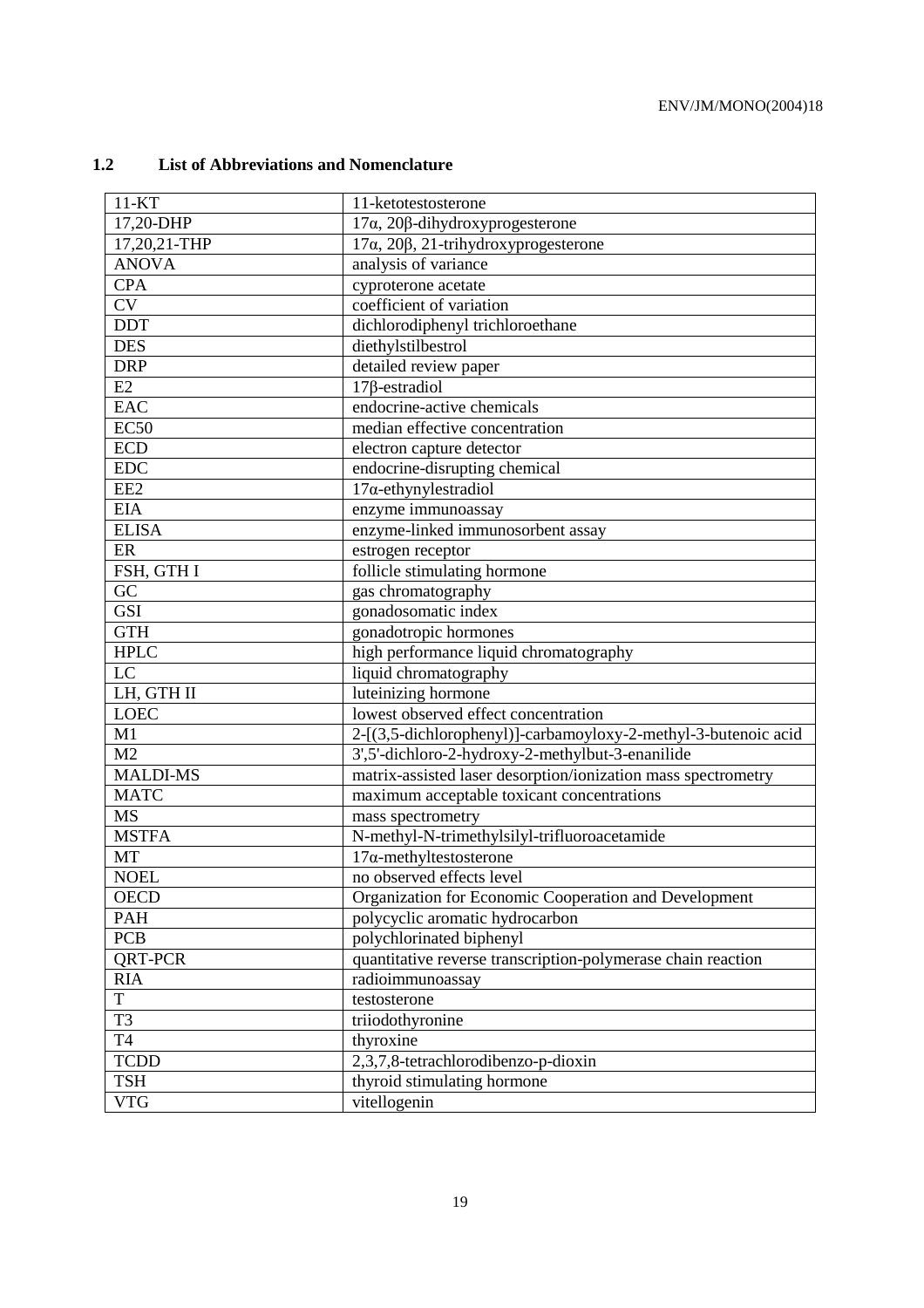#### **2. OVERVIEW AND SCIENTIFIC BASIS OF A FISH SCREENING ASSAY FOR ENDOCRINE DISRUPTING CHEMICALS**

4. This detailed review paper critically evaluates the effect of disturbances in the endocrine system on fish reproduction and overall fitness. A large portion of this document is focused on interpreting published data as they relate to development of a screening assay(s) in three species of fish (fathead minnow, zebrafish, and medaka), which, for a variety of reasons discussed in Section 3.0, are the most likely candidate species for use in regulatory testing. The scientific basis for a fish screening assay, as opposed to the use of a single vertebrate species rat, assumes that endocrine control of reproduction and its response to chemical exposure differs across vertebrate taxa. Although all vertebrates and many invertebrates have an endocrine system, the specific function and action of the various hormones can vary significantly among animal taxa. When considering the effects of chemicals on the endocrine system across a broad vertebrate/invertebrate perspective, differences in pharmacokinetics (absorption, distribution, and elimination) and xenobiotic metabolism will also affect the responses of different species. Therefore, before discussion of the candidate species and various aspects of screening assays, it is pertinent to begin with an overview of the endocrine and reproductive systems in fish.

5. In fish, as with other vertebrates, reproduction requires the coordination of a variety of physiological processes culminating in release of viable gametes and successful fertilization. In many fish species a seasonal reproductive cycle exists whereby the gonads undergo a period of recrudescence or rapid growth prior to spawning. Fish are also similar to other vertebrate groups in that most species are gonochoristic, with separate male and female phenotypes. However, there is great diversity in reproductive strategies among fishes, such as internal or external fertilization, oviparity (fertilized eggs mature outside of the fish) or ovoviviparity/viviparity (internal development) and synchronous (annual) or asynchronous spawning (repeated spawns during a spawning season). Regardless of the reproductive strategy employed, communication between tissues involved in reproduction and the external environment is vital to ensure proper development of the gonads and ultimately, the timing of gamete production and release (Kime 1998). This latter area can be especially important for many fish species as larval/juvenile survival may depend on spawning occurring at a specific time during the year or during optimal environmental conditions (e.g., during the rainy season).

6. In a broad sense, communication between cells and tissues can occur via the central nervous system and/or through release of chemical messengers or signals. Chemical signaling can be further divided into autocrine and paracrine actions to differentiate between effects on similar or different cell types. The endocrine system can be defined as any tissue or cells that release a chemical messenger (hormone) directly into the blood that signals or induces a physiological response in some target tissue (Thomas et al., 2001). In this detailed review paper, the focus is on reproduction and paracrine signaling. However, the function of the endocrine system is much broader and contributes to the regulation many physiological processes such as digestion, metabolism, growth and development. In essence, the endocrine system is involved with all phases of maintenance of homeostasis. Although the focus of this document is on hormones or chemical messengers, it is recognized that the endocrine system is in reality a neuroendocrine system that is integrated with the central nervous system (CNS). Therefore, we initially describe the interaction between the CNS and the reproductive and thyroid systems followed by discussion of control processes involved in regulation of these systems.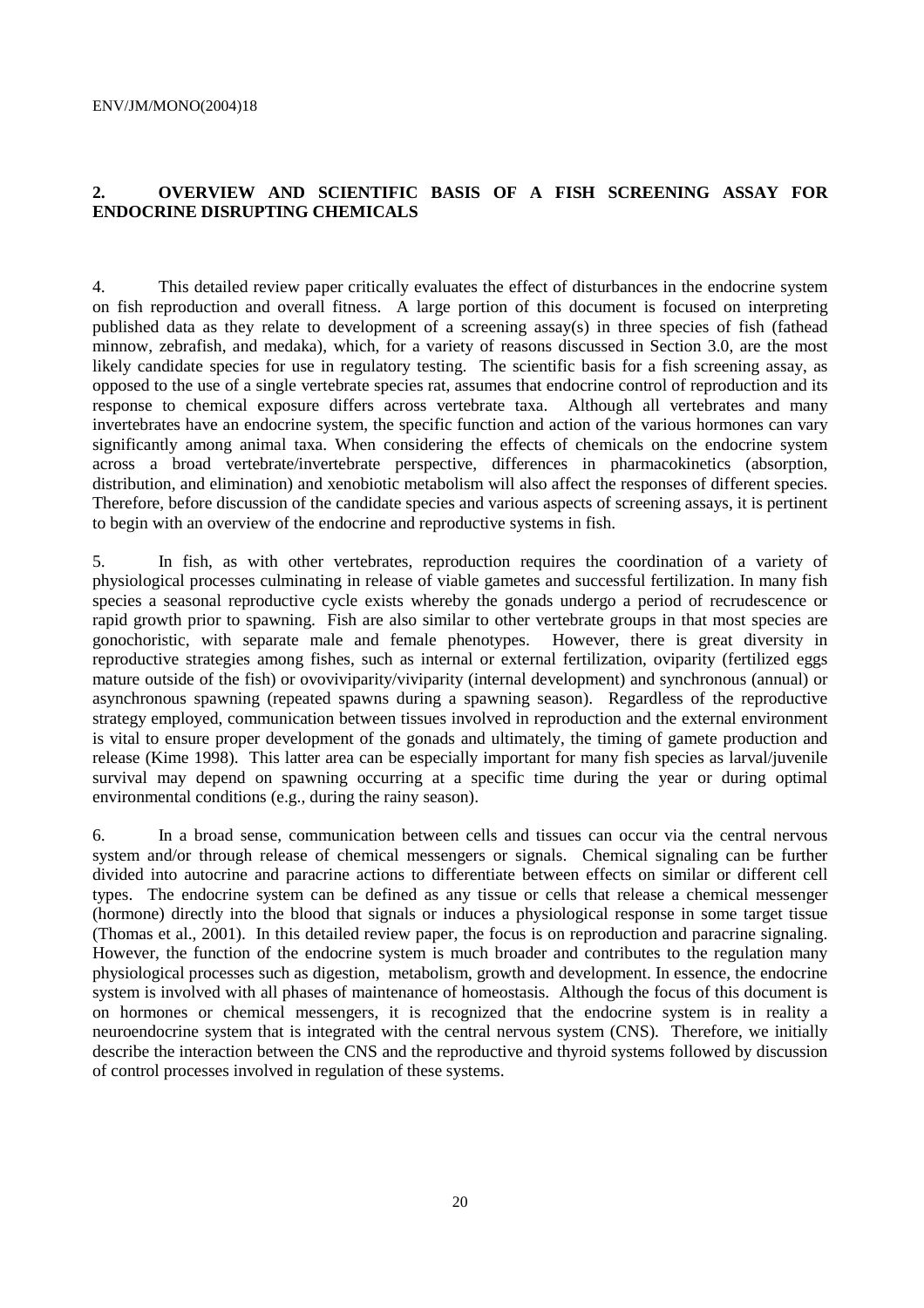#### **2.1 Morphology and Anatomy of the Neuroendocrine System**

7. Neuroendocrine control of reproduction is exerted through actions of the brain, pituitary gland, and gonads and is often referred to as the brain-pituitary-gonadal axis. Both external and internal sensory information processed by the brain regulates secretion of gonadotrophic hormones (gonadotropins) from the pituitary gland. Examples of external stimuli are temperature, photoperiod, and olfactory stimulation. Internal stimuli may be basal metabolism or growth and chemical secretions from peripheral tissues (e.g. gonads and sex steroids). Most stimuli that influence reproduction lead to changes in secretion of neurohormones from the hypothalamus (Redding and Patino 1993). In vertebrates, at least ten different peptides and neurotransmitters can be formed by neurons within the hypothalamus (Bently 1998). Under proper stimulation these hormones are secreted and influence the release of pituitary hormones. The pituitary gland in fish as in other vertebrates consists of separate tissues called the neurohypophysis and adenohypophysis (Van Oordt and Peute 1983). The functional relationship between the hypothalamus and regions of the pituitary gland varies significantly among the different fish taxa but in general, the evolutionary trend is towards increased control of pituitary function by neurological connections with the hypothalamus (Scott 1987). This in turn corresponds with greater control by the pituitary of gonad development (Scott 1987). For example, teleost fish differ from other vertebrates in that a well developed portal blood supply between the hypothalamus and the adenohypophysis does not exist (Batten and Ingleton 1987; Peter et al. 1990). Rather, the adenohypophysis is directly innervated with neurosecretory fibers originating in the hypothalamus (Peter et al. 1990). Also in bony fishes, the blood flow to the adenohypophysis passes through the neurohypophysis (Scott 1987). The pituitary gland exerts control through secretion of several hormones the most important of which with respect to reproduction are the gonadotropins (GtHI and GtHII) and thyrotrophin (TSH; Kime 1998).

8. The most important peripheral tissue involved in neuroendocrine control of reproduction is the gonads which consist of the ovaries or testes. The thyroid system is also considered to aid in regulation of reproduction, although its specific role is less defined than that of the brain- pituitary-gonadal axis. The gonads in fishes are normally paired structures frequently lying adjacent to the air bladder or the kidney. However, numerous exceptions to this arrangement exist among fishes as in the case of the medaka, where only a single ovary develops (Redding and Patino 2000). In many fishes, the ovaries differentiate sooner in juveniles possessing a female genotype compared to the testes in genotypic males. The fish ovary has been described as essentially a hollow organ containing many lamellae that resemble the pages of a book (Scott 1987). Oogenesis, which is the process of egg development, occurs within the lamellae and can be divided into several discrete phases. For example, in the zebrafish (*Danio rerio*), five stages of egg development have been described beginning with initial growth, a pre-vitellogenesis phase, vitellogenesis, maturation, and then ovulation (Selman et al. 1993). Further delineation of oogenesis is possible, as oocyte maturation itself is now thought of as a two-stage process (Patino et al. 2001). An important change that occurs during pre-vitellogenesis is the development of granulosa and theca cell layers around the oocyte, which synthesize estradiol and the maturation- inducing hormone, 17<sub>, 20</sub>-dihydroxy-4-pregnen-3-one (17\_,20\_-DP; Janz 2000). The diameters of mature eggs from most freshwater fishes range between 0.4 and 3 mm (Redding and Patino 2000) and during ovulation eggs are released into the visceral cavity or lumen of the ovary where they remain until time of spawning (Scott 1987).

9. The morphology of the testes can vary considerably among the different taxa of fish. In many fishes, the testes has a characteristic whitish appearance and elongated lobular shape within which exist tubules that are surrounded by a basement membrane that divides the space into intra- and inter-tubular compartments (Nagahama 1983; Scott 1987). In teleosts, two distinctive forms of testes structure have been described and are termed tubular or lobular (Grier 1981), although technically speaking, tubules are present in both types. Most teleosts such as salmonids and cyprinids possess a lobular type testes characterized by spermatogonia being distributed along the full length of the tubules (Grier 1981). Spermatogenesis is the process of spermatozoa development and occurs through proliferation of primary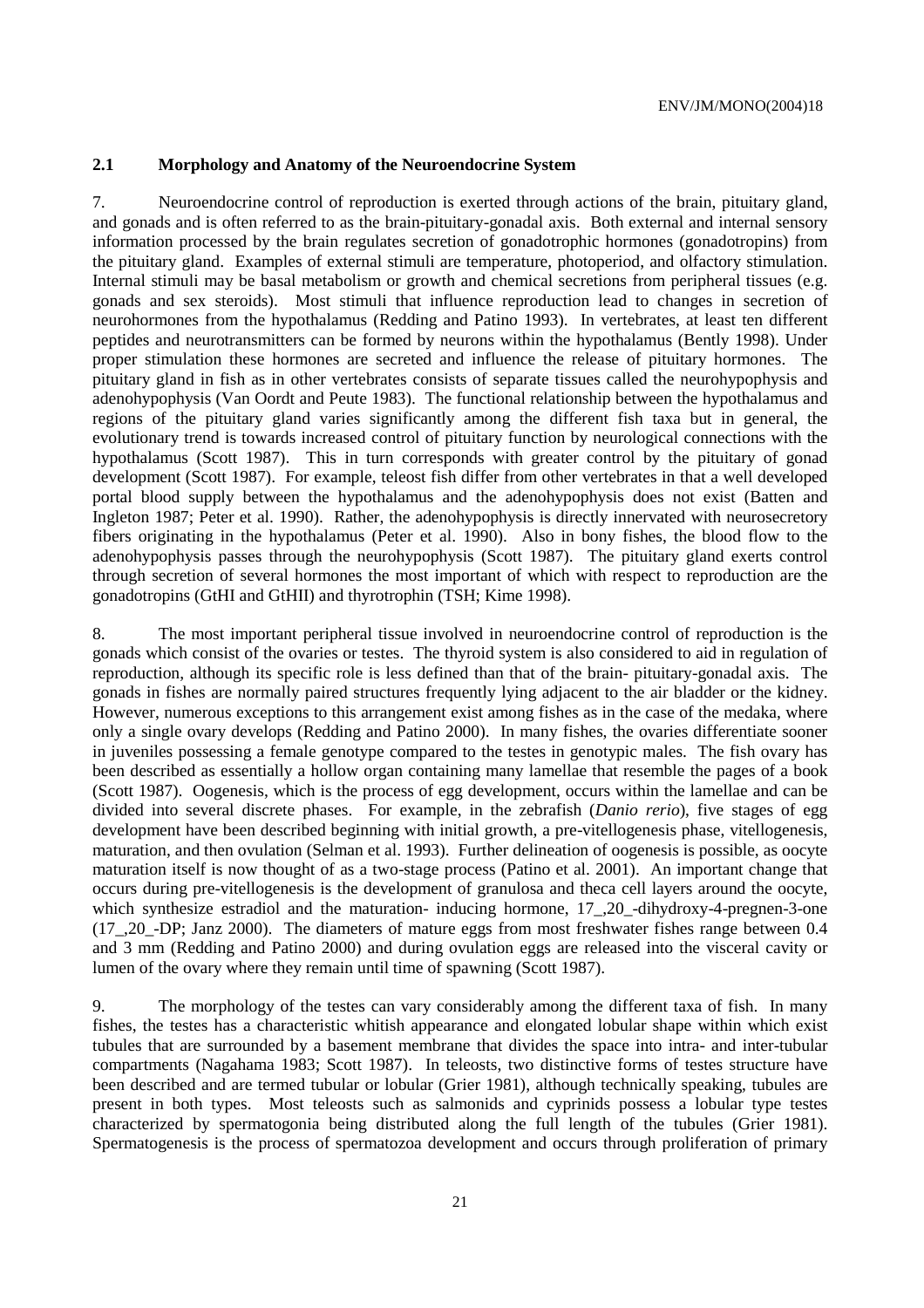spermatogonia within the tubule. Primary spermatogonia arise from germ cells typically embedded in cysts formed by Sertoli cells (Scott 1987). Another important cell type in the testes are the Leydig cells, which are found in connective tissue near Sertoli cells and are involved with synthesis of testosterone, 11keto- testosterone, and other androgens (Scott 1987; Redding and Patino 1993). Mature spermatozoa are released into the lumen of the tubule and eventually into the sperm duct, which merges with a system of ducts from those of other tubules to form a primary duct for each testis (Redding and Patino 2000). The process of spermatozoa release into the sperm duct is called spermiation. The primary sperm ducts of teleost fish are different from those of other vertebrates in that they are anatomically distinct from the kidney (Redding and Patino 2000).

10. The functional unit of the thyroid system in all vertebrates is the follicle, which consists of epithelial cells (called thyrocytes) that enclose an extracellular space forming a lumen that is filled with a glycoprotein called thyroglobulin (Bently 1998). Thyroid follicles actively scavenge inorganic iodide from the blood, which is then incorporated into tyrosine residues within thyroglobulin. Thyroglobulin is produced by the thyrocytes and secreted into the lumen of the follicle by exocytosis. Successive rounds of oxidation of thyroglobulin by the enzyme thyroid peroxidase leads to formation of the thyroid hormone, thyroxine (T4), which remains in the follicle lumen until secretion into the bloodstream (Raine et al. 2001). Fish are distinct from other vertebrates in that little T3 is synthesized in the follicles. It is interesting to note that the thyroid system is the only endocrine tissue that stores its hormones in an extracellular space (Bently 1998).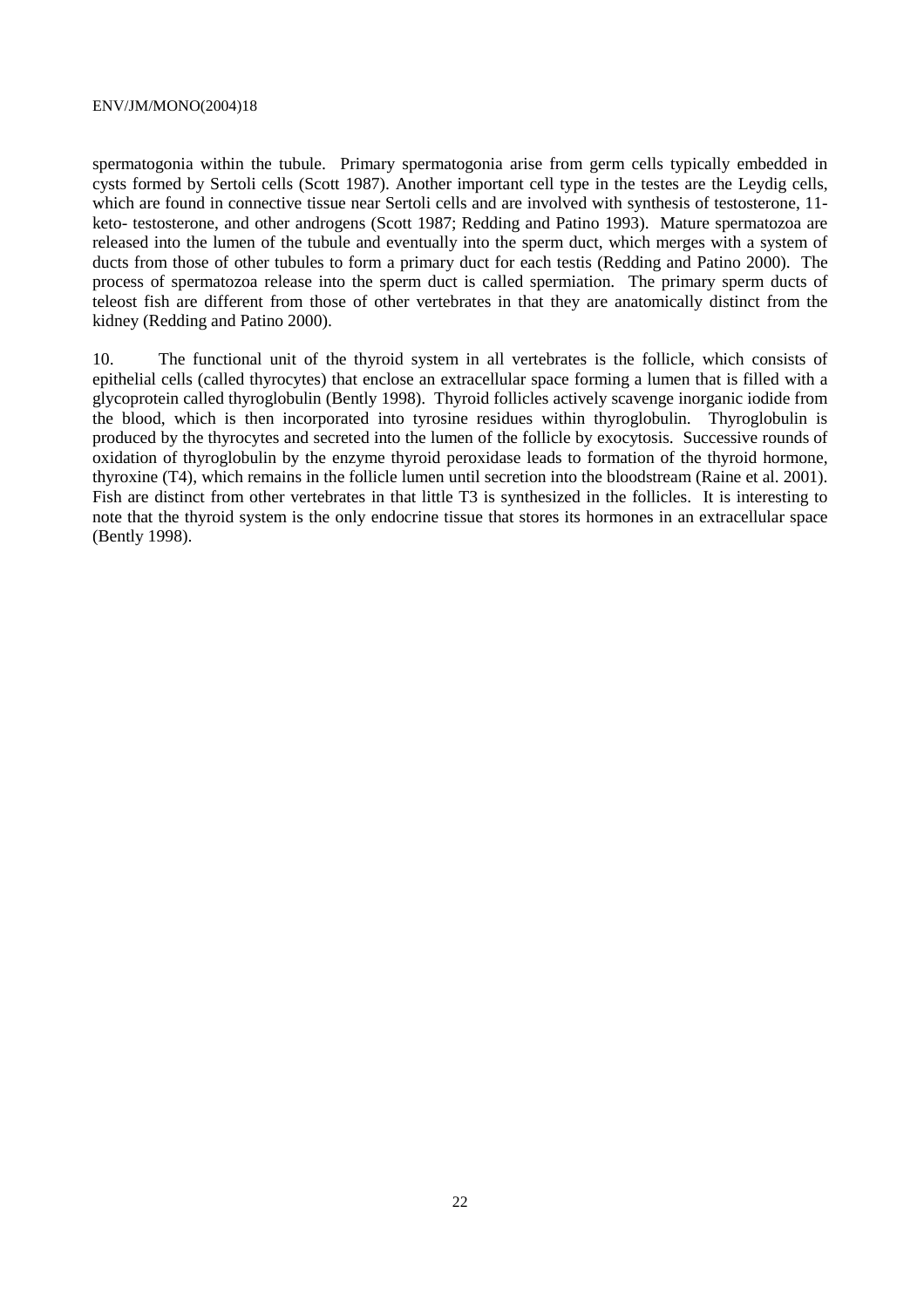

#### **Figure 2.1: Outline of the Brain-Pituitary-Gonadal Axis and Thyroid System in Fish.**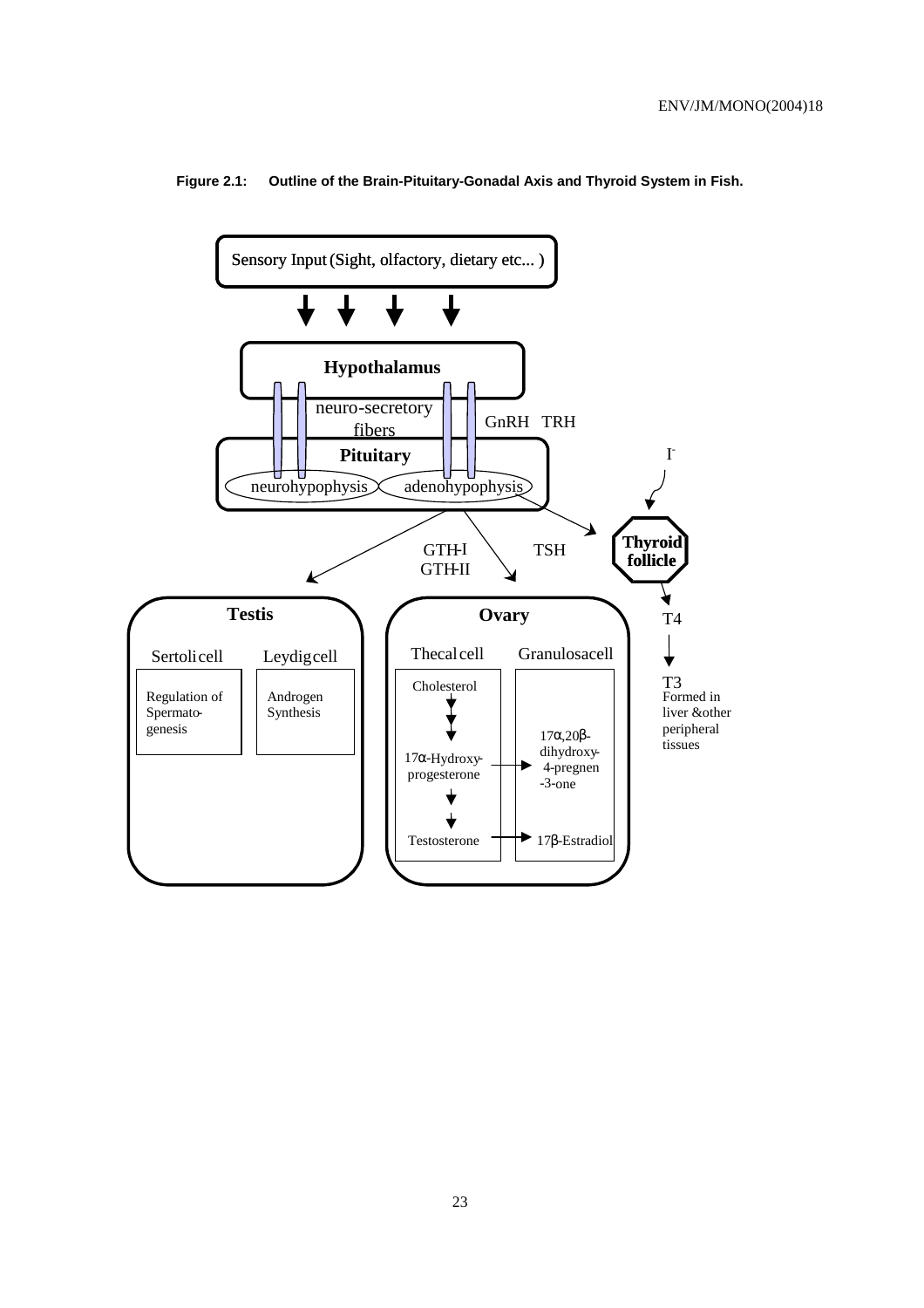11. Most teleost fish species differ from other vertebrate groups in that thyroid follicles rarely form a concentrated mass or gland (Bonga 1993). Rather, follicles are dispersed in connective tissue near the pharyngeal region as is the case for fathead minnows (*Pimephales promelas*) or in the head kidney, a hematopoietic and immune organ (Wabuke-Bunoti and Firling 1983; Bonga 1993). In the medaka (*Oryzias latipes*), thyroid follicles appear next to the ventral aorta (Raine et al. 2001).

#### **2.2 Reproductive and Thyroid Hormones**

#### *2.2.1 Hypothalamic, Pituitary, and Thyroid Hormones*

12. A schematic representation of brain-pituitary-gonadal axis and thyroid system is depicted in Figure 3-1. Important hormones secreted by the hypothalamus are gonadotropin releasing hormone (GnRH), thyrotropin releasing hormone (TRH), and neurotransmitters such as dopamine. These hypothalamic hormones regulate release of gonadotropins and thyrotropins by the pituitary gland. Additional types of hypothalamic secretagogues (i.e., substances released by a tissue or neurosecretory fiber) that are known to influence gonadotropin release are neurotransmitters, of which the best characterized are the monoamines dopamine and serotonin (Vitale and Chiocchiol 1993; Vacher et al. 2000). GnRH is a decapeptide with at least 6 different forms described from cartilaginous and bony fish species plus an additional 2 forms isolated from lampreys (Goos et al. 1998; Dubois et al. 2002). Most GnRHs in fish are structurally conserved (i.e., common across many animal taxa; not changed over evolutionary time) differing only in one or two amino acids (Goos et al. 1998). Teleost fish are similar to other vertebrate groups with the exception of placental animals in that multiple GnRHs are present in the brain (Bently 1998). Apart from the lamprey, all fish appear to possess a common GnRH identical to that found other vertebrates, plus additional GnRH's that are specific to fish taxa (Dubois et al. 2002). Each GnRH is apparently transcribed from different genes (Dubois et al. 2002). There is recent evidence from experiments using the African catfish (*Clarias gariepinus*) that multiple GnRHs work in concert to regulate gonadotropin secretion by the pituitary (Bosma et al. 2000). One and possibly two distinct GnRH receptors are found in fish (Goos et al. 1998). All GnRH receptors are cell surface proteins although the primary sequence of fish GnRH receptors indicate significant differences from their mammalian counterparts (Goos et al. 1998). Consistent with previous studies in the African catfish, the GnRH receptor cloned from striped bass (*Morone saxatilis*) and transfected into a Chinook salmon (*Oncorhynchus tshawytscha*) cell line exhibited reduced activation when incubated with mixtures of native GnRHs as opposed to incubation with a single GnRH (Alok et al. 2001). Interestingly, GnRH receptors are expressed in other tissues besides the pituitary including the testis (Goos et al. 1998; Alok et al. 2000). These findings may in part be related to GnRH additional roles for as a neurotransmitter and autocrine functions within certain tissues (reviewed in Habibi and Huggard 1998).

13. In contrast to GnRH, TRH is a tripeptide that is highly conserved across all vertebrate groups (Bently 1998). In higher vertebrates, TRH functions to regulate pituitary release of TSH in addition to other pituitary hormones (Bently 1998). In fish, the functional role of TRH in regulating TSH release is less established (Janz and Weber 2000). However, recent experiments using pituitary cells isolated from the bighead carp (*Aristichthys nobilis*) indicated TRH exposure could upregulate TSH mRNA levels (Chatterjee et al. 2001). Two TRH pituitary receptors have been identified from fish and are analogous to GnRH receptors in that they are cell surface proteins (Harder et al. 2001). Given the conserved nature of TRH across vertebrate groups, it is not surprising that the two fish TRH receptors characterized are structurally similar to their mammalian counterparts (Harder et al. 2001).

14. As previously stated, the most important pituitary hormones that regulate reproduction are the gonadotropins and thyrotrophin. These hormones are synthesized in specific cell types within the adenohypophysis of the pituitary. Both gonadotropins and thyrotrophin are heterodimer glycoproteins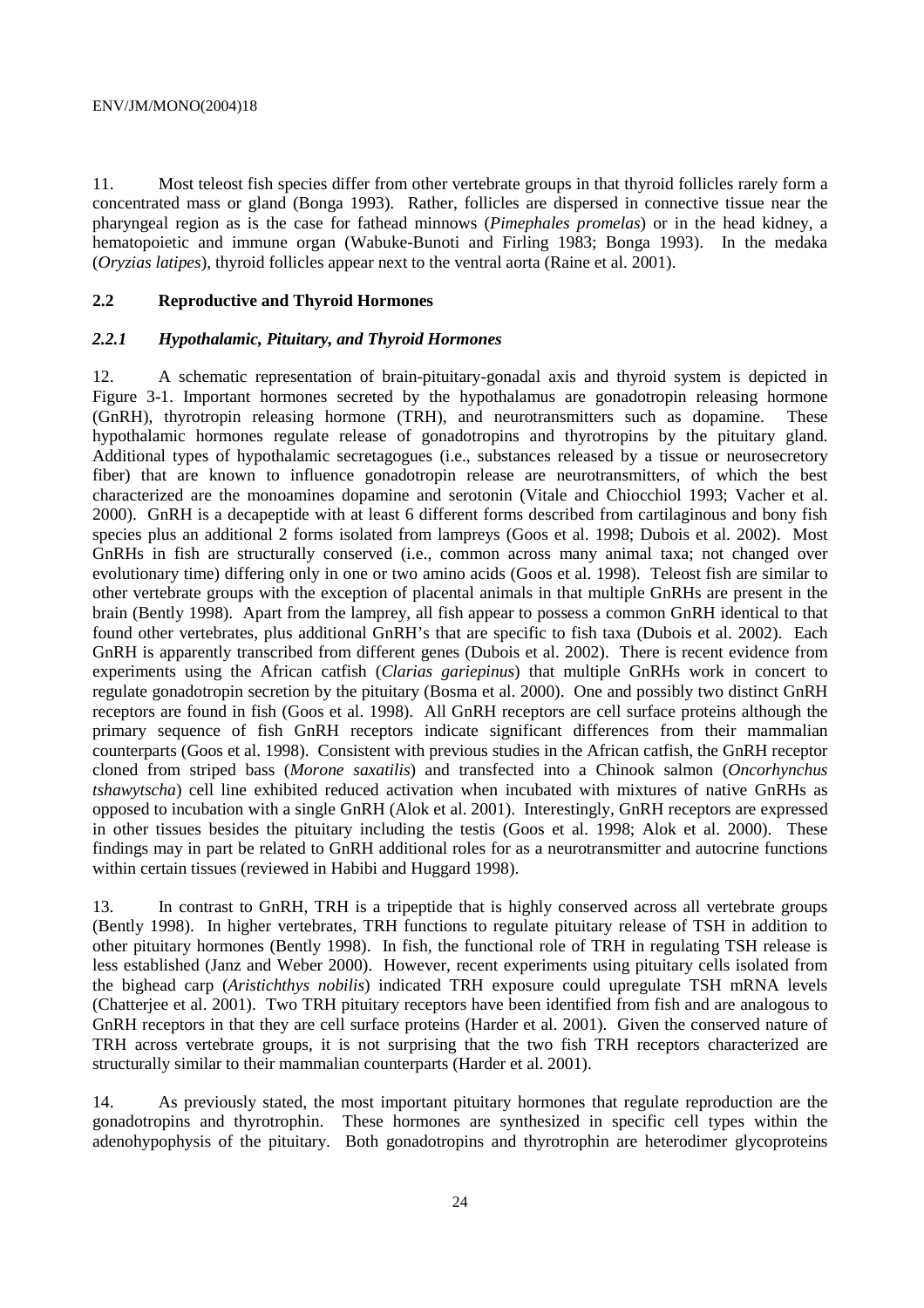similar in structure, possessing a common, species-specfic α-subunit and a hormone-specific β-subunit (Janz 2000). There are two gonadotropins produced in fish, termed GTH-I and GTH-II. The consensus among endocrinologists appears to be that GTH-I is functionally similar to the mammalian follicle stimulating hormone (FSH) and GTH-II is similar to leutinizing hormone (LH; Schulz et al. 2001). The primary cellular targets of the gonadotropins are the granulosa and theca cells surrounding the oocyte within the ovarian follicle and sertoli and Leydig cells in the testes (Janz and Weber 2000). These cells are stimulated by the gonadotropins to synthesize the sex steroids (estrogen and androgens) and the maturational steroid 17α,20β-DP. In the two cell-type model for estrogen synthesis proposed by Nagahama (1983), thecal cells convert cholesterol to testosterone through a series of reactions that also produce 17α-hydroxyprogesterone, a precursor to 17α,20β-DP. The granulosa cells then convert testosterone into estradiol (Nagahama 1983). It is now also established that granulosa cells synthesize 17α,20β-DP (Scott 1987). Of the two gonadotropins, GTH-II is more clearly established with stimulating granulosa cells to produce estradiol and 17α,20β-DP (Janz and Weber 2000; Patino et al. 2001). In isolated thecal cells collected from ovarian follicles removed from coho salmon, GTH-I stimulated testosterone formation but has no apparent effect on aromatase activity (Planas et al. 2000). In the testes, cell-specific actions of the different gonadotropins is less defined as compared to mammals, but in general, sertoli cells are more responsive toward GTH-I and Leydig cell respond to GTH-II (Schulz et al. 2001). In the latter case, GTH-II primarily regulates Leydig cells production of androgens (Schulz et al. 2001). Although the function of GTH-I is less defined, experimental studies in salmonids indicate that circulating levels of GTH-I are much higher than those of GTH-II during the vitellogenesis and spermatogenesis portions of the reproductive cycle (Prat et al. 1996). In contrast, circulating levels of GTH-II appear to increase only during final oocyte maturation and spermiation (Swanson et al. 1989; Schulz et al. 2001). Thus, GTH-I appears to be the primary gonadotropin responsible for directing growth of the gonads during the majority of the reproductive cycle. Consistent with the presence of two types of gonadotropins, two separate membrane bound gonadotropin receptors are present in the gonads. One gonadotropin receptor termed GTH-RI binds both GTH-I and II while GTH-RII preferentially binds to GTH-II (Schulz et al. 2001). In the testes, GTH-RI is expressed by sertoli cells and GTH-RII is expressed by Leydig cells during spermiation (Schulz et al. 2001). The tendency for cell-specific expression of GTH receptors also occurs in the ovary, with GTH-RI found in both thecal and granulosa cells while the GTH- RII is expressed only by granulosa cells (Nagahama et al. 1994).

15. In contrast to central nervous system control (e.g. GTH-I and II) of sex steroid synthesis by the gonads, thyroid hormone levels in fish are regulated to a much larger extent by peripheral tissues (Eales and Brown 1993). The functional activity of TSH is limited to regulating the release of T4 and iodide uptake by the thyroid follicles (Eales et al. 1999). Secreted T4 is converted to the active thyroid hormone T3 by an outer ring deiodination (ORD) process that is catalyzed by at least two different selenocysteine type, microsomal enzymes (Leatherland et al. 1990; Eales et al. 1999). In fish, ORD activity is typically highest in the liver, but is also present in other peripheral tissues as well (Darras et al. 1998; Eales et al. 1999). As mentioned previously, fish are different from mammals in that in fish, thyroid follicles primarily secrete T4 and circulating levels of T3 are derived solely from ORD activity in peripheral tissues (Eales and Brown 1993). Only a single TSH receptor has been described in fish, and in some species is expressed only in thyroid tissue (Oba et al. 2001), while in others, gonadal expression of a TSH receptor has been reported (Kumar et al. 2000). The biological significance of gonadal expression of the TSH receptor is unknown.

#### *2.2.2 Gonadal Hormones*

16. The biological consequences of stimulation and inhibition of sex steroids forms the basis for most endocrine disruptor screening assays and is discussed in detail in Sections 5 and 6. In the present section, the main sex steroids and their synthesis are described.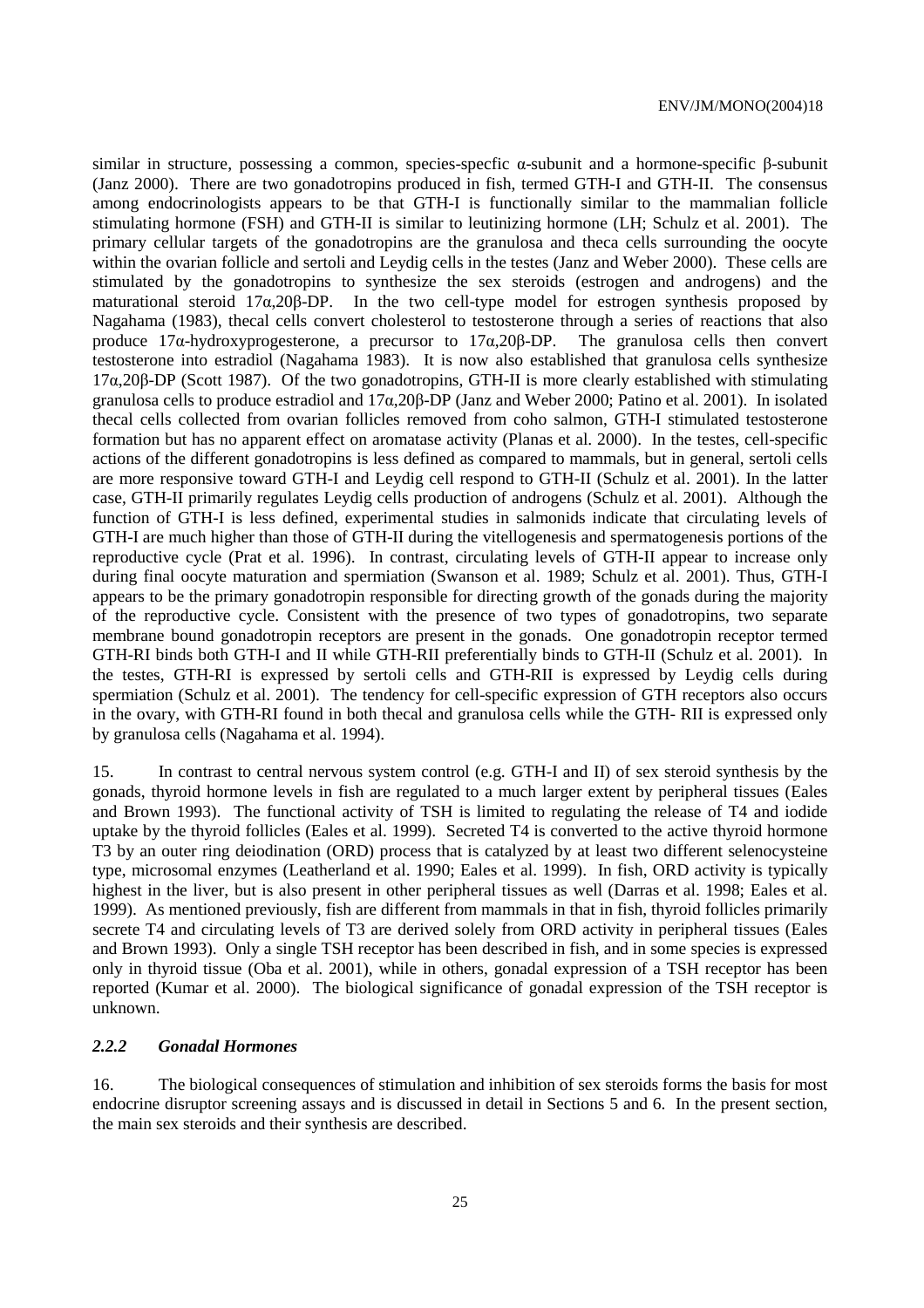17. The sex steroids are derivatives of cholesterol and possess a four-ring structure. Many variations of substituent groups on the rings are possible, although the specific addition of methyl or ethyl substituents provides the basic structural skeleton for the estrogens, androgens, and progestogens (Kime 1987). Estrogens are C<sub>18</sub> steroids, the most important of which are 17β- estradiol and estrone. Estrogen is primarily synthesized in the ovary, although enzymes involved in estrogen synthesis are also present in the brain, which suggests that small quantities are formed there (Halm et al. 2001). Androgens are  $C_{19}$  steroids with the 11-oxygenated derivatives, such as 11-ketotestosterone being the most important in male sexual development in fish (Borg 1994; Fostier et al., 1983). This is in contrast to other vertebrates, where testosterone is the more biologically active androgen. The testis is the primary site of androgen synthesis, although testosterone and androstenedione are precursors for estrogen synthesis and as such, are also formed in the ovaries. 11-keto-testosterone is generally present at higher levels than testosterone in males, and found at barely detectable levels in females. Unlike testosterone, 11-keto- testosterone cannot be converted to an estrogen. The testes of teleost fishes is distinctive with respect to the high capacity for glucuronide conjugation with androgens (Scott 1987). In other vertebrate groups such as mammals, steroid conjugation occurs in the liver and is considered a deactivation and elimination pathway (Parkinson 1996). Thus, the biological significance of testicular glucronidation in fish is uncertain. However, an interesting function for steroid conjugates may be as male sex pheromones. For example, experiments using the zebrafish suggest excreted steroid-glucronide conjugates from male fish are capable of inducing ovulation in females (Vandenhurk and Resnik 1992). Progesterones are  $C_{21}$  steroids that have received less study in fish compared to estrogen and androgens, but are likely formed in the gonads of most fish species. The most important progesterone in teleost fishes appears to be 17α,20β-DP. This hormone is involved with oocyte maturation and spermiation in males and at time of spawning is present in the gonads at much higher concentrations than estrogen or androgens (Scott 1987).

18. The synthesis and in some cases interconversion of steroids is quite complicated. Many enzymes are involved, and their subcellular location varies between the mitochondria, endoplasmic reticulum (e.g., microsomal) and the cytoplasm. In general, sex steroid biosynthesis can be divided into seven types of enzyme-catalyzed reactions. These are lyase, hydroxylase, hydroxysteroid dehydrogenase, isomerase, aromatase, reductase, and conjugation. Of these types of reactions, aromatase, hydroxysteroid Of these types of reactions, aromatase, hydroxysteroid dehydrogenase, and conjugation appear to be the most important as possible targets of endocrine disruption as they are either the final step in 17β- estradiol or 11-keto-testosterone synthesis or aid in excretion of steroids. For example, inhibition of aromatase activity can greatly diminish estrogen synthesis and produce anti-estrogenic effects in fish. This latter topic is discussed in detail in Section 5.2.2. Steroid conjugation may be important in the production of pheromones as was mentioned previously for androgens, but there is also evidence that progesterone conjugates may function as pheromones as well (Vermeirssen and Scott 2001).

19. A significant physicochemical difference among the sex steroids, thyroid hormones, and the hypothalamus-pituitary hormones is that steroid and thyroid hormones are poorly soluble in water. In theory, this property would limit their concentration in extracellular fluids. This potential limitation is overcome by binding of steroids and thyroid hormones to both specific carrier proteins (termed steroid binding proteins) and nonspecific proteins such as albumin and vitellogenin (Hobby et al. 2000; Monteverdi and Di Giulio 2000; Zeginiadou et al. 1997). High affinity binding proteins are likely present in all fishes as in other vertebrates such that greater than 99% of the circulating hormone is bound (e.g. < 1% is free in solution) (Fostier and Breton 1975; Petra 1991). This may contribute to regulation of hormone activity as it is generally considered that only the unbound or free fraction of the steroid/thyroid hormone is biologically active. Thus, modulation of hormone binding and transport in the blood are potential targets for endocrine disruptors.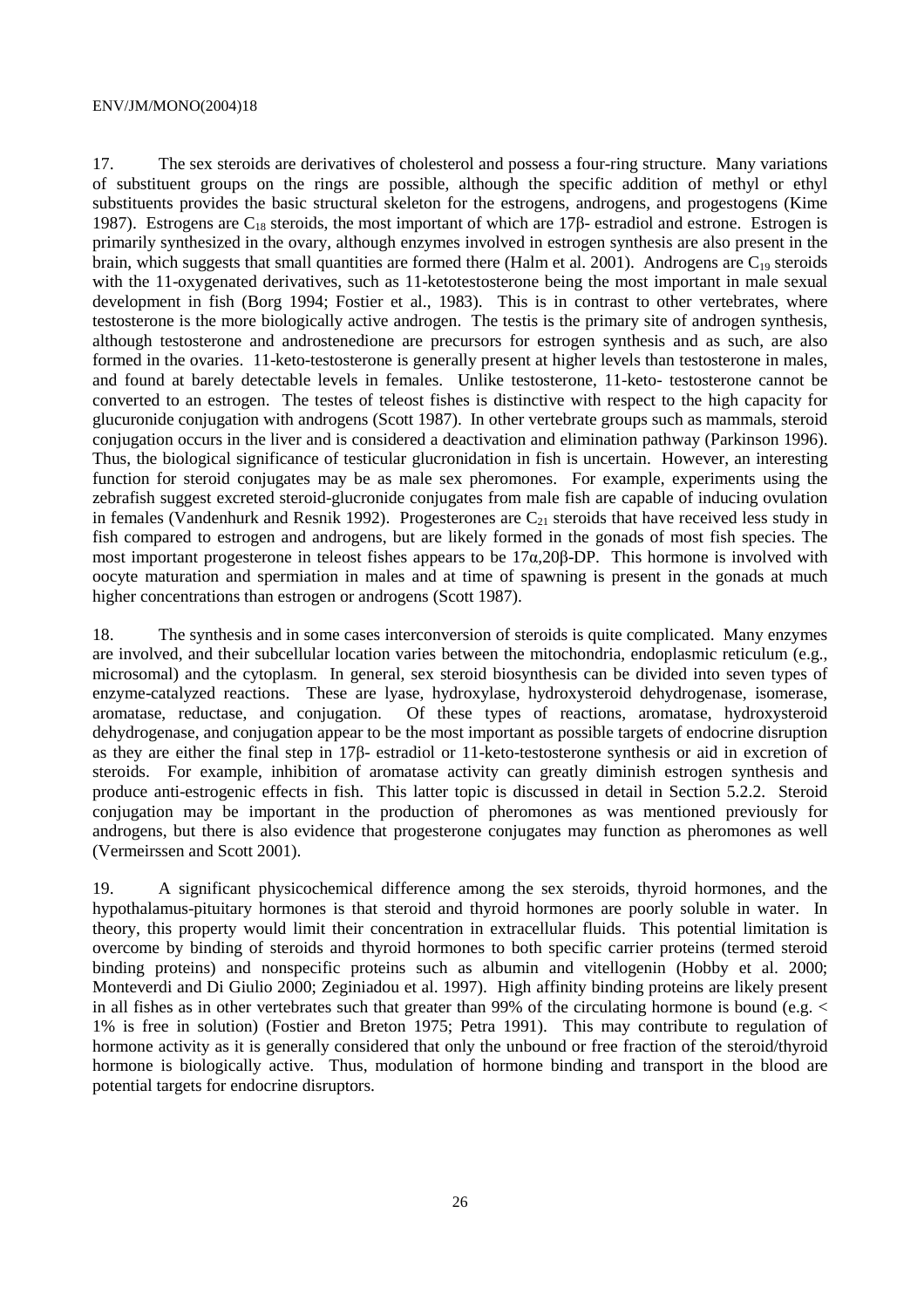#### *2.2.3 Feedback Control Mechanisms*

20. As discussed in Section 2.1, release of pituitary hormones is controlled by the hypothalamus and sensory input to higher brain centers. Additional regulation of hormone synthesis and secretion within the brain-pituitary-gonadal axis and thyroid system occurs from feedback control exerted by the secreted hormone(s) or hormones that are induced by hypothalamic-pituitary hormones. Feedback control mechanisms are well documented in vertebrates and can be manifested as either long or short feedback loops (Batten and Ingleton 1987). In fish, long feedback loops with the neuroendocrine system are well described with a good example being the effect of sex steroids on gonadotropin release. Gonadotropins (the tropic hormones) can stimulate the synthesis and release of sex steroids (the target hormones) by the gonads, which in turn alter the release of tropic hormones by the pituitary. A short feedback loop occurs when the secreted hormone auto-regulates its own release. Both positive and negative feedback can occur to either stimulate or inhibit release of the tropic hormone. Complicating factors that limit attempts to generalize about the type and extent of feedback loops within the brain-pituitary-gonadal axis amongst fishes are significant interspecies differences and the stage of reproductive development. In particular, there is a relative lack of studies using asynchronous spawning fishes such as those typically used in regulatory testing. The group of fish that are the best characterized with respect to feedback control mechanisms are the salmonids. For example, castration of mature Atlantic salmon (*Salmo salar*) reduced both pituitary and circulating levels of GTH-I and II suggesting a positive feedback effect of androgens (Borg et al. 1998). However, when castrated salmon were given testosterone replacement therapy during the normal time period for spawning, an initial suppression of GTH-I release occurred, which was subsequently stimulated several months later near the end of the spawning season (Borg et al. 1998). In the Atlantic croaker (*Micropogonias undulatus*), gonadectomy and subsequent replacement therapy with testosterone or estrogen increased the GnRH induced GTH-II secretion from the pituitary during the early phases of gonad recrudescence (Khan et al. 1999). After maturation of the gonads, steroid treatment inhibited the responsiveness of the pituitary towards GnRH and release of GTH-II (Khan et al. 1999). Other studies involving gonadectomy have generally indicated that sex steroids have a negative feedback on gonadotropin release (Kobayashi and Stacey 1990; Larsen and Swanson 1997). In additional studies with salmonids, it would appear that the most pronounced feedback is exerted by testosterone and estrogen. In sexually maturing coho salmon (*Onchorynchus kisutch*), exposure to testosterone or estrogen but not 17α,20β-DP, has a negative feedback effect on GTH-I secretion (Dickey and Swanson 1998). In contrast, testosterone and estrogen treatments increased pituitary content of GTH-II (Dickey and Swanson 1998). Additional evidence suggests that feedback effects of testosterone are meditated in part by conversion to estrogen as aromatase inhibitors or administration of nonaromatizable androgens can block or exert a reduced effect (Trudeau et al. 1991; Khan et al. 1999).

21. An explanation for the differential feedback of steroids, that is supported from research on synchronous spawning fishes such as salmonids, is based on differing effects of steroids on the pituitary gland and hypothalamus. Several studies have demonstrated that steroid treatment can increase the expression of the beta subunits for gonadotropins and pituitary content of the hormones (Querat et al. 1991; Antonopoulou et al. 1999; Mateos et al. 2002). These results imply that steroid feedback upon the pituitary is primarily mediated at the gene transcription level. In the hypothalamus of rainbow trout, steroid receptors are not expressed in GnRH neurons but instead appear to occur on neighboring fibers (Navas et al. 1995). Given this pattern of hypothalamic expression of steroid receptors, their role in feedback of GnRH release would appear to be limited to actions on neurons capable of regulating the activity of GnRH secretory neurons. In this regard, additional data from rainbow trout suggest that a negative feedback of estrogen on gonadotropin secretion is linked to effects on the hypothalamus and dopaminergic activity (Linard et al. 1995; Saligaut et al. 1998). Alternatively in other fishes such as the Atlantic croaker, neuronal fibers under gamma-aminobutyric acid (GABA) neurotransmitter control may be involved (Khan and Thomas 1992). Despite the limited data in fishes, some researchers have proposed as a general mechanism that positive feedback of steroids is mediated through the pituitary and induced synthesis of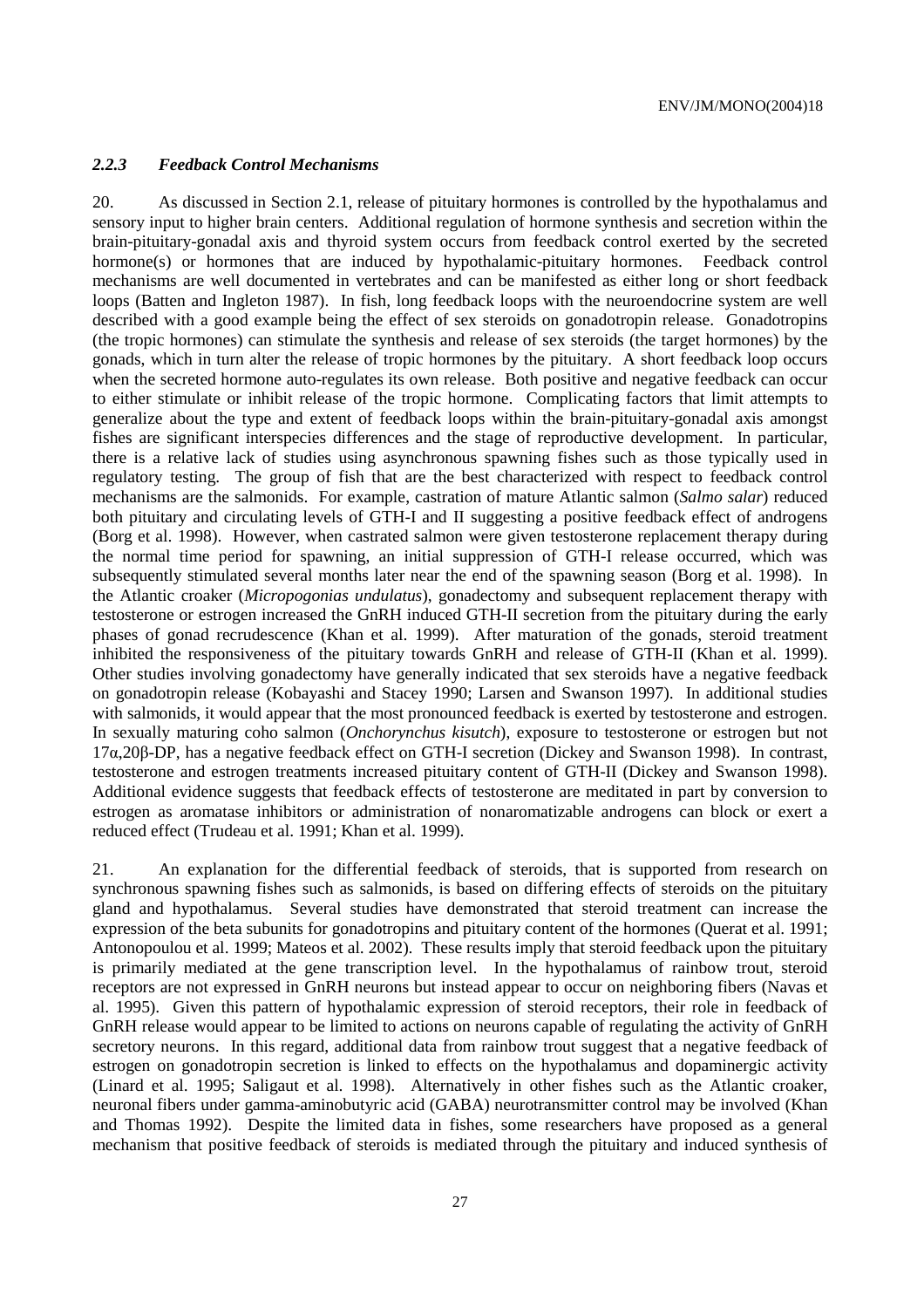gonadotropins while negative feedback is achieved by decreasing the secretion of GnRH by the hypothalamus (Mateo et al. 2002). Although this generalization is attractive for simplifying the feedback effects of steroids on gonadotropin synthesis and release, other studies examining the synthesis of the various forms of GnRH in immature male tilapia (*Oreochromis nilotica*) suggest a variety of actions including changes in biosynthesis of GnRHs occur within different regions of the hypothalamus (Parhar et al. 2000).

22. Feedback control for thyroid hormone secretion is less complicated compared to steroid feedback actions and appears to be regulated primarily by a long feedback loop. In the few fish species studied (all teleosts), both T4 and T3 have a negative feedback effect on TSH secretion by the pituitary (Yoshiura et al. 1999). Consistent with findings for steroids, both T4 and T3 appear to decrease transcription of the beta subunit for TSH in the pituitary gland (PradetBalade et al. 1997; 1999). It is unknown whether T4 or T3 influence hypothalamic release of TRH however T3 is known to decrease the synthesis of GnRH in tilapia (Parhar et al. 2000).

#### **2.3 Toxicokinetics of Chemicals in Fish**

23. The toxicity of any chemical is based on its mode of action (toxicodynamics) in conjunction with its delivery and concentration at target tissues (toxicokinetics). Although the focus of this detailed review paper is largely on toxicodynamic concerns, some understanding of toxicokinetics is important as significant interspecies differences in toxicity can occur due to toxicokinetic differences (Watanabe et al. 1988). The fundamental processes that determine the toxicokinetics of a chemical are common to all vertebrates and involve absorption, tissue distribution, metabolization and elimination. In fish, absorption of xenobiotics occurs primarily by branchial (across the gills), oral (via ingestion of contaminated food or water), and dermal routes. In reality, chemicals are almost always absorbed by fish through a combination of these processes, although for some chemicals, a specific exposure pathway may predominate.

24. The underlying physiological processes that influence the gill absorption of chemicals in fish is well characterized. Physicochemical properties such as lipophilicity, molecular size or molecular volume and binding to plasma proteins are the primary determinants of the rate of passive absorption of chemicals across the gills (Mckim et al. 1985; Opperhuizen et al. 1985 Hayton and Barron 1990; Sijm et al. 1994). In general, chemicals that are relatively small (e.g  $< 200$  to 300 M.U.), lipophilic (e.g., a log octanol-water partition coefficient [log P] between 3 to 6 and highly protein bound typically exhibit the highest absorption rates in fish (Mckim et al. 1985). Many of the aforementioned physicochemical and biological properties are linked. For example, super lipophilic substances tend to be larger in molecular size. Plasma protein binding of xenobiotics increases with increasing lipophilicity in both fish and mammalian blood plasma (Schmieder and Henry 1988). Allometric influences on the surface area to weight ratio favor a shift to dermal absorption over gill absorption in smaller sized fish (Mckim et al. 1996). The latter effect would be expected to be enhanced with chemicals exhibiting blood flow limiting uptake (e.g., log P between 1 and 3 and protein binding < 60 to 90%; Schmieder and Weber 1992; Hayton and Barron 1990). Physicochemical factors influencing oral absorption of chemicals are more complex, although basic physicochemical properties that influence oral uptake are similar to those that affect gill absorption (Kleinow and James 2001). The influence of molecular size on oral absorption is better characterized than for gill absorption, with molecular weights exceeding 600 or molecular volumes exceeding  $0.3 \text{ nm}^3$  greatly reducing absorption (Niimi and Oliver 1988). In general, oral absorption can be the predominant exposure route with chemicals that exhibit significant biomagnification in the food chain or accumulate in sediments (reviewed in Kleinow and James 2001).

25. The tissue distribution of chemicals is influenced by various physiological processes such as tissue blood flow rates and chemical-specific properties such as lipophilicity and binding to macromolecules. For many lipophilic pollutants, the highest tissue burden is in adipose and muscle tissues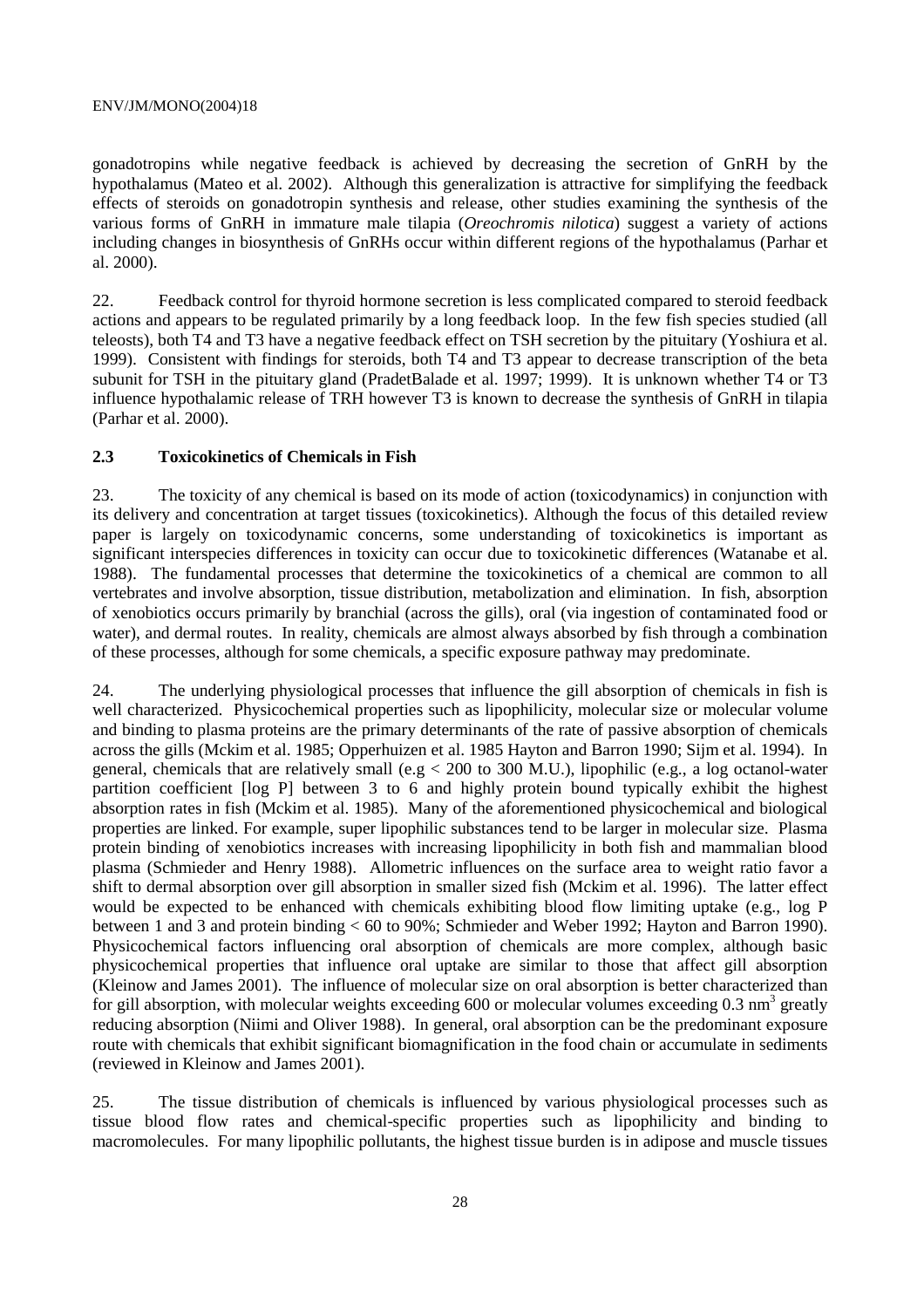(Shultz et al. 1975; Birkholz et al. 1989; Bloom 1992). These tissues are not metabolically active towards xenobiotics and are not thought of as target organs for toxicity. Furthermore, it has been demonstrated that for lipophilic xenobiotics, adipose tissue can have a protective effect; e.g., individuals with high fat content frequently exhibit decreased toxicity Lassiter and Hallam 1990; Geyer et al. 1993; 1994). However, this latter statement applies primarily to acute effects of toxicants which may not be relevant to endocrine active chemicals. Furthermore, mature gonads are often high in lipid content (Jorgensen et al. 1997) thus enhancing concentrations of lipophilic chemicals at potential endocrine target organs. Additional generalizations regarding tissue distribution and physicochemical properties of chemicals are difficult to make. A number of chemicals have been documented to display unusual patterns of tissue distribution that can usually be attributed to tissue-specific binding proteins and/or sequestering by certain tissues. For example, the concentration of the bipyridylium herbicide diquat is 70 times higher in the kidney compared to blood and most other tissues in channel catfish (*Ictalurus punctatus*) (Schultz et al. 1995). Certain metals such as cadmium and inorganic mercury are also preferentially accumulated by the liver and kidney, presumably through interactions with metal binding proteins such as metallothienin (Roesijadi 1992; Schultz et al. 1996). In fish such as brown trout, concentrations of highly chlorinated PCB congeners in well perfused tissues tend to be higher in the brain, in contrast to mammals where the liver typically has the highest levels (Bachour et al. 1998). For other potential toxicants which are neither lipophilic nor exhibit tissue-specific binding properties, the pattern of tissue distribution is expected to be more uniform and favor tissues that are well perfused, e.g. liver, kidney, and spleen, or are at the site of absorption (gills and gastrointestinal tract). It is also important to recognize that for many lipophilic chemicals that exhibit rapid absorption, distribution from blood to peripheral tissues can be a comparatively slow process. Thus, the time to reach a steady-state body burden will be controlled by blood flow to storage tissues (e.g., by distribution and not by the uptake rate; Hayton and Barron 1990).

26. Elimination of contaminants can occur either as the intact chemical or through biotransformation. Direct elimination can occur by the gills, kidney, through the skin (dermal) and/or through excretion in the bile. For lipophilic chemicals, many of the factors influencing gill uptake will also influence branchial elimination (Fitzsimmons et al. 2001). For lipophilic, highly protein-bound chemicals that are poorly metabolized, branchial elimination can be the most significant elimination pathway (Mckim et al. 1986; Cravedi et al 1993). For some chemicals, urinary or biliary excretion can be the most important elimination pathway (Guarino and Anderson 1976; Pritchard and Bend 1991). Conjugation with glucoronide or sulfate and subsequent excretion in bile and urine is known to be an important elimination route for natural and synthetic steroids (Truscott 1983; Schultz et al. 2001; Vermeirssen and Scott 2001). For many chemicals, biotransformation is not only important as an elimination pathway but also in bioactivation to more toxicologically potent forms. A good example of the latter is with the fungicide vinclozolin, which is metabolized into two potent anti-androgenic compounds (Gray et al. 1999; see also Section 6.2.1). Furthermore, the greatest interspecies differences in elimination rates are often attributable to differences in biotransformation. Across vertebrate groups, biotransformation rates can vary up to several thousand fold for specific reactions even when measured under identical experimental conditions (Gregus et al. 1983). Within fishes, somewhat lower inter-species variations are more typically observed, although large differences can still occur when an important metabolizing enzyme is absent or expressed at a minimal level. A good example is with flavin-containing monooxygenases, which catalyze the oxidation of certain hetero-atom containing xenobiotics and are poorly expressed in many freshwater fishes (Schlenk 1998). With other types of reactions, inter-species differences are typically lower but may still be important in controlling accumulation. For example, the difference in metabolism of trifluralin (a preemergent herbicide) among seven different fish species was 35 fold, which contributed to a 30 fold range in bioconcentration values (Schultz and Hayton 1999). In some species such as channel catfish, branchial elimination appeared to be the most important elimination pathway, while in others such as bluegills (*Lepomis machrochirus*), biotransformation was more important (Schultz and Hayton 1999). These results and those of other studies indicate that a wide variation among fishes can exist in rates of metabolism of specific chemical substrates (for other examples see Buhler and Rasmussen 1968 or Funari et al. 1987).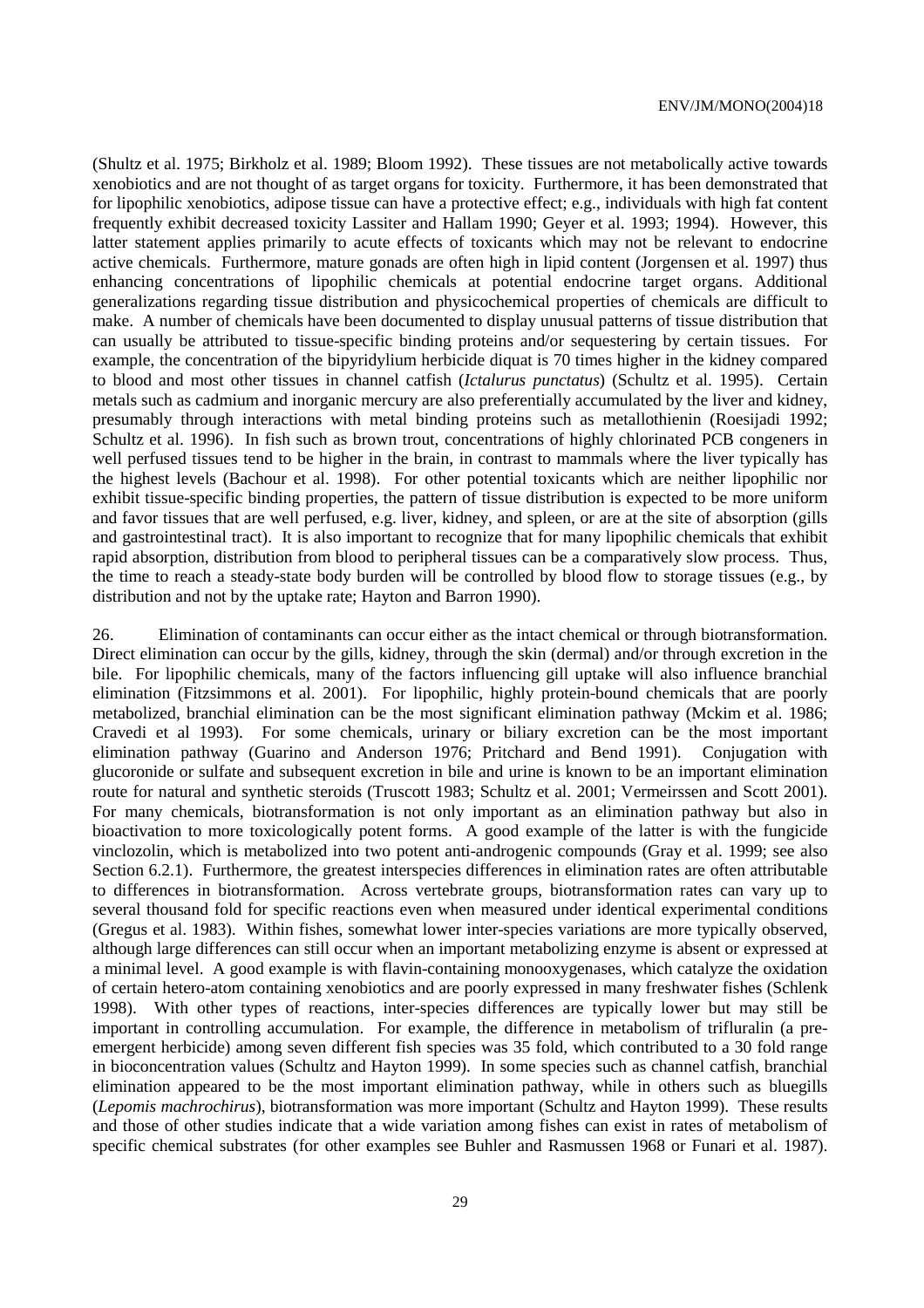Thus, differences in biotransformation can be the most important determinant of elimination rates in fish, not to mention the potential for differential activation of chemicals to endocrine-active metabolites. From a toxicokinetic perspective, this latter point is probably the most important contributing factor for interspecies differences in sensitivity to endocrine active compounds.

#### **2.4 Endocrine Disruption as a Target for Chemical Toxicity**

27. Recently, an extensive survey of U.S. surface waters identified the presence of many pharmaceutical agents including natural and synthetic hormones (Kolpin et al. 2002). This report follows decades of increasing reports of reproductive disturbances in fish and other wildlife that was attributed to exposure-specific chemical agents or waste water effluents. Perhaps the most well known example is that of the feminizing effects of the pesticide DDT in wildlife (Bitman et al. 1969). Later observations of masculinization of female mosquitofish residing in or near disposal sites for paper mill effluents indicated that hormonal disturbances in fish can occur beyond disturbances of female hormones (Howell et al. 1980). Additional studies on white suckers (*Catostomus commersoni*) exposed to bleached kraft mill effluents identified changes in sex hormone levels and abnormal reproductive development that were suggestive of a more generalized endocrine disturbance (Munkittrick et al. 1991). These studies in fish in addition to numerous reports of reproductive effects in fish-eating birds, alligators, Great Lakes mink, frogs, invertebrates, and perhaps humans, led to several workshops in the 1990s discussing the effects of chemicals on reproduction (Colborn and Clement 1992; Ankley et al. 1998). The publication of the book *Our Stolen Future* (Colborn et al., 1996) popularized the hypothesis that man-made chemicals may be unintentionally altering the endocrine system and reproduction. These chemicals were specifically proposed to act, even at environmentally relevant doses (i.e., usually lower than laboratory doses), as agonists or antagonists to endogenous endocrine hormones to disrupt the hormonal control of homeostasis, differentiation, growth, and development, including effects on reproductive structures and functions. These agents were called endocrine-active chemicals (EACs), then endocrine-disrupting chemicals (EDCs), and now, most popularly, endocrine disruptors (EDSTAC 1998).

28. Although sufficient observations in wildlife support the endocrine disruptor hypothesis, it is nonetheless controversial due in part to difficulties in establishing links among environmental exposure to chemicals, changes in endocrine function, and altered reproduction (Van der Kraak 1998: WHO, 2002). As discussed in previous sections, the endocrine system is complex with many potential target sites and hormonal systems may be affected. Disturbances could be directed at the brain- pituitary or at the gonadal level or a combination of both. However, there is only limited experimental data available on the vulnerability of the hypothalamus-pituitary system to chemicals. Several studies have demonstrated that gonadotropin secretion can be altered, but it is unclear whether this is due to a specific endocrine disruptor type interaction or some other non- specific toxicological effect (Kime 1998). In contrast, endocrine disruptor effects on thyroid and gonadal hormones are more established. An excellent example of the latter is a set of recent studies on wild fish living in U.K. rivers that indicate unnatural exposure to estrogenic substances (e.g., the natural hormone estradiol, the synthetic one ethinylestradiol, used in contraceptive pills, alkylphenol ethoxylates and nonylphenol originating from the textile industry) caused impaired reproduction (Jobling et al. 1998; van Aerle et. al. 2001; Sheahan et al, 2002).

29. In conclusion, evidence exists that environmental concentrations of EDCs adversely affect fish sexual differentiation, development and reproduction. Greatest focus on potential hormone targets are the sex steroids and, to a lesser extent, the thyroid hormones. The remaining sections of this detailed review paper will provide information on screening assays directed toward three species of fish (i.e., fathead minnow, zebrafish, and medaka). This paper will outline the relevant principles, methods, and techniques needed for one or more initial protocols, and identifies issues that might require additional validation studies.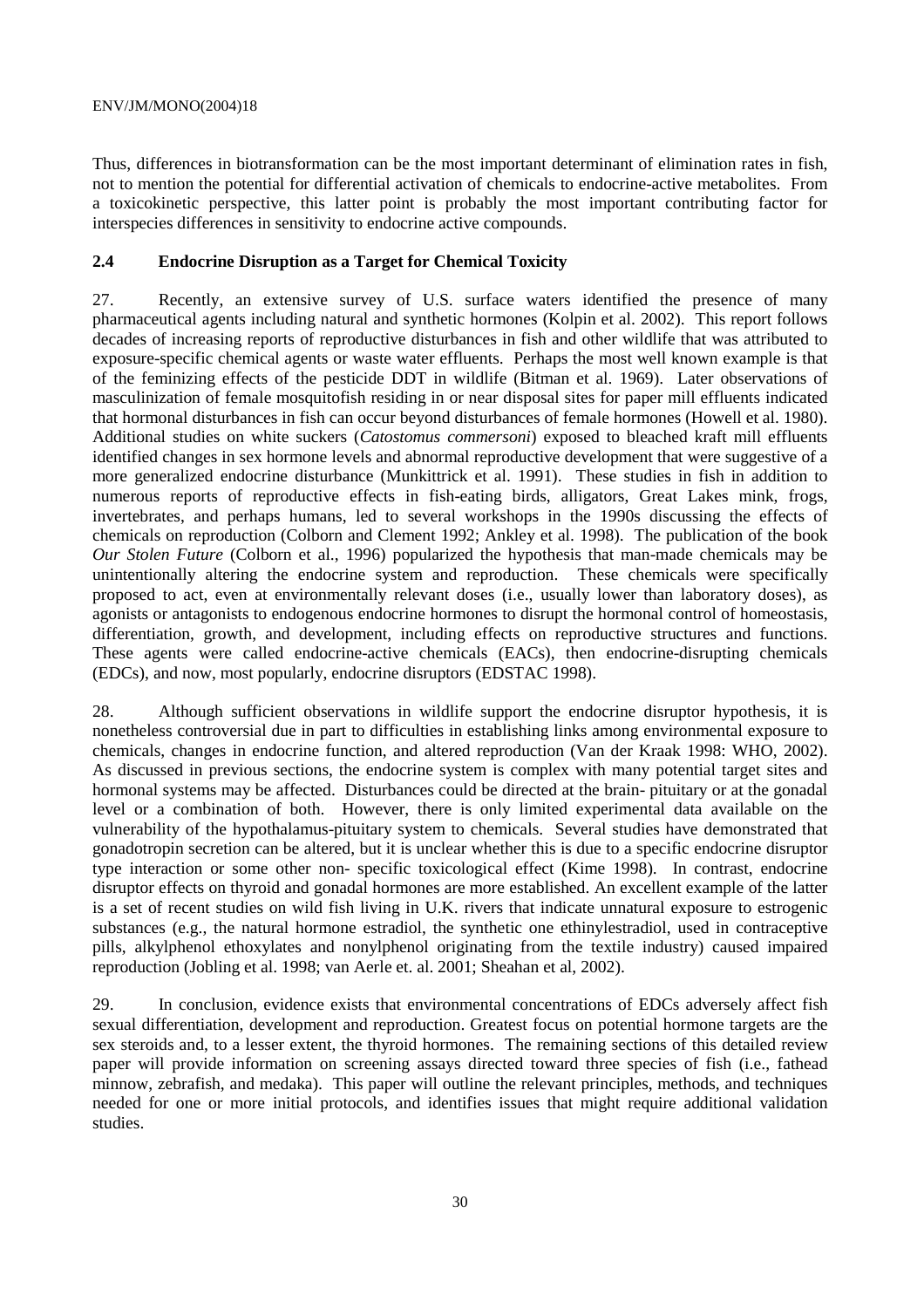#### **3. CANDIDATE TEST SPECIES**

30. This review paper will focus on three species of fish that are the most likely candidates for use in screening assays: fathead minnow (*Pimephales promelas*), medaka (*Oryzias latipes*), and zebrafish (*Danio rerio*). These fish share several attributes that make them ideal test species for reproductive toxicity testing, including small size at maturity (which reduces maintenance costs) and overall ease of culture. All three species are asynchronous spawners, meaning the ovaries contain oocytes at all stages of maturity, allowing spawning to occur repeatedly over an extended time period. This reproductive attribute is important as it allows groups of fish to be tested for spawning success before and after chemical treatments during a relatively short time period. It should be recognized, however, that the presence of gametes in all developmental stages may make identification of gonadal cellular targets more difficult.

#### **3.1 Fathead Minnow (Pimephales Promelas)**

#### *3.1.1 Culture and Handling*

31. The fathead minnow is a common freshwater minnow belonging to the largest family of fish, the Cyprinidae. Their original range was limited to central North America, but they have since been introduced into most regions of North America (Pflieger 1975). Fathead minnows can live in a wide range of habitats, including shallow turbid waters, and they are an important bait- fish species. As a result, fathead minnows are easily cultured and are readily available from commercial sources. The fathead minnow has been used extensively in aquatic toxicity testing in the United States, and a number of testing guidelines exist, including detailed information on their laboratory culture (Denny 1987).

32. Fathead minnows are small (35 to 75 mm in total length) and offer ease of culture in laboratory aquaria. Adult males are territorial but are still tolerant of a number of other adult male and female fish in an aquarium. Usually the "normal" mating situation with fatheads does not involve a pair wise pairing but rather a higher female to male ratio, however, recent investigations have shown that the coefficient of variation for fecundity was very similar regardless of whether the fatheads were housed in pairs or in groups (Jaber, personal communication). This means that replicates consisting of one pair of fish can be used instead of replicates consisting of e.g. 6 females and 2 males.They can tolerate low dissolved oxygen and a variety of water temperatures and water quality parameters, but for optimal growth and reproduction, water temperatures should be within a range of 24°C to 25°C, and dissolved oxygen should remain above 60% of saturation. Adult fathead minnows are sexually dimorphic and can easily be sexed in the aquarium. The development of aggressive behavior and secondary sex characteristics are signs of sexual maturity in males, and the development of a papilla is a distinct sign of sexual maturity in females. However, the time of sexual differentiation is not well documented for the fathead minnow. The generation time of fathead minnows is about 4 months. They can be kept in breeding condition all year without manipulating light cycles and water temperature. Fathead minnows can be induced to spawn by placing spawning substrate in the aquarium, which is guarded by the male. Better spawning synchronization can be obtained by withholding the spawning substrates for several days. Spawning is usually initiated just before light and can last through the morning; therefore, it is advisable not to disturb the fish during the morning hours except to feed and collect embryos. Each spawning female will produce 50 to 250 embryos per spawn. Embryos are collected from the aquarium by removing the spawning substrate. The embryos can be incubated on the spawning substrate or they can be removed by well established procedures without harm to the developing individuals from the substrate and incubated in a container or in egg cups (glass cylinders with mesh bottoms). Fertilization can be assessed immediately with light magnification or it can be assessed 24 hours after spawning by counting the number of opaque and white (nonfertile) embryos versus the number of translucent eggs (fertile). Fertilization rates of 80%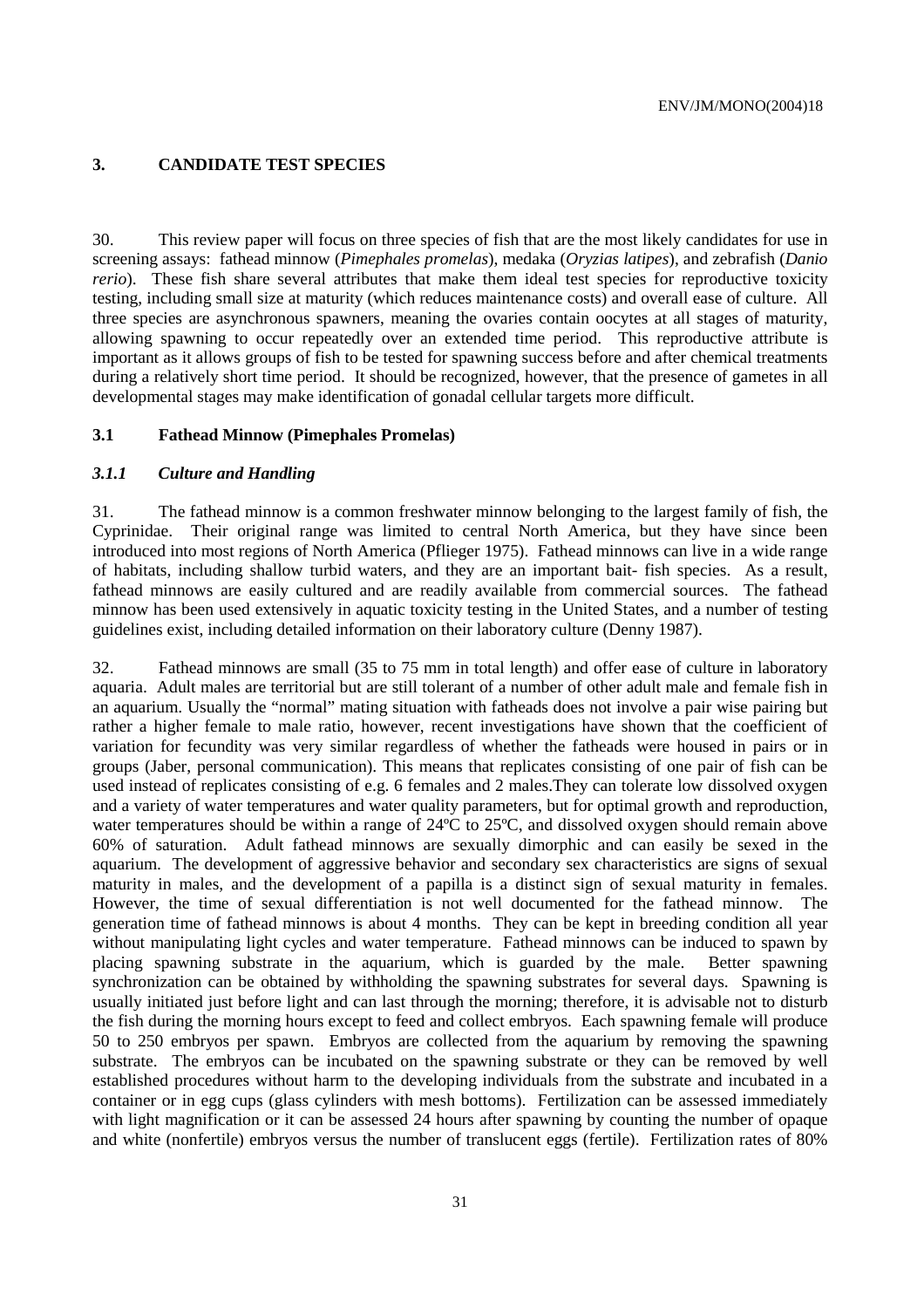to nearly 100% are typical. Embryo incubation time is 4.5 to 6 days at 25ºC. The larvae are reared in separate aquaria and should be offered live brine shrimp nauplii (*Artemia*) immediately after hatch. Juvenile fish can be fed a mix of frozen brine shrimp and live nauplii, whereas adults can be fed a mixture of frozen brine shrimp and commercial flake food. All life stages should be fed *ad libitum* two to three times per day.

#### **3.2 Medaka (Oryzias Latipes)**

#### *3.2.1 Culture and Handling*

33. The medaka (*Oryzias latipes*) is a freshwater killifish belonging to the family of Asian ricefishes, Adrianichthyidae, indigenous to areas of Japan, Taiwan, and southeastern Asia, where ambient temperatures range from 5ºC to 35ºC (Kirchen & West 1976). The medaka has a long history as an experimental animal and a complete presentation of their biology can be found in Yamamoto (1975) and on the website http://biol1.bio.nagoya-u.ac.jp/, which lists over 1000 references dating from the early 1900s. The culture and handling of the medaka has been exhaustively studied, and detailed guidelines are available in EPA/600/3- 91/064 (Denny et al. 1991). Medaka are small (25 mm to 50 mm in total length) and are easy to rear and maintain in laboratory aquaria. Adults can be maintained in an aquarium with little space and can tolerate low dissolved oxygen and a wide range of temperatures and salinity (Yamamoto 1975). Medaka are sexually dimorphic, and although the sex of fully grown fish can be determined by observing the outline of the anal and dorsal fins, the observation of an anesthetized fish under a low-power microscope is recommended for confirmation and for sexing an immature fish (Yamamoto 1975). In the medaka, the sexual differentiation of the female gonad begins before hatching, whereas the male differentiates during a critical window around 13 days post-hatching (Kime 1998).

34. Medaka have a generation interval of 2 to 3 months, and can be induced to spawn throughout the year by controlling the temperature and photoperiod. Breeding tanks are ideally set up with a ratio of 4 males per 6 females. Spawning activity normally occurs through 14 to 15 months of age. Spawning is highly predictable in time, usually within 1 hr of first daylight, and can be controlled in the laboratory by adjusting the timing of the recommended cycle of 16-hour light: 8-hour dark (Hirshfield 1980; Koger et al., 1999). Measures of medaka reproductive output, including gonadal morphology, fecundity, and fertility, demonstrate that through laboratory control of temperature and photoperiod, reproductive capacity of breeding groups can be calibrated before exposure, thereby establishing a baseline from which to assess effects (Koger et al., 1999). Individual females can lay an average of 25 eggs/day for up to 4 months under proper conditions of photoperiod, temperature and food supply (Hirshfield 1980). A cluster typically contains 10 to 30 eggs that are attached to the female's vent by filaments for a number of hours until they are brushed off onto a spawning substrate that simulates aquatic plants (Yamamoto 1975). Even when spawning substrates such as a spawning sponge are provided, some females retain their embryos and require manual stripping (Denny et al., 1991). The eggs should be collected as soon as possible after spawning to prevent their predation by adults. As described in the medaka Web site, the adhesion fibers firmly hold individual eggs as a cluster. To prevent harm by fungi, and to ensure uniform potential for oxygenation, the individual eggs must be separated. Two methods exist; the first involves gently rolling the egg mass between moistened fingertips, thereby breaking attachment fibers and separating individual eggs. A slight variation of the same approach is to place the egg mass on a paper towel, add 1 to 2 drops of water and place a second towel over the egg mass, and then perform gentle circular motion with the fingertips to separate eggs. The other method involves grasping the central band of adhesion fibers with tiny forceps, then with opened iridectomy scissors, separate one egg from the cluster by gently stretching attachment fibers and cutting them near the egg surface. This process is repeated until clean eggs with very short attachment fibers are separated from the original mass. Once separated, the eggs can be incubated either separately or in individual wells, without the addition of anti-bacterial or anti-fungal agents. Because of the transparency of the egg chorion, fertilization can be easily assessed with a dissecting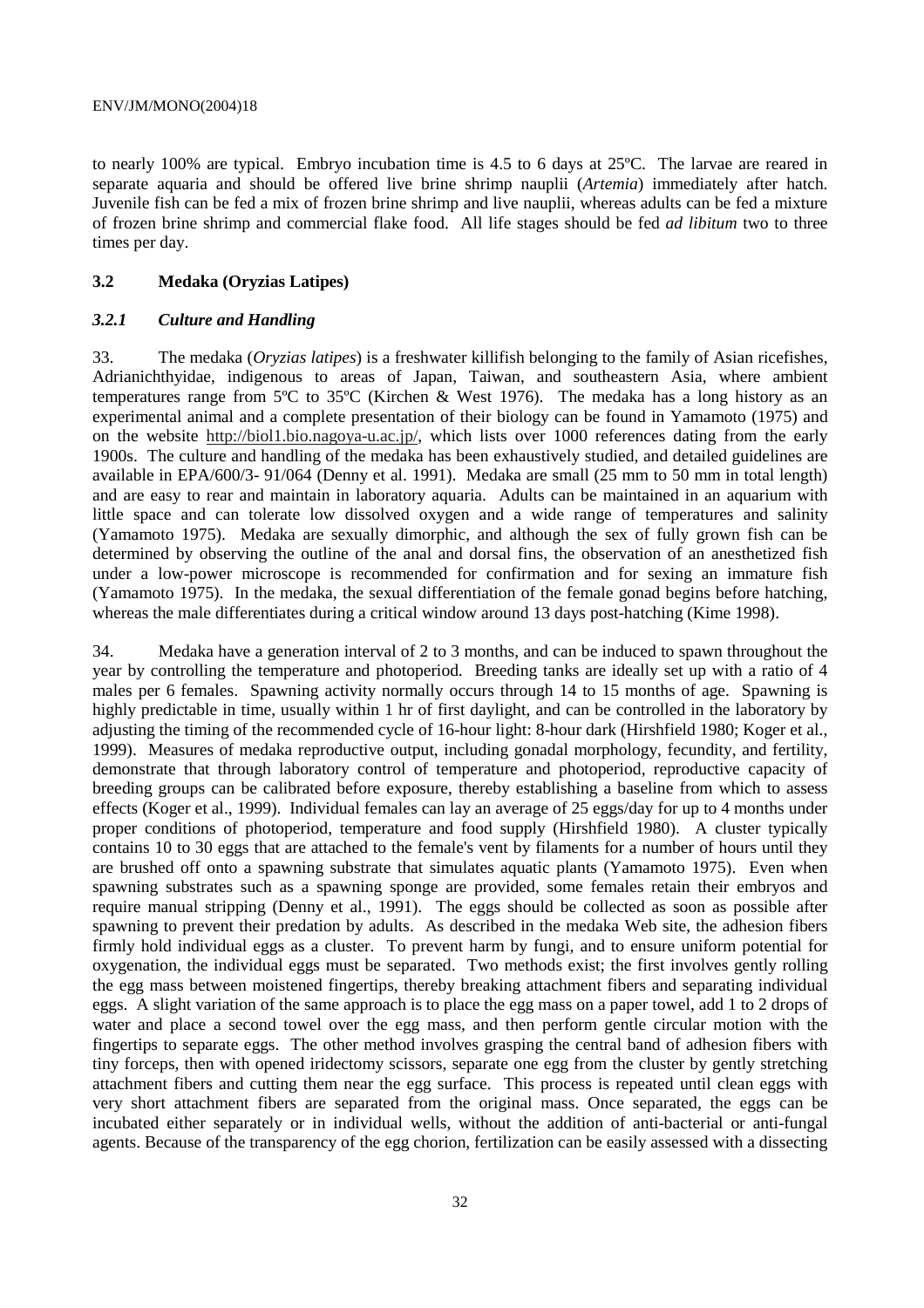microscope. The egg-incubation period is approximately 1 week when kept at 28ºC (Yamamoto 1975), and 9 to 10 days when at  $25^{\circ}$ C to  $26^{\circ}$ C.

35. There is a concern with the treatment of embryonated eggs by addition of substances to the embryo-rearing medium. These are designed to afford protection from bacteria and invertebrate organisms that may damage eggs. In Japan where emphasis has been more on developmental biology, 0.5 ppm methylene blue addition to the embryo-rearing medium is common and was also recommended by Kirchen and West (1976). Another approach recommended by Kirchen and West (1976) is to use a brief hypertonic saline rinse followed by culture in embryo rearing with methylene blue treatment. Alternatively, eggs can be separated by the moistened fingertip method, placed in a separatory funnel in water and aerated vigorously (Dave Hinton pers. comm.). This approach yields satisfactory quantities of embryonated eggs. When pigmentation of eyes and other features indicative of late embryonic stages has been reached, eggs were placed in petri dishes until hatching was completed (Dave Hinton pers. comm.). The embryos will tolerate a temperature range of 7ºC to 38ºC (Kirchen & West 1976). The larvae are reared in separate aquaria and begin feeding on the day of hatch with a recommended diet of live brine shrimp nauplii (*Artemia*) ad libitum twice daily for all life stages. A feeding approach used by Japanese researchers at the Laboratory of Freshwater Fish Stocks, Bioscience Center, University of Nagoya, is to place 10 hatchlings in small (4 liter) aquaria, where they are fed a finely ground commercial ration plus two feedings of paramecium infusion. Larvae are not fed brine shrimp until day 15 after hatch. The commercial ration is used from day 1 throughout the first 30 days. After one month, larvae are transferred to larger tanks and placed on system water. Feeding is now by brine shrimp, once per day and commercial ration for the afternoon feeding each day.

#### *3.2.2 Application of Genetically Engineered/Inbred Strains in Toxicity Testing*

36. There are estimated to be over 500 cultivated strains of medaka. Specific information for many of these strains can be obtained at the website (http://biol1.bio.nagoya-u.ac.jp:8000/), which is maintained by researchers at Nagoya University, Nagoya, Japan. Two inbred strains that have characteristics that would make them particularly useful for a reproductive screen are the d-rR and STIII or "see-through medaka." The d-rR medaka was first described in 1953 (Yamamoto 1953) and is a mutant strain possessing sex-linked pigmentation, with males having an orange-red coloration and females having white coloration. Recent experiments have shown that hormone-induced reversal of phenotype does not alter pigmentation, making it much easier to identify individuals that have undergone phenotype reversal (Edmunds et al., 2000; Papoulias et al., 2000). Thus, genetic males that have developed female characteristics such as ovaries and secondary sex characteristics (e.g., dorsal fin notch) still retain the orange-red pigmentation (Papoulias et al., 2000). This feature would be a particularly valuable aid in identifying phenotype reversal as an assay endpoint, as it can sometimes be difficult to determine whether a phenotypic female is in fact a genetic (XX) female or phenotypically reversed male (XY female). However, it would be unlikely, if not impossible, that complete phenotype reversal would occur in shortterm exposures with sexually mature individuals, and the d-rR strain might have greater utility in screening assays using juvenile life stages and partial-life-cycle or multi-generational tests in which chemical exposures occur prior to sexual differentiation. Although the d-rR medaka strain may not be useful in traditional approaches to short-term screening assays, this strain would be useful in tests in which singlesex exposure of a test chemical is desired. Because of the ease in identifying the genetic sex of individuals, a reproductive assay in which only male or female individuals are exposed to the test chemical would be relatively easy to perform. This type of test would be useful in assessing the specific effects of chemical exposure on gamete viability. For example, exposed males could be mated with unexposed females and fertilization rate measured as an indicator of sperm viability. This type of experimental design has been attempted with a non-mutant strain of medaka (Tabata et al., 2001), although the use of the d-rR strain would likely reduce error in sex identification.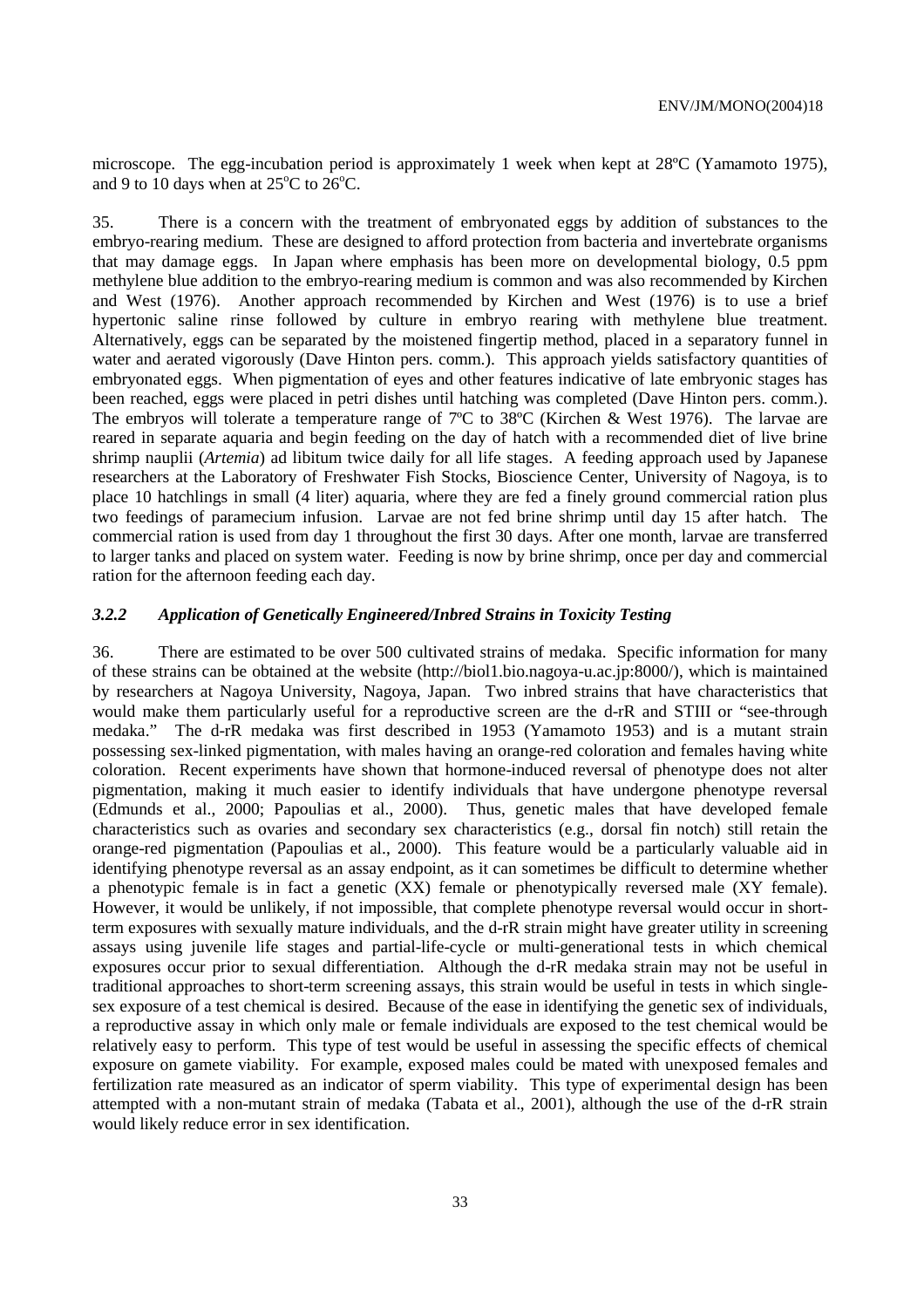37. One of the effects of "endocrine disruption" is the appearance of oocytes in testicular tissue of male fish. At present there is an ongoing discussion whether or not a natural background of "testes-ova or ova-testes" exist in medaka. In view of the more than 500 strains of medaka, it is more than likely that the presence of background incidences of'testes-ova or ova-testes" is strain dependent.

38. The see-through medaka is a recently described strain that has an almost complete absence of pigmentation in all life stages (Wakamatsu et al., 2001). The transparency of the fish allows direct visualization of the internal organs, including the reproductive organs. The introduction of a transgenic version of the STIII strain expressing the green fluorescent protein gene in primordial germ cells (Tanaka et al., 2001) permits detailed observations of the ovaries and testes in a non-invasive manner over the life span of the individual without harming the fish and would allow repeated observations of gonad morphology during an exposure. This capability would be particularly valuable in monitoring changes in morphology of the gonads during a short-term exposure in sexually mature fish. In addition, because of the exceptional transparency of this mutant medaka, oocyte maturation can be monitored in the ovary of an individual fish (Wakamatsu et al., 2001). Application of this strain may allow the inclusion of an additional endpoint in screening assays, specifically, in-vivo examination of the effect of a chemical on normal oocyte maturation. However, it shall be taken into account that although "See-through" medaka have been established as a stable strain, it may be expensive or otherwise difficult to use for routine testing. More detailed discussions on the practicality of this strain is needed.

#### **3.3 Zebrafish (Danio Rerio)**

#### *3.3.1 Culture and Handling*

39. The zebrafish, *Danio rerio,* like the fathead minnow, is a member of the Cyprinidae family and is native to East India and Burma. The zebrafish has been used for aquatic toxicity regulatory purposes in Europe and worldwide as a model for studying vertebrate development and genetics. Zebrafish have been extensively studied since the 1930s, and a detailed review of their biology and laboratory use is presented by Laale (1977). Zebrafish are easy to culture and are available from commercial suppliers; detailed methods for their care in the laboratory are available in Westerfield (2000) and at http://zfin.org/zf\_info/zfbook/zfbk.html. They can easily be maintained in aquaria at a temperature of 26±2ºC Hisaoka & Battle (1958).

40. Adult zebrafish are vigorous swimmers, reaching a total length of 4 cm to 5 cm and should be fed a variety of food, dry flake food, and live nauplii of or adult brine shrimp 2 times per day for optimal nutrition. Indistinct secondary sexual characteristics can make it difficult to sex zebrafish; however adult zebrafish can be sexed by observation of the external morphology of individual fish. There is normally a very good agreement between the phenotypic sex and the gonadic sex., According to Eaton and Farley (1974), the first spawning occurs at an age of 75 days, when the females and males have reached a standard length of 24.9 mm and 23.1 mm, respectively.. Optimal spawning occurs every 5 to 10 days, producing a maximum of 1800 eggs, with an average of 150 to 400 eggs per female. However, zebrafish will continuously produce a small number of eggs (20 to 50 eggs per female daily when paired in equal numbers of well-fed males and females under a 12-hour-light:12-hour-dark cycle (Westerfield 2000). Spawning takes place shortly after dawn, and the transparent, non-adhesive eggs will naturally fall to the bottom of the tank, where screens can protect the eggs from consumption by the adult fish. Eggs and sperm can be collected from individual zebrafish for controlled fertilization studies (Westerfield 2000). Viable embryos can be readily observed through the very transparent egg chorion, and the embryos normally hatch after 3 days of development. Takahashi (1977) described the normal development including sex differentiation. During development, male zebrafish pass through a stage of juvenile hermaphroditism. Ten to twelve days post-hatch, the gonads of all juveniles starts to differentiate into ovaries irrespectively of their genetically determined sex. The development of ovaries continues until they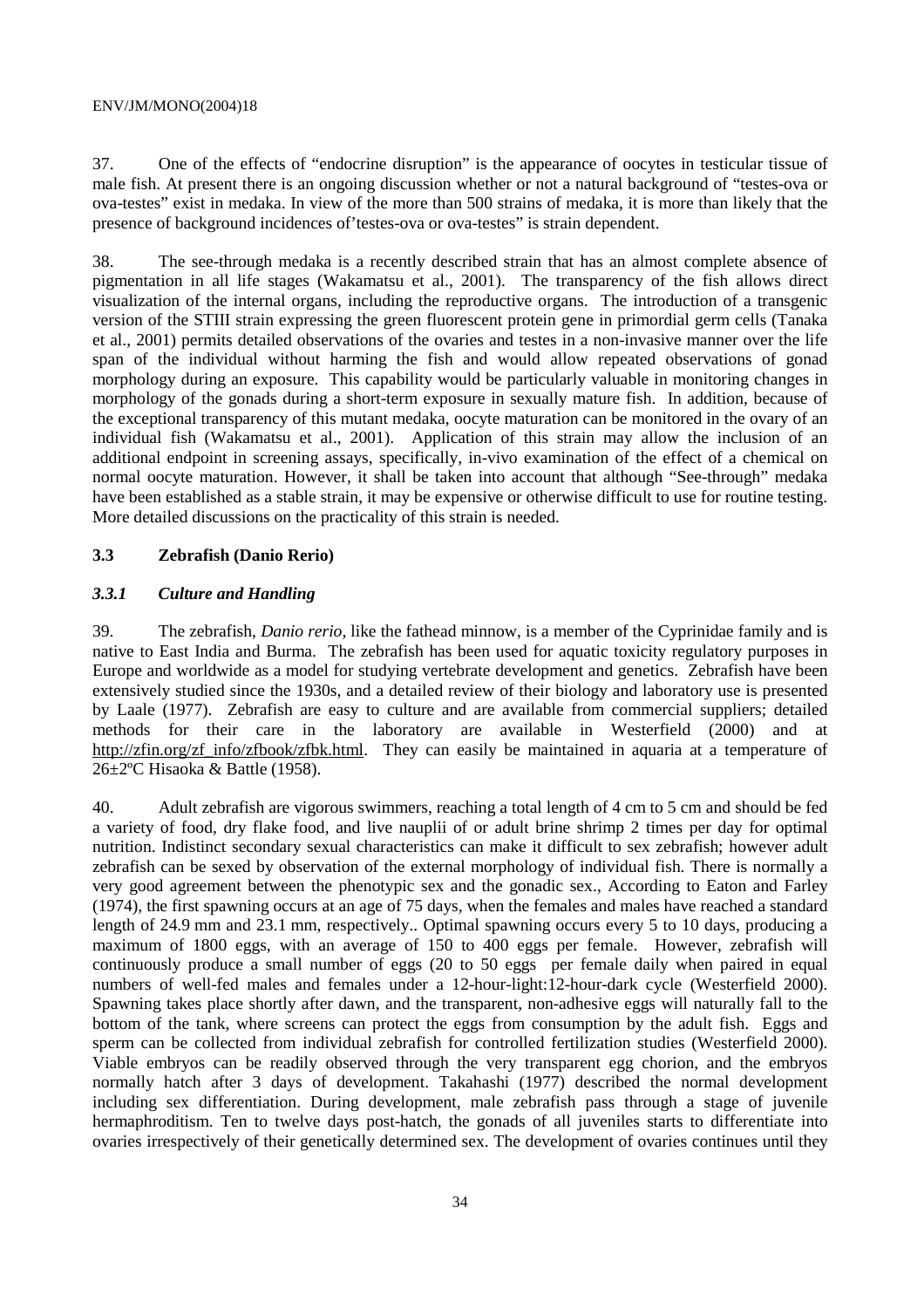reach an age of 23 - 25 days, after which definite sex differentiation begins. Usually, 50 % of a population will continue to develop ovaries, whereas in the remaining 50 % of the individuals, ovaries will start to degenerate and will be transformed into testis. The sex ratio may vary and Örn et al. (2000) as well as Fenske et al. (1999) have reported a female to male ratio of 32 to 68 and 40 and 60, respectively. Forty days post-hatch, the process of sex differentiation and reversal is completed, and final maturation of the gonads will generally be finished at 60 days of age (Takahashi (1977); Andersen et al., (2003)).

#### *3.3.2 Application of Genetically Engineered/Inbred Strains in Toxicity Testing*

41. In recent years, reliable methods for the development of transgenic zebrafish have become widely available (Moav et al., 1993). The use of transgenic fish in aquatic toxicological research has been limited until recently, but offers great potential for the development of sensitive biomarkers and aid in the identification of mode of action. One approach has been to transfect zebrafish with DNA motifs that, once activated, will also activate a reporter gene such as luciferase that can be readily detected. Among the motifs successfully introduced into the zebrafish include dioxin, heavy metal, and estrogen responsive motifs (Carvan et al., 2000a; Legler et al., 2000). This approach would be particularly valuable in the development of an androgen sensitive biomarker. With the exception of the protein spiggin, produced by the male stickleback (discussed in Section 6.0), no suitable biochemical biomarker has been developed for androgenic substances. A less explored area of research is the generation of a knock-out zebrafish. More specifically, generation of an ER null mutant zebrafish would be useful for assessing the role of E2 in sexual development in general and the impact anti-estrogens can have on reproduction.

#### **3.4 Strengths and Weaknesses of Test Species**

42. The culture and handling of the three species is well defined and well documented. All species tolerate a wide range of water-quality and water-temperature conditions, require small culture space, and produce the number of embryos needed for testing. The fathead minnow has a strong regulatory history in the United States, whereas the zebrafish has been similarly used in Europe and the medaka in Japan. Some of the major strengths and weakness of the three species are summarized in Table 3-1.

43. Given the diverse physiology and life histories of the approximately 20,000 species of fishes, it is unrealistic to assume that a single fish species can be considered "representative"of all fishes. Nonetheless, the high costs involved in screening chemicals may require the use of just one test species. Therefore, it is important that the chosen species is at least representative with respect to sensitivity toward endocrine disruptors. In many respects, it would be desirable to have the selected species be more sensitive towards toxicants, as this can provide an additional safety factor for the protection of more obscure fish species for which little if any toxicity data will ever be obtained. This latter point is especially important for screening assays measuring a specific mode of action of toxicants, such as endocrine disruption. Analyses of aquatic species' sensitivity toward toxicants have identified that the largest variation occurs with toxicants that exert their effect through a specific biochemical mode of action (Vaal et. al. 2000).

44. As for the strengths and weaknesses of the candidate species, most of the information presented in Table 3-1 focuses on culturing, morphological, and biochemical related concerns. It is difficult to generalize about relative toxicant sensitivities among the candidate species as no thorough side-by-side evaluations have been made with these species. Some authors have suggested that salmonid species are more sensitive than the cyprinid species considered for testing (Nagel and Isberner, 1998). Attempts to compare species differences in toxicant sensitivity are commonly fraught with contradictory results. For example, the guppy (*Poecilia reticulata*) is 50 times more sensitive toward the acute toxicity of parathion than the medaka (Vaal et al. 1997). However, the medaka is 95 times more sensitive toward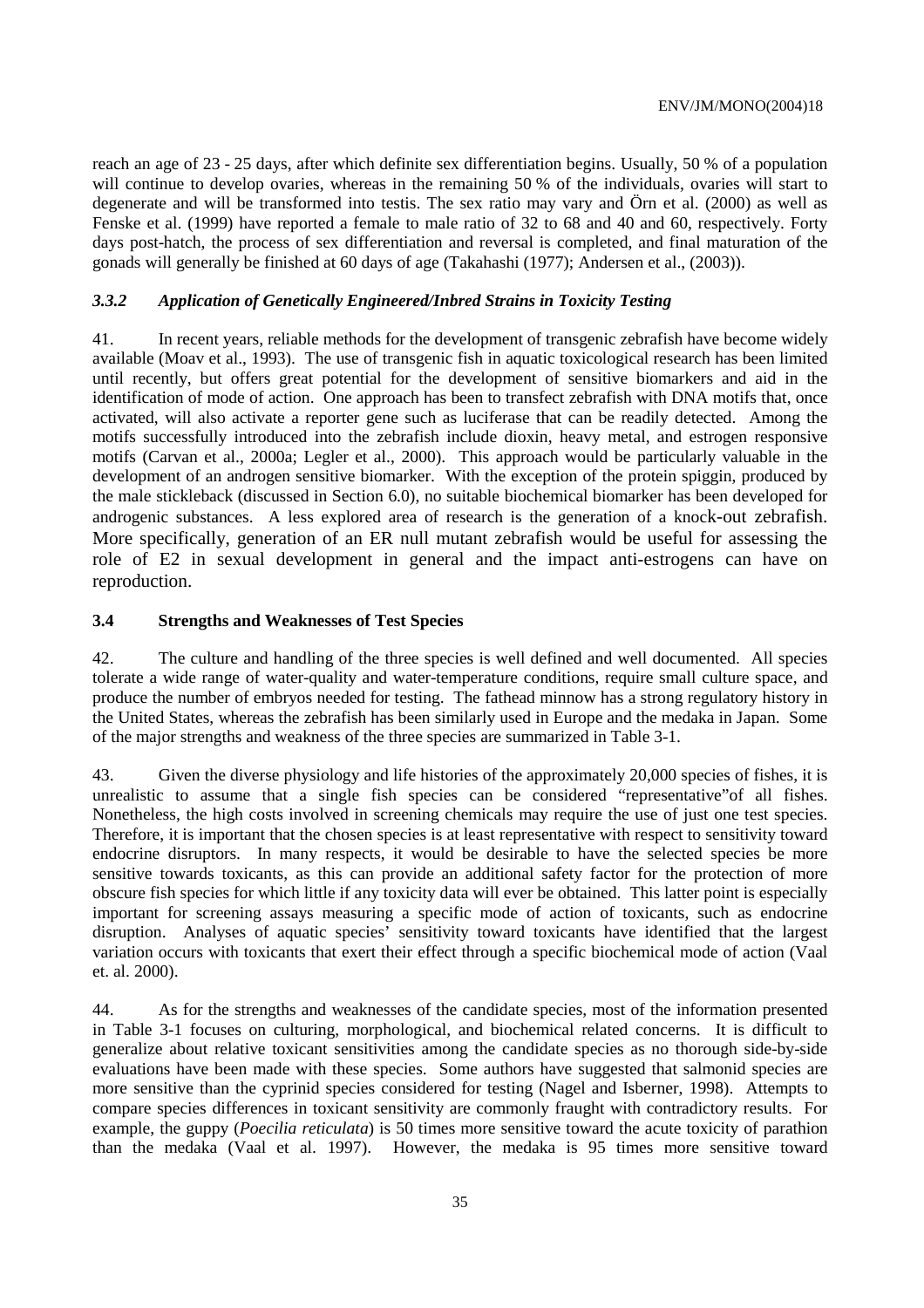trichloroethylene acute toxicity than the guppy (Vaal et al. 1997). Despite the tendency for paradoxical results, one extensive study suggests that the medaka and fathead minnow are very similar in their toxic responses toward diverse chemicals (Holcombe et al. 1995). There have been compilations of data summarizing acute toxicity data among both fishes (for example see Mayer and Ellersieck 1986). Data summaries can be useful in identifying unusual sensitivities or resistance of particular species toward certain organic or inorganic compounds. Statistical analyses of these databases have indicated that fathead minnows and medaka are very similar in their average sensitivity toward acute toxicity of toxicants (Vaal et. al. 1997). There is less comparative information for the zebrafish on this subject. However, based on findings from other cyprinids, the zebrafish should be similar in sensitivity to the other candidate species. It would appear that selection of a candidate species should not be based on toxicant sensitivity as no obvious differences are apparent.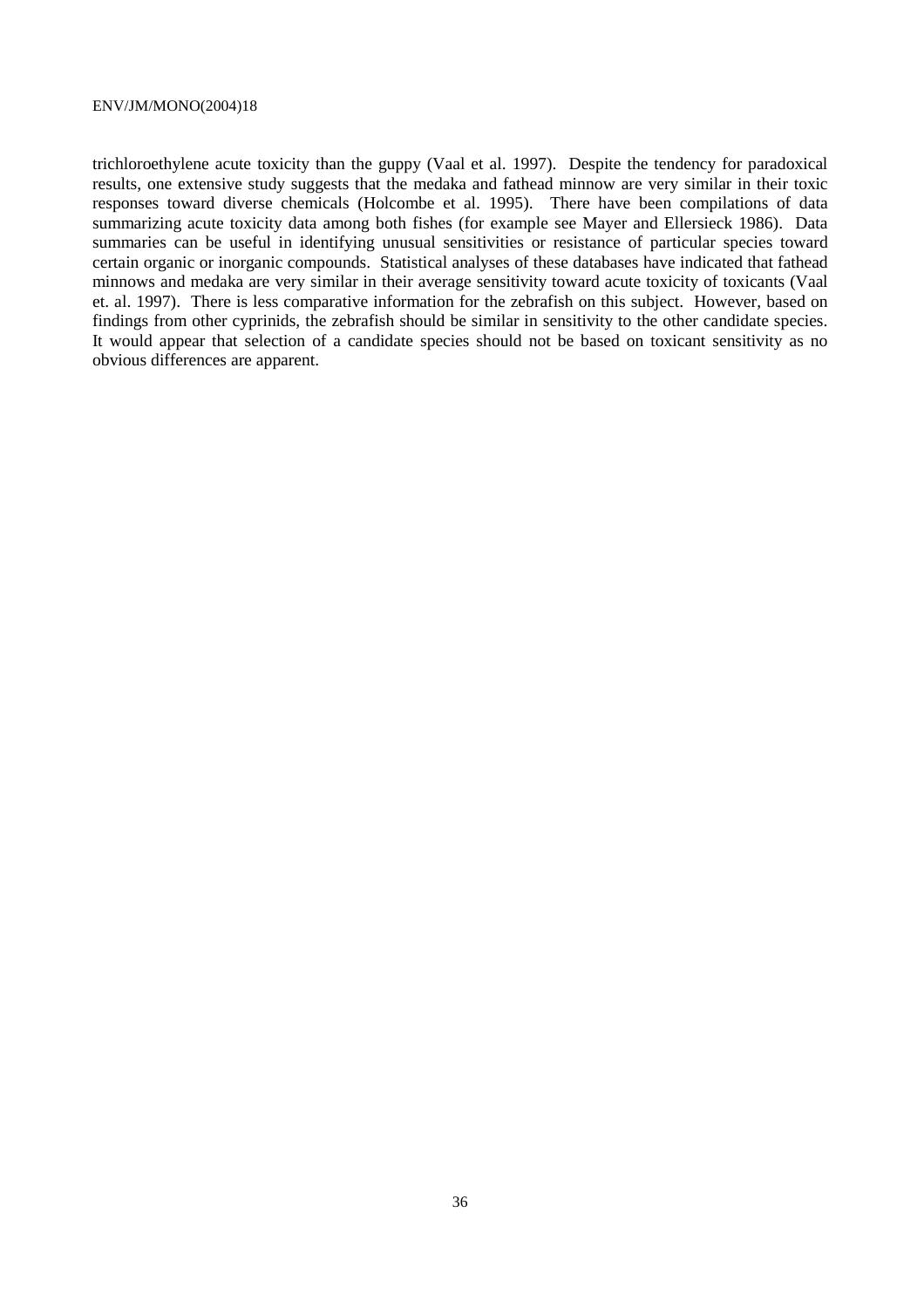ENV/JM/MONO(2004)18 ENV/JM/MONO(2004)18

> Table 3.1: Strengths and Weaknesses of Test Species **Table 3.1: Strengths and Weaknesses of Test Species**

| Species           | Strengths                                                             | Weaknesses                                                    |
|-------------------|-----------------------------------------------------------------------|---------------------------------------------------------------|
| Fathead minnow    | arge enough to collect individual blood plasma samples                | Relatively long life cycle                                    |
| (Pimephales       | sex characteristics in both sexes, clearly<br>Distinct secondary      | Relatively high variability in fecundity                      |
| promelas)         | responsive to endocrine active substances,                            | Genome poorly characterized                                   |
|                   | latory database<br>arge historical regul                              |                                                               |
|                   | Frequently used in the U.S.A. for regulatory purposes                 |                                                               |
|                   | Spawn on a substrate                                                  |                                                               |
|                   | High fertilization rate                                               |                                                               |
|                   | America<br>Indigenous to North .                                      |                                                               |
| Medaka            | Relatively short life cycle                                           | Difficulty of collecting sufficient blood sample              |
| (Oryzias latipes) | sex characteristics in both sexes, clearly<br>Distinct secondary      | from adult (liver is sampled instead) for VTG                 |
|                   | responsive to endocrine active substances                             | analysis.                                                     |
|                   | Relatively small fish, making culture and testing possible in smaller |                                                               |
|                   | space                                                                 |                                                               |
|                   | Female sex-determined during embryo stage vs. male sex-               |                                                               |
|                   | determined after hatch                                                |                                                               |
|                   | High fertilization rate                                               |                                                               |
|                   | Relatively low variability in fecundity                               |                                                               |
|                   | Sex-linked color strain                                               |                                                               |
|                   | Anticipated that entire genome will be sequenced soon.                |                                                               |
|                   | Frequently used in Japan for regulatory purposes                      |                                                               |
|                   | Genome is well-characterised                                          |                                                               |
| Zebrafish         | Short life cycle                                                      |                                                               |
| (Danio rerio)     | Small fish, making culture and testing possible in smaller spaces     | Minimal secondary sex characteristics, making<br>$\mathbf{I}$ |
|                   | a hermaphroditic phase as juveniles<br>Male fish go through           | it difficult to separate males and females                    |
|                   | Widely used in other medical and genetic research                     | Difficulty of collecting sufficient blood sample              |
|                   | High fertilization rate                                               | from adult (although not impossible) for VTG                  |
|                   | High amount of eggs (150-400) per spawn                               | analysis                                                      |
|                   | Relatively low variability in fecundity                               | harder to work with in a spawning assay                       |
|                   | Frequently used in Europe for regulatory purposes                     | group-spawning setting is<br>because $a$ ) $a$                |
|                   | Transgenic fish increasingly available                                | necessary, and b) the zebrafish are broadcast                 |
|                   | Anticipated that entire genome will be sequenced soon.                | spawners.                                                     |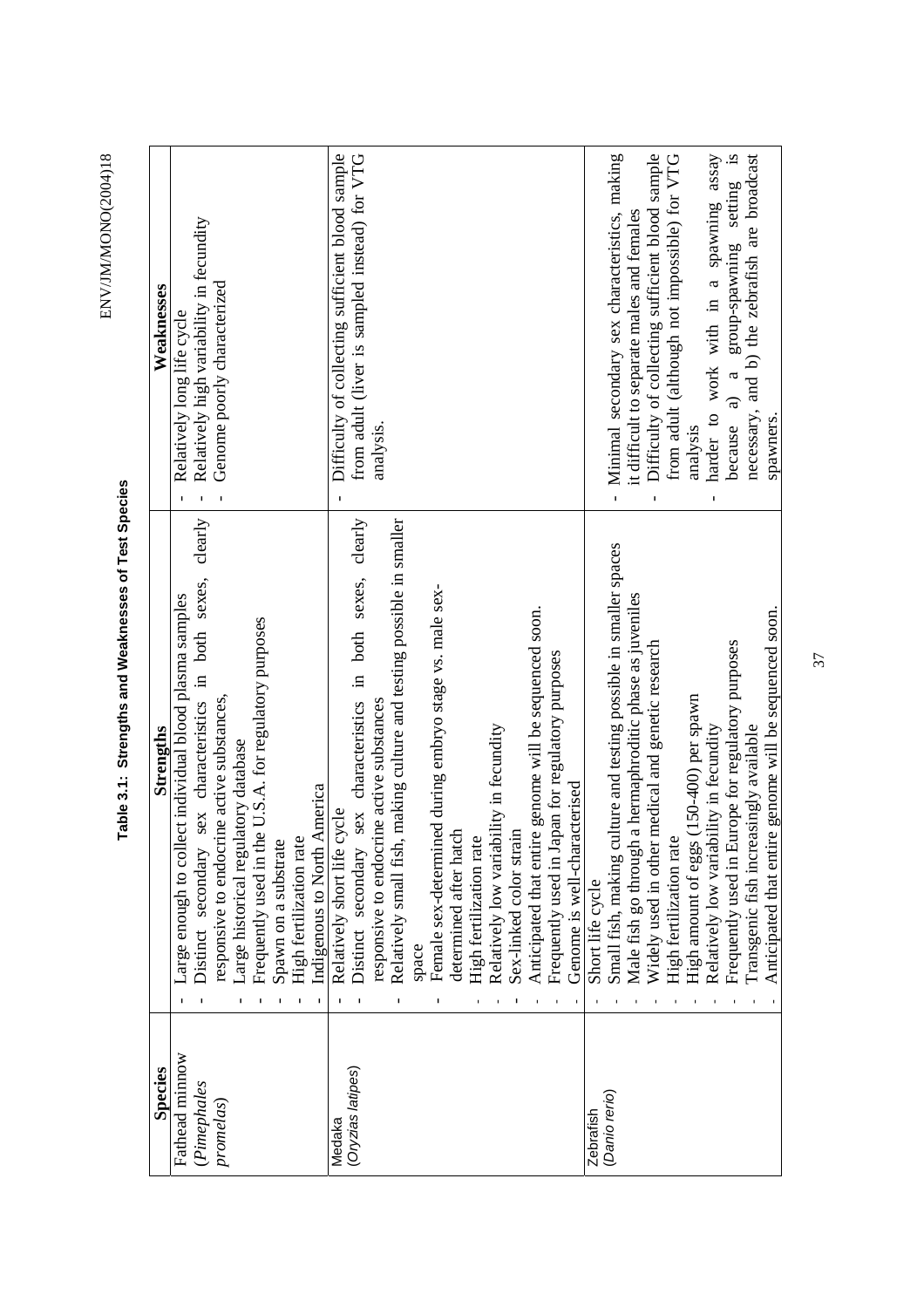### **4. DESCRIPTION OF ASSAY ENDPOINTS**

45. There is wide consensus among experts that a fish screening assay should cover several core endpoints and supplementary endpoints as appropriate. Apical endpoints like sexual behavior and sexual characteristics should be complemented by specific endpoints indicative of the mode of action (MOA). Three manifest core endpoints are gross morphology (including determination of the gonado-somatic index GSI, and disappearance or appearance of secondary sexual characters), vitellogenin (VTG) measurement and gonad histology. A flexible stepwise approach should be used to measure those endpoints, i.e. no priority order is proposed: all core endpoints should be measured unless one particular core endpoint shows a significant response. In addition to the three core endpoints, supplementary endpoint(s) might be included optionally (e.g. steroid titres, fecundity, fertility, etc.)

#### *Gross morphology*

46. Morphological changes are easy to measure and are not time consuming. All relevant morphologic parameters can be easily included in the list of observations made (e.g. body colour, body shape, etc.). It is to note that endpoints related to secondary sex characteristics and gonadal status (GSI, histopathology) would be meaningless and/or impossible to measure in juvenile fish. Gross morphology data should include, as far as possible (depending on the fish species), the following:

- Gonado-somatic index (GSI);
- Macroscopic examination of gonads:
- Secondary sexual characteristics (in adults of sexually dimorphic fish species or in juveniles where the genetic sex is known):

### *Vitellogenin measurement*

47. VTG is a phospholipoglycoprotein precursor to egg yolk protein that normally occurs in sexually-active females of all oviparous species; the production of VTG is controlled by interaction of estrogens with the estrogen receptor. Significantly, males maintain the capacity to produce VTG in response to stimulation with estrogen receptor agonists; as such, induction of VTG in males and immature females has been successfully exploited as a biomarker specific for estrogenic compounds in a variety of fish species. Yet, the endpoint can be equally as valuable in females for anti-estrogens, both direct (i.e., estrogen receptor agonists; Panter et al. 2000a) and indirect (e.g., inhibitor of aromatase; Ankley et al. 2002) as well as some types of androgens (Ankley et al. 2003). However, there is a need for more research to understand and interpret what an increase of VTG means in biological terms. Likewise, the issue of the "noise of biomarker" requires more research to clarify the range of endogenous VTG levels in adult and juvenile fish.

48. The measurement of VTG should be based upon a validated method with sufficient sensitivity and precision. Information should be available upon the intra-assay and inter-assay variability and on the lower detection limit of the method. It is recommended to use homologous VTG as standard protein when applying direct methods of VTG quantification. A list of techniques to measure plasma VTG in several fish species, is provided in section 1.2 of Annex A.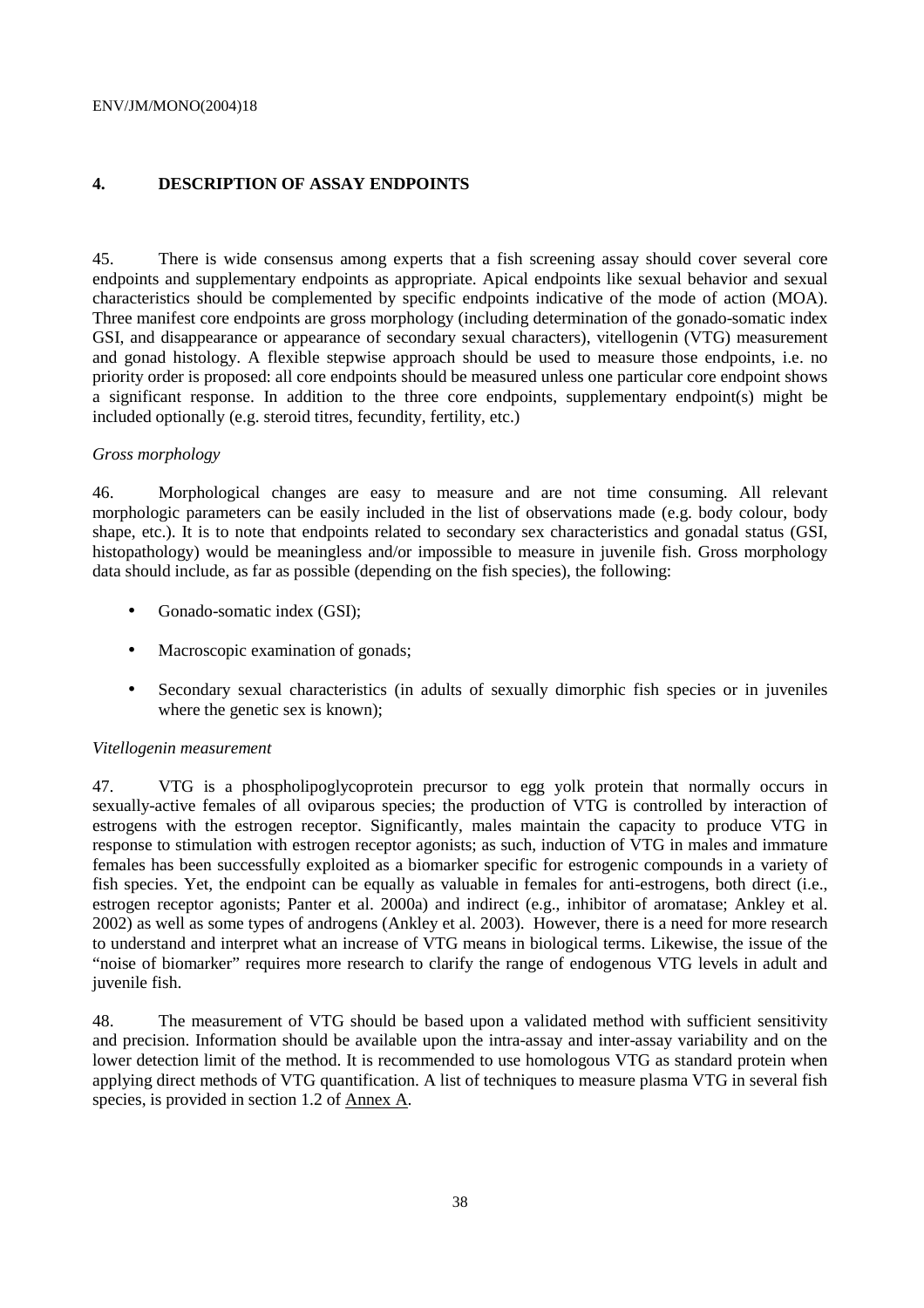### *Gonadal histology*

49. Baseline histology data on gonads exist for fathead minnow, medaka, and zebrafish. Efforts have been made to compile into a single practical document (OECD, 2004) a) receommended histological techniques for the sampling, fixation, embedding and sectioning of fish gonads, and b) recommendations and examples for the staging of gonads and the interpretation of lesions. This guidance document will assist pathologists in their work, especially in the validation of the endpoint, as part of the screening assay for endocrine active compounds.

### **4.1 Growth and Morphological Alterations**

### *4.1.1 Gonadosomatic Index*

50. Condition and tissue-somatic indices, such as the gonadosomatic index (GSI), are a general measure of the overall condition of the fish or growth status of a specific tissue. Tissue- somatic indices are commonly reported in fisheries studies because of the relative ease of determination and the general belief that certain indices, such as the liver-somatic index, can be an excellent predictor of adverse health in fish (Adams & McLean 1985). The GSI is also frequently reported as a general measure of gonad maturation and spawning readiness and is based on the broad assumption that proportionally larger gonads indicate greater development (West 1990).

51. The GSI can be potentially useful as part of a reproductive screen, because reduction in relative gonad mass can occur as a response to certain types of EACs. Although frequently reported, the appropriateness for comparison of gonadosomatic indices between control and treatment groups is based on several specific assumptions, many of which may be difficult to validate in fish such as those considered in this review. Specifically, one key assumption is that linear relationships between gonad weight and body weight are constant throughout varying stages of gonadal development (Devlaming et al., 1982). This criterion can be challenging to meet with females of fish species that are asynchronous, fractional spawners, as inter-individual variation in ovarian weight can be high during the spawning cycle. Two approaches researchers have used to overcome this limitation are synchronization of spawning cycles through environmental manipulations (Soyano et al., 1993; Van den Belt et al., 2001), and more commonly, simply including sufficient numbers of replicates in an exposure tank to "average" out the variation across individuals.

52. The general procedure for determining the GSI is simple and involves humanely euthanizing the fish, removing excess moisture and determining the total mass, and then removing and weighing the gonads. The index is then calculated as  $GSI = 100$  x gonad weight / body weight. Typical values for reproductively active fathead minnows, medaka, and zebrafish are as follows: fathead minnows: females 8% to 12%; males  $\sim$ 1% (Jensen et al., 2001); medaka: females 8.5%; males 1.5% (Scholz & Gutzeit 2000); zebrafish: females  $6.7\% \pm 1.6\%$ ; males  $0.98\% \pm 0.2\%$  (Van den Belt et al., 2001).

53. In laboratory studies using oestrogen agonists, concentration-dependent reductions in GSI have been reported in fathead minnows exposed to 17β-oestradiol and oestrone (Panter *et al*., 1998), medaka exposed to alkylphenols (Yokota *et al*., 2001; Japanese Ministry of Environment 2002), zebrafish exposed to octylphenol (van den Belt *et al*., 2001) and in rainbow trout exposed to either 17α-ethinylestradiol (Billard *et al*., 1981) or alkylphenols (Jobling *et al*., 1996). No GSI data are available for anti-oestrogens. There are few studies on androgens, and no data could be obtained for medaka or zebrafish. In breeding groups of fathead minnows, Ankley *et al* (2001) demonstrated impacts on GSI from methyltestosterone while Panter *et al* (unpublished data) have observed similar results in non-spawning fish exposed to dihydrotestosterone. In terms of anti-androgens, Makynen *et al*., (2000) showed impacts on GSI in fathead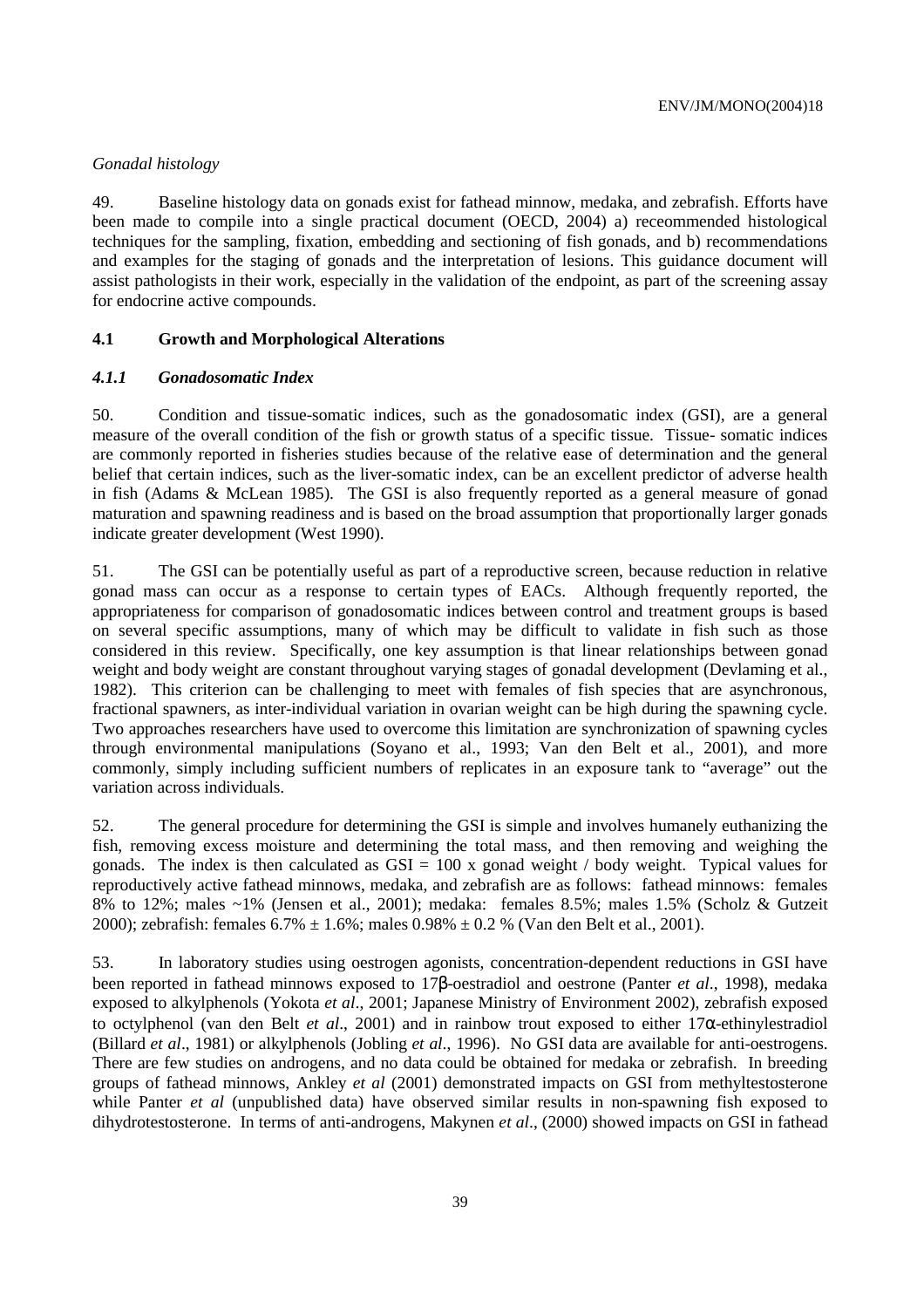minnows. Panter *et al* (unpublished data) have also seen GSI impacts after 14 or 21 days exposure to flutamide.

54. More data on reference chemicals are needed to investigate the sensitivity of the GSI endpoint in all three most common laboratory species (namely fathead minnow, medaka and zebrafish).

### *4.1.2 Sexual Differentiation and the Sex Labile Period*

55. The sexual differentiation relates to the events that occur during early development, and that allow the expression of the genetic sex into the phenotypic sex. The earliest signs of ovarian differentiation are the entry of oogonia into meiosis, the position of somatic germ cells and/or the proliferation of somatic sex to form the ovarian cavity (oviduct). The earliest signs of testicular differentiation are the appearance of spermatogonia, the arrangement of germ/somatic cells in lobules, differentiation of vascular system and/or sperm duct (vas deferens, efferent duct). After the gonads have differentiated into either ovaries or testes in gonochoristic fish, there may be a considerable period of time during which these tissues develop before gametes are produced for the first time (the sex labile period). In oviparous female fishes, oogenesis must be completed, which involves vitellogenesis, before oocytes are fully formed and ready for ovulation. The testes of the male must complete the sequential processes of spermatogenesis and spermiation to produce viable sperm. The development of the gonads is regulated by endocrine signals originating in the hypothalamus and pituitary, and sex steroids, particularly 11-KT in the male are known to be important for male germ cell production (Borg 1994). The intraovarian role for estrogens in the female is not known, but reduced E2 titers will affect VTG production by the liver. Therefore, EACs that affect any aspect of the reproductive endocrine system causing reduced synthesis or release of gonadotropins, or that interfere with gonadal steroidogenesis, will delay or prevent reproduction from occurring (Arcand-Hoy & Benson 1998). This can be observed by examining the state of development of gonads of exposed fish relative to a suitable control, via the gonadosomatic index or histological staging (Le Gac et al., 2001). A delay in spawning (i.e., time to first spawning/sexual maturity) and spawning frequency are commonly assessed endpoints in toxicological lifecycle studies of fish that presumably result from this mode of action. Fecundity might also be impacted in both sexes when fewer germ cells develop or mature. This can be detected by quantifying the number of eggs spawned in females or assessing sperm number in males.

56. The sex labile period is species-specific (Piferrer, 2001). It has been found that the maximum sensitivity to estrogens occurs earlier than the observed maximum sensitivity to androgens (Hackman and Reinboth, 1974; Piferrer and Donaldson, 1989). These studies imply that the sex labile period to estrogens is located earlier in the development than that to androgens. This is supported by the fact that sexual differentiation of females occurs before that of males in fish (Bruslé and Bruslé, 1983; Nakamura *et al*., 1998; Nagahama, 2000).

57. The localization of the sex labile period has been determined for several species. The sex labile period determined in different species is presented in figure 4.1.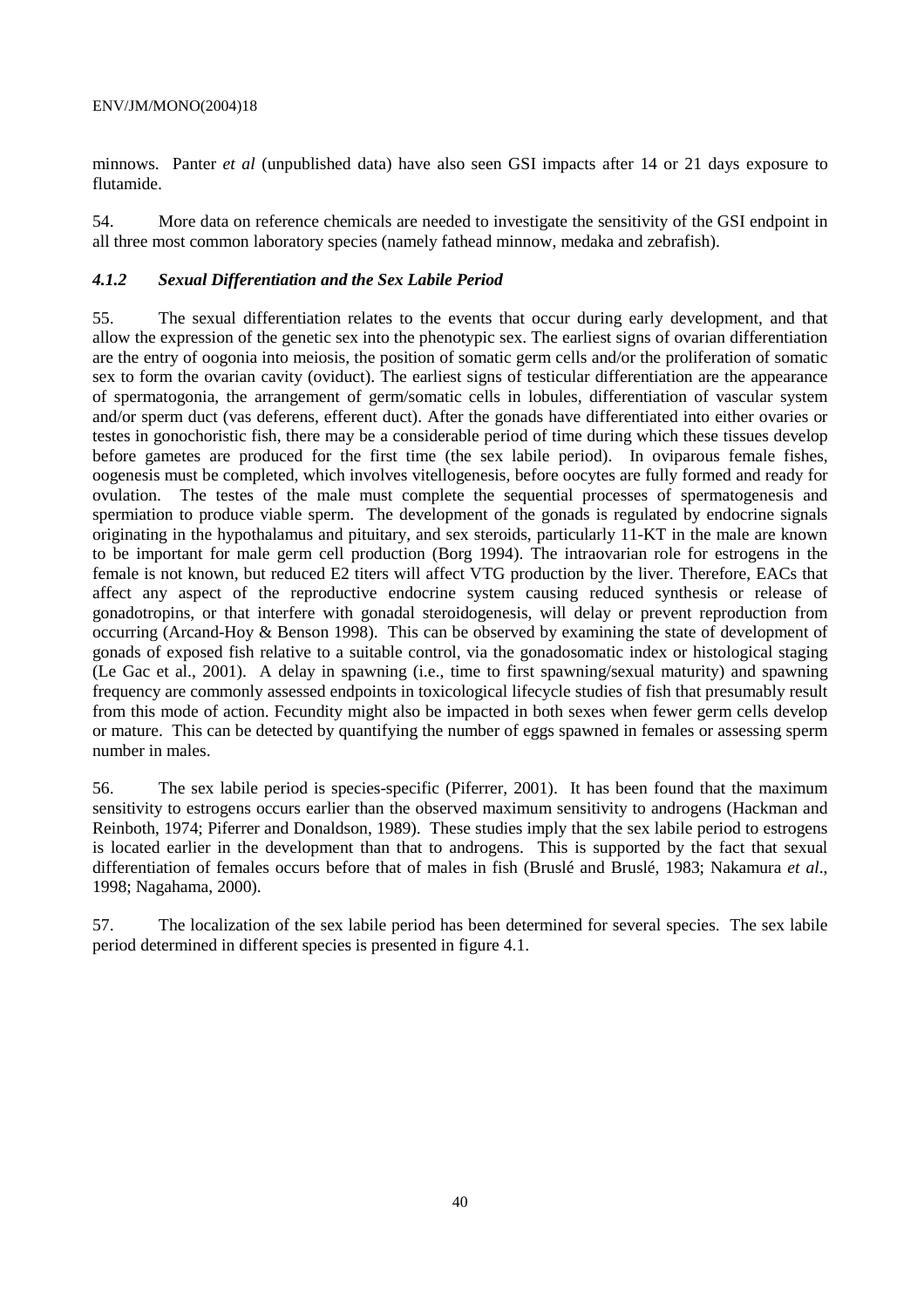

**Figure 4.1 Localization of the Labile Period for Effective Sex Steroid Treatment in Relation to Development in Several Species of Teleosts (copied from Piferrer, 2001)** 

58. From previous results obtained by Andersen *et al*. (2003) the sex labile period in zebrafish seems to be closely related to the sex labile period determined for rainbow trout. This is supported by the fact that the gonadal development in both zebrafish and rainbow trout passes through a stage of juvenile hermaphroditism (Takahashi, 1977; Chan and Yenung, 1983). As seen from the figure the sex-labile period for medaka *(Oryzias latipes)* seem to occur earlier than for zebrafish. The sex-labile period for fathead minnow is during the embryo or very early life-stage (van Aerle et al, 2003). Significant effects on the sexual differentiation has been shown for zebrafish where Andersen et al. (2003) exposed zebrafish to 15.4 ng EE2/l in different critical life stages and observed 100% females after exposure from hatch to 60 days post hatch and from 20 to 60 days post hatch. Örn et al. (2003) found a sex ratio significantly skewing toward females after exposure of zebrafish from 20 to 60 days post hatch at only 0.6 ng EE2/l (lowest measured concentration). Finally Örn et al. (2003) found a sex ratio significantly skewing toward males (100%) after exposure of zebrafish from 20 to 60 days post hatch at only 26 ng/l Methyltestosterone (lowest measured concentration).

#### *4.1.3 Gonad Histology (Techniques and Evaluation)*

### *4.1.3.1 Histology Techniques*

59. Histological assessment of gonadal tissue from fish exposed to endocrine disrupting chemicals affecting the HPG axis can be diagnostic (Leino et.al. 2004, Wester et al.2003). Several authors have described the methods used to prepare gonad and other tissues from small fish species for histological assessment (Orn et al., 2000; Wester & Canton 1986; Lange et al., 2001). It should be noted that although histological methods are widely practiced and are relatively routine, there are numerous variations employed. The specific methods used are influenced by many factors including the reagents available, specimen size, resolution required, and which staining protocol selected. However, for the purpose of OECD screening-assay protocols, histological methods need to be selected that are versatile and universal. That is, the method must provide reproducible results when performed by a reputable histopathology laboratory anywhere in the world. The first decision to be made regarding histological methods, or histotechnique, is what embedding medium should be used. Protocols for both paraffin-embedded and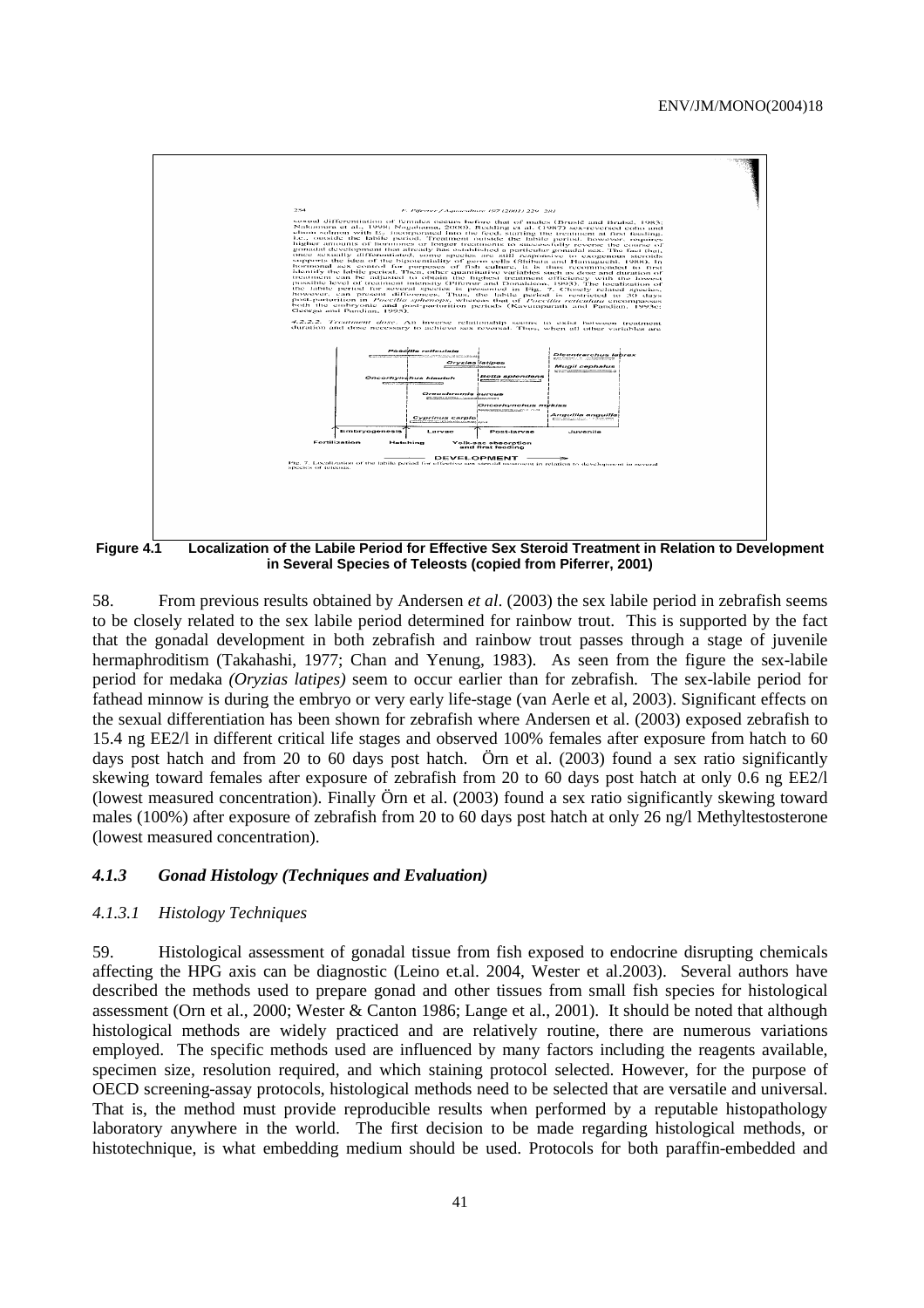glycol-methacrylate- embedded histology were described and compared by Jensen et al. (2001). The longer established paraffin methods, which are more commonly practiced, are well suited for histopathology assessments of large numbers of samples. Plastic embeddments, such as glycol-methacrylate, are appropriate for more specialized applications. Among several advantages offered by plastic embeddments is that plastics can be sectioned thinner than paraffin. Thin sections provide the pathologist with finer detail in both tissues and cells, which is sometimes necessary to discriminate subtle pathology. The principle disadvantages of plastic are that it is somewhat more difficult to produce large numbers of high quality slides in a routine histology lab, and it is difficult to produce slides of relatively large tissue samples, thus limiting the amount of tissue available for pathology analysis. It is not clear whether plastic embedment provide sufficient advantage to the pathologist to warrant their use in a screening assay. They may be necessary to diagnose subtle endocrine disruptor effects in the testis, but until more experience is gained, paraffin methods are preferred for a screening assay.

60. The choice of which embedment will be employed sets the stage for selecting the appropriate fixative. Tissue fixation is arguably the most important choice to be made once an embedment has been chosen because it impacts the necropsy procedure, tissue processing, and most importantly, the quality of slides for the pathologist to analyze. Most of the fixatives used today for routine tissue histopathology are formaldehyde-based, with the simplest formulation being 10% neutral-buffered formalin. Generally the selection of which formaldehyde-based fixatives to use is based on a set of attributes and undesirable sideeffects deemed important by the pathologist. Examples include, superior fixation of a particular organellecell- or tissue-type, specimen size (fixative penetration rates), tissue decalcification properties, specimen staining quality, fixative handing qualities, etc. The use of routine fixatives such as neutral buffered formalin, Bouin's fixative, buffered glutaraldehyde-formaldehyde, and Davidson's fixatives in regard to fixation of fish reproductive tissues has been reported (Jensen et al., 2001; Schwaiger et al., 2000; Miles-Richardson et al., 1999b; Wester & Canton 1986). Of the above-mentioned fixatives, Bouin's and Davidson's fixatives appear to possess attributes desired by pathologists for routine gonad histopathology in small fish, based on the above-mentioned criteria (OECD 2003).

61. When considering the specific fixation methods to employ, it is critical to consider the size of the specimen being fixed. While different fixatives possess properties that affect how rapidly they penetrate the tissue, and thus, ultimately the maximum specimen size, there are practical limits. With smaller aquarium fishes that weigh 1 gram or less (e.g., medaka and zebrafish at all life-stages), and with small fathead minnows (e.g., early life stages and small adults), it is possible to fix entire individuals. These specimens, either whole or trimmed after fixation, can be sectioned to provide slides of the gonad within the abdominal cavity (i.e. *in situ).* These slides allow the pathologist to analyze the gonad, as well as other reproductive tissues that may be sensitive to endocrine disruption, such as the liver, kidney, and gonadal duct systems. For larger specimens, it is possible to obtain adequate gonadal fixation if the abdominal cavity is incised along the ventral midline followed by manual perfusion of the gonadal tissues before immersing the whole fish in the fixative solution. Variations on this protocol involve a short (1 to 5 minute) *in-situ* fixation as just described followed by micro-dissection of the gonad from the abdominal cavity, and finally placing the dissected gonad into the fixative. In all cases discussed previously, it is important to note that the fixative to tissue volume must be 20:1 or greater. Furthermore, to minimize autolysis and ensure satisfactory results, tissues must be in contact with the fixative within a few minutes following euthanasia, and they need to be fixed for the proper time prior to embedment.

62. Before fixed gonads can be evaluated for pathology, they must be embedded and sectioned. Regardless of the embedding medium used, before embedding and sectioning it is critical to consider the orientation of the sectioning plane that will provide the structural information required for the analysis. Determinants of which sectioning plane to use include a) the orientation of gamete development (if any) in the gonad (i.e., rostral to caudal, radial vs. random). The alternatives planes to consider include transverse (whole-body section, to assess the type of reproductive tract) , frontal, or sagittal. For example the ovaries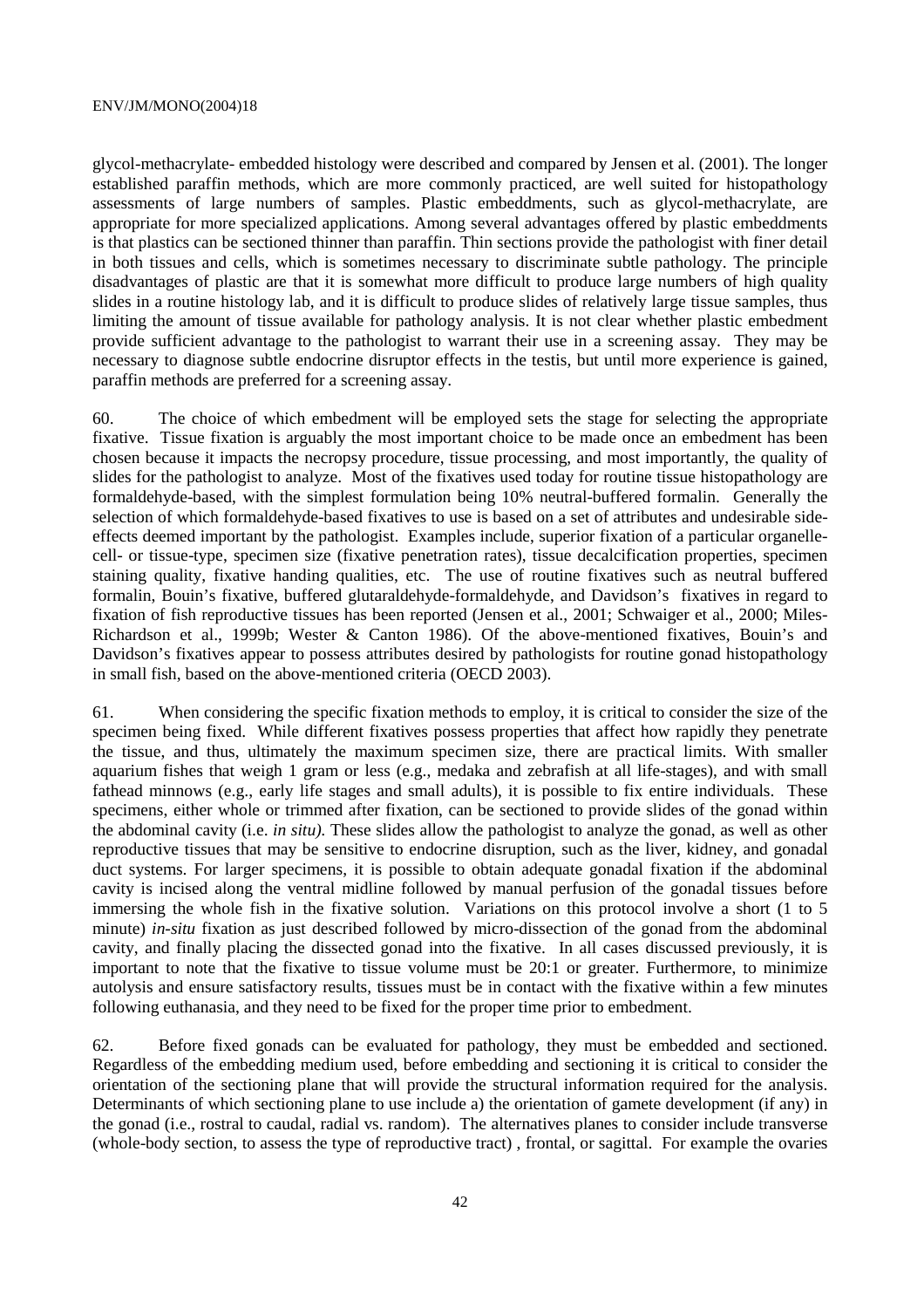of Japanese medaka are oriented with their long axis roughly parallel to the longitudinal axis of the fish. In each lobe of the ovary, oocyte development progresses from the outer margin to the center. Unbiased staging of this ovary-type requires slides prepared from either transversely- or frontally-, but not sagittallysectioned ovaries (Fournie, 2004). The testis of the medaka, like the ovary, cannot be successfully staged with sagittal sections. However, section orientation is not critical for unbiased staging of fathead minnow or zebrafish testis. Considering these issues it seems desirable and perhaps preferable to prepare slides from sections oriented in some fashion along the frontal/transverse planes from whole embedded medaka and zebrafish. For fathead minnows good sections for histopathology are obtained by sectioning along the longitudinal axis. Sections more or less aligned with the frontal plane (longitudinal but either frontal or transverse for the fathead minnow) also provide a representative sample of a large proportion of the gonad in only a few step-sections. For these small fishes, three parallel step-sections (50 micrometers apart for testis and 100 micrometers apart for ovary) are sufficient to assess the gonads for endocrine-disruptive effects.

63. Typically for routine histopathology, sections are stained with hematoxylin and eosin (H&E). This stain is extremely versatile in that it allows the pathologist to visualize cellular and tissues details at nearly any resolution afforded by the light microscope. Also, through tinctorial variation, this stain provides universally understood information about the structure and function of cells, tissues, and even organelles. This stain is preferred for routine pathology analysis of gonads for the effects of endocrine disruptors.

# *4.1.3.2 Interpretation of Histopathological Results.*

64. The effects of endocrine disruptive agents on the tissues and cells of fish can be observed in several organs including the liver, pituitary, kidneys, circulatory system, and the gonads (Wester et al. 2003, Palace et al. 2002). However, for the purposes of screening chemicals for disruption of reproductive function in fish, gonadal histopathology appears to be diagnostic. The histopathological effects of EDCs on the gonadal tissues of the three small fish species of interest to the OECD have been determined for chemicals that exhibit three different modes of action; those that bind to the estrogen receptor or the androgen receptor, and those that inhibit aromatase, an enzyme in the steroid hormone synthesis pathway. In all of these pathways, histopathology effects can be observed in the gonadal tissues of one or both sexes of exposed fish. This review will not catalog the histopathology observed in gonads. Rather, it will describe how major effects identified to date have been observed by pathologists.

65. In general, the histopathological effects of EDCs via the three pathways described above, can be organized into three major groups; those that affect the sexual differentiation, those that effect the progression of gametogenesis, and those that cause cellular and subsequent tissue damage in the gonad. Effects on gametogenesis cause abnormal distributions of one or more stages of oogenesis or spermatogenesis. The histopathologist identifies these effects by staging the gonads. Cellular and tissue pathology is diagnosed by a number of structural hallmarks observable through the microscope such as the presence of necrosis, apoptosis, abnormal interstitial spaces, cellular hyperplasia and hypertrophy.

66. One of the major difficulties in histopathological analysis is that most effects evaluation are subjective. Because of this, the diagnosis from different pathologists or from the same pathologist analyzing effects at different times can and often varies. Various attempts to eliminate this bias, and consequent variance, in diagnosing effects have been discussed by histopathologists and others for a number of years. Perhaps the most common suggestion from non-pathologists is to analyze the slides *blind* (i.e. without knowing the treatment the specimen is from). Instead, pathologists have devised methods for reading slides that allow the pathologist to learn pathologies novel to them and still read the slides without bias. The method, described in the OECD Phase 1-B Histopathology Guidance Document (OECD, 2004), is to read the slides in a particular order, starting with control specimens followed by high-dose specimens,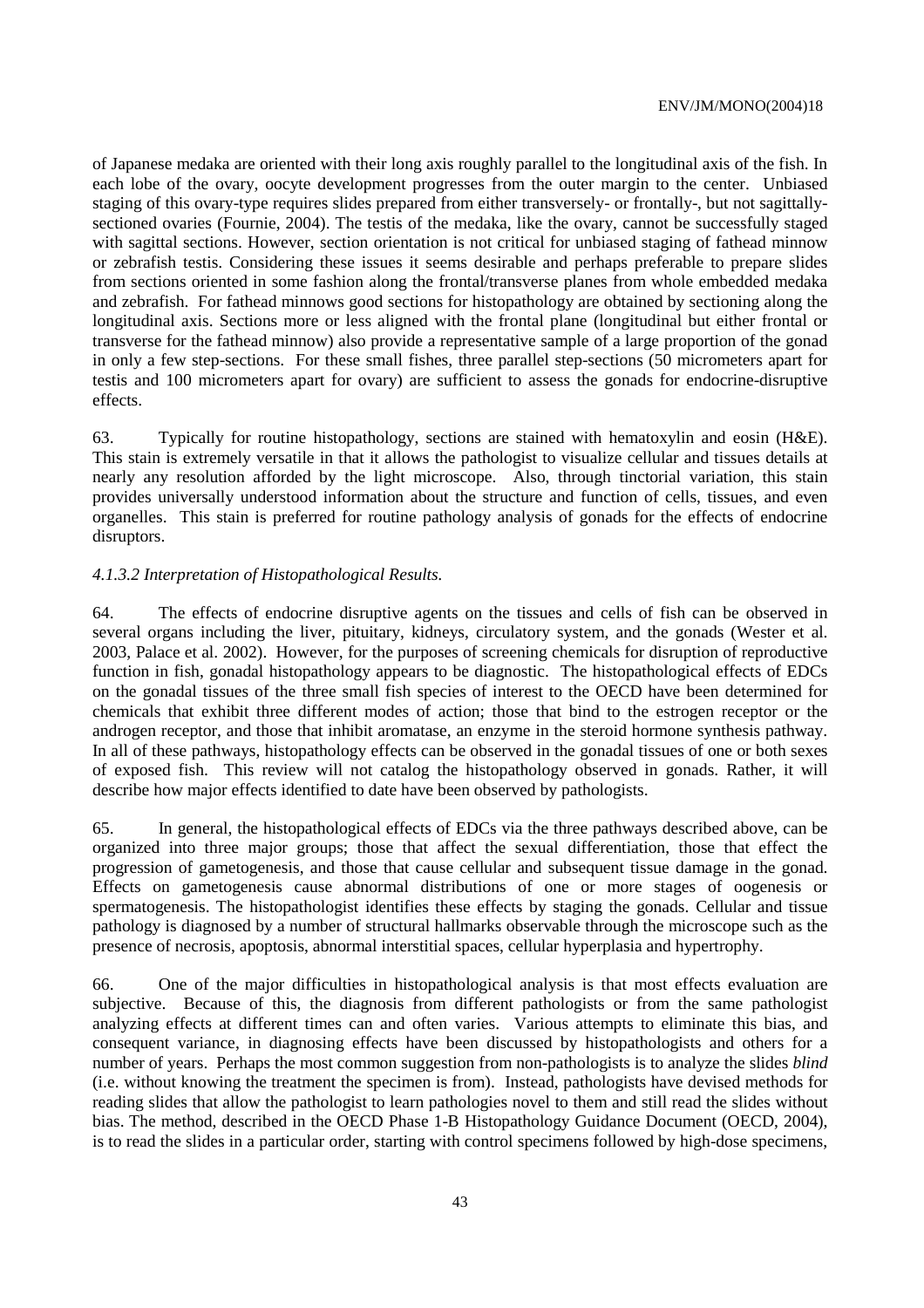then, reading the intermediate doses next. After the slides have been read once, apparent treatment-related effects will be confirmed by a *blind* re-reading of the slides. Then, to reach consensus of treatment effects (at least before an adequate body of knowledge of ED effects is developed), the slides are peer reviewed informally by convening a pathology working group. This informal peer-review will very much aid the consensus building around slide interpretation during the validation execises. The pathology working group reviews study-slides as a body, discussing the possible diagnoses, until consensus is reached. The group decision is considered definitive. As diagnostic characters and terminology are developed among the pathologists, a body of information coalesces that can be organized into a document to provide histopathology guidance for analysis of other potential EDCs. The guidance provides a glossary of appropriate terms and descriptions of the hallmarks of typical ED-induced pathology. Images help identify details for the pathologist to look for in diagnosing a particular effect. Few guidance documents exist describing the effects of EDCs in fish gonads. However, the task of pathologists will become easier as more definitive diagnoses develop as more chemicals are studied.

67. Another method to minimize the inherent subjectivity of histopathology is to quantify the salient morphology of a tissue or cells that respond to EDCs. This has been discussed especially as a possible method to quantify the gonad stage relative to gametogenesis as described above. A number of techniques can be used to quantify histomorphology. Two common methods suggested employ either stereological point-counting or image analysis techniques. For several reasons, neither of these suggestions is appropriate yet for ED histopathology in fishes. The most important reasons for reaching this conclusion are that both methods are quite time consuming. And, it is not clear yet what histomorphological features, if quantified would be diagnostic. Until these issues are resolved, histopathology analysis of fish gonads for ED-effects will have to be qualitative. Perhaps in several years there will be enough development, both technological and biological, to allow a transition from qualitative to quantitative assessments of EDinduced pathology in fishes. The presence of a male or female gonad duct can also be used as an unequivocal endpoint.

### *4.1.4 Secondary Sex Characteristics*

68. Secondary sex characteristics in fish are hormonally controlled, making them viable endpoints for the evaluation of endocrine disruption. All of the species considered have some secondary sex characteristics, such as females having distinct genital papilla. The male fathead minnow has distinct breeding tubercles on the snout and dorsally located fatpad. The male zebrafish and medaka have larger or longer anal fins than the females, and the male medaka dorsal fin has a cleft. The mature male fathead minnow and medaka have distinct coloration. However, all characteristics may not always be used for the detection of endocrine active substances because the sex characteristic considered may show limited responsiveness to a given substance or because of the difficulty to measure a specific response in the context of a screening assay.

69. It is important to identify how the observation and measurement of secondary sex characteristics will be used. General observation or qualitative results can be made for the three species under consideration. Qualitative results would be supporting evidence of endocrine disruption and would be useful in a screening-type test. Actual measurements or quantitative results could reduce the candidate species to the medaka and fathead minnow, as both sexes in these species have strong secondary sex characteristics (eg. number of nuptial tubercles in fathead minnow, number of papillary processes in medaka). Quantitative analysis can be performed on semi-empirical observations of secondary sex attributes in chemically exposed fish (Ankley et al, 2002, Ankley et al, 2003; Seki et al, 2004). An excellent example is provided by Papoulias et al. (2000), who used a readily available statistical software package (SPSS, Chicago IL) to perform stepwise discriminant analysis to assess the predictability of secondary sex characteristics in identifying genotypic sex in the medaka. As regards zebrafish, one study showed that females have a well developed uro-genital papillae, who appears to be responsive to estrogenic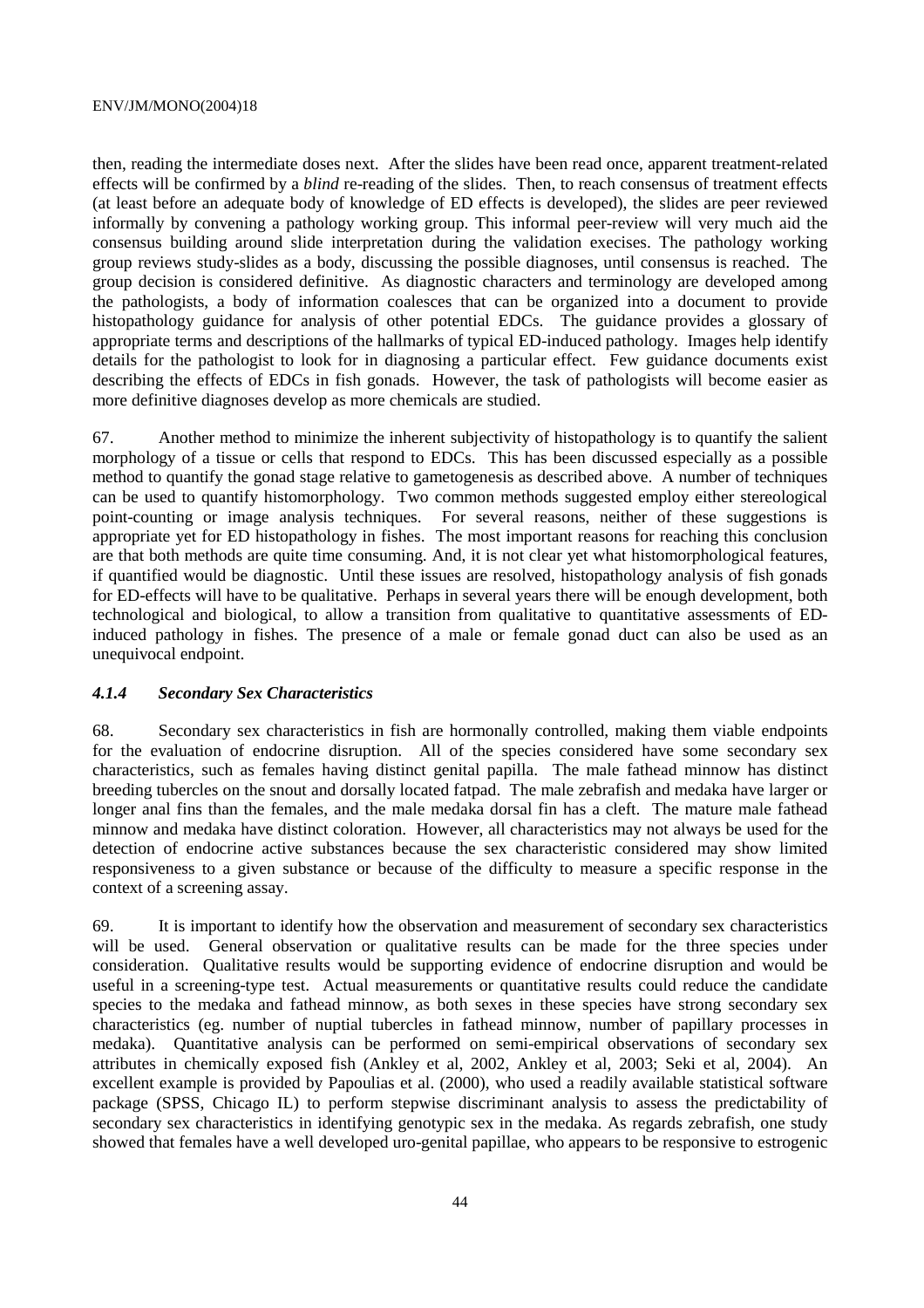stimulation. A scoring system was established (Brion et al, 2004) to measure the development of the urogenital papillae in adult males, following estrogenic exposure; results were significant.

# **4.2 Measures of Reproductive Performance**

# *4.2.1 Fecundity*

70. Female fecundity is the more common endpoint measured as part of an assessment of reproductive performance. This endpoint is an important one because of its direct relevance to fish populations dynamic. Fecundity integrates many potential modes of action in the reproductive endocrine system and therefore can be a powerful apical indicator of adverse effects, even though it may not be diagnostic of any one particular mode of action. Because the general spawning strategy for fish is to produce many eggs with limited or no parental protection, a large number of eggs can be produced by a female in a relatively short time.

71. More variability is seen in spawning data compared with data endpoints, such as fertilization success, hatching success, length, weight, and survival. Because of the limitations of replication, other endpoints might routinely be more sensitive than fecundity when measured based on the number of eggs deposited over time. Because all three species of fish being considered are fractional spawners, the time to deposit eggs might be an interesting parameter: for example, the number of eggs-per-female-per-day over a 4-week period might be similar, but higher treatment levels might induce spawning over a shorter time.

# *4.2.2 Gamete Viability*

72. In addition to the formation of adequate numbers of gametes for reproduction, it is also important that the gametes possess high viability for a successful fertilization and larval survivability. Screening assays that expose both genders simultaneously and then determine fertilization rate will effectively measure gamete viability. However, it is also helpful to measure gender-specific effects on gamete viability, as this may provide important clues to the mode of action. Identifying a gender-specific mode of action would be particularly valuable for interpreting the significance of laboratory results using controlled fertilization trials and extending this to natural reproductive conditions. In this regard, specific measures of the viability of oocytes for fertilization and the ability of spermatozoa to fertilize eggs would be useful additions to a reproductive screen protocol. These endpoint are however very specific and need more guidance in general before they can be included in screening guidelines. Egg viability can be affected in a number of ways, including reduced VTG incorporation into the oocyte causing smaller sized eggs or disturbances in the levels of sex and thyroid hormones (reviewed in Kime & Nash 1999). Sperm viability is frequently assessed by motility, and a strong correlation can exist between sperm motility and fertilization success (Lahnsteiner et al., 1998). Accurate measurement of sperm motility has become easier in recent years with the advent of computer-assisted motion analysis. However, the specialized equipment for this procedure is not routinely available in most laboratories.

73. Male-specific effects on gamete viability are not routinely assayed. This endpoint is probably best measured using controlled fertilization trials that mate exposed males with non- exposed females (for example see Shioda et al., 2000). This added cost and complexity to screening assays limits its applicability but should be considered when reduced gamete viability is suspected to be the primary endpoint altered by treatment.

# *4.2.3 Changes in Spawning Behavior*

74. General observations on spawning can be made for all three species being considered. Quantitative observations on spawning behavior require considerable effort in making observations, whether those observations are made directly by individuals or through the use of video equipment.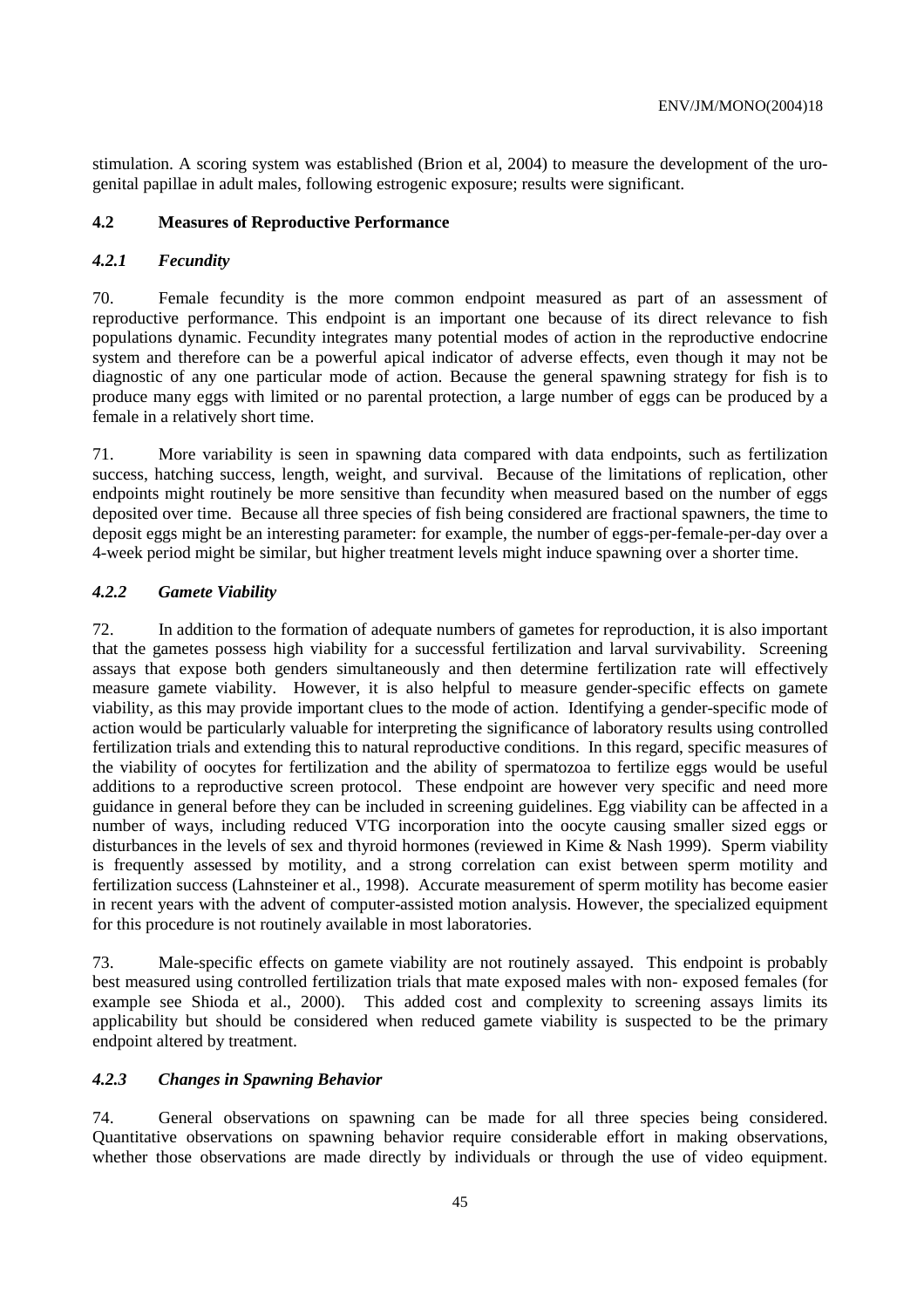Special considerations must be made to ensure that the observation process does not impact the true spawning behavior of the fish. The observation of two or three spawning groups per replicate requires significant effort. The collection of eggs occurs at the same time and is also a very labor-intensive time during the exposure. Therefore, labor constraints at this time of the study may limit the amount of quantitative data that can be collected.

75. Quantitative spawning behavior is not routinely monitored nor widely published. In one study, male medaka spawning behavior was significantly altered by exposure to octylphenol, a weak estrogen agonist (Gray et al., 1999). However, other endpoints were as sensitive or more sensitive than the male spawning behavior. A more thorough description of spawning behavior has been made in the goldfish (*Carassius auratus*). In this species, discrete behavioral variables have been described, such as close following (both short and long duration), pushing, and courting activities, among other behavioral endpoints (Bjerselius et al., 2001). Measurement of these endpoints was used to demonstrate a reduction in male spawning behavior after exposure to E2 (Bjerselius et al., 2001).

76. All three species under consideration exhibit spawning behavior that could potentially be measured in a quantitative manner as has been demonstrated for the goldfish. However, more research effort is needed in this area, as most of the reported information is either anecdotal or based on suspect EACs. Additional studies with potent estrogen agonists and androgenic chemicals would be helpful in providing some context for interpreting changes in spawning behavior.

#### **4.3 Biochemical Measures**

#### *4.3.1 Estrogen Responsive Gene Products: Vitellogenin Induction*

77. Vitellogenin is an egg-yolk precursor protein that is synthesized in the liver of fish prior to its transport to the ovaries and incorporation into developing oocytes. Synthesis of VTG is under estrogen control mediated by ERs in the liver. Both male and female fish can be induced to synthesize VTG after estrogen exposure or after exposure to estrogen-mimics. Vitellogenin can also be induced in both juvenile and adult individuals, and detection of VTG synthesis has become the most widely studied biomarker of exposure to EACs. Yet, the endpoint can be equally as valuable in females for anti-estrogens, both direct (i.e., estrogen receptor agonists; Panter et al. 2000a) and indirect (e.g., inhibitor of aromatase) as well as some types of androgens. Fadrozole, an aromatase inhibitor, has been demonstrated to reduce the presence of vitellogenin in females at 2 µg/l, in a 21-day exposure study (Ankley et al. 2002). In another study, Ankley demonstrated the significant reduction of vitellogenin production by females in a 21-day exposure study at 0.5 µg/l (Ankley et al. 2003). In many fish, induction of VTG has been shown to be extremely sensitive to estrogen exposure. For example, in sexually mature male rainbow trout, a 28-day exposure to 0.3 ng/L EE2 caused a statistically significant increase in plasma VTG levels compared with those of control trout, with a predicted no observable effects level (NOEL) of less than 0.1 ng/L (Sheahan et al., 1994). For the test species under consideration as a reproductive screen, VTG synthesis has also been demonstrated to be sensitive to estrogen exposures, although somewhat less sensitive than that observed in rainbow trout. The reduced sensitivity may be due to difficulties in obtaining sufficient quantities of purified VTG protein and species-specific antibodies for use in enzyme-linked immunosorbent assay (ELISA)- or radioimmunoassay (RIA)-based measurement techniques (Appendix A) (Parks et al., 1999; Van den Belt et al., 2001). However, most likely the reduced sensitivity in different test species compared to e.g. rainbow trout is species specific and not due to difficulties in obtaining sufficient quantities of purified vitellogenin (VTG) protein and species-specific antibodies. Several specific and sensitive ELISA´s have been developed (Brion et al., 2002; Fenske et al., 2001; Holbech et al., 2001), which shows that differences in species sensitivity still exist.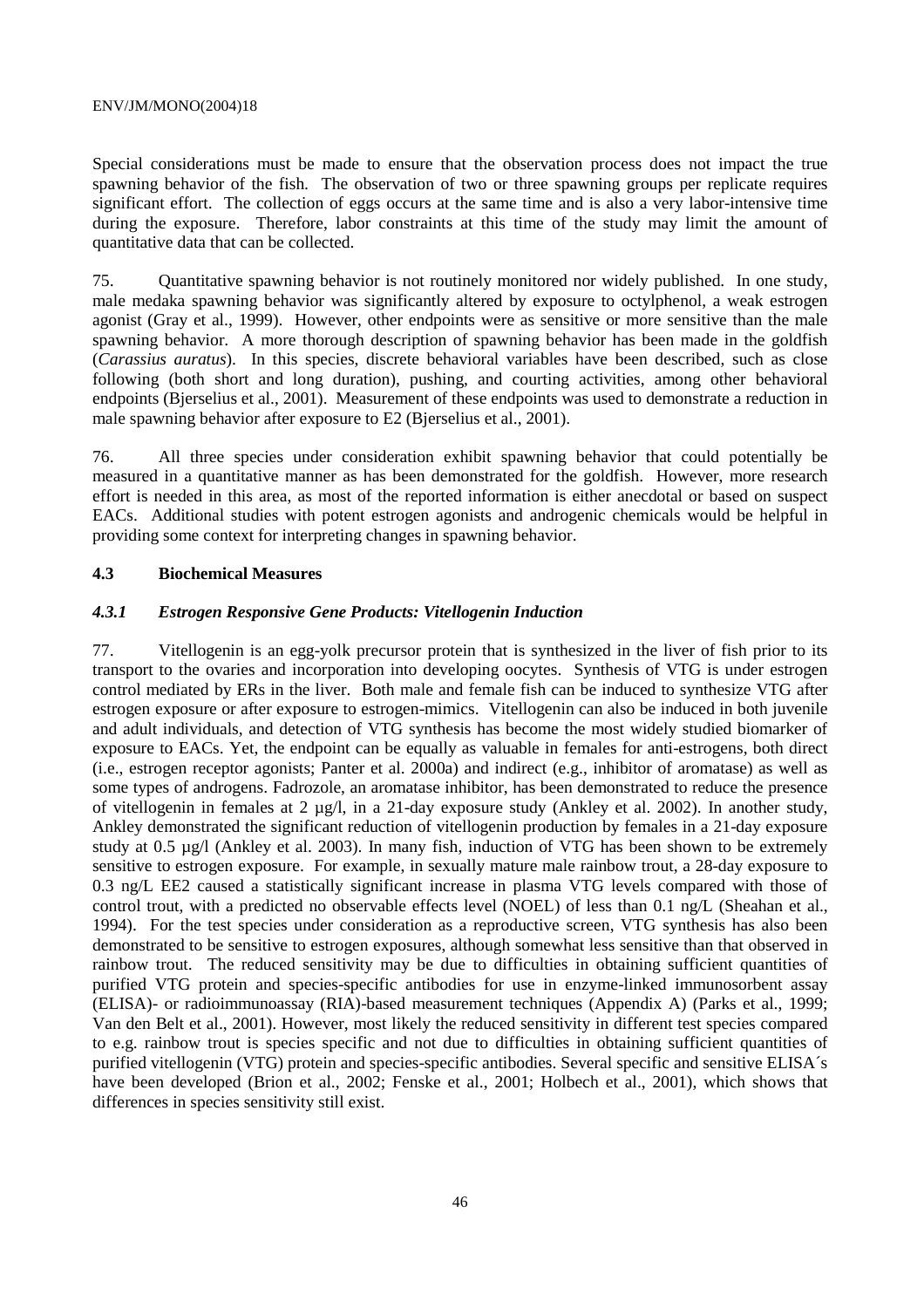78. Although there are a variety of methods to detect VTG in plasma, the most widely applied methods are the immunoassays, ELISA and RIA. These methods exploit the highly specific interaction of antibodies and the antigen VTG to detect the protein in a variety of samples, including plasma, tissue samples, and culture medium. Radioimmunoassay and ELISA typically use homologous polyclonal anti-VTG bodies to quantify VTG, although antibody cross-reactivity allows for VTG detection among related species. The methods offer similar sensitivities in the samples analyzed; however, ELISA typically requires the dilution of samples to reduce interferences in the assay, effectively reducing the sensitivity compared to RIA. The small volumes of plasma available from individual fish of the test species can be a limiting sensitivity factor, requiring dilution of the sample to perform ELISA. The ELISAs are used more frequently to measure VTG because, unlike RIA, it does not require radioactive isotopes, uses stable reagents, and is relatively easy to set up and use. Furthermore, methods are available to measure VTG mRNA levels in the plasma, the liver and whole bodies of the small species in question, i.e., the zebrafish and the medaka: Islinger et al., 2002; Ilsinger et al., 2003.Although these immunologically based methods have been developed and validated for a wide range of teleosts, more modern direct methods, such as mass spectrometry, may be applied in the future. The specifics of ELISA and RIA are discussed in Annex A.

79. In addition to the yolk-forming VTG, several eggshell envelope proteins, collectively called zona radiata proteins, are also induced upon exposure to estrogen. Zona radiata proteins are synthesized in the liver and ovaries and incorporated into the developing oocytes in a manner analogous to VTG. Although induction of both zona radiata proteins and VTG is estrogen- dependent, stimulation of zona radiata synthesis appears to require lower levels of estrogen compared with VTG (Sohoni et al., 2001). Furthermore, evidence suggests that zona radiata proteins are preferentially induced by weak estrogenic compounds, such as bisphenol-A and *o*,*p*'-DDT (Arukwe et al., 2000). This latter finding might be significant for a screening program, as chemicals with a weak estrogenic mode of action can be difficult to identify if VTG is not significantly induced. Thus, zona radiata proteins might be a more sensitive endpoint in this respect.

80. A third estrogen responsive gene product is the ER itself. Estrogen receptors are autoregulated in rainbow trout (Riehl et al., 1999), meaning that E2 is involved in a positive feedback loop to upregulate its own receptor. Therefore, ERs are estrogen responsive genes with regulatory estrogen responsive elements. Numerous studies have demonstrated in rainbow trout that liver ER mRNA and protein is upregulated by E2 treatment (Arcand-Hoy & Benson 1998; Gray et al., 1999; Riehl et al., 1999), and after in vivo exposure to an endocrine disruptor, nonylphenol (Cheek et al., 2000). The transcription rate of ER mRNA (or the lack thereof) could be a useful and sensitive measure of estrogenic endocrine disruptor activity in other fish species too. A number of xenobiotics have been shown to induce comparable effects on the synthesis of ER and VTG mRNA when added to rainbow trout liver cells *in vitro* (Skinner et al., 1999; Winn et al., 2000; Islinger et al., 1999; Pawlowski et al., 2000). Although the use of VTG as a biomarker in fish dominates the literature, future research could warrant the substitution of ER or zona radiata protein induction for VTG as a useful endpoint in screening assays.

#### *4.3.2 Tissue Steroid Concentrations*

81. The measurement of plasma levels of E2, 11-KT, and T can be used as endpoints to assess sexsteroid status in male and female fish, provided there is some knowledge about normal population levels when the samples are taken. In the context of a laboratory toxicology experiment, a control group of sufficient size is an absolute requirement. Plasma levels of E2 have limited utility in males, because levels of this steroid are usually low or non-detectable. The measurement of plasma E2 is most useful in sexually maturing females because of the gradual rise in this hormone during the period of vitellogenesis. A good example is the well-documented case for the rainbow trout, an iteroparous, seasonally breeding fish with group-synchronous ovarian development in which maximum levels are attained well before spawning (Scott et al., 1980a; Vanbohemen & Lambert 1981). In many fish, E2 begins to decline by the time of final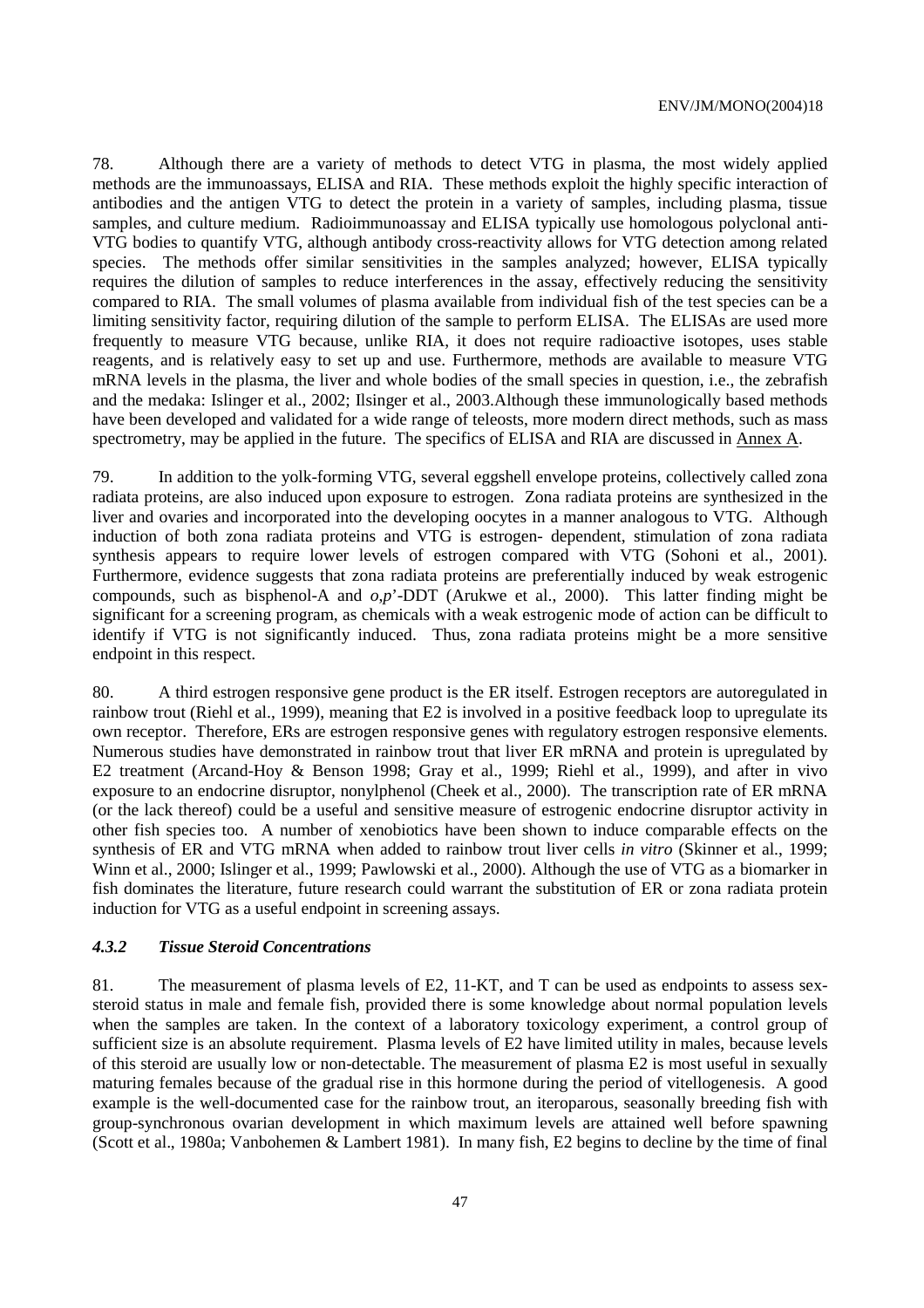maturation, probably as a consequence of the completion of yolk synthesis by the ovary, and E2 levels drop significantly after that. A distinct switch is seen in fish ovarian steroidogenic pathways from estrogens to progestins at this time (Nagahama 1999).

82. Similar to E2 in female fishes, 11-KT is the sex steroid characteristic of the sexually maturing male. Very low levels (e.g., pg/mL range) are sometimes reported in adult female fish (Jensen et al., 2001; Simpson & Wright 1977), although the physiological significance, if any, is not understood. In toxicology studies 11-KT is occasionally measured in the blood of male fish to assess androgen status, with the expectation being that reduced levels of this hormone are synonymous with reproductive dysfunction. This correlation has not been conclusively established, although the necessity of 11-KT for fish spermatogenesis has emerged (Miura et al., 1991; Schulz et al., 2001). Testosterone levels are normally much lower than 11-KT in males at time of spawning (Jensen et al., 2001). However, plasma levels of T can approach E2 levels in females of some fish, such as the fathead minnow (Jensen et al., 2001), and would also be a useful endpoint to measure in assessing the endocrine status of sexually mature fish.

83. An important concern with single measurements of plasma sex steroids in mature fish is the relevance of one measurement to reproductive function or dysfunction. It is now well documented that circulating levels of sex steroids can vary seasonally, and in the case of fathead minnows, on a daily basis during the spawning cycle (Jensen et al., 2001). This would be expected to increase variability in the measurement of these parameters from groups of asynchronous spawning fish. An additional confounding problem is high inter-laboratory variability in the measurement of plasma steroids (McMaster et al., 2001), making it difficult to determine subtle effects on steroid levels and, hence, reducing the sensitivity of the endpoint. Despite these limitations, some authors have concluded that single measures of sex-steroid levels are useful in predicting reproductive dysfunction. For example, in a review of the effects of pulpmill effluents on reproduction in fish, (Munkittrick et al., 1998) concluded that reduced levels of circulating sex steroids did indicate adverse effects on reproduction. These authors also pointed out, however, that a specific mechanistic relationship (e.g., mode of action) between depressed steroid levels and reproductive dysfunction is unclear (Munkittrick et al., 1998). As an aid in determining mode of action, steroid ratios, specifically E2/11-KT or E2/T in females, may be more useful. This approach was used to analyze steroid measurements made in carp collected from various sites in the United States (Goodbred et al., 1997). The basis for this analysis is the hypothesis that sex steroid ratios, as opposed to their absolute values, are more important in determining sexual differentiation and, perhaps, sexual development (Jalabert et al., 2000). A limiting factor with this approach and with sex steroid measurements in general is the paucity of baseline data on these parameters in the species of interest for a reproductive screen.

### **5. RESPONSE TO ESTROGEN AGONISTS AND ANTAGONISTS**

84. Estrogen is the principal female reproductive hormone; in female fish, it is synthesized primarily by the granulosa cells of the ovarian follicle surrounding the oocyte. The major function of estrogen is in sex differentiation, development of the reproductive organs, and inducing female sexual behavior. A disturbance in normal estrogen signaling in sexually mature fish can produce changes in gametogenesis, gonad maturation, and spawning success.

85. A comparatively large number of environmental pollutants have been hypothesized to cause toxicity via binding to the ER (estrogenic compounds) (Hoare & Usdin 2001) or to produce responses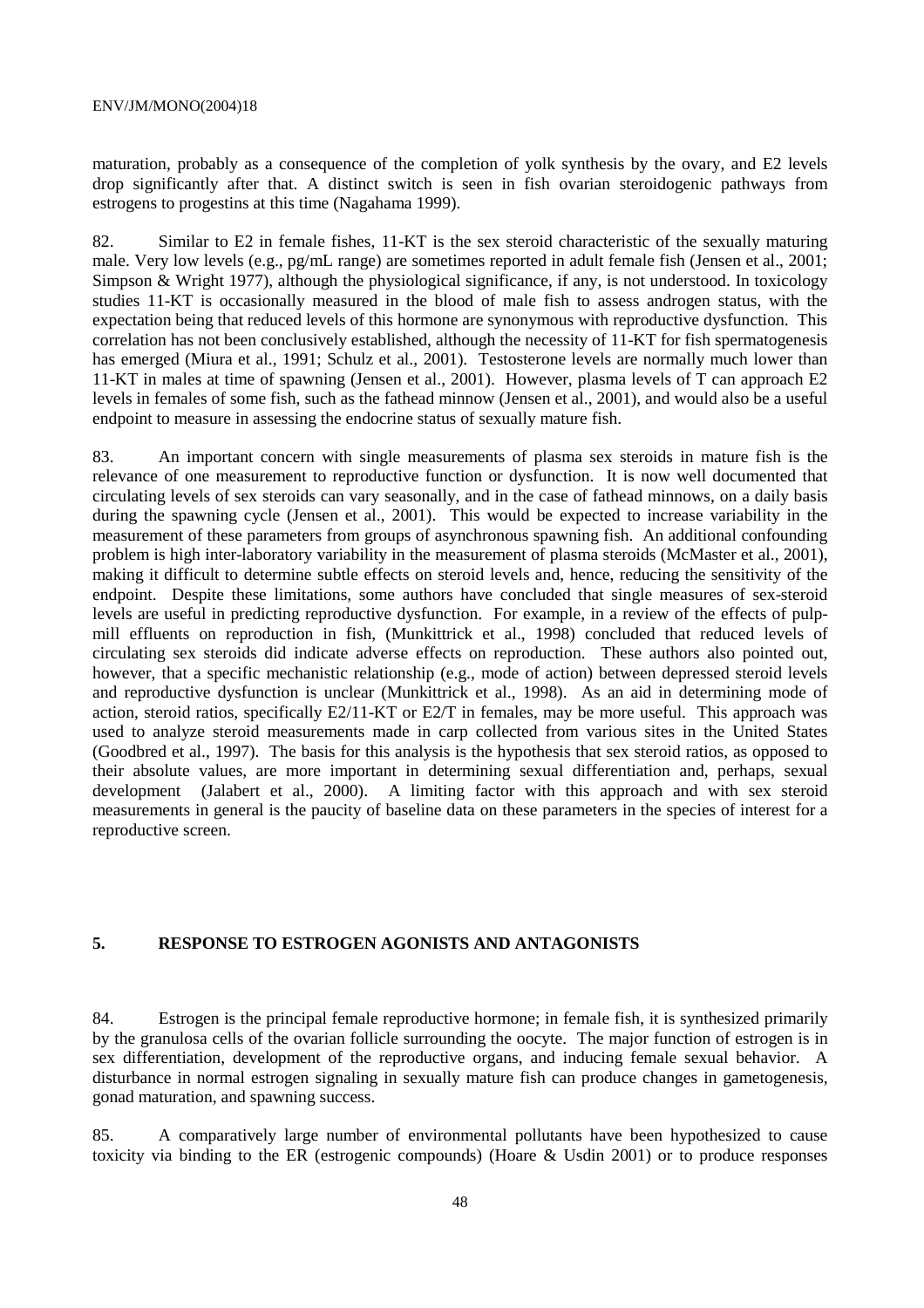similar to estrogen without binding to ERs (estrogen-like) (Gillesby & Zacharewski 1998). As a result, experimental studies of the responses of fish exposure to natural or synthetic estrogens have received a higher degree of scrutiny than have studies on other fish hormonal systems. In this respect, relatively few studies have examined the response to treatment with androgenic compounds and thyroid hormone mimics. Similarly, studies of antagonistic effects of xenobiotics on hormone pathways have only recently been studied in fish.

86. A large number of experimental studies on EACs have used salmonid fish species or other synchronous annual spawning fishes. With respect to fish species used in screening tests, the preferred test species in the majority of studies are the fathead minnow, the medaka, and the zebrafish. The fathead minnow is typically used in reproductive screening assays and so does the medaka to a certain extent. Most studies with zebrafish focused on early life-stage tests or on longer term tests (e.g. full life-cycle test). Studies using medaka refer equally to reproduction assays as well as early life-stage tests.

87. Because of the importance in establishing the pattern of endpoint responses specific to estrogen agonists, the ensuing discussion largely focuses on studies that exposed fish to either E2 or synthetic analogues that are established estrogen agonists (e.g., EE2). Description of experimental results using environmental contaminants that are considered weak estrogen agonists have been grouped under a separate section to distinguish these studies from those using E2 or steroid analogues. There have been several recent reviews on this subject (Kime 1995, 1998; Gillesby & Zacharewski 1998; Kleinow et al., 1999) and so the focus in this paper will be on studies using better characterized weak estrogen agonists that have been evaluated for effects on reproduction in the test species of interest.

88. A brief overview of the molecular biology of the ER has been placed in Section 5.2.1 to provide a context for descriptions of anti-estrogen effects in fish. The reader may find it helpful to refer to that section for the ensuing discussion on estrogen agonists.

# **5.1 Endpoint Sensitivity to 17β –Estradiol or Synthetic Estrogen Exposure**

### *5.1.1 Growth, Morphological Alterations, Reproduction and Biochemical measures (VTG)*

89. **Morphological Alterations** Exposure to estrogens has been reported to cause both subtle and profound changes in growth and morphology in fish. In salmonids, sublethal, short-term exposure to estrogenic substances in mature individuals can increase liver mass (due in part to stimulation of VTG synthesis) and could have either no effect on gonad weight or cause increased ovarian mass and decreased testis size (Jobling et al., 1996). In addition, low-level exposure to an estrogenic substance can cause VTG induction without overt changes in liver weight (Sheahan et al., 1994). Because of the differential growth response of tissues to estrogenic exposure, the overall change in body weight after exposure to an estrogenic substance can potentially be quite varied.

90. An additional confounding factor that is problematic with asynchronous fractional spawning fishes such as those under consideration in this review is the daily fluctuation in gonad weight during the spawning cycle. This fluctuation is especially pronounced in females, where the GSI can vary as much as 45% over a 2-day period, depending on the sampling day during the spawning interval (Jensen et al., 2001). In contrast, the daily fluctuation in the GSI in males is usually less variable, and may be as little as 1% during the spawning cycle (Jensen et al., 2001). This latter observation tends to make GSI measurements in males a more sensitive and commonly reported parameter in reproductive studies of estrogenic substances. Another important male attribute in this regard is that the microscopic morphology of the testis is much more consistent (as compared with ovarian morphology) during the spawning cycle and is less influenced by environmental changes (Koger et al., 1999).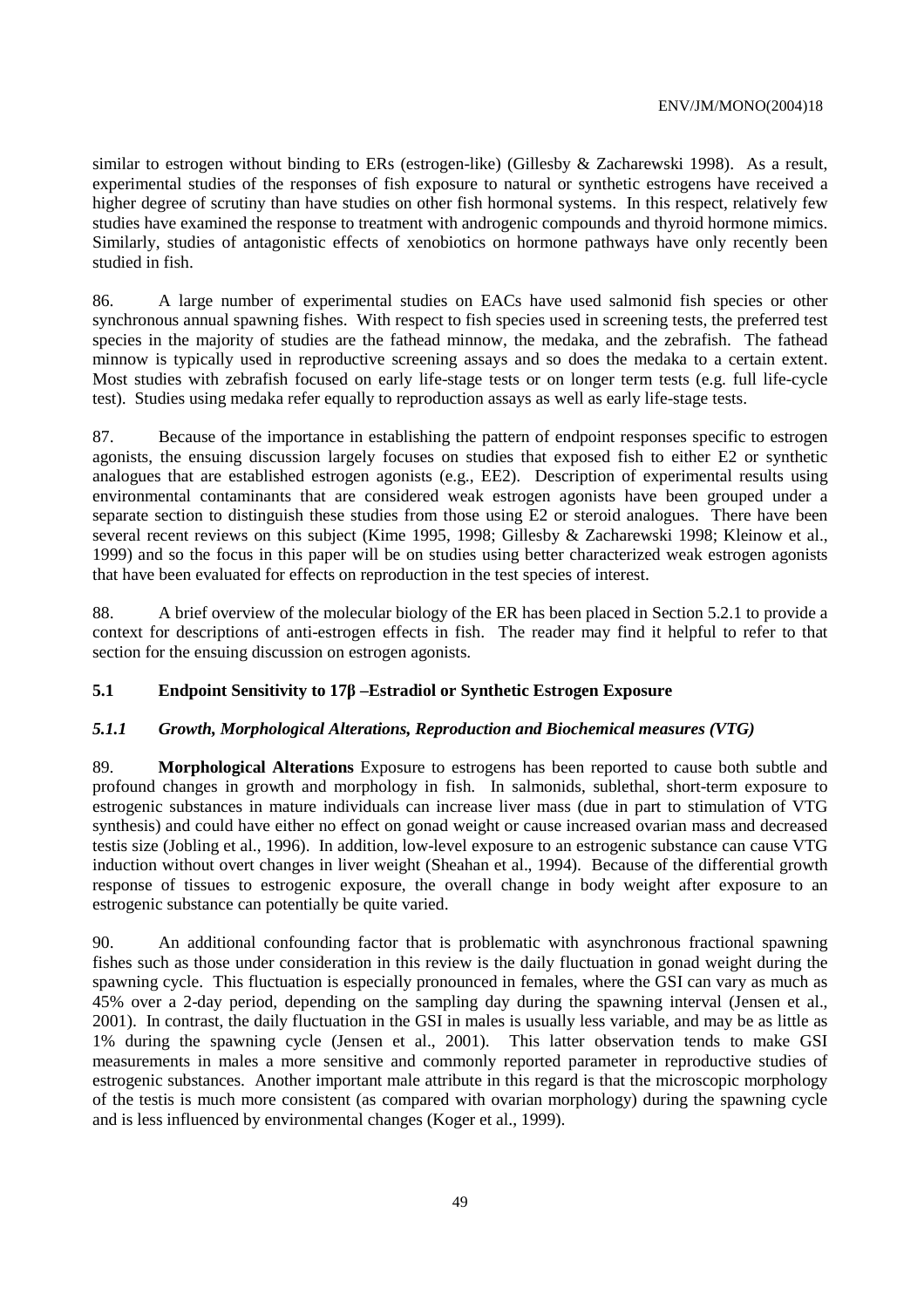91. **Reproduction**. The ultimate measure of reproductive performance is successful spawning, or more specifically, the successful fertilization of sufficient numbers of eggs such that an acceptable number of larvae are produced that become yearling fish and ultimately recruited into the population. With regard to development of a reproductive screen, the experimental evaluation of estrogenic or estrogen-like compounds has primarily focused on measuring fecundity, fertilization rate, spawning frequency (duration between spawns), and hatching success as measures of reproductive performance. Also, several studies of reproduction in appropriate test species used exposure protocols significantly different from that suitable for a screening assay. For this reason, the ensuing discussion is restricted to those studies that initiated exposures to adult individuals.

92. **Biochemical measures (VTG).** The measurement of VTG induction in all three species considered has been hindered until recently by a lack of antibodies developed against the specific type of VTG produced in these fish species, which could be used in ELISA or RIA procedures. However several specific (homologous) and sensitive ELISAs for VTG have been developed and validated during the last years (Fenske et al., 2001; Holbech et al., 2001; Brion et al., 2002) for zebrafish, (Parks et al, 1999; Mylchreest et al, 2003) for fathead minnow, (Yokota et al, 2001; Nishi et al, 2002; Tatarazako et al, 2004) for medaka. All these homologous ELISA are now available as commercial kits.

### *5.1.1.1 Reported results with weak estrogen agonists.*

93. Perhaps the best characterized class of contaminants considered to be weakly estrogenic are the alkylphenol ethoxylates and their environmental degradation products, alkylphenols. The basis for the presumption of an estrogenic mode of action for these and other contaminants stems from both in-vitro and in-vivo studies measuring induction of VTG, typically in salmonid species (Jobling & Sumpter 1993; White et al., 1994; Lech et al., 1996). With respect to growth and morphological endpoints in proposed test species, the effects of these compounds can be ambiguous.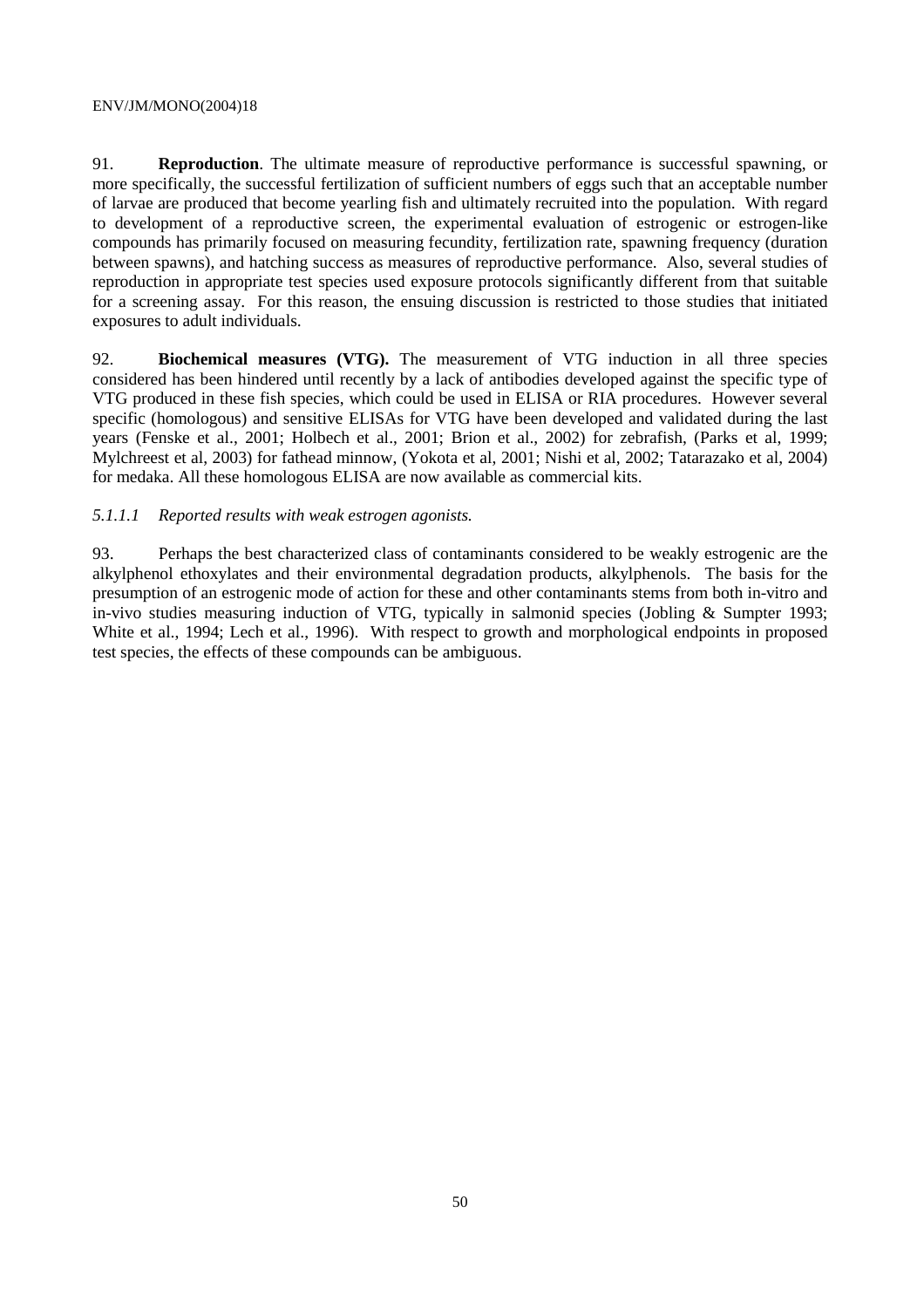| <b>Chemical</b><br>[conc. Range]                                   | <b>Species</b><br>[Assay]                                                | Days of<br>exposure | <b>Effect parameter</b>                                                                                              | <b>NOEC/LOEC</b>                                      | Reference                            |
|--------------------------------------------------------------------|--------------------------------------------------------------------------|---------------------|----------------------------------------------------------------------------------------------------------------------|-------------------------------------------------------|--------------------------------------|
|                                                                    |                                                                          |                     |                                                                                                                      |                                                       |                                      |
| 4-Nonylphenol<br>[0.05 to $3.4 \mu g/L$ ]                          | Fathead minnows<br>(adults)                                              | 42                  | <b>Increased Sertoli cell</b><br>numbers and necrotic<br>spermatozoa                                                 | NOEC: $0.4 \mu g/L$<br>LOEC: $1.6 \mu g/L$            | Miles-<br>Richardson<br>et al., 1999 |
|                                                                    |                                                                          |                     | Secondary sex<br>characteristics in males                                                                            | NOEC: $3.4 \mu g/L$                                   |                                      |
| 4-Nonylphenol<br>$[0.62 \text{ to } 58.6]$<br>$\mu$ g/L]           | Pair breeding<br>fathead minnows<br>$[21-day]$<br>reproductive<br>assay] | 21                  | Reduced fecundity to<br>60%, 45% and $<$ 5% of<br>control values<br>respectively at 0.65, 8.1<br>and 58.6 $\mu$ g/L. |                                                       | Harries et<br>al., 2000              |
|                                                                    |                                                                          |                     | GSI males and<br>appearance of nuptial<br>tubercles in males                                                         | NOEC: $8.1 \mu g/L$<br>LOEC: $48.1\mu g/L$            |                                      |
|                                                                    |                                                                          |                     | <b>GSI</b> females                                                                                                   | <b>NOEC: 0.62</b><br>$\mu$ g/L<br>LOEC: $8.1\mu g/L$  |                                      |
|                                                                    |                                                                          |                     | Vtg induction                                                                                                        | NOEC: $8.1 \mu g/L$<br>LOEC: $48.1\mu g/L$            |                                      |
|                                                                    |                                                                          |                     | Thickness of the dorsal<br>fat pad                                                                                   | <b>NOEC: 0.62</b><br>$\mu g/L$<br>LOEC: $8.1 \mu g/L$ |                                      |
|                                                                    |                                                                          |                     | Decrease in spawning<br>frequency                                                                                    | <b>NOEC: 0.62</b><br>$\mu$ g/L<br>LOEC: $8.1 \mu g/L$ |                                      |
| 4-nonylphenol<br>[0.05 to $3.4 \mu g/L$ ]                          | Fathead minnows<br>(adults)                                              | 42                  | Fecundity                                                                                                            | NOEC: $3.4 \mu g/L$                                   | Giesy 2000                           |
|                                                                    |                                                                          |                     | <b>VTG</b>                                                                                                           | NOEC: $3.4 \mu g/L$                                   |                                      |
| Nonylethoxylate<br>[0.15 to 5.5 $\mu$ g/L]                         | Fathead minnows<br>(adults)                                              | 42                  | Secondary sex<br>characteristics in males                                                                            | <b>NOEC: 0.15</b><br>$\mu$ g/L                        | Miles-<br>Richardson<br>et al., 1999 |
| Nonylphenol<br>ethoxylates<br>[0.21 $\mu$ g/L to 7.9<br>$\mu$ g/L] | Fathead minnows<br>(adults)                                              | 42                  | Survival and fecundity<br><b>VTG</b>                                                                                 | NOEC: $7.9 \mu g/L$<br>NOEC: $7.9 \mu g/L$            | Nichols et<br>al., 2001              |
|                                                                    |                                                                          |                     |                                                                                                                      |                                                       |                                      |

# **Table 5.1: Reported Results with Weak Estrogen Agonists**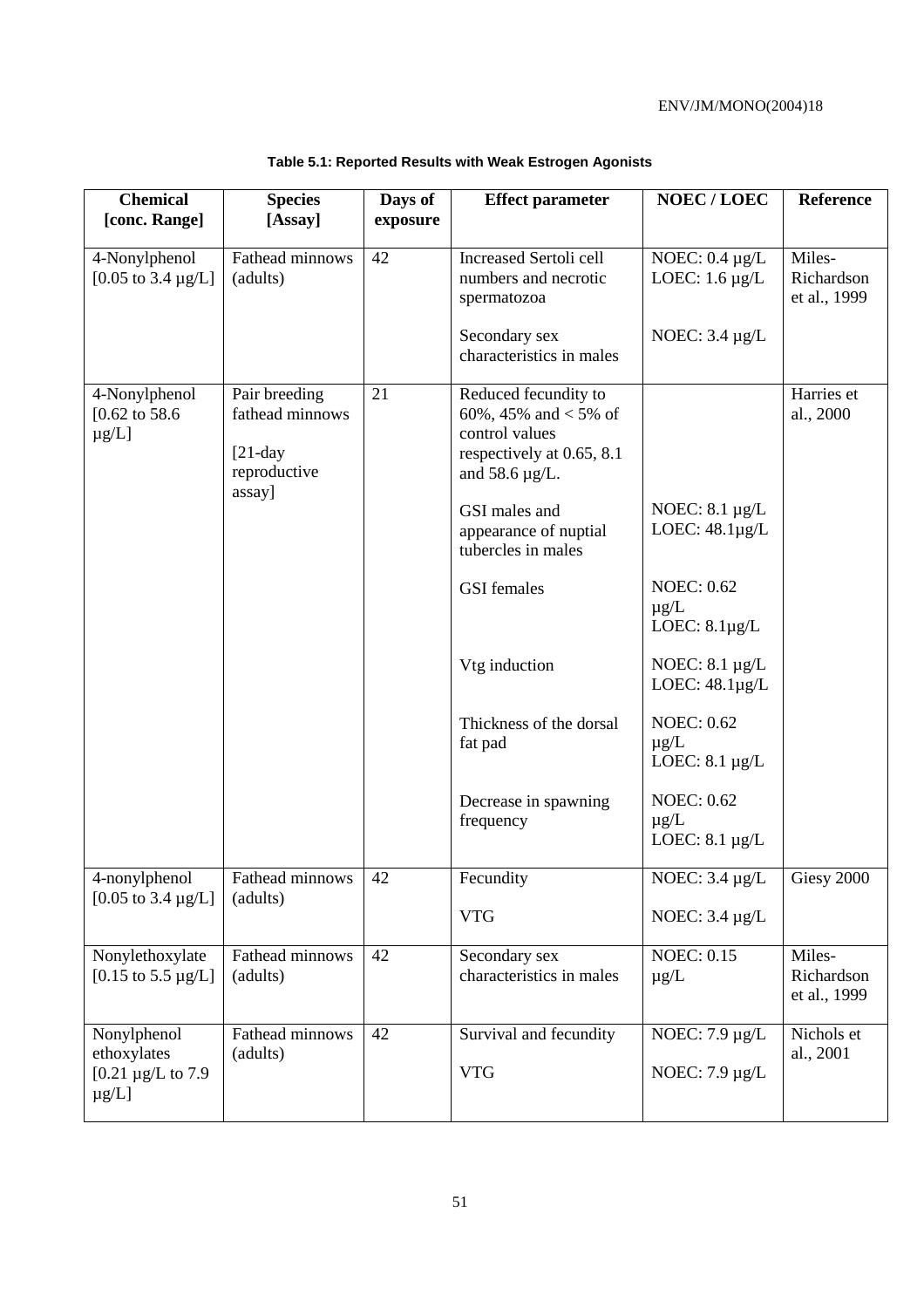| <b>Chemical</b><br>[conc. Range]                                                    | <b>Species</b><br>[Assay]                                       | Days of<br>exposure                                                   | <b>Effect parameter</b>                | <b>NOEC/LOEC</b>                                                                                  | <b>Reference</b>                 |
|-------------------------------------------------------------------------------------|-----------------------------------------------------------------|-----------------------------------------------------------------------|----------------------------------------|---------------------------------------------------------------------------------------------------|----------------------------------|
| Nonylphenol<br>$[20 \mu g/L]$                                                       | Medaka (adult)                                                  | $\overline{4}$                                                        | <b>VTG</b>                             | LOEC: $20 \mu g/L$                                                                                | Foran et al.,<br>2000            |
| Nonylphenol<br>$[0.03 \text{ to } 0.3]$<br>$\mu$ mol/L]                             | Medaka (adult)<br>exposure<br>followed by<br>spawning           | 14                                                                    | Hatching rate                          | <b>NOEC: 0.1</b><br>$\mu$ mol/L<br>LOEC: 0.3<br>$\mu$ mol/L                                       | Shioda &<br>Wakabayash<br>i 2000 |
| 4-nonylphenol<br>[10 to $100 \mu g/L$ ]                                             | Medaka larvae<br>(hatch to 3 month<br>ph)<br>[FPLCT]            | 3 month                                                               | Observation of testis ova<br>Sex ratio | NOEC: $10 \mu g/L$<br>LOEC: $50 \mu g/L$<br>$(50\%)$<br>NOEC: $50 \mu g/L$<br>LOEC: $100 \mu g/L$ | Gray $\&$<br>Metcalfe<br>1997    |
| Nonylphenol<br>[0.5 to 1.9 $\mu$ g/L]                                               | Medaka larvae<br>(hatch to 30 dph)                              | 30 days<br>followed<br>a period<br>of 28<br>days in<br>clean<br>water | Sex ratio<br>Reproductive capability   | NOEC: $1.9 \mu g/L$<br>NOEC: $1.9 \mu g/L$                                                        | Nimrod &<br>Benson<br>1998       |
| 4-nonylphenol<br>[20 to 50 $\mu$ g/L                                                | Male medaka                                                     | $\overline{7}$                                                        | Vtg induction                          | NOEC: $\leq 20$<br>$\mu$ g/L LOEC: 20<br>$\mu$ g/L                                                | Islinger et<br>al., 2002         |
| Mixtures of<br>nonylphenol<br>mono- and di-<br>ethoxylates<br>[25 to 100 $\mu$ g/L] | Medaka juvenile<br>life stages (egg to<br>$100$ dph)<br>[FPLCT] | 100                                                                   | Decreased growth<br>Sex ratio          | NOEC: $50 \mu g/L$<br>LOEC: $100 \mu g/L$<br>NOEC $100 \mu g/L$                                   | Metcalfe et<br>al. 2001          |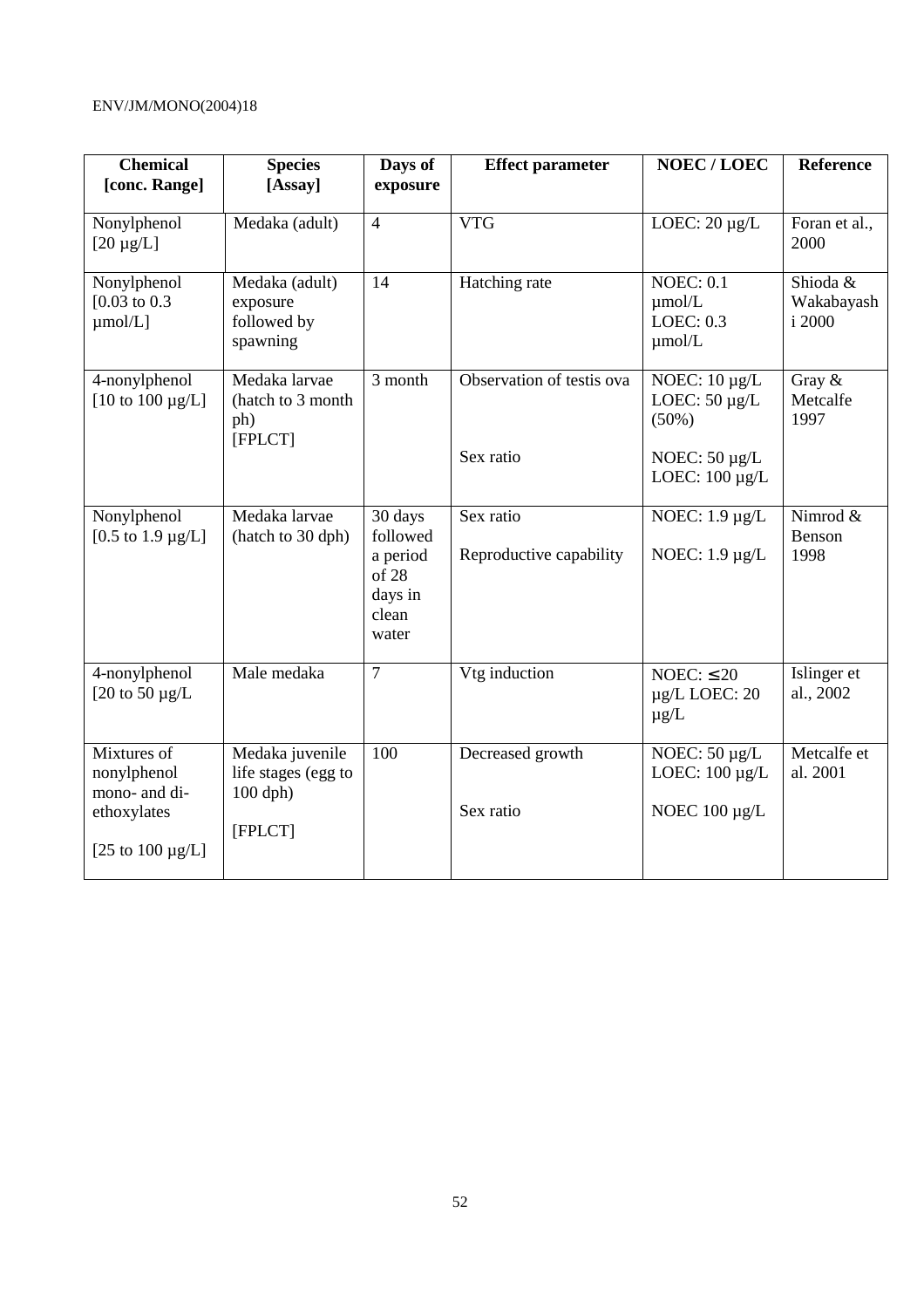| <b>Chemical</b><br>[conc. Range]                  | <b>Species</b><br>[Assay]                      | Days of<br>exposure                            | <b>Effect parameter</b>                                           | NOEC/LOEC                                              | Reference               |
|---------------------------------------------------|------------------------------------------------|------------------------------------------------|-------------------------------------------------------------------|--------------------------------------------------------|-------------------------|
|                                                   | Fathead minnows                                | 21                                             |                                                                   | <b>NOEC: 3.56</b>                                      |                         |
| Methoxychlor<br>[ $0.55 \mu g/L$ and              |                                                |                                                | GSI males and females                                             | $\mu$ g/L                                              | Ankley et<br>al., 2001  |
| $3.56 \,\mu g/L$ ]                                | $[21-day]$<br>reproductive<br>assay]           |                                                | Increase in the numbers<br>of atretic follicles in the<br>ovaries | <b>NOEC: 0.55</b><br>$\mu$ g/L<br>LOEC: $3.56 \mu g/L$ |                         |
|                                                   |                                                |                                                | Decreased fecundity rate                                          | <b>NOEC: 0.55</b><br>$\mu$ g/L                         |                         |
|                                                   |                                                |                                                | VTG induction (males)                                             | LOEC: $3.56 \mu g/L$                                   |                         |
|                                                   |                                                |                                                | VTG (females)                                                     | <b>NOEC: 0.55</b><br>$\mu$ g/L<br>LOEC: $3.56 \mu g/L$ |                         |
|                                                   |                                                |                                                |                                                                   | <b>NOEC: 3.56</b><br>$\mu$ g/L                         |                         |
| Methoxychlor<br>[0.2 to $2.3 \mu g/L$ ]           | Medaka larvae<br>(hatch to 30 dph)             | 30 days<br>followed                            | Sex ratio                                                         | NOEC: $2.3 \mu g/L$                                    | Nimrod &<br>Benson      |
|                                                   |                                                | a period<br>of 28<br>days in<br>clean<br>water | Reproductive capability                                           | NOEC: $2.3 \mu g/L$                                    | 1998                    |
| Butyl benzyl<br>phthalate<br>[69 to 82 $\mu$ g/L] | Pair breeding<br>fathead minnows<br>$[21-day]$ | 21                                             | No effects                                                        | NOEC: $82 \mu g/L$                                     | Harries et<br>al., 2000 |
|                                                   | reproductive<br>assay]                         |                                                |                                                                   |                                                        |                         |
| Bisphenol A<br>[10 to 200 $\mu$ g/L]              | Medaka juvenile<br>life stages (egg to         | 100                                            | Sex ratio                                                         | NOEC: 200 µg/L                                         | Metcalfe et<br>al. 2001 |
|                                                   | $100$ dph)                                     |                                                | Observation of testis ova<br>(2 males)                            | $\geq 10 \mu g/L$                                      |                         |
|                                                   | [FPLCT]                                        |                                                | Morphological changes<br>in male testis                           | NOEC: $10 \mu g/L$<br>LOEC: $50 \mu g/L$               |                         |
|                                                   |                                                |                                                | Growth                                                            | NOEC: 200 µg/L                                         |                         |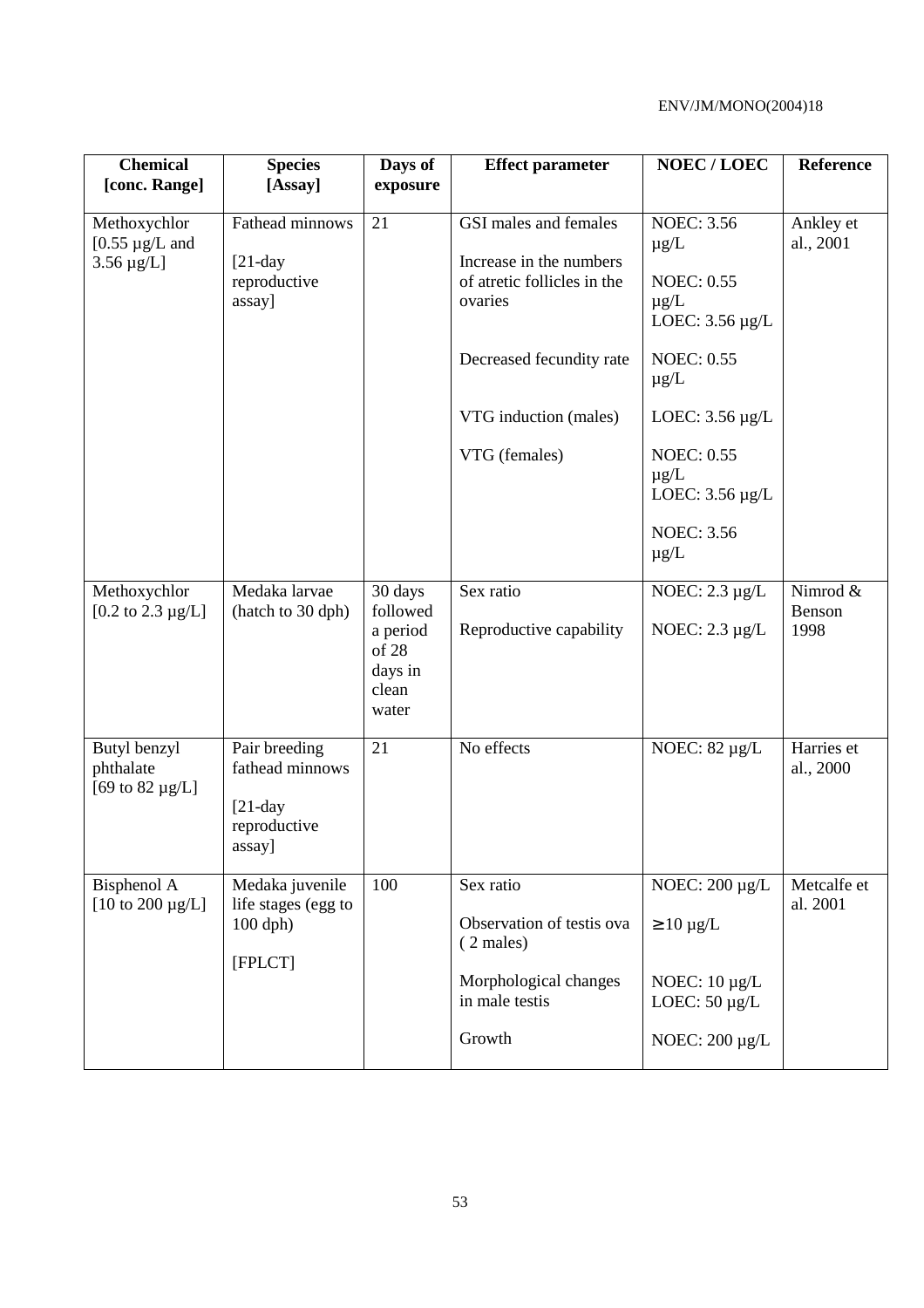| <b>Chemical</b><br>[conc. Range]                                 | <b>Species</b><br>[Assay]                                     | Days of<br>exposure         | <b>Effect parameter</b>                                                                                     | <b>NOEC/LOEC</b>                                                                                   | Reference                                            |
|------------------------------------------------------------------|---------------------------------------------------------------|-----------------------------|-------------------------------------------------------------------------------------------------------------|----------------------------------------------------------------------------------------------------|------------------------------------------------------|
| Bisphenol A<br>[ $0.3$ to 10<br>$\mu$ mol/L]                     | Medaka (adult)<br>exposure<br>followed by<br>spawning         | 14                          | Hatching rate                                                                                               | NOEC: 3 µmol/L<br><b>LOEC: 10</b><br>$\mu$ mol/L                                                   | Shioda &<br>Wakabayash<br>i 2000                     |
| Bisphenol A<br>$[100 \text{ to } 600 \text{ µg/L}]$              | Zebrafish<br>[FPLCT]                                          | 40                          | <b>VTG</b><br>Sex ratio                                                                                     | NOEC: 600 μg/l<br>85% females and<br>10% males at 600<br>$\mu$ g/L                                 | Holbech et<br>al., 2004<br>(unpublishe<br>d results) |
| $Di-2-$<br>ethylhexylphthlat<br>e<br>[500 to 5,000<br>$\mu$ g/L] | Medaka juvenile<br>life stages (egg to<br>100 dph)<br>[FPLCT] | 100                         | Growth<br>Sex ratio                                                                                         | <b>NOEC:</b> 5,000<br>$\mu g/L$<br><b>NOEC 5,000</b><br>$\mu g/L$                                  | Metcalfe et<br>al. 2001                              |
| <b>DEHP</b><br>[0.1 to 1 $\mu$ mol/L]                            | Medaka (adult)<br>exposure<br>followed by<br>spawning         | 14                          | Hatching rate                                                                                               | NOEC: 1 µmol/L                                                                                     | Shioda &<br>Wakabayash<br>i 2000                     |
| 4-tert-<br>octylphenol<br>[20 and 230<br>$\mu$ g/L]              | Male medaka                                                   | 21<br>followed<br>by mating | Significant correlation<br>between VTG in serum<br>(males) and percent<br>fertilized eggs<br>Number of eggs | NOEC: < 20<br>$\mu g/L$<br>LOEC: $20 \mu g/L$                                                      | Gronen et<br>al., 1999                               |
| Octylphenol<br>$[12.5 \text{ to } 100]$<br>$\mu$ g/L]            | Zebrafish<br>Pair breeding                                    | 21                          | Spawning and<br>fertilization success<br><b>OSI</b><br><b>VTG</b>                                           | NOEC: $100 \mu g/L$<br><b>NOEC: 12.5</b><br>$\mu$ g/L LOEC: 25<br>$\mu$ g/L<br>NOEC: $100 \mu g/L$ | Van den<br>Belt et al.,<br>2001                      |
| Octylphenol<br>[1.2 to 97.5 $\mu$ g/L]                           | Zebrafish<br>[FPLCT]                                          | 40                          | <b>VTG</b><br>Sex ratio                                                                                     | NOEC: 97.2 μg/l<br>100% females at<br>$97.2 \mu g/L$                                               | Holbech et<br>al., 2004<br>(unpublishe<br>d results) |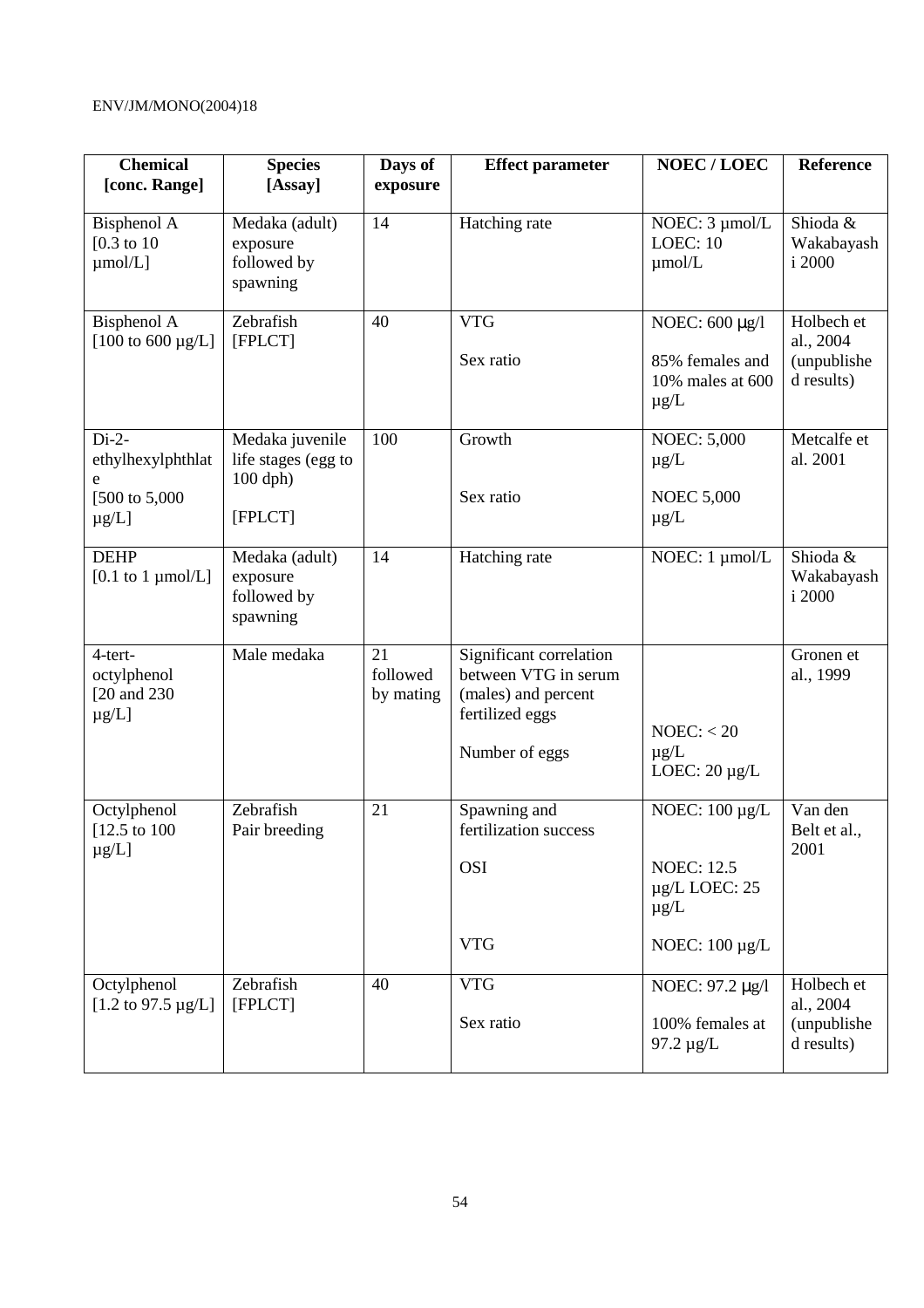# *5.1.1.2 Reported results with Estradiol and Synthetic Estrogen Agonists.*

94. Several studies have been conducted on the effects of short-term exposure to estrogenic chemicals on the growth, reproduction and induction of vitellogenin of fathead minnows, medaka and zebrafish.

| <b>Chemical</b><br>[conc. Range]    | <b>Species</b><br>[Assay]                                       | Days of<br>exposure | <b>Effect parameter</b>                              | NOEC/LOEC                                  | Reference               |
|-------------------------------------|-----------------------------------------------------------------|---------------------|------------------------------------------------------|--------------------------------------------|-------------------------|
|                                     |                                                                 |                     |                                                      |                                            |                         |
| Estriol<br>[0.01 to $10 \mu g/L$ ]  | Medaka juvenile<br>life stages (egg to<br>$100$ dph)<br>[FPLCT] | 100                 | Sex ratio<br>Observation of testis<br>ova (35 males) | NOEC: $10 \mu g/L$<br>$10 \mu g/L$         | Metcalfe et<br>al. 2001 |
|                                     |                                                                 |                     | Growth                                               | NOEC: $10 \mu g/L$                         |                         |
| Estriol<br>[0.09 to 22 $\mu$ /L]    | Zebrafish<br>[FPLCT]                                            | 40                  | <b>VTG</b>                                           | NOEC: $0.3 \mu g/l$<br>LOEC: $0.6 \mu g/l$ | Holbech et<br>al., 2004 |
|                                     |                                                                 |                     | Sex ratio                                            | NOEC: 6.7 µg/l<br>LOEC 22 $\mu$ g/l        |                         |
| Estrone<br>[9.9 to 993 ng/L]        | Fathead minnow<br>(adult male)                                  | 21                  | <b>VTG</b>                                           | NOEC: $9.9$ ng/L<br>LOEC: 31.8 ng/L        | Panter et<br>al., 1998  |
|                                     |                                                                 |                     | GSI (testis)                                         | NOEC: 99.3 ng/L<br>LOEC: 317.7<br>ng/L     |                         |
| Estrone<br>[0.01 to $10 \mu g/L$ ]  | Medaka juvenile<br>life stages (egg to<br>$100$ dph)            | 100                 | Sex ratio                                            | NOEC: $0.1 \mu g/L$<br>LOEC: $1 \mu g/L$   | Metcalfe et<br>al. 2001 |
|                                     | [FPLCT]                                                         |                     | Observation of testis<br>ova (2 males)               | $\geq 0.01 \mu g/L$                        |                         |
|                                     |                                                                 |                     | Growth                                               | NOEC: $0.1 \mu g/L$<br>LOEC: $1 \mu g/L$   |                         |
| Estrone<br>[14 to 98 ng/L]          | Zebrafish<br>[FPLCT]                                            | 40                  | <b>VTG</b>                                           | NOEC: 97 ng/l                              | Holbech et<br>al., 2004 |
|                                     |                                                                 |                     | Sex ratio                                            | NOEC: 36 ng/l<br>LOEC: 49 ng/l             | (in prep.)              |
| E2<br>[ $25$ ng/L to $100$<br>ng/L] | Fathead minnows<br>$(24h$ post<br>fertilisation to 30<br>dph)   | 30                  | <b>VTG</b>                                           | NOEC: 25 ng/L<br>LOEC: $50$ ng/L           | Tyler et al.<br>1999    |

**Table 5. 2: Reported Results with Estradiol and Synthetic Estrogen Agonists**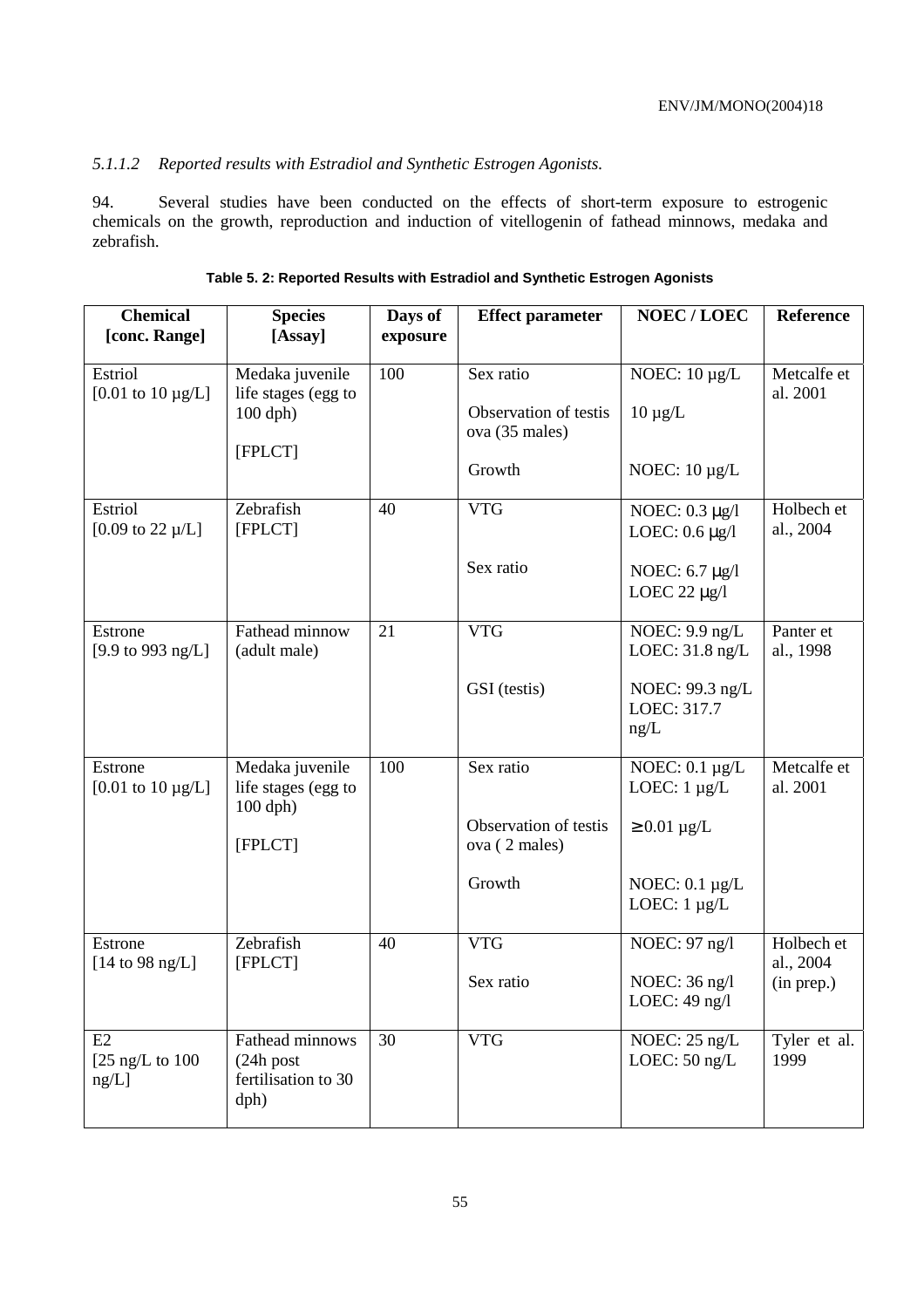| <b>Chemical</b><br>[conc. Range]            | <b>Species</b><br>[Assay]                  | Days of<br>exposure | <b>Effect parameter</b>                       | <b>NOEC/LOEC</b>                              | Reference                        |
|---------------------------------------------|--------------------------------------------|---------------------|-----------------------------------------------|-----------------------------------------------|----------------------------------|
| E2<br>[31 to $1470 \text{ ng/L}$ ]          | Fathead minnow<br>(par breeding<br>adults) | 19                  | Inhibition of egg<br>production               | EC50: 120 ng/l                                | Kramer et<br>al., 1998           |
|                                             |                                            |                     | VTG induction<br>males                        | EC50: 251 ng/l                                |                                  |
| E2<br>$[0.0625 \text{ to } 1000]$<br>$nM$ ] | Fathead minnow<br>(par breeding<br>adults) | 19                  | Sec. sex<br>characteristics                   | NOEC: 1 nM<br>LOEC: 2 nM                      | Miles-<br>Richardson<br>et al.,  |
|                                             |                                            |                     | Histological<br>alterations in male<br>gonads | NOEC: 0.25 nM<br>LOEC: $0.5$ nM               | 1999b                            |
| E2<br>$[10 \text{ to } 1000 \text{ ng/L}]$  | Fathead minnow<br>(adult male)             | 21                  | <b>VTG</b>                                    | NOEC: $100$ ng/L<br>LOEC: $320$ ng/L          | Panter et<br>al., 1998           |
|                                             |                                            |                     | GSI (testis)                                  | NOEC: $100$ ng/L<br>LOEC: $320$ ng/L          |                                  |
| E2<br>[30 to $120 \text{ ng/L}$ ]           | Fathead minnow<br>(adult male)             | 21                  | <b>VTG</b>                                    | NOEC: $\leq$ 30 ng/L<br>LOEC: $30$ ng/L       | Panter et<br>al., 2000           |
|                                             |                                            |                     | GSI (testis)                                  | NOEC: $60$ ng/L<br>LOEC: $120$ ng/L           |                                  |
| E2<br>$[10^{-10}$ to $10^{-8}$ M]           | Fathead minnow<br>(adult male)             | 21                  | <b>VTG</b>                                    | NOEC: $\leq 10^{-10}$ M<br>LOEC: $10^{-10}$ M | Parks et<br>al.1999              |
| E2<br>[1 to 100 nmol/L]                     | Medaka (adult)<br>exposure<br>followed by  | 14                  | Number of eggs                                | NOEC: $1 \text{ nmol/L}$<br>LOEC: 3 nmol/L    | Shioda &<br>Wakabayas<br>hi 2000 |
|                                             | spawning                                   |                     | Hatching rate                                 | NOEC: 1 nmol/L<br>LOEC: 3 nmol/L              |                                  |
| E2<br>$[20 \mu g/L]$                        | Medaka (adult)                             | $\overline{4}$      | <b>VTG</b>                                    | LOEC: $20 \mu g/L$                            | Foran et al.,<br>2000            |
| E2<br>$[10 \text{ to } 100,000]$<br>ng/L]   | Male medaka                                | 21                  | <b>VTG</b>                                    | EC50: 200 ng/L                                | Thompson<br>et al., 2000         |
| E2<br>[0.1 to $100 \mu g/L$ ]               | Medaka (embryo<br>to sexual<br>maturity)   | 230                 | Sex ratio                                     | NOEC: $0.1 \mu g/L$<br>LOEC: $1 \mu g/L$      | Tabata et<br>al., 2001           |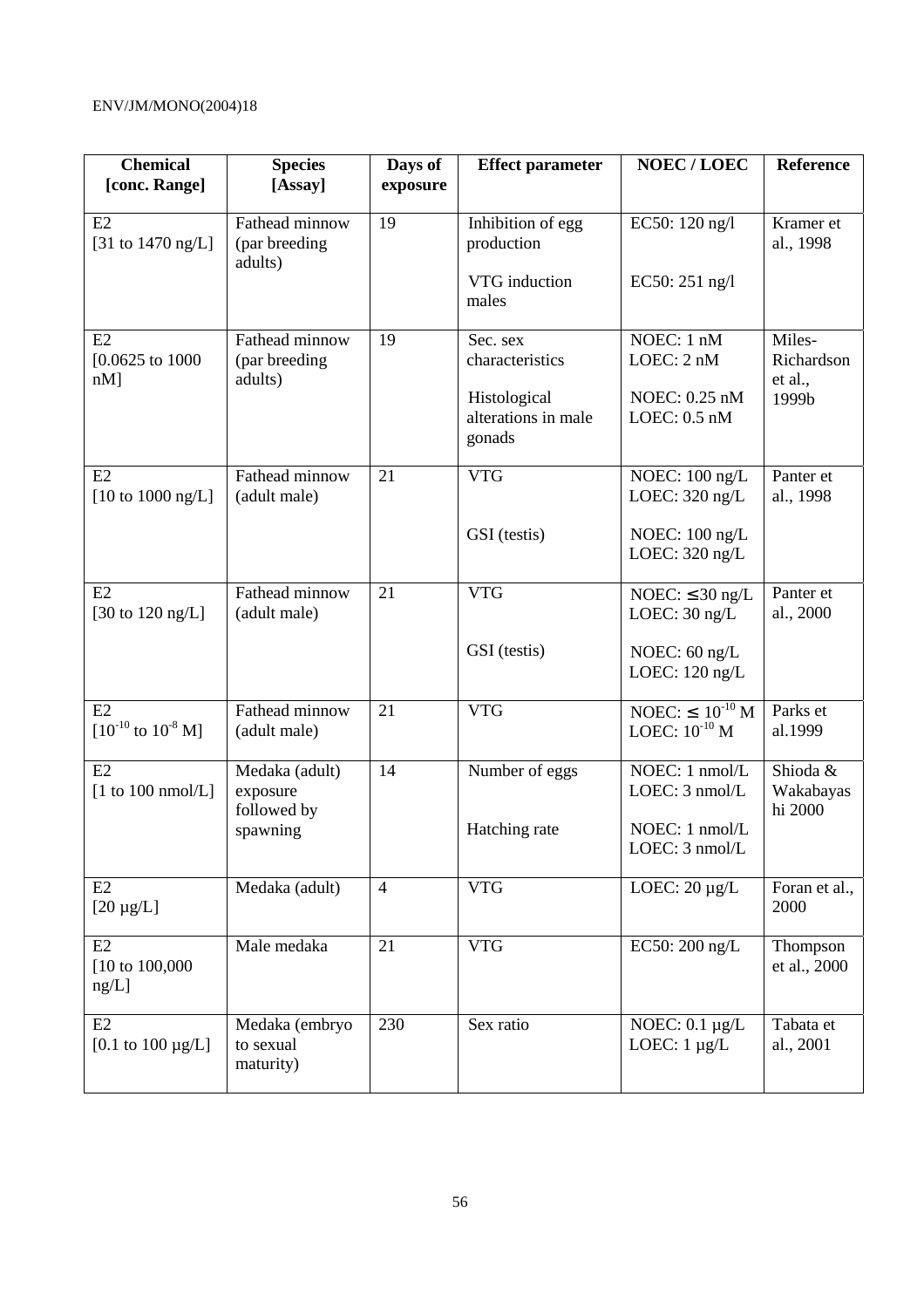| <b>Chemical</b>                             | <b>Species</b>                                       | Days of                        | <b>Effect parameter</b>                    | <b>NOEC/LOEC</b>                                                          | Reference                             |
|---------------------------------------------|------------------------------------------------------|--------------------------------|--------------------------------------------|---------------------------------------------------------------------------|---------------------------------------|
| [conc. Range]                               | [Assay]                                              | exposure                       |                                            |                                                                           |                                       |
| E2<br>$[0.001 \text{ to } 1 \text{ µg/L}]$  | Medaka juvenile<br>life stages (egg to<br>$100$ dph) | 100                            | Sex ratio                                  | NOEC: $0.01 \mu g/L$<br>LOEC: $0.1 \mu g/L$                               | Metcalfe et<br>al. 2001               |
|                                             | [FPLCT]                                              |                                | Observation of testis<br>ova (3 males)     | $\geq 0.01 \mu g/L$                                                       |                                       |
|                                             |                                                      |                                | Growth                                     | NOEC: $1 \mu g/L$                                                         |                                       |
| E2<br>$[0.01 \text{ to } 1.66]$             | Medaka larvae<br>(hatch to 30 dph)                   | $30 \text{ days} +$<br>28 days | Sex ratio                                  | NOEC: $1.66 \mu g/L$                                                      | Nimrod &<br>Benson                    |
| $\mu$ g/L]                                  |                                                      | unexpose<br>d                  | Reproductive<br>capability                 | NOEC: $0.12 \mu g/L$<br>LOEC: $1.66 \mu g/L$                              | 1998                                  |
| E2<br>$[0.2 \text{ to } 6.9 \text{ ng/L}]$  | Zebrafish<br>Adult male                              | 10                             | <b>VTG</b>                                 | NOEC: $0.8$ ng/l<br>LOEC: 1.1 ng/l                                        | Duis et al.,<br>2003                  |
| E2<br>$[12.9 \text{ to } 616 \text{ ng/L}]$ | Zebrafish<br>Adult male                              | 8                              | <b>VTG</b>                                 | NOEC: 12.9 ng/l<br>LOEC: 21.0 ng/l<br>EC50: 41.2 ng/l                     | Rose et al.<br>2002                   |
| E2<br>[5 to $100$ ng/l]                     | Zebrafish<br>Embryo-larvae                           | 21                             | VTG,<br>Sex ratio (histology)              | LOEC: 100 ng/l<br>$LOEC: 100$ ng/l                                        | Brion et al,<br>2004                  |
|                                             | Zebrafish<br>Juvenile                                | 21                             | VTG,<br>Sex ratio (histology)              | $LOEC: 100$ ng/l<br>$LOEC: 100$ ng/l                                      |                                       |
|                                             | Zebrafish<br>Adult                                   | 21                             | VTG,<br>2y sex characteristic<br>Histology | $LOEC: 25$ ng/l<br>$LOEC: 25$ ng/l<br>$LOEC: 25$ ng/l<br>$NOEC: 100$ ng/l |                                       |
| E2<br>[4 to $250$ ng/L]                     | Zebrafish<br>[FPLCT]                                 | 40                             | <b>VTG</b>                                 | NOEC: 24 ng/l<br>LOEC: $54$ ng/l                                          | Holbech et<br>al., 2004<br>(in prep.) |
|                                             |                                                      |                                | Sex ratio                                  | NOEC: $24$ ng/l<br>LOEC: $54$ ng/l                                        |                                       |
| EE <sub>2</sub><br>[5 to 50 ng/L]           | Zebrafish<br>Pair breeding                           | 21                             | Spawning and<br>fertilization success      | NOEC: 5 ng/L<br>LOEC: 10 ng/L                                             | Van den<br>Belt et al.,<br>2001       |
|                                             |                                                      |                                | <b>OSI</b>                                 | NOEC: $5$ ng/L<br>LOEC: $10$ ng/L                                         |                                       |
|                                             |                                                      |                                | VTG (females)                              | NOEC: 5 ng/L<br>LOEC: $10$ ng/L                                           |                                       |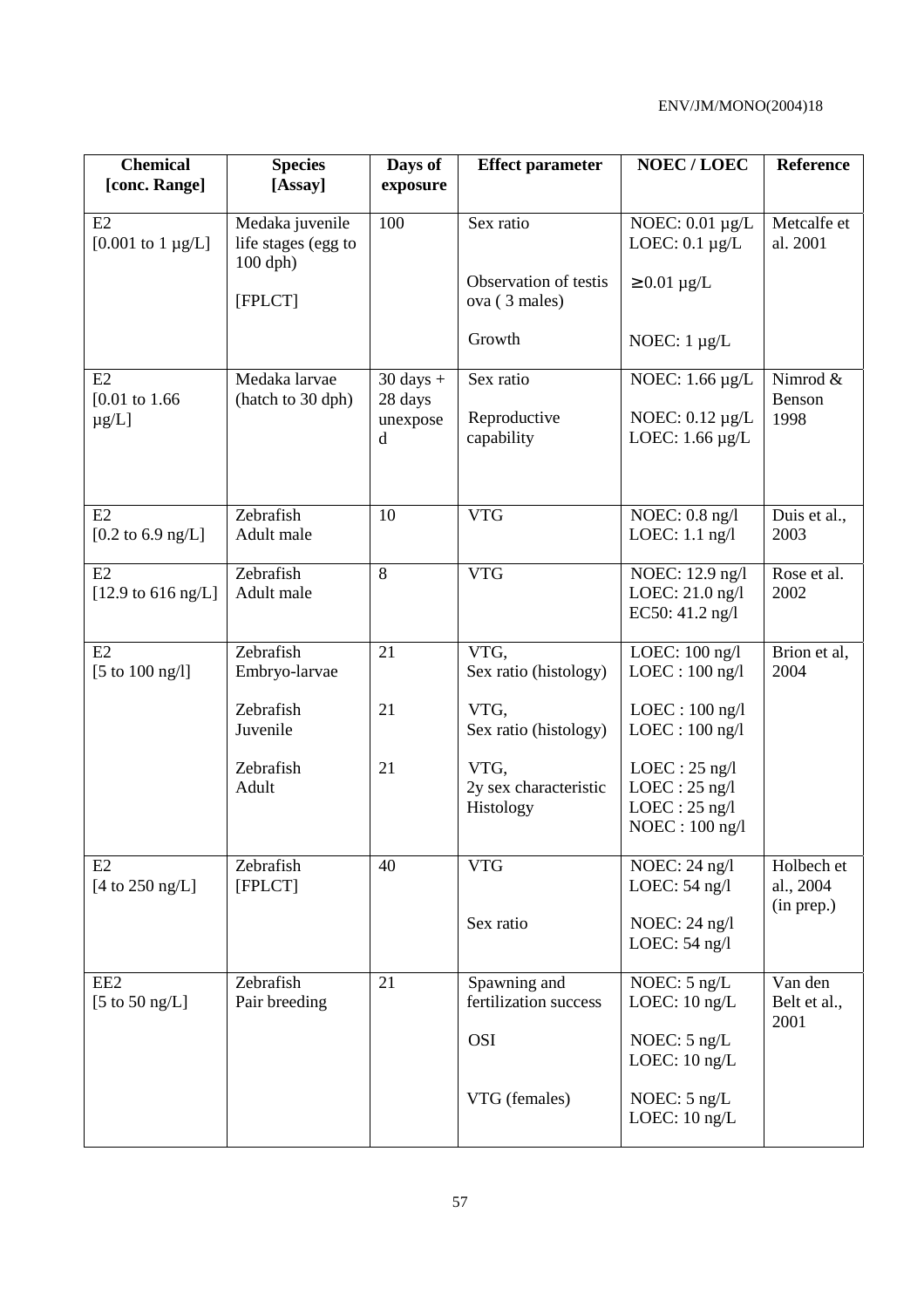| <b>Chemical</b><br>[conc. Range]                        | <b>Species</b><br>[Assay]                                         | Days of<br>exposure                            | <b>Effect parameter</b>                                                                  | <b>NOEC/LOEC</b>                                                                                       | Reference                     |
|---------------------------------------------------------|-------------------------------------------------------------------|------------------------------------------------|------------------------------------------------------------------------------------------|--------------------------------------------------------------------------------------------------------|-------------------------------|
| EE <sub>2</sub><br>$[5 \text{ ng/L}]$                   | Zebrafish<br><b>Adults</b>                                        | 14                                             | Survival of eggs and<br>larvae<br><b>VTG</b>                                             | LOEC: $5$ ng/L<br>LOEC: $5$ ng/L                                                                       | Kime &<br>Nash 1999           |
| EE <sub>2</sub><br>$[0.06 \text{ to } 23 \text{ ng/L}]$ | Zebrafish<br>[FPLCT]                                              | 40                                             | Sex ratio<br><b>VTG</b>                                                                  | $NOEC: < 0.6$ ng/l<br>LOEC: $0.6$ ng/l<br>NOEC: $0.6$ ng/l<br>LOEC: $1.5$ ng/l                         | Örn et al<br>2003             |
| EE <sub>2</sub><br>$[0.72 \text{ to } 90.1]$<br>ng/L]   | Zebrafish<br>Adult male                                           | 8                                              | <b>VTG</b>                                                                               | NOEC: 2.2 ng/l<br>LOEC: 3.6 ng/l<br>EC50: 2.51 ng/l                                                    | Rose et al.<br>2002           |
| EE <sub>2</sub><br>[2.9 to 22.1 ng/L]                   | Fathead minnow<br>(juvenile)                                      | 21                                             | Body weight<br><b>VTG</b>                                                                | NOEC: 22.1 ng/L<br>NOEC: $2.9$ ng/L<br>LOEC: 4 ng/L                                                    | Panter<br>et<br>al., 2000a    |
| EE <sub>2</sub><br>$[50 \; \text{ng/L}]$                | Fathead minnow<br>(males)                                         | 35                                             | <b>VTG</b>                                                                               | LOEC: 50 ng/L                                                                                          | Schmid et<br>al., 2002        |
| EE <sub>2</sub><br>[1 to 100 ng/L]                      | Medaka (Newly<br>hatched larvae to<br>sexual maturity)<br>[FPLCT] | 60<br>followed<br>by $6-$<br>weeks<br>recovery | Sex ratio<br>Egg production and<br><b>GSI</b>                                            | NOEC: 10 ng/L<br>LOEC: $100$ ng/L<br>NOEC: $1$ ng/L<br>LOEC: $10$ ng/L                                 | Scholz and<br>Gutzeit<br>2000 |
| EE <sub>2</sub><br>$[0.0001$ to 1<br>$\mu$ g/L]         | Medaka juvenile<br>life stages (egg to<br>$100$ dph)<br>[FPLCT]   | 100                                            | Sex ratio<br>Observation of testis $\vert \geq 0.0001 \mu g/L$<br>ova (1 male)<br>Growth | NOEC: $0.01 \mu g/L$<br>LOEC: $0.1 \mu g/L$<br><b>NOEC: 0.001</b><br>$\mu$ g/L<br>LOEC: $0.01 \mu g/L$ | Metcalfe et<br>al. 2001       |
| Phytoestrogen,<br>genistein<br>[280 to 920 $\mu$ g/L]   | Fathead minnow<br>(juvenile)                                      | 21                                             | Body weight                                                                              | NOEC: $\leq$ 280<br>$\mu$ g/L<br>LOEC: $280 \mu g/L$                                                   | Panter et<br>al., 2000a       |

### *5.1.2 Biochemical Measures: Tissue Steroid Levels*

95. In addition to measuring VTG levels following chemical exposures, it may also be helpful to measure plasma concentrations of endogenous E2 and the androgens, 11-KT and T. In contrast to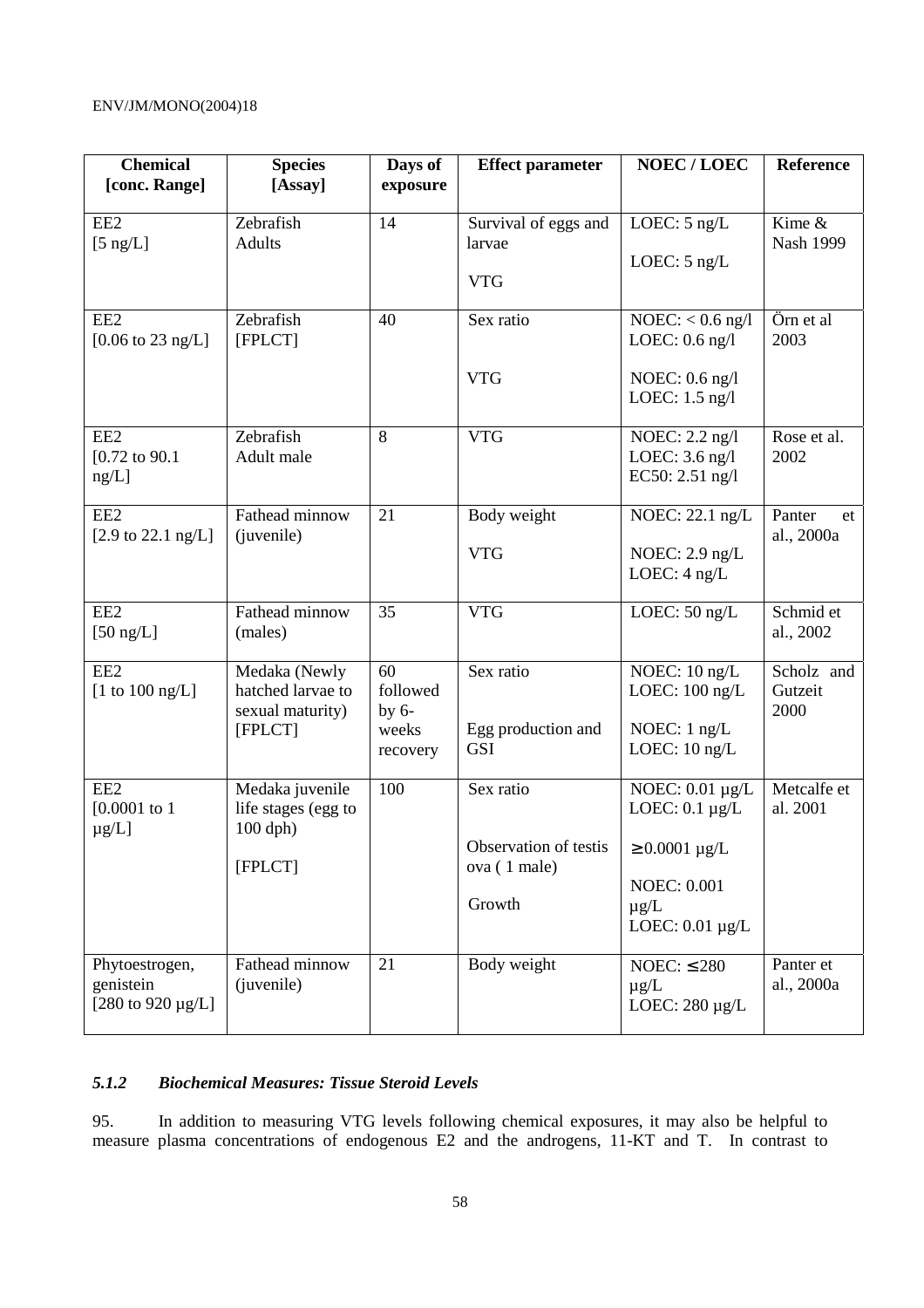salmonids, for which an extensive database is available on seasonal cycles in circulating plasma concentrations of reproductive hormones, relatively little information is available for the proposed test species. Furthermore, the effect of chemical exposure on circulating hormone levels in these species is largely untested, and the ensuing discussion is largely limited to a review of reported values in control fish.

96. The most thorough study available for review in a relevant species measured reproductive hormone levels during a 4-day spawning cycle in fathead minnows. In this species, plasma E2 concentrations in actively spawning females reached a maximum value of 10 ng/mL one day after spawning and then steadily declined until time of next spawning, at which point the concentration was approximately 4 ng/mL (Jensen et al., 2001). In contrast, 11-KT concentrations were undetectable, whereas T levels were reported to be on average 3.1 ng/mL and remained constant during the spawning cycle (Jensen et al., 2001). In male fathead minnows, little fluctuation in plasma concentrations of 11-KT or T was observed during the spawning cycle, with mean values reported to be 33.1 and 9.1 ng/mL respectively (Jensen et al., 2001). Interestingly, detectable concentrations of E2 were present in plasma from male fathead minnows, with a mean value of 0.4 ng/mL (Jensen et al., 2001). The results of the aforementioned study are in general agreement with two previous studies of E2 and T concentrations in fathead minnows.

97. In a prior study, the plasma concentrations of E2 and T were measured in mature fathead minnows that were caged in either a reference site or in wastewater treatment effluents. Estradiol concentrations in both male and female minnows from the reference site were considered similar and varied between 1.4 ng/mL and 11.1 ng/mL (Nichols et al., 1999). Similarly, T concentrations were similar between sexes, varying only minimally between 6 ng/mL and 7 ng/mL (Nichols et al., 1999). In minnows that were exposed to various wastewater treatment effluents, a general decrease in both E2 and T was observed in both male and female individuals (Nichols et al., 1999).

98. Giesy et al. (2000) reported that concentrations of circulating E2 in male and female flathead minnows ranged between 1 ng/mL to 5 ng/mL. Concentrations of circulating E2 were elevated to a similar degree in male and female fish exposed for 21 days to 4-nonylphenol at nominal exposure concentrations between 50 ng/L and 3400 ng/L.

99. A more recent study evaluating exposure to methoxychlor reported that 21-day exposures to measured concentrations of 3.56 µg/L significantly decreased E2 plasma levels in females while causing a significant decrease in T and 11-KT in male individuals (Ankley et al., 2001). With regard to medaka and zebrafish, the limited data make it difficult to make comparisons with fathead minnows, other than evidence for cyclic levels of E2 in females. For example, in the medaka, E2 plasma concentrations appear to oscillate during the spawning cycle, with peak concentrations occurring approximately 8 hours before spawning (Soyano et al., 1993). No published data on E2, T, or 11-KT levels in zebrafish could be found.

#### **5.2 Estrogen Antagonists**

100. The biological effects of anti-estrogens in fish reproduction have only recently been studied, and relatively few studies of anti-estrogens are reported. Consequently, the following discussion has been broadened to include additional fish species beyond those under consideration as a reproductive screen. For purposes of this review, anti-estrogens have been separated into two groups based on their mechanism of action. Pollutants that interfere with estrogen signaling through competitive inhibition of estrogen binding to the ER are considered direct-acting anti-estrogens. Contaminants that alter the normal turnover of estrogen in the fish (e.g., alter synthesis or elimination rates of estrogen) are considered indirect acting anti- estrogens. This latter category includes aromatase inhibitors.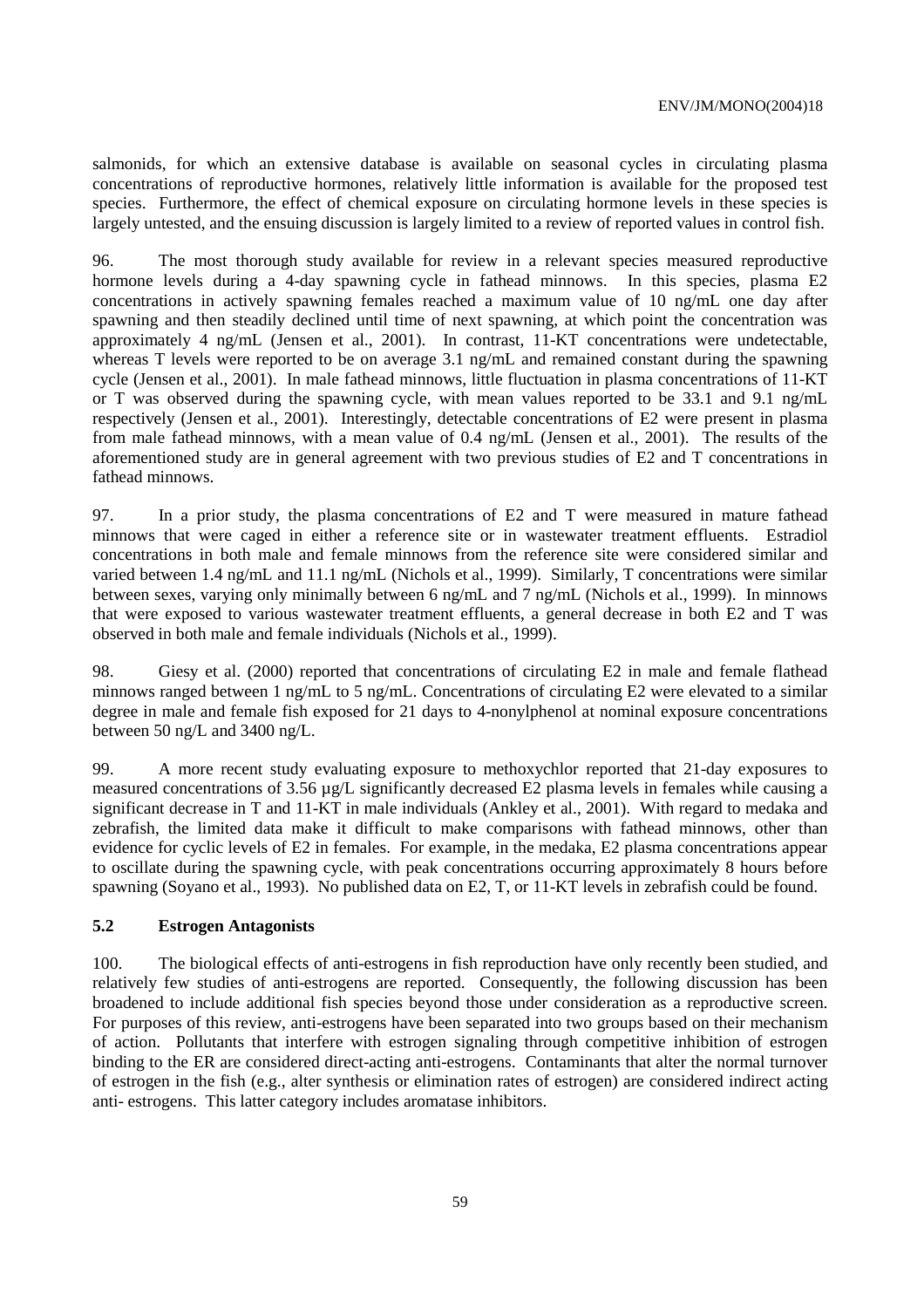#### *5.2.1 Direct-Acting Anti-Estrogens*

101. To provide a background for descriptions of anti-estrogen effects in fish, it is helpful to briefly review the molecular biology of estrogen signaling. In mammalian systems the predominant effects of estrogens are regulated by intracellular Ers. There are two distinct ER subtypes, ER-α and ER-β (Nilsson et al., 2001). Estrogen receptors are transcription factors that, once bound to E2 in the cell nucleus, form dimer complexes that interact with specific DNA regions called estrogen response elements. The binding to estrogen response elements appears to be facilitated by several additional proteins, and eventually leads to the transcription of specific genes (Tsai & Omalley 1994; reviewed in MacGregor & Jordan 1998). This is the classical ligand-dependent mechanism of action, but two other genomic pathways are known, ligandindependent and DNA-binding dependent, as well as a non-genomic pathway utilizing cell- surface signaling (Hall et al., 2001). Little information is available on these latter three pathways in fish and therefore, for the purposes of this review, estrogen signaling will be confined to the ligand-dependent mechanism of action. However, it should be noted that endocrine disruptors may antagonize ERs in fish by different mechanisms.

102. In mammals, the two ER subtypes have been demonstrated to possess different affinities for several agonists and antagonists (Sun et al., 1999). Thus, some chemicals are antagonistic only towards a specific ER subtype. For example, tetrahydrochrysene is a selective inhibitor of ER-β with little activity towards ER-ҏα (Sun et al., 1999). In fish, similar to mammals, there are also two ER subtypes (Thornton 2001), but due to duplication events within the genomes of fishes (Robinson-Rechavi et al., 2001), more than one form of the ER-β subtype (i.e., ER-β1, ER-β2) has been reported in some fish species (Hawkins et al., 2000; Ma et al., 2000). At this time, the biological function(s) of different ER subtypes or forms is not known for any fish species. Ligand-binding differences between ER subtypes have been less characterized in fish (Thomas & Smith 1993) compared with mammals, although the existence of distinct ER subtypes in fish suggests the potential for ER-specific antagonists to elicit a tissue- or cell- specific response. The amino acid sequence differences in ER subtypes between mammals and fish creates the possibility of important differences in biological activity and/or sensitivities. However, the few studies available for review have tended to use ER antagonists with broad specificity towards all ERs. Vitellogenin is perhaps the best studied gene product of ER activation, although numerous other gene products, such as the zona radiata proteins or ER itself, are also regulated by the ER in fish (Arukwe & Goksoyr 1998; Skinner et al., 1999). Therefore, one expected outcome of anti-estrogen exposure in fish is the diminished synthesis of ER- responsive gene products such as VTG, either expressed at basal levels or in response to a challenge dose of E2. Other potential effects of anti-estrogens might be delayed or reduced oogenesis that could also be manifested as lowered fecundity.

103. Based on studies using mammalian animal models, direct anti-estrogens can be classified into two broad categories: 1) analogs of tamoxifen or its metabolites (Type I), which are actually weak ER agonists at low concentrations and antagonists at high exposure concentrations, and 2) pure anti-estrogens (Type II), which have no agonist-like properties. Both types of anti- estrogens are competitive inhibitors of E2 binding to the ER, but differ in their effectiveness at blocking ER mediated transcription. Tamoxifen analogs form a receptor complex that is only partially active in initiating gene activation and may cause a single round of gene transcription, although high concentrations are completely inhibitory (MacGregor & Jordan 1998). Pure anti- estrogens bind to the ER immediately after synthesis in the cytoplasm prior to nuclear localization (Dauvois et al., 1992). The inactivated receptor complex appears to be rapidly degraded, preventing estrogen-mediated gene transcription from occurring (Dauvois et al., 1992).

104. The few experimental studies of anti-estrogens in fish appear to have tested, with one exception, Type I anti-estrogens. An interesting study by Kawahara and Yamashita (2000) used the shift in phenotype from male to female after E2 exposure to assess the in-vivo activity of tamoxifen in the medaka. In this study, juvenile medaka were exposed either to E2 alone or co- exposed with tamoxifen and then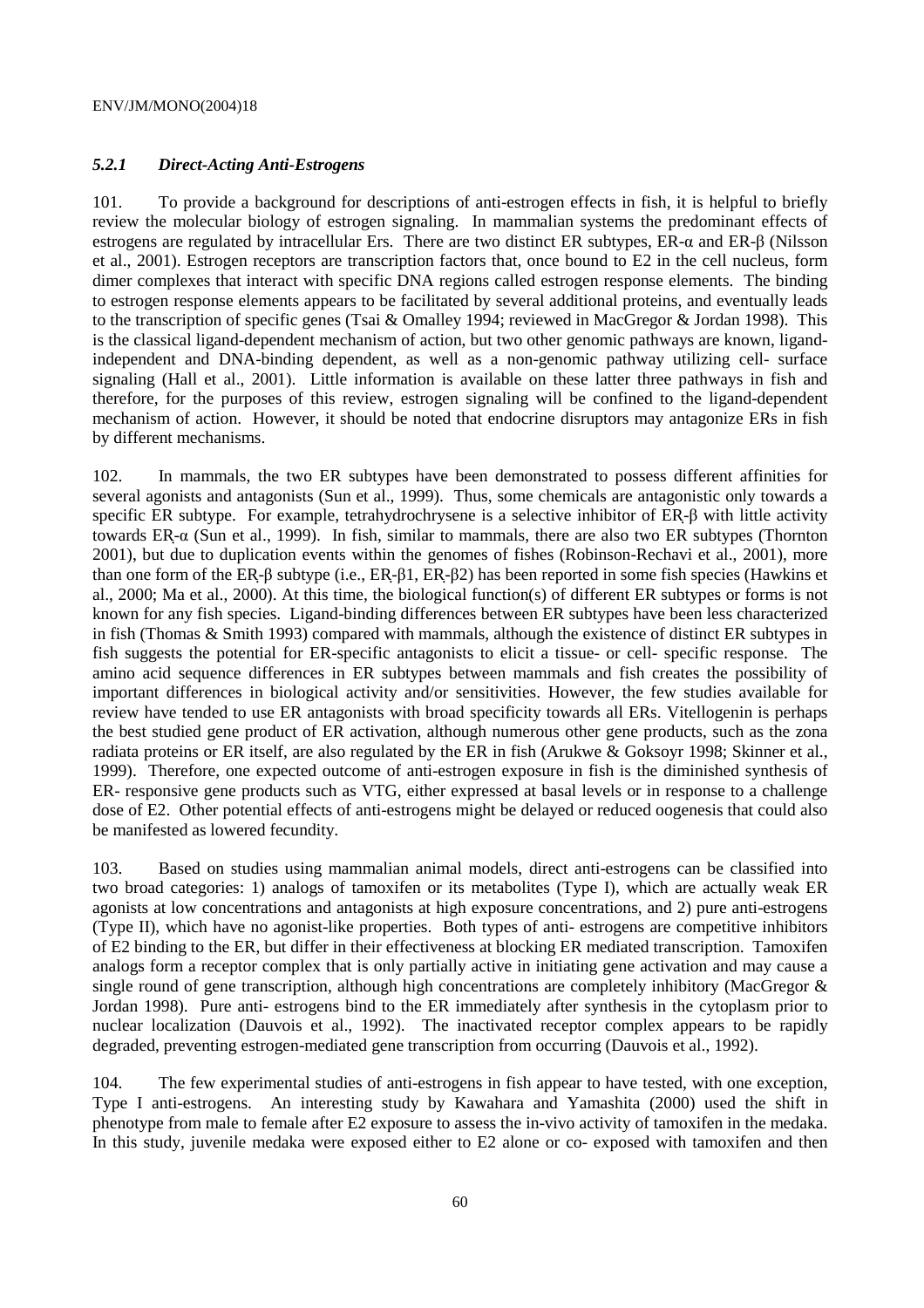raised to sexual maturity. The results indicated that co- exposure with tamoxifen blocked the shift in phenotype from male to female caused by E2 exposure (Kawahara & Yamashita 2000).

105. Further evidence that classic anti-estrogens are active in fish comes from a study by Panter et al. (2000a), in which juvenile fathead minnows were exposed to the Type II anti- estrogen, ZM189,154, for 21 days at measured concentrations of 7.9, 33.7, and 95.3 µg/L. A significant decrease in VTG formation was observed at all exposure levels after 14 days of exposure without causing significant changes in body weight or total length of the fish (Panter et al., 2000a). This finding is consistent with observations made using female carp primary hepatocytes treated with tamoxifen (Smeets et al., 1999). When hepatocytes were incubated with 1  $\mu$ M tamoxifen, a decreased synthesis of VTG was observed (Smeets et al., 1999).

106. In addition to the three cited studies using established Type I anti-estrogens, additional studies with fish models suggest that certain polycyclic aromatic hydrocarbons (PAHs) may also be anti-estrogenic in a manner similar to Type I anti-estrogens. A series of experiments using cultured rainbow trout hepatocytes treated with either α-naphthoflavone or β-naphthoflavone suggest this compound can interfere with ER activation by E2 (Navas & Segner 2000). In this study, hepatocytes were co-incubated with  $1 \mu$ M E2 and either 3.1 µM or 6.25 µM µ- or β- naphthoflavone and the VTG response was measured. When the hepatocytes were co-incubated with either naphthoflavone, a decrease in VTG synthesis was observed (Navas & Segner 2000). Similar findings have been reported by in-vivo studies that administered E2 and various doses of β-naphthoflavone. When rainbow trout were administered 0.5 mg/kg E2 and 25 mg/kg or 50 mg/kg β-naphthoflavone, a decrease in VTG synthesis was observed (Anderson et al., 1996a). Conversely, when the β-naphthoflavone dose was reduced to 12.5 mg/kg, a seemingly paradoxical stimulation in VTG synthesis was observed (Anderson et al., 1996a). This mixed stimulatory and inhibitory effect on VTG synthesis is consistent with a Type I anti-estrogenic mode of action.

107. Other xenobiotics, such as 2,3,7,8-tetrachlorodibenzo-p-dioxin (TCDD) (Smeets et al., 1999) and 2,3,4,7,8-pentachloro-dibenzofuran (Anderson et al., 1996a), have also been shown to inhibit *in-vitro* VTG synthesis. Although a Type I anti-estrogen mechanism is indicated with naphthoflavones and related compounds, an alternative mechanism has been proposed involving the Ah receptor and inhibitory or rather, disruptive interactions between the activated ER complex and recognition of estrogen-response elements (reviewed in Nicolas 1999). Although this latter mode of action is an intriguing hypothesis, further evaluation is required before a Type I action can be completely ruled out.

108. Regardless of the specific mechanism of action of direct anti-estrogens, a common endpoint measured in most studies is the effect on VTG synthesis. Only limited information is available in the literature on the specific effects of anti-estrogens on reproduction in fish. Thus, it is difficult to state what effect, if any, anti-estrogens may have on reproductive success. Based on the results indicating partial suppression of VTG synthesis, some effect on oogenesis would be expected but this remains to be demonstrated. The recent study of fadrozole in fathead minnows suggest that low reproduction can occur (Ankley et al., 2002).

109. An additional, notable gap is the lack of studies using pure anti-estrogens, which would be helpful in clarifying the specific pattern of effects that may occur through competitive inhibition of E2 binding to the ER. Other types of anti-estrogens produce mixed agonist and antagonist responses. Some, like the naphthoflavones, produce a variety of effects mediated through the Ah receptor, including cyp 1A1, 1A2 induction, that further complicate interpretation of anti-estrogen specific effects (see discussion in Gillesby & Zacharewski 1998). Experiments using a pure anti-estrogen would provide a better indication of the effects on reproduction caused by inhibition of E2 binding to the ER. A particularly useful fish model would be the development of a transgenic fish lacking an ER. This approach has been used to successfully develop ER- null mice (Couse & Korach 1999), which has helped elucidate potential target tissue and cell-specific effects of anti-estrogens in rodents (MacGregor & Jordan 1998).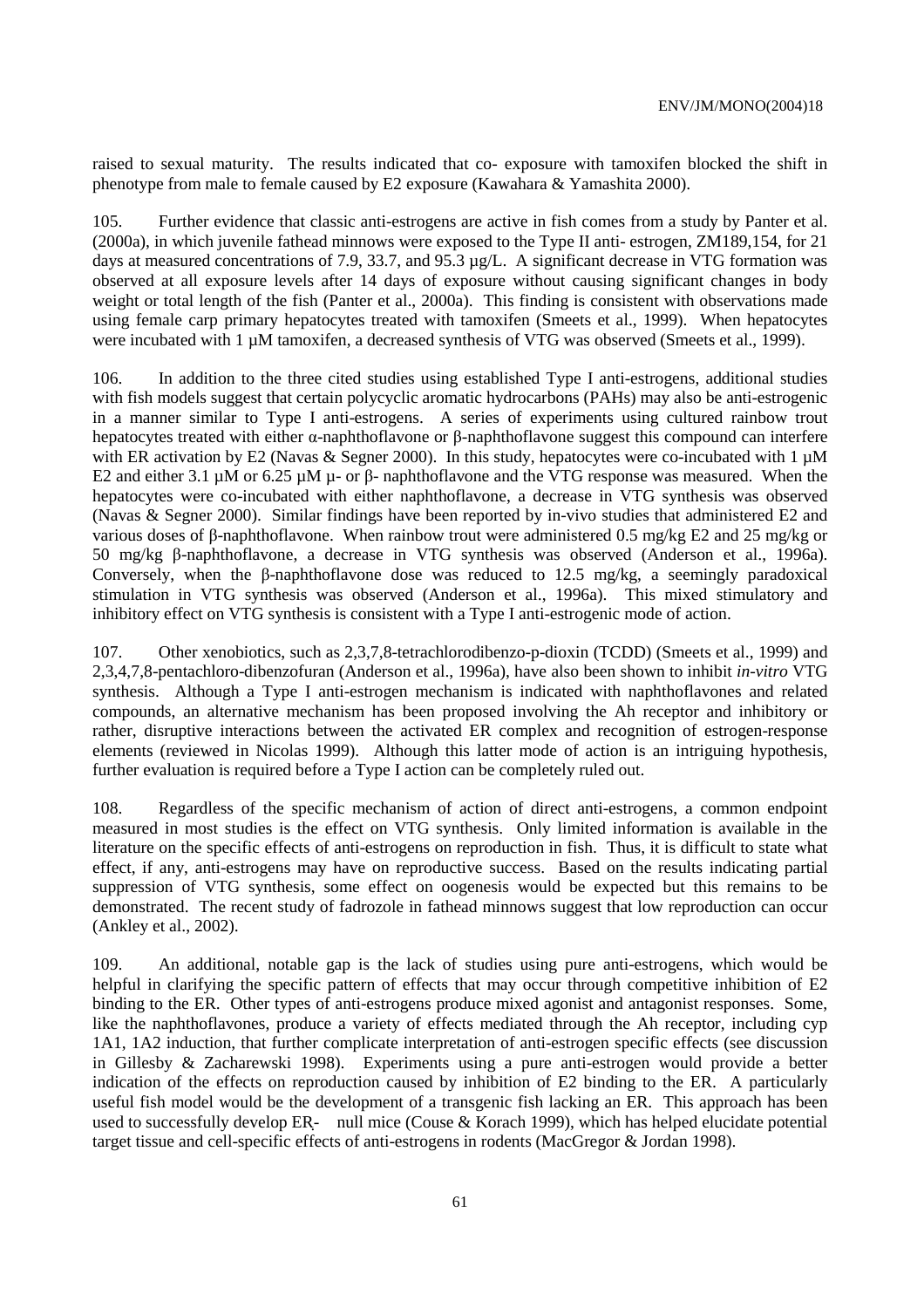# *5.2.2 Indirect-Acting Anti-Estrogens*

110. For purposes of this review, an indirect-acting anti-estrogen is considered to be a xenobiotic that significantly lowers the unbound or free E2 concentration in blood plasma. Because E2 freely diffuses into cells prior to binding with the ER (Rao 1981), intracellular levels of E2 will depend on the concentration of circulating E2 that is not bound to steroid-binding proteins in plasma. Based on this definition, there are at least three separate mechanisms by which indirect anti-estrogens could reduce intracellular E2 levels: 1) decreasing the rate of synthesis of E2; 2) increasing the binding of E2 to sex hormone binding proteins (thereby reducing the free fraction of E2); and 3) increasing the rate of elimination of E2 through increases in oxidative (Phase I) or conjugative (Phase II) metabolism. Of these three possible modes of action, decreased synthesis of E2 through aromatase inhibition appears to be the most biologically significant, and this review is focused on this class of anti-estrogens.

111. In fish, aromatase activity is due to at least two separate enzymes encoded by multiple CYP19 genes (Tchoudakova & Callard 1998) and is the critical enzyme responsible for the final, irreversible step in estrogen synthesis from androgen precursors (Simpson et al., 1994). The existence of multiple P450 aromatase isoenzymes suggests tissue-specific, differential expression, which could explain the exceptionally high activity found in the teleost brain (Tchoudakova & Callard1998). In any case, inhibition of this enzyme has been demonstrated to adversely affect sexual differentiation and reproduction.

112. The potential for aromatase inhibitors to alter sex differentiation was demonstrated in an early study by Piferrer et al. (1994), in which a group of genetically female, juvenile Chinook salmon were treated with fadrozole, a well-characterized aromatase inhibitor used in the treatment of breast cancer. When fish were raised to sexual maturity, all fadrozole-treated individuals had developed as fertile males (Piferrer et al., 1994). Similar results have been reported in other species as well, such as the Japanese flounder, in which fadrozole treatment to larvae resulted in the development of predominantly male populations (Kitano et al., 2000).

113. Although these studies demonstrate the pronounced effects of aromatase inhibitors on sexual differentiation, extremely high doses are typically employed and, in the case of fadrozole, dose rates of up to 500 mg/kg have been used to achieve sex reversal (Kwon et al., 2000). Application of these high doses may cause a sustained loss in aromatase activity through decreased expression of the CYP19 gene (Kitano et al., 2000).

114. At lower treatment rates, fadrozole and other aromatase inhibitors can transiently lower circulating levels of E2. For example, pre-spawning Coho salmon administered fadrozole by intraperitoneal injection at doses down to 0.1 mg/kg had significantly lower E2 plasma levels three to six hours after dosing (Afonso et al., 1999b). Additional studies in Coho salmon demonstrated that fadrozole treatment inhibited oocyte development and overall ovarian growth (Afonso et al., 1999a). Interestingly, other established aromatase inhibitors, letrozole and clotrimazole, have been shown to be sensitive inhibitors of aromatase activity in vitro using trout ovarian microsomes, but could not lower circulating E2 levels or suppress VTG synthesis in juvenile rainbow trout after dietary administration for two weeks at a dose rate of 1 mg/kg (Shilling et al., 1999).

115. With respect to fish species under consideration, studies that examined aromatase inhibition are presented in Table 5.3.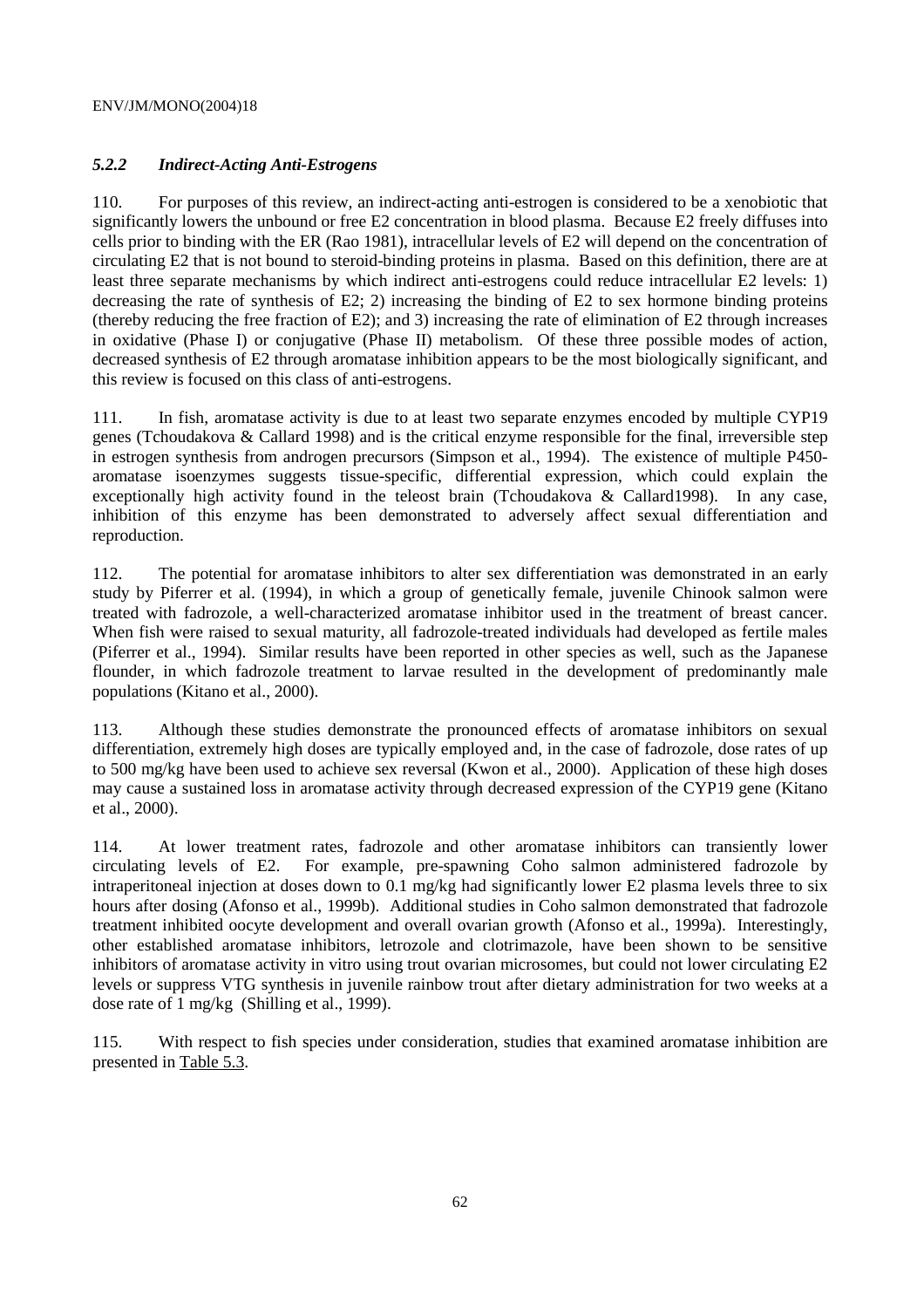| <b>Species</b><br>[Assay]                              | Days of<br>exposure | <b>Effect parameter</b>                                                                             | <b>NOEC/LOEC</b>                                               | <b>Reference</b>                                 |
|--------------------------------------------------------|---------------------|-----------------------------------------------------------------------------------------------------|----------------------------------------------------------------|--------------------------------------------------|
| Fathead minnow<br>$[21-day]$<br>reproductive<br>assay] | 21                  | Decreased fecundity<br>VTG reduction in females<br>E2 decrease, T-KT<br>increase<br>Gonad histology | NOEC: $< 1.4 \mu g/l$<br>LOEC: $1.4 \mu g/l$                   | Ankley et<br>al.,2002                            |
| Fathead minnow<br>Juvenile                             | 21                  | VTG reduction                                                                                       | NOEC: 37.7 µg/l<br>LOEC: 87.4 µg/l                             | Zerulla et<br>al. 2002                           |
| Fathead minnow<br>Juvenile                             |                     | <b>VTG</b>                                                                                          | NOEC: 100 μg/l                                                 | Panter et al.<br>2000a                           |
| Zebrafish<br>[FPLCT]                                   | 40                  | Sex ratio<br>(decreased number of<br>females)<br>VTG reduction                                      | NOEC: $<$ 10 $\mu$ g/l<br>LOEC: $10 \mu g/l$<br>NOEC: 100 μg/l | Andersen,<br>2004.<br>(unpublishe)<br>d results) |
|                                                        |                     |                                                                                                     |                                                                |                                                  |

**Table 5.3: Indirect Acting Anti-Estrogens (Aromatase Inhibitors)** 

116. Aromatase inhibition can redirect sexual differentiation in juvenile fish if high dosages are employed. At lower treatment rates, aromatase inhibition has been demonstrated to lower E2 levels and gametogenesis in females. One study using adult fathead minnows (Ankley et al, 2002) demonstrated a concentration-dependant reduction of fecundity, a decrease of plasma estradiol and of vitellogenin levels in females, observed after 21 days of exposure. Histological observations of ovaries showed a decreased in mature oocytes and an increase in preovulatory atretic follicles. Exposure of males induced significant increase of testosterone and keto-testosterone in plasma; assessment of testes revealed an accumulation of sperm. A recent study of perch collected from a Swedish lake receiving drainage from a nearby landfill reported that many fish had a lowered ovarian somatic index and reduced levels of circulating E2 that were associated with decreased aromatase activity (Noaksson et al., 2001). This pattern of effects is consistent with those observed with aromatase inhibitors and suggests that inhibition of E2 synthesis could be an environmentally relevant mode of action for EACs.

### **5.3 Gender Differences**

117. There does not appear to be significant gender differences in overall growth (body weight, total length) among the test species in response to estrogenic or anti-estrogenic chemicals. However, the complexity of E2's role in sexual differentiation, vitellogenesis, and overall gametogenesis makes it clear that male and female individuals can have differential sensitivities to several of the more specific endpoints measured during performance of a screening assay. Male individuals appear to be more sensitive to estrogenic compounds based on gonad morphology and assessment of testis-ova formation. The GSI is likely to be more sensitive to estrogen exposure in males, as the relative testis mass is a less variable parameter in asynchronous spawners, making this parameter more sensitive as a result of improved statistical power. Estrogen-induced changes in secondary sex characteristics are also a more sensitive parameter in male fish (particularly fathead minnows). An additional endpoint in which male fish appear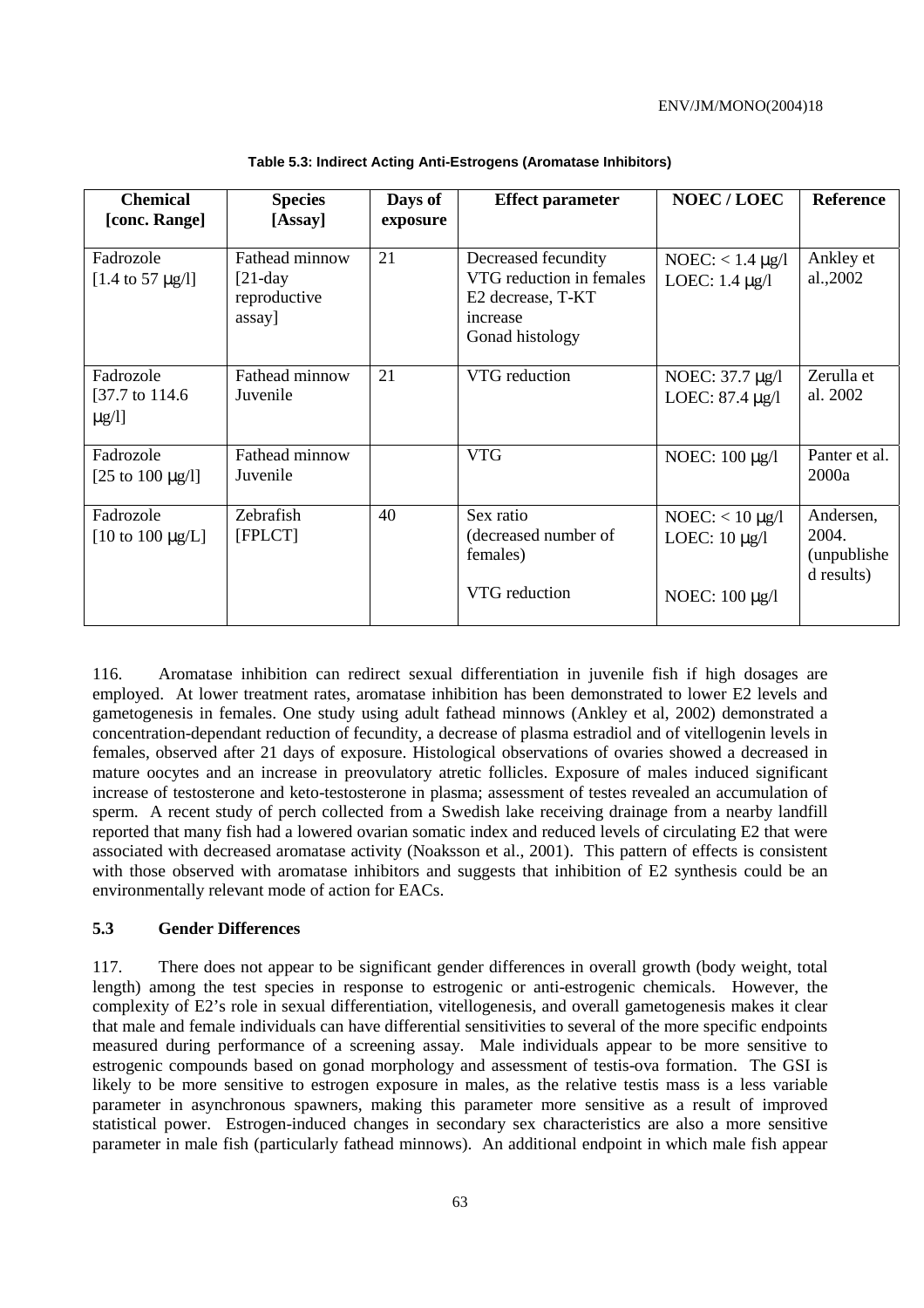to be more sensitive is the induction of VTG. Because of the naturally lower background levels of VTG in males, even slight (<10-fold) increases in plasma concentrations can be statistically significant. Similarly, VTG synthesis after an E2 challenge has been shown to be sensitive to anti-estrogen exposure in males. In regards to reproduction, most endpoints either directly assess female effects (fecundity) or combined gender effects (fertilization success). This makes it difficult to assess specific gender sensitivities. A few studies have assessed male- specific fertility endpoints, which appear to be very sensitive to estrogenic exposure (Schultz et al., 2002). However, more research is needed to determine whether male fertility is more sensitive to estrogenic exposures. A specific endpoint for which females appear to be more sensitive is changes in circulating steroid levels, which tend to be more dynamic during the spawning cycle. In addition, morphological and reproductive responses to aromatase inhibitors and, to a lesser extent, direct acting anti-estrogens appear to be more sensitive endpoints in female fish.

# **5.4 Strengths and Weaknesses of Test Species**

118. A weakness common to all species is the small size at maturity, which limits the quantity of blood plasma available for simultaneous analysis of VTG and sex steroids in individual animals. However, part of the efforts to develop a standard screening assay valid for all three species, is the description of standard operating procedures (SOP) for the efficient sampling of tissue (blood in zebrafish and fathead minnow and liver in medaka) for VTG measurement. Such SOP will be necessary for the validation of the assay to ensure minimal inter-laboratory variations.

119. Despite this limitation, several endpoints appear to be equally sensitive in all test species. Similar sensitivities were observed for growth and gonad morphology and VTG induction. All three species appear capable of VTG induction in response to E2 or EE2 exposures as low as 1.5 ng/L. In addition, all three species appear capable of induced spawning in a short- term assay, and effects on fecundity have been documented after exposures to E2 or EE2.

### **6. RESPONSE TO ANDROGEN AGONISTS AND ANTAGONISTS**

120. In contrast to the predominant role E2 plays in the development of feminine characteristics, several androgenic steroids appear to be involved with male differentiation and reproduction. In male teleost fishes, 11-oxygenated androgens, especially 11-KT, appear to be the most important endogenous androgenic steroids, although T and androstendione have also been shown to be important in male sexual development (Borg 1994; Fostier et al., 1983). In females, 11-KT plasma concentrations are very low, often below 1 ng/mL, whereas T levels may approach E2 concentrations during portions of the spawning cycle in some fractional spawners, such as the fathead minnow (Jensen et al., 2001). The elevated T levels in females are assumed to be attributable to T serving as the immediate precursor in the biosynthesis of E2 (Afonso et al., 2000). High T levels might also be due to its importance in exerting positive or negative feedback toward gonadotropin secretion by the hypothalamus in both male and female fish (Redding & Patino 1993).

121. The biosynthesis of androgens primarily occurs in the testes and ovaries, although extra- gonadal synthesis has been demonstrated in several tissues including the liver and brain (Fostier et al., 1983). In the testis, synthesis of 11-KT and T primarily occurs in the Leydig and Sertoli cells (Redding & Patino 1993). Testosterone may serve as a precursor to the synthesis of the 11- oxygenated androgens (Shibata et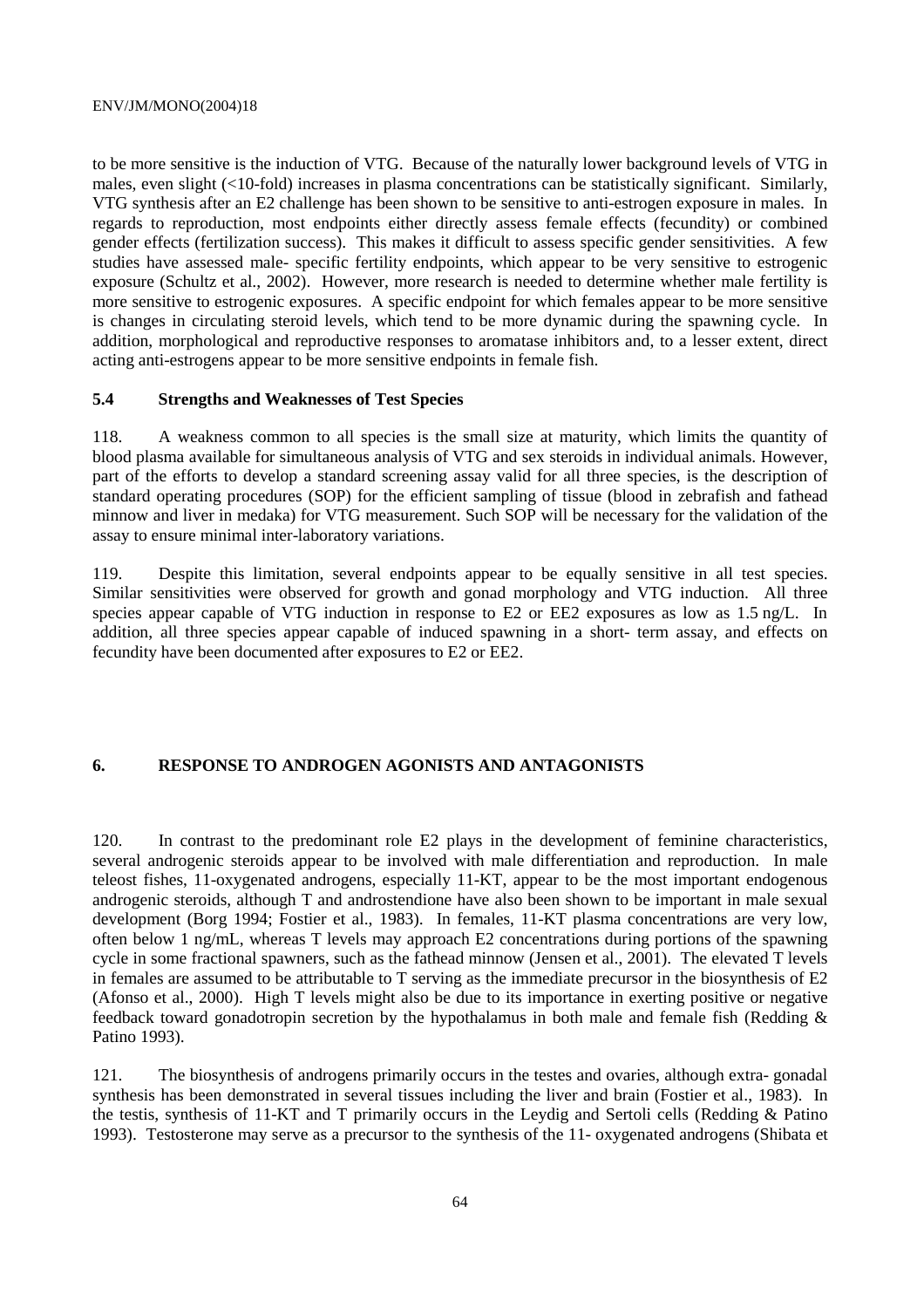al., 2000), and administration of T to both male and female fathead minnows results in the formation and excretion of 11-KT (Parks & LeBlanc 1998).

122. Although 11-KT is a more biologically potent androgen than T in fish, early studies of androgen binding in cytosolic and nuclear extracts of fish tissues (reviewed in Borg 1994) suggested that T is preferentially bound to tissue extracts compared with 11-KT. This discrepancy between biological activity and tissue binding might in part be explained by the recent discoveries of multiple androgen receptors, each with different tissue distributions, binding affinities, and binding capacities for various androgens (Sperry & Thomas 1999a; Sperry & Thomas 1999b). Importantly, multiple androgen receptor subtypes appear to be expressed in Leydig and Sertoli cells and also in developing spermatocytes (Takeo & Yamashita 2001).

123. The variety of androgenic substances naturally occurring in fish, combined with the potential for cell- and androgen-receptor-specific responses, makes it difficult to generalize about the biological effects of xeno-androgens to an extent comparable for estrogenic substances. Relatively little information is available on the effects of exposure to androgenic or anti- androgenic substances in fish, which is perhaps partly due to the complexity of the biological activity of androgens. An additional limitation for the characterization of androgenic substances is the lack of a suitable biochemical biomarker that is as broadly applicable as VTG is for estrogenic substances. An encouraging development in this area is the recent molecular characterization of the adhesive protein spiggin, which is produced by the kidney of male threespined sticklebacks (*Gasterosteus aculeatus*) for use in nest building during the breeding season (Jones et al., 2001.Both 17a-MT and DHT have been shown to be strong inducers of spiggin production (Katsiadaki et al, 2002a), furthermore, pulp mill effluent has been shown to induce spigging production (Katsiadaki et al, 2002b).

### **6.1 Endpoint Sensitivity to Natural and Synthetic Androgen Exposure**

124. It is well established that exposure of juvenile fish to potent androgenic substances can lead to formation of testis-ova in females or a complete shift in phenotype from female to male (Nakamura et al., 1998; Koger et al., 2000). The effects of androgen exposure to adult or sexually differentiating individuals has received less study, however, a few studies are available: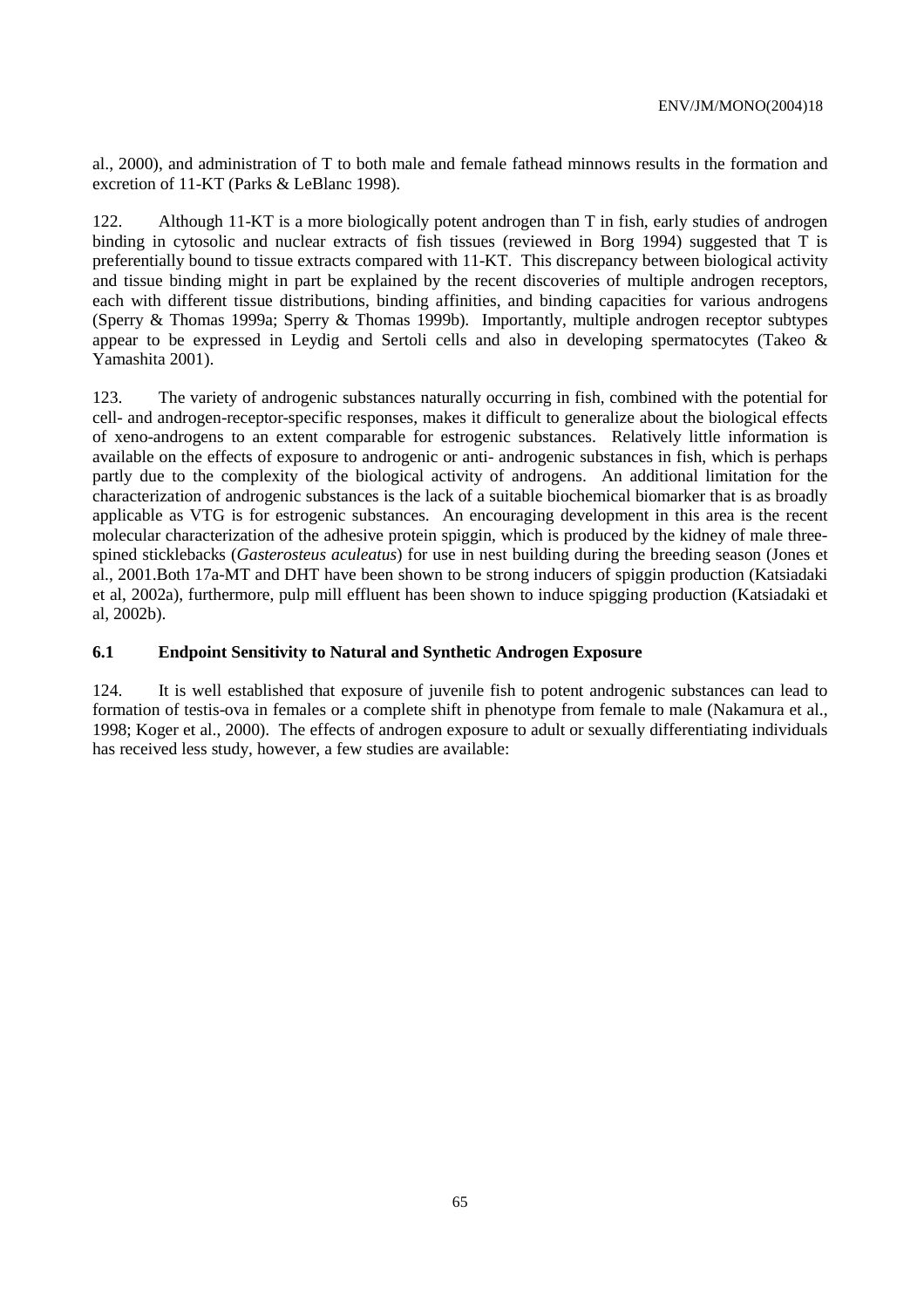| <b>Chemical</b>                               | <b>Species</b>             | Days of  | <b>Endpoint</b>                                              | <b>NOEC/LOEC</b>                                    | <b>Reference</b>                                      |
|-----------------------------------------------|----------------------------|----------|--------------------------------------------------------------|-----------------------------------------------------|-------------------------------------------------------|
| [conc. Range]                                 | [Assay]                    | exposure |                                                              |                                                     |                                                       |
| Methyltestosterone<br>$[120 \mu g/L$ and      | Fathead<br>minnow          | 12       | GSI males and females                                        | LOEC: 120 µg/l                                      | Ankley et<br>al., 2001                                |
| $1700 \mu g/L$                                | Adult                      |          | Decrease in male plasma<br>T and K-ketotestosterone<br>conc. | LOEC: 120 µg/l                                      |                                                       |
|                                               |                            |          | Secondary sex<br>characteristics                             | LOEC: 120 µg/l                                      |                                                       |
|                                               |                            |          | VTG induction (males<br>and females)                         | LOEC: $120 \mu g/l$                                 |                                                       |
| Methyltestosterone<br>$[22-930 \text{ ng/l}]$ | Zebrafish<br>[FPLCT]       | 40       | Sex ratio (based on type<br>of gonadal tissue)               | $NOEC: < 22$ ng/l<br>LOEC: $22$ ng/l                | Örn et al<br>2003                                     |
|                                               |                            |          | VTG reduction                                                | NOEC: $42$ ng/l<br>LOEC: $70$ ng/l                  |                                                       |
| Trenbolone<br>[ $0.005$ to 50 $\mu$ g/L]      | Fathead<br>minnow<br>Adult | 21       | Fecundity<br><b>VTG</b>                                      | $0.027 \,\mu g/l$                                   | Ankley et<br>al, 2003                                 |
|                                               |                            |          | 2y sex characteristics<br>plasma steroid concent.            |                                                     |                                                       |
| Trenbolone<br>[0.05 to 5 $\mu$ g/L]           | Zebrafish<br>[FPLCT]       | 40       | Sex ratio (based on type<br>of gonadal tissue)               | NOEC: $< 0.05$<br>$\mu$ g/l<br>LOEC: $0.05 \mu g/l$ | Petersen et<br>al., 2004<br>(unpublishe<br>d results) |
|                                               |                            |          | VTG reduction                                                | NOEC: 0.05 µg/l<br>LOEC: $0.5 \mu g/l$              |                                                       |

| <b>Table 6.1. Reported Results Obtained with Androgenic Substances</b> |
|------------------------------------------------------------------------|
|------------------------------------------------------------------------|

125. Observation of androgen-stimulated nuptial tubercle growth in female fathead minnows was made over 25 years ago by Smith (1974). Additional studies in other fish species support the conclusion that formation of secondary male characteristics in females during androgenic exposure can be diagnostic for this mode of action. For example, in the adult medaka, a 15-day dietary exposure to 11-KT at dose rates ranging from 25 µg/g to 500 µg/g-food increased the number of papillary processes (growths) on anal fin rays in females in a dose- responsive manner (Hishida & Kawamoto 1970). In a series of related studies, appearance of papillary processes on the anal or dorsal fin ray in female medakas was observed after oral dosing with 19-*nor*-testosterone, MT, ethisterone, T, and androstenedione (Kawamoto 1973; Kawamoto 1969; Uwa 1975). In a study using 17-β trenbolone at concentrations ranging from 0.005 to 50 µg/l (Ankley et al, 2003), adult fathead minnows exposed for 21 days showed de novo production of nuptial tubercles (normally present in mature males only) from 0.05  $\mu$ g/l. Of these androgenic substances, 19-*nor*-testosterone was the most potent at stimulating formation of papillary processes, with a dose rate as low as 0.6 µg/g-food producing a measurable effect (Kawamoto 1969). In the male mosquitofish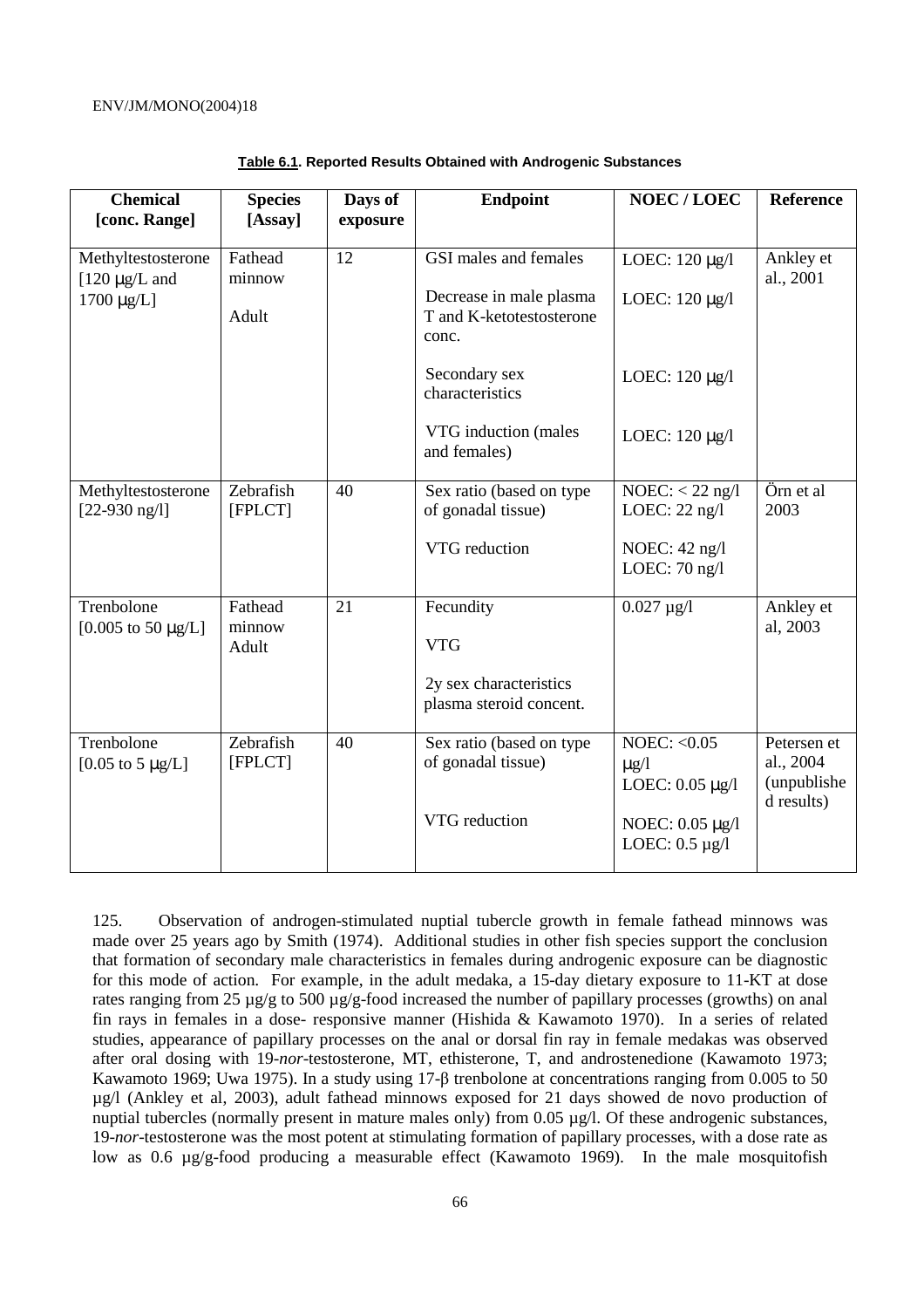(*Gambusia affinis*), the anal fin develops into a gonopodium, which serves as an intromissive organ. This development is under androgen control and female mosquitofish administered 11-KT in their diet at dose rates as low as 20 µg/g-food will develop a gonopodium or exhibit a modified anal fin suggestive of gonopodium formation within 20 days of exposure (Angus et al., 2001). This phenomenon appears to be environmentally relevant, as masculinization of mosquitofish has been observed in the wild populations (Howell et al., 1980) and appears to be the result of androgenic substances, such as androstenedione found in pulp-mill effluents released into surface waters (Jenkins et al., 2001; Parks et al., 2001). Other observations following 17-β trenbolone relate to a decrease in VTG production in females (in a nonmonotonic way), a clear decrease in fecundity from 0.5 µg/l, significant changes in steroid concentrations in plasma in both males and females and histological evidence in ovaries consistent with decrease in VTG and impaired spawning (Ankley et al, 2003).

126. A final, less characterized effect of androgen exposure in fish is on courtship behavior. In many fish species, the males exhibit either pronounced territorial behavior or courting activity during spawning, which may be stimulated by androgen exposure. In some species, such as the white perch (*Morone americana*), courtship behavior in castrated males could be restored by administration of 11-KT (Salek et al., 2001). In this regard, induction of courtship behavior in females might be an additional response to androgen exposure. This latter possibility is a research area that needs further study.

127. In summary, androgen exposure to juvenile fish that are sexually undifferentiated can lead to phenotypic reversal. In adult fish, androgen exposure decreases gonad growth (size) and circulating androgen levels in plasma and severely reduces reproduction in females. The available data indicate that formation of male secondary sex characteristics in females is the most useful endpoint for detecting an androgenic substance. Because some androgenic substances (e.g. methyltestosterone at high concentrations (Örn et al., 2003) may be aromatized, formation of VTG may occur.

#### **6.2 Androgen Antagonists**

#### *6.2.1 Direct-Acting Anti-Androgens*

128. A well-characterized environmental contaminant known to antagonize androgenic steroid action is vinclozolin, a chlorinated fungicide widely used as a pesticide for over 20 years. The anti-androgenic activity of vinclozolin was first described in developing rats exposed in-utero or lactationally via oral dosing of vinclozolin to the pregnant mother (Gray et al., 1994; Kelce et al., 1994). When exposure occurred during gestational day 13 through postnatal day 3, a variety of defects in male offspring was observed that reflected an overall feminization of the rat (Kelce et al., 1994). The anti-androgen effect of vinclozolin was attributed to the competitive inhibition of T binding to the androgen receptor by two main metabolites of vinclozolin: 2-[(3,5- dichlorophenyl)]-carbamoyloxy-2-methyl-3-butenoic acid, abbreviated as M1, and 3',5'-dichloro- 2-hydroxy-2-methylbut-3-enanilide (M2) (Kelce et al., 1994). Recently, a thorough evaluation of vinclozolin exposure to sexually mature fathead minnows was described by Makynen et al. (2000). In this study, a 21-day exposure to measured concentrations of vinclozolin of 200 µg/L or 700 µg/L had little effect on males other than an increase in E2 plasma concentrations. In female minnows, vinclozolin treatment was more toxic, causing a decrease in the GSI and reduced oocyte maturation (Makynen et al., 2000). The important vinclozolin metabolites M1 and M2 were measured in whole fish homogenates after the 21-day exposure and were approximately 2% to 6% (M1) or 0% to 1.2 % (M2) of the total vinclozolin body burden. Interestingly, vinclozolin, M1 and M2 were not observed to compete with T binding sites in brain and ovary cytosolic extracts from fathead minnows (Makynen et al., 2000). Similar results for these compounds have also been reported using trout and goldfish tissues (Wells & Van der Kraak 2000). The lack of antagonism toward T binding suggests vinclozolin and metabolites may not be anti-androgenic in fish, although further competitive binding studies are needed, particularly with 11-KT, before this conclusion is established.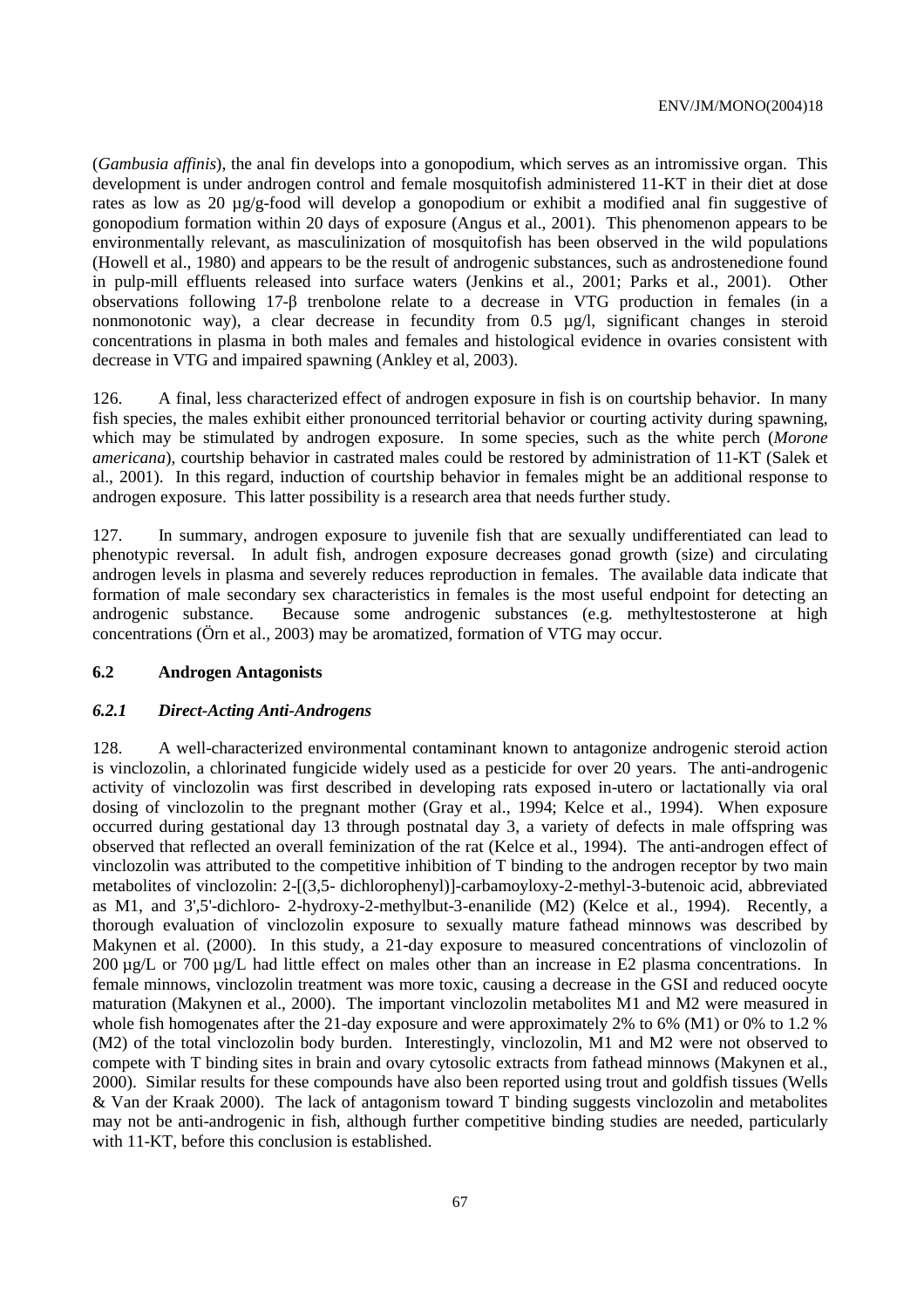129. In contrast to findings with male fathead minnows, oral exposure of vinclozolin at nominal levels up to  $100 \mu g/g$  food appears capable of demasculinizing adult male guppies (Baatrup & Junge 2001). After a 30-day exposure, male guppies fed vinclozolin exhibited a decreased GSI and number of ejaculated sperm cells, along with a partial loss of orange-yellow coloration, a male secondary sex characteristic of this species (Baatrup & Junge2001). In an earlier study using the medaka, the potent anti-androgen cyproterone acetate (CPA) was also shown to retard development of male secondary sex characteristics. A 21 day exposure to nominal CPA concentrations ranging from 100 µg/L to 2000 µg/L reduced the number of papillary processes on anal fin rays in male medakas (Hamaguchi 1978). This effect was even more pronounced in female medakas co-exposed to 20 µg/L MT. In this latter experiment, CPA suppressed the MT stimulated formation of papillary processes in a dose-dependent manner (Hamaguchi 1978).

### *6.2.2 Indirect-Acting Anti-Androgens*

130. As discussed previously for indirect anti-estrogens, there would conceivably be a minimum of three mechanisms by which indirect anti-androgens could reduce intracellular steroid levels: 1) decreasing the rate of synthesis; 2) reducing the plasma free fraction; and 3) increasing the rate of elimination. Unfortunately, there is only very limited information available to assess the biological consequences of these modes of action. In contrast to the biosynthesis of E2, which can be blocked using aromatase inhibitors, no equivalent androgen-specific inhibitors have been identified. However, it is known that E2 administration to juvenile or post-differentiating fish decreases androgen secretion by the testes, and this effect is due to diminished expression of enzymes involved in their biosynthesis (Fitzpatrick et al., 1993; Govoroun et al., 2001). These results imply that xenobiotics capable of inhibiting androgen steroidogenesis could be effective at lowering circulating T or 11-KT levels. However, demonstration of this mode of action has not yet been made.

131. It is established that sex steroids in general, and androgens in particular, are highly bound to specific plasma proteins in fish (Hobby et al., 2000). However, it appears that exceptionally high concentrations of suspect EACs are required to displace sex steroids from these binding proteins (Milligan et al., 1998). Thus it is doubtful that, by itself, reduced plasma binding is a pertinent mode of action for endocrine disruptors.

132. The biotransformation of androgens is complex, and a variety of metabolites and conjugates may be formed and eliminated (reviewed in Shibata et al., 2000). Both T and 11-KT excretion have been well studied in trout, where it appears conjugation to glucuronide is the most important elimination pathway (Yeoh et al., 1996). However, adult fathead minnows briefly exposed to T (4-hour exposure; measured concentration of 288.4 µg/L) formed 11-KT, which appeared to be excreted directly, i.e., no conjugates could be isolated (Parks & LeBlanc 1998). Regardless of the potential for species differences in conjugation, it remains to be established whether changes in the rate of androgen elimination have any important biological effects in fish.

### **6.3 Gender Differences**

133. The available data suggest (anti-) androgen activity is best identified in the test species based on the appearance of secondary sex characteristics and shift in sex ratio. In the case of androgen agonists, the development of male external characteristics in females and the shift towards males appears to be diagnostic for this mode of action. As for anti-androgens, a reduced display of secondary sex characteristics in males is suggestive of this mode of action, although it may not be as diagnostic as with agonistic androgen activity on females.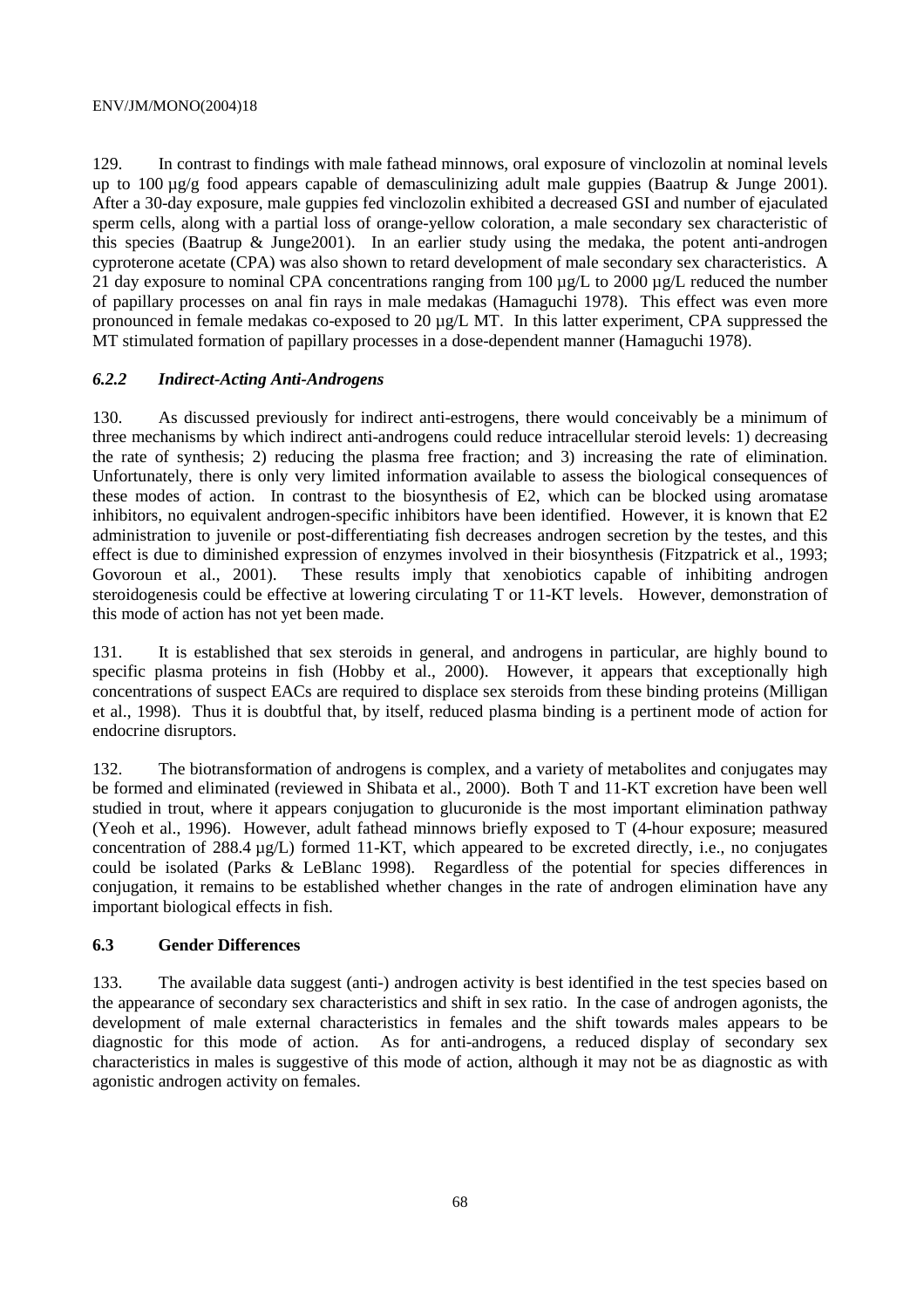#### **6.4 Strengths and Weaknesses of Test Species**

134. The complexity of androgen activity and the similarity of many endpoints to other modes of action indicate a single test species may not provide sufficient diagnostic power for adequately identifying chemicals that disturb androgen activity. An obvious weakness of the proposed test species is the lack of a suitable biochemical biomarker sensitive to androgen agonists. In this respect, inclusion of the three spine stickleback in a testing program would be beneficial, as the 11-KT-induced synthesis of spiggin appears to be a very sensitive indicator of androgen exposure in this species. In addition, fish species possessing a gonopodium, such as the guppy and mosquitofish, appear to be superior in identifying both androgen agonists and anti-androgens through changes in the overall extent of masculinization of males. All three species appear although capable of responding to (anti-)androgens by changes in secondary sex characteristics: medaka and fathead minnow (Ankley et al, 2001; Ankley et al, 2003) and shift in sex ratio: zebrafish (Orn et al, 2003).

#### **7. RESPONSE TO THYROID HORMONE AGONISTS AND ANTAGONISTS**

135. Thyroid hormones play an important role in the maintenance of a "normal" physiological state in vertebrates. In fact, it has been said that thyroid hormones influence the activity of a wider variety of tissues and biological functions than any other hormone (Janz 2000). Therefore, it is prudent of any endocrine disruptor screening assay to include some measure of effect on thyroid tissue. However this may not be a simple task in most fishes, which differ from higher vertebrates in that a discrete or compact thyroid organ is not normally formed. Rather, thyroid follicles (the basic unit of all thyroid tissue) are typically distributed in a diffuse manner throughout the ventral pharyngeal region (Bonga 1993; Janz 2000). In addition, thyroid follicles may develop at secondary locations within the fish such as in the ovary, head kidney and pericardium (Janz 2000). The dispersed nature of thyroid tissue in fish makes certain morphological assessments of thyroid tissue such as determination of a thyroid tissue-somatic index impractical.

136. Teleost fish resemble higher vertebrates in that the primary thyroid hormone produced by thyroid follicles is thyroxine (T4). The biosynthesis of T4 requires iodide, which is absorbed from the water by the gills (Hunn & From 1966). Normally, iodide levels are sufficiently high in both fresh and saltwater such that a deficiency is rare in fish, although there have been occasional reports of goitre in wild fish (reviewed in Eales & Brown 1993). Secretion of T4 by thyroid follicles is regulated by the hypothalamic-pituitary axis through the action of thyroid stimulating hormone (TSH). Secreted T4 is bound to a variety of plasma proteins (Power et. al. 2000; Babin 1992) and only the free or unbound fraction can diffuse into peripheral tissues (Eales and Brown 1993). The biological activity of T4 is low, and it is generally considered that the de- iodinated form of T4, triiodothyronine (T3), is the most important thyroid hormone (Cyr and Eales 1988). Conversion of T4 to T3 is via the enzyme, iodothyronine 5'-monodeiodinase, and inhibition of this enzyme have been shown to diminish thyroid hormone activity (Cyr & Eales 1988).

137. Thyroid hormone activity is mediated through binding to specific cytosolic receptors. Two distinct thyroid receptors have been characterized, termed \_ and \_ (Yamano and Inui 1995). These thyroid hormone receptors are considered to be part of the steroid receptor superfamily and as such, are believed to operate in a similar manner as estrogen and androgen receptors (e.g., as transcription factors for specific genes; Power et al. 2001).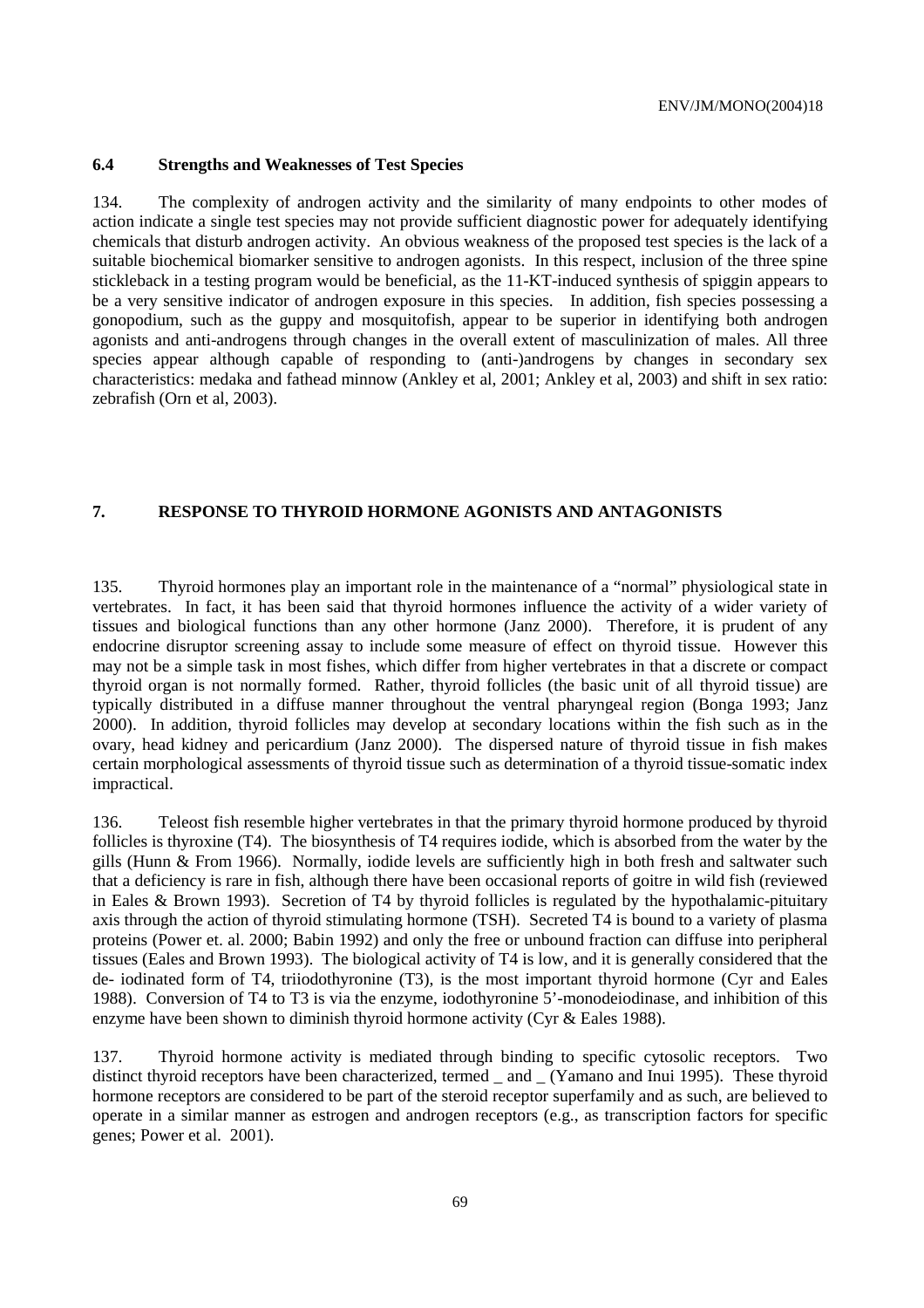138. In addition to reproduction, thyroid hormones have been linked to a multitude of important functions in fish that are conveniently grouped under growth, metabolism, and osmoregulation (see reviews in Cyr & Eales 1996; Power et al. 2001). Interference with thyroid hormone function could be expected to have wide-ranging effects on proper growth and development of gonadal tissues and to affect estrogen synthesis in the ovary (Cyr & Eales 1988a, 1988b, 1989; Soyano et al., 1993; Legler et al., 2000; Siwik et al., 2000). Conversely, E2 administration has been recently reported to lower circulating T3 levels in immature trout (Alestrom et al., 1994). In the medaka, MT exposure was reported to stimulate thyroid activity (Nishikawa 1976). These studies would suggest the possibility that sex-steroid agonists may alter thyroid function. Despite these intriguing results, relatively few studies in fish have investigated whether environmental contaminants alter thyroid hormone status or directly interact with thyroid receptors to impair reproduction. However, one group of environmental contaminants, the polychlorinated biphenyls (PCBs), is of particular concern relative to thyroid hormones because of their structural similarity. Studies in the American plaice (*Hippoglossoides platessoides*) have demonstrated that exposure to select PCB congeners can alter the turnover of T4 and T3 (Iwamatsu et al., 2000). Given that PCBs affect thyroid hormone function in fish, a fruitful area of investigation might be to explore the mode of action of PCBs in the test species and establish whether thyroid hormones could be used as significant endpoints for reproductive dysfunction. Additionally, TSH activity is another research area warranting additional study in the context of reproductive performance. Plasma levels of TSH are rarely reported in fish reproductive studies, although the TSH receptor(s) are highly expressed in oocytes and testicular cysts of some teleosts (Kumar et al., 2000), which indirectly suggests that gonadal secretion of thyroid hormones may be important in gametogenesis (Huang et al., 2001).

#### **7.1 Endpoint Sensitivity to Thyroid Stimulation**

139. As alluded to in the introductory comments, it has been proposed that certain PCB congeners or their metabolites may bind to vertebrate thyroid receptors (Fentress et al., 2000; Kovriznych & Urbancikova 2001). This potential would suggest that stimulation of the thyroid system is possible through a direct mode of action (e.g., receptor mediated). However, the available data in fish regarding PCB exposure and thyroid status are contradictory (Schnurstein & Braunbeck 2001), and no generalizations can be made regarding the environmental significance of this mode of action. Many studies in fish evaluate thyroid status by measuring circulating plasma T4 and T3 levels. A good example of this approach was a study of hydrogen cyanide exposure to rainbow trout reported by Ruby et al. (Creech et al., 1998). Trout exposed for 12 days to 10 \_g/L cyanide had significantly reduced E2 and T3 plasma concentrations, which corresponded to a lower GSI and oocyte diameters in females (Creech et al., 1998). Single measurements (or point estimates) of thyroid hormone levels may not be a good indicator of mode of action, as a complicating factor is the strong feedback control of T4 and T3 levels. For example, Iwamatsu et al. (2000) reported that a 5  $g/kg$  or 25  $g/kg$  intra-peritoneal injection of PCB congener 77 lowered T3 levels after one week in the American plaice. However, the same treatment stimulated conversion of T4 to T3 (specifically, T4 outer-ring deiodination) in liver microsomes (Schnurstein & Braunbeck 2001). These seemingly paradoxical results were hypothesized by the authors to be the result of increased clearance of T3, which triggered the compensatory action of stimulating its biosynthesis in peripheral tissues (Schnurstein & Braunbeck 2001). These results illustrate the difficulty in assessing xenobiotic effects on thyroid status and the unlikelihood that point estimates of circulating thyroid hormones measured as part of a reproductive screen will be useful by themselves in identifying thyroid agonist activity.

### **7.2 Inhibition of Thyroid Function**

140. In contrast to the difficulties in identifying thyroid agonists, there is evidence that certain environmental contaminants can act specifically as anti-thyroidal agents. A study of the effects of thiocyanate on thyroid function and reproduction in fathead minnows was reported by Lanno and Dixon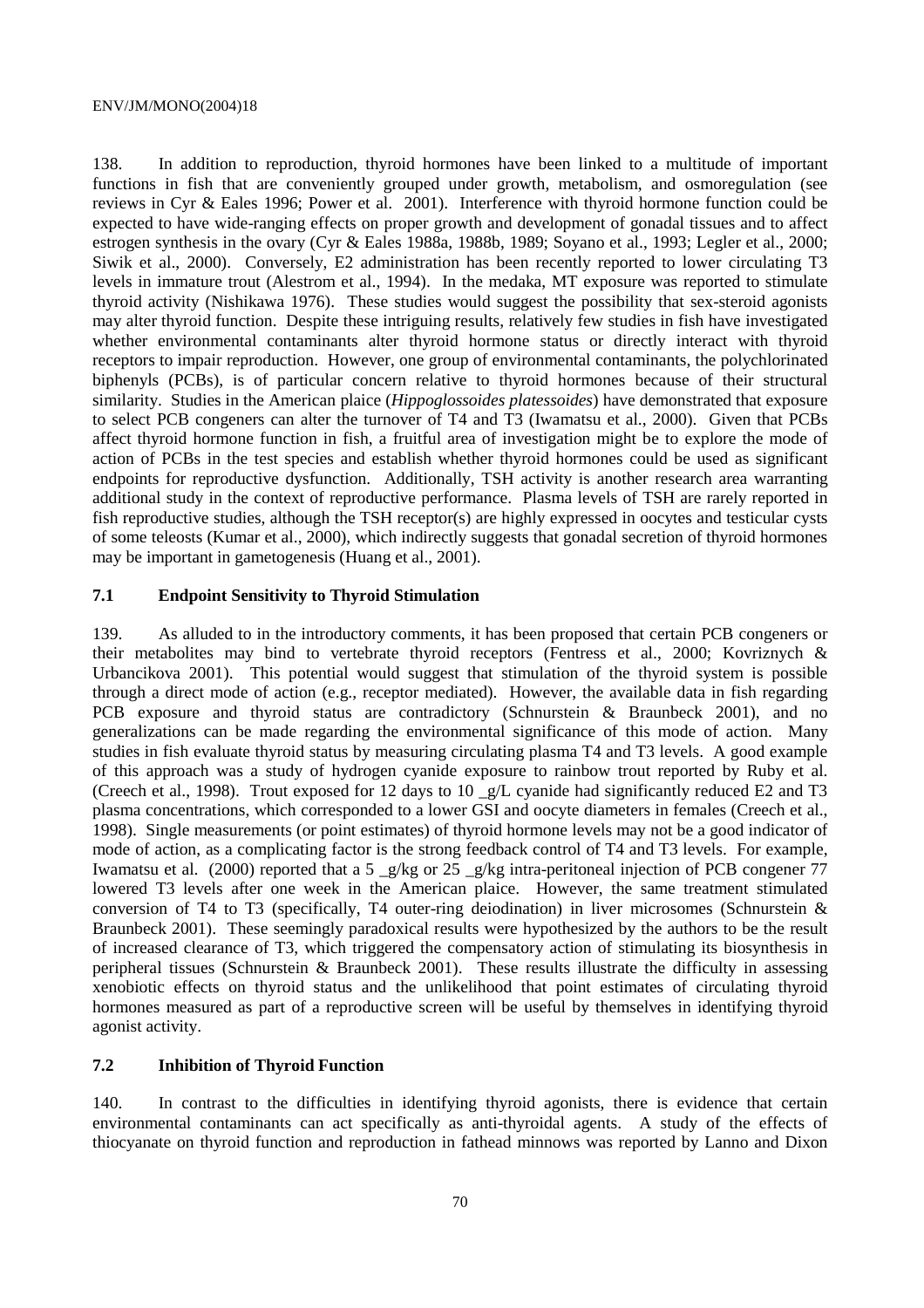(1994). In this study, sexually differentiated but immature fathead minnows were exposed to measured concentrations of thiocyanate ranging from 0.06 mg/L to 32.6 mg/L for 21 days and then an additional 103 days, during which time spawning activity was monitored. The results indicated that fathead minnows exposed to 16.6 mg/L and 32.6 mg/L thiocyanate completely lacked or underwent incomplete development of secondary sex characteristics. These fish also made no attempt to reproduce (Lanno & Dixon 1994). However, toxicity was quite high at these exposure levels, with reported mortalities during the exposure to be 30% and 63% at the 16.6-mg/L and 32.6-mg/L exposure levels respectively (Lanno & Dixon 1994). A lower exposure rate of 7.3 mg/L was non-toxic but still impaired reproduction, as measured by the delay in time of first spawning and decreased fecundity (Lanno & Dixon 1994). Antagonism of thyroid function was evidenced at 7.3 mg/L to 32.6 mg/L thiocyanate exposure rates by the development of overt goitrous nodules along the branchial region of the lower jaw. Histopathological examination of these fish indicated a clear dose-response relationship between thiocyanate exposure rate and the extent of the hyperplastic and colloidal goitrous follicles (Lanno & Dixon 1994). The time to first appearance of the goiters or genderspecific differences of goiter formation were not discussed in this study.

141. Consistent with the findings of the aforementioned study, other anti-thyroidal agents have been shown to cause hyperplasia of thyroid follicles and decreased development of secondary sex characteristics. For example, adult catfish (*Clarias batrachus*) exposed for one year to 100 mg/L ammonium sulphate or three months to 300 mg/L thiourea (nominal levels) developed complex histopathology of the thyroid follicles suggestive of overall hyperemia and hyperplasia (Sathyanesan et al., 1978). In the medaka, an intra-peritoneal injection of thiourea reduced the MT-stimulated growth of papillary processes of the anal fin (Fujiwara 1980). A related study (Jensen et al., 2001) noted that medaka exposed for several months to various sodium bromide water concentrations had reduced secondary sex characteristics. A recent study in sexually mature medaka measured T4 and T3 plasma levels before and after a 10-day exposure to various nominal water concentrations of thiourea. Exposure to 300 mg/L thiourea lowered plasma levels of T4 and T3 from 8 ng/mL and 5 ng/mL respectively, to less than 2 ng/mL within 24 hrs (Tagawa & Hirano 1991). The effects of thiourea exposure on fecundity were not reported; however, fertilization success and time to hatching were unaffected by the exposure (Tagawa & Hirano 1991).

#### **7.3 Gender Differences**

142. Because of the paucity of studies available for review, little discussion of gender differences to thyroid stimulation or inhibition can be made. Certainly, more research is needed focusing on thyroid agonists or direct stimulation by T3 and T4 and subsequent effects on reproduction. The limited data on anti-thyroid compounds suggest both male medaka and fathead minnows may be a more sensitive model. In these species, impairment of the appearance of secondary sex characteristics, such as papillary processes on the anal fin in medaka or nuptial tubercles in minnows, may become apparent after short-term exposures. However, it is unclear whether significant goiter formation can occur in these species over the relatively short exposure periods (14 to 21 days) used in screening assays. In this respect, histopathological analysis of the thyroid follicles would be particularly helpful in identifying anti-thyroidal chemicals.

### **7.4 Strengths and Weaknesses of Test Species**

143. The limited data serve only to underscore the broader issue of the scarcity of information on basic thyroid function in fish. Clearly, more basic information on thyroid function during reproduction in the test species is needed. However, in lieu of this, both the fathead minnow and medaka appear equally capable of serving as an adequate test species for identifying thyroid- hormone disrupting chemicals.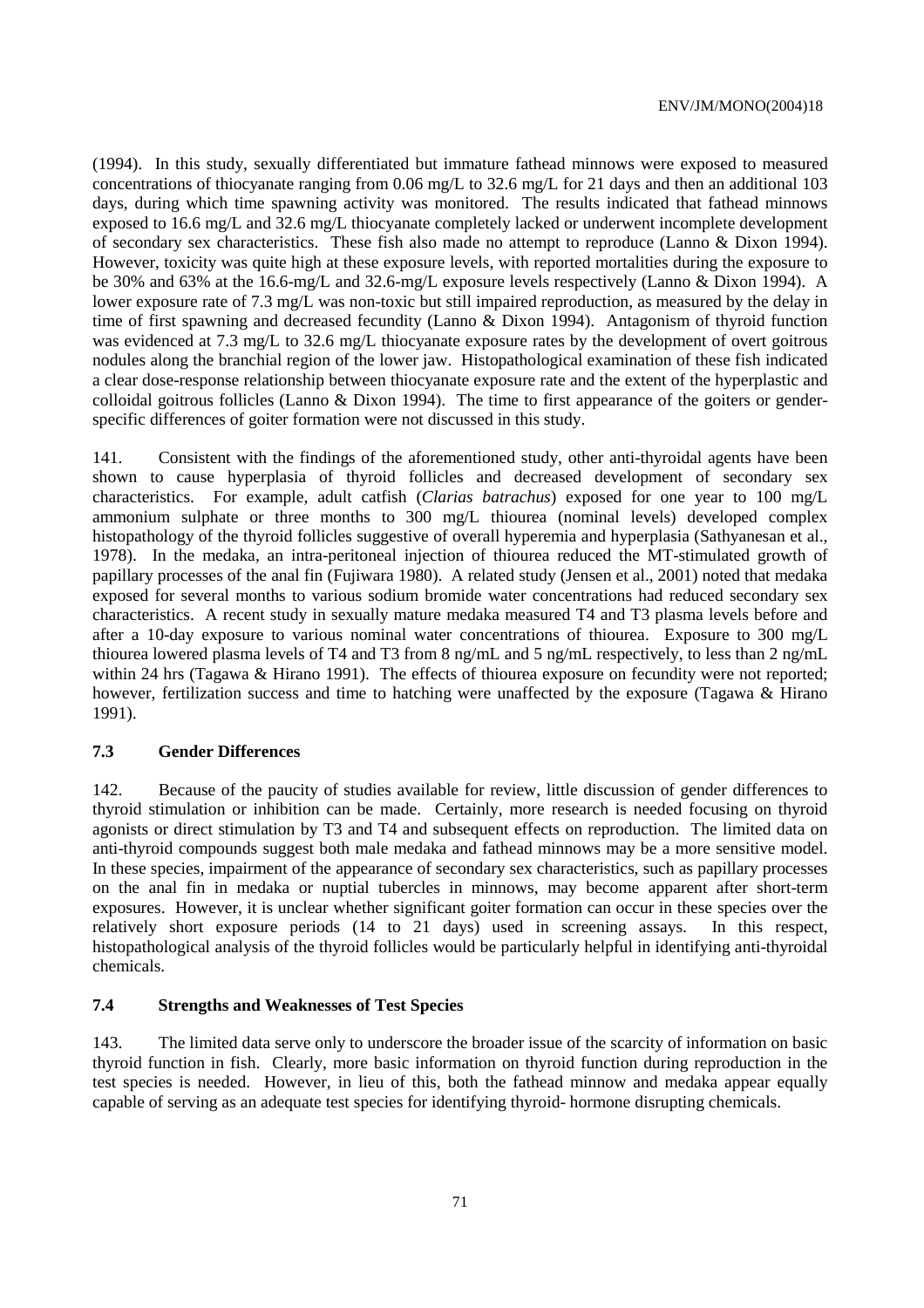# **8. EXPERIMENTAL DESIGN CONSIDERATIONS FOR FISH SCREENING ASSAYS**

### **8.1 Route of Administration**

144. A variety of exposure pathways have been used in endocrine studies with fish. In addition to aqueous and dietary exposures, direct injection techniques such as intravascular and intraperitoneal administrations have also been applied.

# *8.1.1 Water*

145. Besides being ecologically relevant, water is the most common laboratory route for exposing fish to EACs. The delivery of a toxicant to water at different concentrations is well established. Laboratories around the world, using a variety of pumps, valves and gravity, have successfully conducted water exposures. A water exposure concentration is more readily correlated with water concentrations found in the aquatic environment. The biggest challenge with water exposure is preparing aqueous solutions of high concentration relative to solubility limitations of the test substances in the water.

# *8.1.2 Use of Solvent Carrier*

146. Organic solvents are often used as carriers to assist in delivering a test substance in water. If an organic solvent is used a solvent control should always be included when testing a range of concentrations and the solvent concentration should be equal in all concentrations of the chemical tested. The use of an organic solvent requires the maintenance of a solvent control. Organic solvents also enhance bacterial growth, which increases maintenance time during the exposure. Especially with acetone and ethanol, bacterial – and occasionally – fungal growth may be excessive and may compromise the entire experiment.

147. It is emphasised that any use of solvents should be avoided whenever possible. Saturator columns have been used in some cases to eliminate the use of solvents (Ota et al., 2000; Kahl et al, 1999). For further information of how to handle difficult substances see the OECD Guidance Document on Aquatic Toxicity Testing of Difficult Substances and Mixtures. This document (Guidance Document No. 23) can be found at the following URL:

# **http://www.oecd.org/document/30/0,2340,en\_2649\_34377\_1916638\_1\_1\_1\_1,00.html**.

148. Although Guidance Documents indicates that solvent concentrations below 100 mg/l (100 µl/l) can be used, it has been proposed that if solvents had to be used in fish tests for the detection of endocrine active substances, an interim recommendation is to keep concentration below or equal to 20 mg/l (20  $\mu$ l/l). Any test where a solvent is used will include a solvent control as well. However, the Fish Draftig Group of the Validation Management Group recommended avoiding the use of solvents as much as possible.

149. Accompanied by discussion in the OECD Fish Drafting Group, the following information on the use of different solvents (DMSO; Triethylene glycol; Acetone; Ethanol; DMF) has been compiled based on experience in working groups of several fish experts:

150. The use of DMSO as a solvent has shown promising results in long-term toxicity studies with zebrafish (Raoul Kuiper/University Utrecht, pers. comm.). No bacterial growth was observed and it was shown that concentrations up to 3.2 % during 4 weeks of exposure did have no adverse effects on growth and behaviour, furthermore the histopathology evaluation at the end of the study showed no additional effects. Long term exposures performed by Braunbeck and co-workers also showed no adverse effects by the use of DMSO in concentrations up to 0.1% (Thomas Braunbeck/University Heidelberg, pers. comm.).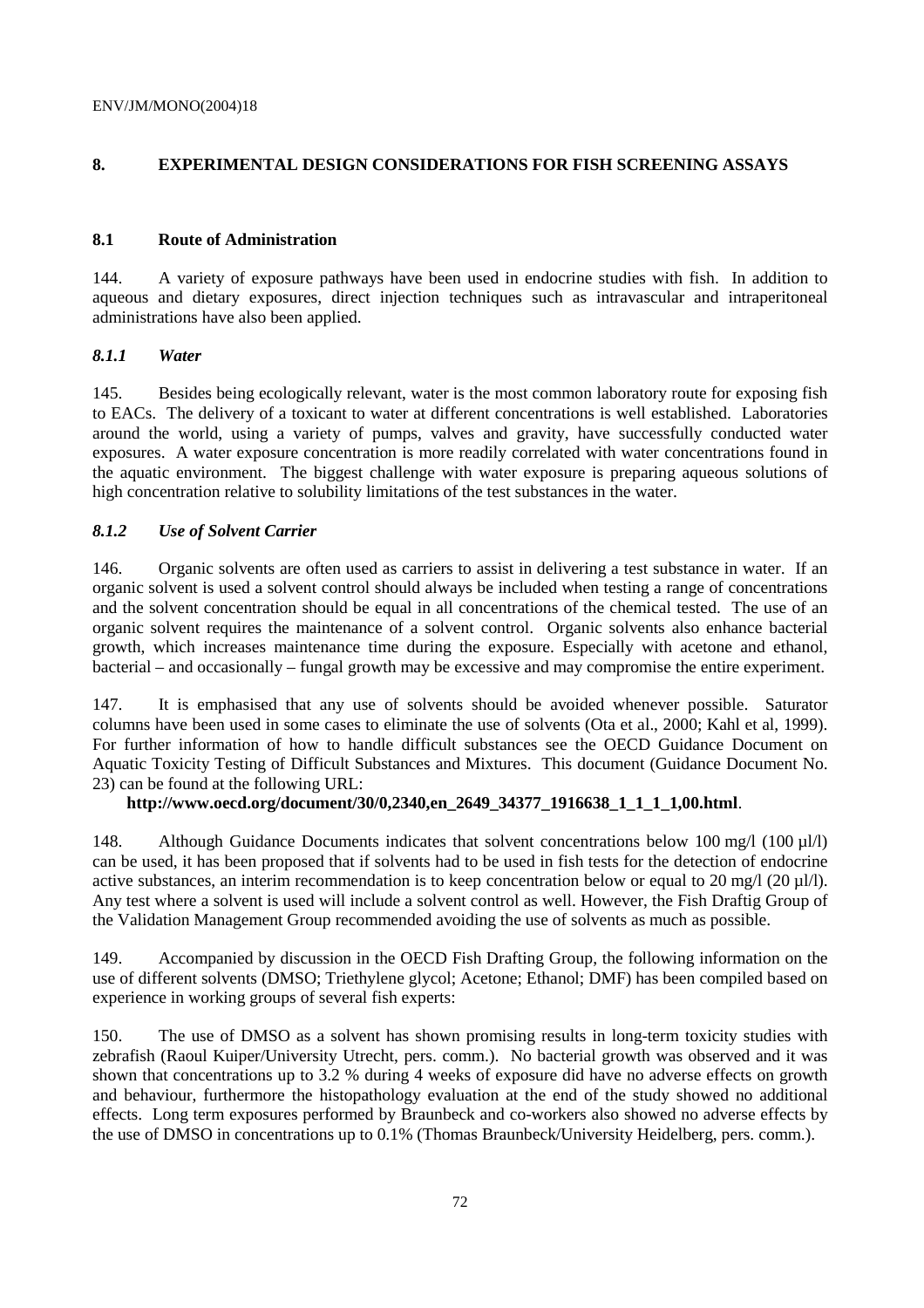151. Triethylene glycol has been used as a solvent in a 293-day study with Fathead minnows with a concentration of 0.09 ml/l (Hans Rufli/ Ecotoxsolutions, pers. comm.). In this study no effects were seen on hatchability, survival rate and growth in neither the F0 nor the F1 generation. Also the reproduction in the F0 generation (number of eggs and percent-fertilised eggs) was not influenced. Measuring the VTG content in the plasma of the adult fish (F0 generation) it was seen that a significant elevation was obtained in the vehicle control group compared to the control group. This occurred both in the males and the females. Also a significant increase of VTG in the whole body homogenate of the F1 generation was seen.

152. Several scientists have commonly used acetone and ethanol: e.g., provided information shows that the use of both acetone and ethanol induces bacterial growth and thus higher oxygen consumption in the test aquaria (Christoph Schaefers/Fraunhofer IME, pers. comm).

153. Dimethylformamid (DMF) was used in another study at a concentration of 31 mg/l (Reinhard Laenge/Schering AG, pers. comm). Endpoints studied in the 21-day test were mortality, growth, morphological and behavioural changes and VTG levels. None of these parameters were affected by the solvent (Zerulla et al., 2002).

#### *8.1.3 Oral (Food)*

154. Oral exposure is also ecologically relevant and can be an advantageous route of exposure with compounds of poor water solubility or high instability in aqueous solutions. Some researchers have recommended that hydrophobic compounds with a log  $K_{ow} > 5$  should be administered via food (Patyna et al., 1999). Incorporating the test chemical into commercially prepared fish food is relatively simple, but dosing food items such as live or frozen foods may be difficult if not impossible. Another consideration is the estimation of the administered dose. With small aquarium fish such as those being considered, estimation of the amount of food consumed each day can be difficult. These considerations, in addition to the need for a balanced diet in the maintenance of fish during an exposure, limit the utility of the oral route of exposure.

#### *8.1.4 Direct Injections (Intraperitoneal / Intramuscular)*

155. There are several alternatives to the water and oral routes of exposure in fish. These alternative routes are more invasive and involve direct injection of the test substance into the fish body. Administrative routes suitable for smaller sized fish are direct injection into the peritoneal cavity (intraperitoneal), intramuscular (best performed midway between the leading edge of the dorsal fin and lateral line), or the dorsal sinus (part of the secondary or lymphatic circulation; Olson 1996). All of these exposure routes have been used on smaller sized fish in the course of the evaluation of endocrine toxicants (for example, see Schwaiger et al., 2000; Korte et al., 2000; Zaroogian et al., 2001). These exposure routes may be considered when the quantity of test chemical is very limited or of low water solubility. To perform direct injections, the test chemical needs to be concentrated in a non-toxic solvent (termed the dosing vehicle) that is also unreactive towards the endocrine system. In this regard, a suitable dosing vehicle for many compounds is DMSO (Schultz et al., 2001) or ethanol-water, ethanol-vegetable oil mixtures (Schwaiger et al., 2000; Kahl et al., 2001; Olsson et al., 1999). The injection can be accomplished using small syringes (0.5 mL is best) and a 30 G needle. To reduce stress during the injection, fish should be lightly anesthetized. Care needs to be exercised during the injection to avoid injuring vital tissues. In this respect, intramuscular and dorsal sinus injections offer an advantage over intraperitoneal administration.

156. Direct injection procedures impose greater stress on the fish because of the extra handling, anesthetic exposure, and trauma inflicted by the injection (Heming 1989). The tolerance of the injections may vary across species. For example, a recent study in fathead minnows indicated repetitive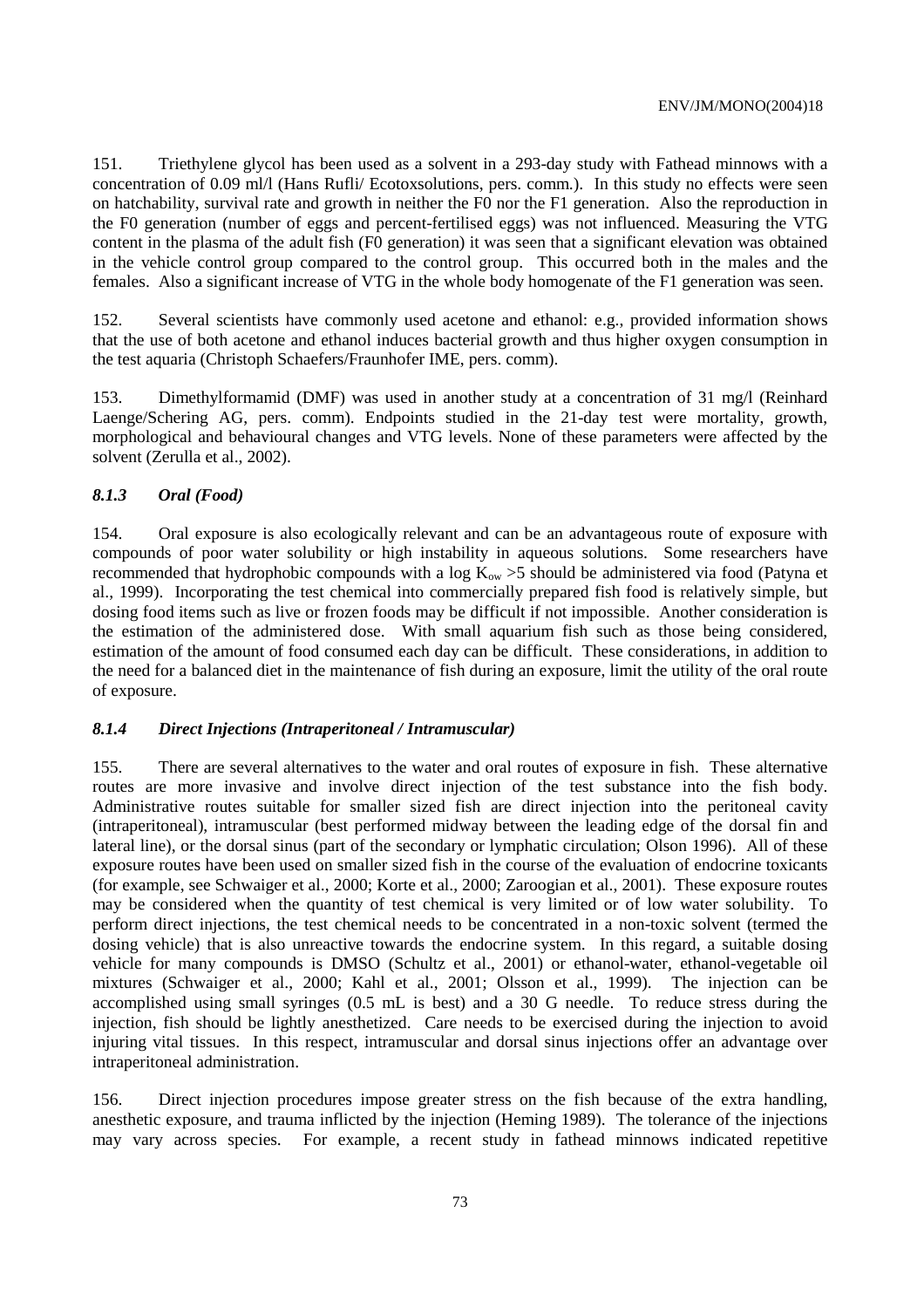#### ENV/JM/MONO(2004)18

intraperitoneal injections did not alter plasma sex steroid levels or reproductive performance in this species (Kahl et al., 2001). Regardless of the actual level of stress imposed on a fish, direct injection methods should be considered as a final option after water and oral exposures. An occasional problem with direct injection procedures is loss of delivered dose through leakage of the injectate through the entry wound (Horsberg 1994). Depending on the toxicokinetic behavior of the test compound, multiple injections would likely be needed to maintain some type of consistency in tissue concentrations during the assay and the required frequency could be challenging to estimate. These problems would make it difficult to reproduce the effective administered dose (e.g., internally absorbed dose x test duration) across individuals, which can add to the variability in the measurement of toxicological endpoints.

157. It is suggested that ip injection may not be used in a routine screening programmes because of the skills, time and resources involved; it may be more relevant for research purpose, only.

# **8.2 Dose Selection**

158. The basic considerations for dose selections are that a sub-lethal exposure is used and in the case of water exposures, water solubility limits are not exceeded. Ideally, the dose level used should not alter the growth or the survival of the test fish.

159. A potentially serious problem is the frequently large discrepancy between measured and nominal concentrations of test chemicals. This problem has been particularly noticeable with exposures using steroid analogues. For example, Nimrod and Benson (1998) used direct delivery of estradiol (E2) (dissolved in acetone) to exposure tanks via a peristaltic pump and observed that measured concentrations of E2 in the tanks ranged from 11% to 17% of the predicted nominal concentration. In a recent study of E2 and ethynylestradiol (EE2) stability in water over a 48-hr time period, measured concentrations were on average 43% and 29%, respectively, of nominal concentrations (Metcalfe et al., 2001). The difference between measured and nominal levels in exposure chambers tends to be especially noticeable at both high (>50% water solubility) and low-test concentrations. Instability at low-test concentrations has been attributed to biodegradation of added steroids (Metcalfe et al., 2001). These observations reinforce the need to experimentally measure test chemical levels in the exposure chambers or exposure media and the need to cautiously interpret experimental results obtained from studies that do not directly measure exposure levels of test chemicals.

160. At the OECD expert consultation meeting on endocrine disrupters testing in fish (OECD, 2000) the following recommendations concerning dose selection were made:

It was agreed in general that the top concentration must not cause lethality. Furthermore, the spacing between concentrations will depend on a number of factors including the slope of the LC50 response curve, and will generally lie between factors of 2 and 10. The following recommendation was also made: in every case, actual exposure concentrations should be measured in both screening and testing assays.

# **8.3 Fish Life Stage**

161. The utility of juvenile fish in short term screening assays has recently been demonstrated for (anti)-estrogens (Panter et al., 2002). The primary advantage of using juvenile fish in an endocrine screen is the reduction in costs associated with maintenance and performance of the assay. The use of juvenile fish also allows for a corresponding reduction in the quantity of water and test chemical required for the test. This factor could be especially important when using test chemicals that are expensive to produce or difficult to obtain in sufficient quantities and with high chemical purity. The use of juvenile life stages would also allow the inclusion of additional fish species that are too large at sexual maturity for practical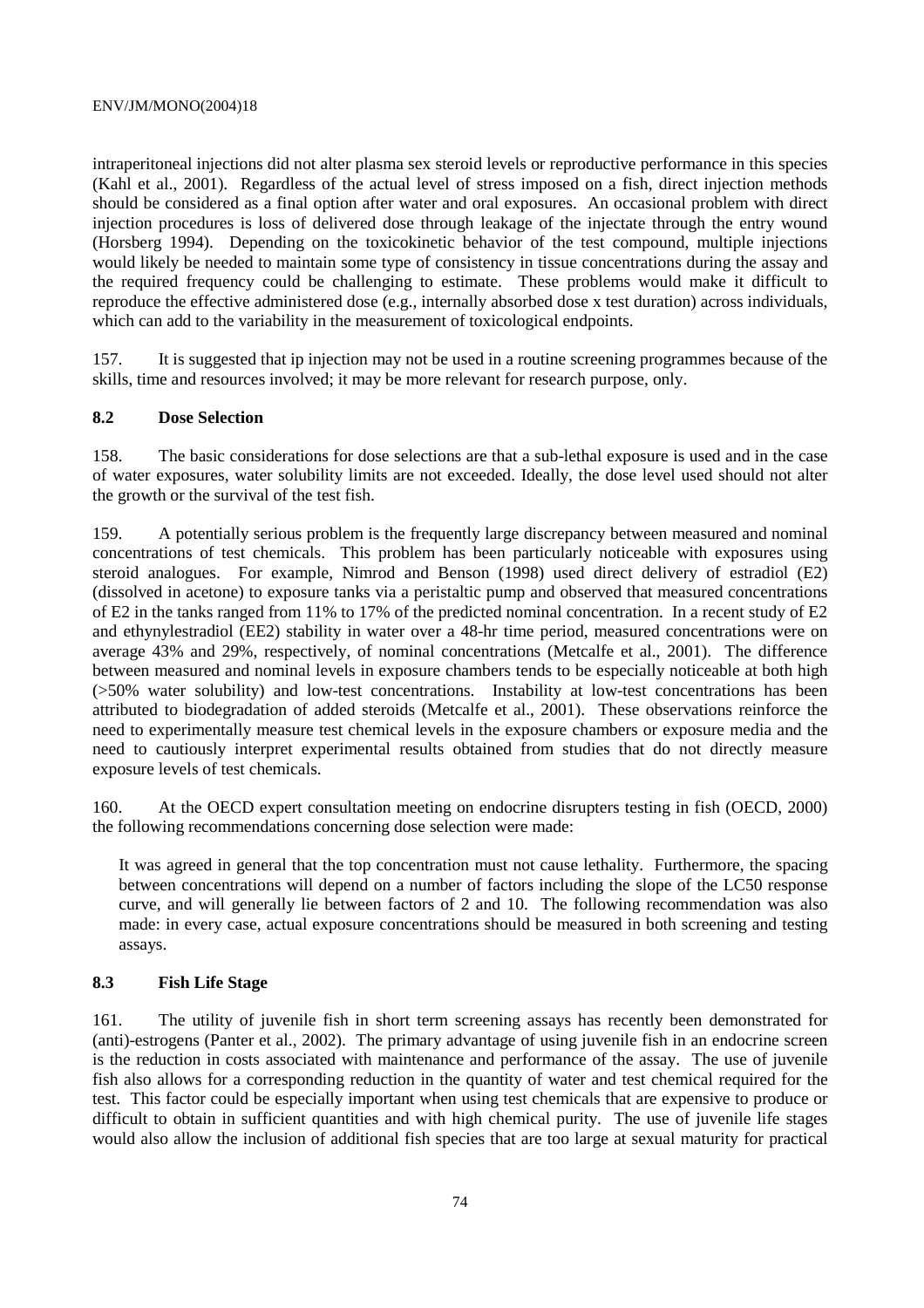use in a screening assay (e.g., salmonids). The application of a juvenile salmonid species as a test organism has been explored with estrogen mimics and shown to be responsive to induction of VTG and changes in other biomarkers indicative of steroid mimic exposure (Thorpe et al., 2001). Changes in blood plasma steroid concentrations as a result of chemical treatment can also be detected using juvenile fish.

162. The main disadvantage of using juvenile fish lies in the inability to directly assess reproductive performance. Other features of juvenile assays that are limiting include the lack of sexual differentiation, maturation, and the absence of secondary sex characteristics. However when the exposure is performed during the sexual development of the fish as in the fish partial life cycle assay endpoints as sex differentiation and VTG response are possible to determine. The application of early and juvenile fish as test organism has been explored with estrogen and androgen substances and shown to be responsive to induction and reduction of VTG and significant changes in sex ratios in zebrafish (Andersen et al., 2001; Van den Belt et al., 2001; Örn et al., 2003; Holbech et al., 2001) and fathead minnows (Zerulla et al., 2002).

#### **8.4 Exposure Duration**

163. Overall the exposure duration should be sufficient to ensure that changes, if they occur, can be observed during the exposure period, and this depends on the endpoints measured. However, a variety of concerns may need to be considered in the determination of the duration of the toxicant exposure. An underlying principle of toxicology is that an increase in the amount of exposure time typically results in identification of effects at lower concentrations (Ensenbach & Nagel 1997; Holcombe et al., 1995; McKim 1977; Nagel et al., 1998; Parrott et al., 2000). Thus, the longer the duration of the exposure, the more likely an effect will be observed. With respect to a screening assay, the use of a high toxicant concentration might allow for a shorter exposure period to be used. The exposure duration should be sufficiently long to allow for extensive absorption of the toxicant and potential biotransformation events (e.g., disposition) to occur to a significant extent. As a useful approximation, an exposure duration lasting sufficiently long to achieve a pseudo-equilibrium between toxicant concentrations in the exposure media and those in fish tissues would be acceptable. For most chemicals, this equilibrium would be expected to occur within 30 days of exposure (Veith et al., 1979). However, for lipophilic chemicals, a pseudoequilibrium might be difficult to achieve in this time span.

164. The above considerations suggest an exposure duration of at least 12 and up to 30 days would be adequate for screening purposes. However, an additional consideration not previously mentioned is the cost of performing the screening assay. The maintenance of an exposure system can be costly. In addition, longer exposure durations can increase the possibility of unexpected interruptions in exposure as a result of test-substance behavior in the water or equipment malfunction. Chemical analysis of the exposure solutions and cleaning the exposure system to maintain high dissolved oxygen concentrations, especially in the presence of organic solvents used as carriers, add significantly to the time and effort in maintaining a long-term exposure. Therefore, the exposure duration of a study needs to be a balance between adequate time to elicit an effect and the need to minimize costs.

# **8.5 Statistical Considerations**

165. The purpose of the screening assay is to detect potential EDCs and their likely mode of action in fish. Thus, a screening assay must be (a) biologically sensitive while providing a mechanistic link between changes in endpoints and reproductive dysfunction, (b) statistically powerful, and (c) cost effective (Munkittrick et al., 1998). The screening assay is meant to detect potential EDCs and not to produce a precise estimate of toxicity. The statistical considerations here are restricted to the demands of the screening assay. The amount of information obtained from the screening assay can be limited to detecting a series of specific differences in reproductive traits when both genders are exposed or can be used to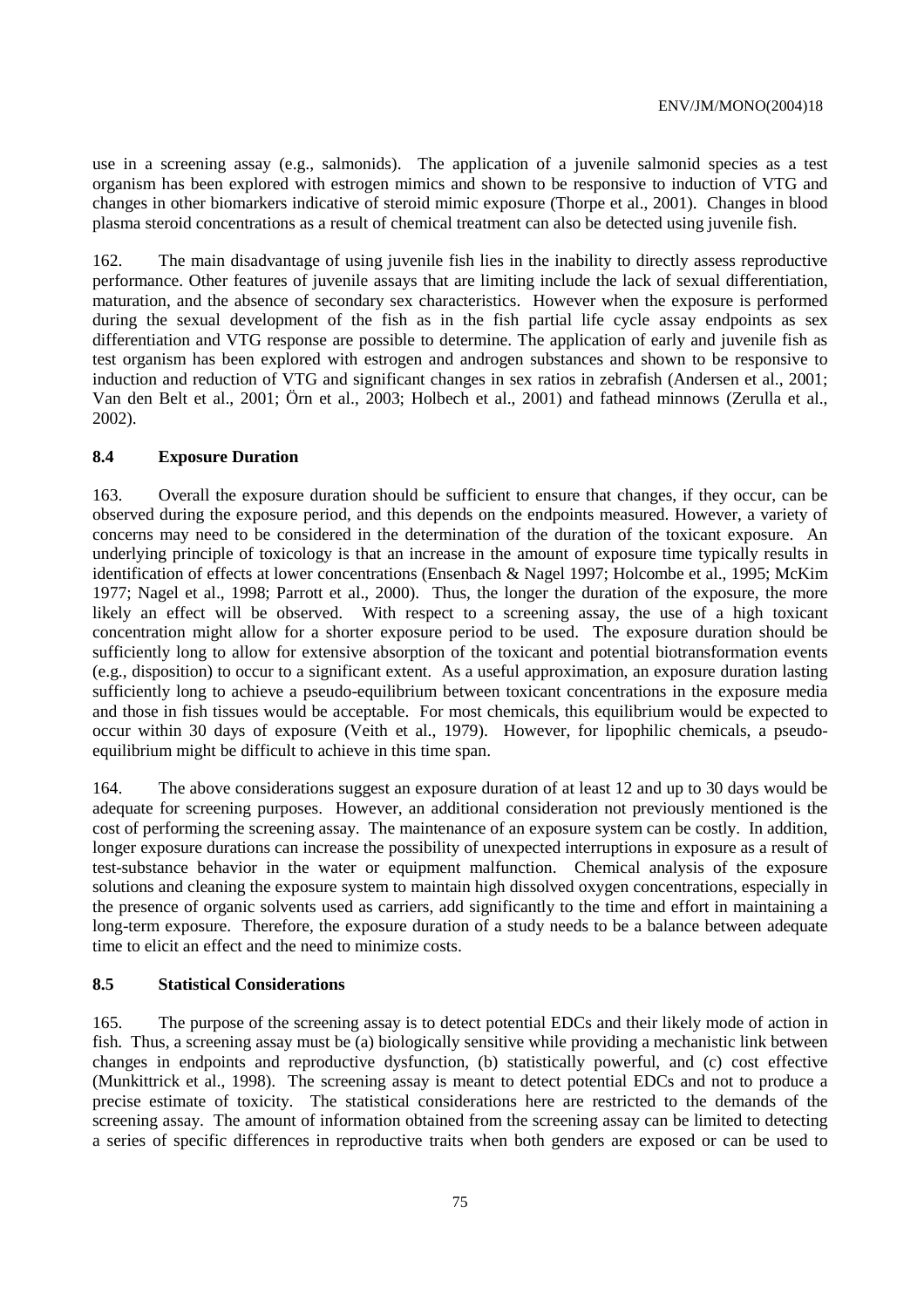determine whether or not gender-specific differences can be detected when gender-selective exposure is used.

166. The most biologically pertinent endpoints measured in an endocrine screening assay are those directly associated with reproduction: fecundity, fertilization success, and embryo hatching. These endpoints are ideally quantified before and during the exposure period. Additional endpoints collected at termination of the exposure might include GSI, morphology, gonad histology, and biochemical endpoints (VTG and sex steroids). For those endpoints measured during pre- and post-exposure, the data for statistical testing are the differences between the paired pre- and post- exposure rates calculated for each replicate of the exposure treatments if it has been established that there is no effect associated with time. Alternatively, the post-exposure response is compared with a no-dose control. For those endpoints measured only post-exposure, statistical significance is evaluated based on the difference in the mean characteristics between the treated and control groups using Dunnett's test when there are greater than two doses above zero (Dunnett 1955) (Chapman et al., 1996) and Fisher's Exact test or a t-test when only one dose is used (Chapman et al., 1996). The OECD draft Guidance Document on the Statistical Analysis of Ecotoxicity Data (OECD, 2003) provides further advice on the existing statistical tests that can be performed in given circumstances.

167. The time series of daily fitness measurements taken pre- and post-exposure can also be used to evaluate the toxicity response. For example, a regression of the rate of egg production against time elapsed (0 to 14 days for pre-exposure and 0 to 21 days for post-exposure) can be used to assess the shape of the response (linear or curvilinear), the daily within-class variation in response, a potential time lag between exposure and response, and the appropriateness of the exposure duration.

# *8.5.1 Experimental Design and Statistical Power*

168. Ideally, an experimental design incorporates randomness, independence, and replication (Cochran & Cox 1957). Randomness is used to remove noise, independence is used to extend the inferences made, and replication provides a measure of variability for testing (Chapman, et al., 1996). Randomization of experimental containers within a testing environment allows one to incorporate the variability associated with the environmental conditions equally across all containers. Randomization of treatment application to experimental containers allows one to incorporate the variability associated with the containers equally across all treatments. Randomization of the application of organisms to experimental containers (conducted blind and in a random order) and a random sample of organisms from a population of organisms (or at least haphazard and without bias) allows one to incorporate the variability associated with the organisms equally across all containers. Thus, when one evaluates the difference between treatment means, the variability associated with experimental environment, experimental containers, and organisms being treated is removed and only the effect of the treatment remains.

169. Independence of treatment application, including the creation of the treatment, incorporates the variability associated with someone else, somewhere else making and applying the same treatment. Thus, the inference made associated with the treatments under test is extended to someone else repeating the experiment. The random sample of organisms from a given population actually limits the inference to that population. However, one can evaluate the stability of the inherent variability of the population over time. An experimental unit is defined as the group of material to which a treatment is applied independently in a single trial of the experiment (Cochran & Cox 1957). Replication of experimental units for each treatment provides a measure of all the necessary sources of variability needed to extend the inference across time and space. A reduction in the sources of variability that are truly independent constrains the inference (Hurlbert 1984). Thus, if only one solution of each treatment is made and then divided between replicates, the source of variation associated with making the treatment is not included in the variability for testing, and the inference is limited. Some would say that this variability is also nuisance noise, too small to be of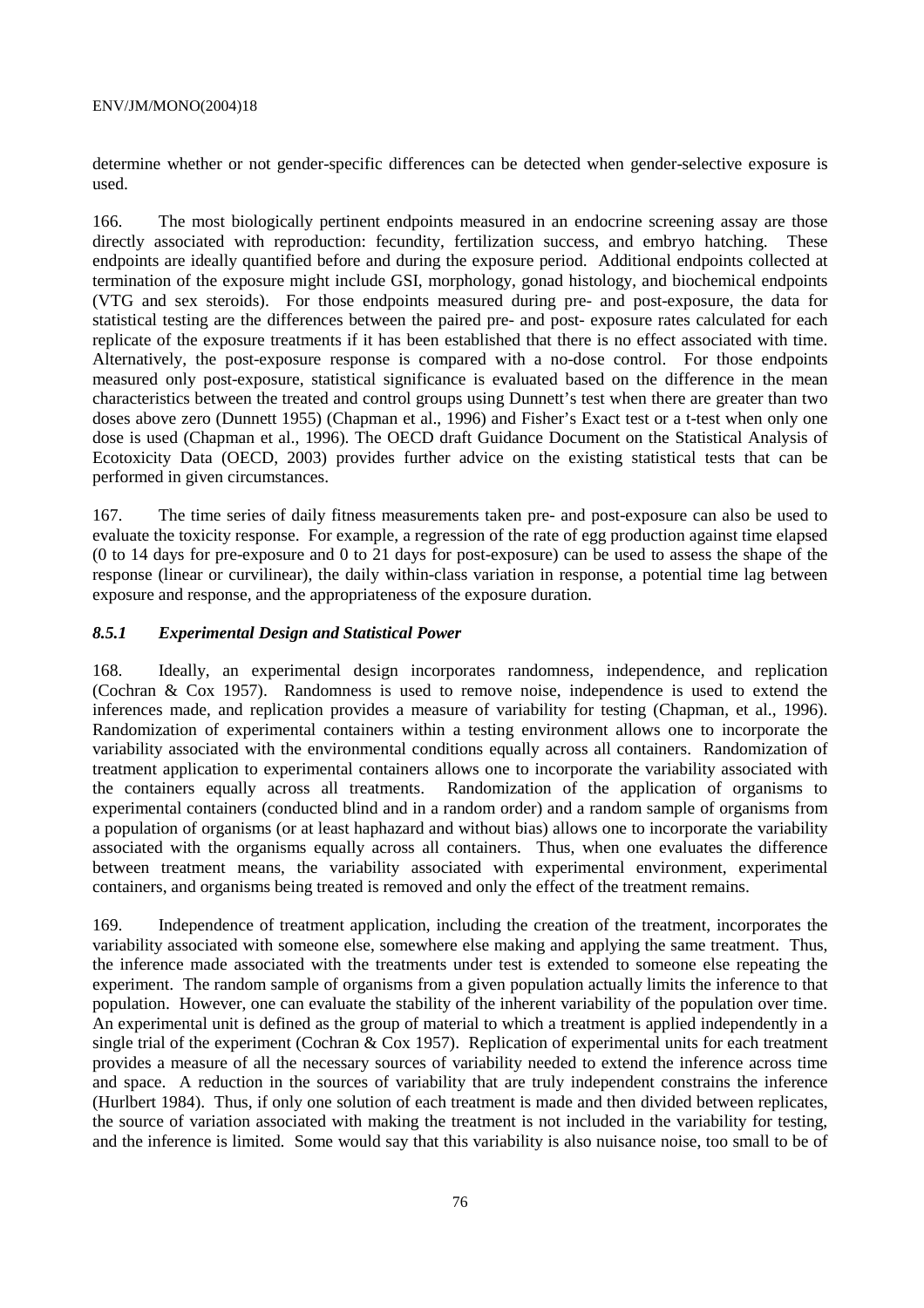concern, and costly to include. Therefore, if this source of variability is not included, it should at least be acknowledged. This source of variation is commonly encountered through the use of a single diluter mixing chamber to deliver replicate concentrations. The variability between replicate experimental units may also include noise that was not randomized out because of a poor randomization or variable measurement error. These sources of variability can be reduced without loss to inference.

170. Statistical power is the probability of rejecting the null hypothesis (of equal means) when the alternative is true (i.e., detecting a difference when there is a difference). Statistical power is a function of the variability between replicate experimental units (i.e., within a treatment), the number of replicate experimental units, the size of the type I error, and the percentage of difference one wishes to detect. One can control the latter three components; however, the variability in response is inherent in the organism being tested, the endpoint being assessed, the method used to measure the endpoint (in some cases), and the uniformity of experimental conditions. Thus, the choice of which species should be tested and the relevant endpoints measured should include a comparison of inherent variability or coefficients of variation (CVs) (standard deviation/mean x 100%) and of the relative size of the response.

- In terms of power, high CVs have low power for detecting small-scale differences. Experiments with the standard number of 5 replicates per treatment and CVs for the measured response greater than 50% will be unlikely to detect differences smaller than 70% between the test and reference treatment response at a type I error rate of  $\alpha = 0.05$ . For a given CV, one can increase power by increasing the number of replicates. The choice of the test species and endpoints with the least inherent variability, by default, require the least replication for a given level of power and thus are more cost effective.
- One must also consider the relative size of the response. For example, if we suppose that the exposure to a given concentration of some compound causes a 100 fold increase in vitellogenin, and measurements of vitellogenin have a CV of 30%; the measurement of another endpoint shows a 20% change relative to controls and a CV of 20%. Under these conditions, statistical tests involving vitellogenin will have the higher power to detect the relevant amount of change, even though the CV for vitellogenin measurements is higher. This would imply that the number of replicates required to detect the effects on vitellogenin from a given level of exposure of the substance would be smaller than the number to detect effects on the second endpoint.
- Also the statistical test used and the method for controlling the experiment-wise error rate associated with multiple comparisons can have considerable effects on power to detect changes of a given size. Depending on the statistical method used, the pattern of responses with increasing dose can affect power (e.g. power of the test could depend on whether there is a gradual increase in response with increasing dose or whether there is a response at only the highest dose).
- Finally, power increase can also be reached by a slight increase in the rate of false positives (e.g.  $\alpha$ =0.10 instead of the usual  $\alpha$ =0.05).

# *8.5.2 Decision Criteria*

171. In some cases, individual responses would be diagnostic of a specific endocrine mode of action (e.g., induction of vitellogenin in males caused by estrogen receptor agonists), but in most cases the pattern of responses of the various endpoints would have to be considered to assess which (if any) endocrine pathway has been affected. In general, each endpoint will be evaluated to determine if at least one concentration of a test material produces a significantly different mean response (greater or lesser response depending on the endpoint) from the control mean response using Dunnett's test when there are at least two doses greater than zero being tested (Dunnett 1955; ARS 1977; Chapman et al., 1996). This procedure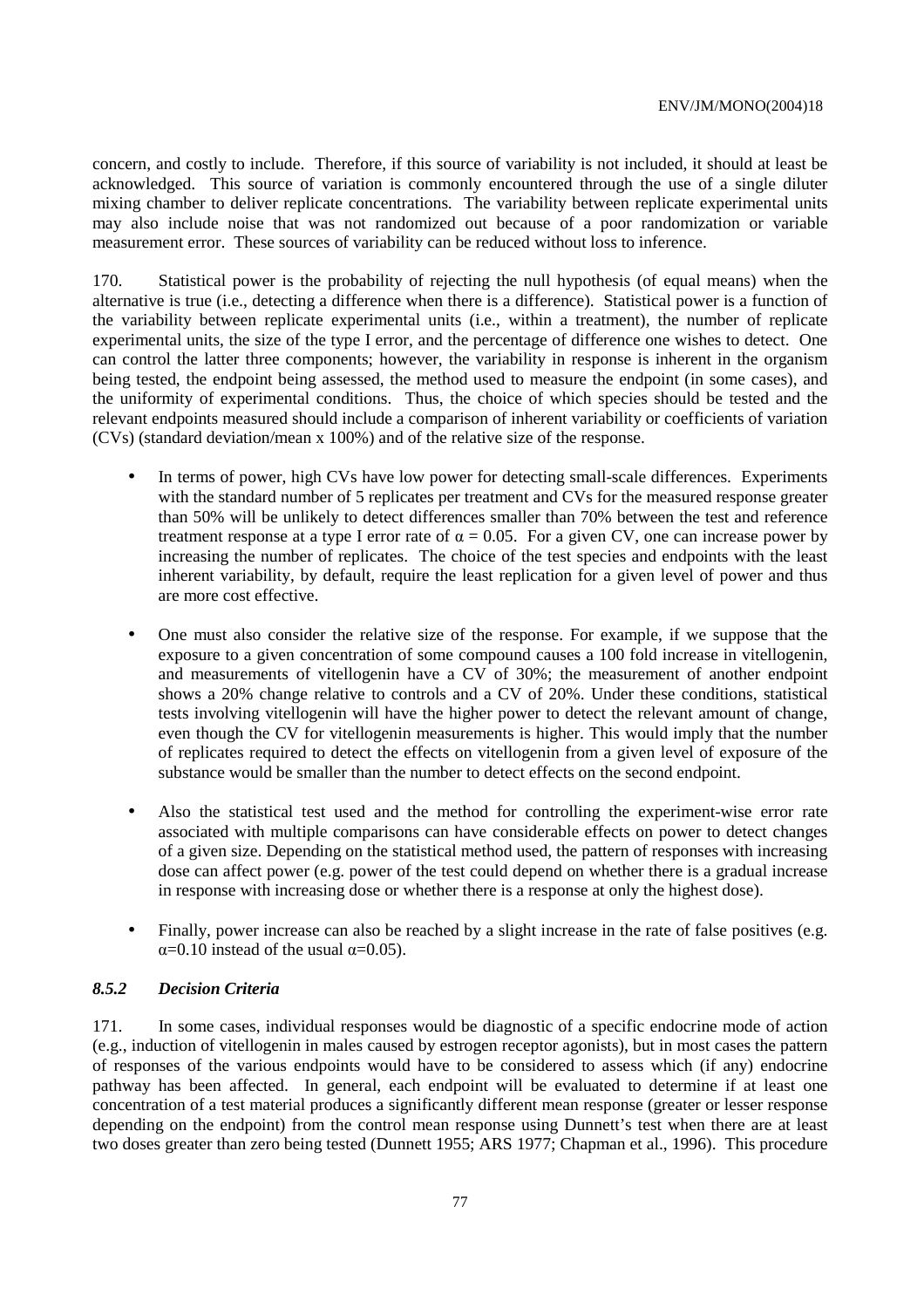#### ENV/JM/MONO(2004)18

uses an experiment-wise error rate. The degrees of freedom for testing are the number of experimental units (not sub-replicates) minus one times the number of doses plus the no-dose controls. When the variance for testing is based on the variance among fish in a treatment chamber (i.e., sub-replicates) instead of between true replicates, the inference of repeatability through time and space as described above is invalid (Hurlbert 1984). If only one dose and one control are tested, then a t-test or Fisher's Exact test can be used (Chapman et al., 1996).

172. Before conducting statistical tests, the assumptions required for a particular inference should be evaluated. Analyses should not be conducted blindly, and often a simple plot of the data will provide as much or more insight as a statistical test. Quartile plots and box-and- whisker plots are useful qualitative tools for evaluating normality and homogeneity of variance, respectively, among classes. Analysis of variance (ANOVA) methods such as the *t*-test and Dunnett's test are robust to non-normal errors (Scheffé 1959). A rule of thumb used to evaluate homogeneity of variance is that the largest class standard deviation should be no greater than three times the smallest class standard deviation. Following conclusions by Scheffé (1959), qualitative forms of evaluation are appropriate and eliminate the concern related to conducting conditional analyses that result from multiple tests of assumptions, transformations, and final analyses.

173. In the case where homogeneity variance is not verified, appropriate data transformations will be applied to maintain homogeneity of the within-class variances (i.e., data expressed as a percentage will be arcsine-square root transformed, counts will be square root transformed, and continuous data will be transformed to the natural logarithm) (Snedecor & Cochran 1980). A rank transformation or nonparametric statistic will be used when the common data transformation is not successful in controlling heterogeneity (Daniel 1978). Steel's rank sum test (Steel 1959) is a nonparametric alternative for comparing a control with at least two doses greater than zero. This procedure uses an experiment-wise error rate. Fisher's Exact Test for binomial data (e.g., the number hatched divided by the number fertile) can be used when there is only one dose and one control being tested (Steel & Torrie 1980; Chapman et al., 1996).

174. Analysis can be conducted both with and without suspected outliers (Chapman et al., 1996). Potential outliers can be identified by values that exceed the median plus 3 times the inter-quartile range (i.e., the difference between the 75th and 25th percentiles). If an explanation cannot be made as to why the data diverge from the rest, then both analyses should be presented, assuming that the results differ. If there are no changes to the results, then the analysis including the outliers should be presented. If differences occur, then the implications of removing the outliers should be carefully documented. If an explanation can be made as to why there are outliers, the analysis excluding outliers may be sufficient.

175. For chemical concentration data, analytical results that are below the detection limit can be evaluated in several ways. If all of the results from one or more treatments are less than the detection limit, then there is no transformation of the data that will satisfy the parametric analysis assumption of equal within-class variance. If those treatments are not the control, they can be removed from analysis. However, if the control (zero dose) has all values less-than-detected and there is no variation in the detection limit, then ideally, one should revert to testing each treatment compared with the detection limit. Alternatively, the nonparametric analysis using ranks (Steel 1961) can be used without requiring values such as zero, one-half the detection limit, or the detection limit substituted for less-than-detected results. If there is variation in the detection limit due to variable sample weights, one can substitute the detection limit for the less- than value and proceed as usual. The latter procedure has the undesirable property that the assumption of homogeneity may not be met, even after data transformation. Often analysis can proceed as normal if only a few values are less than detected. In this case, less-than values can be replaced with zero, one-half the detection limit, the detection limit, or a random number from zero to the detection limit. The latter substitution provides variation that is not provided with a constant substitution.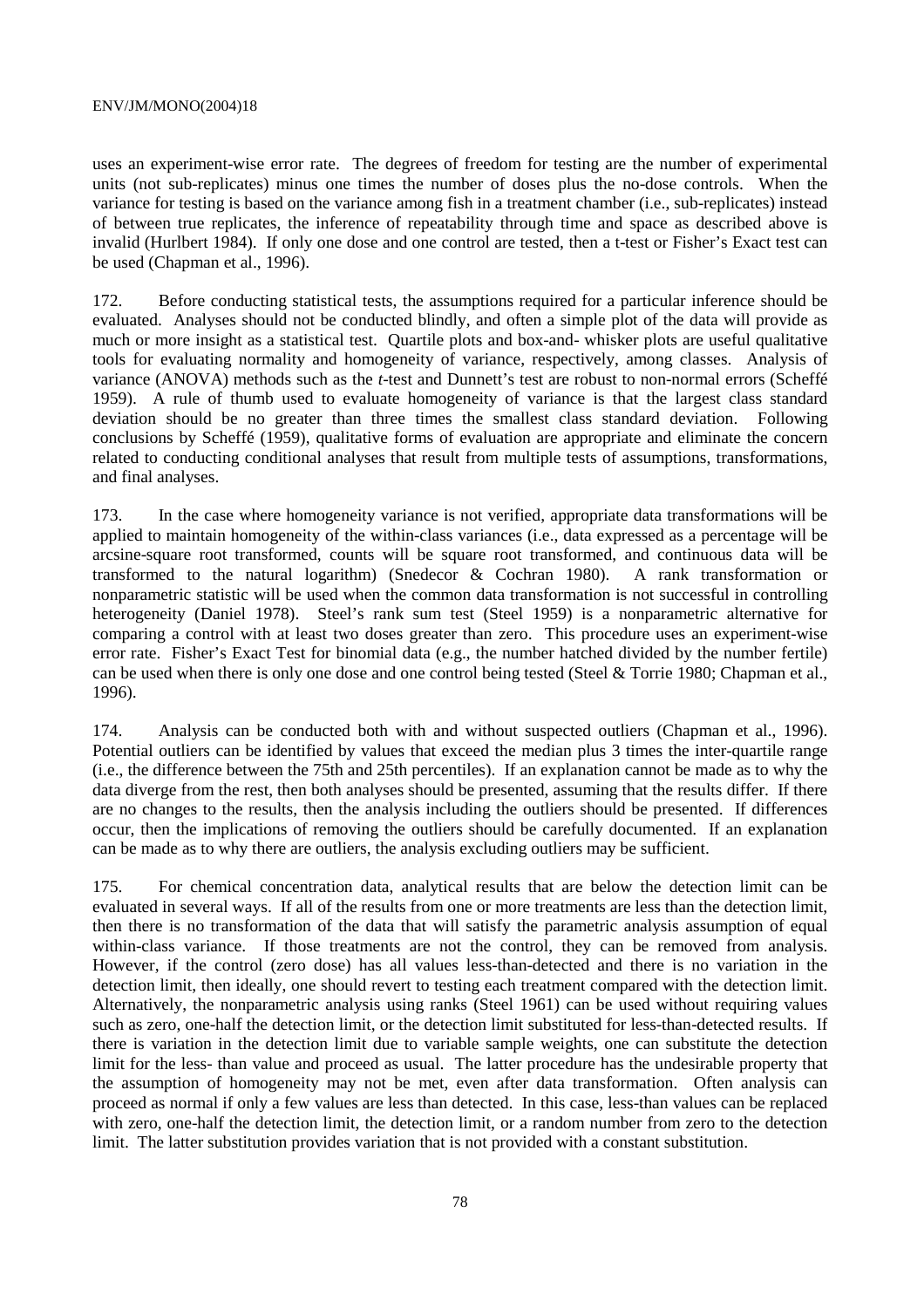176. Finally, statistical significance and biological significance should not be confused. Unfortunately, statistical significance is often used in place of biological significance when little biological knowledge is available. If the sample size of a test is very large, the probability of detecting a statistically significant difference between means becomes large. A decision will be made for the number of replicates, number of concentrations, and number of fish per treatment level based on expected variabililty of endpoints measured, their biological significance and the costs associated with the optimal test design, meant to be used routinely. It should be verified through validation of the selected test design that the power of the assay and the need to detect biologically meaningful differences both address the objective of the screening assay.

# **9. CANDIDATE PROTOCOLS**

177. In the following sections, four protocols have been chosen to be discussed in detail and in context with the fathead minnow, medaka and zebrafish as the test species. Two protocols use reproductively active fish and one protocol uses mature but non-reproductively active fishes while the last one uses immature fish which are exposed during the sexual differentiation. The candidate protocols considered here are 1) 21-day Fish Screening Assay (OECD Draft - 2003 which has been experimentaly validated during 2003 and 2004), 2) a 14-day reproductive assay (an abbreviated version of the Ankley et al. 2001 protocol), 3) a short-term (21-day) reproduction assay (USEPA 2002) and 4) a Fish Partial Life Cycle (developmental) Assay (submitted to the OECD by the Nordic countries 2001). In addition to the protocols considered here as promising, several other fish screening protocols have been described elsewhere using other fish species such as mosquitofish, stickleback, carp, and zebrafish (Angus et al., 2001; Gimeno, et al., 1998a and 1998b; Jakobsson, et al., 1999).

178. Two additional assays were considered but ultimately were not selected for detailed description here. These additional assays are a 14- day juvenile fish protocol that is primarily designed to detect (anti)estrogens (Panter et al., 2002) and an assay that uses monosex carp that are genetic males. This latter assay has been used with both juvenile and adult carp in tests with weak estrogenic chemicals (Gimeno et al., 1998a; Gimeno et al., 1998b). It also should be pointed out that although some of the ensuing descriptions are discussed specifically for fathead minnows, they are also adaptable for the medaka and zebrafish.

179. A brief overwiew of the four candidate protocols is presented in Table 9.1. The underlying protocols are attached as Annexes B, C, D, and E, respectively.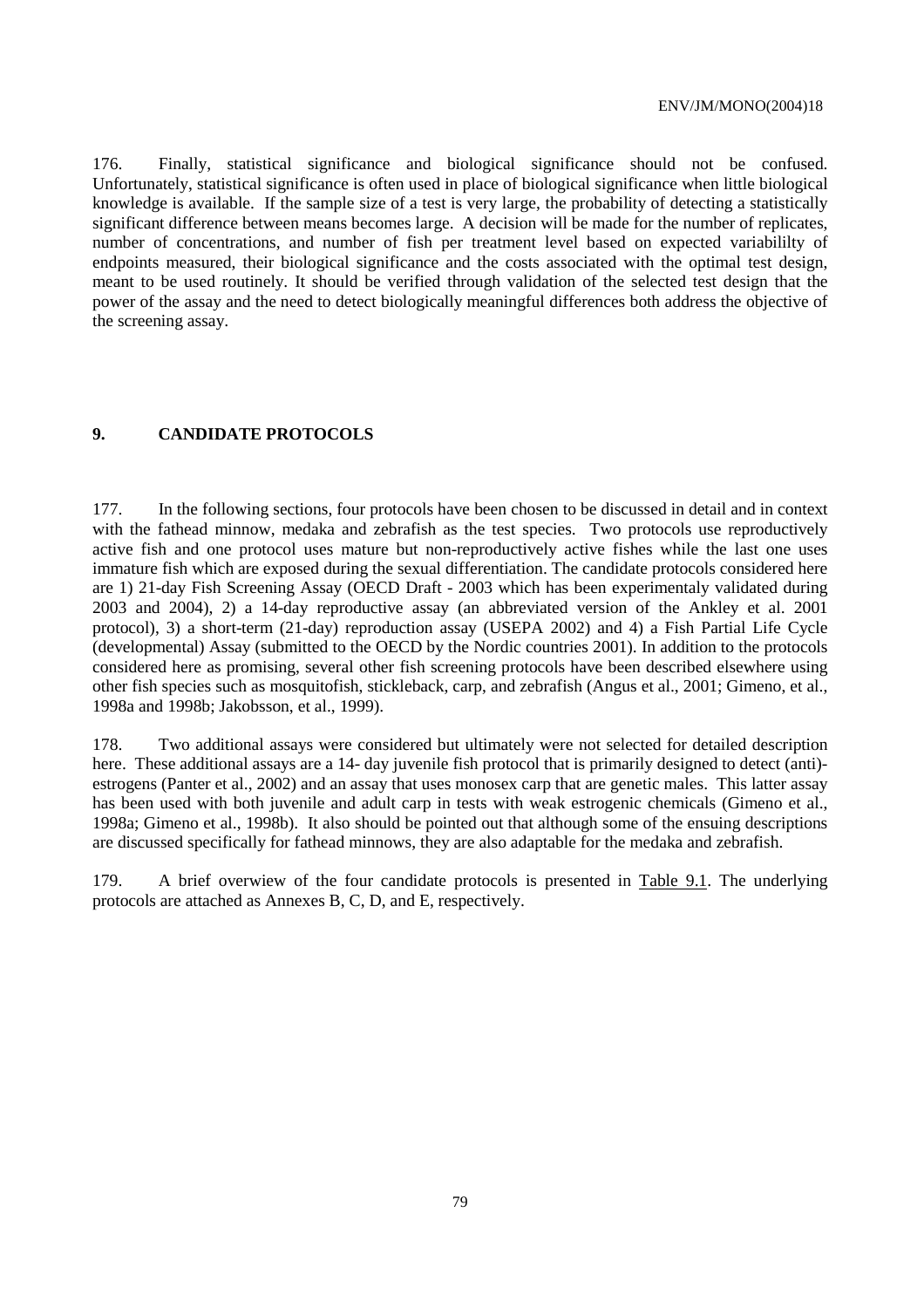| $\circ$<br>$\overline{ }$<br>Ŕ |
|--------------------------------|
|                                |
|                                |
|                                |
|                                |
| Î                              |
|                                |
|                                |
|                                |
|                                |
|                                |
|                                |
|                                |
|                                |
|                                |
|                                |
|                                |
|                                |
|                                |
|                                |
|                                |
|                                |

# Table 9.1: Overview of Candidate Protocols **Table 9.1: Overview of Candidate Protocols**

| Protocol     | <b>Species</b>    | $\begin{array}{ l } \hline \text{period [d]} \\ \hline 21 \\ \hline \end{array}$<br>Exposure | Pre-exposure<br>$\begin{array}{c} \hspace{.2cm} \textbf{period [d]} \\ \hline 0 \end{array}$ | <b>End</b> points                         | animals/treatment<br>Number of | Age at start of<br>the test |
|--------------|-------------------|----------------------------------------------------------------------------------------------|----------------------------------------------------------------------------------------------|-------------------------------------------|--------------------------------|-----------------------------|
| $_{\rm FSA}$ | FH, JM, ZF        |                                                                                              |                                                                                              | Gross morphology                          | $2 \times 5F + 5M$             | Reproductively              |
|              |                   |                                                                                              |                                                                                              | Spawning status                           |                                | mature females              |
|              |                   |                                                                                              |                                                                                              | Vitellogenin (blood)                      |                                |                             |
|              |                   |                                                                                              |                                                                                              | Gonadal histology                         |                                |                             |
| RA-14d       | FH, JM, ZF,<br>SM | $\overline{4}$                                                                               | $\overline{1}$                                                                               | Adult survival                            | $4 \times 4F + 2M$             | Reproductively              |
|              |                   |                                                                                              | (observation of                                                                              | Reproductive behaviour                    |                                | mature females              |
|              |                   |                                                                                              | spawning)                                                                                    | Gross morphology                          |                                |                             |
|              |                   |                                                                                              |                                                                                              | Vitellogenin (blood)                      |                                |                             |
|              |                   |                                                                                              |                                                                                              | Sex steroids concentrations               |                                |                             |
|              |                   |                                                                                              |                                                                                              | GSI                                       |                                |                             |
|              |                   |                                                                                              |                                                                                              | Gonadal histology                         |                                |                             |
|              |                   |                                                                                              |                                                                                              | Fecundity                                 |                                |                             |
|              |                   |                                                                                              |                                                                                              | Fertility                                 |                                |                             |
|              |                   |                                                                                              |                                                                                              | Embryo hatch and larval survival          |                                |                             |
|              |                   |                                                                                              |                                                                                              | Hatching success and post-hatch viability |                                |                             |
| RA-21d       |                   | $\overline{c}$                                                                               | $\overline{21}$                                                                              | Adult survival                            | $4 \times 4F + 2M$             | Reproductively              |
|              | FH, JM, ZF,<br>SM |                                                                                              | (observation of                                                                              | Reproductive behaviour                    |                                | mature females              |
|              |                   |                                                                                              | spawning)                                                                                    |                                           |                                |                             |
|              |                   |                                                                                              |                                                                                              | Gross morphology                          |                                |                             |
|              |                   |                                                                                              |                                                                                              | Vitellogenin (blood)                      |                                |                             |
|              |                   |                                                                                              |                                                                                              | Sex steroids concentrations               |                                |                             |
|              |                   |                                                                                              |                                                                                              | GSI                                       |                                |                             |
|              |                   |                                                                                              |                                                                                              | Gonadal histology                         |                                |                             |
|              |                   |                                                                                              |                                                                                              | Fecundity                                 |                                |                             |
|              |                   |                                                                                              |                                                                                              | Fertility                                 |                                |                             |
|              |                   |                                                                                              |                                                                                              | Embryo hatch and larval survival          |                                |                             |
|              |                   |                                                                                              |                                                                                              | Hatching success and post-hatch viability |                                |                             |
| <b>FPLCT</b> | FH, JM, ZF        | $\infty$                                                                                     | $\circ$                                                                                      | Hatching success                          | $2 \times 80$                  | Newly fertilised            |
|              |                   |                                                                                              |                                                                                              | Larvae survival                           |                                | eggs                        |
|              |                   |                                                                                              |                                                                                              | Gross morphology                          |                                |                             |
|              |                   |                                                                                              |                                                                                              | VTG (whole body)                          |                                |                             |
|              |                   |                                                                                              |                                                                                              | Gonadal histology                         |                                |                             |
|              |                   |                                                                                              |                                                                                              | Sex ratio                                 |                                |                             |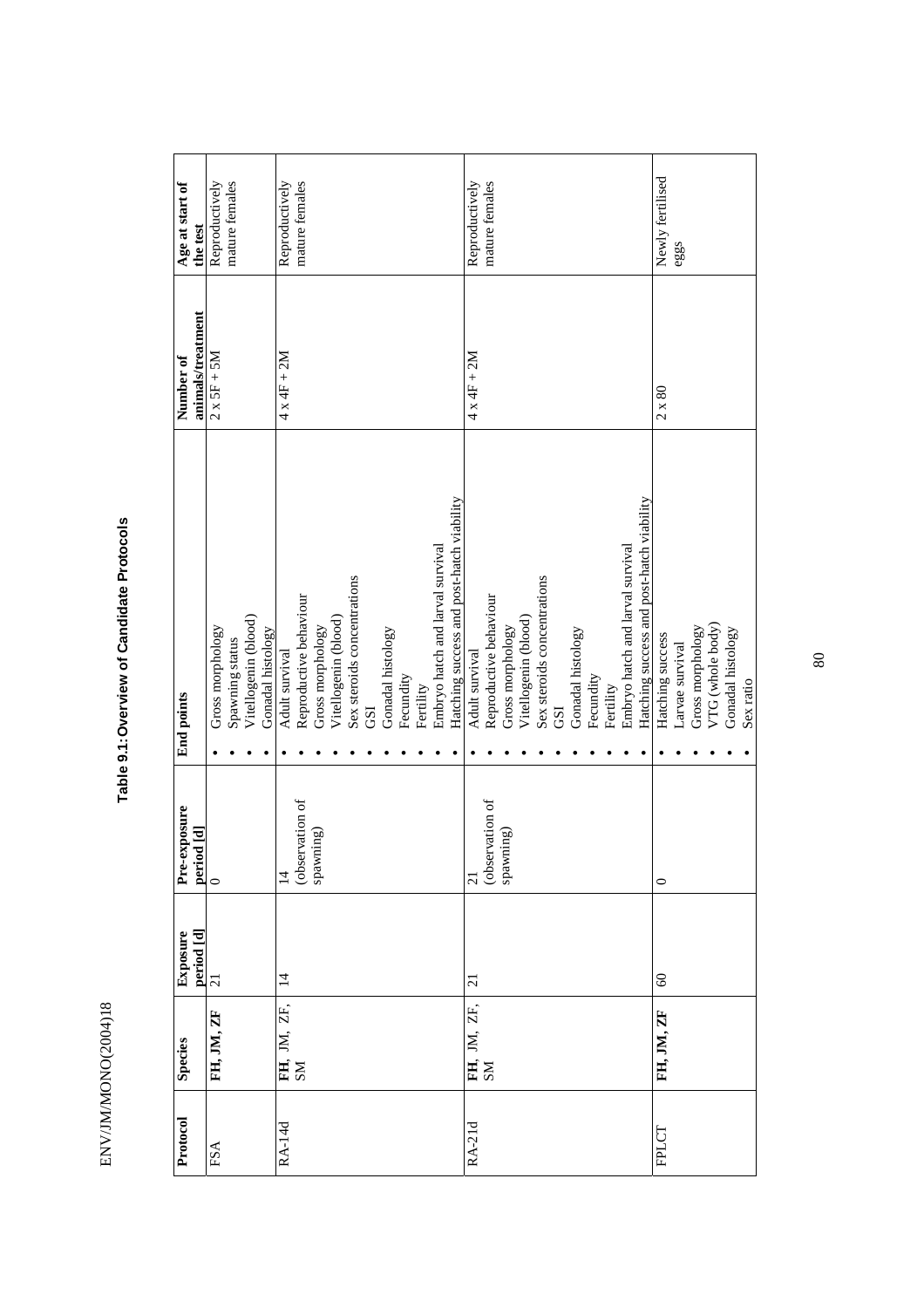# **10. ADDITIONAL DATA NEEDS AND IMPLEMENTATION CONSIDERATIONS**

# **10.1 Animal Welfare**

180. It is expected that the optimized protocol for the fish screening assay will obtain the maximum amount of information from the minimum number of animals in the least amount of time necessary to detect a potential endocrine active substance. The incorporation and the combination of several viable endpoints to detect disruption of male and/or female reproductive systems ensure that the most information possible is obtained from the test. As with most *in vivo* animal tests, the fish employed in this assay must be humanely sacrificed at the end of the test.

# *10.1.1 Rationale for the Need to Use Animals*

181. To date, there is no validated test to replace the use of the whole animal model in the study of fish reproduction. Although there are several non-whole animal assays that are critical to identifying the mechanism and site of action of an EDC, exposure of the whole animal is necessary to evaluate the effect of a suspected EDC on the intricately related processes that define sexual development and reproduction in fish.

# *10.1.2 Relative Pain or Distress for Animals*

182. It is not anticipated that the animals would suffer prolonged pain or distress. The study protocols necessitate that great care be given to test animals. Because the goal of the assay is to evaluate the effects of EDCs on reproduction, it is anticipated that the doses will be chosen such that there is little overt parental toxicity and mortality. Animals will be sacrificed humanely by using MS-222, a proven and effective fish anesthetic.

# **10.2 Information on Facilities and Major Fixed Equipment Needed to Conduct the Test**

183. Any facility that conducts testing following government-approved guidelines has the necessary equipment to conduct the fish screening assay. However, it should be noted that those facilities that have in-house fish culture would be advantageous but not a prerequisite to running the test.

# **10.3 Additional Data Needs**

184. Considerable efforts are being made to achieve standardisation of endpoint measurement and to have better knowledge about the natural variability of these endpoints with a view to facilitate test results interpretation. Standardisation of endpoint measurement is particularly crucial for *i)* biomarkers, which future use in regulatory work is conditioned by sensitivity and reproducibility, and *ii)* gonadal histology, for which no harmonised severity grading system exists yet.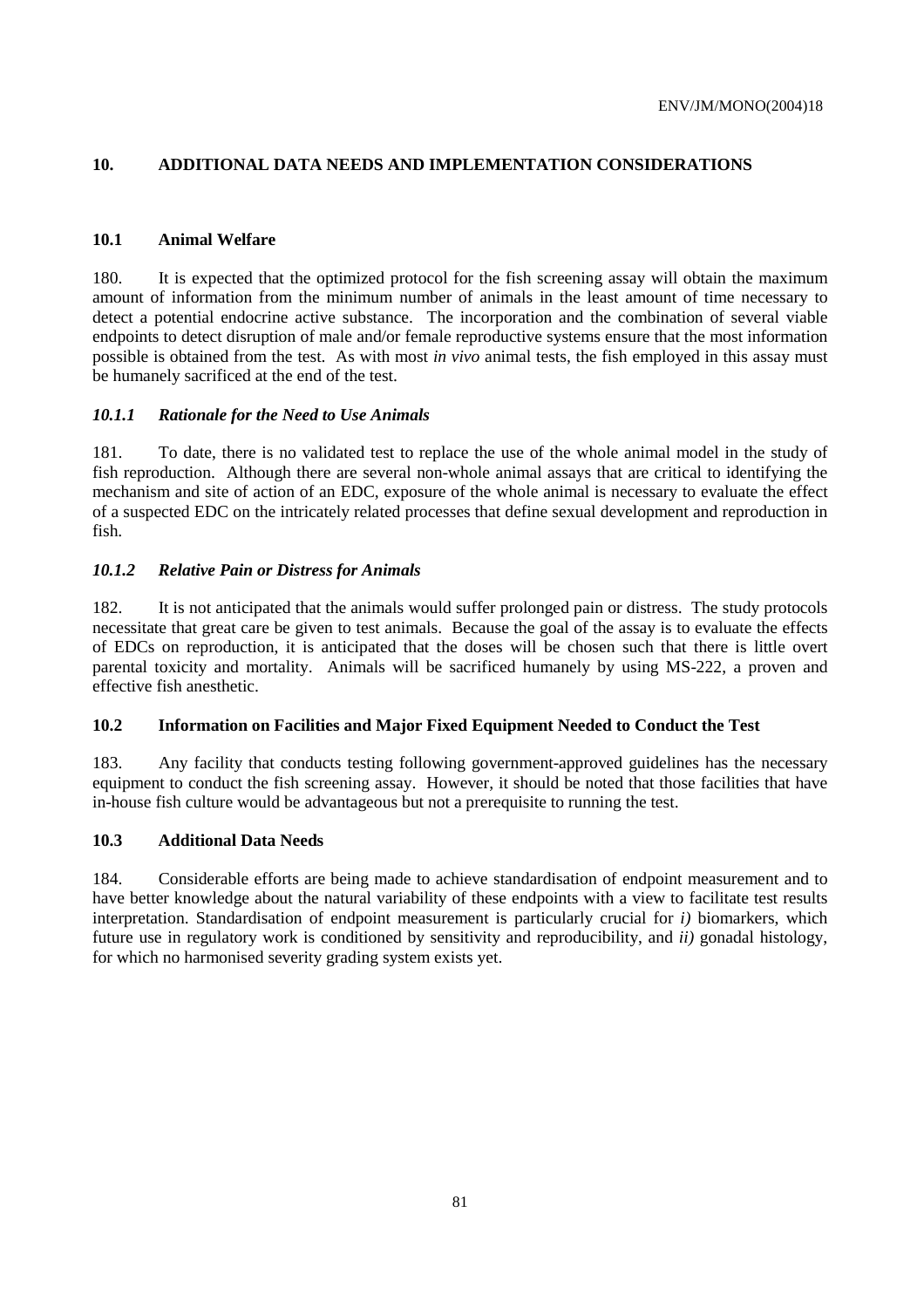# **11. REFERENCES**

- 1) Abraham, G. E., Manlimos, F. S., & Garza, R. 1977, "Radioimmunoassay of Steroids," in *Handbook of Radioimmunoassay*, G. E. Abraham, Ed., Marcel Dekker, Inc., New York, pp. 591- 656.
- 2) Adams, S. M. & McLean, R. B. 1985, "Estimation of Largemouth Bass, Micropterus-salmoides Lacepede, Growth Using the Liver Somatic Index and Physiological Variables," Journal of Fish Biology, Vol. 26, No. 2, pp. 111-126
- 3) Afonso, L. O. B., Iwama, G. K., Smith, J., & Donaldson, E. M. 1999a, "Effects of the Aromatase Inhibitor Fadrozole on Plasma Sex Steroid Secretion and Oocyte Maturation in Female Coho Salmon (Oncorhynchus kisutch) During Vitellogenesis," Fish Physiology and Biochemistry, Vol. 20, No. 3, pp. 231-241.
- 4) Afonso, L. O. B., Iwama, G. K., Smith, J., & Donaldson, E. M. 1999b, "Effects of the Aromatase Inhibitor Fadrozole on Plasma Sex Steroid Secretion and Ovulation Rate in Female Coho Salmon, Oncorhynchus kisutch, Close to Final Maturation," General and Comparative Endocrinology, Vol. 113, No. 2, pp. 221-229.
- 5) Afonso, L. O. B., Iwama, G. K., Smith, J., & Donaldson, E. M. 2000, "Effects of the Aromatase Inhibitor Fadrozole on Reproductive Steroids and Spermiation in Male Coho Salmon (Oncorhynchus kisutch) During Sexual Maturation," Aquaculture, Vol. 188, No. 1-2, pp. 175- 187.
- 6) Alestrom, P., Husebye, H., Kavumpurath, S., & Kisen, G. 1994, "Zebrafish, a Vertebrate Model for Transgene Expression and Biological Function," Animal Biotechnology, Vol. 5, No. 2, pp. 147-154.
- 7) Anderson, M. J., Miller, M. R., & Hinton, D. E. 1996a, "In Vitro Modulation of 17-beta- estradiolinduced Vitellogenin Synthesis: Effects of Cytochrome P4501a1 Inducing Compounds on Rainbow Trout (Oncorhynchus mykiss) Liver Cells," Aquatic Toxicology, Vol. 34, No. 4, pp. 327-350.
- 8) Andersen, L., Holbech, H., Gesssbo, Å., Norrgren, L., Petersen, G.I. (2003). Effects of exposure to 17 a-ethinylestradiol in male zebrafish (Danio rerio). Comp. Biochem. Physiol. C 129 (3): 217-232
- 9) Anderson, M. J., Olsen, H., Matsumura, F., & Hinton, D. E. 1996b, "In Vivo Modulation of 17 Beta-estradiol-induced Vitellogenin Synthesis and Estrogen Receptor in Rainbow Trout (Oncorhynchus mykiss) Liver Cells by Beta-naphthoflavone," Toxicology and Applied Pharmacology, Vol. 137, No. 2, pp. 210-218.
- 10) Angus, R. A., Mcnatt, H. B., Howell, W. M., & Peoples, S. D. 2001, "Gonopodium Development in Normal Male and 11-ketotestosterone-treated Female Mosquitofish (Gambusia affinis): a Quantitative Study Using Computer Image Analysis," General and Comparative Endocrinology, Vol. 123, No. 2, pp. 222-234.
- 11) Ankley, G. T., Jensen, K. M., Kahl, M. D., Korte, J. J., & Makynen, E. A. 2001, "Description and Evaluation of a Short-term Reproduction Test with the Fathead Minnow (Pimephales promelas)," Environmental Toxicology and Chemistry, Vol. 20, No. 6, pp. 1276-1290.
- 12) Ankley, G. T., Kahl, M. D., Jensen, K. M., Hornung, M.W., Korte, J. J., Makynen, E. A. & Leino, R.L. 2002, "Evaluation of the Aromatase Inhibitor Fadrozole in a Short Term Reproduction Assay with the Fathead Minnow (Pimephales promelas)," Toxicological Sciences, In Press.
- 13) Ankley GT, Jensen KM, Makynen EA, Kahl MD, Korte JJ, Hornung MW, Henry TR, Denny JS, Leino RL, Wilson VS, Cardon MC, Hartig PC, Gray LE. 2003. Effects of the androgenic growth promoter 17B-trenbolone of fecundity and reproductive endocrinology of the fathead minnow (*Pimephales promelas*). *Environmental Toxicology and Chemistry* 22:1350-1360.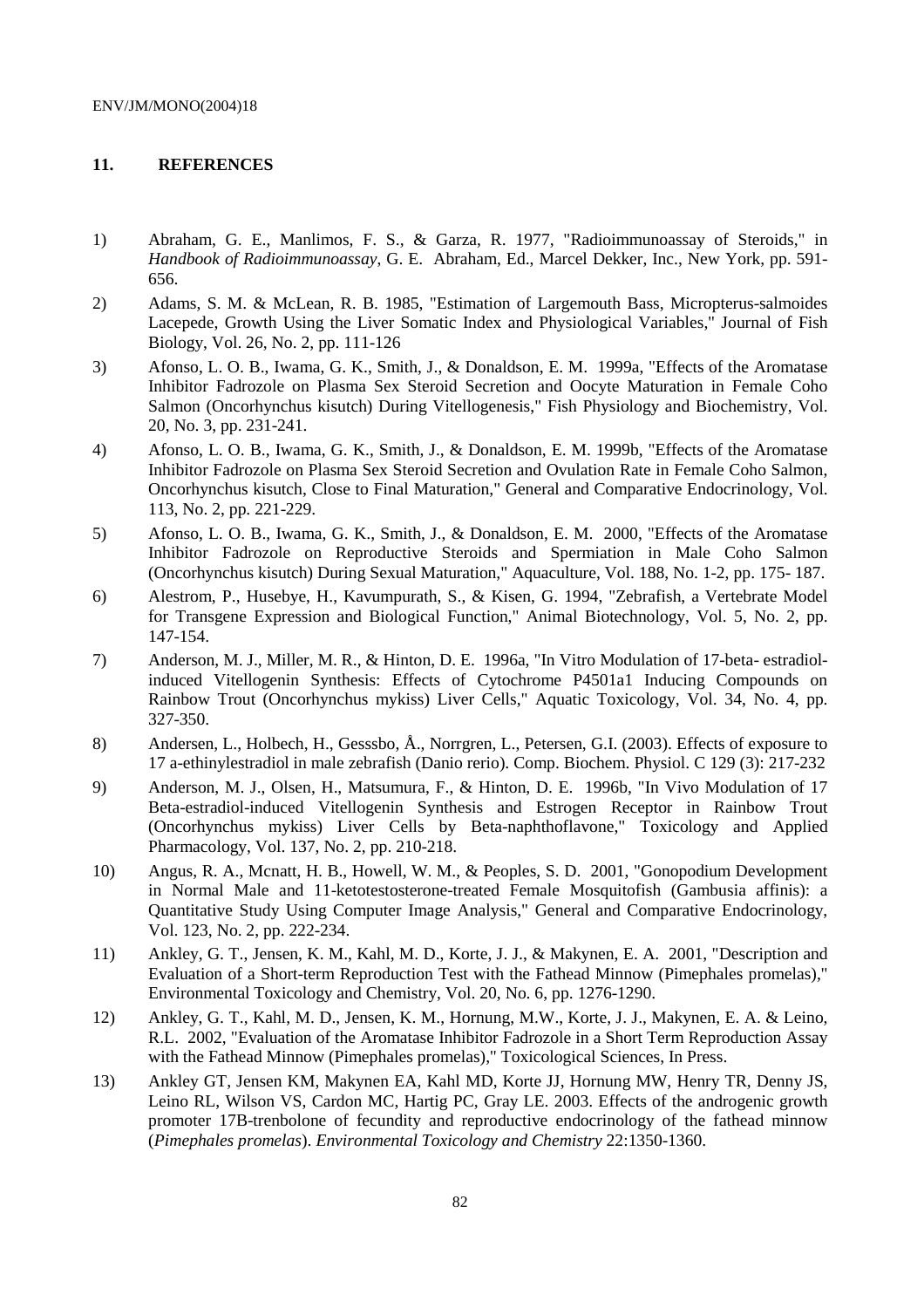- 14) Ankley GT, Johnson RD. 2004. Small fish models for identifying and assessing the effects of endocrine-disrupting chemicals. *Institute for Laboratory Animal Research Journal* 45(4):467-481.
- 15) Ankley,G, E Mihaich, R Stahl, D Tillitt, T Colborn, S McMaster, R Miller, J Bantle, P Campbell, N Denslow, R Dickerson, L Folmar, M Fry, J Giesy, L E Gray, P Guiney, T Hutchinson, S Kennedy, V Kramer, G LeBlanc, M Mayes, A Nimrod, R Patino, R Peterson, R Purdy, R Ringer, P THOMAS, L Touart, G Van der Kraak, T Zacharewski, 1998, Overview of a workshop on screening methods for detecting potential (anti-) estrogenic/androgenic chemicals in wildlife: Environmental Toxicology and Chemistry, Vol. 17, pp. 68-87.
- 16) Antonopoulou, E., Swanson, P., Mayer, I., and Borg, B. 1999, "Feedback control of gonadotropins in Atlantic salmon, Salmo salar, male parr - II. Aromatase inhibitor and androgen effects," General and Comparative Endocrinology, Vol. 114, No. 1, pp. 142-150.
- 17) Arcand-Hoy, L. D. & Benson, W. H. 1998, "Fish Reproduction: an Ecologically Relevant Indicator of Endocrine Disruption," Environmental Toxicology and Chemistry, Vol. 17, No. 1, pp. 49-57.
- 18) ARS 1977, Comparisons among Treatment Means in an Analysis of Variance Agricultural Research Service of United States Department of Agriculture.
- 19) Arukwe, A. & Goksoyr, A. 1998, "Xenobiotics, Xenoestrogens and Reproduction Disturbances in Fish," Sarsia, Vol. 83, No. 3, pp. 225-241.
- 20) Arukwe, A., Celius, T., Walther, B. T., & Goksoyr, A. 2000, "Effects of Xenoestrogen Treatment on Zona Radiata Protein and Vitellogenin Expression in Atlantic Salmon (Salmo Salar)," Aquatic Toxicology, Vol. 49, No. 3, pp. 159-170.
- 21) Asahina, K., Urabe, A., Sakai, T., Hirose, H., & Hibiya, T. 1989, "Effects of Various Androgens on the Formation of Papillary Processes on the Anal Fin Rays in the Female Medaka Oryzias latipes," Nippon Suisan Gakkaishi/bull.jap.soc.sci.fish., Vol. 55, No. 10, P. 1871.
- 22) Ashfield, L. A., Pottinger, T. G., & Sumpter, J. P. 1998, "Exposure of Female Juvenile Rainbow Trout to Alkylphenolic Compounds Results in Modifications to Growth and Ovosomatic Index," Environmental Toxicology and Chemistry, Vol. 17, No. 4, pp. 679-686.
- 23) Baatrup, E. & Junge, M. 2001, "Antiandrogenic Pesticides Disrupt Sexual Characteristics in the Adult Male Guppy (Poecilia Reticulata)," Environmental Health Perspectives, Vol. 109, No. 10, pp. 1063-1070.
- 24) Babin, P. J. 1992, "Binding Of Thyroxine And 3,5,3'-Triiodothyronine To Trout Plasma-Lipoproteins", American Journal of Physiology, vol. 262, No. 5, p. E712-E720.
- 25) Balon, E. K. 1975, "Terminology of Intervals in Fish Development," J.Fish.Res.Bd.Canada, Vol. 32, No. 9, pp. 1663-1670.
- 26) Batten, T.F.C. & Ingleton, P.M. 1987. "The Structure and Function of the Hypothalamus and Pituitary Gland" In Comparative Vertebrate Endocrinology, Chester-Jones, I., Ingleton, P.M. & Phillips, J.G., Eds; pp. 285-412. Academic Press, London, U.K.
- 27) Bauer, M. P. & Goetz, F. W. 1998, "Zebrafish Mutagenesis: a Screen for Reproductive Mutants," Biology of Reproduction, Vol. 58, No. Suppl. 1, P. 104.
- 28) Bently, P.J. 1998. "Comparative Vertebrate Endocrinology" 3rd edition. Cambridge University Press, Cambridge U.K.
- 29) Birkholz, D. A., Coutts, R. T., and Hrudey, S. E. 1989, "Uptake And Biotransformation Of 6,7- Dimethylquinoline And 6,8- Dimethylquinoline By Rainbow-Trout (Salmo-Gairdneri)," Xenobiotica, Vol. 19, No. 7, pp. 695-710.
- 30) Bjerselius, R., Lundstedt-enkel, K., Olsen, H., Mayer, I., & Dimberg, K. 2001, "Male Goldfish Reproductive Behaviour and Physiology Are Severely Affected by Exogenous Exposure to 17 Beta-estradiol," Aquatic Toxicology, Vol. 53, No. 2, pp. 139-152.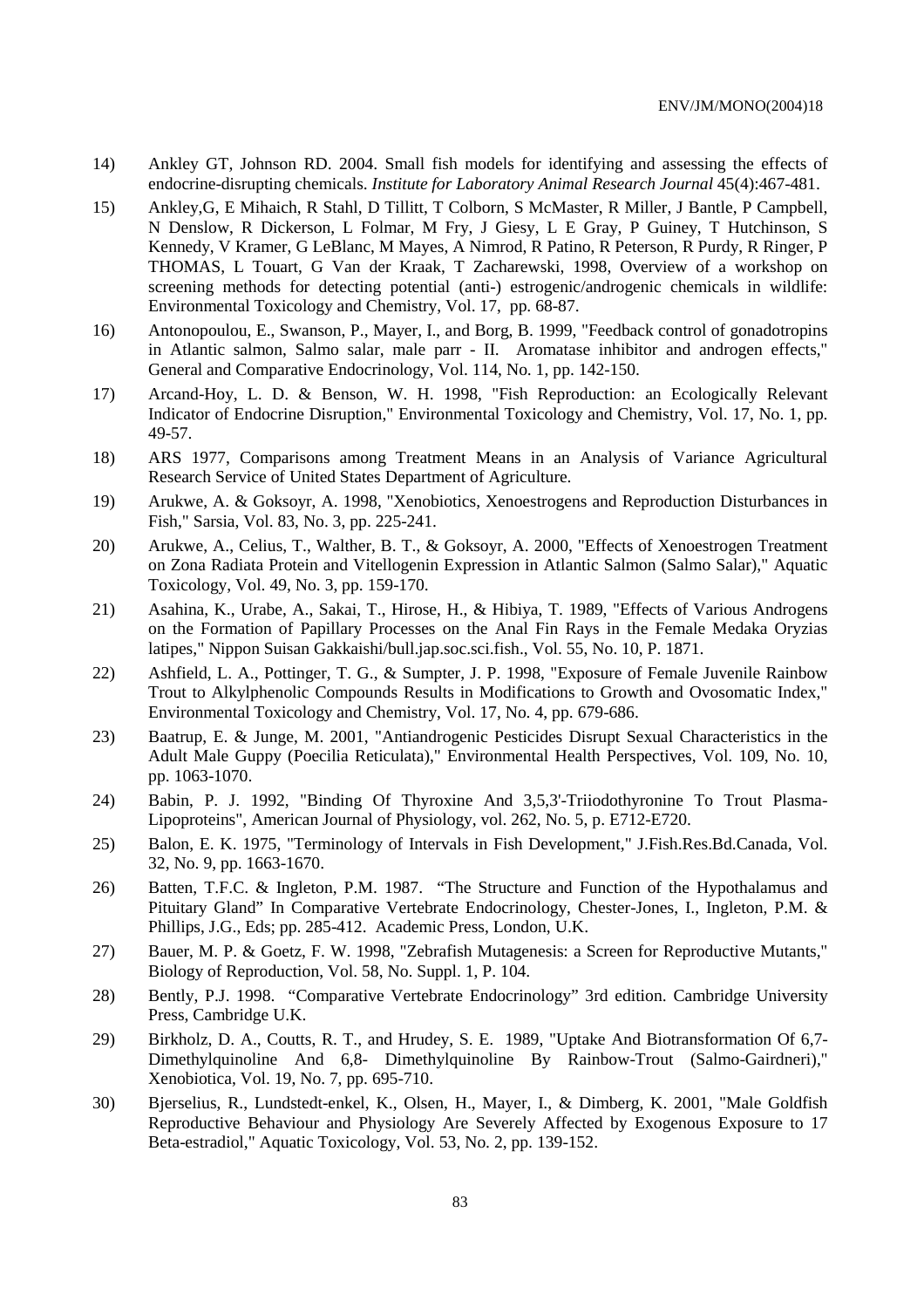- 31) Bjornsson, B. T., Young, G., Lin, R. J., Deftos, L. J., & Bern, H. A. 1989, "Smoltification And Seawater Adaptation In Coho Salmon (Oncorhynchus-Kisutch) - Plasma Calcium Regulation, Osmoregulation, And Calcitonin", General and Comparative Endocrinology, vol. 74, No. 3, pp. 346-354.
- 32) Blader, P. & Strahle, U. 1998, "Ethanol Impairs Migration of the Prechordal Plate in the Zebrafish Embryo," Developmental Biology, Vol. 201, No. 2, pp. 185-201.
- 33) Bloom, N. S. 1992, "On The Chemical Form Of Mercury In Edible Fish And Marine Invertebrate Tissue," Canadian Journal of Fisheries and Aquatic Sciences, Vol. 49, No. 5, pp. 1010-1017.
- 34) Bonga, S.E.W. 1993. "Endocrinology," In The Physiology of Fishes. Evans, D. H., Ed.; pp. 469- 502. 1993. CRC Press, Boca Raton, FL.
- 35) Borg, B., Antonopoulou, E., Mayer, I., Andersson, E., Berglund, I., and Swanson, P. 1998, "Effects of gonadectomy and androgen treatments on pituitary and plasma levels of gonadotropins in mature male Atlantic salmon, Salmo salar, parr-positive feedback control of both gonadotropins," Biology of Reproduction, Vol. 58, No. 3, pp. 814-820.
- 36) Borg, B. 1994, "Androgens in Teleost Fishes," Comparative Biochemistry and Physiology Cpharmacology Toxicology & Endocrinology, Vol. 109, No. 3, pp. 219-245.
- 37) Brion F, Nilsen BM, Eidem JK, Goksoyr A, Porcher JM. (2002). Development and validation of an enzyme-linked immunosorbent assay to measure vitellogenin in the zebrafish (Danio rerio). Environ. Toxicol. Chem. 21 (8): 1699-1708
- 38) Brion F., Tyler C.R., Palazzi X., Laillet B., Poorcher J.M., Garric J., Flammarion P. 2004, "Impacts of 17-beta-estradiol, including environmentally relevant concentrations on reproduction after exposure during embryo-larval-, juvenile- and adult-life stages in zebrafish (*Danio rerio*)"Aquatic Toxicology, 68, pp. 193-217..
- 39) Brouwer, A., Klassonwehler, E., Bokdam, M., Morse, D. C., & Traag, W. A. 1990, "Competitiveinhibition of Thyroxine Binding to Transthyretin by Monohydroxy Metabolites of 3,4,3',4' tetrachlorobiphenyl," Chemosphere, Vol. 20, No. 7-9, pp. 1257-1262.
- 40) Buhler, D.R. and Rasmussen, M.E. 1968. "The oxidation of drugs by fishes". Comp. Biochem. Physiol. Vol. 25B, pp. 223-239.
- 41) Canario, A. V. M. & Scott, A. P. 1991, "Levels of 17-alpha,20-alpha-dihydroxy-4-pregnen-3- one, 3- Beta,17-alpha,20-alpha-trihydroxy-5-beta-pregnane, and Other Sex Steroids, in Blood- plasma of Male Dab, Limanda-limanda (Marine Flatfish) Injected with Human Chorionic- gonadotropin," General and Comparative Endocrinology, Vol. 83, No. 2, pp. 258-264.
- 42) Carvan, M. J., III, Dalton, T. P., Stuart, G. W., Nebert, D. W., Isfort, R. J., & Lederberg, J. A. 2000a, "Transgenic Zebrafish as Sentinels for Aquatic Pollution;" In Annals of the New York Academy of Sciences, Vol. 919, pp. 133-147.
- 43) Carvan, M. J., III, Solis, W. A., Gedamu, L., & Nebert, D. 2000b, "Activation of Transcription Factors in Zebrafish Cell Cultures by Environmental Pollutants," Archives of Biochemistry and Biophysics, Vol. 376, No. 2, pp. 320-327.
- 44) Celius, T., Matthews, J. B., Giesy, J. P., & Zacharewski, T. R. 2000, "Quantification of rainbow trout (Oncorhynchus mykiss) zona radiata and vitellogenin mRNA levels using real-time PCR after in vivo treatment with estradiol-17beta or alpha-zearalenol," Journal of Steroid Biochemistry and Molecular Biology, vol. 75, No. 2-3, pp. 109-119.
- 45) Chapman, P. F., Crane, M., Wiles, J., Noppert, F., & Mcindoe, E. 1996, "Improving the Quality of Statistics in Regulatory Ecotoxicity Tests," Ecotoxicology, Vol. 5, No. 3, pp. 169-186.
- 46) Chapman, P. F., Crane, M., Wiles, J., Noppert, F., & McIndoe, E. 1996, "Improving the quality of statistics in regulatory ecotoxicity tests," Ecotoxicology, vol. 5, No. 3, pp. 169-186.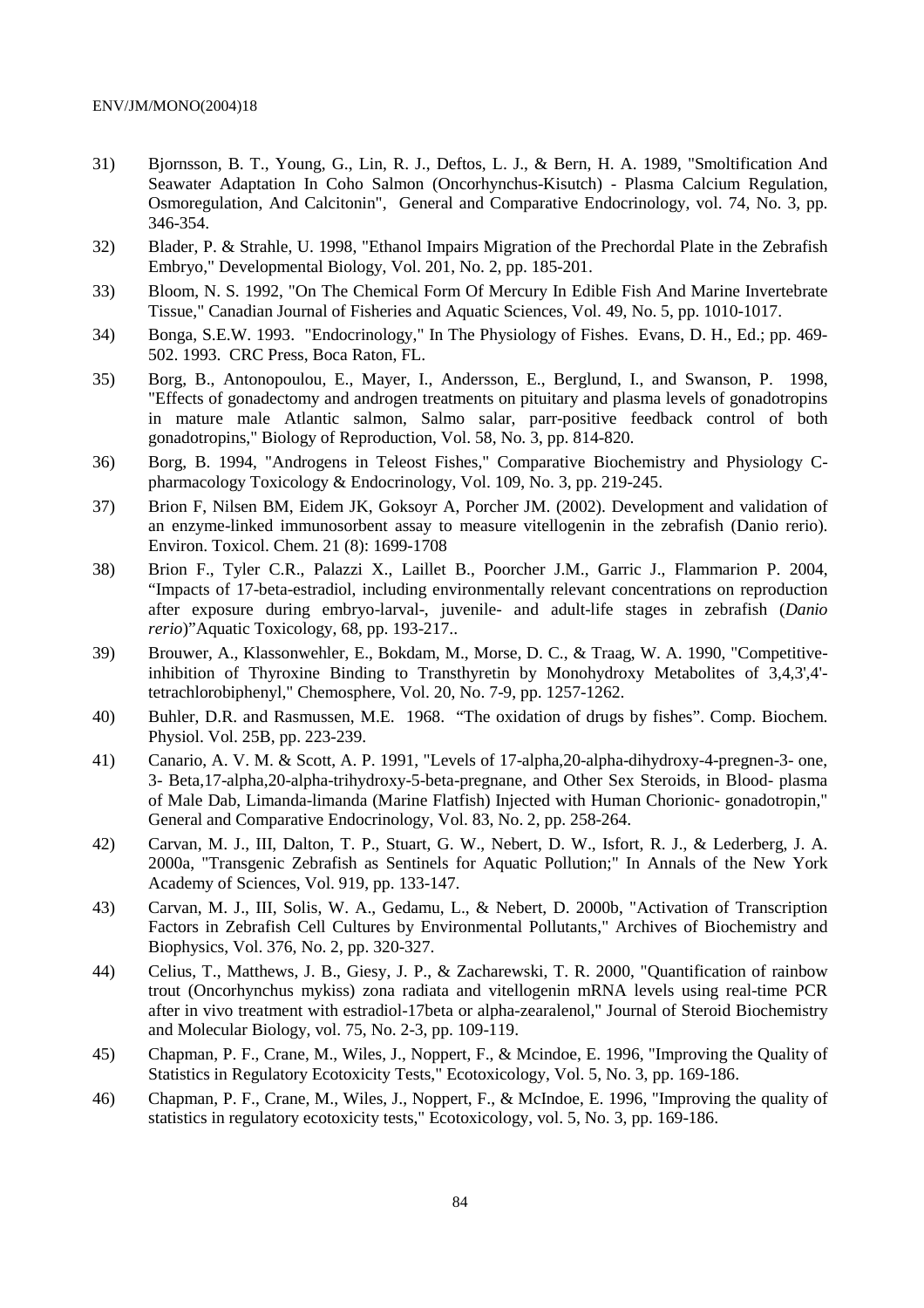- 47) Cheek, A. O., Brouwer, T. H., Carroll, S., Manning, S., Mclachlan, J. A., & Brouwer M 2000, "Experimental Evaluation of Vitellogenin as a Predictive Biomarker for Reproductive Disruption," American Zoologist, Vol. 40, No. 6, P. 972.
- 48) Chen, Y.N., & Kuo, C.M. 1998, "Purification and characterization of vitellin from the freshwater giant prawn, Macrobrachium rosenbergii" Zoological Studies Vol. 37 No. 2, 126-136.
- 49) Cochran, W. G. & Cox, G. M. 1957, Experimental Design John Wiley & Sons, Inc., New York, NY.
- 50) Cochran, W. G. & Cox, G. M. 1957, Experimental Design. John Wiley & Sons, Inc., New York, NY.
- 51) Colborn, T. & Clement, C. 1992. "Chemically Induced Alterations in Sexual Development: the Wildlife/Human Connection". Princeton Scientific, Princeton, 1992.
- 52) Colborn, T., Dumanoski, D., & Myers, J. P., "Our Stolen Future: Are We Threatening Our Fertility, Intelligence, and Survival? Penguin USA, 1997.
- 53) Cooke, J. B. & Hinton, D. E. 1999, "Promotion by 17-beta-estradiol and Betahexachlorocyclohexane of Hepatocellular Tumors in Medaka, Oryzias latipes," Aquatic Toxicology (Amsterdam), Vol. 45, No. 2-3, pp. 127-145.
- 54) Copeland, P. A., Sumpter, J. P., Walker, T. K., & Croft, M. 1986, "Vitellogenin Levels in Male and Female Rainbow-trout (Salmo- Gairdneri Richardson) at Various Stages of the Reproductive-Cycle," Comparative Biochemistry and Physiology B-biochemistry & Molecular Biology, Vol. 83, No. 2, pp. 487-493.
- 55) Couse, J. F. & Korach, K. S. 1999, "Estrogen Receptor Null Mice: What Have We Learned and Where Will They Lead Us? (Vol 20, Pg 358, 1999)," Endocrine Reviews, Vol. 20, No. 4, P. 459.
- 56) Cravedi, J. P., Delous, G., Debrauwer, L., & Prome, D. 1993. "Biotransformation And Branchial Excretion Of 17-Alpha- Methyltestosterone In Trout," Drug Metabolism and Disposition, Vol. 21, No. 2, pp. 377-385.
- 57) Creech, M. M., Arnold, E., V, Boyle, B., Muzinich, M. C., Montville, C., Bohle, D. S., & Atherton, R. W. 1998, "Sperm Motility Enhancement by Nitric Oxide Produced by the Oocytes of Fathead Minnows, Pimephthales Promelas," Journal of Andrology, Vol. 19, No. 6, pp. 667- 674.
- 58) Croley, T. R., Hughes, R. J., Koenig, B. G., Metcalfe, C. D., & March, R. E. 2000, "Mass spectrometry applied to the analysis of estrogens in the environment." Rapid Communications in Mass Spectrometry, vol. 14, No. 13, pp. 1087-1093.
- 59) Crowther, J. 1995, "Elisa Theory and Practice," in Methods in Molecular Biology, Vol. 42 Humana Press, Totawa, NJ.
- 60) Cyr, D. G. & Eales, J. G. 1988a, "Influence of Thyroidal Status on Ovarian-function in Rainbow-Trout, Salmo-gairdneri," Journal of Experimental Zoology, Vol. 248, No. 1, pp. 81-87.
- 61) Cyr, D. G. & Eales, J. G. 1988b, "Invitro Effects of Thyroid-hormones on Gonadotropin-induced Estradiol-17-beta Secretion by Ovarian Follicles of Rainbow- Trout, Salmo-gairdneri," General and Comparative Endocrinology, Vol. 69, No. 1, pp. 80-87.
- 62) Cyr, D. G. & Eales, J. G. 1989, "T3 Enhancement of Invitro Estradiol-17-beta Secretion by Oocytes of Rainbow-trout, Salmo-gairdneri, Is Dependent on Camp," Fish Physiology and Biochemistry, Vol. 6, No. 4, pp. 255-259.
- 63) Cyr, D. G. & Eales, J. G. 1996, "Interrelationships Between Thyroidal and Reproductive Endocrine Systems in Fish," Reviews in Fish Biology and Fisheries, Vol. 6, No. 2, pp. 165-200.
- 64) Daniel, W. W. 1978, Applied Nonparametric Statistics Houghton Mifflin Company, Boston, MA.
- 65) Darras, V. M., Mol, K. A., Van der Geyten, S., and Kuhn, E. R. 1998, "Control of peripheral thyroid hormone levels by activating and inactivating deiodinases," Trends in Comparative Endocrinology and Neurobiology, Vol. 839, pp. 80-86.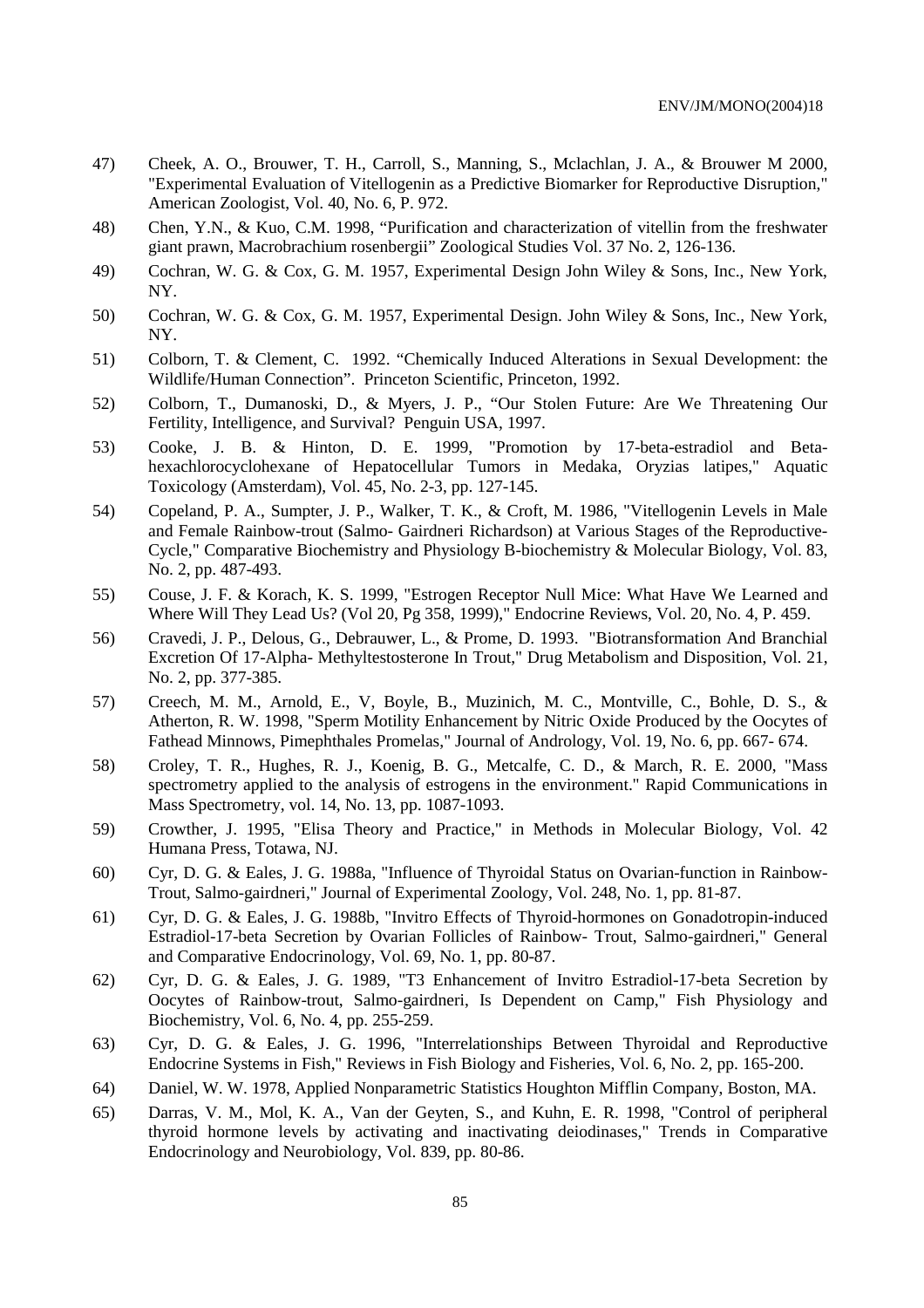- 66) Dauvois, S., Danielian, P. S., White, R., & Parker, M. G. 1992, "Antiestrogen Ici-164,384 Reduces Cellular Estrogen-receptor Content by Increasing its Turnover," Proceedings of the National Academy of Sciences of the United States of America, Vol. 89, No. 9, pp. 4037-4041.
- 67) de Alda, M. J. L. & Barcelo, D. 2001, "Use of solid-phase extraction in various of its modalities for sample preparation in the determination of estrogens and progestogens in sediment and water", Journal of Chromatography A, vol. 938, No. 1-2, pp. 145-153.
- 68) Denny, J. S. 1987, Guidelines for the Culture of Fathead Minnows for Use in Toxicity Tests., Environmental Research Laboratory, Duluth, Minn., Epa/600/3-87/001.
- 69) Denny, J., Spehar, R., Mead, K., & Yousuff, S. 1991, Guidelines for Culturing the Japanese Medaka, Oryzias latipes . Epa/600/3-91/064.
- 70) DeVito, M., Biegel, L., Brouwer, A., Brown, S., Brucker-Davis, F., Cheek, A. O., Christensen, R., Colborn, T., Cooke, P., Crissman, J., Crofton, K., Doerge, D., Gray, E., Hauser, P., Hurley, P., Kohn, M., Lazar, J., McMaster, S., McClain, M., McConnell, E., Meier, C., Miller, R., Tietge, J., & Tyl, R. 1999, "Screening methods for thyroid hormone disruptors", Environmental Health Perspectives, vol. 107, No. 5, pp. 407-415.
- 71) Devlaming, V., Grossman, G., & Chapman, F. 1982, "On The Use Of The Gonosomatic Index", Comparative Biochemistry and Physiology A-Physiology, vol. 73, No. 1, pp. 31-39.
- 72) Diamond, S. A. & Oris, J. 1995, "An Inexpensive Fathead Minnow Egg Incubation and Toxicant Exposure System," Environmental Toxicology and Chemistry, Vol. 14, No. 8, pp. 1387-1388.
- 73) Dickey, J. T. and Swanson, P. 1998, "Effects of sex steroids on gonadotropin (FSH and LH) regulation in coho salmon (Oncorhynchus kisutch)," Journal of Molecular Endocrinology, Vol. 21, No. 3, pp. 291-306.
- 74) Dikkeschei, L. D., Nagel, G. T., Kraan, G. P. B., Deruyterbuitenhuis, A. W., Schade, J. H.,
- 75) Dunnett, C.W. 1955. "A Multiple Comparison Procedure for Comparing Several Treatments with a Control." Journal of American Statistical Association. 50:1096-1121.
- 76) Eales, J. G. & Brown, S. B. 1993, "Measurement and Regulation of Thyroidal Status in Teleost Fish", Reviews in Fish Biology and Fisheries, vol. 3, No. 4, pp. 299-347.
- 77) Eales, J. G., Brown, S.B., Cyr, D.G. Adams, B.A., Finnson, K.R. 1999, "Deiodination as an Index of Chemical Disruption of Thyroid Hormone Homeostasis and Thyroid Status in Fish" Environmental Toxicology and Risk Assessment: Standardization of Biomarkers for Endocrine Disruption an Environmental Assessment: 8th volume, ASTM STP 1364, (D.S. Henshel, M.C. Black and M.C. Harrass eds). Amnerican Society for Testing and Matrerials, West Conshohocken, PA.
- 78) Eales, J. G. & Brown, S. B. 1993, "Measurement and Regulation of Thyroidal Status in Teleost Fish," Reviews in Fish Biology and Fisheries, Vol. 3, No. 4, pp. 299-347.
- 79) Edmunds, J. S., Mccarthy, R. A., & Ramsdell, J. S. 2000, "Permanent and Functional Male-tofemale Sex Reversal in d-rR Strain Medaka (Oryzias latipes) Following Egg Microinjection of o,p'-DDT," Environmental Health Perspectives, Vol. 108, No. 3, pp. 219-224.
- 80) EDSTAC (Endocrine Disruptor Screening and Testing Advisory Committee). 1998. Final Report. EPA/743/R-98/003. U.S. Environmental Protection Agency, Washington, D.C.
- 81) Ensenbach, U. & Nagel, R. 1997, "Toxicity of Binary Chemical Mixtures: Effects of Reproduction of Zebrafish (Brachydanio Rerio)," Arch. Environ. Contam. Toxicol., Vol. 32, No. 2, pp. 204-210.
- 82) EPA (U.S. Environmental Protection Agency). 1997a. Special Report on Environmental Endocrine Disruption: an Effects Assessment and Analysis. U. S. Environmental Protection Agency Office of Research and Development Report for the Risk Assessment Forum. Washington, D.C.
- 83) EPA (U.S. Environmental Protection Agency). 1997b. Special Report on Environmental Endocrine Disrupters: An Effects Assessment and Analysis. EPA/630/R-961012. Technical Panel, Office of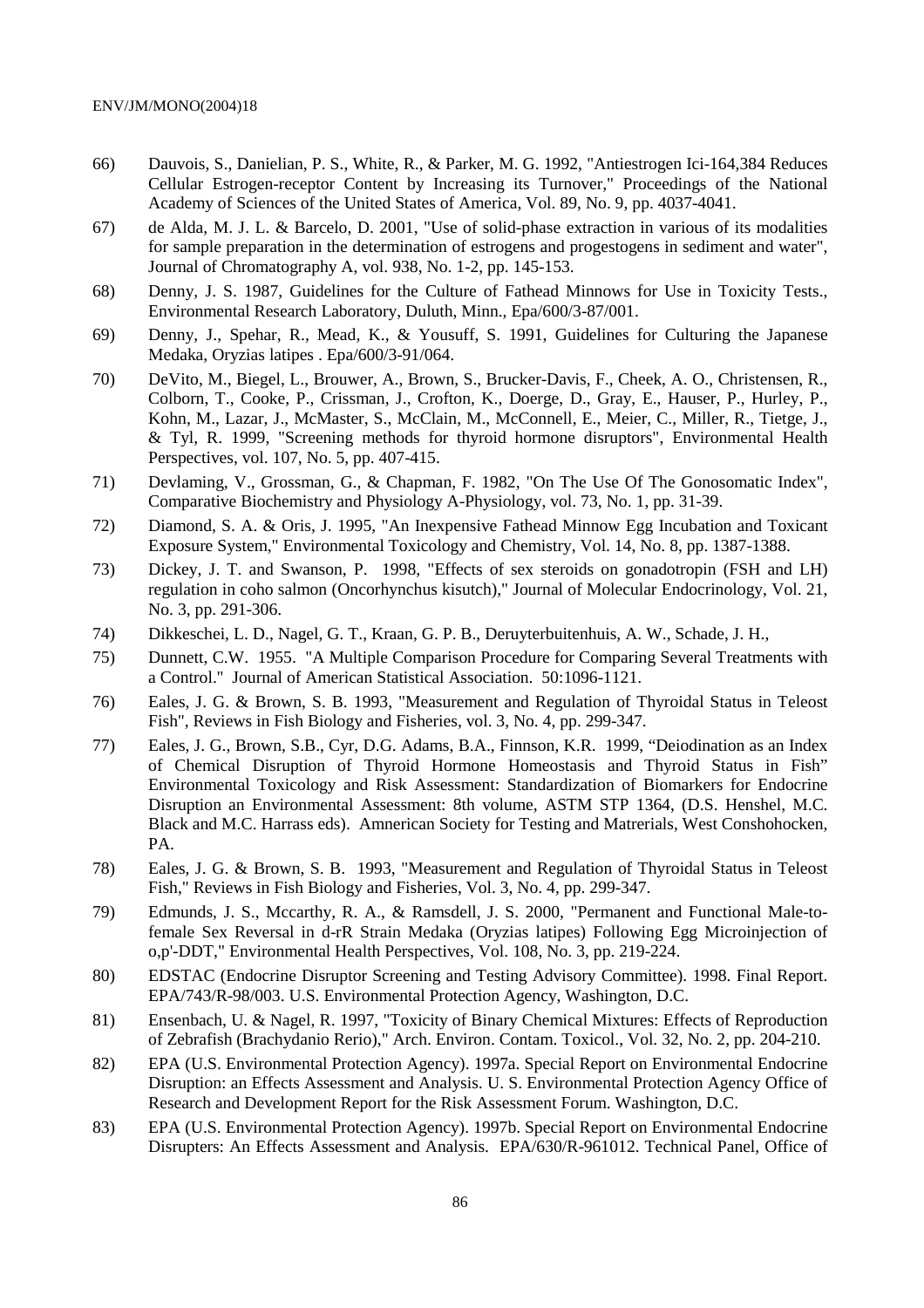Research and Development, Office of Prevention, Pesticides and Toxic Substances, Washington, D.C.

- 84) Federal Register 1998a. Endocrine Disruptor Screening Program, Notice by U.S. Environmental Protection Agency, 63 FR 42852-42855, August 11, 1998.
- 85) Federal Register 1998b. Endocrine Disruptor Screening Program: Statement of Policy and Priority-Setting Workshop, Notice by U.S. Environmental Protection Agency, 63 FR 71541- 71568, December 28, 1998.
- 86) Feist, G., Schreck, C. B., Fitzpatrick, M. S., & Redding, J. M. 1990, "Sex Steroid Profiles of Coho Salmon (Oncorhynchus-kisutch) During Early Development and Sexual-differentiation," General and Comparative Endocrinology, Vol. 80, No. 2, pp. 299-313.
- 87) Fenske M, van Aerle R, Brack S, Tyler CR, Segner H. (2001). Development and validation of a homologous zebrafish (Danio rerio Hamilton-Buchanan) vitellogenin enzyme-linked immunosorbent assay (ELISA) and its application for studies on estrogenic chemicals. Comp. Biochem. Physiol. C 129 (3): 217-232
- 88) Fentress, J. A., Brouwer, T. H., Brouwer, M., Mclachlan, J. A., & Cheek, A. O. 2000, "Examination of a Potential Environmental Anti-estrogen," American Zoologist, Vol. 40, No. 6, pp. 1013-1014.
- 89) Ferchaud, V., Le Bizec, B., Monteau, F., & Andre, F. 1998, "Determination of the exogenous character of testosterone in bovine urine by gas chromatography-combustion-isotope ratio mass spectrometry", Analyst, vol. 123, No. 12, pp. 2617-2620.
- 90) Fitzpatrick, M. S., Pereira, C. B., & Schreck, C. B. 1993, "In-vitro Steroid-secretion During Early Development of Mono-sex Rainbow-trout - Sex-differences, Onset of Pituitary Control, and Effects of Dietary Steroid Treatment," General and Comparative Endocrinology, Vol. 91, No. 2, pp. 199-215.
- 91) Fitzsimmons, P. N., Fernandez, J. D., Hoffman, A. D., Butterworth, B. C., and Nichols, J. W. 2001, "Branchial elimination of superhydrophobic organic compounds by rainbow trout (Oncorhynchus mykiss)," Aquatic Toxicology, Vol. 55, No. 1-2, pp. 23-34.
- 92) Folmar, L. C., Hemmer, M., Hemmer, R., Bowman, C., Kroll, K., & Denslow, N. D. 2000, "Comparative estrogenicity of estradiol, ethynyl estradiol and diethylstilbestrol in an in vivo, male sheepshead minnow (Cyprinodon variegatus), vitellogenin bioassay." Aquatic Toxicology (Amsterdam) , vol. 49, No. 1-2, pp. 77-88.
- 93) Foran, J. A., Allaben, W. T., Ashby, J., Bass, R., Wharf, C., Bucher, J. R., Burnam, W., Bus, J. S., Butterworth, B. E., Carakostas, M., Emerson, J., Cardona, R. A., Cohen, S. M., DeGeorge, J., FennerCrisp, P., Gaylor, D., Gee, J. F., Goodman, J. I., Grant, D. L., Hattan, D. G., Hayashi, Y., Henderson, R. F., Herrman, J. L., Koeter, H. B. W. M., LeBoeuf, R. A., Lorentzen, R. J., McConnell, E. E., Mitsumori, K., Olin, S. S., Parker, J. C., Renwick, A., Stevens, J. T., Swenberg, J. A., Taylor, A. S., VanGemert, M., Vu, V., Walker, R., Watson, M., & Yielding, K. L. 1997, "Principles for the selection of doses in chronic rodent bioassays", Environmental Health Perspectives, vol. 105, No. 1, pp. 18-20.
- 94) Foran, C. M., Bennett, E. R., & Benson, W. H. 2000, "Exposure to Environmentally Relevant Concentrations of Different Nonylphenol Formulations in Japanese Medaka," Marine Environmental Research, Vol. 50, No. 1-5, pp. 135-139.
- 95) Fostier, A. & Breton, B. 1975. "Binding of steroids by plasma of a teleost: the rainbow trout, Salmo gairdnerii" J. Steroid Biochem. Vol. 6, Nos. 3-4, pp. 345-51.
- 96) Fostier, A., Jalabert, B., Billard, R., & Breton, B. 1983. "The Gonadal Steroids. Reproduction." In Fish Physiology; Hoar, W. E. and Randall, D. J., Eds. 9A, pp. 277-372. Academic Press; San Diego, CA.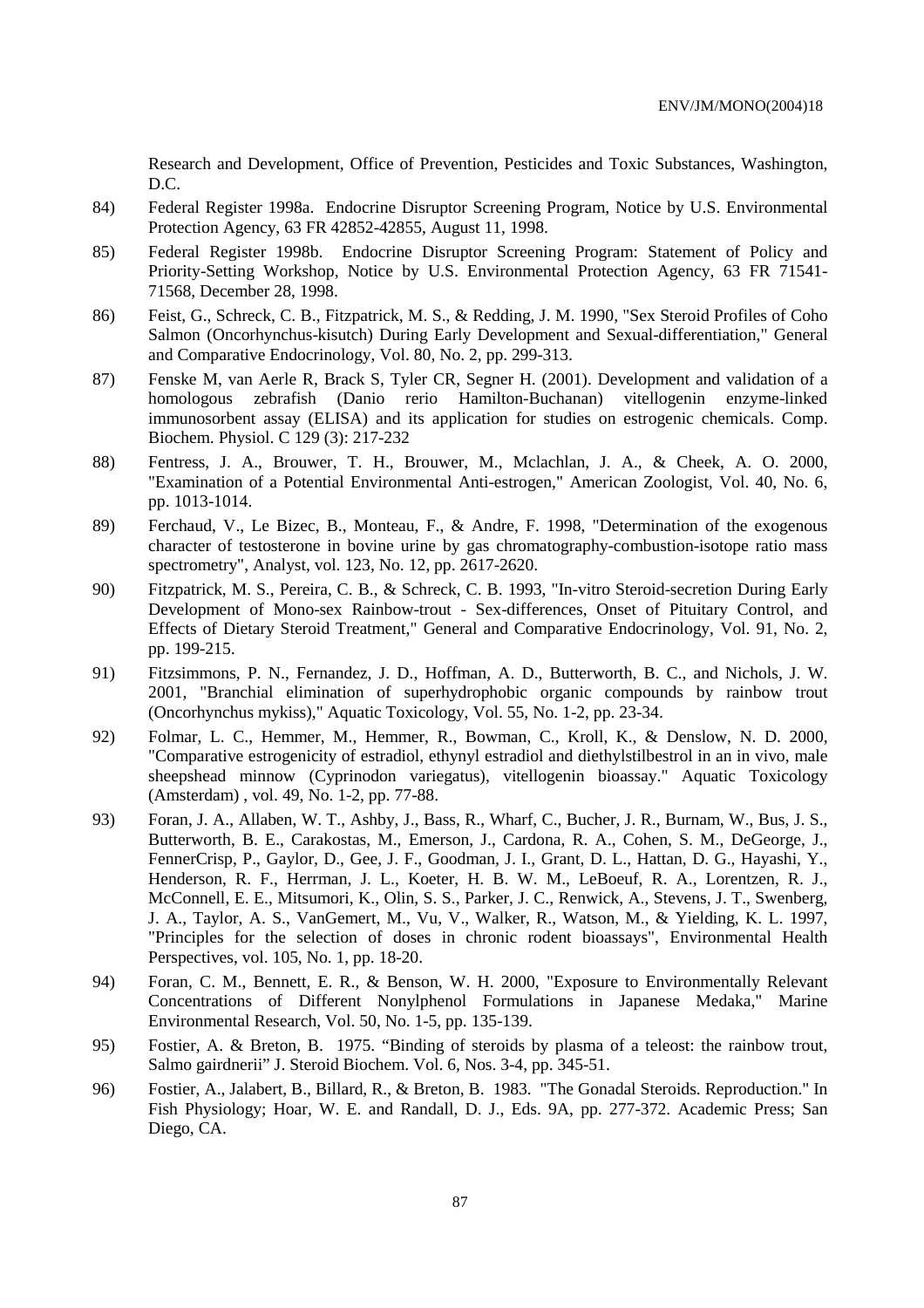- 97) Fostier, A., Legac, F., & Loir, M. 1987, "Steroid in Male Reproduction," in Reproductive Physiology of Fish, D. R. Idler, L. W. Crim, & J. M. Walsh, Eds., St. John's, NF, Canada, pp. 239- 245.
- 98) Fournie, J.W., W.E. Hawkins, R.M. Krol, and M.J. Wolfe. Preparation of small fish for histological evaluation. In: Techniques in Aquatic Toxicology. G.K. Ostrander, Ed. CRC Press 1996.
- 99) Fournie, J.W. Gonadal histology and histopathology in the Japanese medaka (Oryzias latipes). In: Workshop on Gonadal Histopathology in Small Laboratory Fish. Fraunhofer Institute, Hannover, Germany. 2003.
- 100) FQPA (1996). Food Quality Protection Act of 1996, U.S. Public Law 104-170, 21 U.S.C. 46a(p), Section 408(p), 110 STAT.1489, August 3, 1996.
- 101) Fujiwara, N. 1980, "Effects of Thyroid Hormones on the Gonad and the Secondary Sex Characteristic of Medaka Oryzias-latipes," Biol J Nara Women's Univ, Vol. 0 (29-30). 1980. 1-2.
- 102) Funari, E., Zoppini, A., Verdina, A., Deangelis, G., & Vittozzi, L. 1987. "Xenobiotic-Metabolizing Enzyme-Systems In Test Fish .1. Comparative-Studies Of Liver Microsomal Monooxygenases," Ecotoxicology and Environmental Safety, Vol. 13, No. 1, pp. 24-31.
- 103) Geyer, H. J., Steinberg, C. E., Scheunert, I., Bruggemann, R., Schutz, W., Kettrup, A., & Rozman, K., "A Review Of The Relationship Between Acute Toxicity (Lc(50)) Of Gamma-Hexachlorocyclohexane (Gamma-Hch, Lindane) And Total Lipid-Content Of Different Fish Species," Toxicology, Vol. 83, No. 1-3, 1993, pp. 169-179.
- 104) Geyer, H. J., Scheunert, I., Bruggemann, R., Matthies, M., Steinberg, C. E. W., Zitko, V., Kettrup, A., & Garrison, W. 1994, "The Relevance Of Aquatic Organisms Lipid-Content To The Toxicity Of Lipophilic Chemicals - Toxicity Of Lindane To Different Fish Species," Ecotoxicology and Environmental Safety, Vol. 28, No. 1, pp. 53-70.
- 105) Giesy, J. P., Pierens, S. L., Snyder, E. M., Miles, R., Kramer, V. J., Snyder, S. A., Nichols, K. M., & Villeneuve, D. A. 2000, "Effects of 4-nonylphenol on Fecundity and Biomarkers of Estrogenicity in Fathead Minnows (Pimephales promelas)," Environmental Toxicology and Chemistry, Vol. 19, No. 5, pp. 1368-1377.
- 106) Gillesby, B. E. & Zacharewski, T. R. 1998, "Exoestrogens: Mechanisms of Action and Strategies for Identification and Assessment," Environmental Toxicology and Chemistry, Vol. 17, No. 1, pp. 3-14.
- 107) Gimeno S, Komen H, Jobling S, Sumpter J, Bowmer T., 1998b "Demasculinisation of sexually mature male common carp, Cyprinus carpio, exposed to 4-tert-pentylphenol during spermatogenesis" Aquatic Toxicology Vol. 43 No.2-3, pp. 93-109.
- 108) Gimeno, S., Komen, H., Gerritsen, A.M., Bowmer, T., 1998a. "Feminisation of young males of the common carp, Cyprinus carpio, exposed to 4-tert-pentylphenol during sexual differentiation" Aquatic Toxicology Vol. 43 No.2-3, pp. 77-92.
- 109) Goodbred, S. L., Gilliom, R. J., Gross, T. S., & Denslow, N. 1997. "Reconnaissance of 17-beta Estradiol, 11-ketotestosterone, Vitellogenin, and Gonad Histology," in Common Carp of United States Streams. U.S. Geological Survey 96-627, 1-47.
- 110) Goolish, E. M., Evans, R., Okutake, K., & Max, R. 1998, "Chamber Volume Requirements for Reproduction of the Zenbrafish Danio Rerio," Progressive Fish-culturist, Vol. 60, No. 2, pp. 127- 132.
- 111) Goos, H. J. T. 1987, "Steroid Feedback on Pituitary Gonadotrpin Secretion," in Reproductive Physiology of Fish, D. R. Idler, L. W. Crim, & J. M. Walsh, Eds., St. John's, NF, Canada, pp. 16- 20.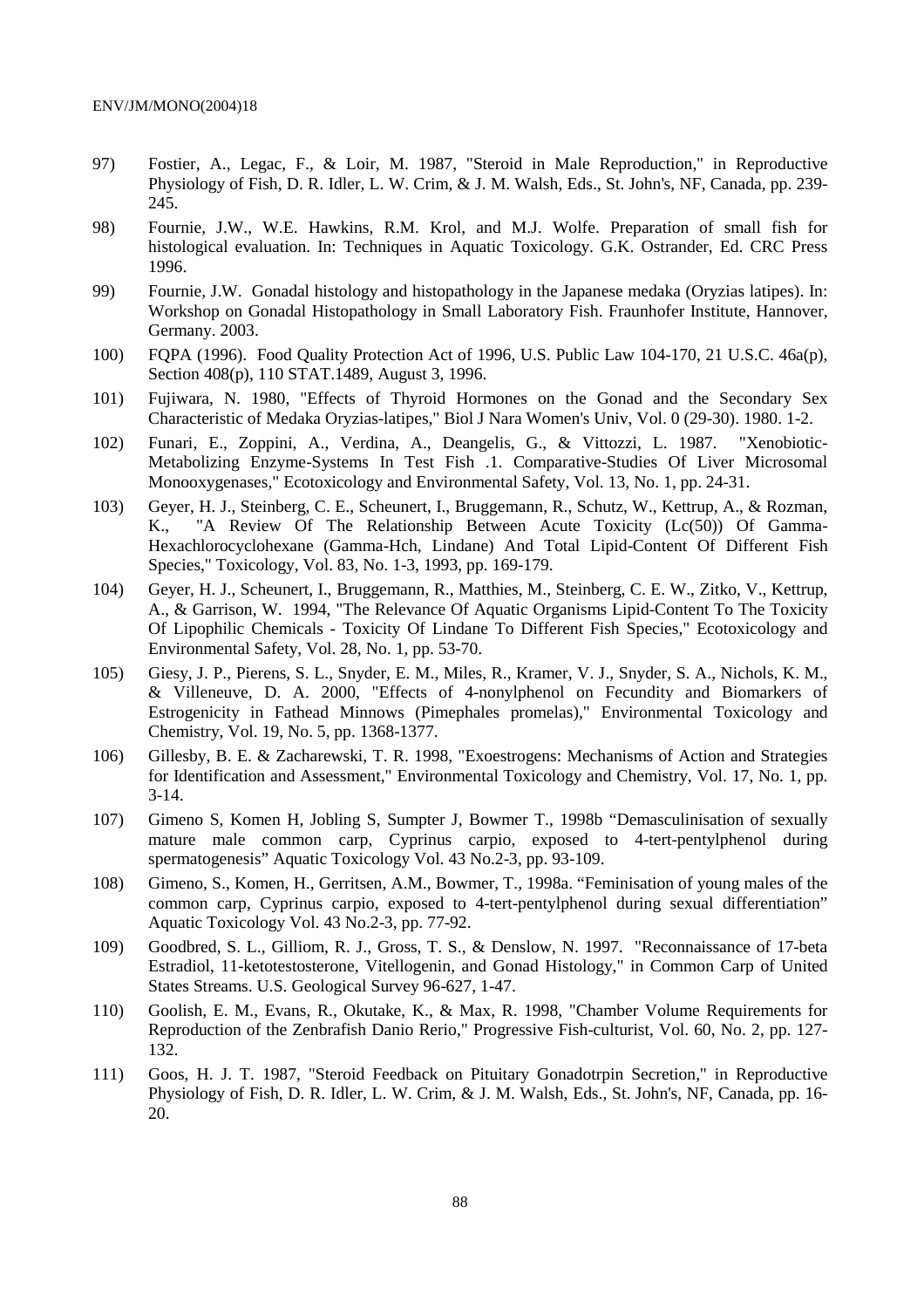- 112) Govoroun, M., Mcmeel, O. M., Mecherouki, H., Smith, T. J., & Guiguen, Y. 2001, "17-betaestradiol Treatment Decreases Steroidogenic Enzyme Messenger Ribonucleic Acid Levels in the Rainbow Trout Testis," Endocrinology, Vol. 142, No. 5, pp. 1841-1848.
- 113) Grant, J. W. A. C. 1995, "Mate Choice by Male Japanese Medaka (Pisces, Oryziidae)," Animal Behaviour, Vol. 50, No. 5, pp. 1425-1428.
- 114) Gray, L.E. Jr. et al. (28 coauthors). 1997. Endocrine Screening methods workshop report: detection of estrogenic and androgenic hormonal and antihormonal activity for chemicals that act via receptor of steroidogenic enzyme mechanisms. Reproductive Toxicology 11(5): 719-750.
- 115) Gray, M. A. & Metcalfe, C. D. 1997, "Induction of testis-ova in Japanese Medaka (Oryzias latipes) exposed to p-nonylphenol", Environmental Toxicology and Chemistry, vol. 16, No. 5, pp. 1082- 1086.
- 116) Gray, L. E., Ostby, J. S., & Kelce, W. R. 1994, "Developmental Effects of an Environmental Antiandrogen - the Fungicide Vinclozolin Alters Sex-differentiation of the Male Rat," Toxicology and Applied Pharmacology, Vol. 129, No. 1, pp. 46-52.
- 117) Gray, L. E., Ostby, J., Monosson, E., and Kelce, W. R. 1999, "Environmental antiandrogens: low doses of the fungicide vinclozolin alter sexual differentiation of the male rat," Toxicology and Industrial Health, Vol. 15, No. 1-2, pp. 48-64.
- 118) Gray, M. A., Teather, K. L., & Metcalfe, C. D. 1999, "Reproductive Success and Behavior of Japanese Medaka (Oryzias latipes) Exposed to 4-tert-octylphenol," Environmental Toxicology and Chemistry, Vol. 18, No. 11, pp. 2587-2594.
- 119) Gregus, Z., Watkins, J. B., Thompson, T. N., Harvey, M. J., Rozman, K., & Klaassen, C. D. 1983, "Hepatic Phase-I And Phase-Ii Biotransformations In Quail And Trout - Comparison To Other Species Commonly Used In Toxicity Testing," Toxicology and Applied Pharmacology, Vol. 67, No. 3, pp. 430-441.
- 120) Grier, H. 1981, "Cellular organization of the testis and spermatogenesis in fishes." American Zoologist, Vol. 21, 345- 357.
- 121) Gronen, S., Denslow, N., Manning, S., Barnes, D., & Brouwer, M. 1999. "Serum vitellogenin levels and reproductive impairment of male Japanese medaka (Oryzias latipes) exposed to 4-tertoctylphenol". Environmental Health Perspectives Vol. 107, pp. 385-390.
- 122) Guarino, A.M., Anderson, J.B. 1976, "Excretion of phenol red and its glucuronide in the dogfish shark" Xenobiotica Vol 6, No. 1, pp.1-13.
- 123) Guram, M. S. & Boatwright, B. 1989, Development of Critical Life Stage Assays: Teratogenic Effects of Ash Basin Effluent Components on Freshwater Fish, Gambusia affinis and Daphnia: Progress Report, 21 May 1988-1 June 1989. DOE/SR/18001-2.
- 124) Hall, J. M., Couse, J. F., & Korach, K. S. 2001, "The multifaceted mechanisms of estradiol and estrogen receptor signaling", Journal of Biological Chemistry, vol. 276, No. 40, pp. 36869-36872.
- 125) Halm, S., Rand-Weaver, M., Sumpter, J. P., and Tyler, C. R. 2001, "Cloning and molecular characterization of an ovarian-derived (brain-like) P450 aromatase cDNA and development of a competitive RT-PCR assay to quantify its expression in the fathead minnow (Pimephales promelas)," Fish Physiology and Biochemistry, Vol. 24, No. 1, pp. 49-62.
- 126) Hamaguchi, S. 1978, "The Inhibitory Effects of Cyproterone Acetate on the Male Secondary Sex Characteristics of the Medaka Oryzias-latipes," Annot Zool Jpn, Vol. 51 (2). 1978. 65-69.
- 127) Hamazaki, T. S., Iuchi, I., & Yamagami, K. 1987, "Purification and Identification of Vitellogenin and its Immunohistochemical Detection in Growing Oocytes of the Teleost Oryzias-latipes," J Exp Zool, Vol. 242 (3). 1987. 333-342.
- 128) Harries, J. E., Runnalls, T., Hill, E., Harris, C. A., Maddix, S., Sumpter, J. P., & Tyler, C. R. 2000, "Development of a Reproductive Performance Test for Endocrine Disrupting Chemicals Using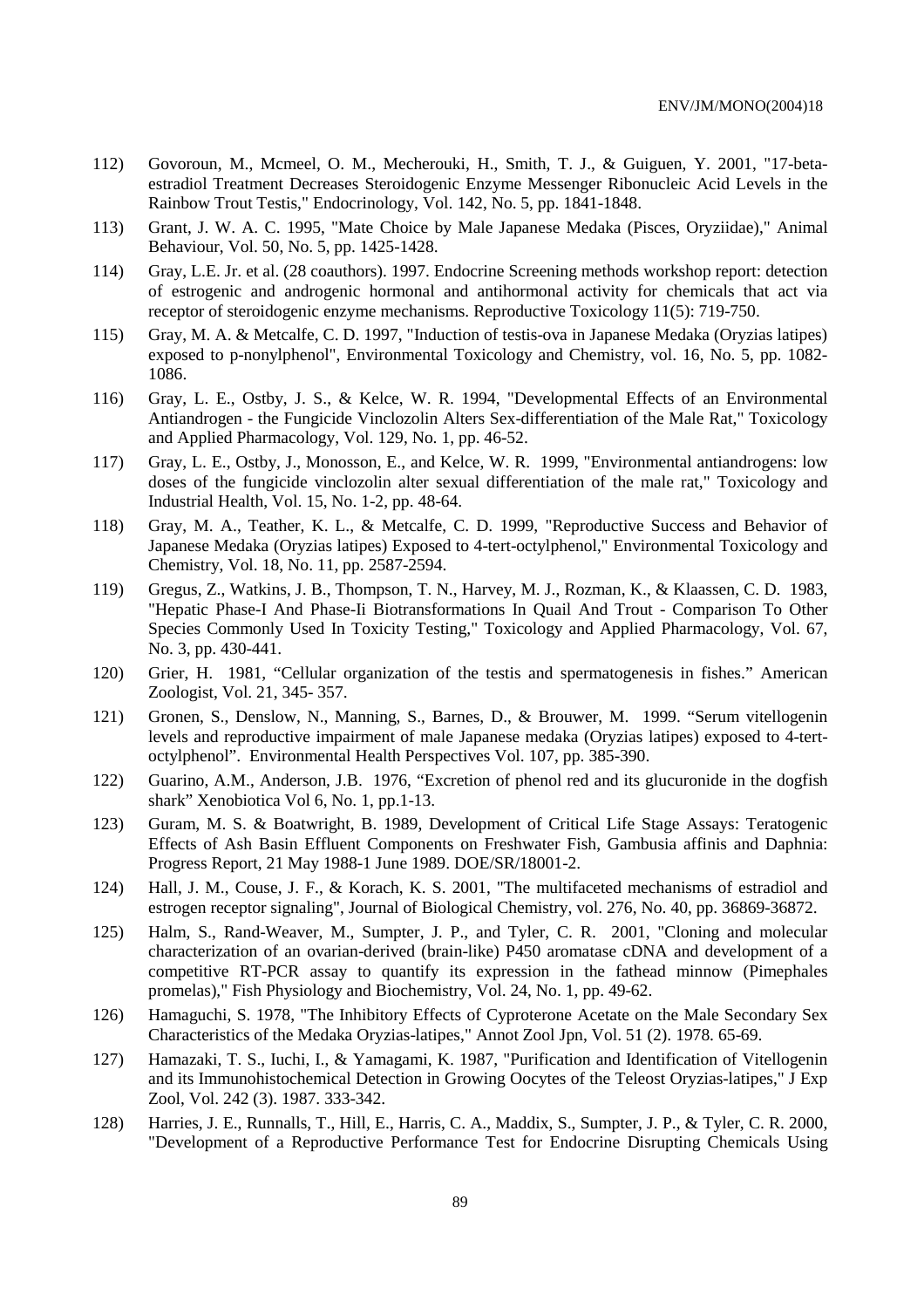Pair-breeding Fathead Minnows (Pimephales promelas)," Environmental Science & Technology, Vol. 34, No. 14, pp. 3003-3011.

- 129) Hatakeyama, H., Itozawa, K., Kawamata, A., & Harada Takahiko 1999, "Influence of Bisphenol-A and Dibutyl Phthalate on Medaka, Oryzias latipes," Bulletin of the Nippon Veterinary and Animal Science University No. 48, pp. 50-56.
- 130) Hawkins, M. B., Thornton, J. W., Crews, D., Skipper, J. K., Dotte, A., & Thomas, P. 2000, "Identification of a Third Distinct Estrogen Receptor and Reclassification of Estrogen Receptors in Teleosts," Proceedings of the National Academy of Sciences of the United States of America, Vol. 97, No. 20, pp. 10751-10756.
- 131) Hayton, W. L. & Barron, M. G. 1990, "Rate-Limiting Barriers To Xenobiotic Uptake By The Gill," Environmental Toxicology and Chemistry, Vol. 9, No. 2, pp. 151-157.
- 132) Heming, T. A. 1989, "Clinical-Studies Of Fish Blood Importance Of Sample Collection And Measurement Techniques", American Journal of Veterinary Research, vol. 50, No. 1, pp. 93-97.
- 133) Herman, R. L. & Kincaid, H. L. 1988, "Pathological Effects of Orally-administered Estradiol to Rainbow-trout," Aquaculture, Vol. 72, No. 1-2, pp. 165-172.
- 134) Hill, R.L. Jr., Janz, D.M. (2003). Developmental estrogenic exposure in zebrafish (Danio rerio): 1. Effects on sex ratio and breeding success. Aquatic Toxicology in press.
- 135) Hirshfield M. 1980. "An Experimental Analysis of Reproductive Effort and Cost in the Japanese Medaka Oryzias latipes." Ecology 61, 282-292.
- 136) Hishida, T.-O. & Kawamoto, N. 1970, "Androgenic and Male Inducing Effects of 11 Keto Testosterone on a Teleost the Medaka Oryzias-latipes," J Exp Zool, Vol. 173 (3). 1970 279-284.
- 137) Hoare, S. R. J. & Usdin, T. B. 2001, "Molecular Mechanisms of Ligand Recognition by Parathyroid Hormone 1 (PTH1) and PTH2 Receptors," Current Pharmaceutical Design, Vol. 7, No. 8, pp. 689-713.
- 138) Hobby, A. C., Pankhurst, N. W., & Geraghty, D. P. 2000, "A Comparison of Sex Steroid Binding Protein (Sbp) in Four Species of Teleost Fish," Fish Physiology and Biochemistry, Vol. 23, No. 3, pp. 245-256.
- 139) Hobby, A. C., Pankhurst, N. W., and Geraghty, D. P. 2000, "A comparison of sex steroid binding protein (SBP) in four species of teleost fish," Fish Physiology and Biochemistry, Vol. 23, No. 3, pp. 245-256.
- 140) Holbech, H., Andersen, L., Petersen, G.I., Korsgaard, B., Pedersen, K.L., Bjerregaard, P. 2001, "Development of an ELISA for vitellogenin in whole body homogenate of zebrafish (Danio rerio)" Comparative Biochemistry And Physiology C-Toxicology & Pharmacology, Vol. 130 (1): 119- 131.
- 141) Holcombe, G. W., Benoit, D. A., Hammermeister, D. E., Leonard, E. N., & Johnson, R. 1995, "Acute and Long-term Effects of Nine Chemicals on the Japanese Medaka (Oryzias latipes)," Archives of Environmental Contamination and Toxicology, Vol. 28, No. 3, pp. 287-297.
- 142) Horsberg, T.E. 1994. "Experimental Methods for Pharmacokinetic Studies in Salmonids" Annual Review of Fish Diseases, Vol. 4, pp. 345-358.
- 143) Howell, W. M., Black, D. A., & Bortone, S. A. 1980, "Abnormal Expression of Secondary Sex Characters in a Population of Mosquitofish, Gambusia-affinis-holbrooki - Evidence for Environmentally-induced Masculinization," Copeia No. 4, pp. 676-681.
- 144) Howell, W. M., Black, D. A., & Bortone, S. A. 1980, "Abnormal Expression Of Secondary Sex Characters In A Population Of Mosquitofish, Gambusia-Affinis-Holbrooki - Evidence For Environmentally-Induced Masculinization," Copeia, No. 4, pp. 676-681.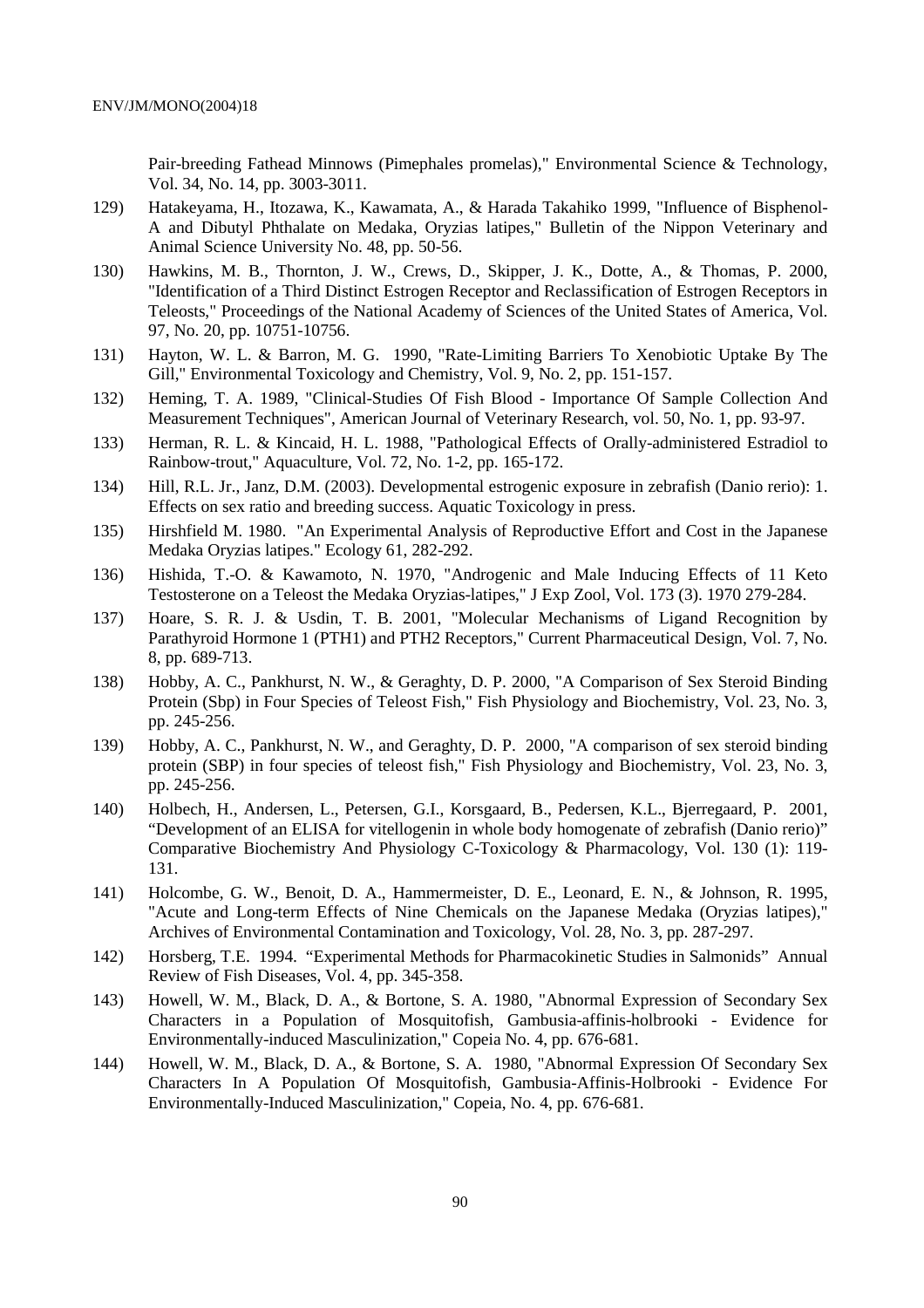- 145) Huang, H., Vogel, S. S., Liu, N., Melton, D. A., & Lin, S. 2001, "Analysis of Pancreatic Development in Living Transgenic Zebrafish Embryos," Molecular and Cellular Endocrinology, Vol. 177, No. 1-2, pp. 117-124.
- 146) Hunn, J.B. and From, P.O. 1966. "In vivo uptake of radioiodide by rainbow trout. J. Water Poll. Contr. Fed. No. 38, 1981-1985.
- 147) Hurlbert, S. H. 1984, "Psuedoreplication and the Design of Ecological Field Experiments," Ecological Monographs No. 54, pp. 187-211.
- 148) ICCVAM (2000). ICCVAM Authorization Act of 2000, U.S. Public Law 106-545, 114 STAT.2721, signed into law December 19, 2000.
- 149) Idler, D. R. & Ng, T. B. 1979, "Studies on Two Types of Gonadotropins from Both Salmon and Carp Pituitaries," General and Comparative Endocrinology No. 38, pp. 421-440.
- 150) Idler, D. R., Fagerlund, U. H. M., & Ronald, A. P. 1960, "Isolation of Pregn-4-ene-17á,20â-diol- 3 one from the Plasma of Pacific Salmon (Oncorhynchus mykiss )," Biochem. Biophys. Res. Comm. No. 2, pp. 133-137.
- 151) Idler, D. R., Horne, D. A., & Sangalang, G. B. 1971, "Identification and Quantification of the Major Androgens in Testicular and Peripheral Plasma of Atlantic Salmon (Salmo Salar) During Sexual Maturation," General and Comparative Endocrinology No. 16, pp. 257-267.
- 152) Islinger, M., Pawlowski, S., Hollert, H., Völkl, A., Braunbeck, T. (1999) Measurement of vitellogenin-mRNA expression in primary cultures of rainbow trout hepatocytes in a nonradioactive dot blot/RNAse protection-assay. Sci. Total. Environ. 233, 109-122.
- 153) Islinger, M., Yuan, H., Voelkl, A., Braunbeck, T. 2002. "Measurement of vitellogenin gene expression by RT-PCR as a tool to identify endocrine disruption in Japanese medaka (Oryzias latipes)" Biomarkers Vol. 7 No. 1, pp. 80-93.
- 154) Islinger, M., Willimski, D., Völkl, A., Braunbeck, T. (2003) Effects of 17-ethinylestradiol on the expression of three estrogen-regulated genes and cellular ultrastructure of liver and testes in male zebrafish. Aquat. Toxicol. 62: 85-103.
- 155) Iwamatsu, T., Kobayashi, H., Hamaguchi, S., Sagegami, R., & Shuo, T. 2000, "Sex Reversal of Medaka (Oryzias latipes) by a Short Exposure of Embryos to Sex Steroids," Zoological Science (Tokyo), Vol. 17, No. Supplement, P. 15.
- 156) Iwamatsu, T., Shibata, Y., Funato, M., & Ikegami, S. 1999, "Effect of Aphidicolin of Nuclear Behavior in Medaka Eggs," Zoological Science (Tokyo), Vol. 16, No. Suppl., P. 89.
- 157) Iwamatsu, T., Takahashi, S. Y., Sakai, N., Nagahama, Y., & Onitake, K. 1987, "Induction and Inhibition of in Vitro Oocyte Maturation and Production of Steroids in Fish Follicles by Forskolin," J.exp.zool. , Vol. 241, No. 1, pp. 101-111.
- 158) Iwamatsu, T., Yoshizaki, N., & Shibata, Y. 1997, "Changes in the Chorion and Sperm Entry into the Micropyle During Fertilization in the Teleostean Fish, Oryzias latipes," Development Growth +Acy- Differentiation, Vol. 39, No. 1, pp. 33-41.
- 159) Jakobsson, S., Borg, B., Haux, C., & Hyllner, S. J. 1999, "An 11-ketotestosterone Induced Kidneysecreted Protein: the Nest Building Glue from Male Three-spined Stickleback, Gasterosteus Aculeatus," Fish Physiology and Biochemistry, Vol. 20, No. 1, pp. 79-85.
- 160) Jalabert, B., Baroiller, J. F., Breton, B., Fostier, A., Le Gac, F., Guiguen, Y., & Monod, G. 2000, "Main Neuro-endocrine, Endocrine and Paracrine Regulations of Fish Reproduction, and Vulnerability to Xenobiotics," Ecotoxicology, Vol. 9, No. 1-2, pp. 25-40.
- 161) Janz, D.M. 2000. "Endocrine System" In The Laboratory Fish, (G.K. Ostrander ed). Academic Press, San Diego CA.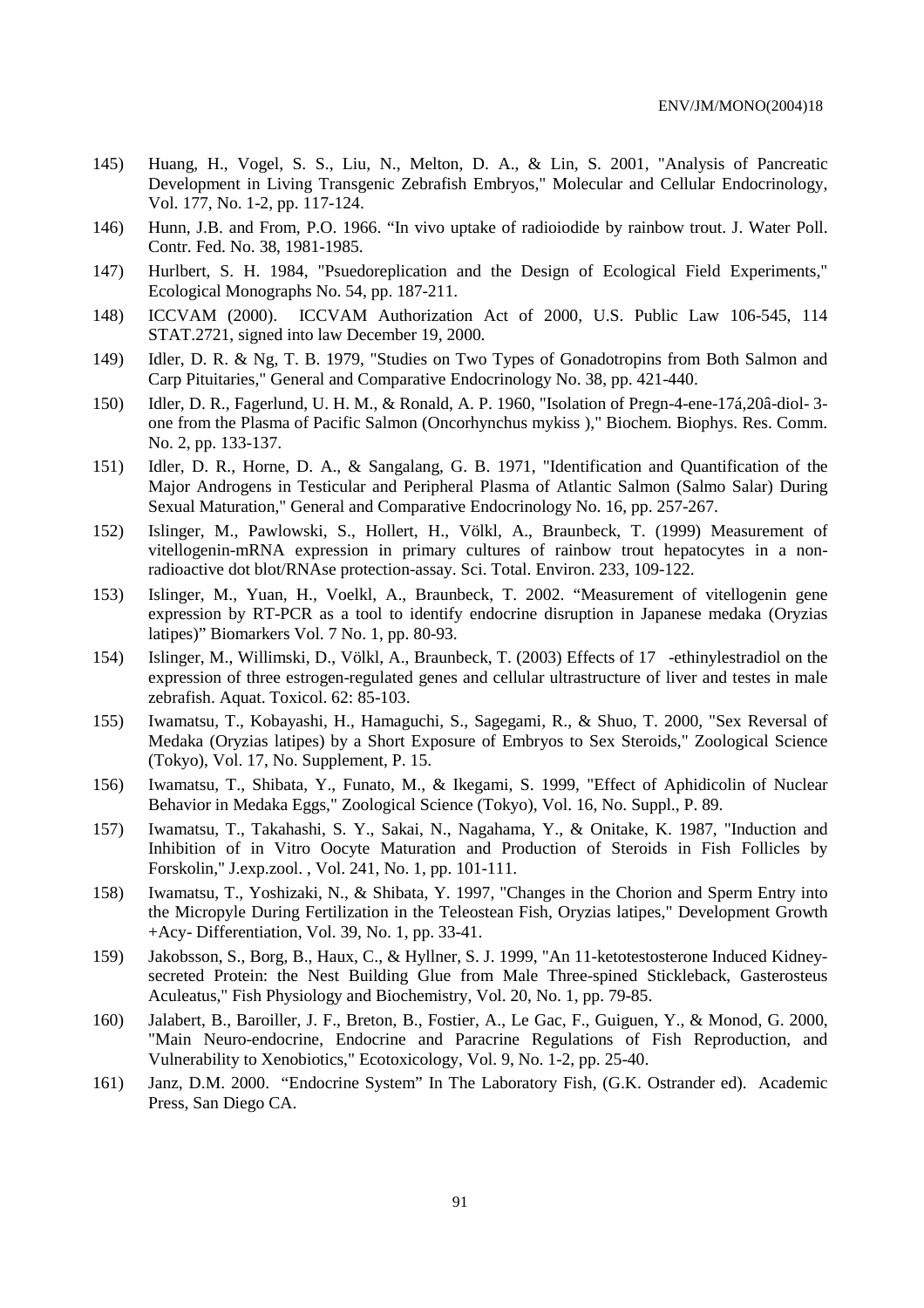- 162) Jenkins, R., Angus, R. A., Mcnatt, H., Howell, W. M., Kemppainen, J. A., Kirk, M., & Wilson, E. M. 2001, "Identification of Androstenedione in a River Containing Paper Mill Effluent," Environmental Toxicology and Chemistry, Vol. 20, No. 6, pp. 1325-1331.
- 163) Jensen, K. M., Korte, J. J., Kahl, M. D., Pasha, M. S., & Ankley, G. T. 2001, "Aspects of Basic Reproductive Biology and Endocrinology in the Fathead Minnow (Pimephales promelas)," Comparative Biochemistry and Physiology Part C Toxicology & Pharmacology, Vol. 128c, No. 1, pp. 127-141.
- 164) Jobling, S. & Sumpter, J. P. 1993, "Detergent Components In Sewage Effluent Are Weakly Estrogenic To Fish - An In-Vitro Study Using Rainbow-Trout (Oncorhynchus- Mykiss) Hepatocytes", Aquatic Toxicology, vol. 27, No. 3-4, pp. 361-372.
- 165) Jobling, S., Sheahan, D., Osborne, J. A., Matthiessen, P., & Sumpter, J. P. 1996, "Inhibition of Testicular Growth in Rainbow Trout (Oncorhynchus mykiss) Exposed to Estrogenic Alkylphenolic Chemicals," Environmental Toxicology and Chemistry, Vol. 15, No. 2, pp. 194- 202.
- 166) Jobling, S., Beresford, N., Nolan, M., Rodgers-Gray, T., Brighty, G. C., Sumpter, J. P., and Tyler, C. R. 2002, "Altered sexual maturation and gamete production in wild roach (Rutilus rutilus) living in rivers that receive treated sewage effluents," Biology of Reproduction, Vol. 66, No. 2, pp. 272-281.
- 167) Jobling, S., Nolan, M., Tyler, C. R., Brighty, G., and Sumpter, J. P. 1998, "Widespread sexual disruption in wild fish," Environmental Science & Technology, Vol. 32, No. 17, pp. 2498-2506.
- 168) Jones I, Lindberg C, Jakobsson S, Hellqvist A, Hellman U, Borg B, Olsson PE. Molecural cloning and characterisation of spiggin, an androgen-regulated extraorganismal adhesive with structural similarities to Von Willebrand factor-related proteins. J Biol Chem, 2001, pp:17857-17863.
- 169) Jons, G. D. & Miranda, L. E. 1997, "Ovarian Weight as an Index of Fecundity, Maturity, and Spawning Periodicity," Journal of Fish Biology, Vol. 50, No. 1, pp. 150-156.
- 170) Jorgensen, E. H., Burkow, I. C., Foshaug, H., Killie, B., and Ingebrigtsen, K. 1997, "Influence of lipid status on tissue distribution of the persistent organic pollutant octachlorostyrene in Arctic charr (Salvelinus alpinus)," Comparative Biochemistry and Physiology C-Pharmacology Toxicology & Endocrinology, Vol. 118, No. 3, pp. 311-318.
- 171) Kahl, M. D., Jensen, K. M., Korte, J. J., & Ankley, G. T. 2001, "Effects of Handling on Endocrinology and Reproductive Performance of the Fathead Minnow," Journal of Fish Biology, Vol. 59, No. 3, pp. 515-523.
- 172) Kahl, M. D., Russom, C. L., DeFoe, D. L., & Hammermeister, D. E. 1999, "Saturation units for use in aquatic bioassays", Chemosphere, vol. 39, No. 3, pp. 539-551.
- 173) Katsiadaki I., Scott A. P., Matthiessen P., 1999. The use of the three-spined stickleback as a potential biomarker for androgenic xenobiotics. In the Proceedings of the 6th International Symposium on the Reproductive Physiology of Fish, Bergen, Norway, July 4-9, 1999, Norberg B., Kjesbu O. S., Taranger G. L., Andersson E., Stefansson S. O. (eds.), pp: 359-361
- 174) Katsiadaki I., Scott S, Mayer I, 2002. The potential of the three-spined stickleback, Gasterosteus aculeatus L., as a combined biomarker for oestrogens and androgens in European waters. Marine Environmental Research, 54 (3-5), pp: 725-728.
- 175) Katsiadaki I, Scott AP, Hurst MR, Matthiessen P, Mayer I, 2002. Detection of environmental androgens: A novel method based on ELISA of spiggin, the stickleback (Gasterosteus aculeatus) glue protein. Environmental Toxicology and Chemistry, 21 (9), pp: 1946-1954.
- 176) Khan, I. A. and Thomas, P. 1992, "Stimulatory Effects of Serotonin on Maturational Gonadotropin- Release in the Atlantic Croaker, Micropogonias-Undulatus," General and Comparative Endocrinology, Vol. 88, No. 3, pp. 388-396.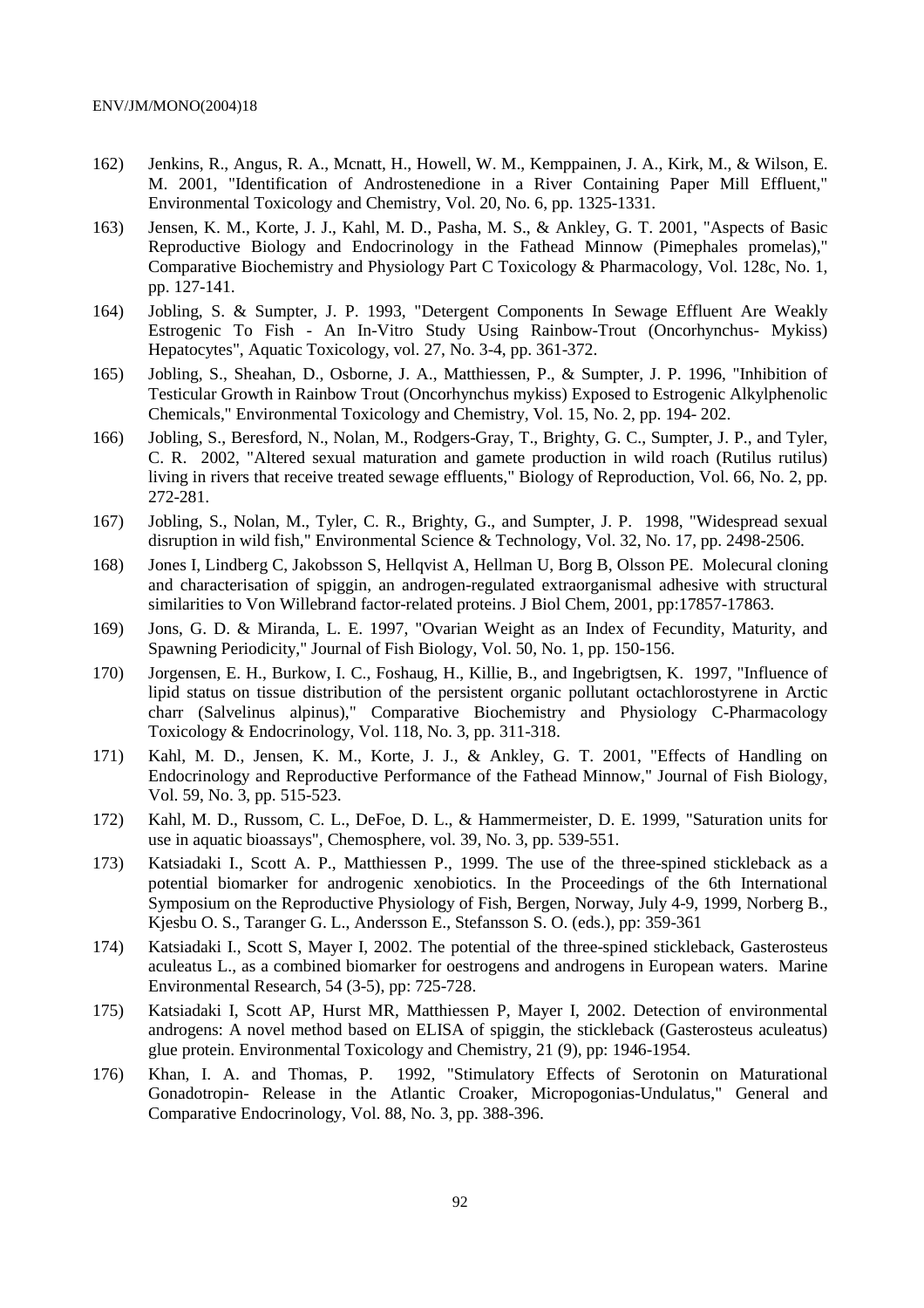- 177) Khan, I. A., Hawkins, M. B., and Thomas, P. 1999, "Gonadal stage-dependent effects of gonadal steroids on gonadotropin II secretion in the Atlantic croaker (Micropogonias undulatus)," Biology of Reproduction, Vol. 61, No. 3, pp. 834-841.
- 178) Kavlock, R.J., G.P. Daston, C. DeRosa, P. Fenner Crisp, L.E. Gray, S. Kaatari, G. Lucier, M. Luster, M.J. Mac, C. Maczka, R. Miller, J. Moore, R. Roland, G. Scott, D.M. Sheehan, T. Sinks and H.A. Tilson. (1996) Research needs for the assessment of health and environmental effects of endocrine disruptors: A report of the U.S. EPA-sponsored workshop. Environmental Health Perspectives 104: Suppl 4.
- 179) Kawahara, T. & Yamashita, I. 2000, "Estrogen-independent Ovary Formation in the Medaka Fish, Oryzias latipes," Zoological Science (Tokyo), Vol. 17, No. 1, pp. 65-68.
- 180) Kawamoto, N. 1969, "Effects of Androstenedione 10 Norethynyl Testosterone Progesterone and 17alpha Hydroxy Progesterone upon the Manifestation of Secondary Sexual Characters in the Medaka Oryzias-latipes," Develop Growth Differ, Vol. 11 (2). 1969 89-103.
- 181) Kawamoto, N. 1973, "Androgenic Potencies of Androsterone Methyl Testosterone Testosterone Propionate and Testosterone upon the Manifestation of Papillar Processes in the Female Medaka Oryzias latipes," Zool Mag (Tokyo), Vol. 82 (1). 1973 36-41.
- 182) Kelce, W. R., Monosson, E., Gamcsik, M. P., Laws, S. C., & Gray, L. E. 1994, "Environmental Hormone Disruptors - Evidence That Vinclozolin Developmental Toxicity Is Mediated by Antiandrogenic Metabolites," Toxicology and Applied Pharmacology, Vol. 126, No. 2, pp. 276- 285.
- 183) Kim, Y. & Cooper, K. R. 1999, "Toxicity of 2,3,7,8-tetrachlorodibenzo-p-dioxin (TCDD) and Polychlorinated Biphenyls (Pcbs) in the Embryos and Newly Hatched Larvae of the Japanese Medaka (Oryzias latipes)," Chemosphere, Vol. 39, No. 3, pp. 527-538.
- 184) Kim, Y. J., Freas, A., & Fenselau, C. 2001, "Analysis of Viral Glycoproteins by Maldi-tof Mass Spectrometry," Analytical Chemistry, Vol. 73, No. 7, pp. 1544-1548.
- 185) Kime D.E. 1998, Endocrine disruption in fish Kluwer Academic Publishers.
- 186) Kime, D. E. & Nash, J. P. 1999, "Gamete Viability as an Indicator of Reproductive Endocrine Disruption in Fish," Science of the Total Environment, Vol. 233, No. 1-3, pp. 123-129.
- 187) Kime, D. E. 1995, "The Effects of Pollution on Reproduction in Fish", Reviews in Fish Biology and Fisheries, vol. 5, No. 1, pp. 52-95.
- 188) Kime, D.E. 1987. "The Steroids" In Comparative Vertebrate Endocrinology, Chester-Jones, I., Ingleton, P.M. & Phillips, J.G., Eds; pp. 3-56. Academic Press, London, U.K.
- 189) Kiparissis, Y. & Metcalfe, C. D. 1997, "Endocrine-disrupting Potential of Flavonoids in Japanese Medaka (Oryzias latipes)," Canadian Technical Report of Fisheries and Aquatic Sciences No. 2192, P. 8.
- 190) Kirchen R.V & West, W. R. 1976, The Japanese Medaka: It's Care and Development. Carolina Biological Supply.
- 191) Kishida, M. & Callard, G., V 2001, "Distinct Cytochrome P450 Aromatase Isoforms in Zebrafish (Danio Rerio) Brain and Ovary Are Differentially Programmed and Estrogen Regulated During Early Development," Endocrinology, Vol. 142, No. 2, pp. 740-750.
- 192) Kitano, T., Takamune, K., Nagaham, Y., & Abe, S. 2000, "Aromatase Inhibitor and 17 Alphamethyltestosterone Cause Sex- Reversal from Genetical Females to Phenotypic Males and Suppression of P450 Aromatase Gene Expression in Japanese Flounder (Paralichthys Olivaceus)," Molecular Reproduction and Development, Vol. 56, No. 1, pp. 1-5.
- 193) Kleinow, K., J. Baker, J. Nichols, F. Gobas, T. Parketron, D. Muir, G. Monteberdi, & Mastrodone, P. 1999. "Exposure, uptake, and disposition of chemicals in reproductive and developmental states of selected oviparous vertebrates." Pages 9-111 In: R.T. Di Giulio and D.E. Tillitt, Eds.,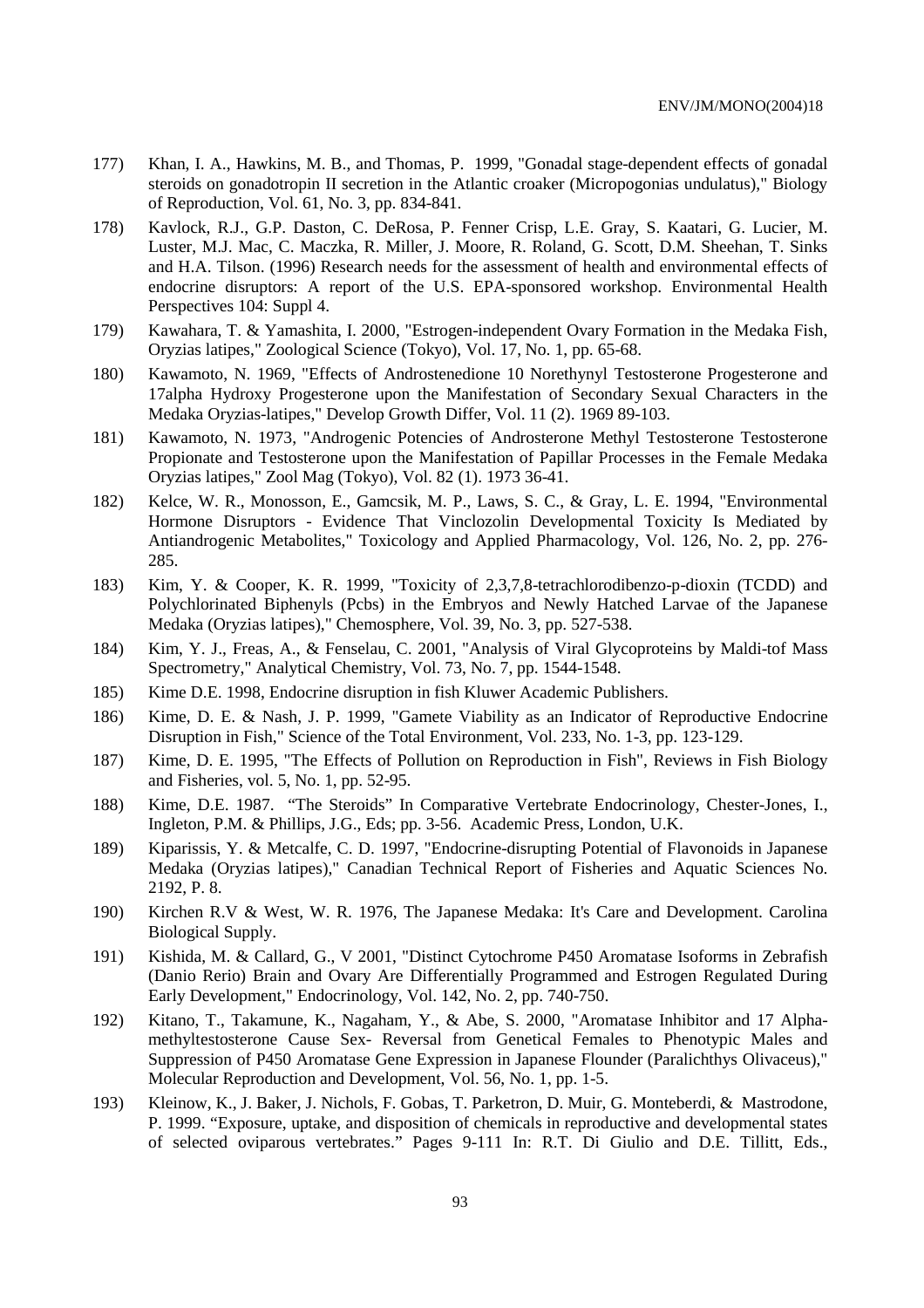Reproductive and Developmental Effects of Contaminants in Oviparous Vertebrates. SETAC Press, Pensocola, FL.

- 194) Kleinow, K.M. & James, M.O. 2001. "Response of the Teleost Gastrointestinal System to Xenobiotics" In Target Organ Toxicity in Marine and Freshwater Teleosts Vol. 1, Schlenk D. & Benson, W.H., Eds.; pp. 269-362.
- 195) Kobayashi, M. and Stacey, N. E. 1990, "Effects Of Ovariectomy And Steroid-Hormone Implantation On Serum Gonadotropin-Levels In Female Goldfish," Zoological Science, Vol. 7, No. 4, pp. 715-721.
- 196) Koger, C. S., Teh, S. J., & Hinton, D. E. 1999, "Variations of Light and Temperature Regimes and Resulting Effects on Reproductive Parameters in Medaka (Oryzias latipes)," Biology of Reproduction, Vol. 61, No. 5, pp. 1287-1293.
- 197) Koger, C. S., Teh, S. J., & Hinton, D. E. 2000, "Determining the Sensitive Developmental Stages of Intersex Induction in Medaka (Oryzias latipes) Exposed to 17-beta-estradiol or Testosterone," Marine Environmental Research, Vol. 50, No. 1-5, pp. 201-206.
- 198) Kolpin, D. W., Furlong, E. T., Meyer, M. T., Thurman, E. M., Zaugg, S. D., Barber, L. B., and Buxton, H. T. 2002, "Pharmaceuticals, hormones, and other organic wastewater contaminants in US streams, 1999-2000: A national reconnaissance," Environmental Science & Technology, Vol. 36, No. 6, pp. 1202-1211.
- 199) Korsgaard, B. & Pedersen, K. L. 1998, "Vitellogenin in Zoarces viviparus: Purification, quantification by ELISA and induction by estradiol-17beta and 4-nonylphenol." In Comparative Biochemistry and Physiology C Pharmacology Toxicology & Endocrinology, vol. 120, No. 1, pp. 159-166.
- 200) Korte, J. J., Kahl, M. D., Jensen, K. M., Pasha, M. S., Parks, L. G., Leblanc, G. A., & Ankley, G. T. 2000, "Fathead Minnow Vitellogenin: Complementary Dna Sequence and Messenger Rna and Protein Expression after 17-beta-estradiol Treatment," Environmental Toxicology and Chemistry, Vol. 19, No. 4, pp. 972-981.
- 201) Kovriznych, J. A. & Urbancikova, M. 2001, "Acute Toxicity of Selected Chemicals in Adult Zebrafish (Danio Rerio) and its Early Life Stages: the Comparative Study," Biologia (Bratislava), Vol. 56, No. 3, pp. 297-302.
- 202) Kramer, V. J., Miles-Richardson, S., Pierens, S. L., & Giesy, J. P. 1998, "Reproductive Impairment and Induction of Alkaline-labile Phosphate, a Biomarker of Estrogen Exposure, in Fathead Minnows (Pimephales promelas) Exposed to Waterborne 17-beta-estradiol," Aquatic Toxicology (Amsterdam), Vol. 40, No. 4, pp. 335-360.
- 203) Kumar, R. S., Ijiri, S., Kight, K., Swanson, P., Dittman, A., Alok, D., Zohar, Y., & Trant, J. M. 2000, "Cloning and Functional Expression of a Thyrotropin Receptor from the Gonads of a Vertebrate (Bony Fish): Potential Thyroid- Independent Role for Thyrotropin in Reproduction," Molecular and Cellular Endocrinology, Vol. 167, No. 1-2, pp. 1-9.
- 204) Kumar, R. S., Ijiri, S., Kight, K., Swanson, P., Dittman, A., Alok, D., Zohar, Y., and Trant, J. M. 2000, "Cloning and functional expression of a thyrotropin receptor from the gonads of a vertebrate (bony fish): potential thyroid- independent role for thyrotropin in reproduction," Molecular and Cellular Endocrinology, Vol. 167, No. 1-2, pp. 1-9.
- 205) Kuwahara, Y., Shimada, A., & Shima, A. 2000, "Gamma-ray Induced Spermatogonial Death of Medaka, Oryzias latipes," Journal of Radiation Research, Vol. 41, No. 4, P. 468.
- 206) Kwon, J. Y., Haghpanah, V., Kogson-hurtado, L. M., Mcandrew, B. J., & Penman, D. J. 2000, "Masculinization of Genetic Female Nile Tilapia (Oreochromis niloticus) by Dietary Administration of an Aromatase Inhibitor During Sexual Differentiation," Journal of Experimental Zoology, Vol. 287, No. 1, pp. 46-53.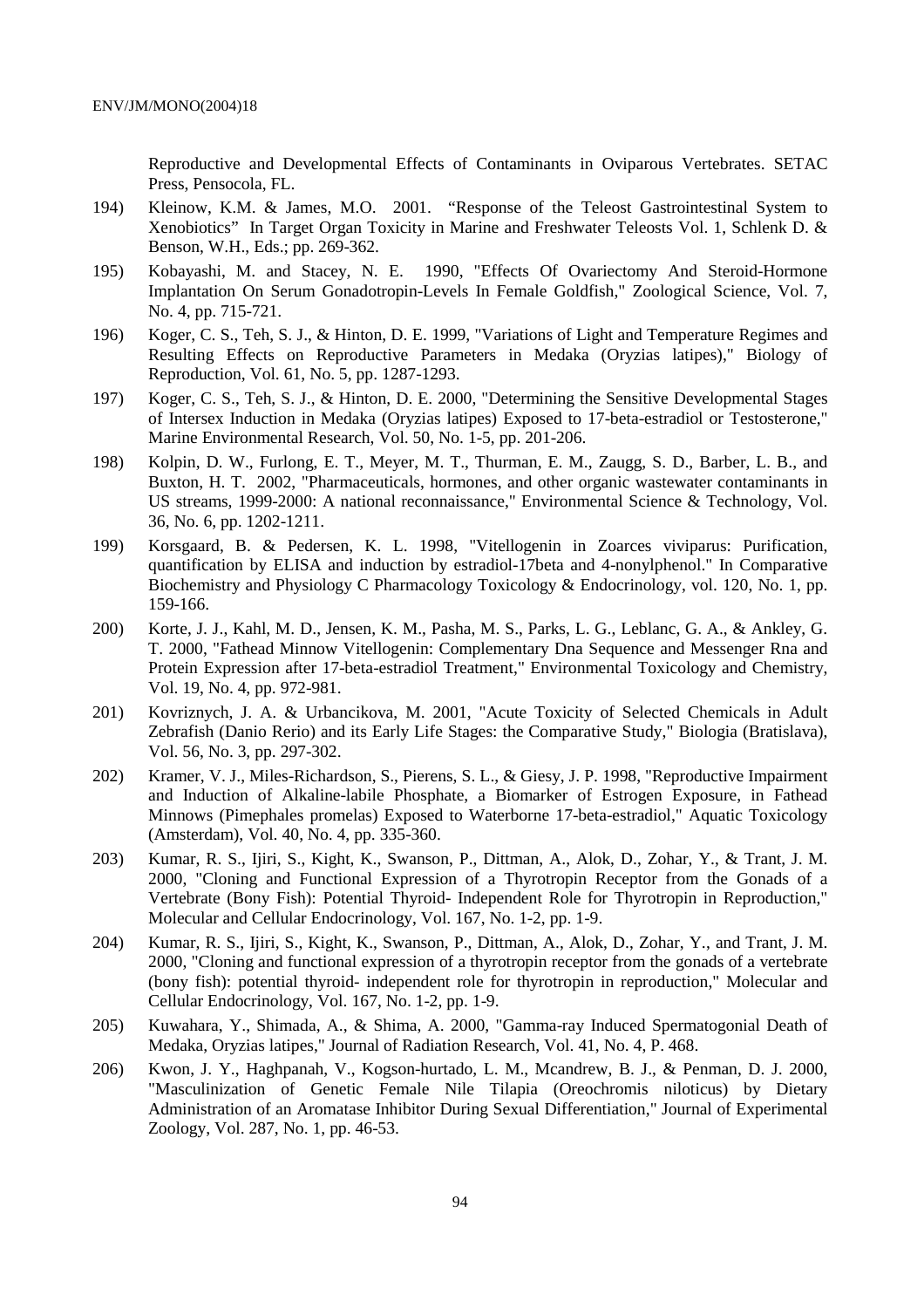- 207) Laale H. W. "The Biology and Use of Zebrafish, Branchydanio Rerio, in Fisheries Research. A Literature Review." Journal of Fish Biology. 10, 121-173. 1977.
- 208) Lahnsteiner, F., Berger, B., Weismann, T., & Patzner, R. A. 1998, "Determination of Semen Quality of the Rainbow Trout, Oncorhynchus mykiss, by Sperm Motility, Seminal Plasma Parameters, and Spermatozoal Metabolism," Aquaculture, Vol. 163, No. 1-2, pp. 163-181.
- 209) Lange, R., Hutchinson, T. H., Croudace, C. P., & Siegmund, F. 2001, "Effects of the Synthetic Estrogen 17 Alpha-ethinylestradiol on the Life-cycle of the Fathead Minnow (Pimephales promelas)," Environmental Toxicology and Chemistry, Vol. 20, No. 6, pp. 1216-1227.
- 210) Lanno, R. P. & Dixon, D. G. "Chronic Effects of Thiocyanate in Fathead Minnows: A Model for the Effects of a Waterborne Antithyroid on Reproduction in Fish."
- 211) Lanno, R. P. & Dixon, D. G. 1994, "Chronic Toxicity of Waterborne Thiocyanate to the Fathead Minnow (Pimephales promelas): a Partial Life-cycle Study," Environ Toxicol Chem, Vol. 13, No. 9, pp. 1423-1432.
- 212) Lanno, R.P., and D.G. Dixon. 1994. "Chronic Toxicity of Waterborne Thiocyanate to the Fathead Minnow (Pimephales promelas) - A Partial Life-cycle Study." Environmental Toxicology and Chemistry 13(9):1423-1432 SEP 1994.
- 213) Larsen, D. A. and Swanson, P. 1997, "Effects of gonadectomy on plasma gonadotropins I and II in coho salmon, Oncorhynchus kisutch," General and Comparative Endocrinology, Vol. 108, No. 1, pp. 152-160.
- 214) Lassiter, R. R. & Hallam, T. G. 1990, "Survival Of The Fattest Implications For Acute Effects Of Lipophilic Chemicals On Aquatic Populations," Environmental Toxicology and Chemistry, Vol. 9, No. 5, pp. 585-595.
- 215) Le Gac, F., Thomas, J. L., Mourot, B., & Loir, M. 2001, "In Vivo and in Vitro Effects of Prochloraz and Nonylphenol Ethoxylates on Trout Spermatogenesis," Aquatic Toxicology, Vol. 53, No. 3-4, pp. 187-200.
- 216) Lebizec, B., Montrade, M. P., Monteau, F., & Andre, F. 1993, "Detection and Identification of Anabolic-steroids in Bovine Urine by Gas-chromatography Mass-spectrometry." Analytica Chimica Acta, Vol. 275, No. 1-2, Pp. 123-133.
- 217) Lech, J. J., Lewis, S. K., & Ren, L. F. 1996, "In vivo estrogenic activity of nonylphenol in rainbow trout", Fundamental and Applied Toxicology, vol. 30, No. 2, pp. 229-232.
- 218) Legler, J., Broekhof Jose, L. M., Brouwer, A., Lanser, P. H., Murk, A. J., Van Der Saag, P. T., Vethaak, A. D., Wester, P., Zivkovic, D., & Van Der, B. B. 2000, "A Novel in Vivo Bioassay for (Xeno-) Estrogens Using Transgenic Zebrafish," Environmental Science & Technology, Vol. 34, No. 20, pp. 4439-4444.
- 219) LeGrand, C., Dousset, B., Tronel, H., Belleville, F., & Nabet, P. 1995, "Measurement of Plasma Testosterone by Gas-chromatography Negative-ion Mass-spectrometry Using Pentafluoropropionic Derivatives." Journal of Chromatography B-biomedical Applications, Vol. 663, No. 2, Pp. 187-192.
- 220) Leonil J., Gagnaire, V., Molle, D., Pezennec, S., Bouhallab, S. 2000, "Application of chromatography and mass spectrometry to the characterization of food proteins and derived peptides" Journal Of Chromatography A, Vol. 881, No. 1-2, pp. 1-21.
- 221) Leatherland, J. F., Reddy, P. K., Yong, A. N., Leatherland, A., & Lam, T. J. 1990, "Hepatic 5'- Monodeiodinase Activity In Teleosts In vitro - A Survey Of 33 Species," Fish Physiology and Biochemistry, Vol. 8, No. 1, pp. 1-10.
- 222) Leino, R.L., K.M. Jensen, and G.T.Ankley. Gonadal histology and characteristic histopathology associated with endocrine disruption in the adult fathead minnow (Pimephales promelas). Environ. Tox. Pharm. accepted 2004.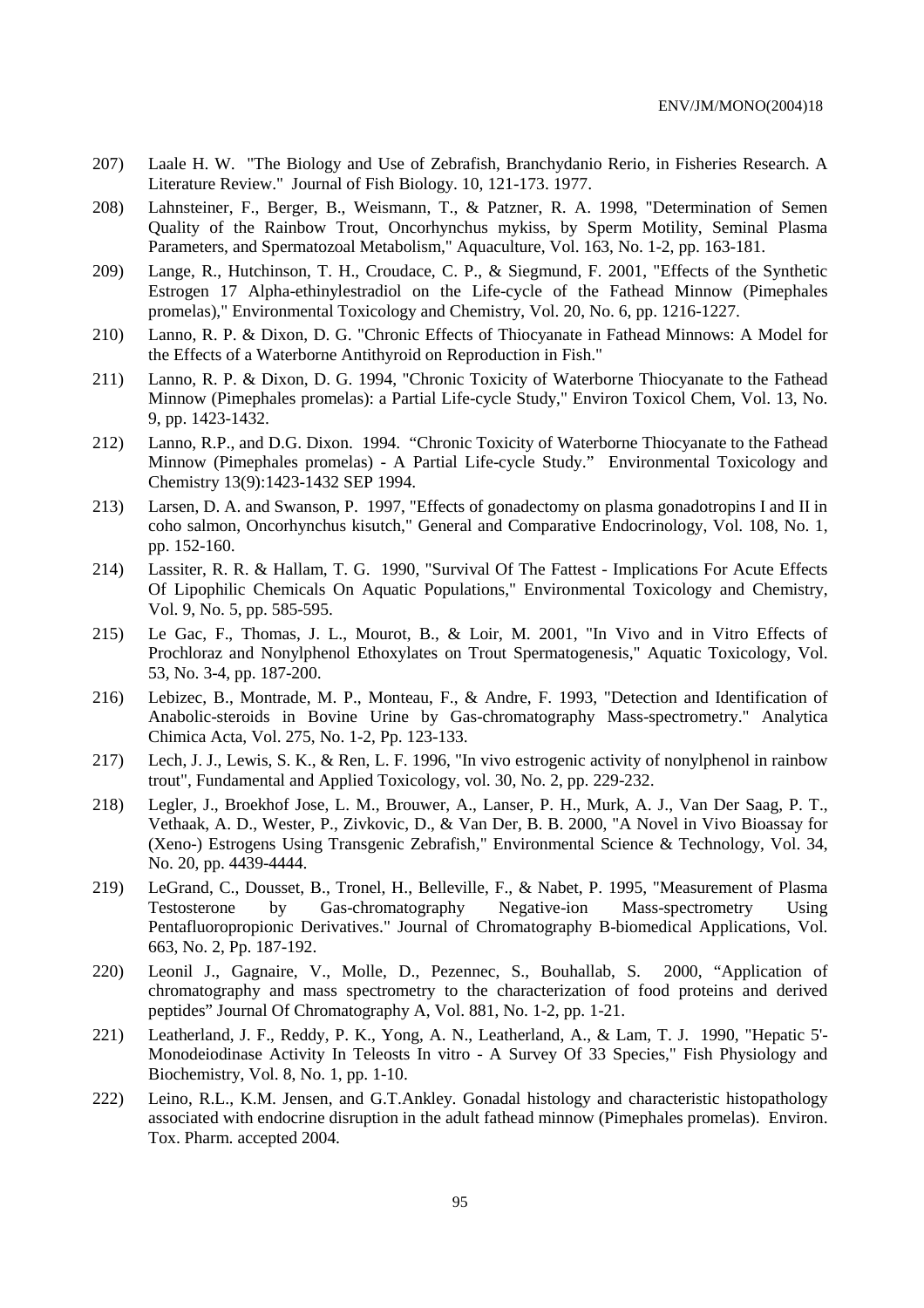- 223) Linard, B., BENNANI, S., and Saligaut, C. 1995, "Involvement Of Estradiol In A Catecholamine Inhibitory Tone Of Gonadotropin-Release In The Rainbow-Trout (Oncorhynchus-Mykiss)," General and Comparative Endocrinology, Vol. 99, No. 2, pp. 192-196.
- 224) Lister, A. L. & Van der Kraak, G. J. 2001, "Endocrine disruption: Why is it so complicated?", Water Quality Research Journal of Canada, vol. 36, No. 2, pp. 175-190.
- 225) Ma, C. H., Dong, K. W., & Yu, K. L. 2000, "cDNA cloning and expression of a novel estrogen receptor beta- subtype in goldfish (Carassius auratus)", Biochimica et Biophysica Acta-Gene Structure and Expression, vol. 1490, No. 1-2, pp. 145-152.
- 226) Maack, G., Fenske, M., Schaefers, C., Schmitz, A., & Helmut, S. 1999, "Gonad Development of Zebrafish Exposed to Low Levels of Ethynyloestradiol During Different Life Stages," Journal of Fish Biology, Vol. 55, No. Suppl. A, pp. 245-246.
- 227) MacGregor, J. I. & Jordan, V. C. 1998, "Basic Guide to the Mechanisms of Antiestrogen Action," Pharmacological Reviews, Vol. 50, No. 2, pp. 151-196.
- 228) Makynen, E. A., Kahl, M. D., Jensen, K. M., Tietge, J. E., Wells, K. L., Van Der, K., & Ankley, G. T. 2000, "Effects of the Mammalian Antiandrogen Vinclozolin on Development and Reproduction of the Fathead Minnow (Pimephales promelas)," Aquatic Toxicology (Amsterdam), Vol. 48, No. 4, pp. 461-475.
- 229) Mallett, M. J. G. 1997, "Interlaboratory Comparison of a Method to Evaluate the Effects of Chemicals on Fish Growth," Environmental Toxicology and Chemistry, Vol. 16, No. 3, pp. 528- 533.
- 230) Mateos, J., Mananos, E., Carrillo, M., and Zanuy, S. 2002, "Regulation of follicle-stimulating hormone (FSH) and luteinizing hormone (LH) gene expression by gonadotropin-releasing hormone (GnRH) and sexual steroids in the Mediterranean Sea bass," Comparative Biochemistry and Physiology B-Biochemistry & Molecular Biology, Vol. 132, No. 1, pp. 75-86.
- 231) Maul, R. S., Gerbin, C. S., & Chang, D. D. 2001, "Characterization of Mouse Epithelial Protein Lost in Neoplasm (Eplin) and Comparison of Mammalian and Zebrafish Eplin," Gene (Amsterdam), Vol. 262, No. 1-2, pp. 155-160.
- 232) Mayer, F.L. and Ellersieck, M.L. 1986, "Manual of Acute Toxicity: Interpretation and Data Base for 410 Chemicals and 66 Species of Freshwater Animals". United States Department of the Interior, U.S. Fish and Wildlife Service, Resource Publication 160.
- 233) McKim, J. M. 1977, "Evaluation of Tests with Early Life Stages of Fish for Predicting Long- term Toxicity," J Fish Res Board Can, Vol. 34 (8). 1977 1148-1154.
- 234) McKim, J., Schmieder, P., & Veith, G. 1985, "Absorption Dynamics Of Organic-Chemical Transport Across Trout Gills As Related To Octanol Water Partition-Coefficient," Toxicology and Applied Pharmacology, Vol. 77, No. 1, pp. 1-10.
- 235) McKim, J. M., Schmieder, P. K., & Erickson, R. J. 1986, "Toxicokinetic Modeling Of [C-14] Pentachlorophenol In The Rainbow-Trout (Salmo-Gairdneri)," Aquatic Toxicology, Vol. 9, No. 1, pp. 59-80.
- 236) McKim, J. M., Nichols, J. W., Lien, G. J., Hoffman, A. D., Gallinat, C. A., and Stokes, G. N. 1996, "Dermal absorption of three waterborne chloroethanes in rainbow trout (Oncorhynchus mykiss) and channel catfish (Ictalurus punctatus)," Fundamental and Applied Toxicology, Vol. 31, No. 2, pp. 218-228.
- 237) McMaster, M. E., Jardine, J. J., Ankley, G. T., Benson, W. H., Greeley, M. S., Gross, T. S., Guillette, L. J., Maclatchy, D. L., Orlando, E. F., Van Der Kraak, G. J., & Munkittrick, K. R. 2001, "An Interlaboratory Study on the Use of Steroid Hormones in Examining Endocrine Disruption," Environmental Toxicology and Chemistry, Vol. 20, No. 9, pp. 2081-2087.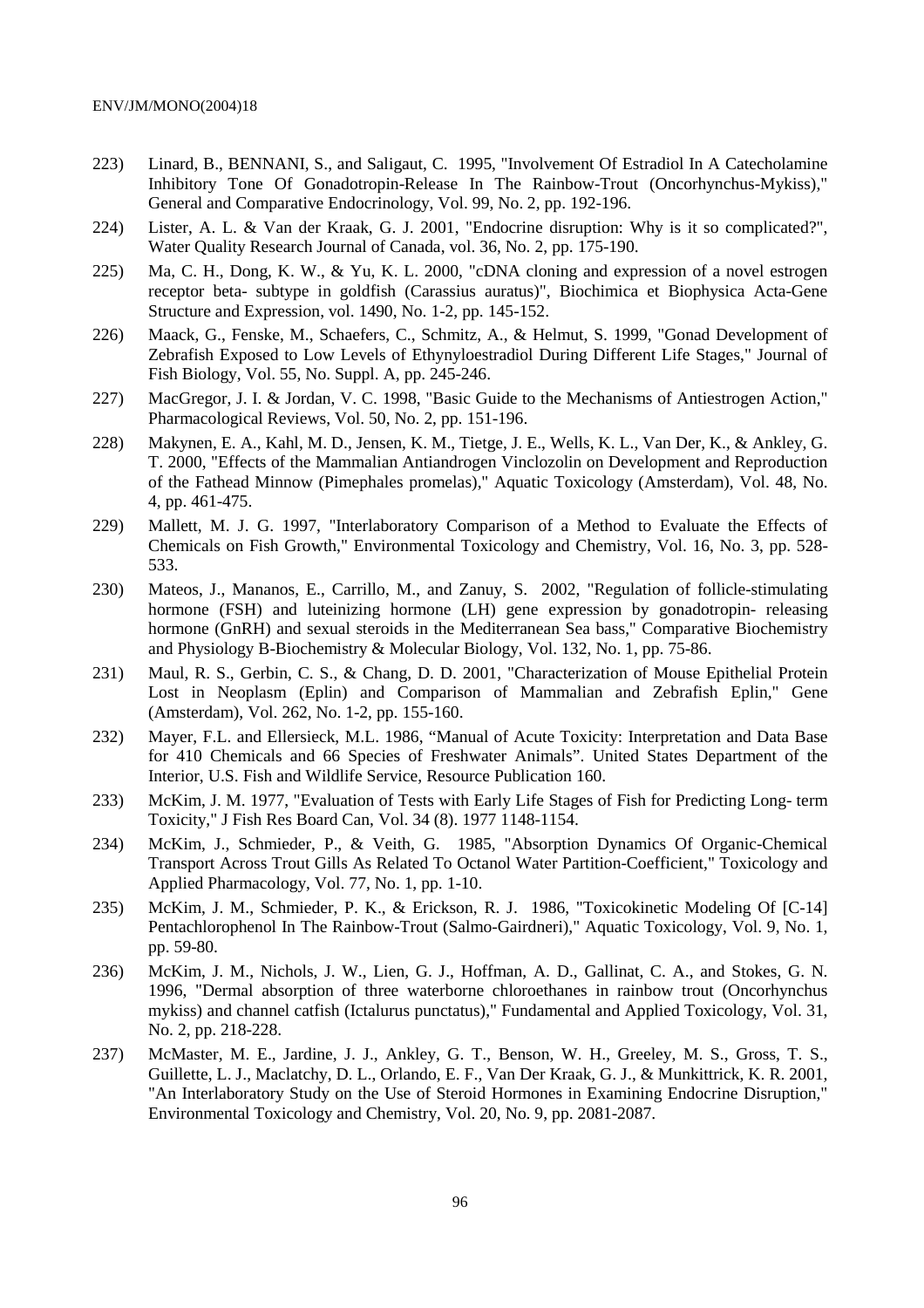- 238) Metcalfe, C. D., Metcalfe, T. L., Kiparissis, Y., Brenda, G., Khan, C., Hughes, R. J., Croley, T. R., March, R., & Potter, T. 2001, "Estrogenic Potency of Chemicals Detected in Sewage Treatment Plant Effluents as Determined by in Vivo Assays with Japanese Medaka (Oryzias latipes)," Environmental Toxicology and Chemistry, Vol. 20, No. 2, pp. 297-308.
- 239) Miles-Richardson, S. R., Kramer, V. J., Fitzgerald, S. D., Render, J. A., Yamini, B., Barbee, S. J., & Giesy, J. P. 1999b, "Effects of Waterborne Exposure of 17 Beta-estradiol on Secondary Sex Characteristics and Gonads of Fathead Minnows (Pimephales promelas)," Aquatic Toxicology (Amsterdam), Vol. 47, No. 2, pp. 129-145.
- 240) Miles-Richardson, S. R., Pierens, S. L., Nichols, K. M., Kramer, V. J., Snyder, E., Snyder, S. A., Render, J. A., Fitzgerald, S. D., & Giesy, J. P. 1999a, "Effects of Waterborne Exposure to 4 nonylphenol and Nonylphenol Ethoxylate on Secondary Sex Characteristics and Gonads of Fathead Minnows (Pimephales promelas)," Environmental Research, Vol. 80, No. 2 Part 2, P. S122-s137.
- 241) Milligan, S. R., Khan, O., & Nash, M. 1998, "Competitive Binding of Xenobiotic Oestrogens to Rat Alpha- Fetoprotein and to Sex Steroid Binding Proteins in Human and Rainbow Trout (Oncorhynchus mykiss) Plasma," General and Comparative Endocrinology, Vol. 112, No. 1, pp. 89-95.
- 242) Miura, T., Yamauchi, K., Takahashi, H., & Nagahama, Y. 1991, "Involvement of Steroid-Hormones in Gonadotropin-Induced Testicular Maturation In Male Japanese Eel (Anguilla-Japonica)", Biomedical Research-Tokyo, vol. 12, No. 4, pp. 241-248.
- 243) Moav, B., Liu, Z. J., Caldovic, L. D., Gross, M. L., Faras, A. J., & Hackett, P. B. 1993, "Regulation of Expression of Transgenes in Developing Fish," Transgenic Research, Vol. 2, No. 3, pp. 153-161.
- 244) Monteverdi, G. H. and Di Giulio, R. T. 2000, "Vitellogenin association and oocytic accumulation of thyroxine and 3,5,3 '-triiodothyronine in gravid Fundulus heteroclitus," General and Comparative Endocrinology, Vol. 120, No. 2, pp. 198-211.
- 245) Munkittrick, K. R., Mcmaster, M. E., Mccarthy, L. H., Servos, M. R., & Van Der Kraak, G. J. 1998, "An Overview of Recent Studies on the Potential of Pulp-mill Effluents to Alter Reproductive Parameters in Fish," Journal of Toxicology and Environmental Health-part Bcritical Reviews, Vol. 1, No. 4, pp. 347-371.
- 246) Munkittrick, K. R., Portt, C. B., Vanderkraak, G. J., Smith, I. R., And Rokosh, D. A. 1991, "Impact Of Bleached Kraft Mill Effluent On Population Characteristics, Liver Mfo Activity, And Serum Steroid-Levels Of A Lake-Superior White Sucker (Catostomus-Commersoni) Population," Canadian Journal of Fisheries and Aquatic Sciences, Vol. 48, No. 8, pp. 1371- 1380.
- 247) Mylchreest E., Snajdr S., Jorte JJ, Ankley GT, 2003. Comparison of ELISAs for detecting vitellogenin in the fathead minnow (*Pimephales promelas*). Comparative Biochemistry and Physiology Part C, 134 (2), pp. 251-257.
- 248) Nagahama, Y. 1983. "The Functional Morphology of Teleost Gonads." In Fish Physiology; Hoar, W. E. and Randall, D. J., Eds. 9A, pp. 223-275. Academic Press; San Diego, CA.
- 249) Nagahama, Y. 1999, "Gonadal Steroid Hormones: Major Regulators of Gonadal Sex Differentiation and Gametogenesis in Fish.," in Reproductive Physiology of Fish, B. Norberg et Al., Eds., Bergen, Norway, pp. 211-222.
- 250) Nagel, R., Isberner, K., Braunbeck, T., Hinton, D. E., & Streit, B. E. 1998, "Testing of Chemicals with Fish: A Critical Evaluation of Tests with Special Regard to Zebrafish," Fish Ecotoxicology; Exs (Basel), Vol. 86, pp. 337-352.
- 251) Nagler, J. J. & Idler, D. R. 1992, "Invitro Ovarian Estradiol-17-beta and Testosterone Responses to Pituitary Extract and Corresponding Serum Levels During the Prespawning to Vitellogenic Phases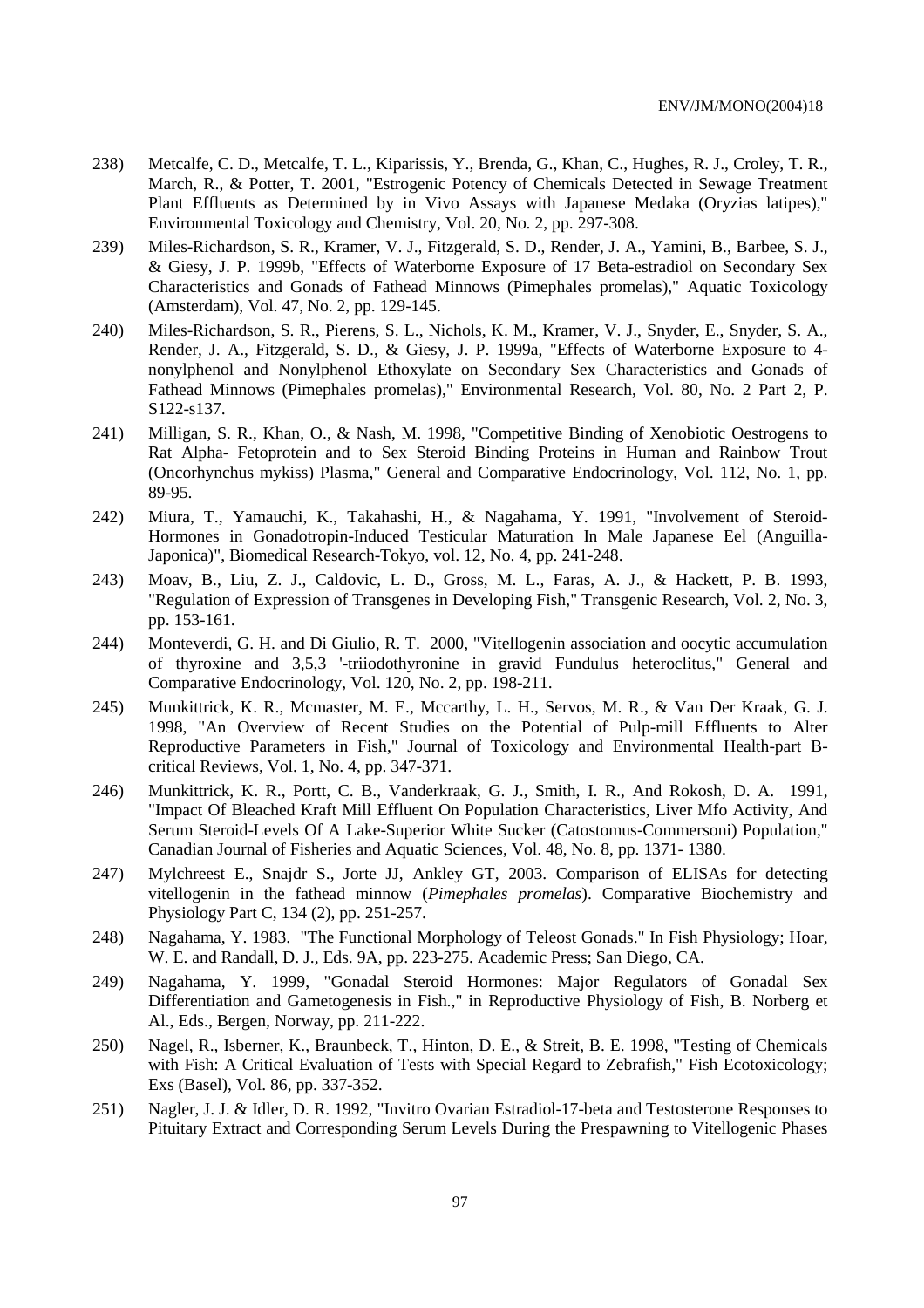of the Reproductive-cycle in Winter Flounder (Pseudopleuronectes americanus)," Comparative Biochemistry and Physiology A-physiology, Vol. 101, No. 1, pp. 69-75.

- 252) Nagler, J. J., Ruby, S. M., Idler, D. R., & So, Y. P. 1987, "Serum Phosphoprotein Phosphorus and Calcium Levels as Reproductive Indicators of Vitellogenin in Highly Vitellogenic Mature Female and Estradiol-Injected Immature Rainbow Trout Salmo-Gairdneri", Can J Zool, Vol. 65 (10). 1987. 2421-2425.
- 253) Nagler, J. J., Ruby, S. M., Idler, D. R., & So, Y. P. 1987, "Sublethal Pentachlorophenol Depresses Serum Vitellogenin Levels in Mature Female and Estradiol Injected Immature Rainbow Trout (Salmo gairdneri): Preliminary Observations," in Reproductive Physiology of Fish, D. R. Idler, L. W. Crim, & J. M. Walsh, Eds., St. John's, NF, Canada, pp. 16-20.
- 254) Nagler, JJ, S M Ruby, D R IDLER, Y P SO, 1987, "Sublethal pentachlorophenol depresses serum vitellogenin levels in mature female and estradiol injected immature rainbow trout (Salmo gairdneri): preliminary observations", in D.R. Idler, L.W. Crim, And J.M. Walsh (eds), Reproductive Physiology of Fish: St. John's, NF, Canada, pp. 16-20.
- 255) Nakamura, M. 2000, "Endocrinological Studies on Sex Differentiation and Reproduction in Fish," Nippon Suisan Gakkaishi, Vol. 66, No. 3, pp. 376-379.
- 256) Nakamura, N., Kobayashi, T., Chang, X., & Nagahama Yoshitaka 1998, "Gonadal Sex Differentiation in Teleost Fish," Journal of Experimental Zoology, Vol. 281, No. 5, pp. 362-372.
- 257) Navas, J. M. & Segner, H. 2000, "Antiestrogenicity of Beta-naphthoflavone and Pahs in Cultured Rainbow Trout Hepatocytes: Evidence for a Role of the Arylhydrocarbon Receptor," Aquatic Toxicology, Vol. 51, No. 1, pp. 79-92.
- 258) Navas, J. M., Anglade, I., Bailhache, T., Pakdel, F., Breton, B., Jego, P., and Kah, O. 1995, "Do gonadotrophin-releasing hormone neurons express estrogen receptors in the rainbow trout? A double immunohistochemical study," Journal of Comparative Neurology, Vol. 363, No. 3, pp. 461- 474.
- 259) Nichols, K. M., Miles-Richardson, S. R., Snyder, E. M., & John, P. 1999, "Effects of Exposure to Municipal Wastewater in Situ on the Reproductive Physiology of the Fathead Minnow (Pimephales promelas)," Environmental Toxicology and Chemistry, Vol. 18, No. 9, pp. 2001- 2012.
- 260) Nichols, K. M., Snyder, E. M., Snyder, S. A., Pierens, S. L., Miles-Richardson, S. R., & Giesy, J. P. 2001, "Effects of nonylphenol ethoxylate exposure on reproductive output and bioindicators of environmental estrogen exposure in fathead minnows, Pimephales promelas", Environmental Toxicology and Chemistry, vol. 20, No. 3, pp. 510-522.
- 261) Nicolas, J. M. 1999, "Vitellogenesis in Fish and the Effects of Polycyclic Aromatic Hydrocarbon Contaminants," Aquatic Toxicology, Vol. 45, No. 2-3, pp. 77-90.
- 262) NIEHS 1997. Validation and Regulatory Acceptance of Toxicological Test Methods: A Report of the ad hoc Interagency Coordinating Committee on the Validation of Alternative Methods (ICCVAM), NIH Publication No. 97-3981, National Institute of Environmental Health Sciences.
- 263) Niimi, A. J. & Oliver, B. G. 1988, "Influence Of Molecular-Weight And Molecular Volume On Dietary Absorption Efficiency Of Chemicals By Fishes," Canadian Journal of Fisheries and Aquatic Sciences, Vol. 45, No. 2, pp. 222-227.
- 264) Nilsson, S., Makela, S., Treuter, E., Tujague, M., Thomsen, J., Andersson, G., Enmark, E., Pettersson, K., Warner, M., & Gustafsson, J. A. 2001, "Mechanisms of estrogen action", Physiological Reviews, vol. 81, No. 4, pp. 1535-1565.
- 265) Nimrod, A. C. & Benson, W. H. 1998, "Reproduction and Development of Japanese Medaka Following an Early Life State Exposure to Xenoestrogens," Aquatic Toxicology (Amsterdam), Vol. 44, No. 1-2, pp. 141-156.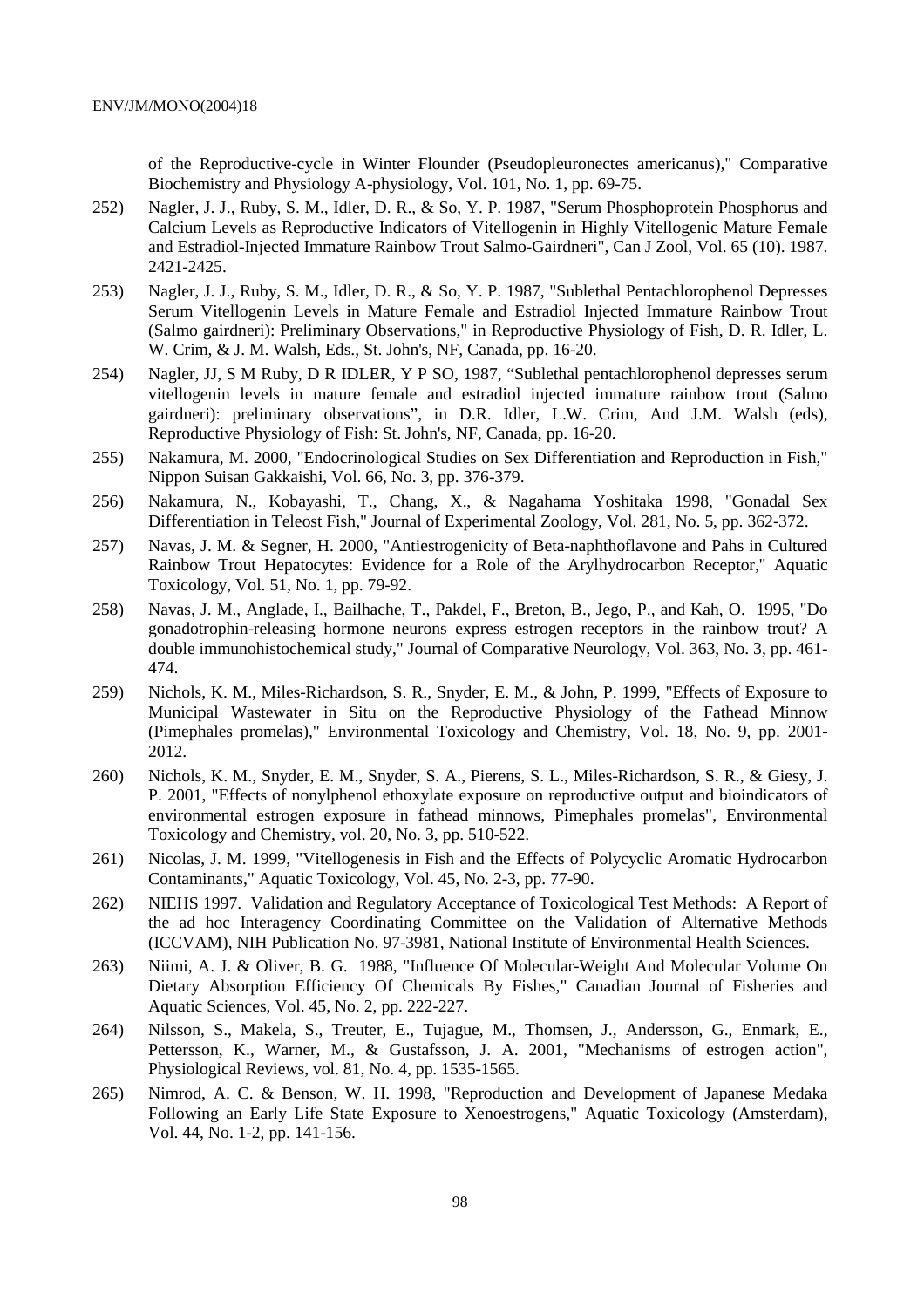- 266) Nishikawa, K. 1976, "Influence of Methyl Testosterone on the Thyroid Gland of the Medaka Oryzias-latipes," Bull Fac Fish Hokkaido Univ, Vol. 27 (3-4). 1976 (Recd 1977) 121-128..
- 267) Noaksson, E., Tjarnlund, U., Bosveld, A. T. C., & Balk, L. 2001, "Evidence for Endocrine Disruption in Perch (Perca Fluviatilis) and Roach (Rutilus Rutilus) in a Remote Swedish Lake in the Vicinity of a Public Refuse Dump," Toxicology and Applied Pharmacology, Vol. 174, No. 2, pp. 160-176.
- 268) NRC (National Research Council. 1999) Human Dimensions of Global Environmental Change: Research Pathways for the Next Decade. National Academy Press. 100 pp.
- 269) Nunez, Rodriguez J.; Kah, O.; Geffard, M.; Le Menn, F. 1989. "Enzyme-linked Immunosorbent Assay ELISA for Sole Solea-vulgaris Vitellogenin." Comp Biochem Physiol B Comp Biochem 92 (4). 1989. 741-746.
- 270) Oba, Y., Hirai, T., Yoshiura, Y., Kobayashi, T., and Nagahama, Y. 2001, "Fish gonadotropin and thyrotropin receptors: the evolution of glycoprotein hormone receptors in vertebrates," Comparative Biochemistry and Physiology B-Biochemistry & Molecular Biology, Vol. 129, No. 2-3, pp. 441-448.
- 271) OECD (2000a). OECD endocrine disrupters testing and assessment task force. Record from the 2nd OECD expert consultation on endocrine disrupters testing in fish (EDF2), Tokyo, 15.- 16.03.2000.
- 272) OECD (2000). OECD endocrine disrupters testing and assessment task force. Record from the 2nd OECD expert consultation on endocrine disrupters testing in fish (EDF2), Tokyo, 15.-16.03.2000.
- 273) OECD (2001b). OECD endocrine disrupters testing and assessment task force. Draft report from the first OECD meeting of the validation management group on ecotoxicity test methods for endocrine disrupters (VMG-eco 1), Paris, 28.-29.03.2001.
- 274) OECD 2001, Guidelines for the Testing of Chemicals Draft Proposal for a New Guideline: Shortterm Reproductive Test with the Fathead Minnow for Identification of Endocrine Disruption Chemicals. OECD Environmental Health and Safety Publications.
- 275) OECD (2001a). OECD guidelines for the testing of chemicals. Draft proposal for a new guideline. Short term reproduction test with the fathead minnow for identification of endocrine disrupting chemicals. February 2001.
- 276) OECD (2003). Draft Guidance Document on the Statistical Analysis of Ecotoxicity Data. OECD Environmental Health and Safety Publications.
- 277) OECD (2004). Draft Guidance Document on Fish Gonadal Histopathology for the Detection of Endocrine Active Substances.
- 278) Okimoto, D. K., Tagawa, M., Koide, Y., Grau, E. G., & Hirano, T. 1991, "Effects of Various Adenohypophysial Hormones of Chum Salmon on Thyroxine Release In-vitro in the Medaka Oryzias-latipes," Zool Sci (Tokyo), Vol. 8 (3). 1991. 567-574.
- 279) Okumura, H., Hara, A., Saeki, F., Todo, T., Adachi, S., & Yamauchi, K. 1995, "Development of a sensitive sandwich enzyme-linked immunosorbent assay (ELISA) for vitellogenin in the Japanese eel, Anguilla japonica." FISH.SCI., vol. 61, No. 2, pp. 283-289.
- 280) Olson, K. R. 1996, "Secondary Circulation in Fish: Anatomical Organization and Physiological Significance," Journal of Experimental Zoology, Vol. 275, No. 2-3, pp. 172-185.
- 281) Olsson, P., Westerlund, L., Teh, S. J., Billsson, K., Berg, A. H., Tysklind, M., Nilsson, J., Eriksson, L., & David, E. 1999, "Effects of Maternal Exposure to Estrogen and Pcb on Different Life Stages of Zebrafish (Danio Rerio)," Ambio, Vol. 28, No. 1, pp. 100-106.
- 282) Oppen-Berntsen, D. O., Arukwe, A., Yadetie, F., Lorens, J. B., & Male, R. 1999, "Salmon Eggshell Protein Expression: a Marker for Environmental Estrogens," Marine Biotechnology, Vol. 1, No. 3, pp. 252-260.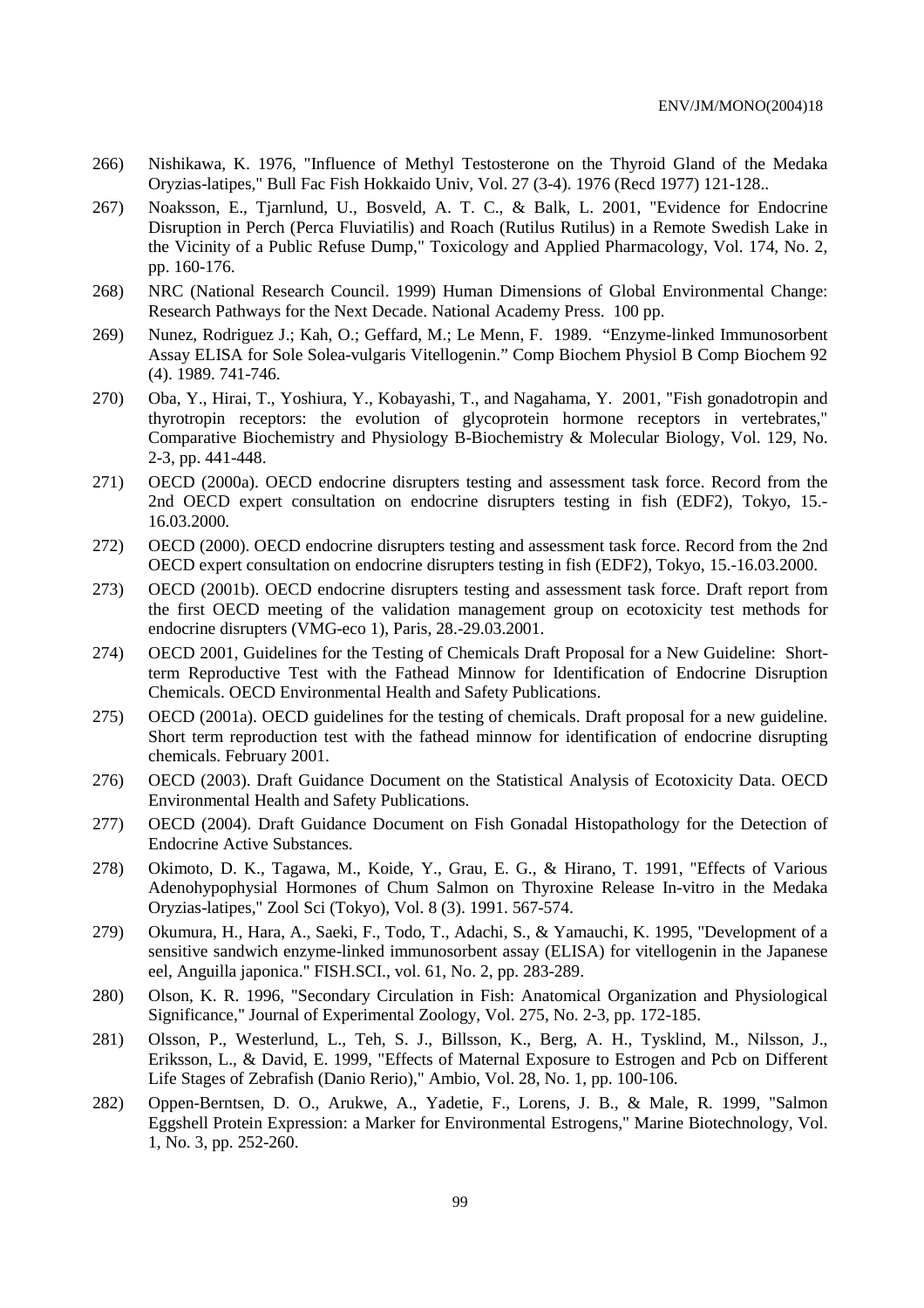- 283) Orn, S., Gessbo, A., Steinholz, A., & Norrgren, L. "Zebrafish (Danio Rerio)--A Candidate to Evaluate Endocrine Disrupting Chemicals." Termanord Document 2000[555], 47-63. 2000.
- 284) Örn, S., Holbech, H., Madsen, T.H., Norrgren, L., Petersen, G.I. (2003). Exposure of juvenile zebrafish (Danio rerio) to ethinylestradiol and methyltestosterone; effects on gonad development and vitellogenin induction. Aquatic toxicology. Accepted.
- 285) Ota, M., Saito, T., Yoshizaki, G., & Otsuki, A. 2000, "Vitellogenin-like Gene Expression in Liver of Male Zebrafish (Danio Rerio) by 1 Mum 3-methylcholanthrene Treatment: The Possibility of a Rapid and Sensitive in Vivo Bioassay," Water Research, Vol. 34, No. 8, pp. 2400-2403.
- 286) Ozon, R. 1972a, "Androgens in Fishes, Amphibians, Reptiles, and Birds," in Steroids in Nonmammalian Vertebrates, D. R. Idler, Ed., Academic Press, New York, NY, pp. 329-385.
- 287) Ozon, R. 1972b, "Estrogens in Fishes, Amphibians, Reptiles, and Birds.," in Steroids in Nonmammalian Vertebrates, D. R. Idler, Ed., Academic Press, New York, Ny, pp. 390-410.
- 288) Packard, G. C. & Boardman, T. J. 1999, "The Use of Percentages and Size-specific Indices to Normalize Physiological Data for Variation in Body Size: Wasted Time, Wasted Effort?," Comparative Biochemistry and Physiology A-molecular and Integrative Physiology, Vol. 122, No. 1, pp. 37-44.
- 289) Palace, V., R.E. Evans, K. Wautier, L. Vandenbyllardt, W. Vandersteen, and K. Kidd. Induction of vitellogenin and histological effects in wild fathead monnow from a lake experimentally treated with the synthetic estrogen, ethynylestradiol. Can J. Water Qual. 37: 637-650. 2002 Panter GH, Hutchinson TH, Lange R, Lye CM, Sumpter JP, Zerulla M, Tyler CR 2002, "Utility of a juvenile fathead minnow screening assay for detecting (anti-)estrogenic substances" Environemntal Toxicology & Chemistry Vol. 21, No. 2, pp. 319-326.
- 290) Panter, G. H., Hutchinson, T. H., Länge, R., Lye, C. M., Sumpter, J. P., Tyler, C. R., & Zerulla, M. 2000a. "Development of a Juvenile Fish Screening Assay for the Detection of Endocrine Active Substances. CEFIC-EMSG Aquatic Research Programme. Progress Report Project A. 1- 63. European Chemical Industry Council (CEFIC).
- 291) Panter, G. H., Thompson, R. S., & Sumpter, J. P. 1998, "Adverse Reproductive Effects in Male Fathead Minnows (Pimephales promelas) Exposed to Environmentally Relevant Concentrations of the Natural Oestrogens, Oestradiol and Oestrone," Aquatic Toxicology (Amsterdam), Vol. 42, No. 4, pp. 243-253.
- 292) Panter, G. H., Thompson, R. S., & Sumpter, J. P. 2000b, "Intermittent Exposure of Fish to Estradiol," Environmental Science & Technology, Vol. 34, No. 13, pp. 2756-2760.
- 293) Papoulias, D. M., Noltie, D. B., & Tillitt, D. E. 2000, "An in Vivo Model Fish System to Test Chemical Effects on Sexual Differentiation and Development: Exposure to Ethinyl Estradiol," Aquatic Toxicology (Amsterdam), Vol. 48, No. 1, pp. 37-50.
- 294) Parhar, I. S., Soga, T., and Sakuma, Y. 2000, "Thyroid hormone and estrogen regulate brain region-specific messenger ribonucleic acids encoding three gonadotropin- releasing hormone genes in sexually immature male fish, Oreochromis niloticus," Endocrinology, Vol. 141, No. 5, pp. 1618-1626.
- 295) Parkinson, A. 1996. "Biotransformation of Xenobiotics" In Casarett & Doull's Toxicology: The Basic Science of Poisons 5th Edition, Klaassen, C.D. ed.; pp.113-186. McGraw-Hill Inc.
- 296) Parks, L. G. & Leblanc, G. A. 1998, "Involvement of Multiple Biotransformation Processes in the Metabolic Elimination of Testosterone by Juvenile and Adult Fathead Minnows (Pimephales promelas)," General and Comparative Endocrinology, Vol. 112, No. 1, pp. 69-79.
- 297) Parks, L. G., Cheek, A. O., Denslow, N. D., Heppell, S. A., Mclachlan, J. A., Leblanc, G. A., & Sullivan, C., V 1999, "Fathead Minnow (Pimephales promelas) Vitellogenin: Purification, Characterization and Quantitative Immunoassay for the Detection of Estrogenic Compounds,"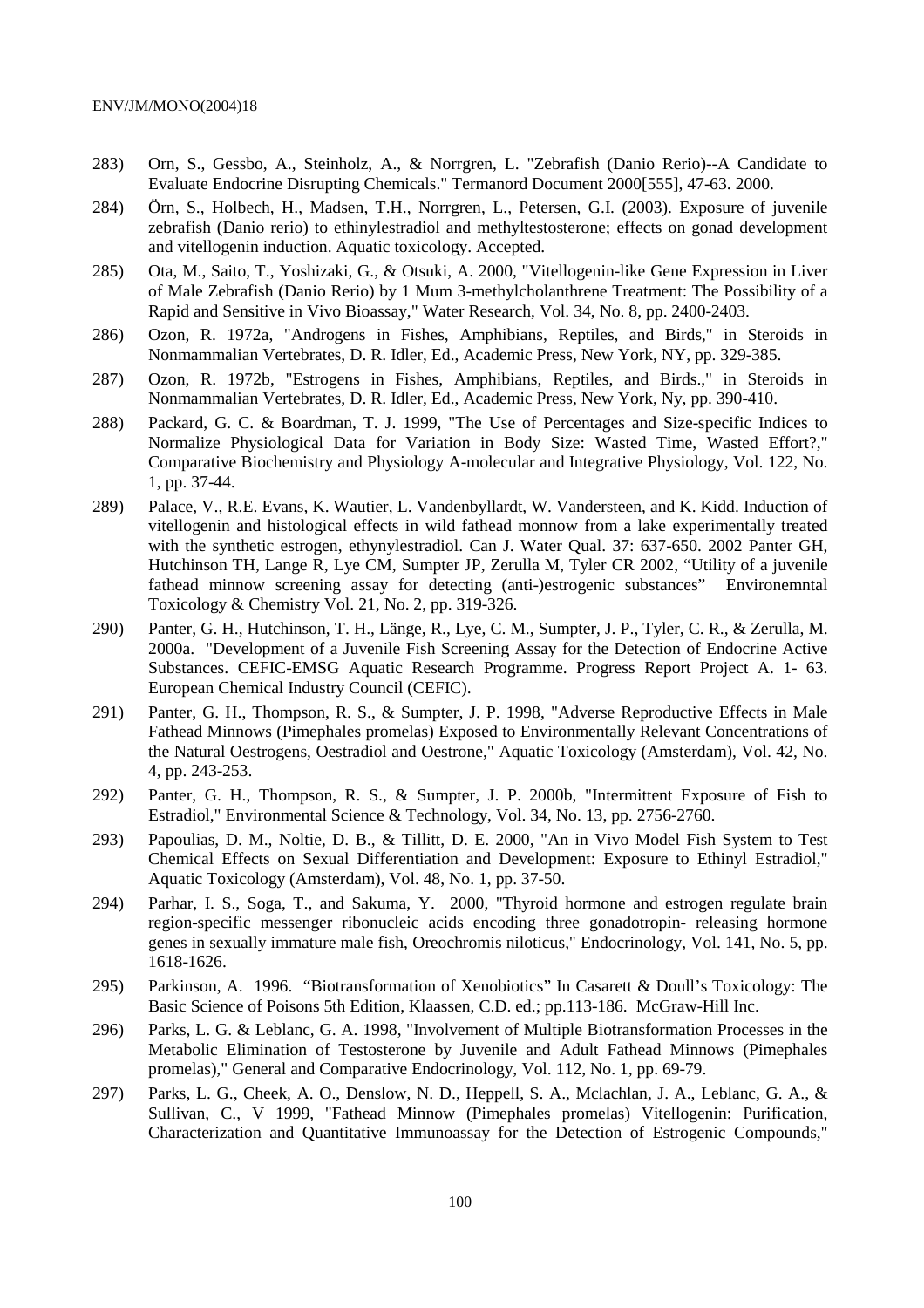Comparative Biochemistry and Physiology C Pharmacology Toxicology & Endocrinology, Vol. 123, No. 2, pp. 113-125.

- 298) Parks, L. G., Lambright, C. S., Orlando, E. F., Guillette, L. J., Ankley, G. T., & Gray, L. E. 2001, "Masculinization of Female Mosquitofish in Kraft Mill Effluent- Contaminated Fenholloway River Water Is Associated with Androgen Receptor Agonist Activity," Toxicological Sciences, Vol. 62, No. 2, pp. 257-267.
- 299) Parrott, J. L., Fodor, G. G., & Blunt, B. R. 2000, "Fathead Minnow Lifecycle Exposure to Ethinyl Estradiol," Canadian Technical Report of Fisheries and Aquatic Sciences No. 2331, P. 60.
- 300) Pasmanik, M., Schlinger, B. A., & Callard, G. V. 1988, "Invivo Steroid Regulation of Aromatase and 5-alpha-reductase in Goldfish Brain and Pituitary," General and Comparative Endocrinology, Vol. 71, No. 1, pp. 175-182.
- 301) Patino R, Yoshizaki G, Thomas P, Kagawa H. 2001, "Gonadotropic control of ovarian follicle maturation: the two-stage concept and its mechanisms", Comparative Biochemistry And Physiology B-Biochemistry & Molecular Biology, Vol. 129 Nos 2-3, pp. 427-439.
- 302) Patyna, P. J., Davi, R. A., Parkerton, T. F., Brown, R. P., & Cooper, K. R. 1999, "A Proposed Multigeneration Protocol for Japanese Medaka (Oryzias latipes) to Evaluate Effects of Endocrine Disruptors," Science of the Total Environment, Vol. 233, No. 1-3, pp. 211-220.
- 303) Peter, R. E. & Crim, L. W. 1979, "In Vivo Regulation of Aromatase and 5á –Reductase in Goldfish Brain and Pituitary.," Ann.rev.physiol. No. 41, pp. 323-335.
- 304) Peter, R.E., Yu, K-L, Marchant, T.A., Rosenblum, P.M. 1990, "Direct neural regulation of the teleost adenohypophysis." Journal of Experimental Zoology suppl. 4, pp. 84-89.
- 305) Petera, P. H. 1991, "The Plasma Sex Steroid Binding-Protein (SBG Or SHBG) A Critical-Review Of Recent Developments On The Structure, Molecular-Biology And Function," Journal of Steroid Biochemistry and Molecular Biology, Vol. 40, No. 4-6, pp. 735-753.
- 306) Petersen, G. I., Andersen, L., Holbech, H., & Norrgren, L. 2001. "Define Critical Exposure Periods During Early Life Stages for Development of a Cost-effective Screening Method." DHI Water & Environment. 2001. Unpublished.
- 307) Petit, F., Valotaire, Y., & Pakdel, F. 1995, "Differential Functional Activities of Rainbow-Trout and Human Estrogen-Receptors Expressed in the Yeast Saccharomyces- Cerevisiae", European Journal of Biochemistry, vol. 233, No. 2, pp. 584-592.
- 308) Petra, P. H. 1991, "The Plasma Sex Steroid Binding-protein (Sbp or Shbg) A Critical-review of Recent Developments on the Structure, Molecular-biology and Function," Journal of Steroid Biochemistry and Molecular Biology, Vol. 40, No. 4-6, pp. 735-753.
- 309) Petrino, T. R., Greeley, M. S., Selman, K., Lin, Y. W. P., & Wallace, R. A. 1989, "Steroidogenesis in Fundulus-heteroclitus .2. Production of 17- Alpha-hydroxy-20-beta- dihydroprogesterone, Testosterone, and 17-beta-estradiol by Various Components of the Ovarian Follicle," General and Comparative Endocrinology, Vol. 76, No. 2, pp. 230-240.
- 310) Pflieger W.L. 1975.
- 311) Pickering, Q. H. 1983, "Chronic Toxicity to Fathead Minnow Pimephales promelas of Wastewater from a Conventional Wastewater Treatment System Receiving Organic Priority Pollutants," Environ. Pollut. (A Ecol. Biol.)., Vol. 31, No. 2, pp. 105-117.
- 312) Piferrer, F., Zanuy, S., Carrillo, M., Solar, I. I., Devlin, R. H., & Donaldson, E. M. 1994, "Brief Treatment with an Aromatase Inhibitor During Sex- Differentiation Causes Chromosomally Female Salmon to Develop as Normal, Functional Males," Journal of Experimental Zoology, Vol. 270, No. 3, pp. 255-262.
- 313) Powell, J. F. F. K. 1996, "Molecular Forms of Gnrh in Three Model Fishes: Rockfish, Medaka and Zebrafish," Journal of Endocrinology, Vol. 150, No. 1, pp. 17-23.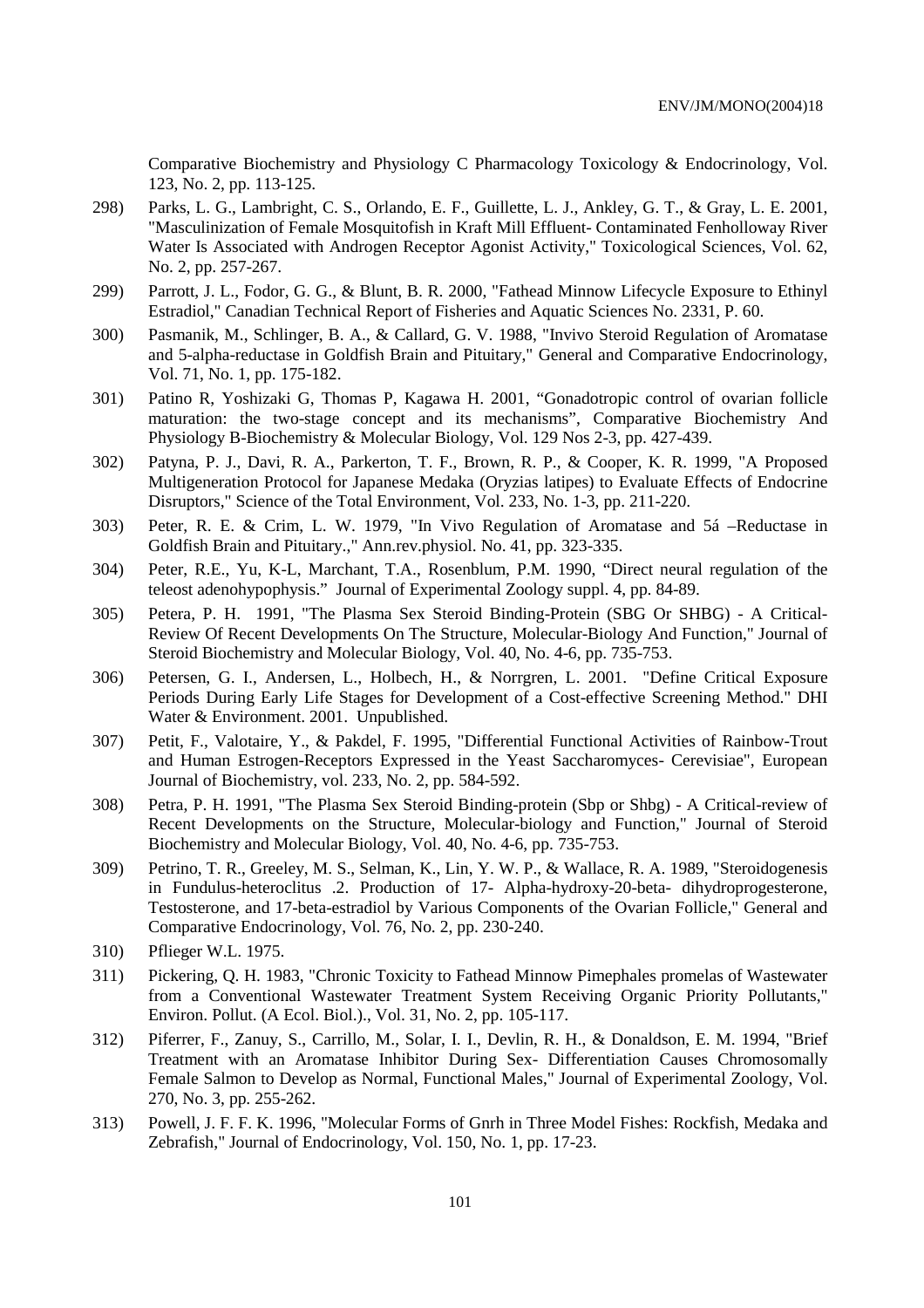- 314) Power, D. M., Elias, N. P., Richardson, S. J., Mendes, J., Soares, C. M., & Santos, C. R. A. 2000, "Evolution of the thyroid hormone-binding protein, transthyretin", General and Comparative Endocrinology, vol. 119, No. 3, pp. 241-255.
- 315) Power, D. M., Llewellyn, L., Faustino, M., Nowell, M. A., Bjornsson, B. T., Einarsdottir, I. E., Canario, A. V. M., & Sweeney, G. E. 2001, "Thyroid hormones in growth and development of fish", Comparative Biochemistry and Physiology C-Toxicology & Pharmacology, vol. 130, No. 4, pp. 447-459.
- 316) Pradet-Balade, B., Burel, C., Dufour, S., Boujard, T., Kaushik, S. J., Querat, B., and Boeuf, G. 1999, "Thyroid hormones down-regulate thyrotropin beta mRNA level in vivo in the turbot (Psetta maxima)," Fish Physiology and Biochemistry, Vol. 20, No. 3, pp. 193-199.
- 317) Pradet-Balade, B., Schmitz, M., Salmon, C., Dufour, S., and Querat, B. 1997, "Down-regulation of TSH subunit mRNA levels by thyroid hormones in the European eel," General and Comparative Endocrinology, Vol. 108, No. 2, pp. 191-198.
- 318) Prat, F., Sumpter, J. P., & Tyler, C. R. 1996, "Validation of Radioimmunoassays for Two Salmon Gonadotropins (GTH I and GTH II) and Their Plasma Concentrations Throughout the Reproductive Cycle in Male and Female Rainbow Trout (Oncorhynchus mykiss)," Biology of Reproduction, Vol. 54, No. 6, pp. 1375-1382.
- 319) Pritchard, J. B. & Bend, J. R. 1991, "Relative Roles Of Metabolism And Renal Excretory Mechanisms In Xenobiotic Elimination By Fish," Environmental Health Perspectives, Vol. 90, pp. 85-92.
- 320) Purdom, C.E., Hardiman, P.A., Bye, V.J., Eno, N.C., Tyler, C.R. & Sumpter, J.P. (1994). Estrogenic effects of effluents from sewage treatment works. Chem. Ecol. 8, 275-285.
- 321) Querat, B., Hardy, A., & Fontaine, Y. A. 1991., "Regulation of the Type-II Gonadotropin Alpha-Subunit and Beta- Subunit Messenger-RNAs By Estradiol And Testosterone In The European Eel," Journal of Molecular Endocrinology, Vol. 7, No. 1, pp. 81-86.
- 322) Rao, G. S. 1981, "Mode of Entry of Steroid and Thyroid-hormones into Cells," Molecular and Cellular Endocrinology, Vol. 21, No. 2, pp. 97-108.
- 323) Raubenheimer, D. & Simpson, S. J. 1992, "Analysis of Covariance an Alternative to Nutritional Indexes," Entomologia Experimentalis et Applicata, Vol. 62, No. 3, pp. 221-231.
- 324) Redding, J. M. & Patino, R. 1993. "Reproductive Physiology," In the Physiology of Fishes. Evans, D. H., Ed.; pp. 503-534. CRC Press, Boca Raton, FL.
- 325) Redding, J. M. & Patino, R. 2000. "Reproductive Systems" In The Laboratory Fish, G.K. Ostrander ed.; pp.261-270. Academic Press, San Diego CA.
- 326) Reith, M., Munholland, J., Kelly, J., Finn, R.N., & Fyhn, H.J. 2001, "Lipovitellins derived from two forms of vitellogenin are differentially processed during oocyte maturation in haddock (Melanogrammus aeglefinus)" Journal of Experimental Zoology Vol. 291 No. 1, pp. 58-67.
- 327) Riehl, R., Seret, B., & Sire, J.-R. 1999, "Minireview. The Micropyle of Teleost Fish Eggs: Morphological and Functional Aspects." In 5th Indo-pacific Fish Conference, pp. 589-599.
- 328) Rodina, N. A. & Horvath, L. 1999, "Sex Inversions in the Zebrafish Brachydanio rerio (Cyprinidae)," Ontogenez, Vol. 30, No. 6, pp. 456-459.
- 329) Roesijadi, G. 1992, "Metallothioneins In Metal Regulation And Toxicity In Aquatic Animals," Aquatic Toxicology, Vol. 22, No. 2, pp. 81-114.
- 330) Roex Erwin, W. M., Giovannangelo, M., & Gestel Cornelis, A. M. 2001, "Reproductive Impairment in the Zebrafish, Danio Rerio, upon Chronic Exposure to 1,2,3-trichlorobenzene," Ecotoxicology and Environmental Safety, Vol. 48, No. 2, pp. 196-201.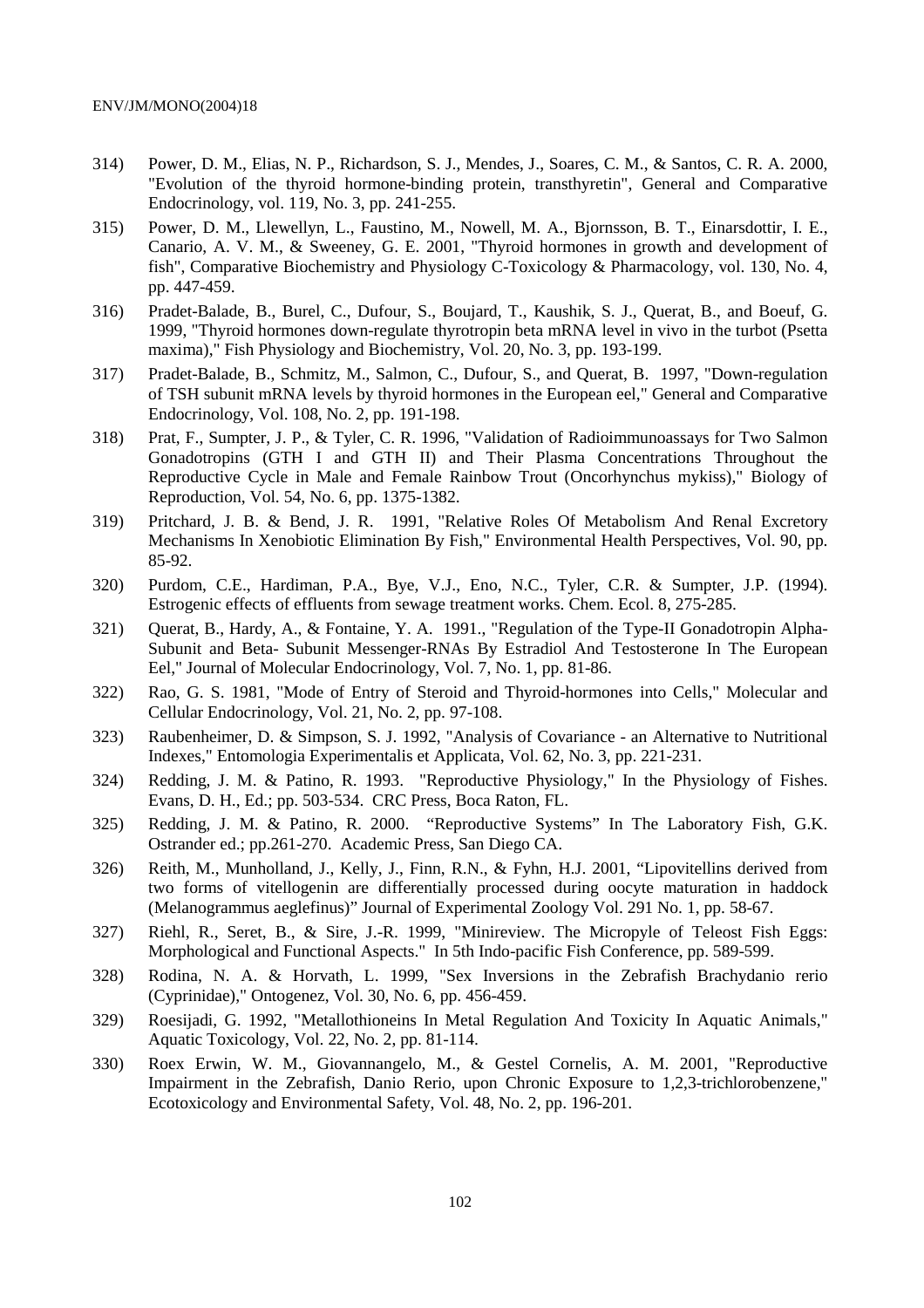- 331) Rose J, Holbech H, Lindholst C, Norum U, Povlsen A, Korsgaard B, Bjerregaard P. (2002). Vitellogenin induction by 17 beta-estradiol and 17 alpha-ethinylestradiol in male zebrafish (Danio rerio). Comp. Biochem. Physiol. C 131 (4): 531-539
- 332) Sakal, N., Iwamatsu, T., Yamauchi, K., & Nagahama, Y. 1987, "Development on the Steroidogenic Capacity of Medaka (Oryzias latipes ) Ovarian Follicles During Vitellogenesis and Oocyte Maturation," Gen.comp.endocrinol., Vol. 66, No. 3, pp. 333-342.
- 333) Salek, S.J., Sullivan, C.V. & Godwin, J. 2001. "Courtship Behavior of Male White Perch, Morone americana: Evidence for Control by Androgens." Comparative Biochemistry and Physiology, Part A 130, pp. 731-740.
- 334) Saligaut, C., Linard, B., Mananos, E. L., Kah, O., Breton, B., and Govoroun, M. 1998, "Release of pituitary gonadotrophins GtH I and GtH II in the rainbow trout (Oncorhynchus mykiss): Modulation by estradiol and catecholamines," General and Comparative Endocrinology, Vol. 109, No. 3, pp. 302-309.
- 335) Sathyanesan, A. G., Joy, K. P., & Kulkarni, R. S. 1978, "Endocrine Changes in Fishes in Response to Pollutants," Quarterly Journal of Surgical Sciences., Vol. 14, No. 1/2, pp. 67-77.
- 336) Scheffé, H. 1959, The Analysis of Variance, John Wiley & Sons, Inc., New York, NY.
- 337) Schlenk, D. 1998, "Occurrence of flavin-containing monooxygenases in non-mammalian eukaryotic organisms," Comparative Biochemistry and Physiology C-Pharmacology Toxicology & Endocrinology, Vol. 121, No. 1-3, pp. 185-195.
- 338) Schmid et al. Toxicology Letters 131 (2002): 65-74
- 339) Schmidt, P. J. & Idler, D. R. 1962, "Steroid Hormones in the Plasma of Salmon at Various States of Maturation.," General and Comparative Endocrinology No. 2, pp. 204-214.
- 340) Schmieder, P. K. & Henry, T. R. 1988, "Plasma-Binding Of 1-Butanol, Phenol, Nitrobenzene And Pentachlorophenol In The Rainbow-Trout And Rat - A Comparative- Study," Comparative Biochemistry and Physiology C-Pharmacology Toxicology & Endocrinology, Vol. 91, No. 2, pp. 413-418.
- 341) Schmieder, P. K. & Weber, L. J. 1992, "Blood And Water-Flow Limitations On Gill Uptake Of Organic- Chemicals In The Rainbow-Trout (Onchorynchus-Mykiss)," Aquatic Toxicology, Vol. 24, No. 1-2, pp. 103-121.
- 342) Schnurstein, A. & Braunbeck, T. 2001, "Tail Moment Versus Tail Length: Application of an in Vitro Version of the Comet Assay in Biomonitoring for Genotoxicity in Native Surface Waters Using Primary Hepatocytes and Gill Cells from Zebrafish (Danio rerio)," Ecotoxicology and Environmental Safety, Vol. 49, No. 2, pp. 187-196.
- 343) Scholz, S. & Gutzeit, H. O. 2000, "17-alpha-ethinylestradiol Affects Reproduction, Sexual Differentiation and Aromatase Gene Expression of the Medaka (Oryzias latipes)," Aquatic Toxicology (Amsterdam), Vol. 50, No. 4, pp. 363-373.
- 344) Schultz, I. R., Barron, M. G., Newman, M. C., & Vick, A. M. 1999, "Blood Flow Distribution and Tissue Allometry in Channel Catfish," Journal of Fish Biology, Vol. 54, No. 6, pp. 1275- 1286.
- 345) Schultz, I. R., Orner, G., Merdink, J. L., & Skillman, A. 2001, "Dose-response Relationships and Pharmacokinetics of Vitellogenin in Rainbow Trout after Intravascular Administration of 17 Alpha-ethynylestradiol," Aquatic Toxicology, Vol. 51, No. 3, pp. 305-318.
- 346) Schultz, I. R., Skillman, A., Cyr, D. G., & Nagler, J. J. Sub-chronic Exposure to 17-alphaethynylestradiol Decreases the Fertility of Sexually Maturing Male Rainbow Trout (Oncorhynchus mykiss).
- 347) Schulz, R. 1984, "Serum Levels of 11-oxotestosterone in Male and 17-beta- Estradiol in Female Rainbow-trout (Salmo-gairdneri) During the 1st Reproductive-cycle," General and Comparative Endocrinology, Vol. 56, No. 1, pp. 111-120.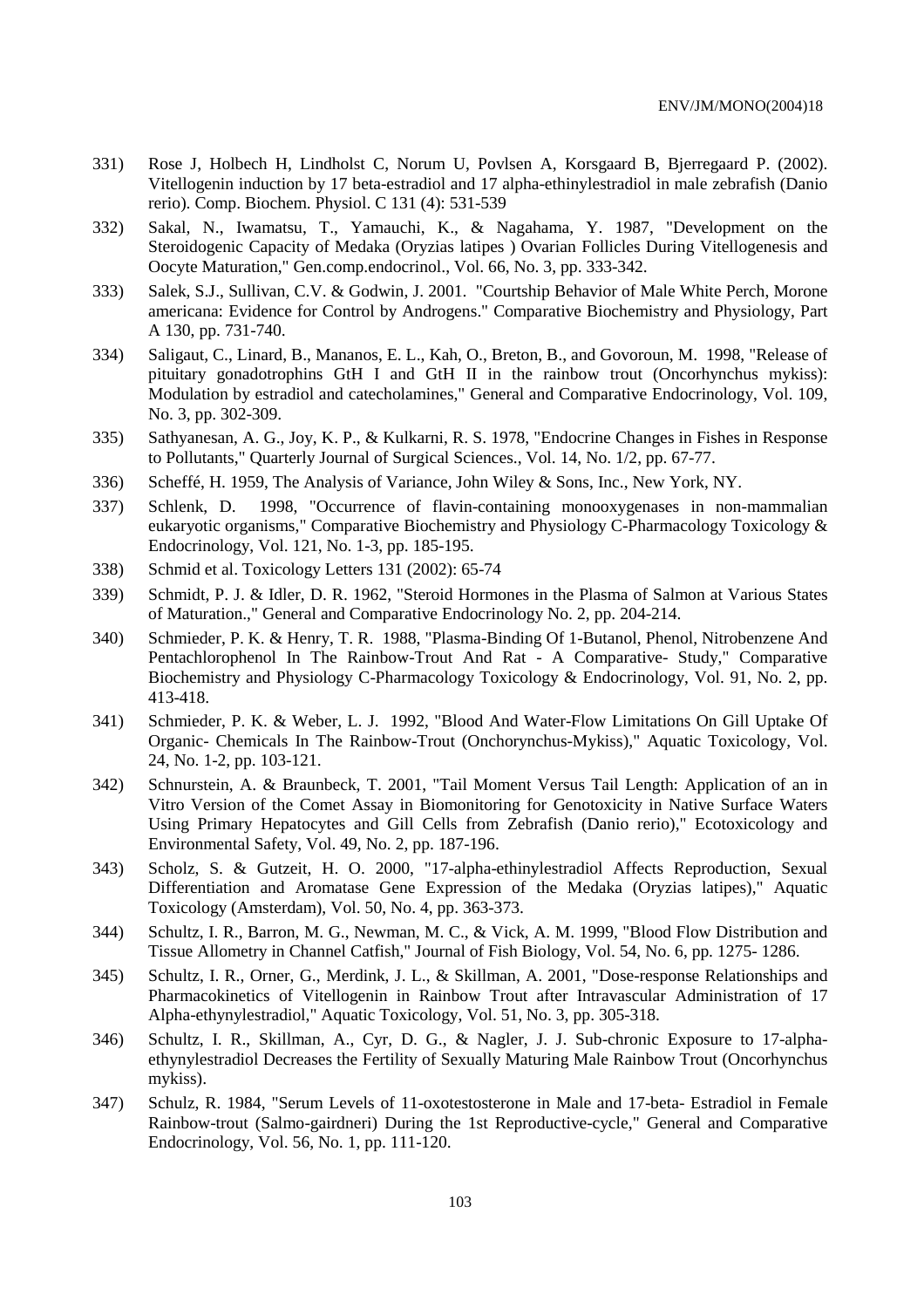- 348) Schulz, R. W., Vischer, H. F., Cavaco, J. E. B., Santos, E. M., Tyler, C. R., Goos, H. J. T., & Bogerd, J. 2001, "Gonadotropins, Their Receptors, and the Regulation of Testicular Functions in Fish," Comparative Biochemistry and Physiology B-biochemistry & Molecular Biology, Vol. 129, No. 2-3, pp. 407-417.
- 349) Schultz, I. R., Hayton, W. L., & Kemmenoe, B. H. 1995, "Disposition And Toxicokinetics Of Diquat In Channel Catfish," Aquatic Toxicology, Vol. 33, No. 3-4, pp. 297-310.
- 350) Schultz, I. R., Peters, E. L., and Newman, M. C. 1996, "Toxicokinetics and disposition of inorganic mercury and cadmium in channel catfish after intravascular administration," Toxicology and Applied Pharmacology, Vol. 140, No. 1, pp. 39-50.
- 351) Schultz, I. R. and HAYTON, W. L. 1999, "Interspecies scaling of the bioaccumulation of lipophilic xenobiotics in fish: An example using trifluralin," Environmental Toxicology and Chemistry, Vol. 18, No. 7, pp. 1440-1449.
- 352) Schwaiger, J., Spieser, O. H., Bauer, C., Ferling, H., Mallow, U., Kalbfus, W., & Negele, R. D. 2000, "Chronic Toxicity of Nonylphenol and Ethinylestradiol: Haematological and Histopathological Effects in Juvenile Common Carp (Cyprinus Carpio)," Aquatic Toxicology, Vol. 51, No. 1, pp. 69-78.
- 353) Scott, A. P. & Sumpter, J. P. 1983, "A Comparison of the Female Reproductive-cycles of Autumn-Spawning and Winter-spawning Strains of Rainbow-trout (Salmo- Gairdneri Richardson)," General and Comparative Endocrinology, Vol. 52, No. 1, pp. 79-85.
- 354) Scott, A. P., Bye, V. J., & Baynes, S. M. 1980a, "Seasonal-variations in Sex Steroids of Female Rainbow-trout (Salmo-gairdneri Richardson)," Journal of Fish Biology, Vol. 17, No. 5, pp. 587- 592.
- 355) Scott, A. P., Bye, V. J., Baynes, S. M., & Springate, J. R. C. 1980b, "Seasonal-variations in Plasma-concentrations of 11- Ketotestosterone and Testosterone in Male Rainbow-trout, Salmo-Gairdnerii Richardson," Journal of Fish Biology, Vol. 17, No. 5, pp. 495-505.
- 356) Scott, A. P., Inbaraj, R. M., & Vermeirssen, E. L. M. 1997, "Use of a Radioimmunoassay Which Detects C-21 Steroids with a 17,20 Beta-dihydroxyl Configuration to Identify and Measure Steroids Involved in Final Oocyte Maturation in Female Plaice (Pleuronectes Platessa)," General and Comparative Endocrinology, Vol. 105, No. 1, pp. 62-70.
- 357) Scott, A. P., Sheldrick, E. L., & Flint, A. P. F. 1982, "Measurement of 17-alpha,20-betadihydroxy-4-pregnen-3-one in Plasma of Trout (Salmo-gairdneri Richardson) - Seasonal-changes and Response to Salmon Pituitary Extract," General and Comparative Endocrinology, Vol. 46, No. 4, pp. 444-451.
- 358) Scott, A. P., Sumpter, J. P., & Hardiman, P. A. 1983, "Hormone Changes During Ovulation in the Rainbow-trout (Salmo- Gairdneri Richardson)," General and Comparative Endocrinology, Vol. 49, No. 1, pp. 128-134.
- 359) Scott, A.P. 1987. "Reproductive Endocrinology of Fish" In Comparative Vertebrate Endocrinology, Chester-Jones, I., Ingleton, P.M. & Phillips, J.G., Eds; pp. 223-256. Academic Press, London, U.K.
- 360) Segner H, Caroll K, Fenske M, Janssen CR, Maack G, Pascoe D, Schafers C, Vandenbergh GF, Watts M, Wenzel A. (2003A) A. Identification of endocrine-disrupting effects in aquatic vertebrates and invertebrates: report from the European IDEA project. Ecotoxicology and Environmental Safety 54 (3): 302-314
- 361) Segner H, Navas JM, Schafers C, Wenzel A. (2003B) B. Potencies of estrogenic compounds in in vitro screening assays and in life cycle tests with zebrafish in vivo. Ecotoxicology and Environmental Safety. 54 (3): 315-322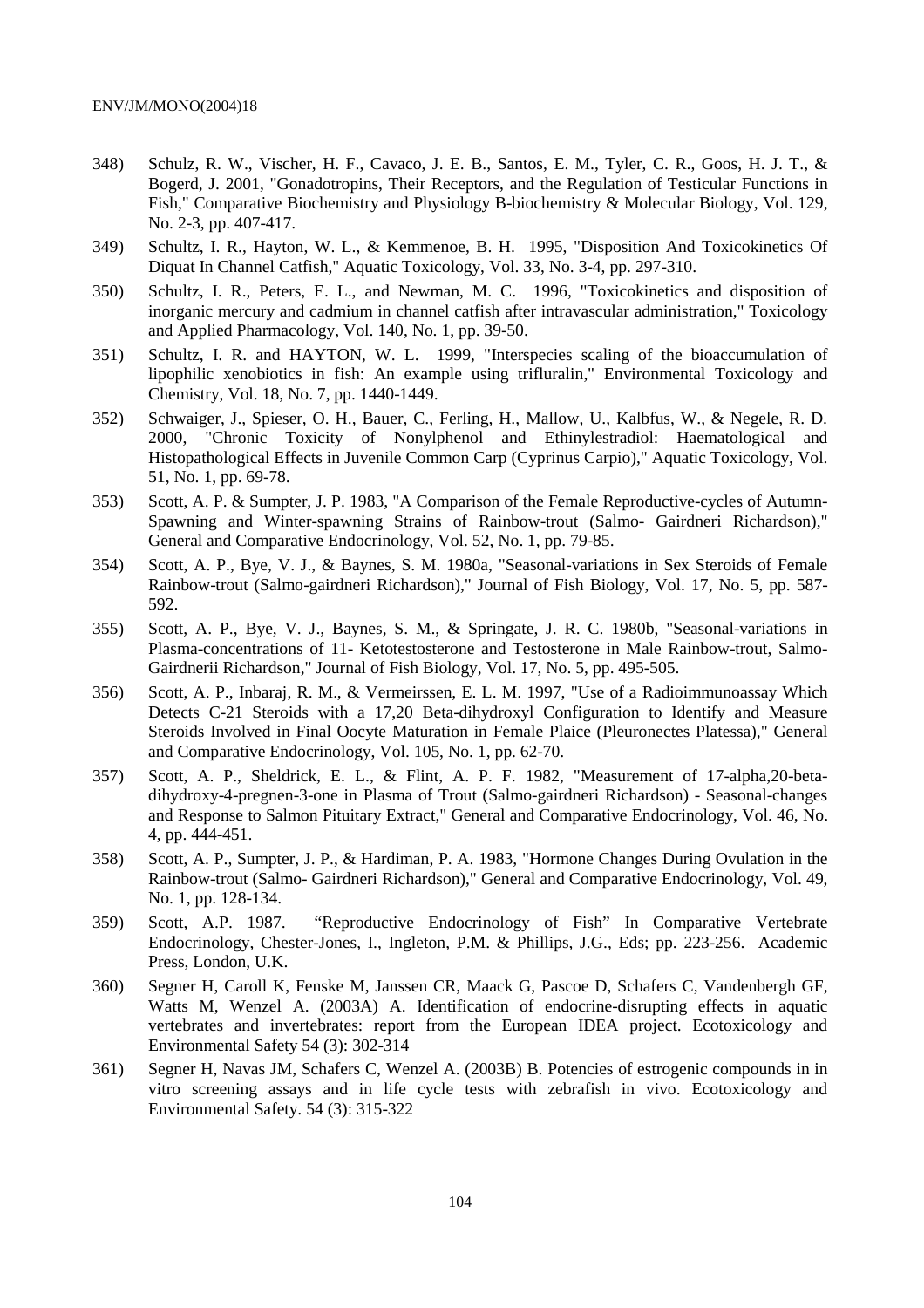- 362) Weber, L.P. Hill, R.L. Jr., Janz, D.M. (2003). Developmental estrogenic exposure in zebrafish (Danio rerio): II. Histological evaluation of gametogenesis and organ toxicity. Aquatic Toxicology in press.
- 363) Seki, M., Yokota, H., Matsubaru, H., Tsuruda, Y., Maeda, M., Tadokoro, H. & Kobayashi, K. (2002). Effect of ethinylestradiol on the reproduction and induction of vitellogenin and testis-ova in medaka (Oryzias latipes). Environ. Toxicol. Chem. 21, 1692-1698.
- 364) Seki M, Yokota H, Matsubara H, Maeda M, Tadokoro H, Kobayashi K, 2004. Fish full life-cycle testing for androgen methyltestosterone on medaka (*Oryzias latipes*). Environ. Toxicol. Chem., 23 (3), pp. 774-781.
- 365) Selman, K., Petrino, T. R., & Wallace, R. A. 1994, "Experimental Conditions for Oocyte Maturation in the Zebrafish, Brachydanio Rerio", Journal of Experimental Zoology, Vol. 269, No. 6, pp. 538-550.
- 366) Selman, K., Wallace, R. A., Sarka, A., & Qi, X. P. 1993, "Stages of Oocyte Development in the Zebrafish, Brachydanio- Rerio," Journal of Morphology, Vol. 218, No. 2, pp. 203-224.
- 367) Sheahan, D. A., Bucke, D., Matthiessen, P., Sumpter, J. P., Kirby, M. F., Neall, P., & Waldock, M. 1994, "The Effects of Low Levels of 17alpha-ethylnylestradiol upon Plasma Vitellogenin Levels in Male and Female Rainbow Trout, Oncorhynchus mykiss," in Sublethal and Chronic Effects of Pollutants on Freshwater Fish, R. Muller & R. Lloyd, Eds., Fishing News Books, London, pp. 99- 112.
- 368) Sheahan DA, Brighty GC, Daniel M, Jobling S, Harries JE, Hurst M, Kennedy J, Kirby SJ, Morris S, Routledge EJ, Sumpter JP, Waldock MJ, 2002. Reduction in the estrogenic activity of a treated sewage effluent discharge to an English river as a result of a decrease in the concentration of industrially derived surfactants. Environ. Toxicol. Chem., 21(3), pp. 515-519.
- 369) Shepherd, I. T., Beattie, C. E., & Raible, D. W. 2001, "Functional Analysis of Zebrafish Gdnf," Developmental Biology, Vol. 231, No. 2, pp. 420-435.
- 370) Shibata, Y., Iwamatsu, T., Oba, Y., Kobayashi, D., Tanaka, M., Nagahama, Y., Suzuki, N., & Yoshikuni, M. 2000, "Identification and Cdna Cloning of Alveolin, an Extracellular Metalloproteinase, Which Induces Chorion Hardening of Medaka (Oryzias latipes) Eggs upon Fertilization," Journal of Biological Chemistry, Vol. 275, No. 12, pp. 8349-8354.
- 371) Shilling, A. D., Carlson, D. B., & Williams, D. E. 1999, "Rainbow Trout, Oncorhynchus mykiss, as a Model for Aromatase Inhibition," Journal of Steroid Biochemistry and Molecular Biology, Vol. 70, No. 1-3, pp. 89-95.
- 372) Shinomiya, A. S. Development of Male Specific Structures in the Gonads with Reduced Number of Germ Cells in the Teleost, Oryzias latipes. Zoological Science (Tokyo) 12[suppl.], 58. 1995.
- 373) Shinomiya, A., Shibata, N., & Hamaguchi, S. 1997, "Gonadal Sex Differentiation in Chimeric Medaka, Oryzias latipes," Zoological Science (Tokyo), Vol. 14, No. Suppl., P. 88.
- 374) Shioda, T. & Wakabayashi, M. 2000, "Effect of Certain Chemicals on the Reproduction of Medaka (Oryzias latipes)," Chemosphere, Vol. 40, No. 3, pp. 239-243.
- 375) Shultz C.D., Yauger, W.L. Jr, and Bevenue, A. (1975). Pesticides in fish from a Hawaiian canal. Bull Environ Contam Toxicol. 13(2):206-208.
- 376) Sijm, D. T. H. M., Verberne, M. E., Part, P., & Opperhuizen, A. 1994, "Experimentally Determined Blood And Water-Flow Limitations For Uptake Of Hydrophobic Compounds Using Perfused Gills Of Rainbow-Trout (Oncorhynchus-Mykiss) - Allometric Applications," Aquatic Toxicology, Vol. 30, No. 4, pp. 325-341.
- 377) Silversand, C., Hyllner, S. J., & Haux, C. 1993, "Isolation, Immunochemical Detection, and Observations of the Instability of Vitellogenin from 4 Teleosts," Journal of Experimental Zoology, Vol. 267, No. 6, pp. 587-597.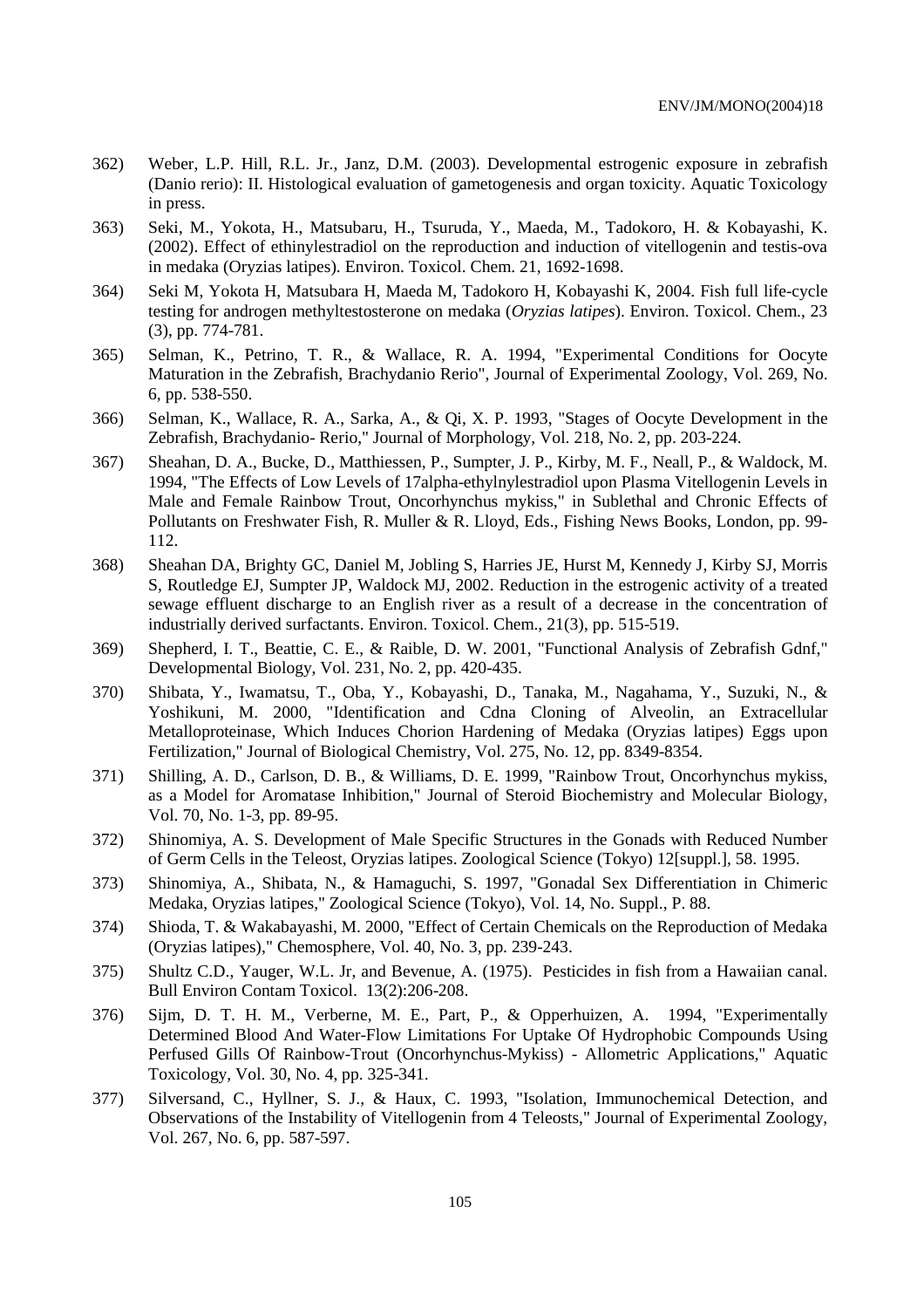- 378) Simpson, E. R., Mahendroo, M. S., Means, G. D., Kilgore, M. W., Hinshelwood, M. M., Grahamlorence, S., Amarneh, B., Ito, Y. J., Fisher, C. R., Michael, M. D., Mendelson, C. R., & Bulun, S. E. 1994, "Aromatase Cytochrome-p450, the Enzyme Responsible for Estrogen Biosynthesis," Endocrine Reviews, Vol. 15, No. 3, pp. 342-355.
- 379) Simpson, T. H. & Wright, R. S. 1977, "A Radioimmunoassay for 11-oxotestosterone: its Application in the Measurement of Levels in Blood Serum of Rainbow Trout (S. Gairdneri).," Steroids No. 29, pp. 383-398.
- 380) Siwik, P. L., Van Meer, T., Mackinnon, M. D., & Paszkowski, C. 2000, "Growth of Fathead Minnows in Oilsand-processed Wastewater in Laboratory and Field," Environmental Toxicology and Chemistry, Vol. 19, No. 7, pp. 1837-1845.
- 381) Sjovall, J. & Axelson, M. 1982, "Newer Approaches to the Isolation, Identification, and Quantitation of Steroids in Biological-materials." Vitamins and Hormones-advances in Research and Applications, Vol. 39, Pp. 31-144.
- 382) Skinner, L., De Peyster, A., & Schiff, K. 1999, "Developmental Effects of Urban Storm Water in Medaka (Oryzias latipes) and Inland Silverside (Menidia Beryllina)," Archives of Environmental Contamination and Toxicology, Vol. 37, No. 2, pp. 227-235.
- 383) Smeets, J. M. W., Rankouhi, T. R., Nichols, K. M., Komen, H., Kaminski, N. E., Giesy, J. P., & Van Den Berg, M. 1999, "In Vitro Vitellogenin Production by Carp (Cyprinus Carpio) Hepatocytes as a Screening Method for Determining (Anti)estrogenic Activity of Xenobiotics," Toxicology and Applied Pharmacology, Vol. 157, No. 1, pp. 68-76.
- 384) Snedecor, G.W., and W.G. Cochran. 1980. Statistical Methods. The Iowa State University Press, Ames, Iowa. 507 pp
- 385) So, Y. P., Idler, D. R., Truscott, B., & Walsh, J. M. 1985, "Progestogens, Androgens and Their Glucuronides in the Terminal Stages of Oocyte Maturation in Landlocked Atlantic Salmon," Journal of Steroid Biochemistry and Molecular Biology, Vol. 23, No. 5a, pp. 583-591.
- 386) Sohoni, P., Tyler, C. R., Hurd, K., Caunter, J., Hetheridge, M., Williams, T., Woods, C., Evans, M., Toy, R., Gargas, M., & Sumpter, J. P. 2001, "Reproductive Effects of Long-term Exposure to Bisphenol a in the Fathead Minnow (Pimephales promelas)," Environmental Science & Technology , Vol. 35, No. 14, pp. 2917-2925.
- 387) Soyano, K., Saito, T., Nagae, M., & Yamauchi, K. 1993, "Effects of Thyroid Hormone on Gonadotropin -Induced Steroid Production in Medaka, Oryzias latipes , Ovarian Follicles," Proceedings of the Second International Symposium of Fish Endocrinology., Vol. 11, No. 1-6, pp. 265-272.
- 388) Specker, J. L., Anderson, T. R., Hochachka, P. W., & Mommsen, T. P. E. 1994, "Developing an ELISA for a model protein: Vitellogenin." In Biochemistry and Molecular Biology of Fishes; Analytical Techniques. pp. 567-578.
- 389) Sperry, T. S. & Thomas, P. 1999a, "Characterization of Two Nuclear Androgen Receptors in Atlantic Croaker: Comparison of their Biochemical Properties and Binding Specificities," Endocrinology, Vol. 140, No. 4, pp. 1602-1611.
- 390) Sperry, T. S. & Thomas, P. 1999b, "Identification of Two Nuclear Androgen Receptors in Kelp Bass (Paralabrax Clathratus) and Their Binding Affinities for Xenobiotics: Comparison with Atlantic Croaker (Micropogonias Undulatus) Androgen Receptors," Biology of Reproduction, Vol. 61, No. 4, pp. 1152-1161.
- 391) Spitsbergen, J. M., Tsai, H., Reddy, A., Miller, T., Arbogast Dan, Hendricks, J. D., & Bailey, G. S. 2000, "Neoplasia in Zebrafish (Danio Rerio) Treated with N-methyl-n'-nitro-n- nitrosoguanidine by Three Exposure Routes at Different Developmental Stages," Toxicologic Pathology, Vol. 28, No. 5, pp. 716-725.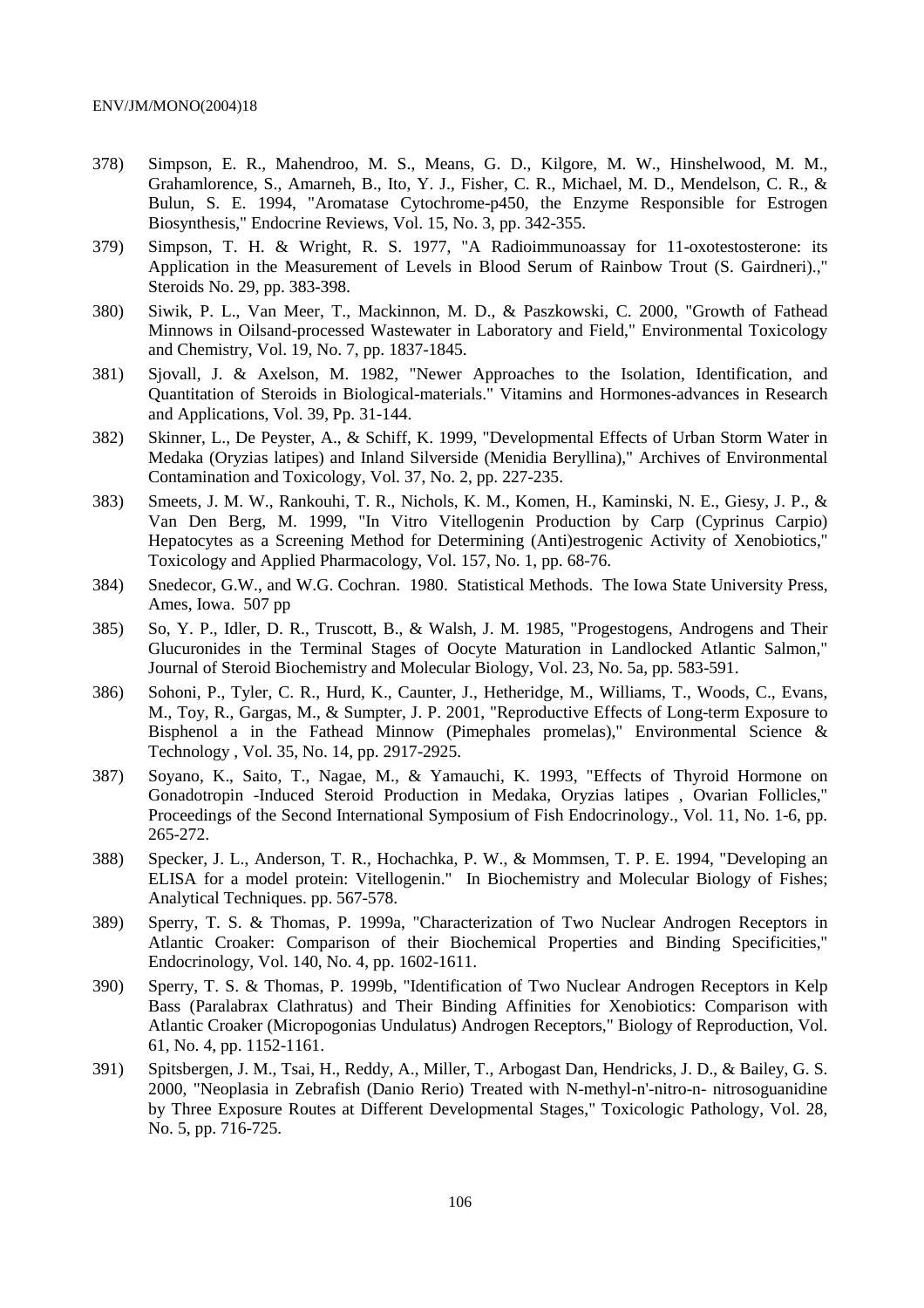- 392) Stacey, N. E., Cardwell, J. R., Liley, N. R., & Scott, A. P. 1994, "Hormones as Sex Pheromones in Fish.," in Perspectives in Comparative Endocrinology, K. G. Davey, R. E. Peter, & S. S. Tobe, Eds., pp. 438-448.
- 393) Steel, R. G. D. & Torrie, J. H. 1980, Principles and Procedures of Statistics, a Biometrical Approach Mcgraw-hill Book Company, New York, Ny.
- 394) Steel, R. G. D. 1959, "A Multiple Comparison Rank Sum Test: Treatments Versus Control," Biometrics No. 15, pp. 560-572.
- 395) Steel, R. G. D. 1961, "Some Rank Sum Multiple Comparisons Tests.," Biometrics No. 17, pp. 539- 552.
- 396) Sternberg, H. & Moav, B. 1999, "Regulation of the Growth Hormone Gene by Fish Thyroid/retinoid Receptors," Fish Physiology and Biochemistry, Vol. 20, No. 4, pp. 331-339.
- 397) Suedel Burton, C. D. T. 1997, "Subchronic Effects of Five Di-ortho Pcb Congeners on Survival, Growth and Reproduction in the Fathead Minnow Pimephales promelas," Environmental Toxicology and Chemistry, Vol. 16, No. 7, pp. 1526-1532.
- 398) Sumpter, J. P. 1985, "The Purification and Radioimmunoassay of Vitellogenin from the Rainbow Trout.," in Current Trends in Comparative Endocrinology, B. Lofts & W. M. Holmes, Eds., Hong Kong University Press, Hong Kong, pp. 355-357.
- 399) Sumpter, J. P. 1985, "The purification and radioimmunoassay of vitellogenin from the rainbow trout.," in Current Trends in Comparative Endocrinology, B. Lofts & W. M. Holmes, eds., Hong Kong University Press, Hong Kong, pp. 355-357.
- 400) Sumpter, J.P., 1985, "The purification and radioimmunoassay of vitellogenin from the rainbow trout" in B Lofts and WM Holmes (eds), Current Trends in Comparative Endocrinology: Hong Kong, Hong Kong University Press, p. 355-357.
- 401) Sun, J., Meyers, M. J., Fink, B. E., Rajendran, R., Katzenellenbogen, J. A., & Katzenellenbogen, B. S. 1999, "Novel Ligands That Function as Selective Estrogens or Antiestrogens for Estrogen Receptor-alpha or Estrogen Receptor- Beta," Endocrinology, Vol. 140, No. 2, pp. 800-804.
- 402) Swanson, P., Bernard, M. G., Nozaki, M., Suzuki, K., Kawauchi, H., & Dickhoff, W. W. 1989, "Gonadotropins I and Ii in Juvenile Coho Salmon.," Fish Physiology and Biochemistry No. 7, pp. 169-176.
- 403) Tabata, A., Kashiwada, S., Ohnishi, Y., Ishikawa, H., Miyamoto, N., Itoh, M., & Magara, Y. 2001, "Estrogenic Influences of Estradiol-17 Beta, P-nonylphenol and Bis-phenol-a on Japanese Medaka (Oryzias latipes) at Detected Environmental Concentrations," Water Science and Technology, Vol. 43, No. 2, pp. 109-116.
- 404) Tagawa, M. & Hirano, T. 1991, "Effects of Thyroid Hormone Deficiency in Eggs on Early Development of the Medaka Oryzias-latipes," J Exp Zool, Vol. 257 (3). 1991. 360-366.
- 405) Takeo, J. & Yamashita, S. 2001, "Immunohistochemical Localization of Rainbow Trout Androgen Receptors in the Testis," Fisheries Science, Vol. 67, No. 3, pp. 518-523.
- 406) Tanaka, M., Kinoshita, M., Kobayashi, D., & Nagahama, Y. 2001, "Establishment of Medaka (Oryzias latipes) Transgenic Lines with the Expression of Green Fluorescent Protein Fluorescence Exclusively in Germ Cells: a Useful Model to Monitor Germ Cells in a Live Vertebrate," Proceedings of the National Academy of Sciences of the United States of America, Vol. 98, No. 5, pp. 2544-2549.
- 407) Tatarazako N, Koshio M., Hori H., Morita M., Iguchi T., 2004. Validation of an enzyme-linked immunosorbent assay method for vitellogenin in the medaka. Journal of Health Science, 50 (3), pp.301-308.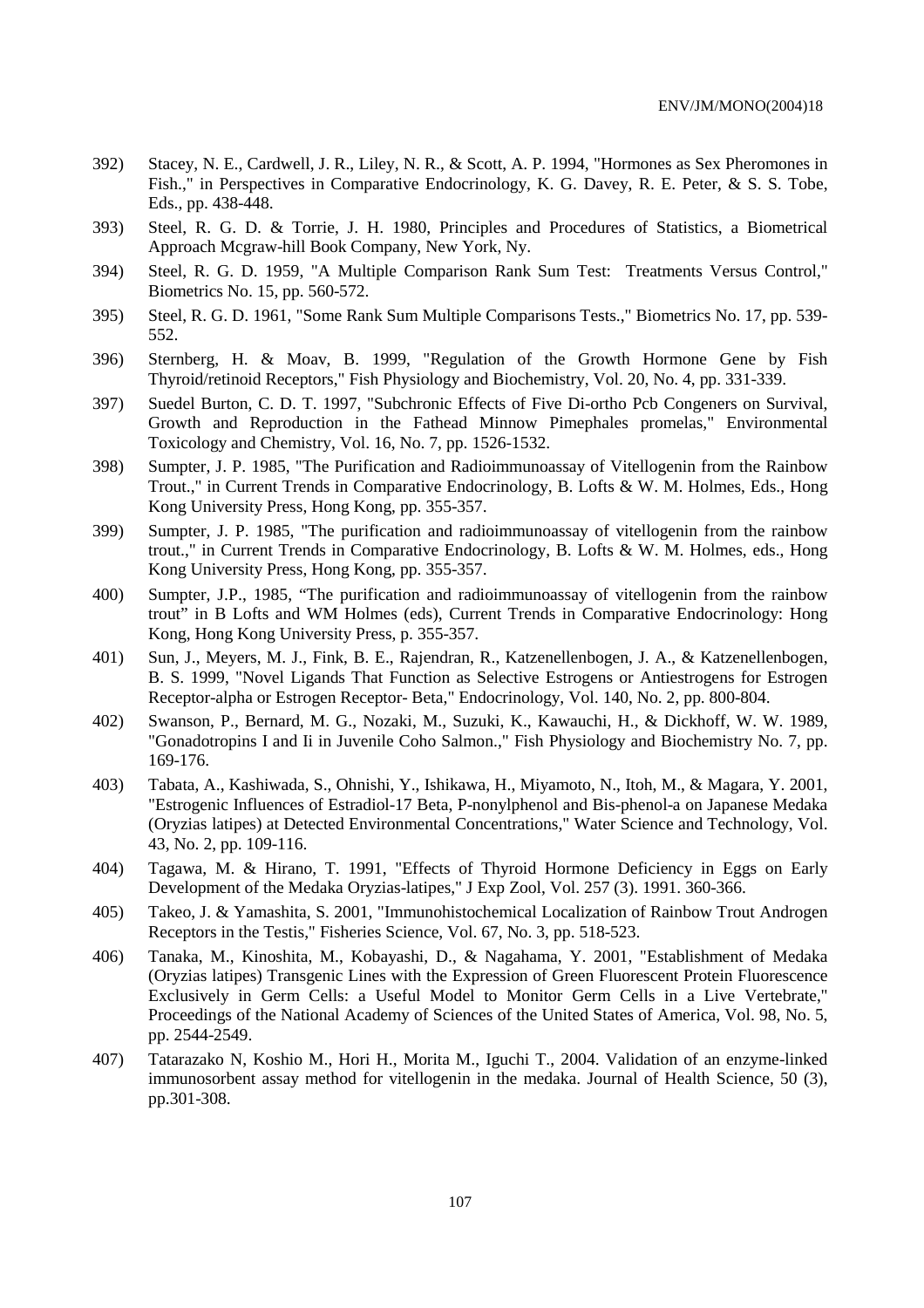- 408) Tchoudakova, A. & Callard, G. V. 1998, "Identification of Multiple Cyp19 Genes Encoding Different Cytochrome P450 Aromatase Isozymes in Brain and Ovary," Endocrinology, Vol. 139, No. 4, pp. 2179-2189.
- 409) Thomas, P. & Smith, J. 1993, "Binding Of Xenobiotics To The Estrogen-Receptor Of Spotted Sea-Trout - A Screening Assay For Potential Estrogenic Effects", Marine Environmental Research, vol. 35, No. 1-2, pp. 147-151.
- 410) Thomas, M. J. and Thomas, J. A. 2001, "Hormone Assays and Endocrine Function". Hayes, A. W. ed. Principles and Methods of Toxicology Fourth edition, pp. 1383-1413.
- 411) Thompson, S., Tilton, F., Schlenk, D., & Benson, W. H. 2000, "Comparative Vitellogenic Responses in Three Teleost Species: Extrapolation to in Situ Field Studies," Marine Environmental Research, Vol. 50, No. 1-5, pp. 185-189.
- 412) Thornton, J. W. 2001, "Evolution of vertebrate steroid receptors from an ancestral estrogen receptor by ligand exploitation and serial genome expansions", Proceedings of the National Academy of Sciences of the United States of America, vol. 98, No. 10, pp. 5671-5676.
- 413) Thorpe, K. L., Hutchinson, T. H., Hetheridge, M. J., Sumpter, J. P., & Tyler, C. R. 2001, "Development of an in Vivo Screening Assay for Estrogenic Chemicals Using Juvenile Rainbow Trout (Oncorhynchus mykiss)," Environ Toxicol Chem, Vol. 19, No. 11, pp. 2812-2820.
- 414) Trant, J. M., Thomas, P., & Shackleton, C. H. L. 1986, "Identification of 17-alpha,20-beta,21 trihydroxy-4-pregnen-3- One as the Major Ovarian-steroid Produced by the Teleost Micropogonias-undulatus During Final Oocyte Maturation," Steroids, Vol. 47, No. 2-3, pp. 89- 99.
- 415) Trudeau, V. L., Peter, R. E., & Sloley, B. D. 1991, "Testosterone And Estradiol Potentiate The Serum Gonadotropin- Response To Gonadotropin-Releasing-Hormone In Goldfish," Biology of Reproduction, Vol. 44, No. 6, pp. 951-960.
- 416) Truscott, B., Idler, D. R., So, Y. P., & Walsh, J. M. 1986, "Maturational Steroids and Gonadotropin in Upstream Migratory Sockeye-salmon," General and Comparative Endocrinology, Vol. 62, No. 1, pp. 99-110.
- 417) Truscott, B., So, Y. P., Nagler, J. J., & Idler, D. R. 1992, "Steroids Involved with Final Oocyte Maturation in the Winter Flounder," Journal of Steroid Biochemistry and Molecular Biology, Vol. 42, No. 3-4, pp. 351-356.
- 418) Truscott, B. 1983, "Steroid-Metabolism In Fish .2. Testosterone Metabolites In The Bile Of The Marine Winter Flounder Pseudopleuronectes- Americanus And The Fresh-Water Atlantic Salmon Salmo-Salar," General and Comparative Endocrinology, Vol. 51, No. 3, pp. 460-470.
- 419) Tsai, M. J. & Omalley, B. W. 1994, "Molecular Mechanisms of Action of Steroid/thyroid Receptor Superfamily Members," Annual Review of Biochemistry, Vol. 63, pp. 451-486.
- 420) Tyler, C. R., Van Aerle, R., Hutchinson, T. H., Maddix, S., & Trip Heleanne 1999, "An in Vivo Testing System for Endocrine Disruptors in Fish Early Life Stages Using Induction of Vitellogenin," Environmental Toxicology and Chemistry, Vol. 18, No. 2, pp. 337-347.
- 421) U.S. EPA Environmental Research Laboratory, Gulf Breeze, FL 1983. Effects of the Synthetic Pyrethroids AC 222,705, Permethrin and Fenvalerate on Sheepshead Minnows in Early Life Stage Toxicity Tests. EPA-600/J-83-106.
- 422) U.S. EPA Environmental Research Laboratory, Gulf Breeze, FL 1978. Laboratory Culture of Sheepshead Minnows (Cyprinodon variegatus). In: Bioassay Procedures for the Ocean Disposal Permit Program. EPA-600/9-78-010. pp. 107-108.
- 423) U.S. EPA Mid Continent Ecology Division 2002. A Short-term Method for Assessing the Reproductive Toxicity of Endocrine Disrupting Chemicals Using the Fathead Minnow (Pimephales promelas). EPA/600/R-01/067.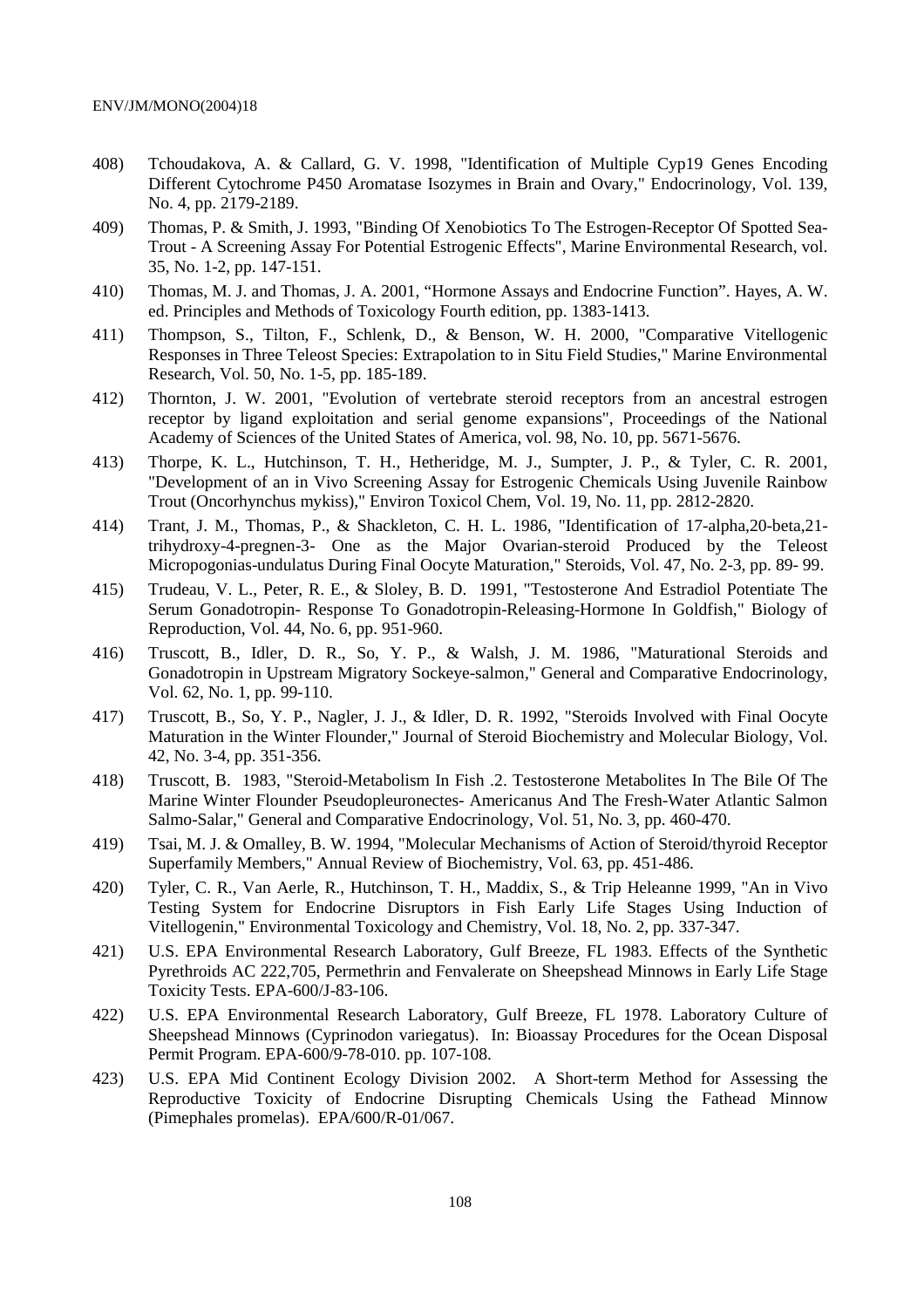- 424) U.S. EPA Office of Science Co-ordination and Policy. Comparative evaluation of fathead minnow assays for detecting endocrine-disrupting chemicals, final draft. URL: http://www.epa.gov/scipoly/oscpendo/assayvalidation/status.htm.
- 425) U.S. EPA Office of Science Co-ordination and Policy. Comparative evaluation of vitellogenin methods for fathead minnow, medaka and zebrafish, final draft. URL: http://www.epa.gov/scipoly/oscpendo/assayvalidation/status.htm.
- 426) Uwa, H. 1975, "Formation of Anal Fin Processes at the Anterior Margin of Joint Plates Induced by Treatment with Androgen in Adult Females of the Medaka Oryzias-latipes," Zool Mag (Tokyo), Vol. 84 (2). 1975 161-165.
- 427) Vaal, M., vanderWal, J. T., Hoekstra, J., & Hermens, J. 1997, "Variation in the sensitivity of aquatic species in relation to the classification of environmental pollutants", Chemosphere, vol. 35, No. 6, pp. 1311-1327.
- 428) Vaal, M. A., Van Leeuwen, C. J., Hoekstra, J. A., & Hermens, J. L. M. 2000, "Variation in sensitivity of aquatic species to toxicants: Practical consequences for effect assessment of chemical substances", Environmental Management, vol. 25, No. 4, pp. 415-423.
- 429) Van Aerle, R., Nolan, M., Jobling, S., Christiansen, L. B., Sumpter, J. P., and Tyler, C. R. 2001, "Sexual disruption in a second species of wild cyprinid fish (the Gudgeon, gobio gobio) in United Kingdom freshwaters," Environmental Toxicology and Chemistry, Vol. 20, No. 12, pp. 2841-2847.
- 430) Van Oordt, P.G.W.J. & Peute, J. 1983, "The Cellular Origin of Pituitary Gondotropins in Teleosts" In Fish Physiology; Hoar, W. E. and Randall, D. J., Eds. 9A, pp. 137-186. Academic Press; San Diego, CA.
- 431) Van den Belt, K., Verheyen, R., & Witters, H. 2001, "Reproductive Effects of Ethynylestradiol and 4t-octylphenol on the Zebrafish (Danio Rerio)," Archives of Environmental Contamination and Toxicology, Vol. 41, No. 4, pp. 458-467.
- 432) Van Den, H. U. R. K., Schoonen, W. G. E. J., Van Zoelen, G. A., & Lambert, J. G. D. 1987, "The Biosynthesis of Steroid Glucuronides in the Testis of the Zebrafish Brachydanio-rerio and Their Pheromonal Function as Ovulation Inducers," Gen Comp Endocrinol, Vol. 68 (2). 1987. 179-188.
- 433) Vanbohemen, C. G. & Lambert, J. G. D. 1981, "Estrogen Synthesis in Relation to Estrone, Estradiol, and Vitellogenin Plasma-levels During the Reproductive-cycle of the Female Rainbowtrout, Salmo-gairdneri," General and Comparative Endocrinology, Vol. 45, No. 1, pp. 105-114.
- 434) Vandenhurk, R. & Resink, J. W., "Male Reproductive-System As Sex-Pheromone Producer In Teleost Fish," Journal of Experimental Zoology, Vol. 261, No. 2, 1992, pp. 204-213.
- 435) Vander kraak, G., Chang, J. P., & Janz, D. M. 1998, "Reproduction," in the Physiology of Fishes, 2 Edn, D. H. Evans, Ed., Crc, Boca Raton, Fl, pp. 465-488.
- 436) Van der Kraak, G., "Observations of endocrine effects in wildlife with evidence of their causation," Pure and Applied Chemistry, Vol. 70, No. 9, 1998, pp. 1785-1794.
- 437) Varadaraj, K. 1990, "Production of Monosex Male Oreochromis Mossambicus (Peters) by Administering 19-norethisterone Acetate," Aquacult. Fish. Manage., Vol. 21, No. 1, pp. 133-135.
- 438) Veith, G. D., Defoe, D. L., & Bergstedt, B. V. 1979. "Measuring and Estimating the Bioconcentration Factor of Chemicals in Fish." J Fish Res Board Can 36, 1040-1047.
- 439) Vermeirssen, E. L. M. and Scott, A. P., "Male priming pheromone is present in bile, as well as urine, of female rainbow trout," Journal of Fish Biology, Vol. 58, No. 4, 2001, pp. 1039-1045.
- 440) Vethaak, A.D., Rijs, G.B.S., Schrap, S.M., Ruiter, H., Gerritsen, A., Lahr, J., Belfroid, A.C., de Boer, J., Bulder, A.S., Kuiper, R.V., Legler, J., Murk, A.J., de Voogt, P., van der Velde, E.G. & Verhaar, H.J.M. (2002). Estrogens and xeno-estrogens in the aquatic environment of the Netherlands. Occurrence, potency and biological effects. RIZA/RIKZ-Report Nr. 2002.001.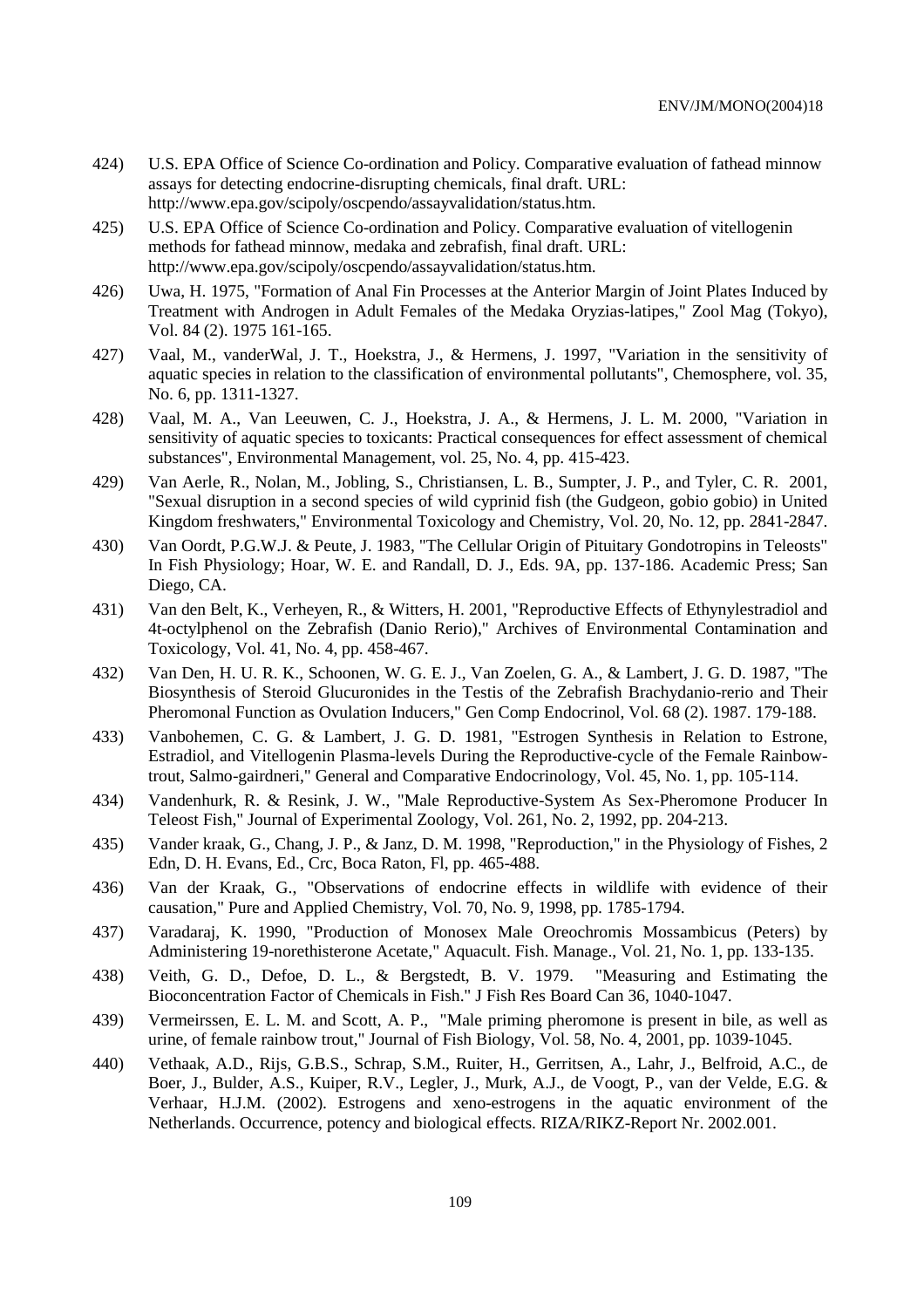- 441) Vizziano, D., Fostier, A., Legac, F., & Loir, M. 1996, "20 Beta-hydroxysteroid Dehydrogenase Activity in Nonflagellated Germ Cells of Rainbow Trout Testis," Biology of Reproduction, Vol. 54, No. 1, pp. 1-7.
- 442) Wakamatsu, Y., Pristyazhnyuk, S., Kinoshita, M., Tanaka, M., & Ozato, K. 2001, "The seethrough medaka: A fish model that is transparent throughout life", Proceedings of the National Academy of Sciences of the United States of America, vol. 98, No. 18, pp. 10046-10050.
- 443) Wall, N. A., Craig, E. J., Labosky, P. A., & Kessler, D. S. 2000, "Mesendoderm Induction and Reversal of Left-right Pattern by Mouse Gdf1, a Vg1-related Gene," Developmental Biology, Vol. 227, No. 2, pp. 495-509.
- 444) Watanabe, P. G., Schumann, A. M., & Reitz, R. H., "Toxicokinetics In The Evaluation Of Toxicity Data," Regulatory Toxicology and Pharmacology, Vol. 8, No. 4, 1988, pp. 408-413.
- 445) Weatherley, A. H. 1990, "Approaches to Understanding Fish Growth," Transactions of the American Fisheries Society, Vol. 119, No. 4, pp. 662-672.
- 446) Wells, K. & Van der Kraak, G. 2000, "Differential Binding of Endogenous Steroids and Chemicals to Androgen Receptors in Rainbow Trout and Goldfish," Environmental Toxicology and Chemistry, Vol. 19, No. 8, pp. 2059-2065.
- 447) West, G. 1990, "Methods of Assessing Ovarian Development in Fishes a Review," Australian Journal of Marine and Freshwater Research, Vol. 41, No. 2, pp. 199-222.
- 448) Wester, P. W. & Canton, J. H. 1986, "Histopathological Study of Oryzias-latipes (Medaka) after Long- Term Beta-hexachlorocyclohexane Exposure," Aquatic Toxicology, Vol. 9, No. 1, pp. 21- 45.
- 449) Wester, P. W. & Canton, J. H. 1991, "The Usefulness Of Histopathology In Aquatic Toxicity Studies", Comparative Biochemistry and Physiology C-Pharmacology Toxicology & Endocrinology, vol. 100, No. 1-2, pp. 115-117.
- 450) Wester, P. W. & Van, D., V 2000, "Histopathology of Small Fish in the Context of Endocrinedisrupting Chemicals," Toxicologic Pathology, Vol. 28, No. 6, P. 858.
- 451) Wester, P.W., E.J. van den Brandhof, J.H. Vos, and L.T.M. van der Wen. Identification of endocrine disruptive effects in the aquatic environment. RIVM report 640920001/2003. 2003
- 452) Westerfield, M. 2000, The Zebrafish Book. Guide for the Laboratory Use of Zebrafish (Danio Rerio), 4th Ed., Edn, Univ. of Oregon Press, Eugene.
- 453) White, R., Jobling, S., Hoare, S. A., Sumpter, J. P., & Parker, M. G. 1994, "Environmentally Persistent Alkylphenolic Compounds Are Estrogenic", Endocrinology, vol. 135, No. 1, pp. 175- 182.
- 454) WHO (World Health Organisation), 2002. Global Assessment of the state-of-the-science of endocrine disruptors. Geneva, International Programme on Chemical Safety.
- 455) Wiegand, C., Pflugmacher, S., Oberemm, A., Meems, N., Beattie, K. A., Steinberg Christian, E. W., & Codd, G. A. 1999, "Uptake and Effects of Microcystin-lr on Detoxication Enzymes of Early Life Stages of the Zebra Fish (Danio Rerio)," Environmental Toxicology, Vol. 14, No. 1, pp. 89- 96.
- 456) Winn, R. N., Norris, M., & Brayer, K. 2000, "Evaluation of a Lambda Transgenic Fish Model for in Vivo Mutation Analyses," Environmental and Molecular Mutagenesis., Vol. 35, No. Suppl. 31, P. 66.
- 457) Wolthers, B. G. & Kraan, G. P. B. 1999, "Clinical applications of gas chromatography and gas chromatography-mass spectrometry of steroids." Journal of Chromatography A, vol. 843, No. 1- 2, pp. 247-274.
- 458) Wolthers, B. G., & Vanderslik, W. 1991, "GC-MS as a Reference Method in Immunochemical Steroid-hormone Analyses." Journal of Clinical Immunoassay, vol. 14, No. 1, pp. 37-43.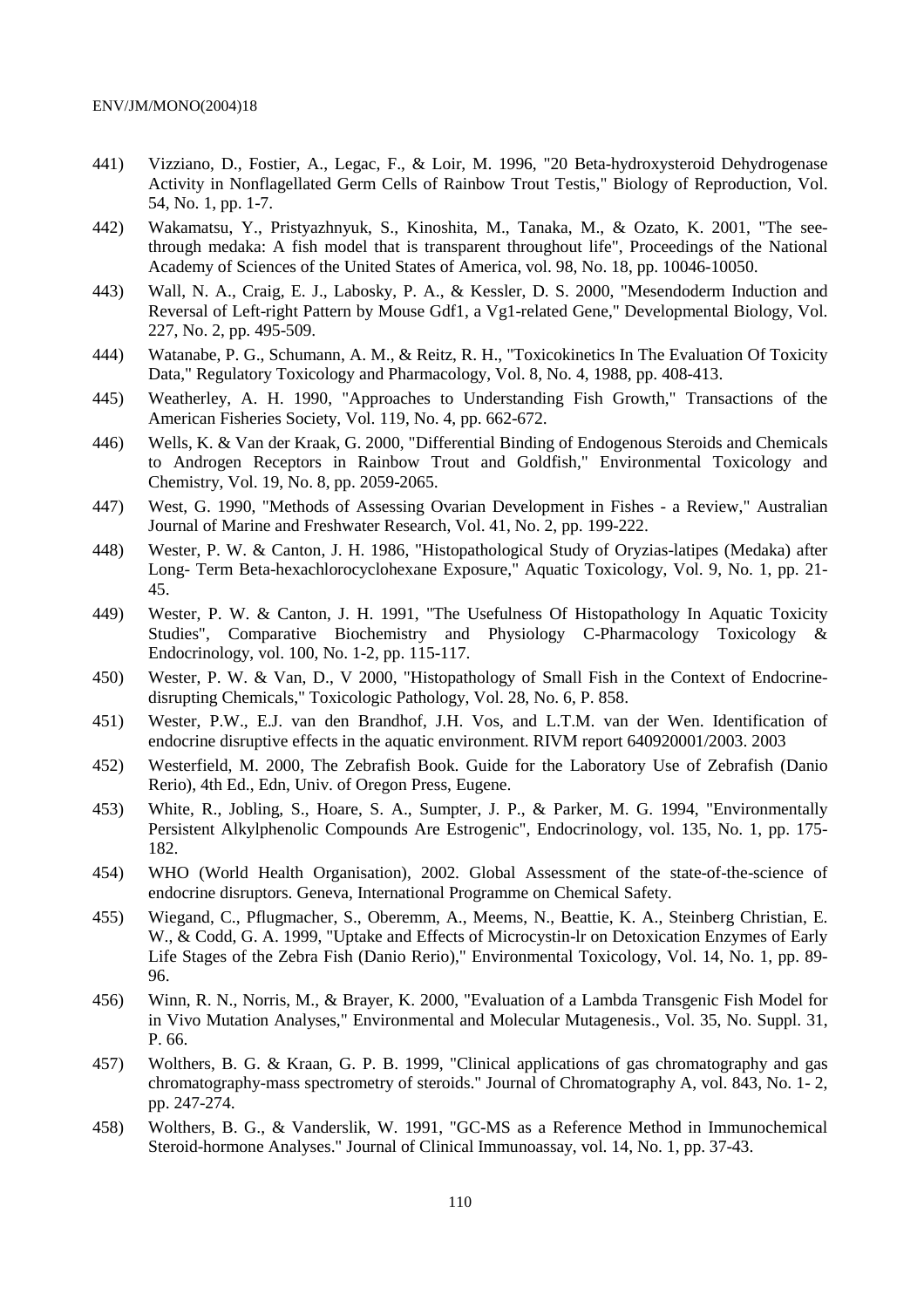- 459) Wunschel, D. S., & Wahl, K.L. 2002, "Deglycosylation and Analysis of Vitellogenin and Ovalbumin by Mass Spectrometry" Unpublished studies. Advanced Analytical and Organic Methods Group, Pacific Northwest National Laboratory, Richland WA
- 460) Yaezawa, M., Shinomiya, A., Sakaizumi, M., & Hamaguchi, S. 2000, "Relationship Between Sex Chromosome Constitutions and Phenotypic Sexes in the Interspecific Hybrids of Medakas, Oryzias latipes X O. Curvinotus," Zoological Science (Tokyo), Vol. 17, No. Supplement, P. 23.
- 461) Yamamoto, T. 1953. "Artificially Induced Sex-reversal in Genotypic Males of the Medaka (Oryzias latipes). Artificially Induced Sex-reversal in Genotypic Males of the Medaka (Oryzias latipes)." Journal of Experimental Zoology 123, 571-594.
- 462) Yamano, K. & Inui, Y. 1995, "Cdna Cloning Of Thyroid-Hormone Receptor-Beta For The Japanese Flounder", General and Comparative Endocrinology, vol. 99, No. 2, pp. 197-203.
- 463) Yamamoto, T. 1975, Medaka (Killifish): Biology and Strains Keigaku Pub. Co., Tokyo.
- 464) Yasuda, T., Aoki, K., Matsumoto, A., & Ishikawa, Y. 2000, "Heritable Malformations Induced by X-irradiation in the Medaka," Journal of Radiation Research, Vol. 41, No. 4, P. 484.
- 465) Yeoh, C. G., Schreck, C. B., Feist, G. W., & Fitzpatrick, M. S. 1996, "Endogenous Steroid Metabolism Is Indicated by Fluctuations of Endogenous Steroid and Steroid Glucuronide Levels in Early Development of the Steelhead Trout (Oncorhynchus mykiss)," General and Comparative Endocrinology, Vol. 103, No. 1, pp. 107-114.
- 466) Yoshiura, Y., Sohn, Y. C., Munakata, A., Kobayashi, M., and Aida, K., "Molecular cloning of the cDNA encoding the beta subunit of thyrotropin and regulation of its gene expression by thyroid hormones in the goldfish, Carassius auratus," Fish Physiology and Biochemistry , Vol. 21, No. 3, 1999, pp. 201-210.
- 467) Zaroogian, G., Gardner, G., Horowitz, D. B., Gutjahr-gobell, R., Haebler, R., & Mills, L. 2001, "Effect of 17 Beta-estradiol, o,p '-DDT, Octylphenol and p,p'- DDE on Gonadal Development and Liver and Kidney Pathology in Juvenile Male Summer Flounder (Paralichthys Dentatus)," Aquatic Toxicology, Vol. 54, No. 1-2, pp. 101-112.
- 468) Zeginiadou, T., Kolias, S., Kouretas, D., and Antonoglou, O., "Nonlinear binding of sex steroids to albumin and sex hormone binding globulin," European Journal of Drug Metabolism and Pharmacokinetics, Vol. 22, No. 3, 1997, pp. 229-235.
- 469) Zerulla et al. Toxicology Letters 131 (2002): 51-64.
- 470) Zerulla, M., Länge, R., Kime, D., Panter, G. H., & Hutchinson, T. H. Development and Validation of an Enzyme-linked Immunosorbant Assay (ELISA) to Quantify Endogenous Steroid Concentrations in Whole Body Homogenates of Fathead Minnow (Pimephales promelas). CEFIC-EMSG Aquatic Research Programme. Progress Report: Steroid-ELISA. 1-144. 2000.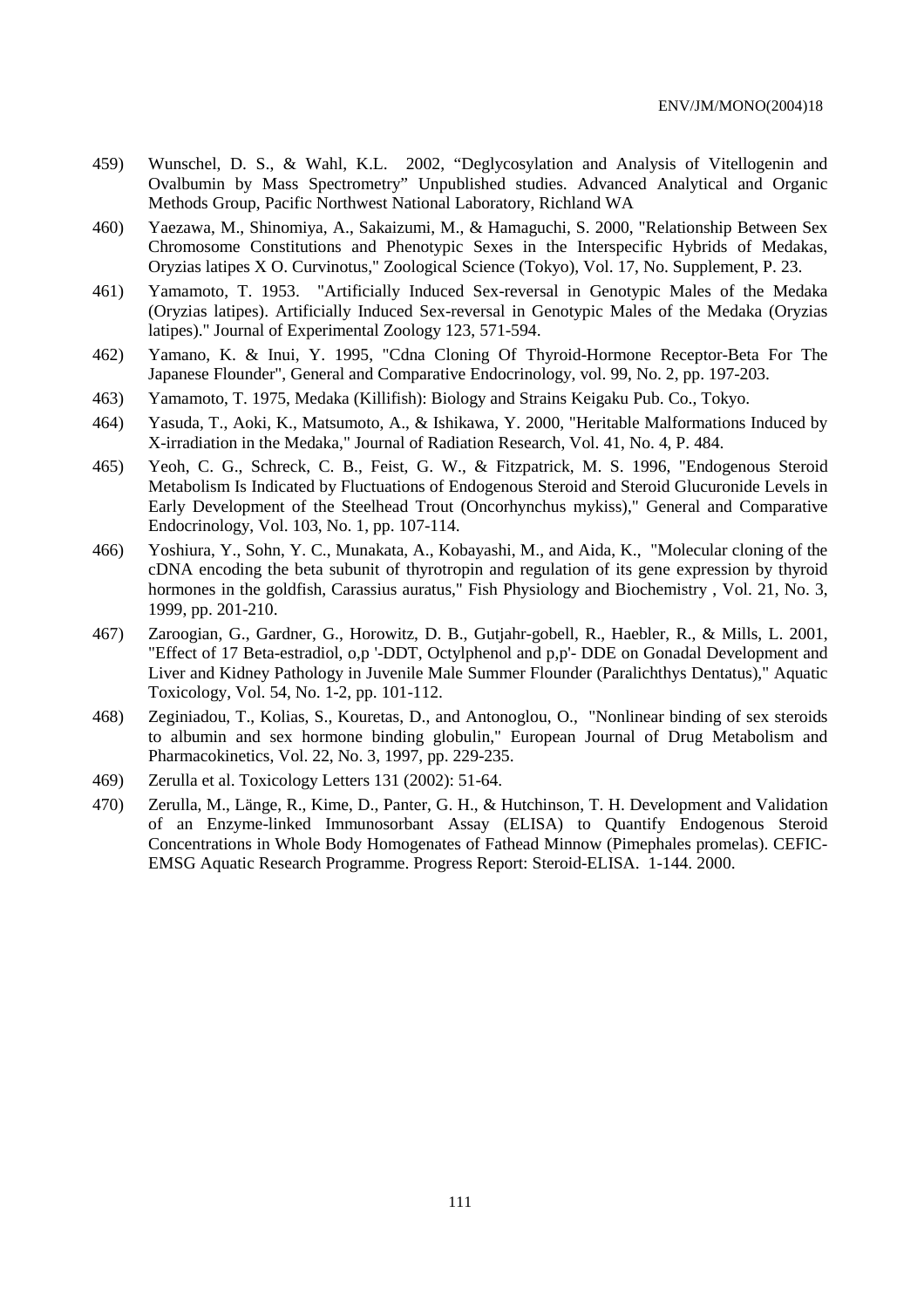# **ANNEXES:**

| ANNEX A: TECHNICAL ASPECTS OF MEASUREMENT OF BIOCHEMICAL ENDPOINTS p.110 |       |
|--------------------------------------------------------------------------|-------|
| <b>ANNEX B: NON-SPAWNING FISH SCREENING ASSAY (21 days)</b>              | p.125 |
| <b>ANNEX C: REPRODUCTIVE ASSAY (14-day version)</b>                      | p.141 |
| <b>ANNEX D: REPRODUCTIVE ASSAY (21-day version)</b>                      | p.149 |
| ANNEX E: PARTIAL LIFE CYCLE TEST (OR EXTENDED EARLY LIFE-STAGE TEST)     | p.156 |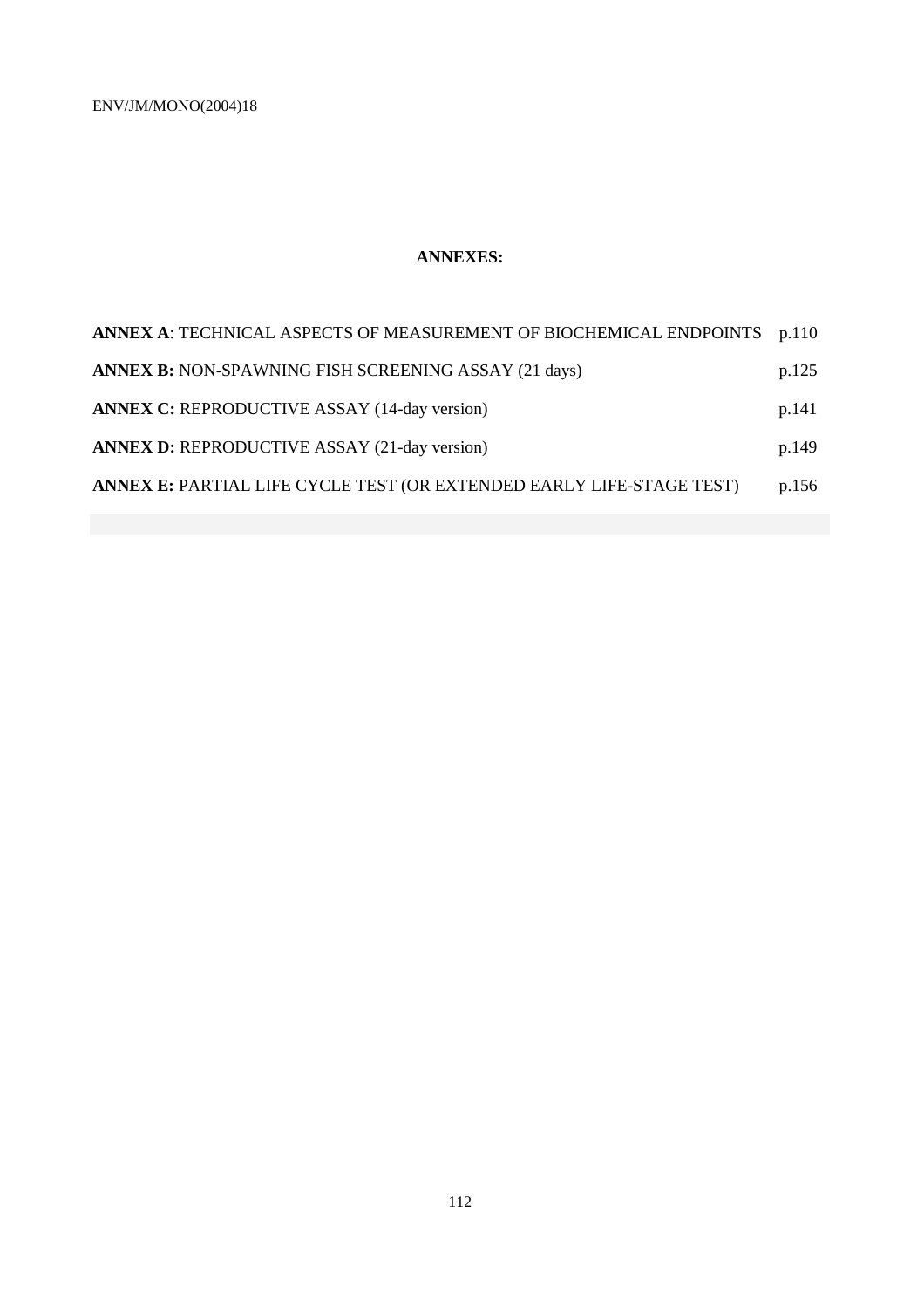# **ANNEX A:**

### **TECHNICAL ASPECTS OF MEASUREMENT OF BIOCHEMICAL ENDPOINTS**

#### **1.0 MEASUREMENTS OF SEX STEROIDS IN TISSUES**

1. Sex-steroid hormones are primarily synthesized by somatic, and in some cases germ cells, within the gonads of bony fish (Ozon 1972a; Ozon 1972b; Vizziano et al., 1996). Other tissues, such as adrenal/interrenal or brain (Pasmanik et al., 1988), have the ability to synthesize specific sex-steroid products if provided with the appropriate precursors. Because of their lipophilic nature, steroids pass freely between cellular compartments. Sex steroids travel throughout the body most efficiently bound to plasma-binding proteins in the blood, with a small fraction present as free steroids (Petra 1991). Therefore, blood is a useful tissue to monitor to determine the endocrine status of sex steroids in fish.

2. In the intact animal, the blood vascular system is the most convenient and popular source to sample via heart puncture or caudal vessels with a needle and syringe for sex-steroid measurements in fish. It should be noted that toxicant exposure can alter red-blood-cell volume, resulting in a change in concentration of plasma constituents; therefore, hematocrit analysis is recommended as a preliminary step before quantification of steroids in plasma is initiated. A 100 µL blood sample will yield sufficient plasma  $(-40 \mu L)$  to permit detection of most of the common sex steroids with currently available assays, provided the fish has begun to sexually mature. In the case of small fish, lethal blood sampling, in which the tail is excised, might be required. In addition, when blood volumes are limited from small fish, pooling from a number of individuals might be necessary. Sex steroids have been measured in homogenates of small, whole fish with mixed results, depending on the assay used (e.g., fish embryos) (Feist et al., 1990; Okimoto et al., 1991). For sex-steroid measurement, considerations of body size, the number of individuals in each treatment group, and state of sexual maturity need to be incorporated into experimental and statistical designs.

3. A number of methods for quantification of sex steroids in body fluids of fish have been developed that differ in sensitivity, specificity, and technical difficulty. Currently, assays for individual steroids based on competitive binding with a specific antibody (e.g., RIA, ELISA) are most widely used. Depending on the specificity of the antisera, and lipids and proteins in the biological fluid being tested, some form of sample preparation might be required to remove interfering substances. Typically, solvent extraction (Scott et al., 1980a; Simpson & Wright 1977; http://www.shef.ac.uk/~spider/method\_1.html) or some type of chromatography (e.g., HPLC, Sephadex LH-20, thin layer, or paper partition; Abraham et al., 1977) is used to prepare the sample. The reagents for sex-steroid RIA have been commercially available either in complete kit form or as individual components for over 30 years, whereas ELISA is a more recent development. Current gas chromatography-mass spectrometry (GC-MS) protocols that do not rely on ligand-antibody reactions hold promise for simultaneous quantification of steroid mixtures in small sample volumes.

#### **1.1. Estrogens**

4. Estrogens belong to the estrane (i.e., C<sub>18</sub>) series of steroid hormones, with a phenolic group at Position 3. The ovaries of sexually maturing bony fish have a high synthetic capacity for estrogen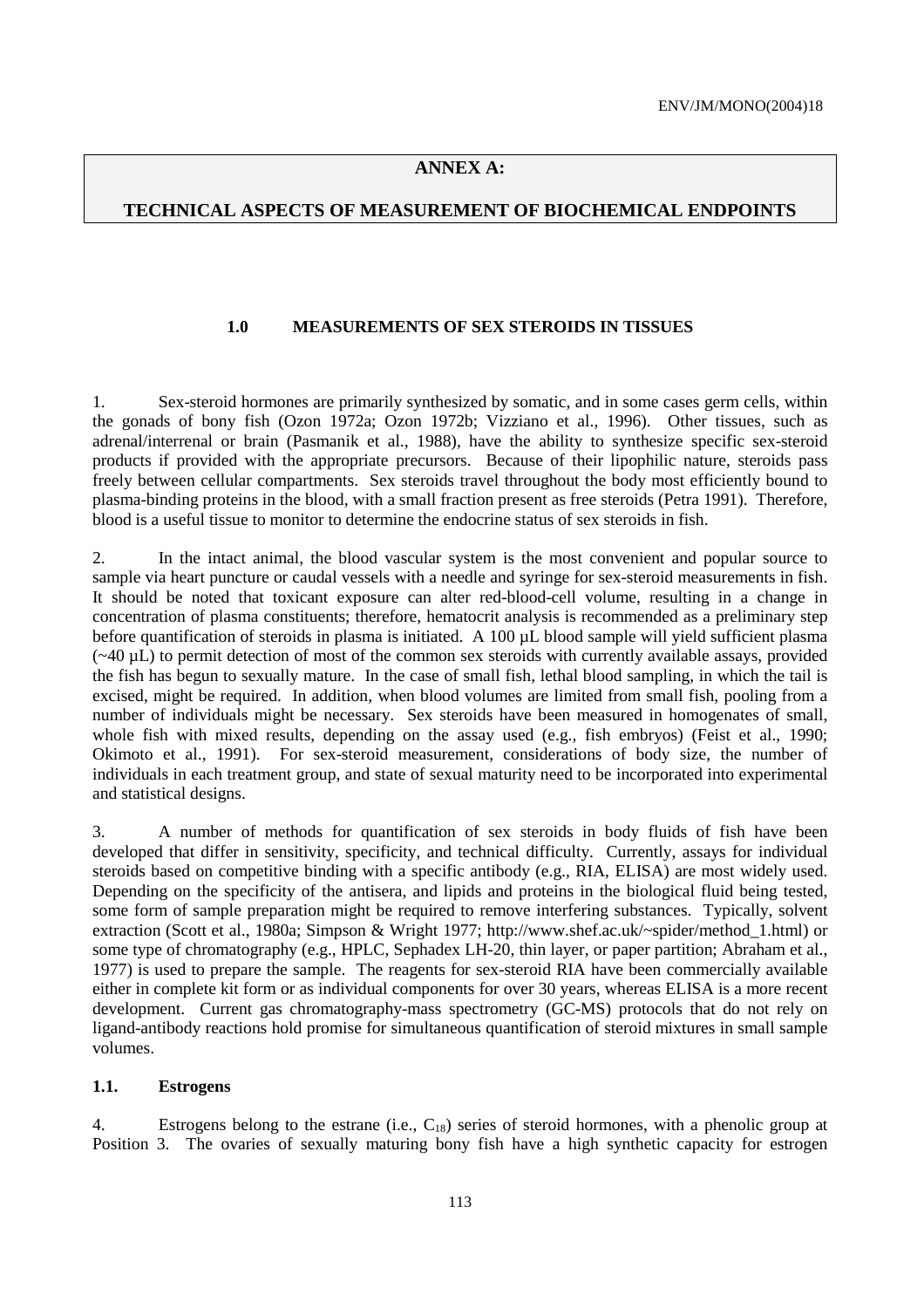production (Vanbohemen & Lambert 1981). The principal estrogen in bony fish is 17\_-E2, although estrone and estriol have also been detected (Ozon 1972a). In the female, estrogens are significant for their involvement with oocyte development and female sexual behavior (Fostier et al., 1983). The highest concentrations of E2 are found in body fluids, particularly blood plasma, of sexually maturing females. In bony fish, plasma concentrations of E2 range up to and exceed 100 ng E2/mL plasma, depending on the species and state of sexual maturity (Scott et al., 1980). Much lower E2 levels, with a maximum of usually not more than 1.0 ng E2/mL plasma, have been reported in the males of some species (Truscott et al., 1986; Makynen et al., 2000; Nichols et al., 1999). The adrenal/interrenal tissues or testes in the male might be responsible for this biosynthesis.

# *1.1.1. Radioimmunoassay (RIA*

5. The principle of RIA is based on the reversible reaction between the antigen (the steroid hormone of interest) and a specific antibody that has been raised against the antigen. In the assay, a limited amount of specific antibody is reacted with the corresponding steroid labeled with a radioisotope (tritium or iodine) and differing amounts of unlabeled steroid in solution. Increasing the amount of unlabeled steroid competing for the antibody results in progressively less radiolabeled steroid bound to the antibody. The free steroid and that bound to the antibody can be separated, quantified with a radioactive detector, and these two fractions used to construct a standard curve against which unknown samples can be compared.

6. In the majority of studies to date on estrogens in fish, E2 has been quantified by RIA. These assays, when properly validated for the species under study, are sensitive (detection limit = 10 pg  $E2/mL$ plasma) and specific, with minimum cross-reactivity with other related steroids. The main consideration in the application of RIA is the volume of blood necessary to obtain sufficient plasma (i.e., 5 \_L to 10 \_L) to work with. When plasma E2 levels are low, the volume of blood ( $>50$  L) required may necessitate lethal blood sampling or pooling of blood from a number of individuals if the fish are small (i.e., <50 g).

7. Quantification of E2 by RIA has been done primarily to determine the sex of the fish when this cannot be easily deduced from external morphology, and/or to assess the state of sexual maturity in known females. Schulz (1984) showed that increasing concentrations of plasma E2 in female rainbow trout correlates well with a histological staging scheme based on increasing oocyte size, histological appearance of the ovaries, and GSI. The available data on plasma E2 measurements by RIA in fathead minnow in relation to a reproductive cycle are limited. Jensen et al. (2001) reported mean plasma levels peaking at 10 ng E2/mL one day after spawning before decreasing to ~4 ng E2/mL. Average plasma E2 concentrations are in the range of 6 ng E2/mL and 0.5 ng E2/mL in mature females and males, respectively. One study reports plasma E2 levels measured by RIA in mature female medaka during the daily period of vitellogenesis and spawning (Soyano et al., 1993). These data show low levels of 4 ng E2/mL plasma at 16 hours before spawning, with a peak of 16 ng E2/mL plasma at 8 hours prior to spawning before levels decrease again. There are no available plasma E2 data measured by RIA for zebrafish.

### *1.1.2 Enzyme-linked Immunosorbent Assay*

8. The principle of ELISA is also based on the reaction between an antigen (the steroid of interest) and a specific antibody, one of which is passively adsorbed to a solid surface (e.g., the wells of a microtiter plate) (Crowther 1995). There are a variety of schemes for ELISA, but the one used most widely for sexsteroid measurements is a modification of the direct-labeled antigen method (Varadaraj 1990). In this ELISA, the antibody is attached to the solid phase via a secondary antibody, and the antigen, both nonisotopically labeled and unlabeled steroid, is added to compete for the antibody. The labeled steroid is modified by addition of an enzyme moiety (e.g., acetylcholinesterase). After a suitable incubation period, the steroids are washed out of the well, and color development reagents are added to react with the bound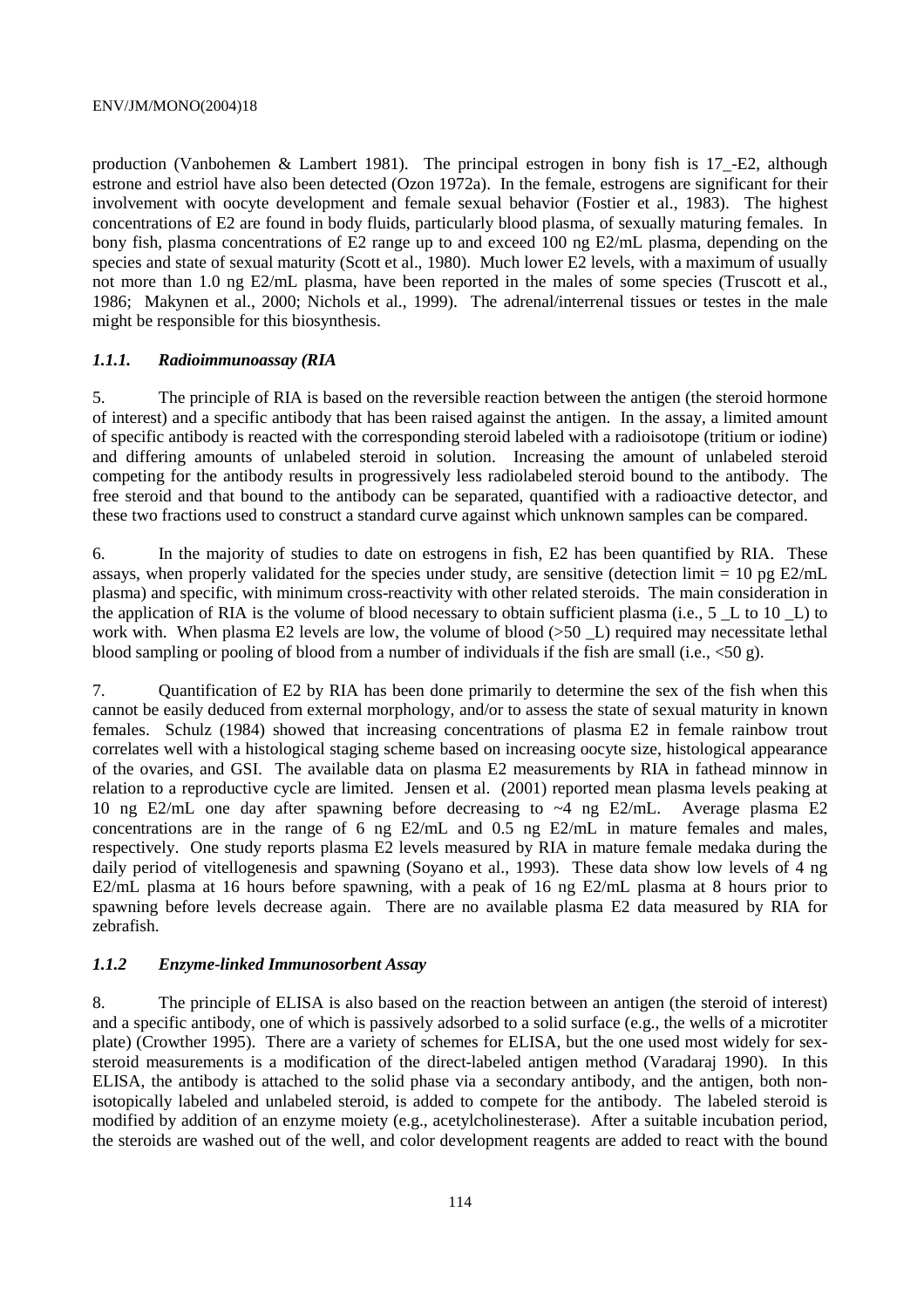labeled steroid remaining. Provided the amount of labeled steroid is held constant, increasing amounts of unlabeled steroid will reduce the amount of labeled steroid that is bound, resulting in a decrease in the amount of color development detected. Therefore, the degree of color development will be inversely proportional to the amount of unlabeled steroid added. The specific wavelength of the color produced is detected by a spectrophotometer. A standard curve can be developed with known amounts of unlabeled steroid, with which unknown samples can be compared.

9. Commercially developed ELISA kits for E2 (e.g., Cayman Chemical) are available, but have not been applied extensively to measurement of E2 levels in fishes. A limited number of individual research laboratories have reported E2 ELISA methods used on fish plasma with in- house developed reagents (Asahina et al., 1989; Okimoto et al., 1991; Varadaraj 1990). These assays are sensitive (detection limit = 10 pg E2/mL plasma) and specific, with minimum cross- reactivity with other related steroids. It appears that ELISAs are not suitable for quantifying E2 in whole-body homogenates of fish because of protein or lipid interference in the assay (Okimoto et al., 1991). Similar to RIA, the principal consideration in the application of ELISA is the volume of blood necessary in order to obtain sufficient plasma (i.e.,  $5 \text{ L}$  to 10 \_L) with which to work, in conjunction with the reproductive status of the test fish.

10. There are no studies that have used ELISA to measure plasma E2 levels over a reproductive cycle in any fish species. However, based on the suitability of ELISA for quantification of E2 in fish plasma samples, it could be used for the same purposes for which RIA has been applied. Available data on plasma E2 measurements by ELISA in fathead minnow are reported in studies using sexually mature fathead minnows (Kramer et al, 1998; Sternberg & Moav 1999). The reported mean plasma levels are in the range of 3 ng E2/mL to 11 ng E2/mL in females and 1 ng E2/mL to 6 ng E2/mL in males. The E2 levels in female fathead minnows measured by ELISA are comparable to data determined by RIA in this species, but levels assayed by ELISA in males are higher than those reported by RIA in this species (Jensen et al., 2001). Further study is needed to elucidate whether this is a methodological discrepancy or experimental variation. There are no available plasma E2 data measured by ELISA for medaka or zebrafish.

## *1.1.3 Liquid/Gas Chromatography with Mass Selective Detection (LC/GC-MS)*

11. Analysis of sex steroids using gas-liquid chromatographic techniques and mass selective detection has been performed since the mid 1960s (see review of early studies by Sjovall & Axelson 1982). Routine analysis of sex steroids using mass spectrometry is a more recent occurrence with the advent of capillary chromatography columns and improvements in mass spectroscopy. Both liquid chromatography (LC) and GC methods have been applied, although GC-MS is more commonly used. As a result, the ensuing discussion is primarily focused towards GC-MS techniques. The basic principle behind GC/LC-MS detection is to rely on chromatography to separate the steroid from contaminating substances, allowing the steroid to enter the ion source of the spectrometer in a purified form. The MS detector then measures ion fragments characteristic of the particular steroid being analyzed. The configuration of MS instrumentation varies as continued advances in MS occur, although electron impact, positive and negative chemical ionization are the three principle ionization techniques (Wolthers & Kraan 1999). Regardless of the type of sex steroid to be analyzed (estrogens, androgens or progestins), four basic steps are involved in quantitative GC-MS (and to a lesser extent LC-MS) analysis of steroids in biological matrices: 1) Selection of internal standard, 2) Extraction from blood plasma (or tissue homogenates) and sample cleanup, 3) Chemical derivatization of the non-volatile steroids (primarily used in GC-MS only), 4) MS analysis.

12. As with any quantitative analytical method utilizing chromatography, an internal standard(s) is added to account for sample loss during subsequent steps in the analysis and fluctuations in detector response. Preferred internal standards for MS analysis are isotopically labeled steroid analogues, especially those synthesized with carbon-13, which typically contain minimal quantities of unlabeled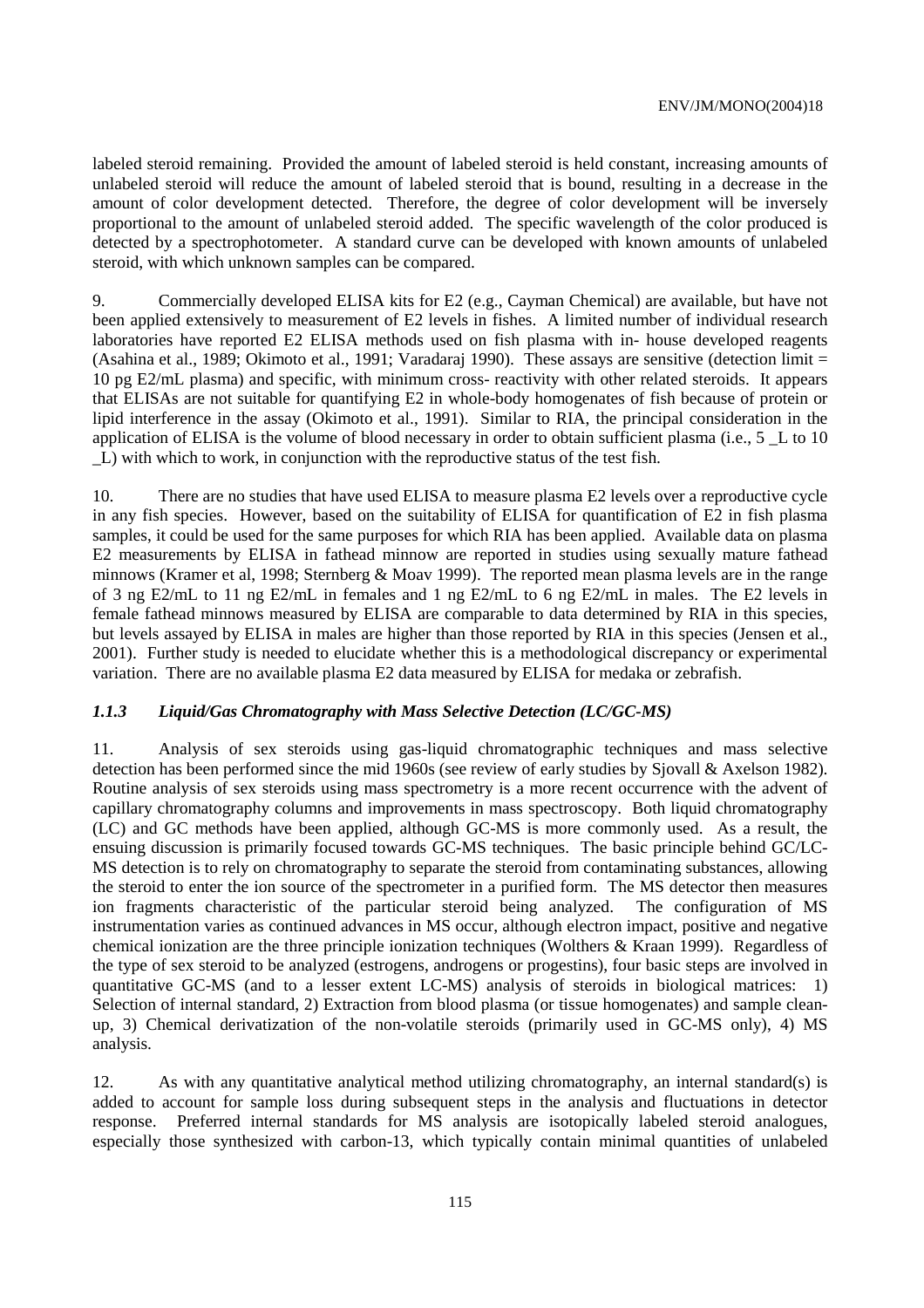steroid (Wolthers & Kraan 1999). The internal standard is added directly to the sample prior to extraction and later during the MS detection, a minimum of two fragment ions are simultaneously measured that originate from the endogenous steroid and labeled analogue. The ratio of the respective peak heights (or peak areas) is then used for quantitation. For some sex steroids such as E2 and  $T$ , <sup>13</sup>C-labeled analogues are available at a reasonable cost. However, for other reproductive hormones such as 11-KT, this may not be the case and structural analogues, as opposed to isotopic analogues, are used as internal standards. In the case of 11-KT, non-endogenous anabolic steroids such as 19-*nor*-testosterone can be used as an internal standard (Schultz et al., 2001).

13. Extraction of sex steroids from biological matrices is normally accomplished using a combination of liquid-liquid extraction and/or solid phase extraction (SPE) procedures. For liquid-liquid extractions, non-polar solvents such as hexane, dichloromethane or methyl-tert- butyl ether are used (Wolthers & Kraan 1999; Schultz et al., 2001). For extraction from tissue homogenates, diethyl ether is preferred over dichloromethane (Zerulla et al., 2000). The solvent extract is then evaporated to dryness prior to derivatization or further purified using solid phase extraction (SPE) procedures after reconstituting in an aqueous solution. The preferred SPE matrix is C-18 (for silica based stationary phases) in addition to several types of polymeric resins that have been demonstrated to posses excellent retention for estrogens and progestins (de Alda & Barcelo 2001).

14. Analysis of steroids by GC-MS requires derivatization of the steroid molecule. A variety of derivatizing agents have been developed for steroid quantification and the selection of the appropriate agent is often the critical step for the analysis procedure. Important considerations for any derivatizing procedure are stability of the derivative and generation of a single derivative with at least one fragment ion greater than 400 *m/z* (Wolthers & Kraan 1999). Commonly used derivatizing agents for analysis of estrogens, androgens and progestins are silylating agents such as N-methyl-N-trimethylsilyltrifluoroacetamide (MSTFA) and trimethylsilyl-imidazole (Ferchaud et al., 1998; LeBizec et al., 1993) in addition to fluoroacyl derivatives such as pentafluoropropionic acid (LeGrand et al., 1995) or heptafluorobutyric anhydride (Dikkeschei et al., 1991). The MSTFA derivatizing agent is also suitable as a GC solvent allowing direct injection of the derivatization mixture onto the GC without additional cleanup or extraction. Derivatization with fluoroacyl agents is more labor intensive as post-derivatization cleanup / extraction steps are typically required (Croley et al., 2000). However, fluoroacyl agents may offer advantages over silylating agents due to a lack of interference caused by the high natural abundance of  $^{29}Si$ and 30Si (Wolthers & Kraan 1999).

15. After derivatization the sample can be analyzed by GC-MS. For highest sensitivity the MS is operated in the selected ion-monitoring (SIM) mode. Important considerations for increasing reproducibility and sensitivity are maintaining a signal to noise ratio > 200 and, when using isotopically labeled steroid analogues, determination of the upper and lower limits of linearity for the ratio of the fragment ion(s) of interest (Wolthers & Kraan 1999). In the latter case the ratio can deviate from linearity at extreme ranges in concentration due to contaminating labeled steroid naturally occurring in samples and/or unlabeled steroid that may be present in the synthesized internal standard.

16. In conclusion, MS detection of sex steroids has become a widely used technique. Because of the requirement of more specialized and expensive equipment (e.g., an MS), GC/LC-MS is less used in endocrinology studies compared to immunoassays. However, MS measurements can be particularly valuable as a reference method for sex steroid measurements. Properly validated MS protocols are highly reproducible during inter-laboratory comparisons, an important requirement of any reference analytical procedure (Wolthers & Kraan 1999). This latter point may be important for screening assays because interlaboratory studies of sex hormones in fish tissues can be highly variable (McMaster et al., 2001).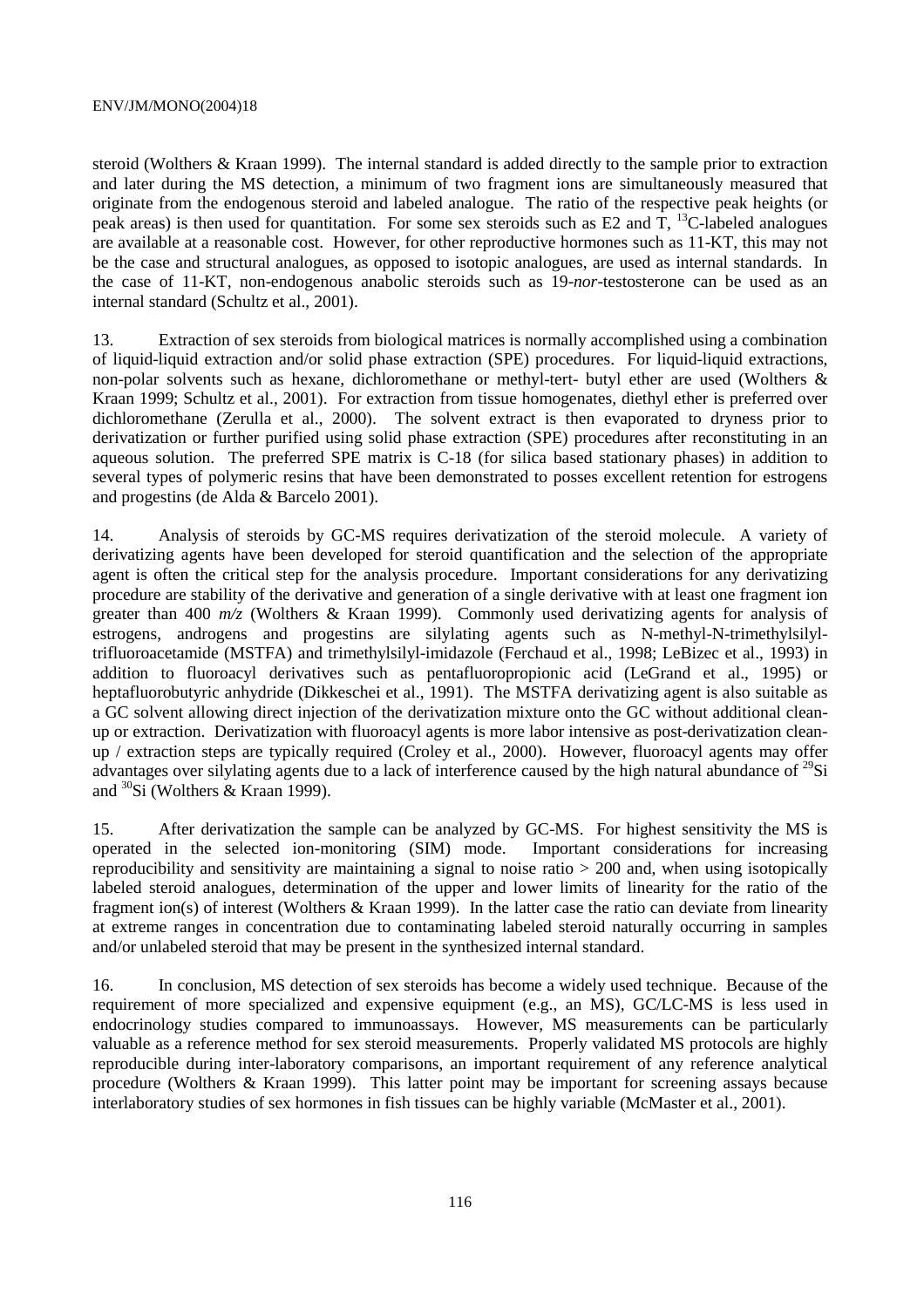### **1.2 Androgens**

17. Androgens belong to the androstane (i.e.,  $C_{19}$ ) series of steroid hormones. A number of androgens have been reported from bony fish tissues, including T, 11-KT, androstenedione, dehydroepiandrosterone, and androsterone (Ozon 1972b). The most prominent and reproductively important androgens appear to be 11-KT and T in the male (Idler, Horne, & Sangalang 1971) and T in the female (Schmidt & Idler 1962). In the male, these androgens are mainly synthesized in the testes and have been shown to affect germ-cell development, male sexual behavior, and secondary sexual characteristics (Fostier et al., 1983; Fostier et al., 1987). The ovary of the female synthesizes androgens, primarily T, as a precursor that is aromatized to E2. The plasma concentrations of 11-KT in the sexually maturing male can range up to 200 ng 11-KT/ml plasma and are higher than the levels of T, which are usually about 10-fold lower in a given species. Plasma T levels in sexually maturing females can be considerable, with levels up to 100 ng T/ml plasma (Scott et al., 1980a; Nagler & Idler 1992), whereas 11-KT is usually nondetectable. These levels will vary considerably depending on the species and state of sexual maturity.

#### *1.2.1 Radioimmunoassay*

18. The principal for RIA of androgens is similar to that used for E2. The reagents for T RIAs are commercially available either in complete kit form or as individual components. Testosterone RIAs are sensitive (detection limit  $= 10$  pg T/mL plasma) and specific, with minimal cross-reactivity to related androgens. An RIA in complete kit form or individual reagents (i.e., radioligand, antibodies) for 11-KT is not available commercially. However, 11-KT radioligand and antisera have been prepared by a number of individual laboratories (Idler & Ng 1979; Schulz 1984; Scott et al., 1980a; Simpson & Wright 1977). A survey of 11-KT RIAs developed by individual laboratories is comparable in sensitivity and specificity with those for T.

19. Androgen measurements by RIA in fish, principally 11-KT, are done to determine the sex of the fish and/or assess the state of sexual maturity in known males. Similar to what has been done in the female, a correlation between the concentration of plasma 11-KT and a histological staging scheme based on histological appearance of the testis and GSI has been produced for the male rainbow trout (Schulz 1984). It shows distinctive variations in plasma 11-KT levels with different phases of testicular development. In the mature male fathead minnow, mean plasma levels of 33 ng 11-KT/mL and 9 ng T/mL were found during the spawning period, with no distinct variations observed (Jensen et al., 2001). In mature female fathead minnows the mean T level was 3 ng T/mL, with 11-KT occasionally detectable with a mean level of 0.3 ng 11- KT/mL. There are no available plasma androgen data measured by RIA for medaka or zebrafish.

#### *1.2.2 Enzyme-linked Immunosorbent Assay*

20. The principle of ELISA for the measurement of androgens is similar to that used for E2. Reagents for T or 11-KT ELISAs are commercially available in complete kit form (e.g., Cayman Chemical), or as individual components from independent research laboratories. Both androgen ELISAs appear sensitive (detection limit  $= 10$  pg/mL plasma) and specific, with minimal cross-reactivity to related androgens.

21. There are no studies that have used ELISA to measure plasma T or 11-KT levels over a reproductive cycle in any fish species. However, based on the suitability of ELISA for quantification of T and 11-KT in fish plasma samples, it could be used for the same purposes for which RIAs have been applied. Measurements by ELISA for androgens in fathead minnow plasma are restricted to one study in which the state of sexual maturity is reported. Nichols et al. (Sternberg  $\&$  Moav 1999) showed mean plasma T levels in mature females to be 0.95 ng T/mL to 6.9 ng T/mL, and 0.77 ng T/mL to 6.9 ng T/mL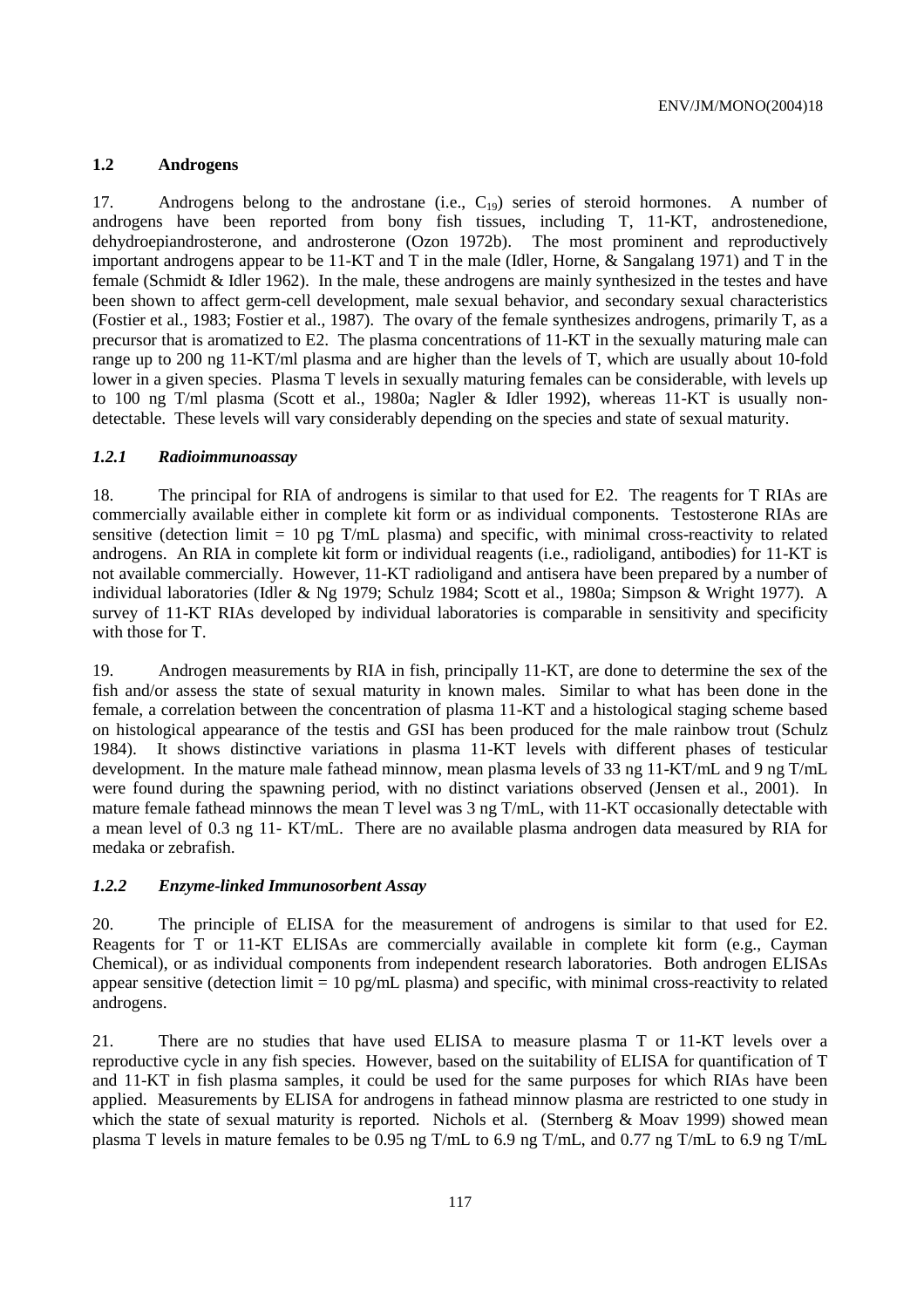in mature males. There are no reports of 11-KT measured by ELISA from fathead minnow, or either androgen (T or 11-KT) in medaka or zebrafish.

## **1.3 Progestins**

22. Progestins belong to the pregnane (i.e.,  $C_{21}$ ) series of steroid hormones. A number of progestins have been detected in bony fish, including progesterone, pregnenolone, 17á- hydroxyprogesterone, 17,20- DHP, 17,20,21-THP, and 3â,17á,20á-trihydroxy-5â-pregnane (Canario & Scott 1991; Idler, Fagerlund, & Ronald 1960; Petrino et al., 1989; Scott et al., 1982; So et al., 1985; Trant et al., 1986; Truscott et al., 1986; Truscott et al., 1992). Progestins usually appear suddenly in the blood and in high concentration during the final stage of reproductive development in the female and male (Scott et al., 1983; Truscott et al., 1986). They have been shown to be critical for the final maturation of the gametes from both sexes, and are often referred to as the maturation-inducing steroid. Good evidence suggests that significant species specificity exists with respect to the predominant maturational progestin. In salmonids, 17,20-DHP is the major progestin, whereas in some perciforms, such as the Atlantic croaker, 17,20,21-THP is the major form. Studies on the medaka (Iwamatsu et al., 1987; Sakal et al., 1987) and zebrafish (Selman et al., 1993) suggest that 17,20-DHP is produced by ovarian follicles and is the most effective progestin for initiating final maturation. Detailed studies of plasma levels of 17,20-DHP in both sexes are lacking. It is not known in the fathead minnow which progestin(s) is most important or would best serve as an indicator of progestin status.

# *1.3.1 Radioimmunoassay and Enzyme-linked Immunosorbent Assay*

23. The principles of RIA and ELISA for progestin measurement are similar to those used for estrogens and androgens. Radioimmunoassays for any of the progestins considered to be maturationinducing steroids in fishes (e.g., 17,20-DHP or 17,20,21-THP) are not commercially available. Individual reagents for some progestins in the form of radioligand or antibodies can be obtained from individual investigators (Scott et al., 1997; Scott et al., 1982). Plasma progestin data measured by RIA are not available for fathead minnow, medaka, or zebrafish. An ELISA for 17,20-DHP is commercially available (e.g., Cayman Chemical), and a 17,20-DHP ELISA has been applied to measuring plasma levels in a single female rainbow trout (Asahina et al., 1989). However, this ELISA has not been used to quantify plasma levels of 17,20-DHP in fathead minnow, medaka, or zebrafish.

# **1.4 Summary**

24. Currently, the most popular and durable assays available for measuring sex steroids in fish body fluids are antibody-based, either RIA or ELISA. Both are equally suitable, sensitive, and specific for detecting the common sex steroids of interest (E2, T, 11-KT) in fish blood plasma. With respect to the three test species advocated in this paper, an important consideration for both methods is the minimum volume of plasma required for the assay (5 \_L to 10 \_L). The size of the fish test species and corresponding blood sample size possible (2.5 times plasma volume) might necessitate lethal blood sampling and/or pooling of plasma samples from a number of individuals. A larger volume of plasma might be required to detect these sex steroids if the fish is sexually immature or steroid production has been depressed as a result of exposure to an endocrine disruptor. These factors need to be incorporated into experimental and statistical designs.

25. In comparing the two antibody-based methods, RIA and ELISA, a major disadvantage for the RIA emerges involving radioisotopes. The handling of radioisotopes in RIA, the equipment required for radioactive detection, and problems with radioisotope disposal are less desirable compared with ELISA. Future trends will likely see the ELISA replace the RIA in most instances.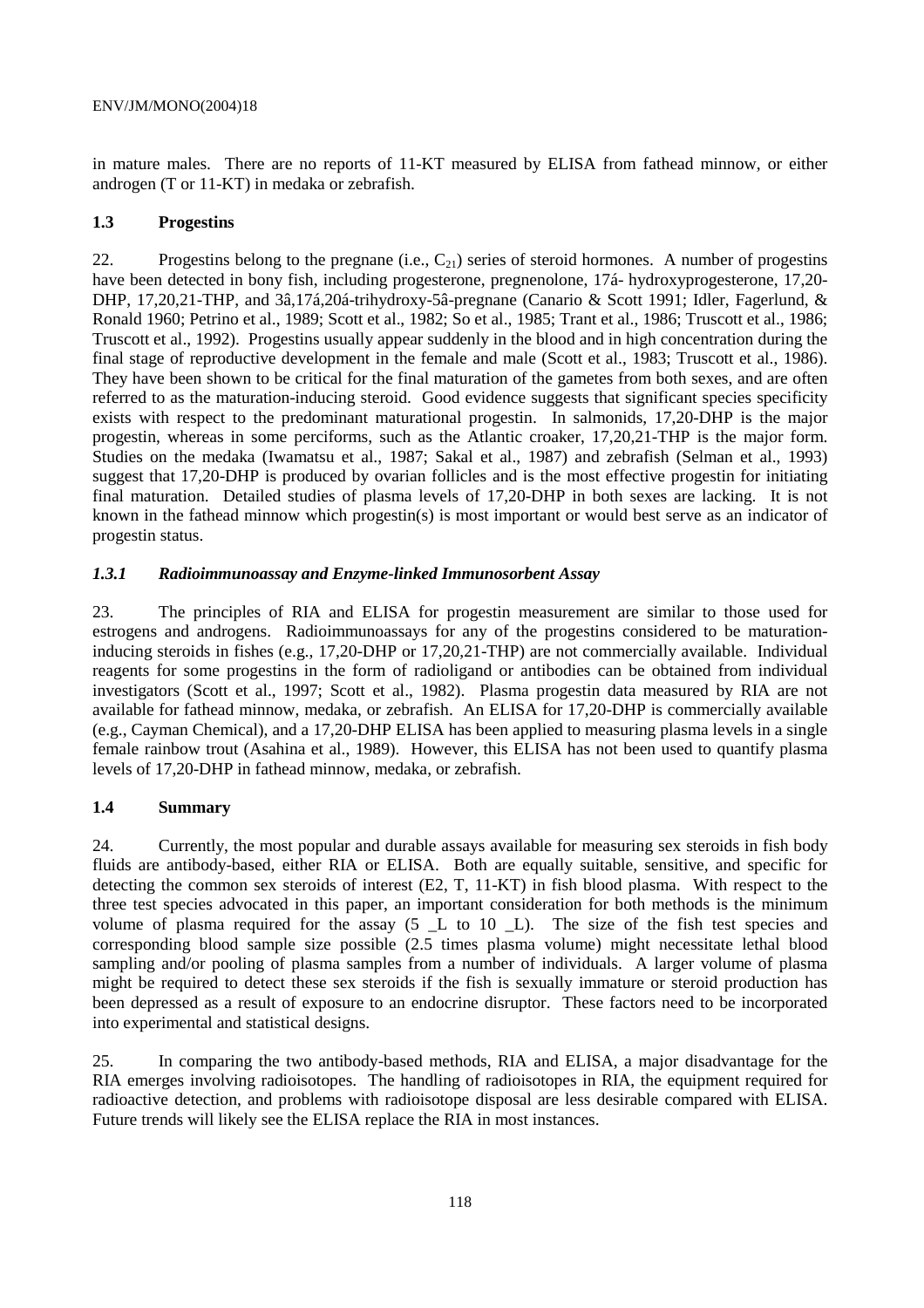26. Regardless of the assay used, there is a major lack of baseline information on plasma E2 and androgen levels throughout the period of sexual development in medaka and zebrafish. Until this information is obtained, the usefulness of estrogen or androgen measurements as an endpoint for endocrine disruptor screening in these species will be limited. Although plasma estrogen and androgen data exist for sexually mature fathead minnow of both sexes, data are limited to a few studies and have not been related to histological development of the gonads. No information exists for plasma sex steroid levels in juvenile (i.e., sexually immature) fathead minnows. The situation is more serious for progestins (i.e., maturationinducing steroid) in all four species. Although 17,20-DHP appears to be an important progestin during final maturation in medaka and zebrafish, plasma levels during this latter phase of reproductive development are not available for these species. Which progestin is the major steroid form in fathead minnow is not known, although 17,20-DHP is a likely candidate, because it is prevalent in the zebrafish and other cyprinids (e.g., goldfish). This lack of information is a serious impediment to the use of progestin status as an endpoint for endocrine-disruptor screening in these fish.

27. Besides the value of individual plasma concentrations of sex steroids as indicators of sexual maturity or biomarkers of endocrine disruption, estrogen and androgen measurements from the same fish can be used in concert as an estrogen:androgen ratio. This type of analysis has been correlated to pesticide content of the water from which fish were sampled (USGS 1997), and a significantly negative correlation has been demonstrated in female carp with increasing pesticide exposure. This type of sex-steroid analysis could be of value for endocrine- disruptor screening and should be explored in the future.

#### **2.0 MEASUREMENT OF VITELLOGENIN**

28. A number of methods have been developed for the quantification of VTG in blood plasma, liver tissue, or whole-body homogenates. As discussed previously for sex steroid measurement, the various methods differ in sensitivity, specificity, and technical difficulty. Currently, the most popular approach to measure VTG is some form of an ELISA, although RIAs may occasionally be employed. These antibodybased procedures for VTG quantification may use antisera prepared against VTG obtained from a fish species different from the species under study. Although antisera can cross react with VTG from multiple fish species, the affinity can vary substantially (Silversand et al., 1993). The small body size of fish species used in screening assays restricts the quantity of VTG that can be obtained for use in antisera preparation. Difficulties in obtaining adequate quantities of VTG is a concern for the development of a

29. Standard procedure for VTG measurement, as batch differences in binding affinity for VTG could be excessive. The difficulties in obtaining adequate quantities of VTG from the small test species can however be solved e.g. by using lipovitellin as antigen and standards. Lipovitellin is immunologically identical to VTG and has been implemented successfully in VTG ELISA´s (Holbech et al., 2001) or by VTG purification from whole body homogenate from adults exposed to estrogen (Brion et al., 2002).

30. In the ensuing sections, various methods of VTG quantification are discussed in detail Initially, a brief review of indirect methods of VTG measurement are discussed, although these procedures are no longer in use because of the wide availability of VTG antisera. To complete this section, we briefly discuss the potential for mass spectroscopy as an analytical tool for VTG quantification, with an emphasis on its ability to offer a specific and highly quantitative alternative to antibody-based procedures.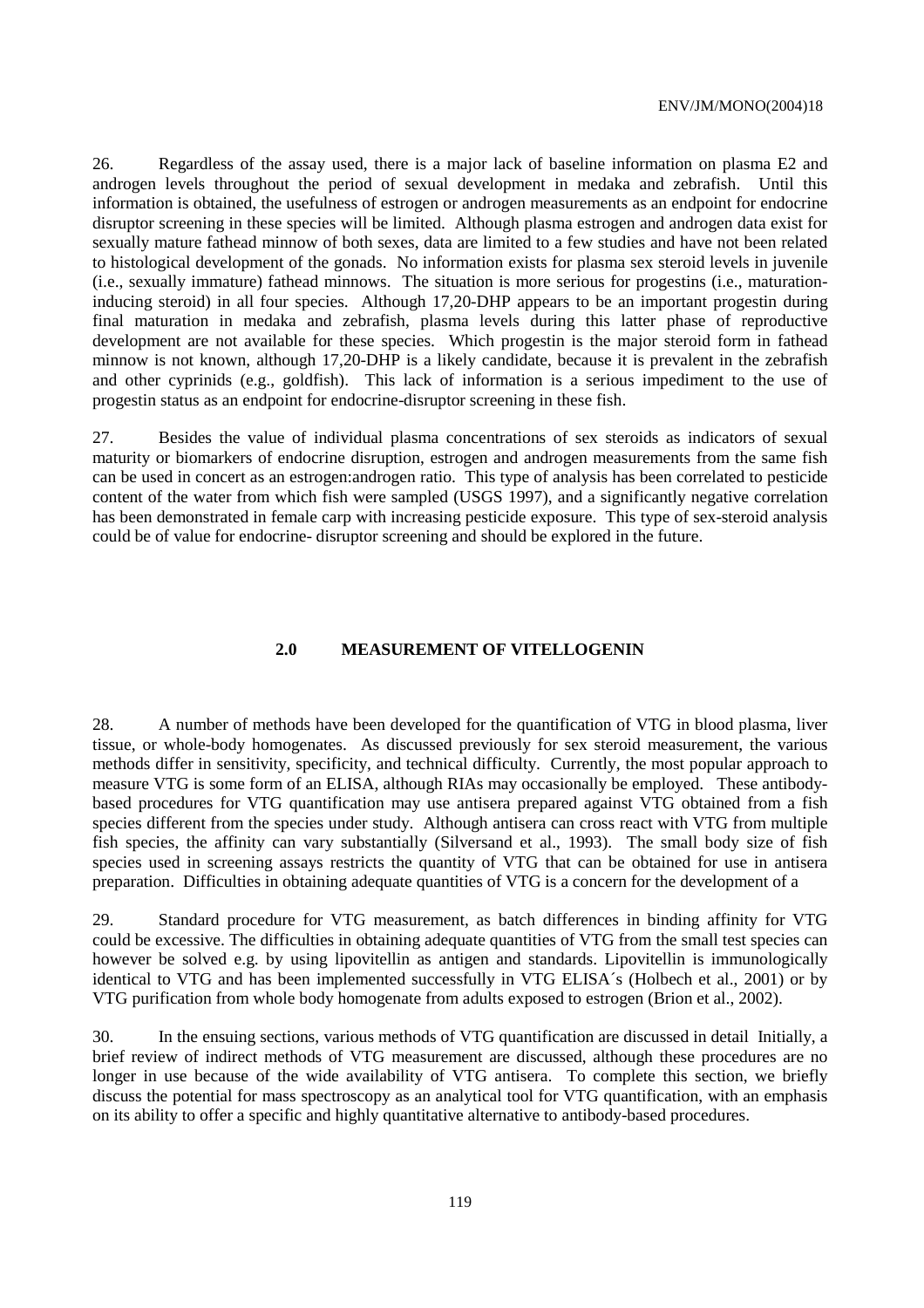# **2.1 Indirect Quantification of Vitellogenin Protein: Alkaline-labile Phosphate Assay**

31. A variety of techniques have been used to quantify plasma VTG in naturally reproducing females or to measure induction in fish exposed to estrogens or xenoestrogens. In addition to applying the immunologically-based RIA or ELISA for direct quantification of plasma VTG, the measurement of alkalilabile phosphoprotein phosphorus (ALPP) has been used to indirectly quantify VTG. Vitellogenin is a glycolipophosphoprotein complex that contains significant amounts of phosphorus. For example, in rainbow trout, the phosphoprotein phosphorous content of VTG is 0.6% (Sumpter 1985). Therefore, increasing levels of VTG in plasma can be indirectly measured through increases in phosphoprotein phosphorous content. To measure ALPP plasma proteins are precipitated, delipidated, and hydrolyzed, and the phosphorous content is measured colorimetrically relative to a phosphorous standard curve. When ALPP and VTG (RIA) were simultaneously measured in plasma from individual mature female rainbow trout, a linear relationship between the two measures was established (Nagler et al., 1987). Although this relationship allows the indirect measure of VTG in the later stages of vitellogenesis, the authors did not find experimental evidence that ALPP could be reliably used to indicate the lower levels of VTG found in early vitellogenesis. Direct measurement of VTG, by RIA or ELISA, is recommended to quantify the lower levels of VTG in fish plasma found at the onset of vitellogenesis.

### **2.2 Direct Quantification of Vitellogenin Protein: RIA**

32. The principle for RIA of fish VTG is similar to that used for sex steroids. In this instance, the antigen is VTG from the test species of interest, and an antibody against this antigen is used. The VTG ligand is usually isotopically labeled with iodine. A number of VTG RIAs for different fish species have been reported from individual research laboratories (So et al., 1985; Diamond & Oris 1995; Goolish et al., 1998; Kim & Cooper 1999), based on the first VTG RIA developed for rainbow trout (Sumpter 1985). A commercial fish VTG RIA has never been marketed.

33. The measurement of plasma levels of VTG by RIA in fish was first done to understand the process of vitellogenesis and ovarian development in oviparous species (Scott & Sumpter 1983). It has been used to determine the sex of immature fish when this cannot be determined from external morphology, or to assess the state of sexual development in known females. Fish VTG RIAs, when properly validated, are sensitive with detection limits down to 10 ng VTG/mL plasma. Although VTG antisera is species-specific (So et al., 1985), VTG antibodies from some fish have shown sufficient immunological cross-reactivity to be able to quantify plasma VTG in a wide variety of related species (Guram & Boatwright 1989; Wiegand et al., 1999). Similar to sex-steroid RIAs, blood volume is a consideration to obtain sufficient plasma. However, plasma VTG levels can be in the mg VTG/mL plasma range in actively vitellogenic females, and plasma samples routinely need to be diluted with assay buffer before they will fall within the range of the standard curve. Therefore, plasma sample volumes of 5 L would be sufficient in instances when VTG levels are expected to be elevated.

34. Plasma VTG levels measured by RIA have been used in the past as an indicator of reproductive impairment in fish toxicological studies (Creech et al., 1998; Nagler et al., 1987; Suedel Burton 1997). Because the endocrine regulation of VTG synthesis in the liver is estrogen-dependent, and because the male also carries the VTG gene, VTG induction in male fish became the obvious model to apply to situations in which environmental estrogens were suspected. The landmark study by Purdom et al. in 1994 exemplified the utility of measuring plasma VTG levels in male fish exposed *in situ* in rivers contaminated with endocrine disruptors. The induction of VTG has been shown to be a sensitive and reproducible indicator of estrogen exposure in fish, and measurement of this endpoint by RIA has been used in laboratory studies (Thorpe et al., 2001) and field experiments (Shinomiya 1995). An RIA suitable for quantification of cyprinid plasma VTG, such as fathead minnow and zebrafish, has been published (Guram & Boatwright 1989), although levels throughout a reproductive cycle in either species have not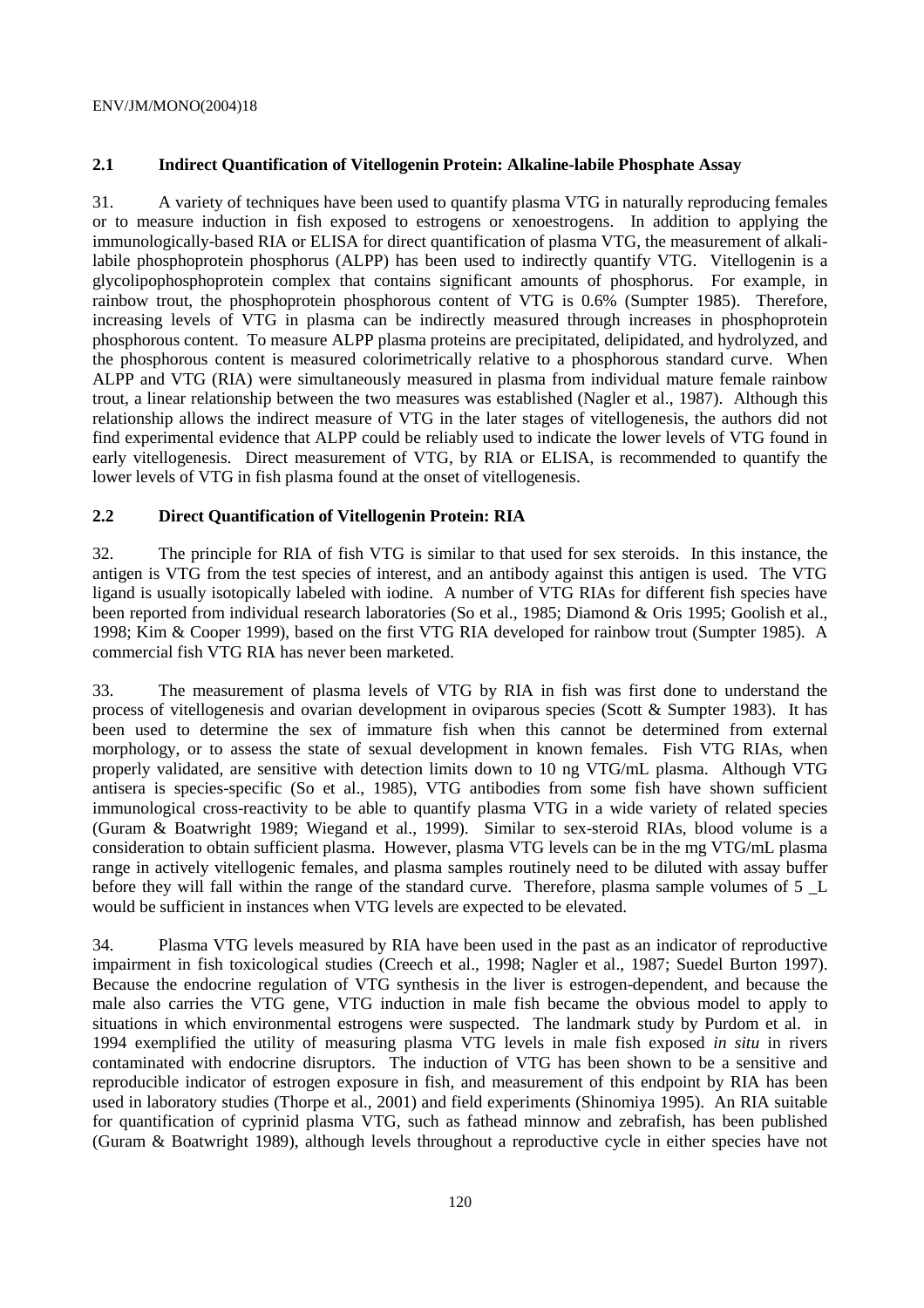been reported. Plasma VTG data measured by RIA are not available for zebrafish. The use of RIAs to measure fish VTGs will likely be superceded by ELISAs, which obviates the need for radiolabeled ligand.

### **2.3 Direct Quantification of Vitellogenin Protein: Enzyme-linked Immunosorbent Assay**

35. In addition to the RIA, VTG has been measured by other immunoassay techniques including ELISA, immunodiffusion, and immunoblotting. The ELISA employs enzyme-linked antibodies and an adsorbent surface to detect specific antigens in solution. The ELISA has been widely used to quantify VTG in teleosts due to the ease in use and, unlike the RIA, ELISA does not require the use of radioactive isotopes. When developing and validating an ELISA, researchers seek to achieve sensitivity comparable to the low detection levels achieved with RIA, while minimizing the time and steps necessary to perform a robust ELISA. There are a variety of ELISA designs that typically fall into three general assay formats. These formats are described in the following sections and include competitive, sandwich, and direct ELISAs. Variations of each of these methods have been applied to the test species considered in this review. It should be noted that there is conflict in ELISA terminology in the literature. For the purposes of this review, the antibody-capture ELISAs employ antigen bound to the test plate. Similarly, the antigencapture ELISAs quantify the amount of antigen captured by antibodies bound to the test plate. Within each of these three ELISA formats the resulting signal can be directly linked to the target analyte, sometimes referred to as a direct ELISA, or the signal can be amplified with additional interactions in an indirect ELISA. In this review, the term direct will be used to denote ELISAs that apply the VTG sample directly to the test plate. An informative overview of ELISA and the approach used to develop an assay is presented in Specker and Anderson (1994).

#### *2.3.1 Competitive Enzyme-linked Immunosorbent Assay*

36. Competitive ELISAs incorporate a step in which the samples and antibody (antibody-capture) or labeled antigen (antigen-capture) are incubated together prior to adding the sample on the test plate. This non- equilibrium design is often used to enhance sensitivity and counteracts potential preferential binding (Edmunds et al., 2000). For example, in the antibody-capture ELISA, the incubation period allows for affinity differences of the antibody to the antigen bound to the test plate compared with the antigen in solution in the sample. To achieve high sensitivity, this pre- incubation step is typically conducted for 16 hours at 4ºC (Blader & Strahle 1998; Edmunds et al., 2000; Giesy et al., 2000; Maack et al., 1999; Rodina & Horvath 1999; Shepherd et al., 2001), and the amount of antibody or labeled antigen captured on the test plate is inversely proportional to the amount of antigen present in the sample.

37. *Antibody-capture.* In an antibody-capture competitive ELISA, a known amount of antigen is coated onto the surface of the microwell plate, and the binding sites that remain free of antigen are blocked. Known amounts of the primary antibody are pre-incubated with samples, or standards, containing variable amounts of antigen. The antigen binds to the antibody such that if a sample has a high level of antigen, only a small amount of antibody will be free to bind to the antigen coating the plate. Following this preincubation, the samples are added to the wells of the plate, and the antibodies that did not bind to the antigen in the sample bind to the test plate. In the next step, a known amount of the enzyme-linked secondary antibody specific to the primary antibody is added to the wells. An enzyme substrate is added and the color change is measured by a microwell plate reader. Because of the competitive nature of this ELISA, the color change is inversely proportional to the antigen present in the sample.

38. In the late 1980s, Nunez Rodriguez et al. (1989) developed and validated an antibody- capture competitive ELISA for sole (*Solea vulgaris*) VTG. The assay used a polyclonal antibody to circulating VTG and was based upon the competition between soluble VTG in the samples and standards and the VTG adsorbed on the microwell plates. The time-course of the assay was relatively brief, the reagents were deemed stable and inexpensive when compared with other methods (RIA), the intra- and inter-assay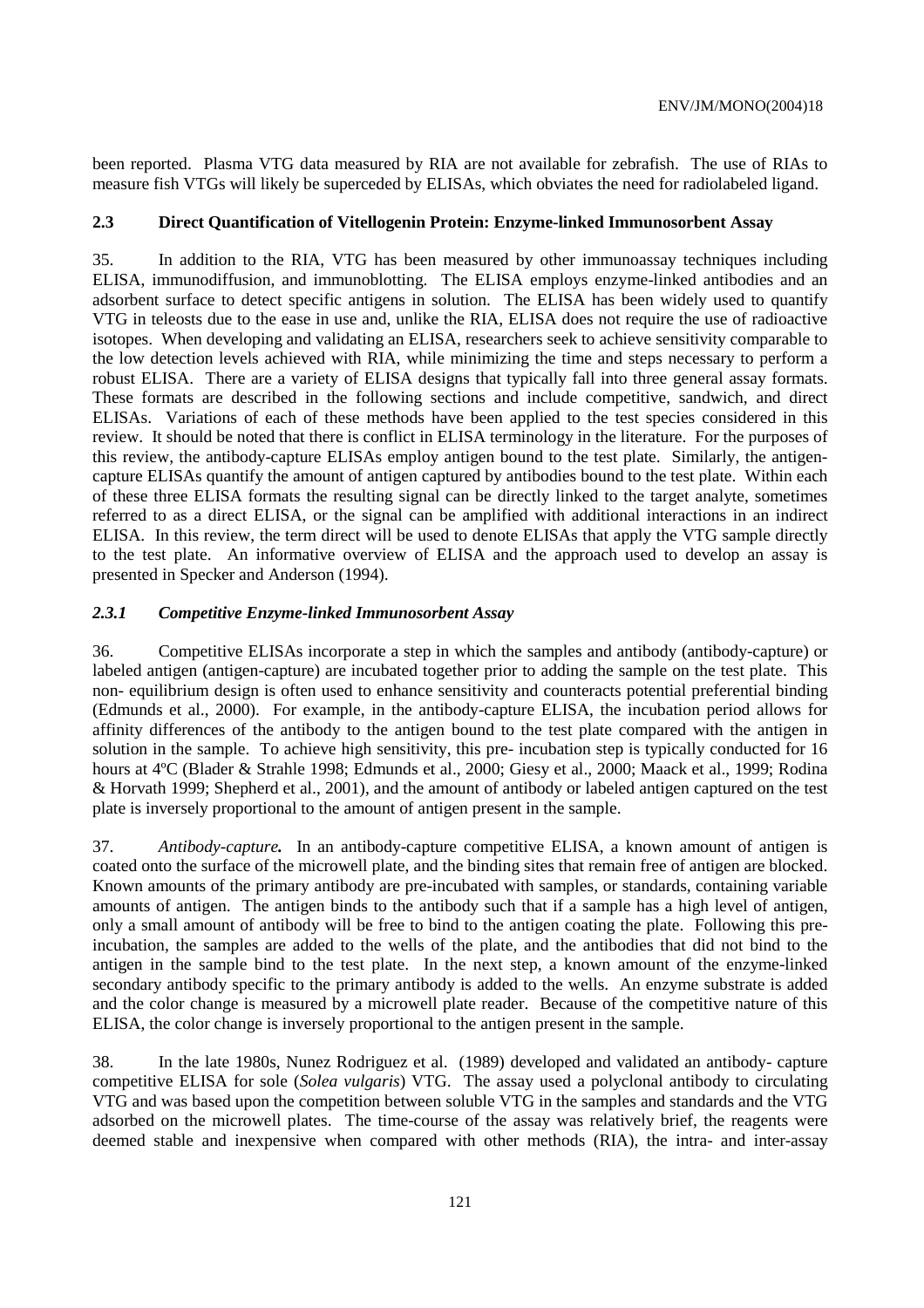reproducibility provided comparable values, parallelism of the competition curves demonstrated the integrity of the assay, and the sensitivity was 2.5 ng/mL VTG in the sample assayed (125 ng/mL plasma). Following this protocol, antibody- capture competitive ELISAs were developed and validated for a wide range of teleosts, including fathead minnow (Nakamura 2000), and carp (Edmunds et al., 2000). The reported sensitivity of these homologous antibody-capture competitive ELISAs expressed as the lowest detectable standard in the working range of the assay (approximately 80% to 90% of binding) range from 1 ng/mL to 33 ng/mL in the sample analyzed, which is comparable to the sensitivity achieved with RIA and sandwich ELISA (Blader & Strahle1998; Edmunds et al., 2000; Giesy et al., 2000; Hatakeyama et al., 1999; Maack et al., 1999; Nakamura 2000; Rodina & Horvath 1999; Scholz & Gutzeit 2000; Shepherd et al., 2001; Tanaka et al., 2001; Tyler et al., 1999). It should be noted that although ELISA detection limits in the low ng/mL range are reported, the practical detection limit for accurate quantification of low levels of VTG in samples is significantly higher. This is because of the required dilution of the sample resulting from small plasma volumes available from individual test fish, or because of the need to eliminate interferences in the ELISA.

39. The homologous fathead minnow antibody-capture competitive ELISA developed by Parks et al. (1999) can be conducted within a relatively brief period of time and offers sensitivity on the lower end of the range of similar ELISAs. As demonstrated in other competitive, antibody capture ELISAs, the sensitivity could be increased at least 3-fold, to 1 ng/mL, by conducting the pre-incubation step overnight at 4ºC instead of briefly at 37ºC (Rodina & Horvath 1999).

40. In addition to developing and validating antibody-capture competitive ELISA for a specific species, this type of ELISA has been applied to detecting VTG in other species (Edmunds et al., 2000; Hatakeyama et al., 1999; Scholz & Gutzeit 2000). The homologous ELISA protocol established and validated for carp VTG (Edmunds et al., 2000) incorporates materials and methods that provide a robust assay. The working range of this assay is 1 ng/mL to 50 ng/mL analyzed and was applied to carp plasma and fathead minnow plasma and whole-body homogenates in this study. The authors note, however, that the absolute concentrations of VTG in fathead minnows using the carp ELISA might not be entirely accurate. The carp antibody was immunoreactive to a single major protein band in carp plasma and crossreacted with two protein bands in fathead minnow plasma. The slopes of carp and fathead minnow curves showed differences that could reflect differences in binding affinity of the carp antibody to carp VTG, used in the assay for coating the plates and for standards, compared with the VTG in fathead minnow samples. The carp ELISA is offered as a valid method to quantify changes in concentrations of VTG in fathead minnow plasma and whole-body homogenates that can be used to discern males from immature females, the degree of sexual maturity of females, and response to estrogen. An inter-laboratory assessment of this carp ELISA applied to fathead minnow plasma and juvenile whole-body homogenates of fish exposed to estrogenic substances demonstrated VTG induction (Pickering 1983). The application of the assay to measure VTG induction in fathead minnows was further evaluated with nine synthetic and natural endocrine disruptors (Panter et al., 2000a).

41. *Antigen-capture.* Antigen-capture competitive ELISA follows a format similar to the antibodycapture competitive ELISA except that a known amount of antibody is immobilized on the plate. The samples are pre-incubated with a known amount of enzyme-labeled antigen prior to adding them to the coated plate. The amount of labeled antigen that binds to the plate is inversely proportional to the amount of antigen in the sample.

42. Reports of antibody capture competitive ELISA to measure VTG in fish were not found in the literature. This type of ELISA requires the conjugation of antigen for use in the competitive pre-incubation step. However, the conjugation of antigen does not offer the advantage of requiring less purified antigen to perform the assay, as necessary for the sandwich ELISA, and a labeled antigen introduces stability and antigen-recognition issues. The use of antibodies bound to the surface of a well plate to capture VTG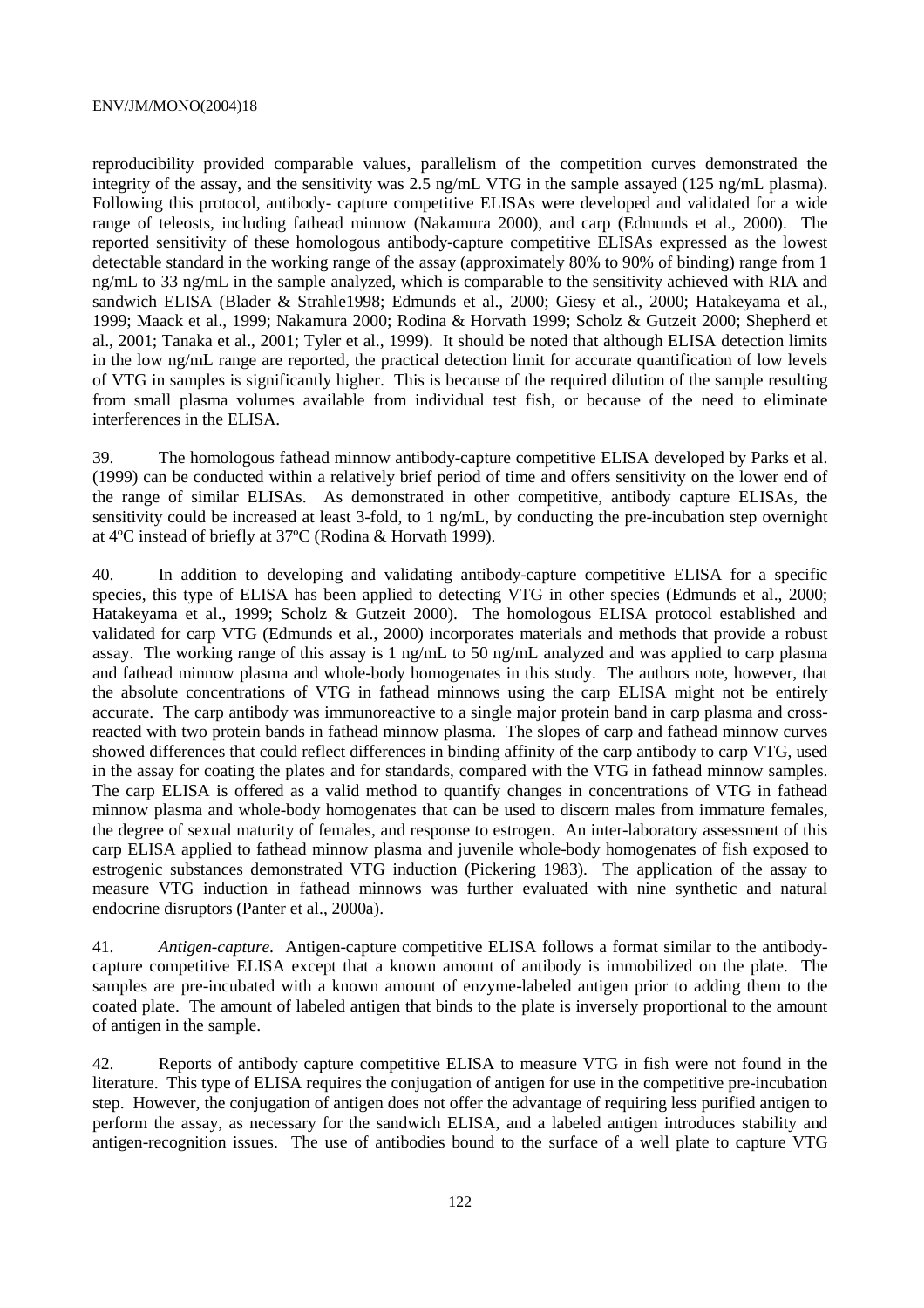present in fish samples has been exploited with specificity and sensitivity in the sandwich ELISA detailed in a following section.

### *2.3.2 Direct Enzyme-linked Immunosorbent Assay*

43. In a direct antibody-capture ELISA, the sample and standards are adsorbed directly on the surface of the microwell plate. After incubation, the wells are blocked and anti-VTG antibody is added to bind to the VTG attached to the well. As with other ELISAs, subsequent steps culminate in the development of color reflective of the amount of antigen present in the sample. Folmar et al. (2000) developed a direct ELISA for sheepshead minnow (*Cyprinodon variegates*) that was subsequently used in a study examining the induction of mRNA and VTG in fish exposed to E2 (Yaezawa et al., 2000). Although this direct ELISA used secondary antibodies and avidin-biotin complex to amplify the signal, the effective detection limit for plasma, with a required minimum dilution, was 2,000 ng/mL. The authors controlled for interferences in the binding of VTG in the plasma samples to the plate, which could result in an underestimation of the VTG present in the sample, by adding male plasma to the standards to create similar interference for the standard curve. This type of ELISA has been applied in semi-quantitative measurement of VTG in zebrafish (Van den Belt et al., 2001). Plasma samples were coated onto the plates and incubated with carp anti-VTG antibody, with a standard curve generated with plasma from E2 VTGinduced zebrafish, the concentration of which was determined by SDS page, western blotting, and densitometry.

44. Although direct ELISAs can offer fewer steps than do other ELISAs, they are subject to interferences in antigen binding to the microwell plate that can be difficult to discern and control. The problems of non-specific binding and incomplete antigen binding are more readily controlled in other antibody capture ELISAs, such as the competitive ELISA.

### *2.3.3 Sandwich Enzyme-linked Immunosorbent Assay*

45. Sandwich ELISAs employ two antibody preparations to detect the antigen. The antigens can recognize different epitopes on the target analyte, thereby providing a large degree of specificity and sensitivity; however, this ELISA can require significant amounts of multiple antibodies (Cooke & Hinton 1999). In this ELISA, the wells of a microwell test plate are coated with the primary antibody and samples, or known amounts of antigen to generate a standard curve, are then added to the wells. The primary antibody on the well captures the antigen in proportion to the amount present in the sample. The test plate is washed to remove any unbound antigen and an enzyme-labeled secondary antibody is added to the wells. This secondary antibody binds to the antigen captured by the primary antibody in the well, thus creating a sandwich of antigen and two antibodies. The wells are washed to remove unbound secondary antibody, and a substrate for the enzyme bound to the secondary antibody and a chromogen are added; the change in color in the individual wells is measured by an automated microwell plate reader.

46. Aspects of the materials and methods for the teleost sandwich ELISA are similar to the competitive antibody-capture ELISA with the following exceptions. For the secondary antibody, Fab' fragment is prepared from the rabbit IgG and conjugated with enzyme (e.g., horseradish peroxidase). The plates are coated with primary antibody, typically 200 \_L of 40 \_g/mL, overnight at 4ºC. The plates are blocked (e.g., BSA), and the samples are diluted and are added directly to the antibody wells. The remaining steps are similar to the competitive antibody- capture ELISA.

47. In the late 1980s, with the recent application of ELISA to measure VTG in fish-blood plasma with a competitive antibody-capture ELISA (Kiparissis & Metcalfe 1997; Kwon et al., 2000; Shinomiya et al., 1997) developed a homologous sandwich ELISA to detect VTG in the plasma of whitespotted charr (*Salvelinus leucomaenis*). Subsequently, this method was applied to developing and validating similar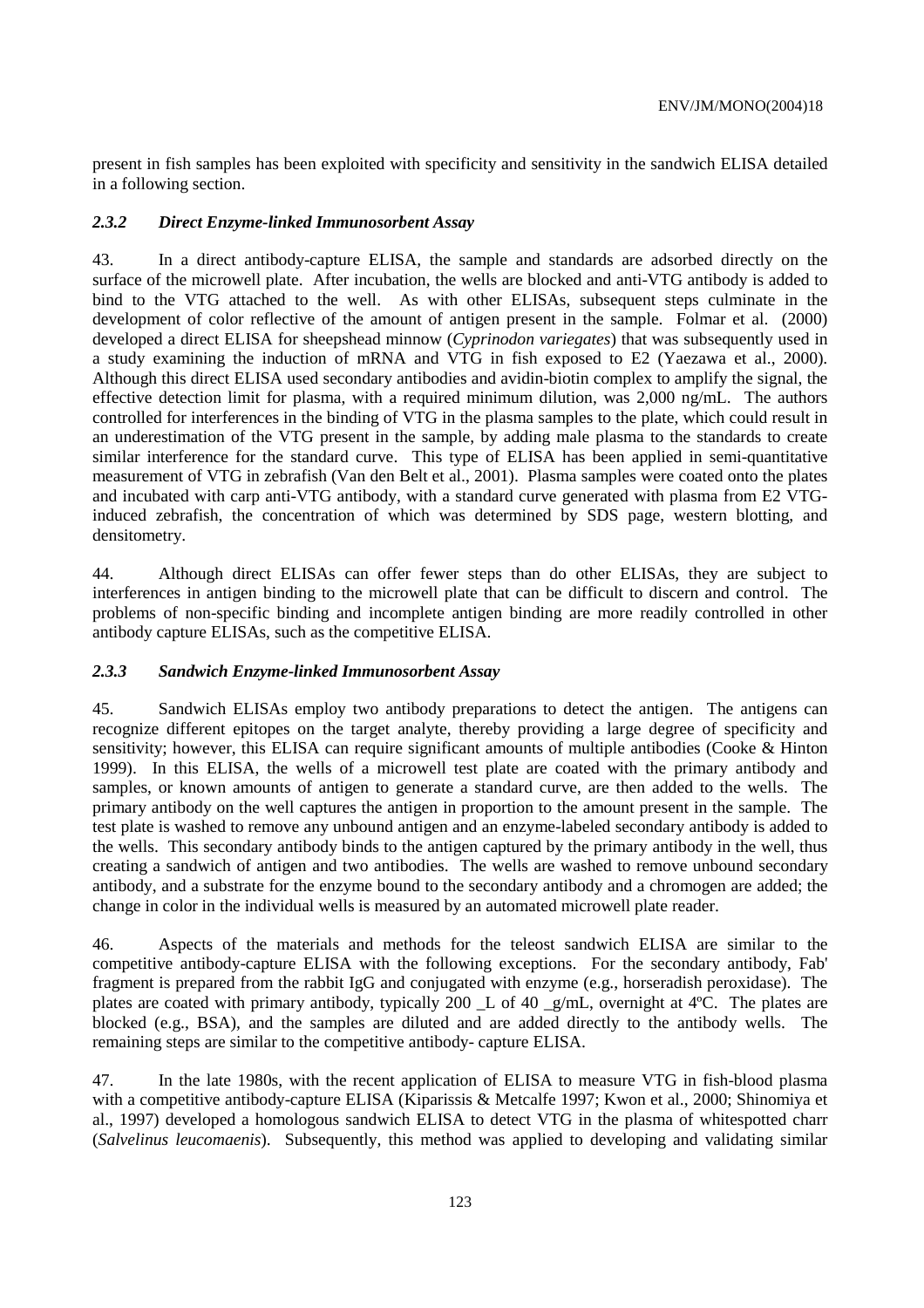ELISAs (Bauer & Goetz 1998; Grant 1995; Miles- Richardson et al., 1999a; Wester & Van 2000). In developing the sandwich ELISA for charr, Kwon et al. (2000) prepared antibodies in this ELISA against lipovitellin. Similarly, Okumura et al. (1995) developed a sandwich ELISA for the Japanese eel with antilipovitellin antibodies, and the secondary antibody was biotinylated (with steptavidin-HRP steps) to magnify the signal with a detection limit of 0.8 ng/mL. Korsgaard and Pedersen (1998) developed a sandwich ELISA and achieved a detection limit of 1 ng/mL VTG with affinity purification applied to increase the specificity of the anti-VTG antibodies and careful blocking procedures.

48. A homologous zebrafish sandwich ELISA using anti-lipovitellin antibodies and lipovitellin to generate a standard curve with a detection limit of 0.2 ng/mL sample analyzed has recently been developed and applied to whole body homogenates (Holbech et al. 2001). Purified carp VTG and anti-VTG carp antibodies, or a complete carp VTG sandwich ELISA kit, are commercially available (Biosense). This carp-based sandwich ELISA can be used to measure fathead minnow VTG, and sandwich-based kits to detect zebrafish and medaka VTG are under development. The carp VTG sandwich ELISA kit has a detection limit of 0.2 ng/mL sample analyzed, with intra- and inter-assay variation of 3% to 8%, and this ELISA can be applied to the fathead minnow to measure VTG induction.

49. In summary, the homologous competitive antibody-capture has been developed for the fathead minnow (Nakamura 2000) and for carp (Edmunds et al., 2000), which has been applied to a variety of species, including the fathead minnow. An inter-laboratory assessment of this carp ELISA applied to fathead minnow plasma and juvenile whole-body homogenates of fish exposed to estrogenic substances demonstrated VTG induction (Pickering 1983). The application of this assay to measure VTG induction in fathead minnows was further evaluated with nine synthetic and natural endocrine disruptors (Panter et al., 2000a). A semi-quantitative direct homologous antibody-capture ELISA (Van den Belt et al., 2001) and a quantitative homologous sandwich ELISA have been developed and validated for zebrafish (Brion et al., 2002; Fenske et al., 2001; Holbech et al., 2001). A carp VTG-based sandwich ELISA kit is commercially available for measuring fathead minnow VTG; similar kits are available or in development for zebrafish and medaka. In addition, an ELISA using an anti-carp VTG antibody has been applied to zebrafish; however, full details of the ELISA method were not given (Kime & Nash 1999). To date, direct intercomparisons of these ELISA methods by measuring VTG in plasma and tissue samples of known concentrations have not been conducted.

50. The ELISAs that offer ease of use, sensitivity, and specificity for measuring VTG in the test species include the competitive antibody-capture and sandwich ELISA. The sensitivity of the competitive antibody-capture and sandwich ELISAs are similar, with slightly greater sensitivity achieved with sandwich ELISAs. These ELISA methods have been successfully applied to plasma and tissue homogenates for the test species. The homologous competitive antibody-capture ELISA for carp (Edmunds et al., 2000) has been tested in an inter-laboratory assessment to measure VTG induction in fathead minnows (Pickering 1983) and was further evaluated with natural and synthetic endocrine disruptors (Panter et al., 2000a). The use of purified VTG homologous to the test species to produce antibodies and as standards offers direct quantification and specificity. However, methods based on the cross-reactivity of anti-VTG carp antibodies can be used to measure VTG induction in the test species. Purified carp VTG and anti-VTG carp antibodies are available commercially. Accurate quantification of VTG can be achieved with the sensitive carp sandwich ELISA through the use of homologous VTG to prepare the standard curve in the assay.

### **2.4 Quantifying Vitellogenin mRNA**

51. An alternative to measuring the VTG protein is to quantify the messenger ribonucleic acid (mRNA) for VTG that codes for the protein. In oviparous fishes, the liver of both sexes contain VTG gene(s) that are responsive to E2 (Carvan et al., 2000b; Mallett 1997; Riehl et al., 1999). Estrogen mimics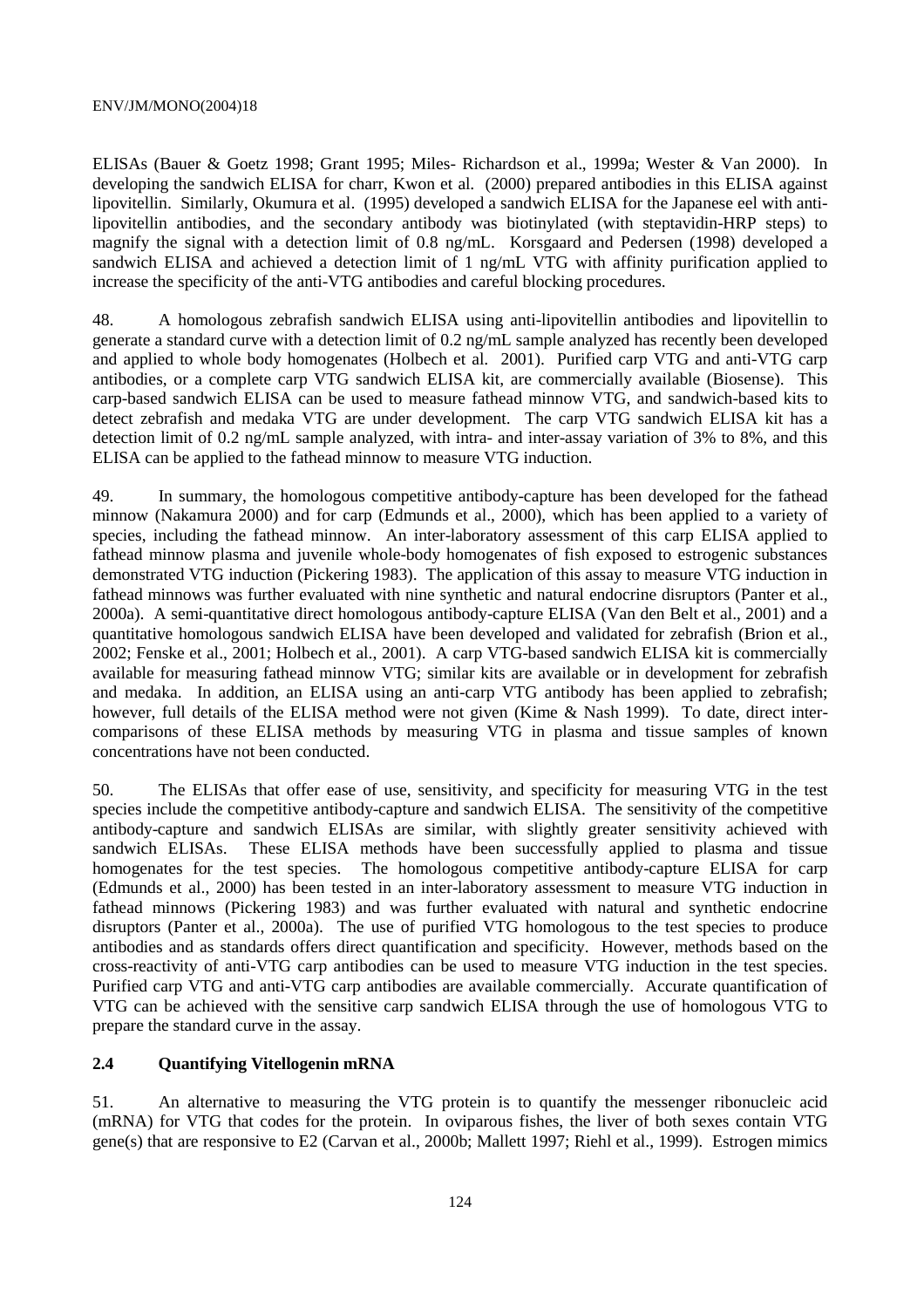will upregulate VTG mRNA transcription, which has been shown to be a sensitive indicator of exposure to these compounds (Skinner et al., 1999). There is also evidence that physiological levels of androgen alone can increase VTG mRNA expression by male rainbow trout hepatocytes in vitro (Kawahara & Yamashita 2000). Vitellogenin mRNA expression might not, however, result in translation of protein, because plasma VTG levels in male trout are typically very low (Copeland et al., 1986).

52. Two major requirements for the quantification of VTG mRNA need to be realized. First, it is required that some knowledge of the DNA (or RNA) sequence corresponding to the protein coding region of the VTG gene be known for the fish species of interest. This understanding is needed to design specific probes or primers to detect the VTG sequence. Secondly, fresh liver tissue needs to be harvested from the test animal and, if not extracted immediately for RNA, the tissue must be frozen quickly to prevent mRNA degradation. If the fish species is small in size, sample procurement will necessitate killing the animal, although technically the minimum mass of the liver required for mRNA isolation is modest (i.e., 5 mg to 10 mg). Therefore, individual measurements from any of the three test species should be possible. Larger fish (i.e., >100 g) could be biopsied for liver tissue non-lethally under anesthesia, but this has not been reported. Two methods for quantifying fish VTG mRNA have emerged, the ribonuclease protection assay (RPA) and quantitative reverse transcription-polymerase chain reaction (QRT-PCR), although other methods exist (e.g., Northern blot, slot-blot) that have drawbacks relative to sample throughput or sensitivity. All methods can be used for absolute or relative quantification of mRNA.

# *2.4.1 Ribonuclease Protection Assay (RPA)*

53. The quantification of VTG mRNA by RPA relies on hybridization in solution of a homologous antisense RNA probe (either radiolabeled or non-isotopically labeled) with sample RNA extracted from the liver of the test species. Probes are designed to be 200 to 400 nucleotides long. After the hybridization step, any RNA that has not hybridized to the probe (i.e., any single-stranded RNA) is degraded using ribonucleases. The remaining hybridized RNA fragments (target + probe) are electrophoresed on an acrylamide gel and the amount of radioactivity quantified. In the case of a non-isotopically labeled probe, the samples are transferred from the gel to a membrane and measured with a secondary detection method (e.g., chemoluminescence). Molecular biological kits to conduct RPA are commercially available (e.g., Ambion) and have been adapted for fish VTG mRNA measurement (Kishida & Callard 2001) or developed in-house from published methods on the technique (Spitsbergen et al., 2000).

54. The advantages of RPA are sensitivity (e.g., 10- to 100-fold greater than a Northern blot), and that partial RNA sample degradation is not a problem because the fragment size (200 to 400 nucleotides) is small. The major drawback of RPA is the need to electrophorese each sample on a gel and, when a nonisotopically labeled probe is used, transfer it onto a membrane. This increases sample-to-sample variation and could limit this method for high-sample throughput. Care must be taken when handling RNA probes to prevent degradation. The option of non- isotopic labeling of the probe will circumvent the use of radioisotopes.

55. In response to E2 injection, fathead minnow VTG mRNA has been measured in liver samples by RPA and shown to be very sensitive, 1000-fold more so than VTG protein detected by ELISA (Kishida & Callard 2001). The measurement of medaka or zebrafish VTG mRNA has not been attempted with RPA, although zebrafish VTG sequence information is available (Kuwahara et al., 2000) such that probes could be designed.

## *2.4.2 Quantitative Reverse Transcription-Polymerase Chain Reaction (QRT-PCR)*

56. In QRT-PCR, all the mRNAs in a liver RNA sample from the test fish are copied into complementary DNAs (cDNAs) using oligo-dT primer and reverse transcriptase (RT). Alternatively, a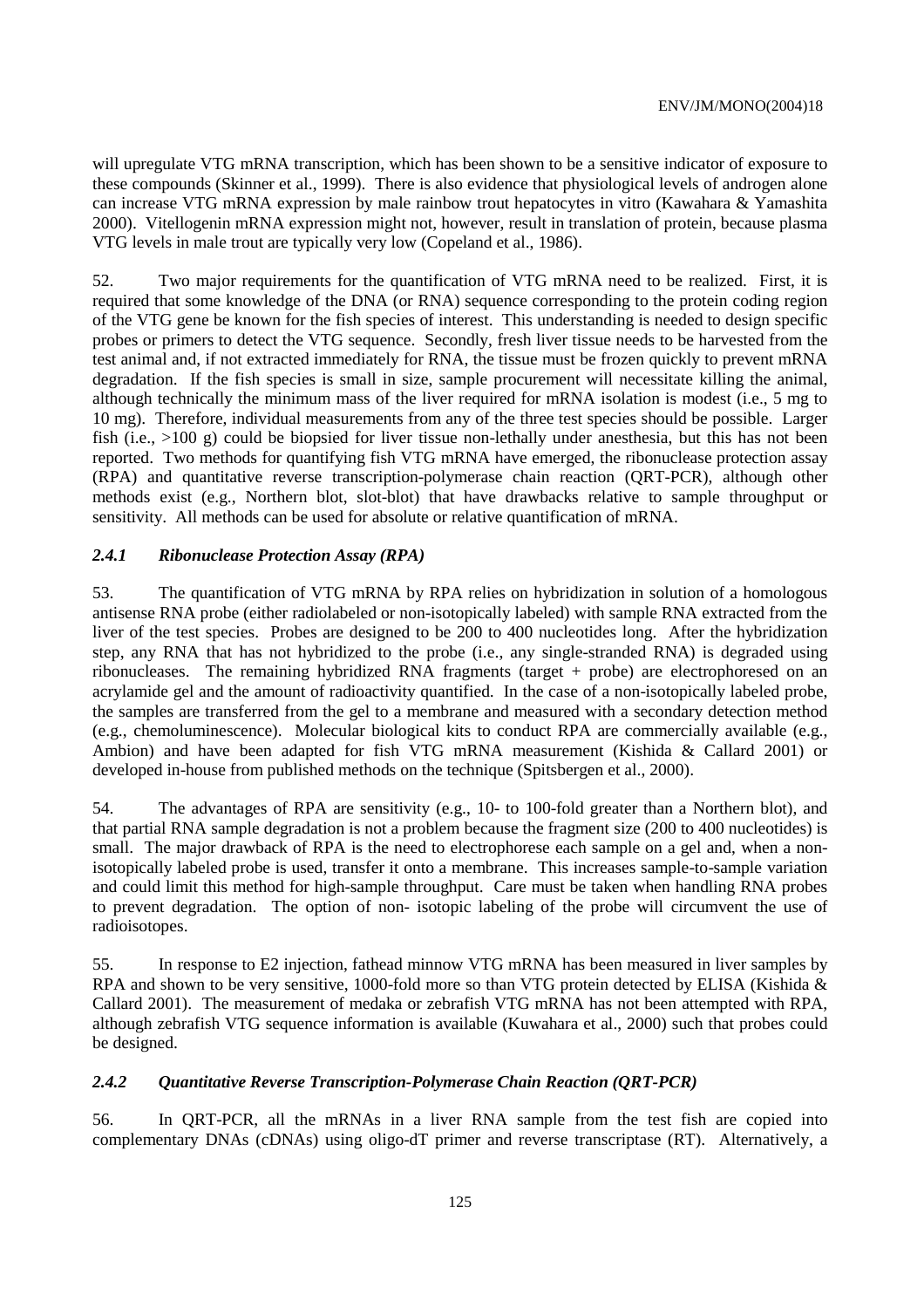species-specific VTG 3'-primer can be used in the RT reaction to yield only VTG cDNA. Independent of the RT method used, the next step uses polymerase chain reaction (PCR) to preferentially amplify the cDNA using VTG sequence-specific primers. Subsequent detection of VTG PCR products currently follows two routes. The first involves electrophoresis of the DNA products on an agarose gel. If radiolabeled nucleotides or primers were used, the gel is dried and some means of detection (e.g., phosphoimager, X-ray film) is used to quantify the radioactivity associated with the DNA products. If not isotopically labeled, the DNA products are detected using DNA-binding dyes (e.g., ethidium bromide, SYBR green) (Van Den et al., 1987). The other detection method uses real-time PCR in which a fluorescent probe, specific to the amplified DNA sequence, is used to detect the amount of product produced (Yasuda et al., 2000). The amount of fluorescence is monitored at the end of each cycle of PCR (i.e., real-time), and the amplification curve is recorded by computer. With either detection scheme, the amount of DNA product measured is assumed to be directly proportional to the amount of starting mRNA. This measurement is compared with known amounts of VTG mRNA that have been included in the assay to determine the amount of starting mRNA target. A number of commercially available QRT-PCR kits (e.g., Life Technologies; Applied Biosystems) are currently on the market that could be adapted for species-specific VTG mRNA measurements.

57. Quantitative reverse transcription-polymerase chain reaction is the most sensitive technique for mRNA quantification and, similar to RPA, slight sample degradation is not a problem because the DNA product can be quite small (e.g.,  $\sim$  200 nucleotides in real-time PCR). For the detection of DNA products using QRT-PCR, real-time PCR will replace detection on agarose gels, since it obviates the need for electrophoresis and handling radiolabeled DNA. It has the added features of automation and high sample throughput (e.g., 384-well sample plates). The disadvantages of QRT-PCR are the initial optimization experiments necessary to develop suitable primers and probes.

58. The application of QRT-PCR has been tested for measuring the VTG responses in rainbow trout exposed to estrogenic compounds. Celius et al. (2000) showed that E2 and \_-zearalenol, when injected into juveniles, elevated liver VTG mRNA levels, and that this method was more sensitive than quantifying plasma VTG by ELISA. In vivo exposure to nonylphenol during early life-history periods in rainbow trout also elevated VTG mRNA, as measured by QRT-PCR (Powell 1996). The measurement of fathead minnow, medaka, or zebrafish VTG mRNA has not been attempted with QRT-PCR, but could be applied to fathead minnow and zebrafish because the VTG sequence information is available (Kishida & Callard 2001; Kuwahara et al., 2000).

### **2.5 MS Approaches to Quantification of Vitellogenin**

59. The characterization of protein-based biomarkers such as VTG has become an integral part of a reproductive-screening program. As reviewed in the preceding sections, immunoassays are the most commonly used approach in VTG analysis. Although not without considerable merit, immunoassays can suffer from problems related to antibody specificity and the limitation that only a single specific protein can be assayed during each RIA or ELISA. Thus, development of a secondary detection procedure for VTG suitable for use as a reference method in external quality assessments would be desirable. Additionally, if at some point in the future other biomarker proteins were to be added to the measured endpoints, additional immunoassays need to be developed. In these respects, mass spectrometry (MS) offers the potential for becoming a reference method for VTG (analogous to its use in steroid quantification) and for combining multiple protein analysis from a single tissue sample. However, the application of MS techniques towards protein quantification in general is a relatively new field of study (Leonil et al., 2000) and has been applied to VTG or structurally related proteins in only a few instances (Chen & Kuo 1998; Reith et al., 2001).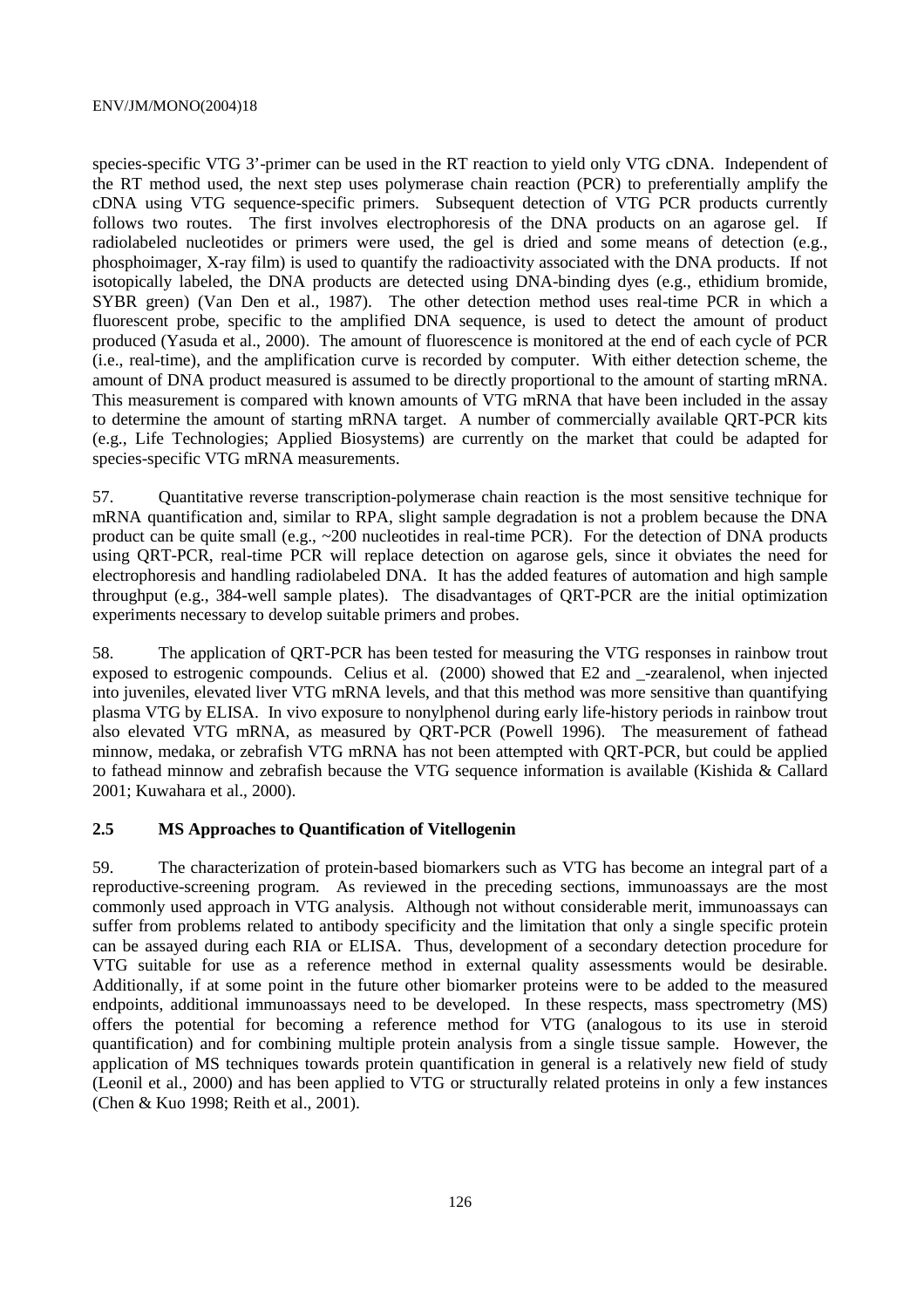60. In general, MS approaches to protein quantification attempt to measure the protein largely in its intact form or rely on digestion procedures (chemical or enzymatic) to reduce the size of the protein into smaller fragments. A major obstacle with large proteins is the ionization efficiency, which tends to be poor relative to their smaller counterparts, and so relatively pure samples are required before they can be observed. A commonly used approach for increasing the ionization efficiency of macromolecules is matrix-assisted laser desorption/ionization mass spectrometry (MALDI-MS). Although MALDI-MS is capable of producing ions from very large molecules, the appropriate choice of matrix and solvent conditions is critical and can have a dramatic effect on the ability to measure large proteins (Leonil et al., 2000). An additional consideration for analysis of proteins like VTG is that they are heavily glycosylated, which may reduce the crystallization and/or ionization efficiency in MALDI (Kim et al., 2001). Besides difficulties related to ionization, glycosylation can also interfere with proteolytic digestion of the protein, which is frequently used to augment MS analysis of the intact protein. With a protein like VTG, the extensive glycosylation will interfere with digestion efficiency and peptide yield, complicating the analysis of the resulting peptide mixture. For these reasons, some attempt at de- glycosylation of the VTG protein will likely be necessary prior to MALDI-MS analysis.

61. The effect of de-glycosylation on protein mass and ionization efficiency is demonstrated in Figure 11-1, which shows the mass spectra of rainbow trout VTG before and after de- glycoslyation with N-Glycanase (Wunschel & Wahl 2002). In this example, three charge states (1+ to 3+) can be observed for the VTG sample. The de-glycosylated protein appears to be approximately 1 kDa smaller in size at 188 kDa, versus 189 kDa for the untreated protein. This size is still significantly larger than the average mass predicted from the amino acid sequence of trout VTG which is roughly 182 kDa (NCBI Sequence gi|3123011|ref|Q92093).

62. Although the broadness of the peaks prevents definitive identification of the size of the oligosaccharide removed, the de-glycosylated VTG sample appears smaller and with better signal to noise. For a comparison, a Western Blot of the same VTG sample used in the MS analysis is included in Figure 11-1 (inset figure). This Western Blot was made using a polyclonal anti-body against rainbow trout VTG (Schultz et al., 2001). In comparing the Western Blot to the Mass spectra of VTG, it is interesting to note that the three charge states identified for VTG appear to correspond in mass to the top three bands visible on the blot.

63. From this example it is evident that MALDI-MS is capable of directly measuring the VTG protein. The ability to generate quantitative results using VTG from species of interest for screening assays remains to be explored. Although it is extremely unlikely that MS will one day replace immunoassays as the preferred approach for quantifying VTG, MALDI-MS does offer potential to serve as a reference method for judging the accuracy of immunoassays and perhaps other protein based biomarkers as well.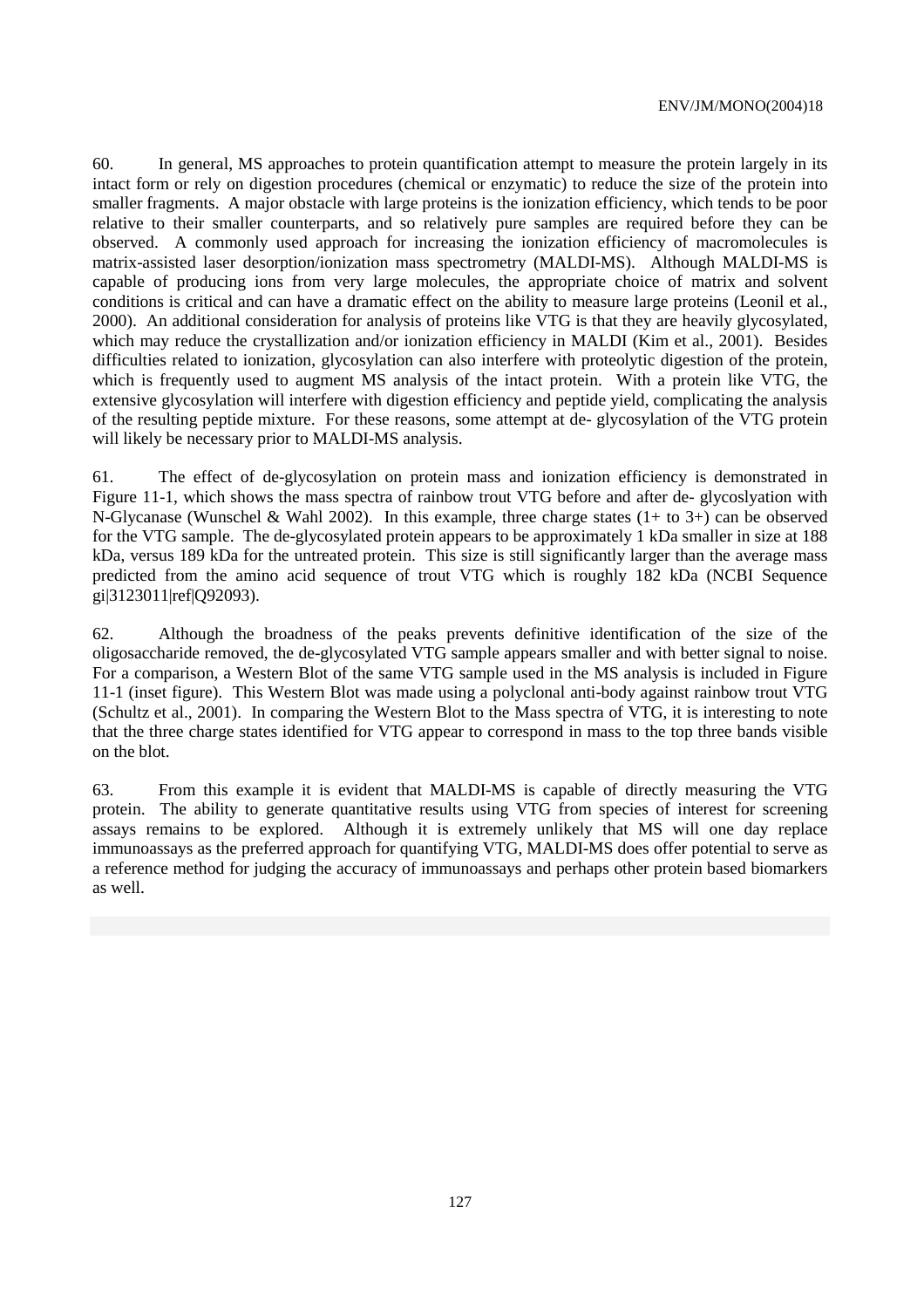# **ANNEX B**

# **NON-SPAWNING FISH SCREENING ASSAY (21 days)**

## **INTRODUCTION**

1. This protocol describes an *in vivo* screening assay for identifying endocrine active chemicals in sexually dimorphic fish. The fish screening assay normally exposes fish to chemicals for up to 21 days. The *in vivo* fish screening assay is intended to detect chemicals that affect androgenic or estrogenic activity in fish exposed during a limited part of their life-cycle, including reproduction. The assay is not designed to identify specific mechanisms of hormonal disruption (such as hormone receptor agonistic or antagonistic effects, or disturbance of hormone synthesis or metabolism). The concept for this protocol is derived from work on the fathead minnow *(Pimephales promelas)* (1)(2)(3)(37), the Japanese medaka (*Oryzias latipes*) (4) (5) (6) and the zebrafish (*Danio rerio*) (7) (8) (9) (10). There is limited evidence that the protocol could also be used for the three spined sticleback (*Gasterosteus aculatus*) (11).

2. This protocol does not require *in situ* pre-exposure period. Four core endpoints as indicators of endocrine disrupter activity, namely: i) gross morphology (eg secondary sexual characteristics), ii) spawning status of fish, iii) vitellogenin levels and iv) gonadal histology. To address all core endpoints, sexually dimorphic adult fish in spawning conditions are normally used.

# **PRINCIPLE OF THE ASSAY**

3. Adult fish as test organisms. Overviews of the relevant bioassay conditions are provided in Appendix 1 to this protocol. The assay is normally initiated with fish sampled from populations that are in spawning condition, senescent animals should not be used. Guidance on the age of fish is provided in the section on selection of test organisms. The assay is conducted using three chemical exposure concentrations for each test substance, as well as a water control. The use of a solvent carrier is not needed. However, in case a solvent would be used for any of the three test substances, a solvent control should be added, using the same solvent concentration as in the chemical treatments. A positive control is included (1 concentration) for each test substance. Two vessels (replicate) per treatment will be used (each vessel containing 5 males and 5 females). The exposure is conducted for 21-days and sampling of fish is performed at day-21 of exposure. Daily observations of the spawning status in each test vessel will be recorded as a Yes/No type of answer, and eggs will be removed daily from the test chamber. Laboratories may wish to add quantitative measures such as daily egg counts, but this is not required.

4. On sampling at day 21, 20 fish (10 males and 10 females) per treatment level are killed humanely and blood samples are collected for determination of vitellogenin (note - as an alternative to plasma collection, liver will be sampled for VTG analysis in medaka). The fish is then sectioned in a way that the gonads and gonoducts can be fixed and embedded without being removed from the body cavity. Gonads are then processed for subsequent histological analyses (see Draft Guidance Document, under preparation, for the details on preparation, sectioning of gonads and subsequent histological analysis).

### **INFORMATION ON THE TEST SUBSTANCE**

5. Characterisation of the test substances is the responsibility of the original chemical supplier.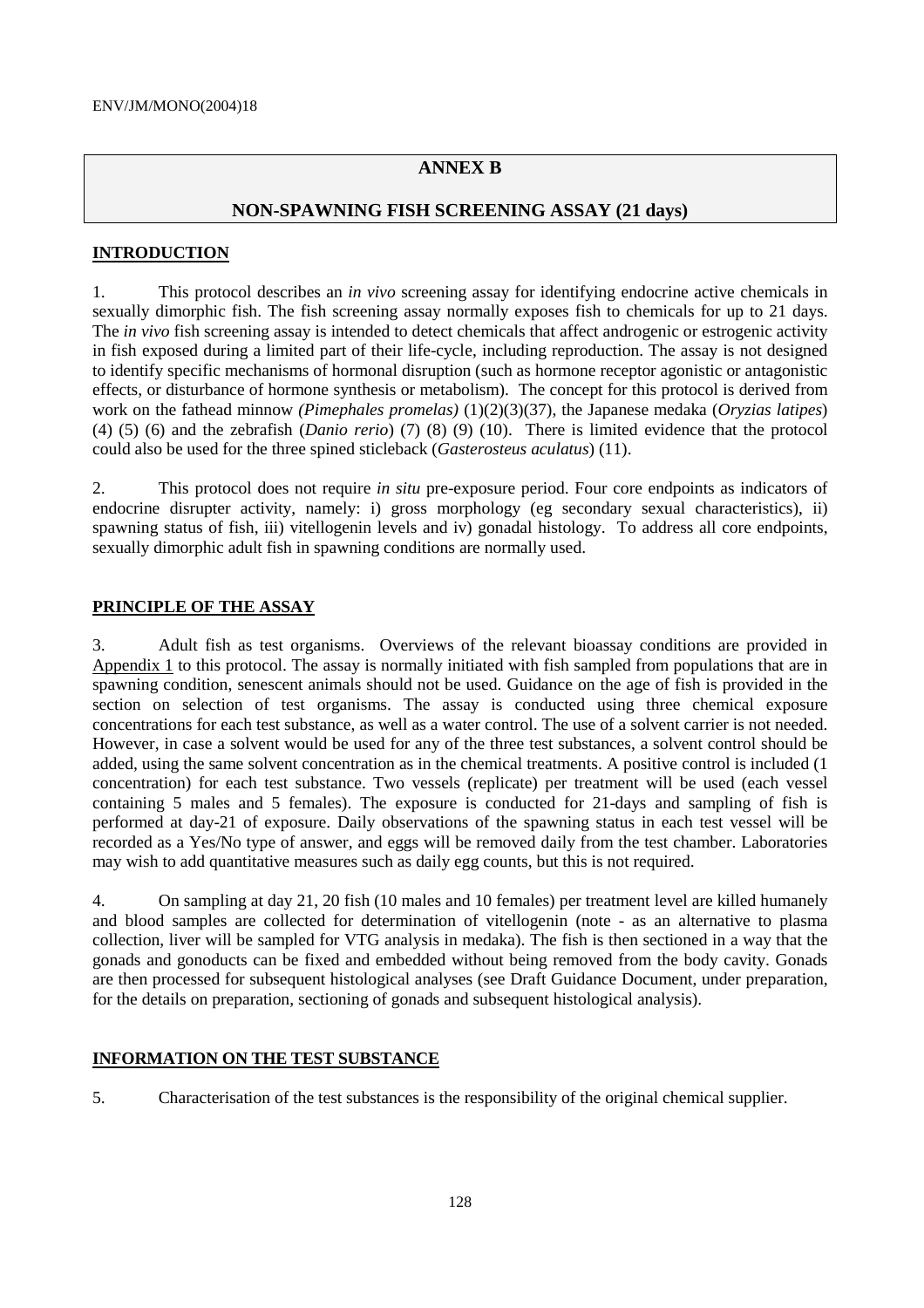#### **TEST ACCEPTANCE CRITERIA**

- 6. For the test results to be acceptable the following conditions apply:
	- the mortality in the control(s) does not exceed 10 per cent at the end of the exposure period;
	- the dissolved oxygen concentration has been at least 60 per cent of the air saturation value (ASV) throughout the exposure period.
	- the water temperature did not differ by more than  $\pm 1$  °C between test vessels at any one time during the exposure period and was maintained within a range of 2°C within the temperature ranges specified for the test species (Appendix 1).

#### **DESCRIPTION OF THE METHOD**

#### **Apparatus**

- 7. Normal laboratory equipment and especially the following:
	- (a) oxygen and pH meters;
	- (b) equipment for determination of water hardness and alkalinity;
	- (c) adequate apparatus for temperature control and preferably continuous monitoring;
	- (d) tanks made of chemically inert material and of a suitable capacity in relation to the recommended loading and stocking density (see Appendix 1);
	- (e) spawning substrate for fathead minnow and medaka; the spawning substrate for fathead minnow may consists of five half tiles constructed of PVC pipe in each test chamber. For zebrafish, Appendix 5 gives the necessary details.
	- (f) suitably accurate balance (i.e. accurate to  $\pm$  0.5%).

#### **Water**

8. Any water in which the test species shows suitable long-term survival and growth may be used as test water. It should be of constant quality during the period of the test. The pH of the water should be within the range 6.5 to 8.5, but during a given test it should be within a range of  $\pm$  0.5 pH units. In order to ensure that the dilution water will not unduly influence the test result (for example by complexion of test substance), samples should be taken at intervals for analysis. Measurements of heavy metals (e.g. Cu, Pb, Zn, Hg, Cd, Ni), major anions and cations (e.g. Ca, Mg, Na, K, Cl, SO4), pesticides (e.g. total organophosphorus and total organochlorine pesticides), total organic carbon and suspended solids should be made, for example, every three months where a dilution water is known to be relatively constant in quality. If water quality has been demonstrated to be constant over at least one year, determinations can be less frequent and intervals extended (e.g. every six months). Some chemical characteristics of acceptable dilution water are listed in Appendix 2.

#### **Test solutions**

9. Test solutions of the chosen concentrations are prepared by dilution of a stock solution. The stock solution should preferably be prepared by simply mixing or agitating the test substance in the dilution water by using mechanical means (e.g. stirring or ultrasonication). Saturation columns (solubility columns) can be used for achieving a suitable concentrated stock solution.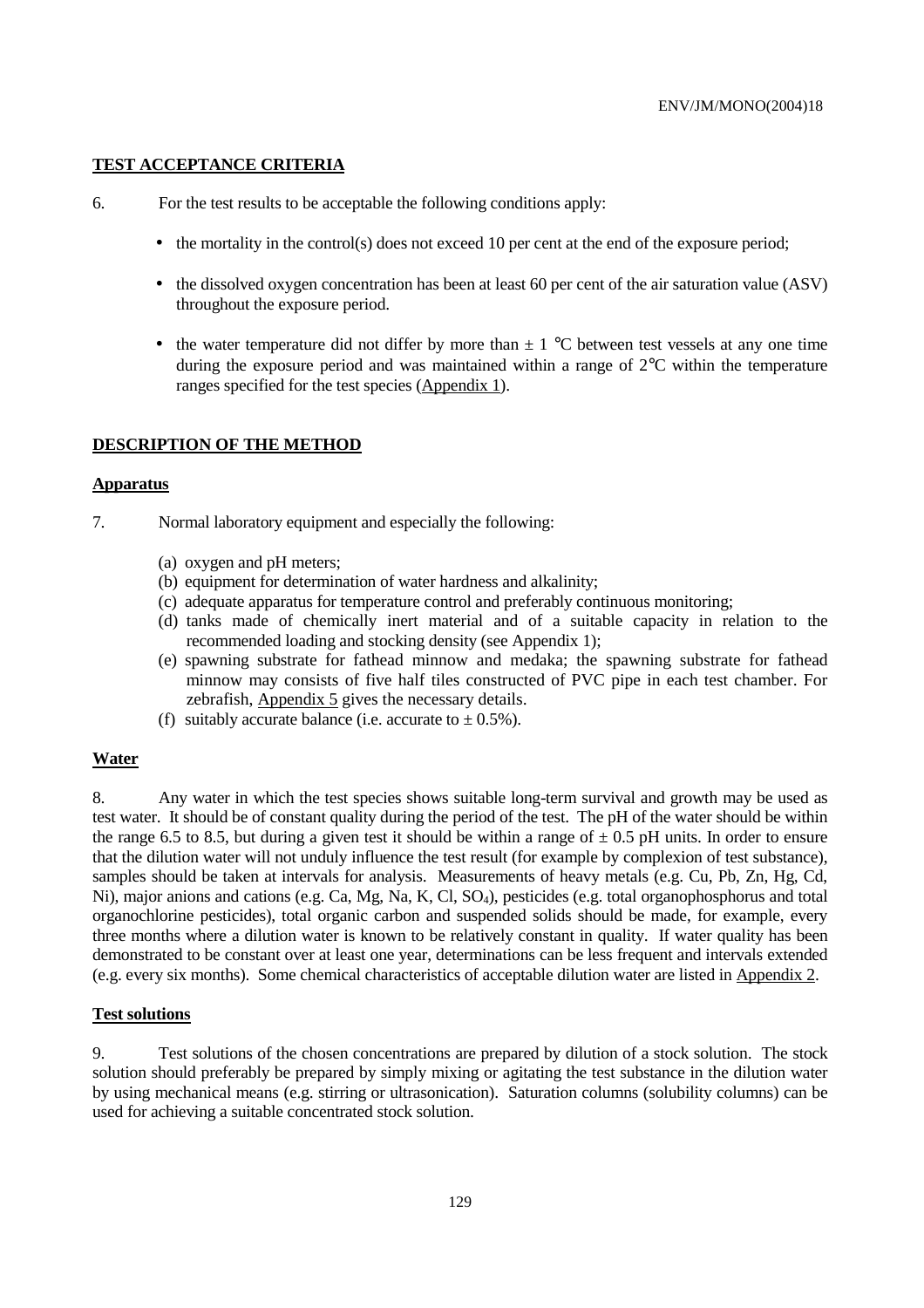10. A flow-through test system should be used. Such a system continually dispenses and dilutes a stock solution of the test substance (e.g. metering pump, proportional diluter, saturator system) in order to deliver a series of concentrations to the test chambers. The flow rates of stock solutions and dilution water should be checked at intervals, preferably daily, during the test and should not vary by more than 10% throughout the test. Care should be taken to avoid the use of low-grade plastic tubing or other materials that may contain biologically active substances.

## **Selection of test organisms**

11. The exposure phase will be started with sexually dimorphic adult fish from a laboratory supply of reproductively mature animals, in spawning conditions. As a general guidance for phase 1B, based on the technical judgement of experienced laboratory personnel, it is recommended that fish used should be reproductively mature (namely, with clear secondary sexual characteristics visible) and actively spawning. For general guidance only (and not to be considered in isolation from observing the actual reproductive status of a given batch of fish), fathead minnows should be approximately 20  $(\pm 2)$  weeks of age, assuming they have been cultured at  $25 \pm 2^{\circ}$ C throughout their lifespan. Medaka should be approximately 16 ( $\pm 2$ ) weeks of age, assuming they have been cultured at  $25 \pm 2$ °C throughout their lifespan. Zebrafish should be approximately 15 ( $\pm$  2) weeks of age, assuming they have been cultured at 25  $\pm$  2°C throughout their lifespan.

12. Test fish shall be selected from a laboratory population of a single stock, which has been acclimated for at least two weeks prior to the test under conditions of water quality and illumination similar to those used in the test (note, this acclimation period is not an *in situ* pre-exposure period). Fish should be fed *ad libitum* throughout the holding period and during the exposure phase. Note- feed should not be fed within 12 hours of necropsy.

13. Following a 48-hour settling-in period, mortalities are recorded and the following criteria applied:

- mortalities of greater than 10% of population in seven days: reject the entire batch;
- mortalities of between 5% and 10% of population: acclimation for seven additional days; if more than 5% mortality during second seven days, reject the entire batch;
- mortalities of less than 5% of population in seven days: accept the batch.

14. Fish should not receive treatment for disease in the two week acclimation period preceding the test, or during the exposure period.

# **TEST DESIGN**

15. Three concentrations of the test substance and one concentration of the positive control are used per experiment. The data may be analyzed in order to define the Lowest Observed Effect Concentration or the No-Observed Effect Concentration based on endocrine sensitive endpoints (LOEC and NOEC respectively). Calculation of these statistical parameters will be useful in order to establish whether any further longer term testing for adverse effects (namely, survival, development, growth and reproduction) is required for the chemical.

16. At initiation of the experiment on day-0, 10 males and 10 females from the non-exposed population are sampled for the measurement of the three core endpoints. On day-21 of the experiment, 10 males and 10 females from each treatment level (5 males and 5 females for each of the two replicates) and from the control are sampled again for the measurement of the three endpoints. (see Appendix 3 for diagram of test design).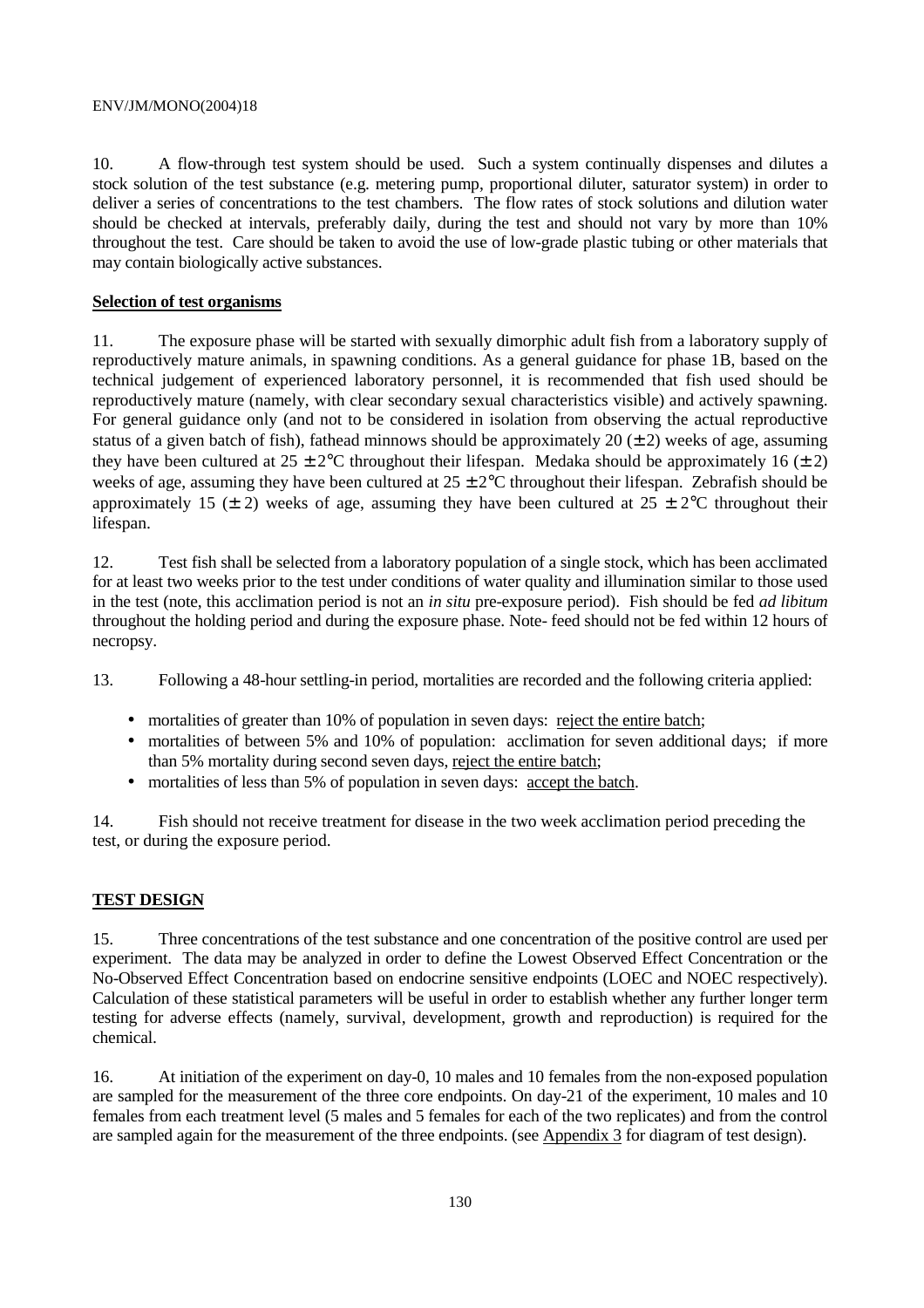# **PROCEDURE**

### **Selection and weighing of test fish**

17. It is important to minimise variation in weight of the fish at the beginning of the assay. Suitable size ranges for the different species recommended for use in this test are given in Appendix 1 to this protocol. For the whole batch of fish used in the test, the range in individual weights at the start of the test should be kept, if possible, within  $\pm 20\%$  of the arithmetic mean weight. It is recommended to weigh a subsample of fish before the test in order to estimate the mean weight.

#### **Conditions of exposure**

#### **Duration**

18. The test duration is 21 days.

#### **Loading rates and stocking densities**

19. It is important that the loading rate and stocking density (for definitions, see Appendix 4) is appropriate for the test species used (see Appendix 1). If the stocking density is too high, then overcrowding stress will occur leading to reduced growth rates and possibly to disease. If it is too low, territorial behavior may be induced which could also affect growth. In any case, the loading rate should be low enough in order that a dissolved oxygen concentration of at least 60% ASV can be maintained without aeration.

### **Feeding**

20. The fish should be fed *ad libitum* with an appropriate food (Appendix 1) at a sufficient rate to maintain body condition (2). Care should be taken to avoid microbial growth and water turbidity. The daily ration may be divided into two or three equal portions for multiple feeds per day, separated by at least three hours between each feed. Food should be withheld from the fish for 12 hours prior to the day of sampling to aid in histology processing of small fish.

21. Fish food, other than the one recommended in Appendix 1, should be evaluated for the presence of contaminants such as organochlorine pesticides, polycyclic aromatic hydrocarbons (PAHs), polychlorinated biphenyls (PCBs) and any estrogenic activity.

22. Uneaten food and fecal material should be removed from the test vessels each day by carefully cleaning the bottom of each tank using suction.

#### **Light and temperature**

23. The photoperiod and water temperature should be appropriate for the test species (see Appendix 1).

#### **Frequency of analytical determinations and measurements**

24. During the test, the concentrations of the test substance are determined at regular intervals, as follows: the flow rates of diluent and toxicant stock solution should be checked at intervals, at least twice per week, and should not vary by more than 15% throughout the test. It is recommended that the actual test chemical concentrations be measured in all vessels at the start of the test and at weekly intervals thereafter.

25. Results should always be based on measured concentrations and included in reporting.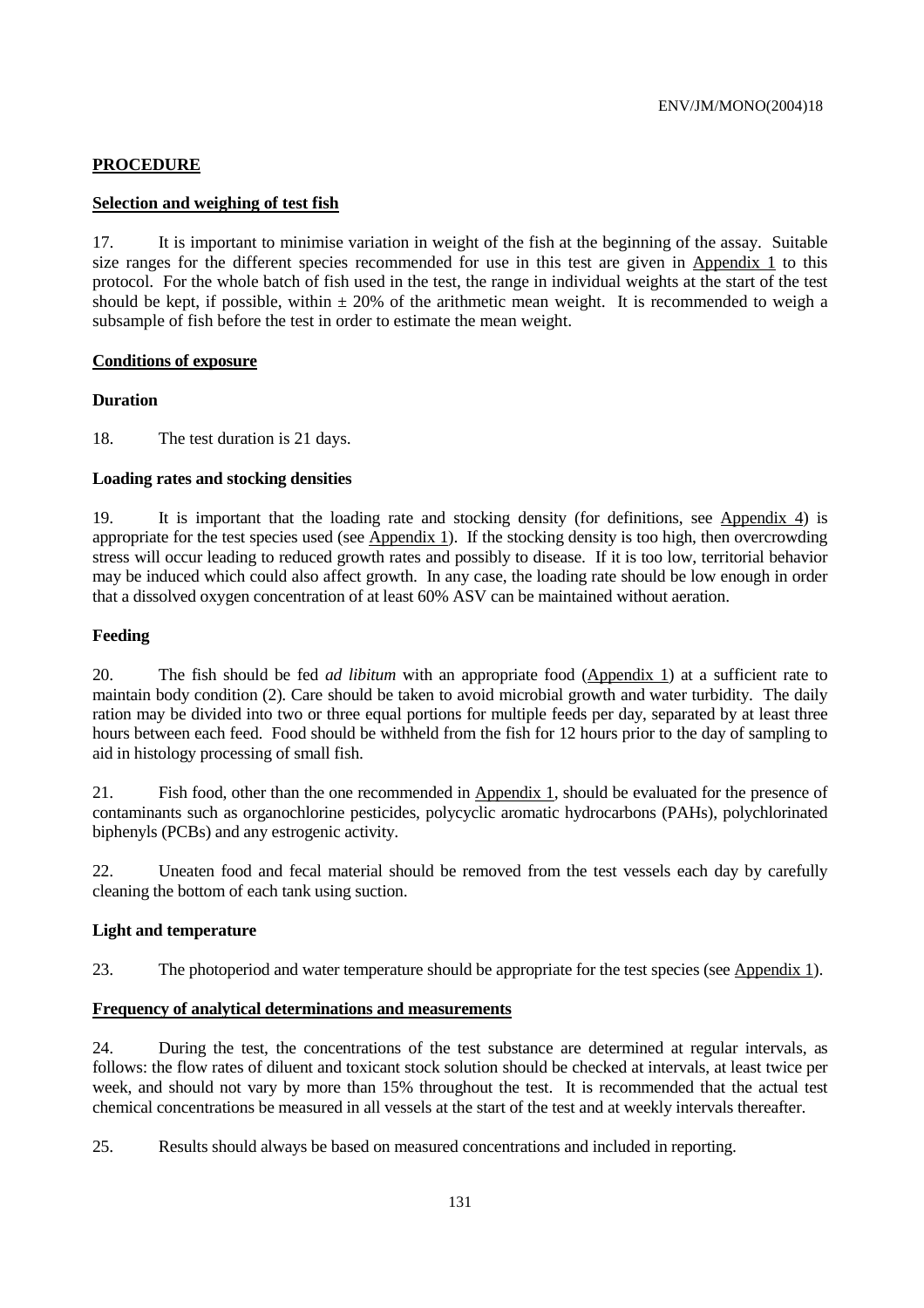26. Samples may need to be filtered (e.g. using a 0.45 µm pore size) or centrifuged. If needed, then centrifugation is the recommended procedure. However, if the test material does not adsorb to filters, filtration may also be acceptable.

27. During the test, dissolved oxygen and temperature should be measured in all test vessels daily and pH should be measured at least once per week. Total hardness and alkalinity should be measured in the controls and one vessel at the highest concentration at least once per week. Temperature should preferably be monitored continuously in at least one test vessel.

### **Observations**

28. A number of general (e.g. survival) and core biological responses (e.g. vitellogenin levels) are assessed over the course of the assay. Collection of these endpoints and their utility are described below:

#### **Survival**

29. Fish should be examined daily during the test period and any external abnormalities (such as hemorrhage, discoloration) noted. Any mortality should be recorded and the dead fish removed as soon as possible. Dead fish should not be replaced in either the control or treatment vessels.

#### **Behaviour**

30. Any abnormal behavior (relative to controls) should be noted; this might include signs of general toxicity including hyperventilation, uncoordinated swimming, loss of equilibrium, and atypical quiescence or feeding. Such behavioral observations may provide useful qualitative information to inform potential future fish testing requirements (for example, territorial aggressiveness in normal males or masculinized females has been observed in fathead minnows under androgenic exposure).

### **Spawning status**

31. Daily qualitative observations of spawning in each test vessel will be recorded as Yes for the presence of eggs, and No in the absence of eggs. Optionally, laboratories may count the eggs to add a quantitative component to the observation. Eggs will be removed daily from the test chambers. A spawning substrate should be placed in the test chamber for the fathead minnow and zebrafish to enable fish to spawn in normal conditions. For fathead minnow, the spawning substrate may consists of five half tiles constructed of PVC pipe. For zebrafish, Appendix 5 gives further details.

#### **Appearance and observation of secondary sex characteristics**

32. Secondary sexual characteristics are under endocrine control; therefore observations of physical appearance of the fish should be made over the course of the test, and at conclusion of the study (Appendix 6a and 6b). Experience to date with fathead minnows suggests that some endocrine active chemicals may initially induce changes in the following external characteristics: body color (light or dark), coloration patterns (presence of vertical bands), body shape (head and pectoral region), and specialized secondary sex characteristics (size of dorsal nape pad, number of nuptial tubercles in male fathead minnow, ovipositor size in females, papillary processes in male medaka). Notably, chemicals with certain modes of action may cause abnormal occurrence of secondary sex characteristic in animals of the opposite sex; for example, androgen receptor agonists, such as methyltestosterone and dihydrotestosterone, can cause female fathead minnows to develop pronounced nuptial tubercles (3)(12) (13). It also has been reported that estrogen receptor agonists can decrease nuptial tubercle numbers and size of the dorsal nape pad in adult males (14)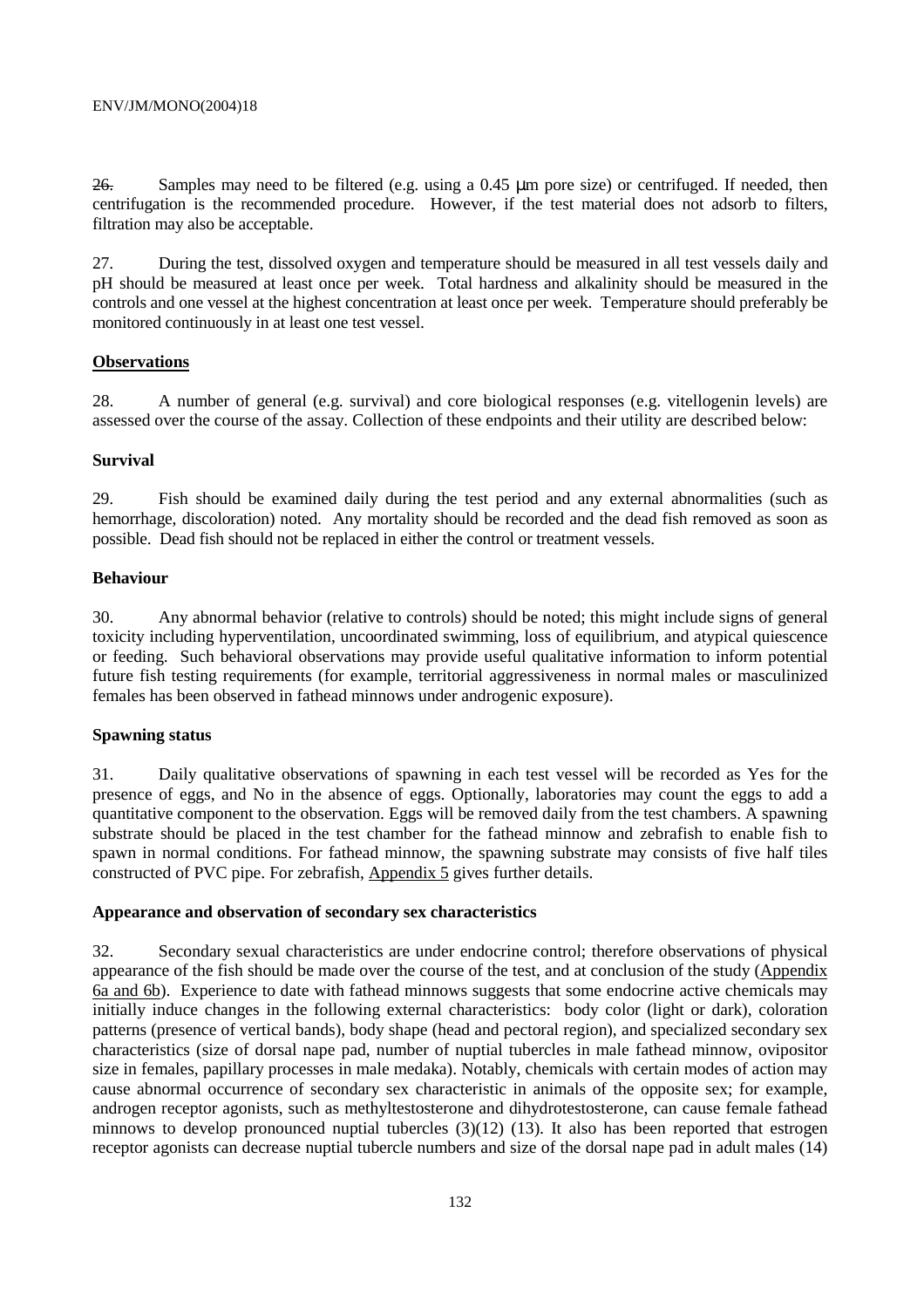(15). Such gross morphological observations may provide useful qualitative and quantitative information to inform potential future fish testing requirements.

33. Because some aspects of appearance (primarily color) can change quickly with handling, it is important that qualitative observations be made prior to removal of animals from the test system. Other endpoints, such as the number and size of nuptial tubercles in fathead minnow and papillary processes in medaka, can be quantified directly or in preserved specimens (3). Standard operating procedures for the evaluation of secondary sex characters in fathead minnow and medaka are available as Appendix 6a) and 6b).

### **Humane killing of fish**

34. At day 0 and day 21 at conclusion of the exposure, the fish should be anaesthetized with MS-222 (100 mg per L buffered with 200 mg NaHCO<sub>3</sub> per L) or with FA-100 and ice-cold water, individually weighed as wet weights (blotted dry) and blood collected from the caudal artery/vein with a heparinised microhematocrit capillary tubule. Depending upon the size of the fish, collectable blood volumes generally range from 20 to 80 µl per individual for fathead minnows (1) (16) and 5-15 µl per individual for zebrafish (17). Plasma is separated from the blood via centrifugation (3 min; 15,000 g; room temperature), and stored with protease inhibitors at -80°C, until analyzed for vitellogenin. Alternatively, in medaka the liver will be used as a tissue-source for vitellogenin determination. Further details on vitellogenin determination for each species will be available before the start of Phase 1B in paragraphs 41 to 43 and in Appendix 7 (under preparation) for each species.

# **Gonad Histology** (*to be supplemented by the Guidance Document under preparation***)**

35. The first step of gonad histological analysis is necropsy and rapid fixation of the gonad to prevent autolysis and cellular deterioration. Immediately after humane killing of an individual fish (plus length and weight measurements and collection of fresh tissues – eg blood or liver for VTG analysis – the abdomen should be sectioned and the paired gonads fixed. Suitable fixatives are 4% formaldehyde / 1% glutaraldehyde (Bouin's fixative may also be used), all of which are ideal for maintaining the structural integrity of the gonad.

36. The fixed gonads should be processed and embedded in paraffin wax. Using standard histological techniques (20), microtome cut histological sections should be taken along the longitudinal axis of the gonads in a serial-step fashion (for example, at 10-20 µm intervals). Two longitudinal sections per gonad should be collected from each fish.

37. After staining with haematoxylin and eosin, histological sections should be evaluated by an experienced pathologist. The Guidance Document for the preparation of gonads and evaluation of gonadal histology should be used for gonad staging and scoring severity of lesions and other abnormalities. In general, evaluation of the testis is based on the amount of germinal epithelium present, and the degree of spermatogenic activity. The ovary is evaluated based upon relative numbers of perinucleolar, cortical alveolar, and vitellogenic oocytes (21). Classification schemes potentially useful for assessing fish gonads are summarized elsewhere (3)(22). Recent studies have documented a variety of alterations in fathead minnow gonadal histology associated with exposure to endocrine active chemicals with oestrogenic or androgenic properties (3) (14) (23) (24) (25) (26).

38. The gonadal histology observations will be interpreted based on the expert judgement of a professional pathologist. It is not necessary to evaluate the histological sections using extensive imageanalysis techniques with associated statistical analyses. The pathologist's interpretation of the material should be fully documented in the study report.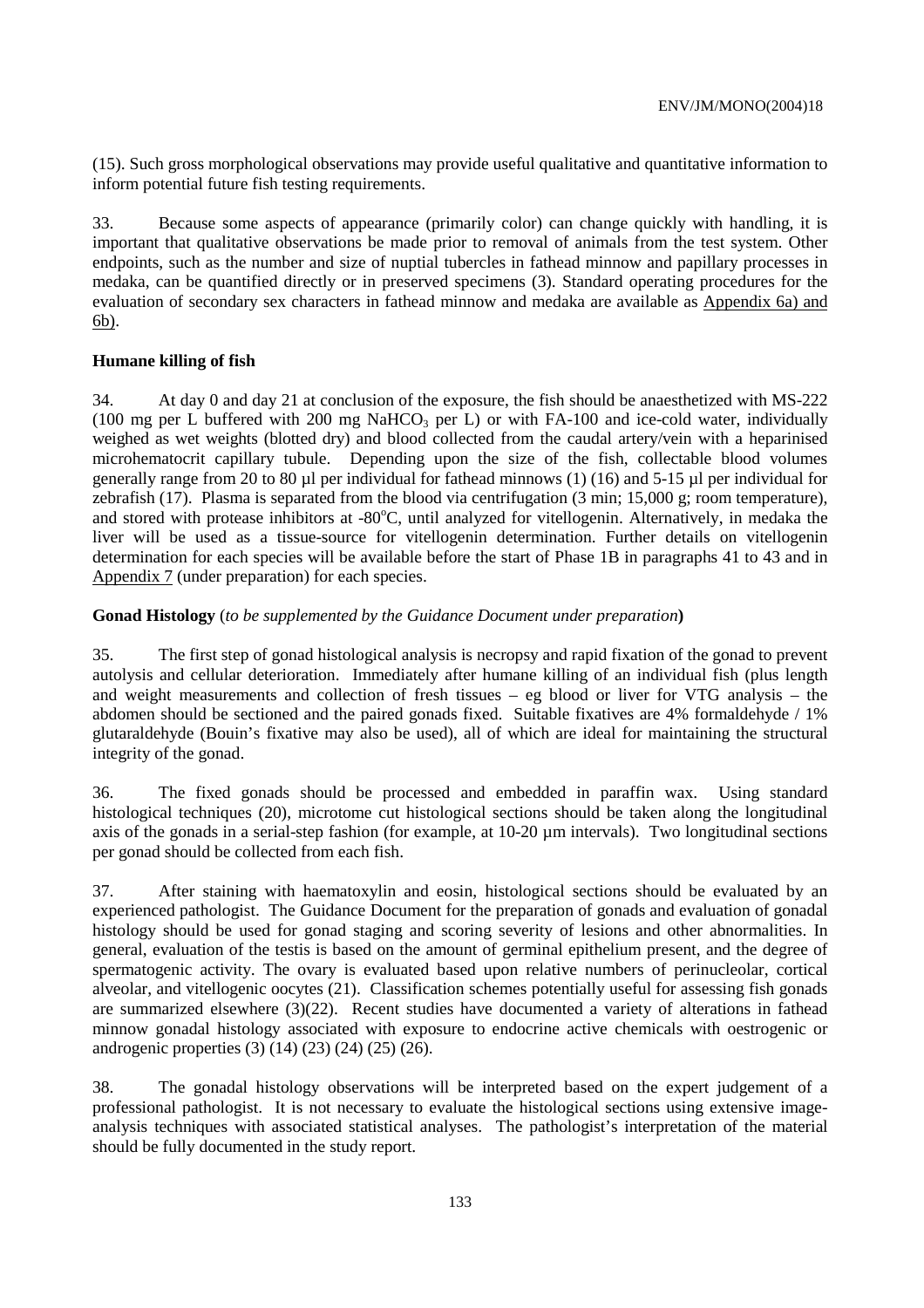## **Vitellogenin (VTG)**

39. VTG is a phospholipoglycoprotein precursor to egg yolk protein that normally occurs in sexually-active females of all oviparous species; the production of VTG is controlled by interaction of oestrogens with the estrogen receptor. Significantly, males maintain the capacity to produce VTG in response to stimulation with estrogen receptor agonists; as such, induction of VTG in males and immature females has been successfully exploited as a biomarker specific for oestrogenic compounds in a variety of OECD fish species (1)(2) (3) (28) (29)(30) (31) (32) (33)

40. The measurement of VTG should be based upon a validated homologous ELISA method. Information should be available upon the intra-assay and inter-assay variability and on the lower detection limit of the method. It is recommended to use method capable to detect VTG levels as low as few ng/ml plasma (or liver for medaka). It is required that laboratories using the same species in Phase 1B also use the same measurement method.

41. A complete transparency of the ELISA method is needed to understand potential sources of variability. The technical lead laboratory will select the most suitable method for the species considered, prepare standard operating procedures for blood or liver treatment and VTG determination, and make them available to other participating laboratories (Appendix 7, under preparation). The outcome of the comparative studies of vitellogenin methods should be used in selecting the most appropriate one for each species (43). Polyclonal fathead minnow vitellogenin antibody and purified vitellogenin protein also from the fathead minnow are utilized (28) (29) for the determination of vitellogenin in that species. The same applies for medaka and zebrafish (use of homologous VTG antibodies and standard). To calibrate results obtained, a common VTG standard for each species will be provided to each laboratory. This is to level-off possible differences across laboratories using the same method and species.

### **Optional endpoint: measurement of gonadal steroids**

42. Laboratories willing to measure sex steroids concentration on plasma can do so.

# **DATA AND REPORTING**

### **Treatment of results**

43. Excel Spreadsheets for the collection of test results will be made available to participating laboratories before the start of Phase 1B. All laboratories will use the same template for data collection. It is the responsibility of each laboratory to check the data for accuracy before submitting the completed Excel Spreadsheets to the Lead laboratory. The Lead laboratory CERI will collect all test results for all three species and test substances and make the statistical analysis of data. The Lead laboratory will also prepare a draft report.

### **Evaluation of Biomarker Responses by Analysis of Variance (ANOVA) or by Regression Analysis**

44. To identify potential endocrine activity by a chemical, responses are compared between treatments versus controls groups using analysis of variance (ANOVA). All biological response data should be analyzed and reported separately by sex (either females or males). If the required assumptions for parametric methods are not met - non-normal distribution (e.g. Shapiro-Wilk's test) or heterogeneous variance (Bartlett's test or Levene's test), consideration should be given to transforming the data to homogenize variances prior to performing the ANOVA, or to carrying out a weighted ANOVA. Dunnett's test (parametric) on multiple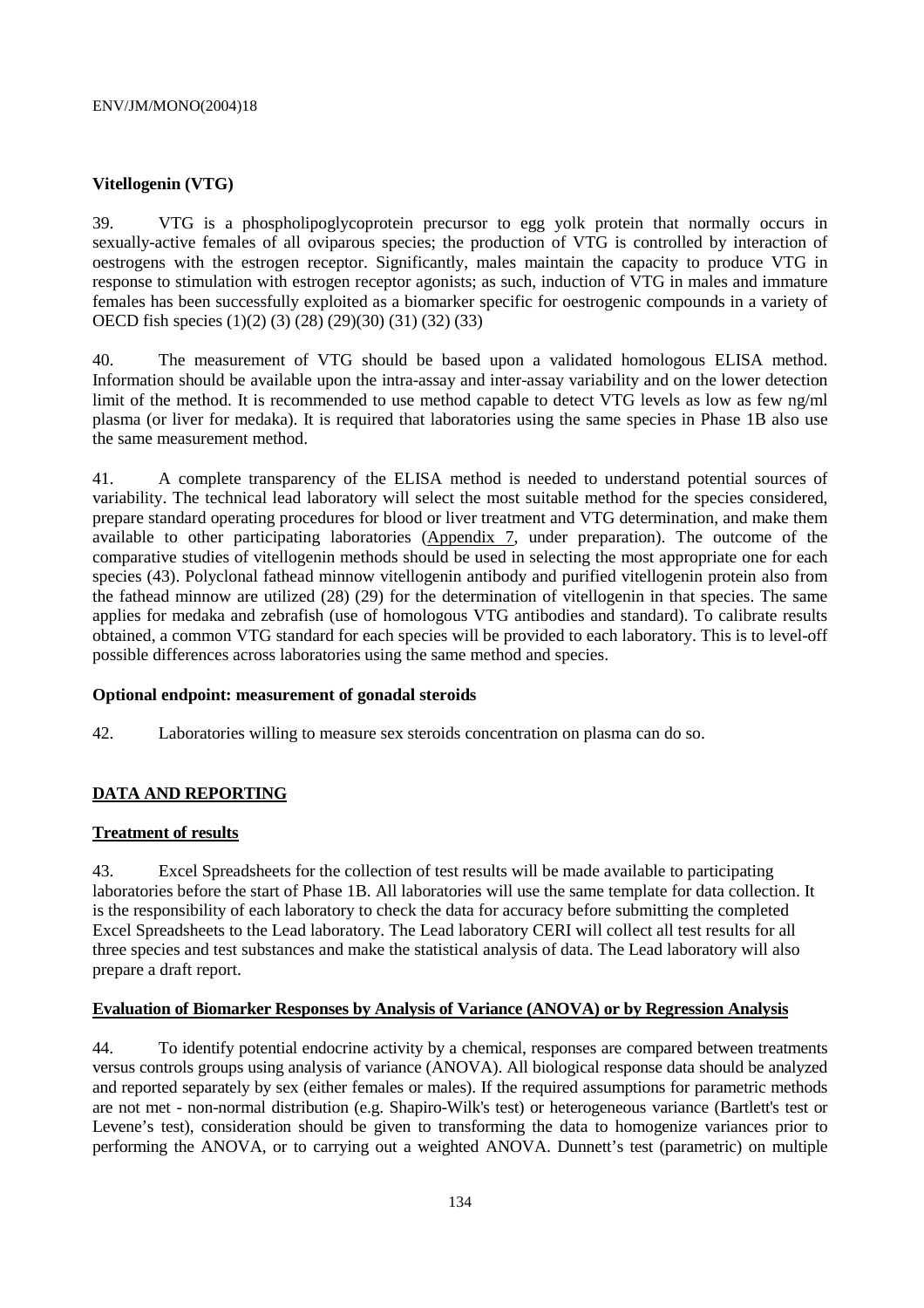pair-wise comparisons or a Mann-Whitney with Bonferroni adjustment (non-parametric) may be used. Additional information can be obtained from the OECD Draft Guidance Document on Statistical Analysis of Ecotoxicity Data, available on the OECD public website (47).

45. To identify potential endocrine activity following chemical exposure, responses across the different treatment concentrations could also be examined based on regression analysis (based on three exposure concentrations per chemical). All biological response data should be analyzed and reported separately by sex (either females or males). Direct observation of concentration-related trends in biological responses can also usefully inform the outcome of such a study for the intrinsic endocrine activity of a test chemical.

#### **Interpretation of results**

46. The results should be interpreted with caution where measured toxicant concentrations in test solutions occur at levels near the detection limit of the analytical method.

#### **Test report**

47. The test report must include the following information:

**Test substance:** physical nature and relevant physical-chemical properties, chemical identification data including purity and analytical method for quantification of the test substance where appropriate.

**Test species:** at a minimum scientific name, supplier and any pretreatment.

**Test conditions:** test procedure used (test-type, loading rate, stocking density, etc.); method of preparation of stock solutions and flow-rate; the nominal test concentrations, the means of the measured values and standard deviations in the test vessels and the method by which these were attained and evidence that the measurements refer to the concentrations of the test substance in true solution; dilution water characteristics (including pH, hardness, alkalinity, temperature, dissolved oxygen concentration, residual chlorine levels, total organic carbon, suspended solids and any other measurements made); water quality within test vessels: pH, hardness, temperature and dissolved oxygen concentration; detailed information on feeding (e.g. type of food(s), source, amount given and frequency and analyses for relevant contaminants if necessary (e.g. PCBs, PAHs and organochlorine pesticides);

**Results:** evidence that controls met the validity criterion for survival, and data on mortalities occurring in any of the test concentrations; statistical analytical techniques used, statistics based on fish, treatment of data and justification of techniques used; tabulated data on biological observations of gross morphology (including secondary sex characteristics) and vitellogenin; detailed report on gonadal histology; results of the statistical analysis preferably in tabular and graphical form; incidence of any unusual reactions by the fish and any visible effects produced by the test substance.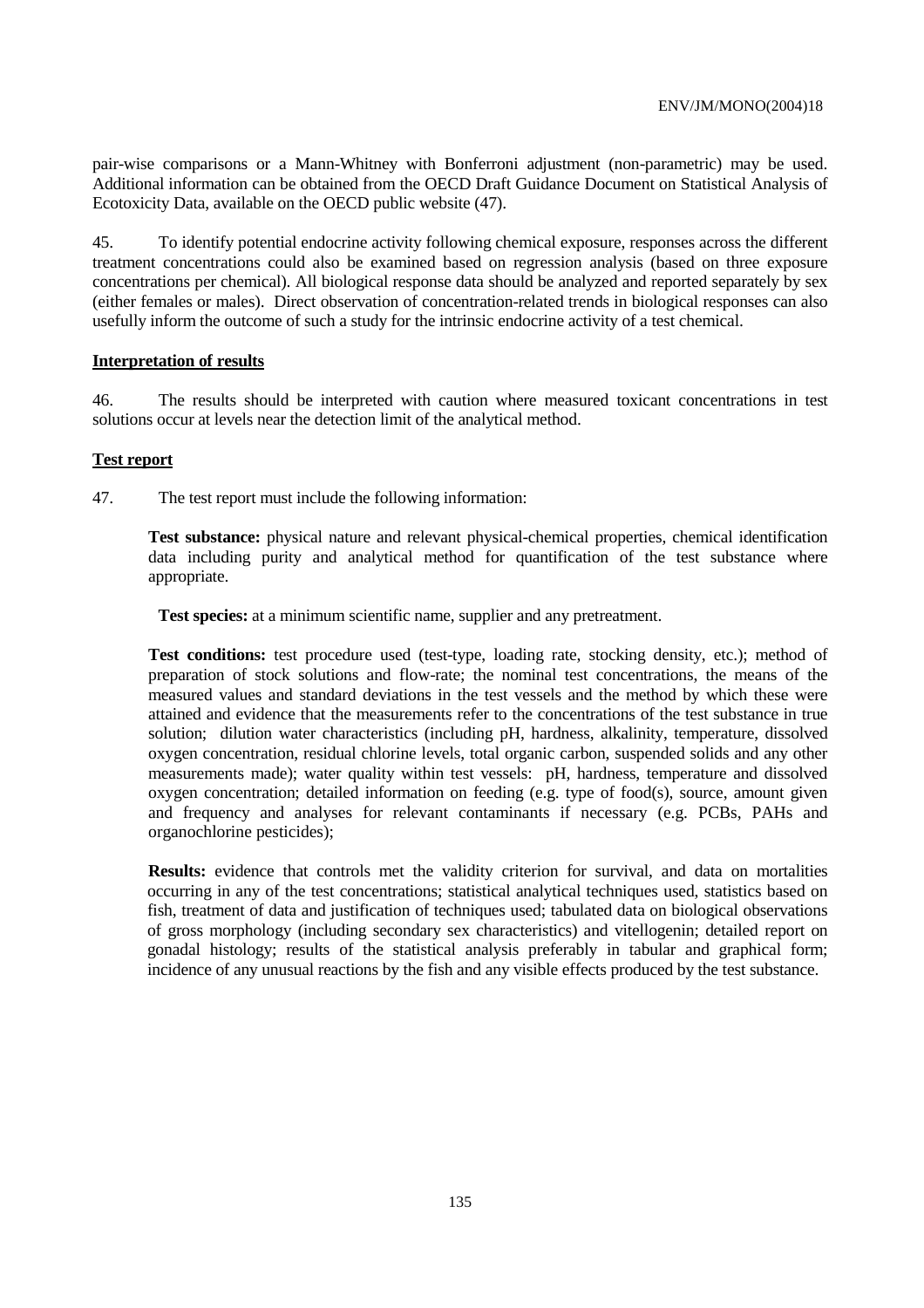### **LITERATURE**

- 1) Panter GH, Thompson RS, Sumpter JP. 1998a. Adverse reproductive effects in male fathead minnows (*Pimephales promelas*) exposed to environmentally relevant concentrations of the natural oestrogens, oestradiol and oestrone. *Aquat Toxicol* 42:243-253.
- 2) Panter GH, Campbell PM, Hutchinson TH, Kime DE, Länge R, Lye C, McCahon P, Sumpter JP, Tattersfield LJ, Tyler CR. 1998b. Effects of endocrine disruptors in the fathead minnow (*Pimephales promelas*). *Abstracts*, 19th Annual Meeting, Society of Environmental Toxicology and Chemistry, Charlotte, NC, USA.
- 3) Ankley, G.T., Jensen, K.M., Kahl, M.D., Korte, J.J., Makynen, E.A. (2001) Description and evaluation of a short-term reproduction test with the fathead minnow (*Pimephales promelas*). *Environmental Toxicology & Chemistry*, 20, 1276-1290.
- 4) Gray MA and Metcalfe CD (1999). Toxicity of 4-*tert*-octylphenol to early life stages of Japanese medaka (*Oryzias latipes*) *Aquat Toxicol* 46(2):149-154
- 5) Groonen S, Denslow N, Manning S, Barnes S, Barnes D and Brouwer M (1999) Serum vitellogenin levels and reproductive impairment of male Japanese medaka (*Oryzias latipes*) exposed to 4-tert-octylphenol. *Environ Hlth Perspect* 10: 385-390
- 6) Shioda T and Wakabayashi M (2000) Effect of certain chemicals on the reproduction of medaka (*Oryzias latipes*) *Chemosphere* 40(3): 239-243
- 7) Bresch H, Beck H, Ehlermann D, Schlaszus H, Urbanek M (1990) A long-term test comprising reproduction and growth of zebrafish (*Danio rerio*) with 4-chloroaniline. *Arch Environ Contam Toxicol* 19: 419-427
- 8) Andersen, L., Bengtsson, B.E., Björk, M., Gessbo, Å., Holbech, H., Hylland, K., Norrgren, L., Pedersen, K.L., Lundgren, A., Petersen, G.I., Steinholz, Å. and Örn, S. (2000) Zebrafish for testing endocrine disrupting chemicals. TemaNord 2000:555. ISBN:92-893-0480-4.
- 9) Andersen, L., Gessbo, Å., Holbech, H. Norrgren, L., Petersen, GI. (2001). Effects of exposure during early development to 17 $\alpha$ -ethinylestradiol on the sexual differentiation and induction of vitellogenin in zebrafish (*Danio rerio*). *Aquatic Toxicology*, submitted*.*
- 10) Van den Belt K, Verheyen R and Witters H (2001) Reproductiv effects of ethynylestrdadiol and 4toctylphenol on the Zebrafish (Danio rerio) *Arch Environ Contam Toxicol* 19: 419-427
- 11) Katsiadaki I, Scott AP, Mayer I. The potential of the three-spined stickleback (Gasterosteus aculeatus L.) as a combined biomarker for oestrogens and androgens in European waters. Mar Environ Res 2002 Sep- Dec;54(3-5):725-8
- 12) Smith, RJF. 1974. Effects of 17α-methyltestosterone on the dorsal pad and tubercles of fathead minnows (*Pimephales promelas*). *Can J Zool* 52:1031-1038.
- 13) Panter GH, Hutchinson TH, LängeR, Whale G, Sumpter JP, Tyler CR. (in preparation).Detection of (anti-) androgens in an adult fathead minnow (*Pimephales promelas*) non-spawning assay. Draft CEFIC-EMSG research report reference AQ006. CEFIC, Brussels, Belgium.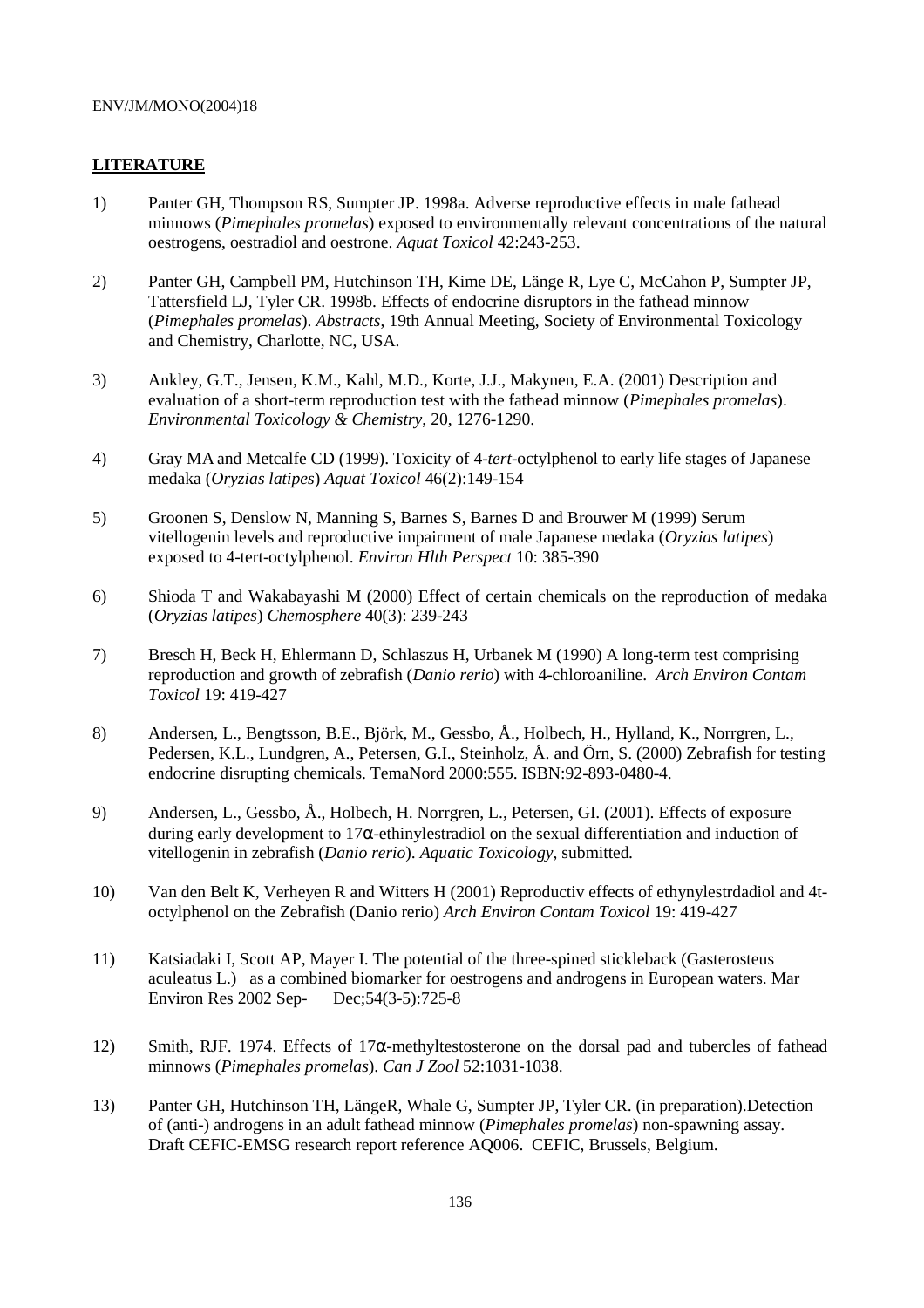- 14) Miles-Richardson SR, Kramer VJ, Fitzgerald SD, Render JA, Yamini B, Barbee SJ, Giesy JP. 1999b. Effects of waterborne exposure of 17â-estradiol on secondary sex characteristics and gonads of fathead minnows (*Pimephales promelas*). *Aquat Toxicol* 47:129-145.
- 15) Holbech H, Andersen L, Petersen GI, Korsgaard B, Pedersen KL, Bjerregaard P. 2001. Development of an ELISA for vitellogenin in whole body homogenate of zebrafish (*Danio rerio*). Comp. Biochem. Physiol. C. 130: 119-131.
- 16) Jensen KM, Korte JJ, Kahl MD, Pasha MS, Ankley GT. 2001. Aspects of basic reproductive biology and endocrinology in the fathead minnow (*Pimephales promelas*). *Comp Biochem Physiol*  28C(1): 127-141
- 17) Van den Belt K, Wester PW, Van der Ven LT, Verheyen R, Witters H. Effects of ethynilestradiol on the reproductive physiology in zebrafish (*Danio rerio*): time dependency and reversibility. *Env Toxicol Chem*, 21, 4, April 2002, pp. 767-775
- 18) Panter GH, Hutchinson TH, LängeR, Whale G, Sumpter JP, Tyler CR. 2001. Quantifying gonadal development in sexually maturing fathead minnows (*Pimephales promelas*). CEFIC-EMSG research report reference AQ004. CEFIC, Brussels, Belgium.
- 19) Makynen EA, Kahl MD, Jensen KM, Tietge JE, Wells KL, Van Der Kraak G, Ankley GT. 2000. Effects of the mammalian anti-androgen vinclozolin on development and reproduction of the fathead minnow (*Pimephales promelas*). *Aquat Toxicol* 48:461-475.
- 20) Roberts RJ (1978). Fish Pathology. Baillere Tindall, London. ISBN 0 7020 0674.
- 21) West G (1990) Methods of assessing ovarian development in fish: a review. *Aust J Mar Freshwater Res* 41: 199-222
- 22) Wester PW and Vos JG (1994) Toxicological pathology in laboratory fish: an evaluation with two species & various environmental contaminants.*Ecotoxicology* **3: 21-44**
- 23) Miles-Richardson SR, Pierens SL, Nichols KM, Kramer VJ, Snyder EM, Snyder SA, Render JA, Fitzgerald SD, Giesy JP. 1999a. Effects of waterborne exposure to 4-nonylphenol and nonylphenol ethoxylate on secondary sex characteristics and gonads of fathead minnows (*Pimephales promelas*). *Environ Res* 80:122-137.
- 24) Harries JE, Runnalls T, Hill E, Harris C, Maddix S, Sumpter JP, Tyler CR. 2000. Development and validation of a reproductive performance test for endocrine disrupting chemicals using pairbreeding fathead minnows (*Pimephales promelas*). *Environ Sci Technol* (in press).
- 25) Kramer VJ, Miles-Richardson S, Pierens SL, Giesy JP. 1998. Reproductive impairment and induction of alkaline-labile phosphate, a biomarker of estrogen exposure in fathead minnows (*Pimephales promelas*) exposed to waterborne 17â-estradiol. *Aquat Toxicol* 40:335-360.
- 26) Panter GH, Hutchinson TH, Länge R, Whale G, Sumpter JP, van Aerle R, Tyler CR. 2002. Quantifying histological development in the gonads of sexually maturing fathead minnow: phase 2. CEFIC-EMSG research report reference AQ005. CEFIC, Brussels, Belgium.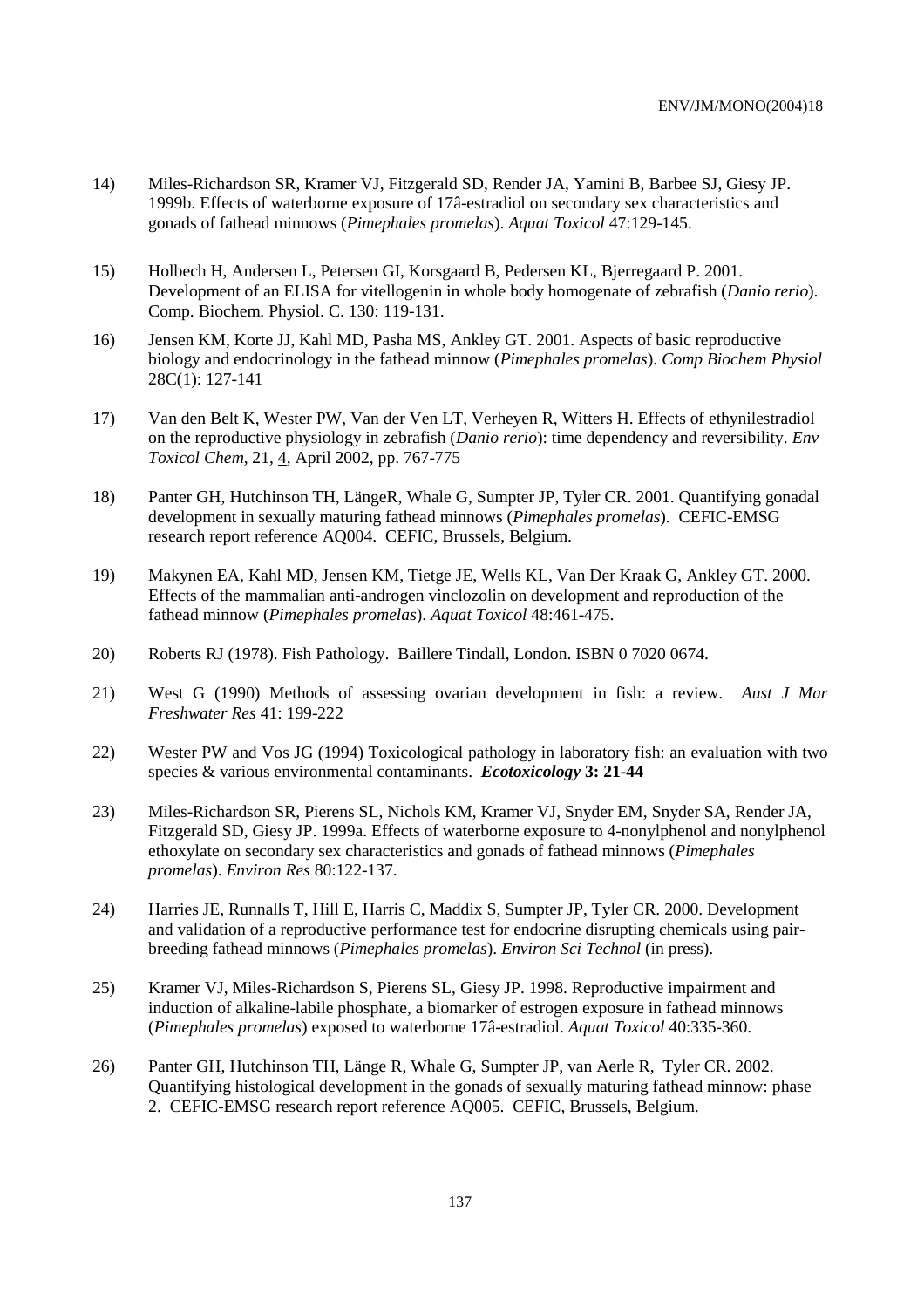- 27) Thorpe KL, Hutchinson TH, Hetheridge MJ, Scholze M, Sumpter JP, Tyler CR., 2001. Assessing the biological potency of binary mixtures of environmental estrogens using vitellogenin induction in juvenile rainbow trout (Oncorhynchus mykiss). Environ Sci Technol 15;35(12):2476-81
- 28) Parks LG, Cheek AO, Denslow ND, Heppell SA, McLachlan JA, LeBlanc GA, Sullivan CV. 1999. Fathead minnow (*Pimephales promelas*) vitellogenin: Purification, characterization, and quantitative immunoassay for the detection of estrogenic compounds. *Comp Biochem Physiol* 132C:113-125.
- 29) Korte JJ, Kahl MD, Jensen KM, Pasha MS, Parks LG, LeBlanc GA, Ankley GT. 2000. Fathead minnow vitellogenin: Complementary DNA sequence and messenger RNA and protein expression after 17â-estradiol treatment. *Environ Toxicol Chem* 19:972-981.
- 30) Tyler CR, Vandereerden B, Jobling S, Panter G, Sumpter JP. 1996. Measurement of vitellogenin, a biomarker for exposure to oestrogenic chemicals, in a wide variety of cyprinid fish. *Journal of Comp Physiol* 166B: 418-426.
- 31) Rose J, Holbech H, Lindholst C, Noerum U, Povlsen A, Korsgaard B, Bjerregaard P. 2002. Vitellogenin induction by 17β-estradiol and 17α-ethinylestradiol in male zebrafish (*Danio rerio*). Comp. Biochem. Physiol. C. 131: 531-539.
- 32) Nishi K, Chikae M, Hatano Y, Mizukami H, Yamashita M, Sakakibara R, Tamiya E, 2002. Development and application of a monoclonal antibody-based sandwich ELISA for quantification of Japanese medaka (Oryzias latipes) vitellogenin. Comp.biochem. Phys. C 132 (2): 161-169.
- 33) Yokota H, Morita H, Nakano N, Kang IJ, Tadokoro H, Oshima Y, Honjo T, Kobayashi K. 2001. Development of an ELISA for determination of the Hepatic vitellogenin in Medaka (*Oryzias latipes*). *Jpn J Environ Toxicol* 4:87–98.
- 34) Panter GH, Tyler CR, Maddix S, Campbell PM, Hutchinson TH, Länge R, Lye C, Sumpter JP, 1999. Application of an ELISA to quantify vitellogenin concentrations in fathead minnows (*Pimephales promelas*) exposed to endocrine disrupting chemicals. CEFIC-EMSG research report reference AQ001. CEFIC, Brussels, Belgium.
- 35) Fenske M., van Aerle, R.B., Brack, S.C., Tyler, C.R., Segner, H., (2001). Development and validation of a homologous zebrafish (*Danio rerio* Hamilton- Buchanan) vitellogenin enzymelinked immunosorbent assay (ELISA) and its application for studies on estrogenic chemicals. Comp. Biochem. Phys. C 129 (3): 217-232.
- 36) Tyler CR, Aerle RV, Hutchinson TH, Maddix S, Trip H. 1999. An in vivo testing system for endocrine disruptors in fish early life stages using induction of vitellogenin. *Environ Toxicol Chem* 18:337-347.
- 37) Ankley, G.T., K.M. Jensen, E.A. Makynen, M.D. Kahl, J.J. Korte, M.W. Hornung, T.R. Henry, J.S. Denny, R.L. Leino, V.S. Wilson, M.C. Cardon, P.C. Hartig and L.E. Gray. 2003. Effects of the androgenic growth promoter 17-B-trenbolone on fecundity and reproductive endocrinology of the fathead minnow (Pimephales promelas). Environ. Toxicol. Chem. 22, 1350-1360.
- 38) Kiparissis Y, Metcalfe TL, Balch GC, Metcalfe CD. Effects of the antiandrogens, vinclozolin and cyproterone acetate on gonadal development in the Japanese medaka (Oryzias latipes). 2003. Aquat Toxicol., 63(4):391-403.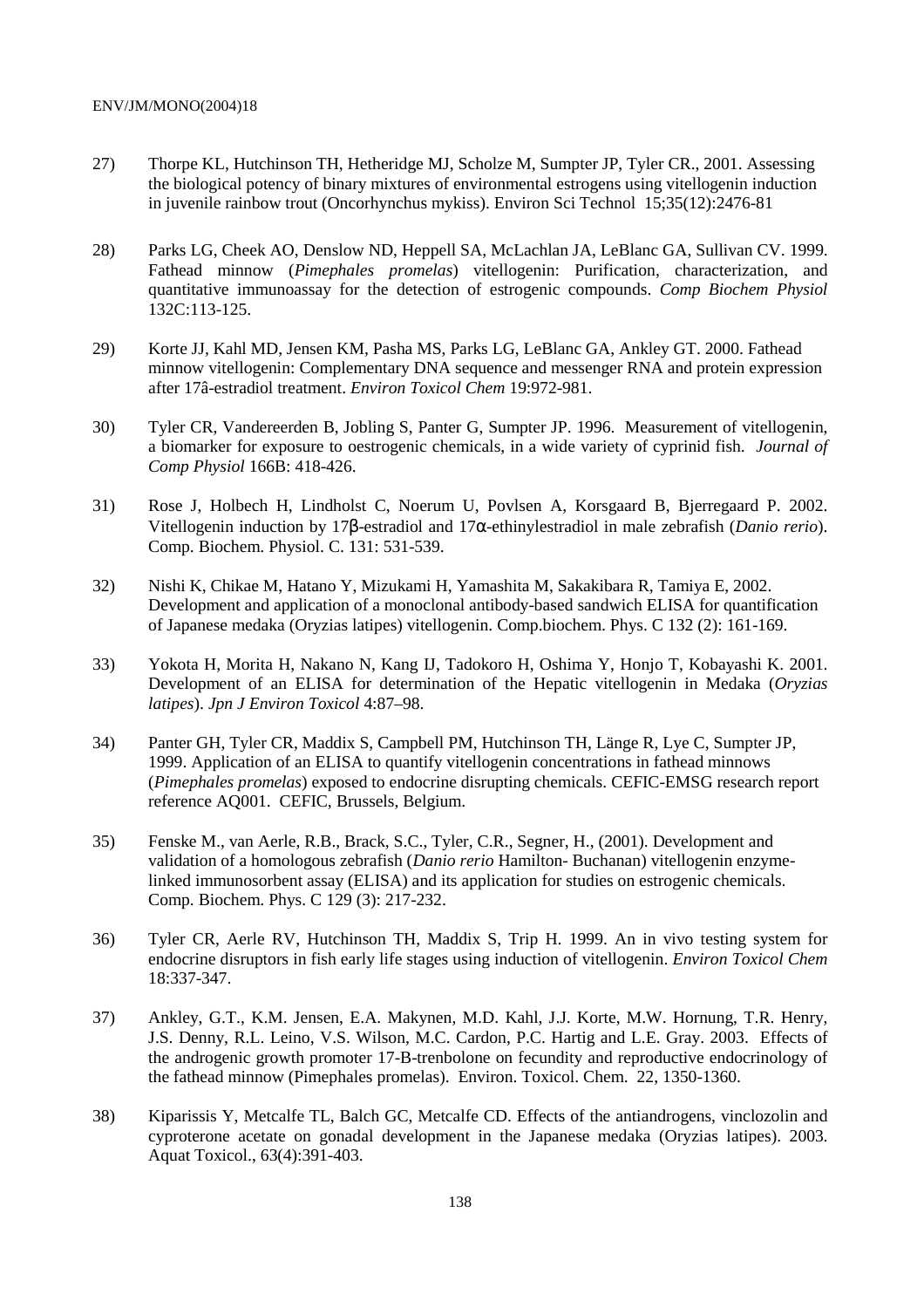- 39) Bayley M, Junge M, Baatrup E. Exposure of juvenile guppies to three antiandrogens causes demasculinization and a reduced sperm count in adult males. 2002. Aquat Toxicol.; 56(4):227-39.
- 40) Panter GH, Hutchinson TH, Lange R, Lye CM, Sumpter JP, Zerulla M, Tyler CR. Utility of a juvenile fathead minnow screening assay for detecting (anti-)estrogenic substances. 2002. Environ Toxicol Chem.; 21(2):319-26.
- 41) Gimeno S., Komen H., Gerritsen A.G.M., Bowmer T. Feminisation of young males of the common carp, *Cyprinus carpio*, exposed to 4-*tert*-pentylphenol during sexual differentiation. 1998. Aquat Toxicol.43:77-92.
- 42) Seki M., Yokota H., Matsubara H., Maeda M., Tadokoro H., Kobayashi K. Fish full life –cycle testing for the weak estrogen 4-tert-pentylphenol on medaka (*Oryzias latipes*). 2003. Env. Toxicol. Chem. 22:1487–1496.
- 43) Comparative Evaluation of Vitellogenin Methods, draft final report. USEPA, 2002.
- 44) Ankley GT, Kahl MD, Jensen KM, Hornung MW, Korte JJ, Makynen EA, Leino RL. Evaluation of the aromatase inhibitor fadrozole in a short-term reproduction assay with the fathead minnow (Pimephales promelas). 2002.Toxicol Sci.;67(1):121-30.
- 45) Panter GH, Thompson RS, and Sumpter JP. Intermittent Exposure of Fish to Estradiol. 2000. Environ. Sci. Technol.; 2000; 34: 2756 – 2760.
- 46) Kang IJ, Yokota H, Oshima Y, Tsuruda Y, Yamaguchi T, Maeda M, Imada N, Tadokoro H, Honjo T. Effect of 17beta-estradiol on the reproduction of Japanese medaka (Oryzias latipes). 2002. Chemosphere; 47(1):71-80.
- 47) OECD Draft Guidance Document on Statistical Analysis of Ecotoxicity data (URL: http://www.oecd.org/document/12/0,2340,en\_2649\_34377\_1898188\_1\_1\_1\_1,00.html)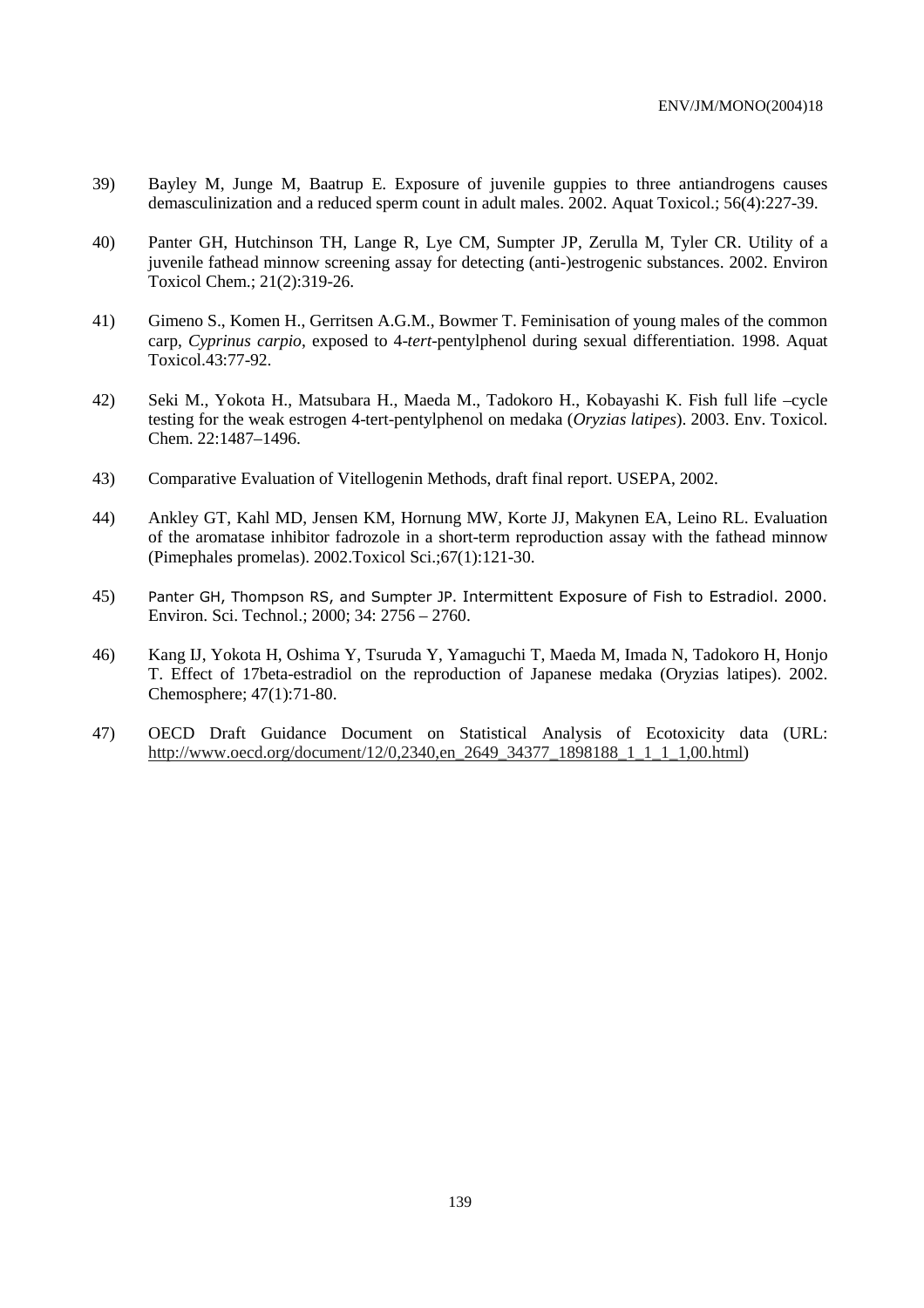#### APPENDIX 1: EXPERIMENTAL CONDITIONS FOR THE NON-SPAWNING FISH ENDOCRINE SCREENING PROTOCOL

| 1. Recommended<br>species                 | Fathead minnow<br>(Pimephales promelas)                                                             | Medaka<br>(Oryzias latipes)                                                             | Zebrafish<br>(Danio rerio)                                                                         |
|-------------------------------------------|-----------------------------------------------------------------------------------------------------|-----------------------------------------------------------------------------------------|----------------------------------------------------------------------------------------------------|
| 2. Test type                              | Flow-through                                                                                        | Flow-through                                                                            | Flow-through                                                                                       |
| 3. Water temperature                      | $25 \pm 2$ <sup>o</sup> C                                                                           | $24 \pm 2$ <sup>o</sup> C                                                               | $26 \pm 2$ <sup>o</sup> C                                                                          |
| 4. Illumination quality                   | Fluorescent bulbs (wide<br>spectrum)                                                                | Fluorescent bulbs (wide<br>spectrum)                                                    | Fluorescent bulbs (wide<br>spectrum)                                                               |
| 5. Light intensity                        | 10-20 $\mu$ E/M <sup>2</sup> /s, 540-<br>1080 lux, or 50-100 ft-c<br>(ambient laboratory<br>levels) | $10-20 \mu E/M^2/s$ , 540-1080<br>lux, or 50-100 ft-c<br>(ambient laboratory<br>levels) | 10-20 $\mu$ E/M <sup>2</sup> /s, 540-1080<br>lux, or 50-100 ft-c<br>(ambient laboratory<br>levels) |
| 6. Photoperiod                            | 16 h light, 8 h dark                                                                                | 16 h light, 8 h dark                                                                    | 16 h light, 8 h dark                                                                               |
| 7. Loading rate                           | $<$ 5 g per L                                                                                       | $<$ 5 g per L                                                                           | $<$ 5 g per L                                                                                      |
| 8. Test chamber size                      | 10 L (minimum)                                                                                      | 2 L (minimum)                                                                           | 4 L (minimum)                                                                                      |
| 9. Test solution<br>volume                | 8 L (minimum)                                                                                       | $1.5 L$ (minimum)                                                                       | 4 L (minimum)                                                                                      |
| 10. Volume exchanges<br>of test solutions | Minimum of 6 daily                                                                                  | Minimum of 5 daily                                                                      | Minimum of 5 daily                                                                                 |
| 11. Age of test<br>organisms              | Reproductively<br>mature fish (not<br>senescent)                                                    | Reproductively<br>mature fish (not<br>senescent)                                        | Reproductively<br>mature fish (not<br>senescent)                                                   |
| 12. Wet weight of adult<br>fish(g)        | Females: $1.5 \pm 20\%$<br>Males: $2.5 \pm 20\%$                                                    | Females: $0.35 \pm 20\%$<br>Males: $0.35 \pm 20\%$                                      | Females: $0.65 \pm 20\%$<br>Males: $0.5 \pm 20\%$                                                  |
| 13. No. of fish per test<br>vessel        | 10                                                                                                  | 10                                                                                      | 10                                                                                                 |
| 14. No. of treatments                     | $=$ 3 (plus appropriate<br>controls)                                                                | $=$ 3 (plus appropriate<br>controls)                                                    | $=$ 3 (plus appropriate<br>controls)                                                               |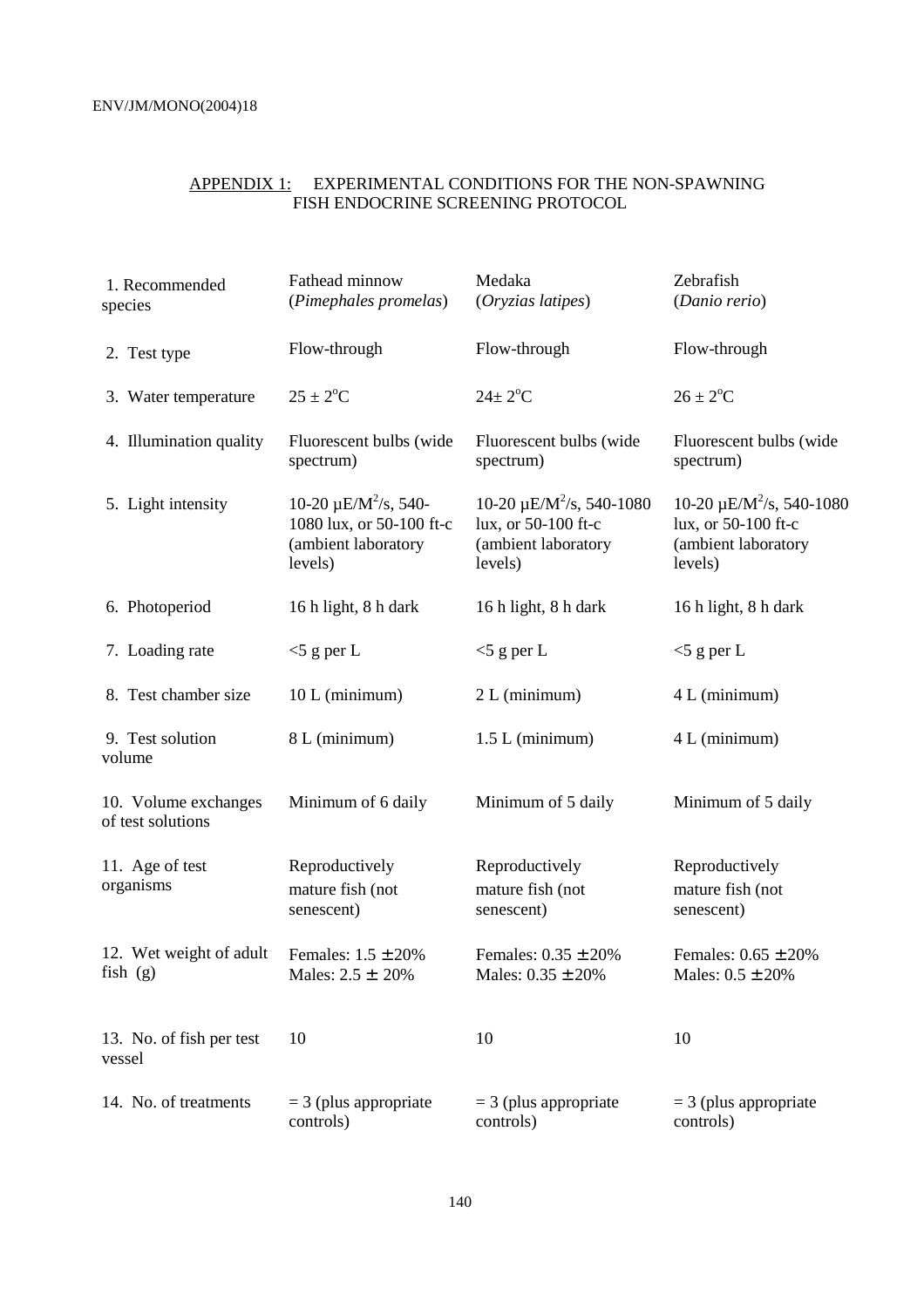# APPENDIX 1 (continued)

| 15. No. vessels per<br>treatment          | 2 minimum                                                                                                                                                     | 2 minimum                                                                                                                                                   | 2 minimum                                                                                                                              |
|-------------------------------------------|---------------------------------------------------------------------------------------------------------------------------------------------------------------|-------------------------------------------------------------------------------------------------------------------------------------------------------------|----------------------------------------------------------------------------------------------------------------------------------------|
| 16. No. of fish per test<br>concentration | 10 adult females and 10<br>males (in separate<br>vessels)                                                                                                     | 10 adult females and 10<br>males (in separate<br>vessels)                                                                                                   | 10 adult females and 10<br>males (in separate<br>vessels)                                                                              |
| 17. Feeding regime                        | Frozen adult brine<br>shrimp twice daily (ad<br>libitum)                                                                                                      | Brine shrimp nauplii<br>twice daily (ad libitum)                                                                                                            | Frozen adult brine shrimp<br>twice daily (ad libitum)                                                                                  |
| 18. Aeration                              | None unless DO<br>concentration falls<br>below 4.9 mg per L                                                                                                   | None unless DO<br>concentration falls below<br>4.9 mg per $L$                                                                                               | None unless DO<br>concentration falls below<br>4.9 mg per $L$                                                                          |
| 19. Dilution water                        | Clean surface, well or<br>reconstituted water                                                                                                                 | Clean surface, well or<br>reconstituted water                                                                                                               | Clean surface, well or<br>reconstituted water                                                                                          |
| 20. Dilution factor                       | max 10                                                                                                                                                        | max 10                                                                                                                                                      | max 10                                                                                                                                 |
| 21. Pre-exposure<br>period                | none                                                                                                                                                          | None                                                                                                                                                        | None                                                                                                                                   |
| 22. Chemical exposure<br>duration         | $21-d$                                                                                                                                                        | $21-d$                                                                                                                                                      | $21-d$                                                                                                                                 |
| 23. Biological<br>endpoints               | Non-specific:<br>- survival<br>- behavior<br>Endocrine biomarkers:<br>- gross morphology<br>(incl. 2y sex<br>characteristics)<br>- VTG<br>- gonadal histology | Non-specific:<br>- survival<br>- behavior<br>Endocrine biomarkers:<br>- gross morphology (incl.<br>2y sex characteristics),<br>- VTG<br>- gonadal histology | Non-specific:<br>- survival<br>- behavior<br>Endocrine biomarkers:<br>- gross morphology,<br>- VTG<br>- gonadal histology              |
| 24. Test acceptability                    | Dissolved oxygen $\geq 60\%$<br>of saturation; mean<br>temperature of 25 $\pm$<br>$2^{\circ}$ C; 90% survival of<br>fish in the controls                      | Dissolved oxygen $\geq 60\%$<br>of saturation; mean<br>temperature of $24 \pm 2$ °C;<br>90% survival of fish in<br>the controls                             | Dissolved oxygen $\geq 60\%$<br>of saturation; mean<br>temperature of $26 \pm 2^{\circ}$ C;<br>90% survival of fish in<br>the controls |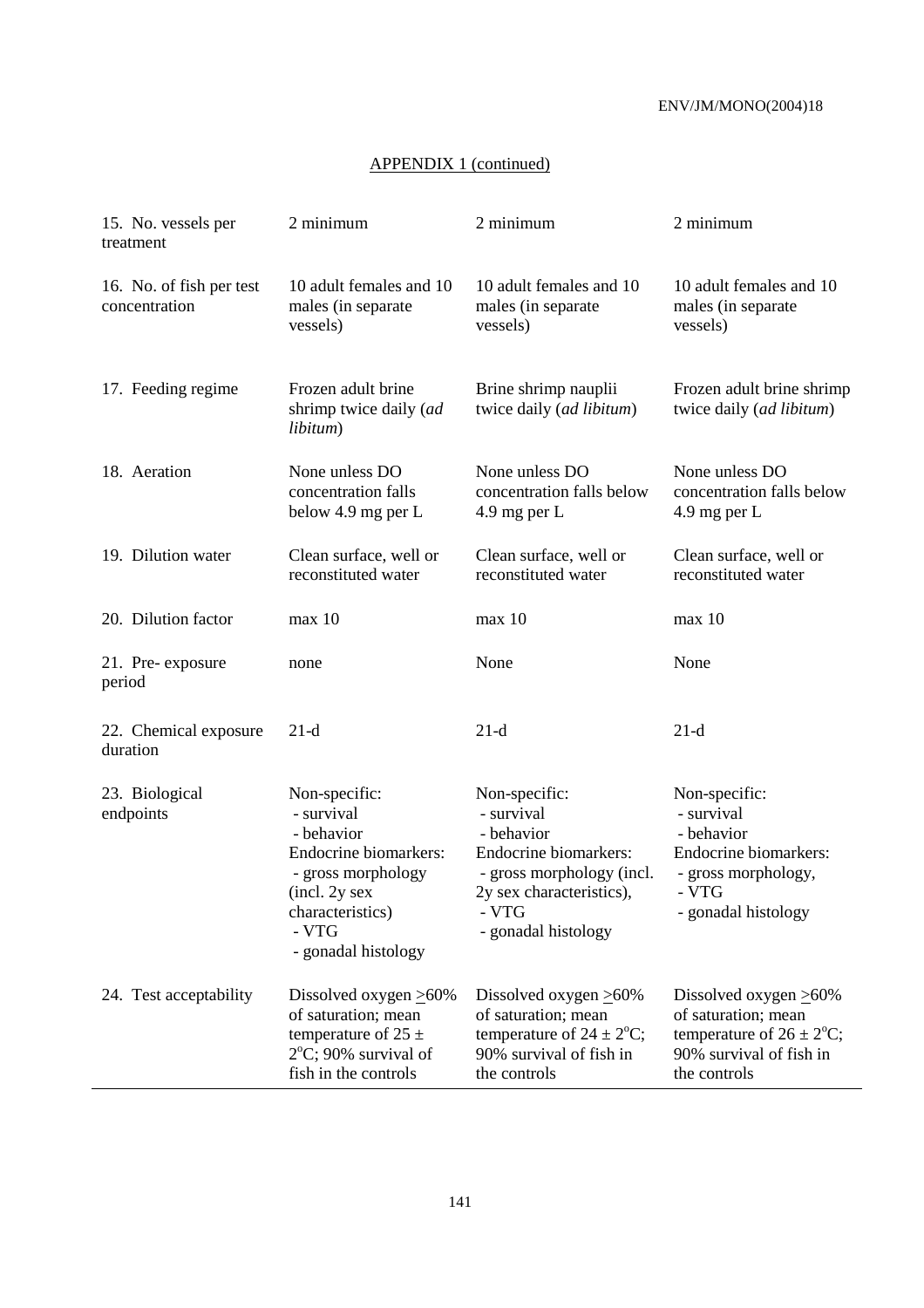# APPENDIX 2: SOME CHEMICAL CHARACTERISTICS OF ACCEPTABLE DILUTION WATER

| <b>SUBSTANCE</b>                                               | <b>CONCENTRATIONS</b> |
|----------------------------------------------------------------|-----------------------|
| Particulate matter                                             | $<$ 20 mg/l           |
| Total organic carbon                                           | $< 2$ mg/l            |
| Unionised ammonia                                              | g/1<br>$\leq 1$       |
| Residual chlorine                                              | $< 10$ g/l            |
| Total organophosphorus pesticides                              | $<$ 50 ng/l           |
| Total organochlorine pesticides plus polychlorinated biphenyls | $< 50$ ng/l           |
| Total organic chlorine                                         | $<$ 25 ng/l           |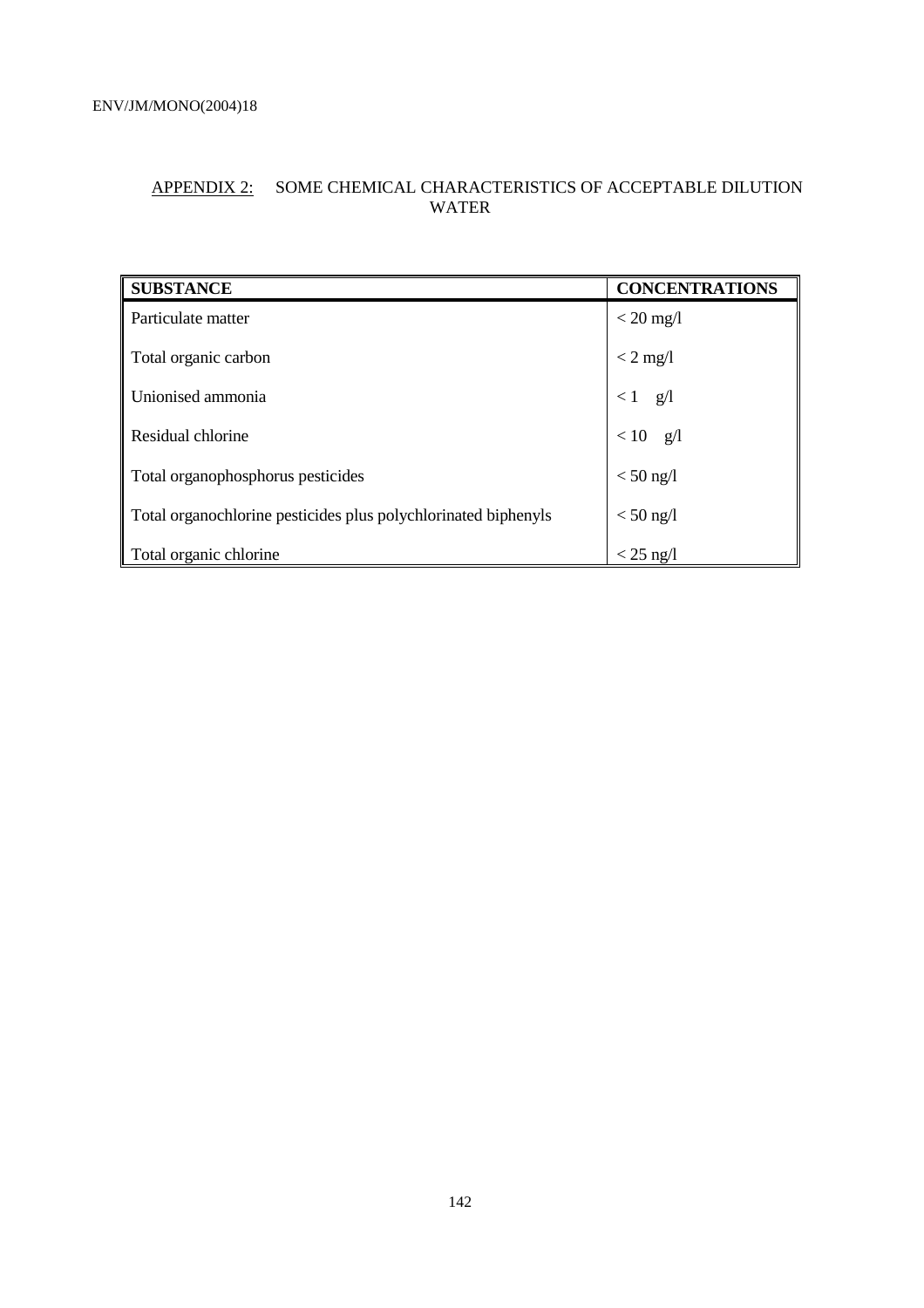# APPENDIX 3: ABBREVIATIONS & DEFINITIONS

CV – coefficient of variation

Loading rate - the wet weight of fish per volume of water.

Stocking density - is the number of fish per volume of water.

VTG - vitellogenin is a phospholipoglycoprotein precursor to egg yolk protein that normally occurs in sexually active females of all oviparous species.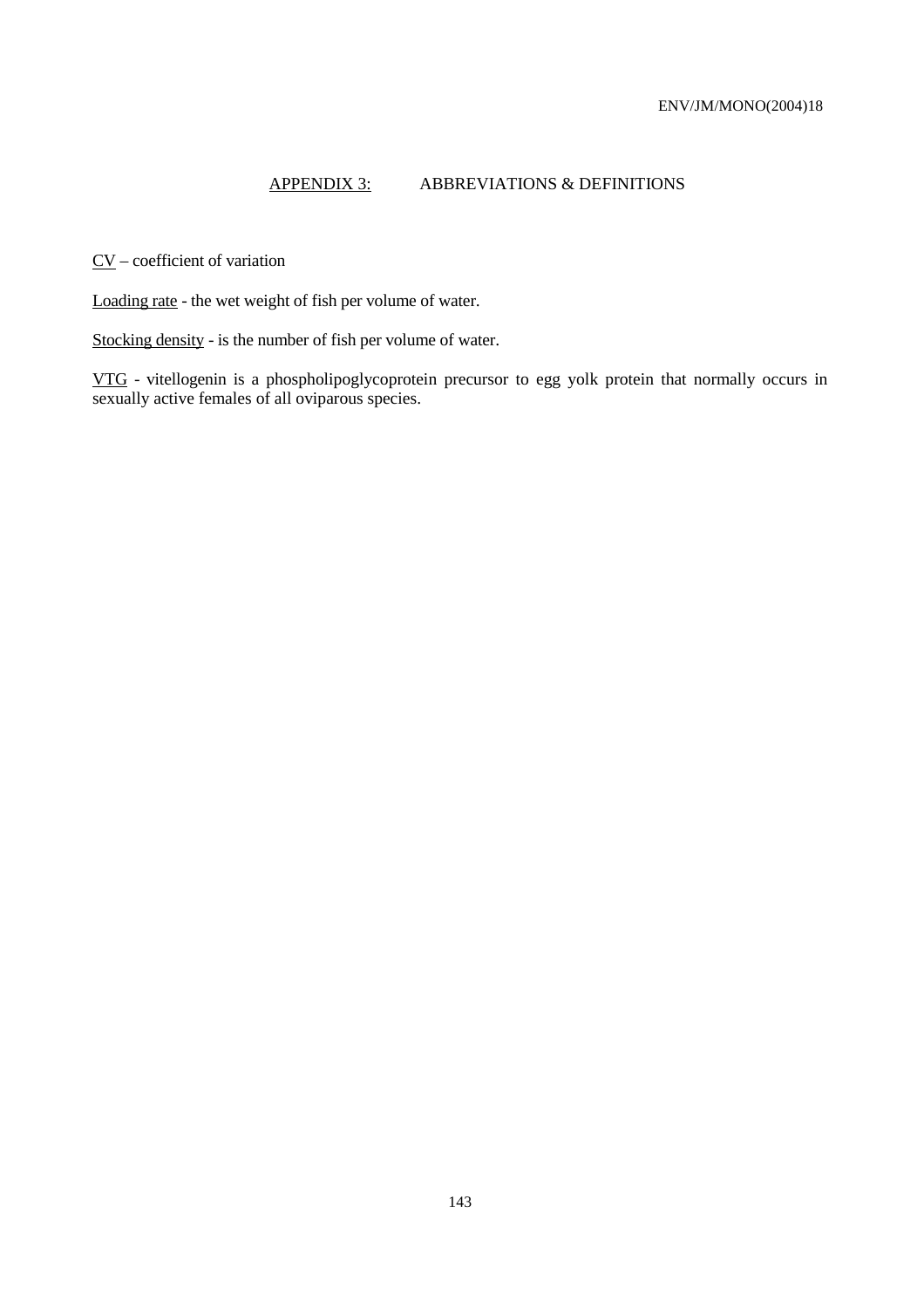# **ANNEX C**

### **REPRODUCTIVE ASSAY, 14-day version**

#### **14-day Fish Assay for Identification of Potential Endocrine Disrupting Chemicals**

Note: The protocol described below is modified from the full description of a short-term (21-day) assay method described in U.S. EPA (2002) and Ankley et al. (2001) for fathead minnow. This method should also be adaptable to other small fish species, such as zebrafish, medaka, and sheepshead minnow. Recent updates to this protocol can be found in OECD Draft (November 2002) that includes considerations for zebrafish and medaka and that places sexes together in tanks separated by a mesh barrier.

## **INTRODUCTION**

1. This protocol describes a 14-day reproduction assay using the fathead minnow (*Pimephales promelas*). This test is a14-day short-term assay that measures the reproductive performance of groups of fathead minnows as the primary indicator for endocrine disruption. Additional measurements of morphology, histopathology, and biochemical endpoints are performed to aid identification of the specific toxicological mode of action of the test chemical.

2. The assay is started with mature male and female fish previously observed for spawning activity. During the subsequent 14-day chemical exposure, survival, reproductive behavior, and secondary sexual characteristics are observed; and daily fecundity and fertilization success measurements are recorded. Successful embryological development is measured based on the hatching success of fertilized eggs. At termination of the assay, measurements are made of external morphology, GSI, gonadal histology, and plasma concentrations of VTG and sex steroids (E2, T, 11-KT).

#### **PRINCIPLE OF THE ASSAY**

3. An overview of the assay and relevant test conditions is provided in Table 12-1. The assay is initiated with mature adults that appear to be reproductively active as determined by observations of spawning that are made during the 14-day pre-exposure phase. No quantitative measures of fecundity or embryo viability (e.g., hatchability) are made during the pre-exposure phase. As with the 21-day assay described below, the 14-day assay is conducted using two chemical concentrations, as well as a control with four experimental units (replicates) per treatment. Each replicate tank contains four female and two male fish. The test chemical is delivered to the exposure chamber using a proportional diluter. The exposure is conducted for 14 days, during which time the appearance of the fish, behavior, and fecundity are assessed daily. Hatching success and post-hatch viability of larvae is monitored for 24 hours in control water. At termination of the exposure, blood samples are removed from adults and analyzed for sex steroids and VTG. The gonads are also removed for GSI determination and later histological analyses.

#### **DESCRIPTION OF THE METHOD**

### **Test Animals and Assay System**

4. **Test Animals:** The procedure described here is initiated with adults, as opposed to embryos or larvae. The test should be started with newly-mature fish (typically 4-6 months old), as opposed to older animals that have been actively reproducing for some period of time, for example, in a culture setting.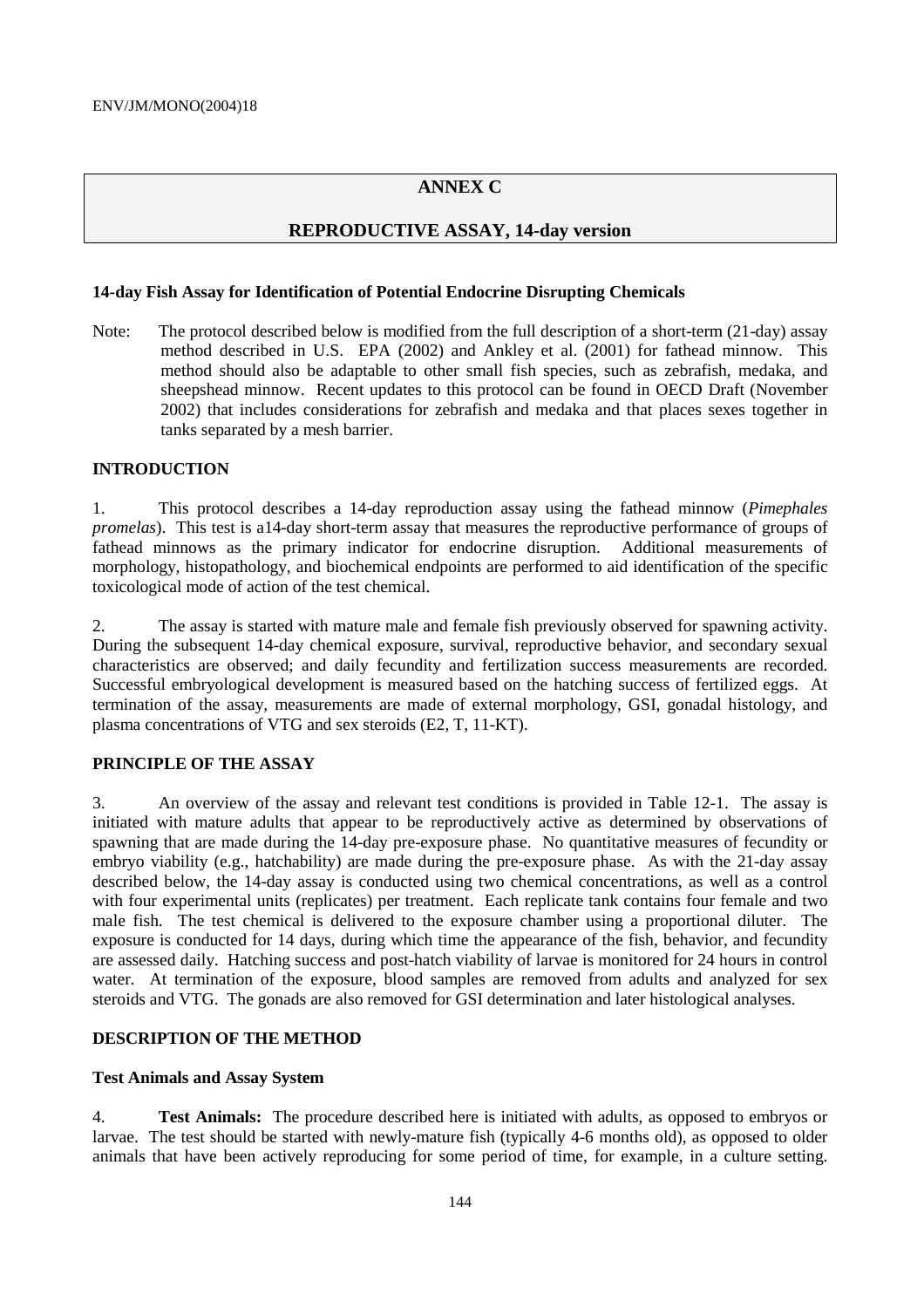Thus, to maintain a ready supply of known-quality animals at the desired age for routine testing, it is preferable to maintain a fathead minnow culture, as opposed to purchasing the animals prior to testing. Field collected fathead minnows generally should not be used to initiate cultures or for testing. Information on general culture and testing requirements for the fathead minnow are provided in Table 12- 2.

| Test type             | Flow-through                                                                                   |
|-----------------------|------------------------------------------------------------------------------------------------|
| Water temperature     | $25 \text{ Å}1^{\circ}\text{C}$                                                                |
| Illumination          | Quality Fluorescent bulbs (wide spectrum) or gold fluorescent lighting                         |
| Light intensity       | 10-20 ìE/M2/s, 540-1080 lux, or 50-100 ft-c (ambient laboratory levels)                        |
| Photoperiod           | 16 h light, 8 h dark                                                                           |
| Test chamber size     | 18 L (40 x 20 x 20 cm) (minimum)                                                               |
| Test solution vol.    | 10L                                                                                            |
| Volume exchanges      | Minimum of six daily                                                                           |
| of test solutions     |                                                                                                |
| Flow rate             | Approx $3.5L/g$ fish/day                                                                       |
| Age of test           | Reproducing adults (120 day minimum)                                                           |
| organisms             |                                                                                                |
| No. of fish per test  | 4 females and 2 males                                                                          |
| chamber               |                                                                                                |
| No. of treatments     | 2 (plus appropriate controls)                                                                  |
| No. of replicate test | $\overline{4}$                                                                                 |
| chambers per          |                                                                                                |
| treatment             |                                                                                                |
| No. of fish per test  | 16 females and 8 males                                                                         |
| concentration         |                                                                                                |
| Feeding regime        | Frozen adult brine shrimp twice daily                                                          |
| Aeration              | None unless DO concentration falls below 4.9 mg/L                                              |
| Dilution water        | Clean surface, well, or reconstituted water                                                    |
| Dilution factor       | 37385                                                                                          |
| Chemical exposure     | 21-day test; 14-day test                                                                       |
| duration              |                                                                                                |
| Endpoints             | Adult survival, reproductive behavior, secondary sexual characteristics, GSI                   |
|                       | and gonadal histology, plasma VTG and sex steroids (E2, T, 11-KT)                              |
|                       | concentrations, fecundity, fertility, embryo hatch and larval survival.                        |
| Test acceptability    | Dissolved oxygen >60% of saturation; mean temperature of $25 \text{ Å}1^{\circ}\text{C}$ ; 90% |
|                       | survival of in the controls; successful egg production in controls                             |

| Table 12-1. Test Conditions for the 14-day or 21-day Fathead Minnow EDC Screening Assay (with |  |  |  |
|-----------------------------------------------------------------------------------------------|--|--|--|
| <b>Measurement of Reproductive Performance</b> )                                              |  |  |  |

5. **Water:** The fathead minnow can reproduce successfully over a wide range of water quality. Therefore, no specific water type is required for this test. Any uncontaminated surface, well, or reconstituted water in which the fish can be cultured successfully should be acceptable. Minimal recommended water quality characteristics are listed in Table 12-2. The animals should be tested using a flow-through water renewal system that enables maintenance of adequate water quality (temperature, dissolved oxygen, low ammonia, etc.), as well as ensuring a consistent exposure to the parent chemical (for those tests where water is the route of exposure).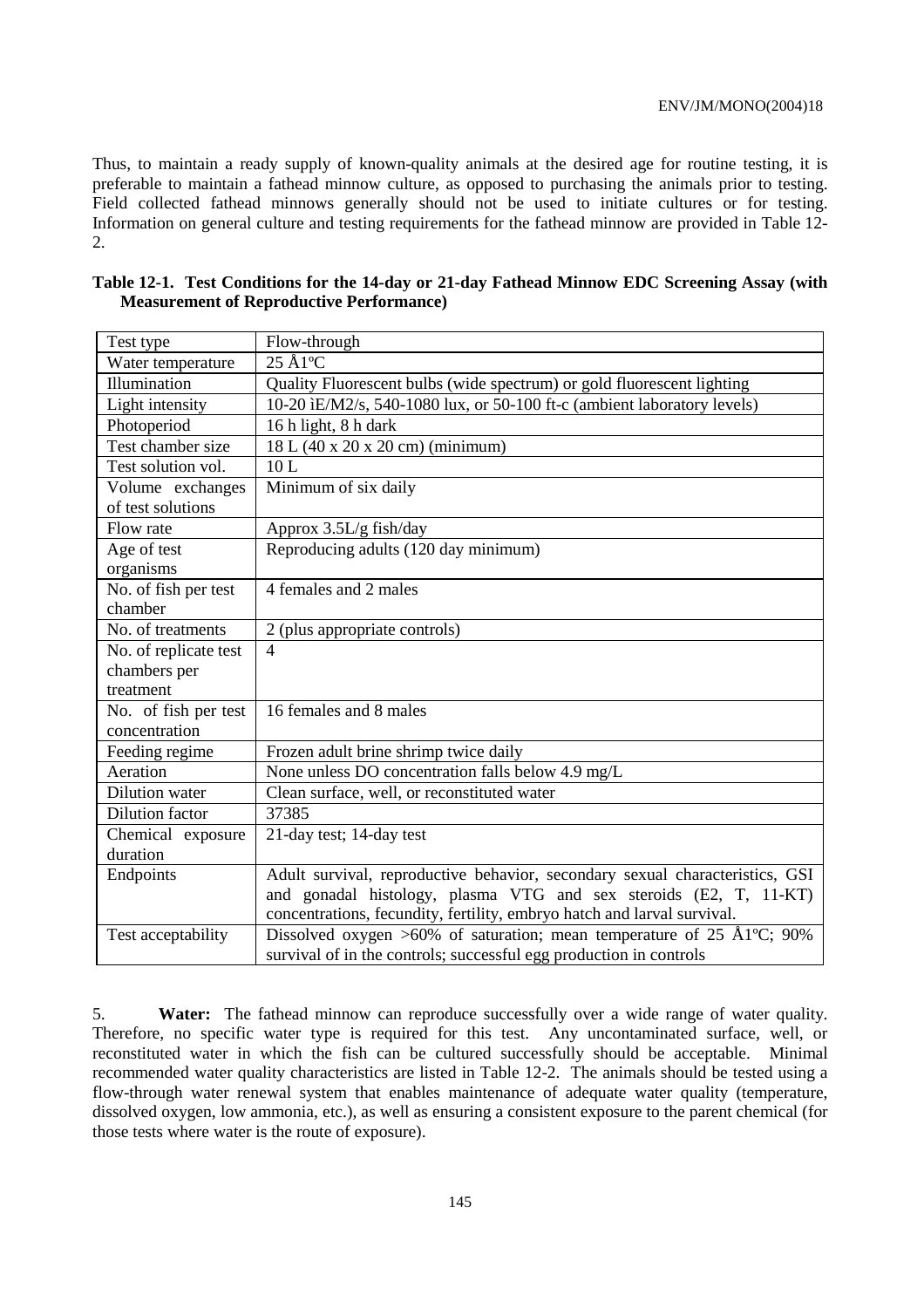| Water characteristic                      | Preferred range          | Method of measurement                                          |  |  |
|-------------------------------------------|--------------------------|----------------------------------------------------------------|--|--|
| Temperature $(^{\circ}C)$                 | $24.0 - 26.0$            | Alcohol or electronic thermometer                              |  |  |
| Dissolved oxygen $(mg/L)$                 | >4.9<br>$(>60\%$<br>mg/L | Iodometric or membrane electrode                               |  |  |
|                                           | saturation)              |                                                                |  |  |
| <b>PH</b>                                 | $6.5 - 9.0$              | Electronic meter                                               |  |  |
| Total<br>alkalinity<br>$(mg/L \text{ as}$ | >20                      | Acid titration                                                 |  |  |
| CaCO3                                     |                          |                                                                |  |  |
| Total organic carbon $(mg/L)$             | $<$ 5                    | TOC analyzer                                                   |  |  |
| Unionized ammonia $(g/L)$                 | $\leq$ 35                | Nesslerization<br>with<br>pH<br>and<br>temperature adjustments |  |  |

## **Table 12-2. Recommended Ranges of Water-quality Characteristics for Culturing and Testing the Fathead Minnow**

6. **Assay System:** Glass, stainless steel, or other chemically inert material should be used for construction of the test system. The dimensions of the test chambers must be such that the animals can interact in a fashion conducive with successful spawning. The test chamber contains 10 L of test solution, which is renewed at least once every four hours. This particular animal loading/water renewal rate is within recommended guidelines and in studies conducted according to this method, has maintained acceptable water quality (Tables 12-1, 12-2), while not utilizing an excessive amount of test material.

# **Experimental Design**

7. The range-finding test should be conducted under conditions (water quality, test system, animal loading) similar to those used for the reproduction test. It should utilize adult fish and focus on lethality over the course of at least a 4- to 7-day assay. If the route of exposure is via water, the highest concentration utilized should be at water solubility; in general, a logarithmic dilution series should suffice for the range-finding assay.

8. For the 14-day reproduction test, the highest concentration used should not have caused significant mortality in the initial range-finding assay (this may be limited to water solubility), and the lower concentration/dose used should be a factor of 5- to 10-times lower than the highest test concentration. At present, a minimum of four replicate tanks (each containing four females and two males) is recommended per treatment. Based on this design, a minimum of 72 fish is required per assay (six fish in each of four replicates for two treatments, plus one control).

## **Exposure via Water**

9. Water exposures can be conducted either with or without a solvent carrier for the test chemical of concern. When a chemical is relatively soluble in water (ionic compounds) a solvent is not required to enhance water solubility for preparation of stock solutions; however, much of the toxicity testing historically conducted with aquatic animals and sparingly soluble, nonionic chemicals has utilized carrier solvents.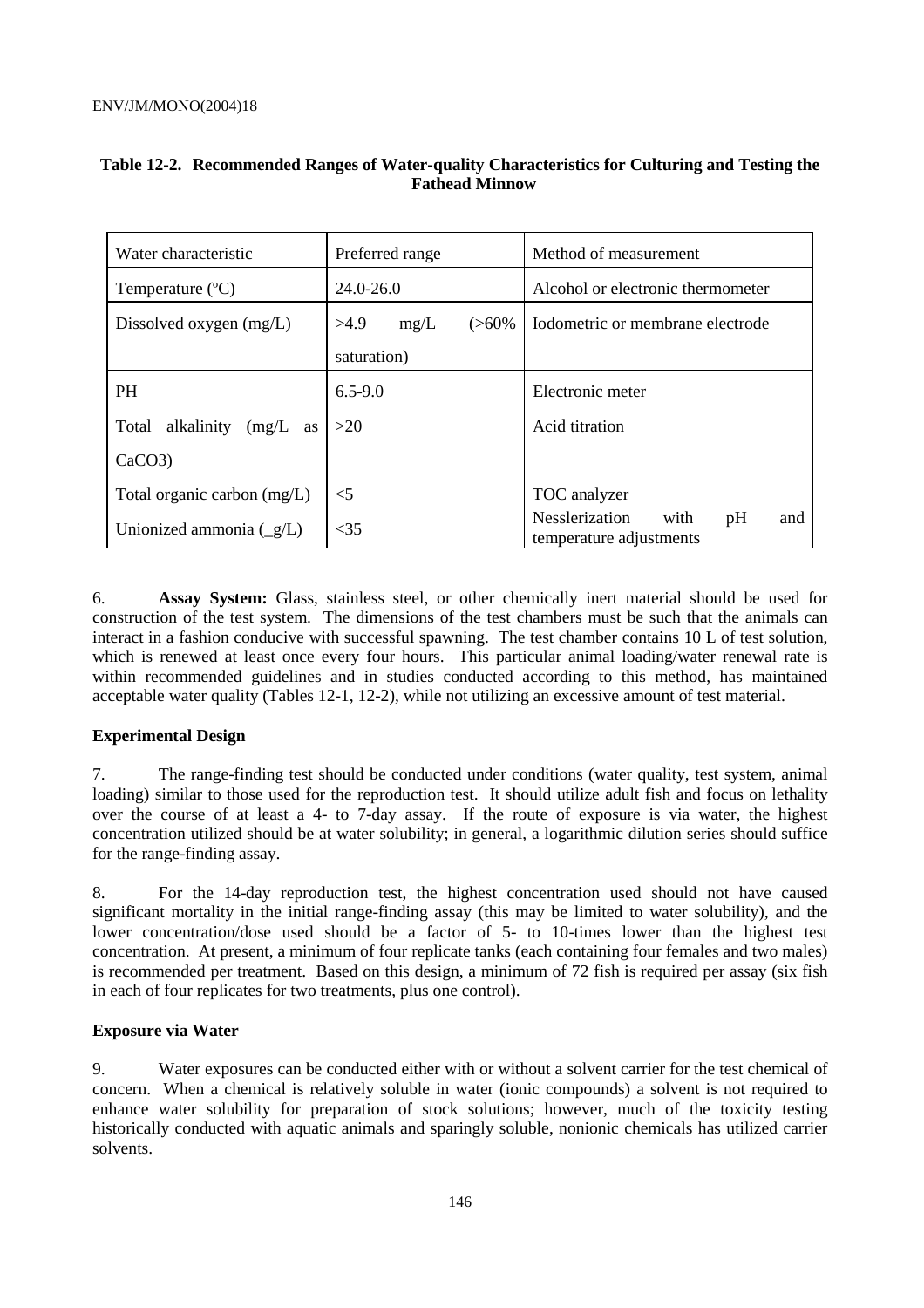10. On occasion it may be necessary to utilize solvents to generate stock solutions for aqueous testing; this could occur when a chemical is very insoluble, unstable in a saturator system, or so expensive/limited in availability that the use of saturators is not practical. It is essential that any test utilizing a carrier solvent include both solvent-exposed and non-exposed controls.

#### **Analytical Determination**

11. Regardless of the exposure technique utilized for this assay, supporting analytical chemistry is critical to 1) ensure chemical purity, 2) document that the test chemical is reaching the fish, and 3) confirm system performance. In the water exposures, concentrations of the (parent) chemical should be measured at the start of the assay, at least weekly in the stock solution(s) and, ideally, in a subset of the test tanks as well.

## **PERFORMANCE OF THE ASSAY**

#### **Assay Initiation and Conduct**

12. **Pre-exposure:** The 14-day pre-exposure phase of the assay should use five to six months-old minnows, previously maintained in communal culture tanks. Four females and two males should be randomly assigned to the replicate exposure chambers at each treatment concentration. In addition to the number of replicates actually exposed at each concentration (e.g. four), a number of additional tanks also should be started; these can serve as "replacement" units for tanks in which pre-exposure spawning is not observed, and/or mortality occurs before initiation of the chemical exposure. Identification of gender may be difficult to resolve for some fish; these animals should not be used for the assay. At this stage in development, males will exhibit nuptial tubercles, while females possess an ovipositor; in addition, males tend to be larger and darker than females from the same cohort.

13. The pre-exposure phase of the assay is conducted under conditions (temperature, photoperiod, feeding, etc.) identical to those used during the chemical exposure (Table 12-2). The animals are fed frozen *Artemia* twice daily ad libitum. The fish will be observed daily for spawning activity.

14. **Chemical Exposure:** Once spawning activity has been observed, the chemical exposure can be initiated. The target exposure duration is 14 days, which is sufficient for healthy females to produce several clutches of eggs.

#### **Observations**

15. **Survival:** Daily assessment of survival is made to provide a basis for expression and interpretation of reproductive output, that is, number of eggs/female/d. In animals exposed to the test chemical, overt lethality may occur, particularly in later portions of the assay not reflective of the initial (shorter) range-finding test.

16. **Behavior of Adults:** Any abnormal behavior (relative to controls) should be noted; this might include signs of general toxicity including hyperventilation, uncoordinated swimming, loss of equilibrium, and atypical quiescence or feeding. From the standpoint of EDC screening, alterations in reproductive behavior, particularly loss of territorial aggressiveness by males, may be affected by chemicals which interact with estrogen and/or androgen pathways. Because of the relative subjectivity of this endpoint, it may be necessary to document behavioral alterations via photographs or videotape.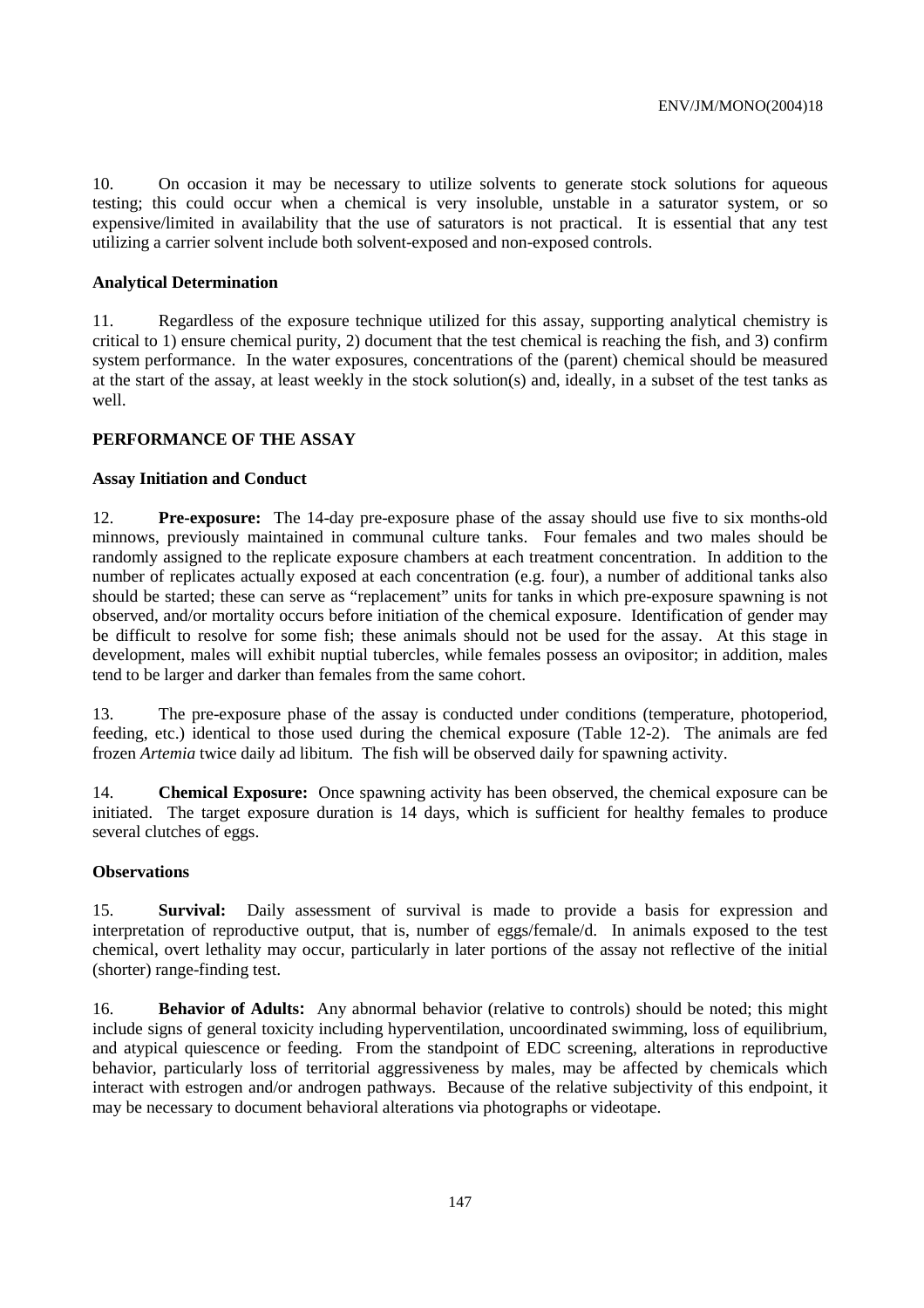#### ENV/JM/MONO(2004)18

17. **Fecundity:** Egg production should be determined daily. Fathead minnows usually spawn in the early morning (before 10:00 am) so, except for feeding, they should not be disturbed until late morning. This allows time for spawning and fertilization to be completed, and for eggs to water-harden. The spawning substrates can be removed from the tanks to enumerate any eggs which are present. One spawn typically will be comprised of 50 to 150 eggs, however smaller clutches are not uncommon. If no embryos are present, the substrate is left in the tank; new substrates should be added to replace any that are removed. Fecundity should be expressed on the basis of surviving females per reproductive (test) day per replicate. Therefore, if all four females survived the treatment in a given replicate for the duration of 14 days, there would be 56 female reproductive days.

18. **Fertilization Success:** After the spawning substrate has been removed from the tank, the embryos should be carefully rolled off it with a gentle circular motion of an index finger and visually inspected under appropriate magnification. If spawning occurred that morning, embryos typically will be undergoing late cleavage, and determination of the fertility rate (number embryos/number of eggs x 100) is easily achieved. Infertile eggs are opaque or clear with a white dot where the yolk has precipitated; viable embryos remain clear for 36 to 48 hours until reaching the eyed stage. An alternative to the microscopic approach to determining fertilization success is to enumerate eyed embryos at this time. If the latter approach is used for fertility determination, the embryos should be placed in "incubation" chambers and held in a system apart from the adults to avoid possible predation.

19. Regardless of the method used to determine fertility, if information concerning hatching success and/or subsequent larval development is desired, the embryos will need to be maintained for up to an additional 7 days in incubation chambers. Depending upon study objectives, water in the embryo holding system could either be clean or contain concentrations of the test chemical comparable to those used in the adult exposure. To maintain adequate water quality, the incubation system should either provide a continuous flow of water, or the test solution must be renewed daily. During this period of time, if desired, alterations in normal embryologic development can be assessed.

20. **Hatchability, Larvae Appearance, and Survival:** At 25\_C, untreated animals will hatch in 4.5 days to 6 days. Each incubation chamber should be evaluated weekly for newly hatched embryos; this endpoint should be expressed as a relative percentage of those eggs deemed fertile. The hatching rate of control animals typically is in the range of 95% to 98%.

21. The appearance and behavior of hatched larvae can be evaluated, and results described either qualitatively or quantitatively (e.g., malformation rate). Gross morphological anomalies that may be observed include lordosis, scoliosis, kyphosis, retarded swim bladder development, and craniofacial abnormalities. Survival of the larvae may be assessed through yolk sac absorption (ca., 96 h at 25\_C); if estimates of survival are required after this, the animals must be fed (generally live *Artemia*).

22. **Appearance of Adults:** Observations of physical appearance of the adults should be made over the course of the test, and at conclusion of the study. From the perspective of screening EDCs, characteristics of particular importance include: body color (light or dark), coloration patterns (presence of vertical bands), body shape (head and pectoral region), and specialized secondary sex characteristics (size of dorsal nape pad, number of nuptial tubercles in males; ovipositor size in females). Notably, chemicals with certain MOA cause abnormal occurrence of secondary sex characteristic in animals of the opposite sex.

23. **Blood Sampling:** At the conclusion of the exposure, the fish will be anesthetized by transfer to an oxygenated solution of MS-222 (100 mg/L buffered with 200 mg NaHCO3/L), and weighed. Blood will be collected from the caudal artery/vein with a heparinized microhematocrit capillary tubule. Depending upon the size of the fathead minnow (which usually is sex- dependent), blood volumes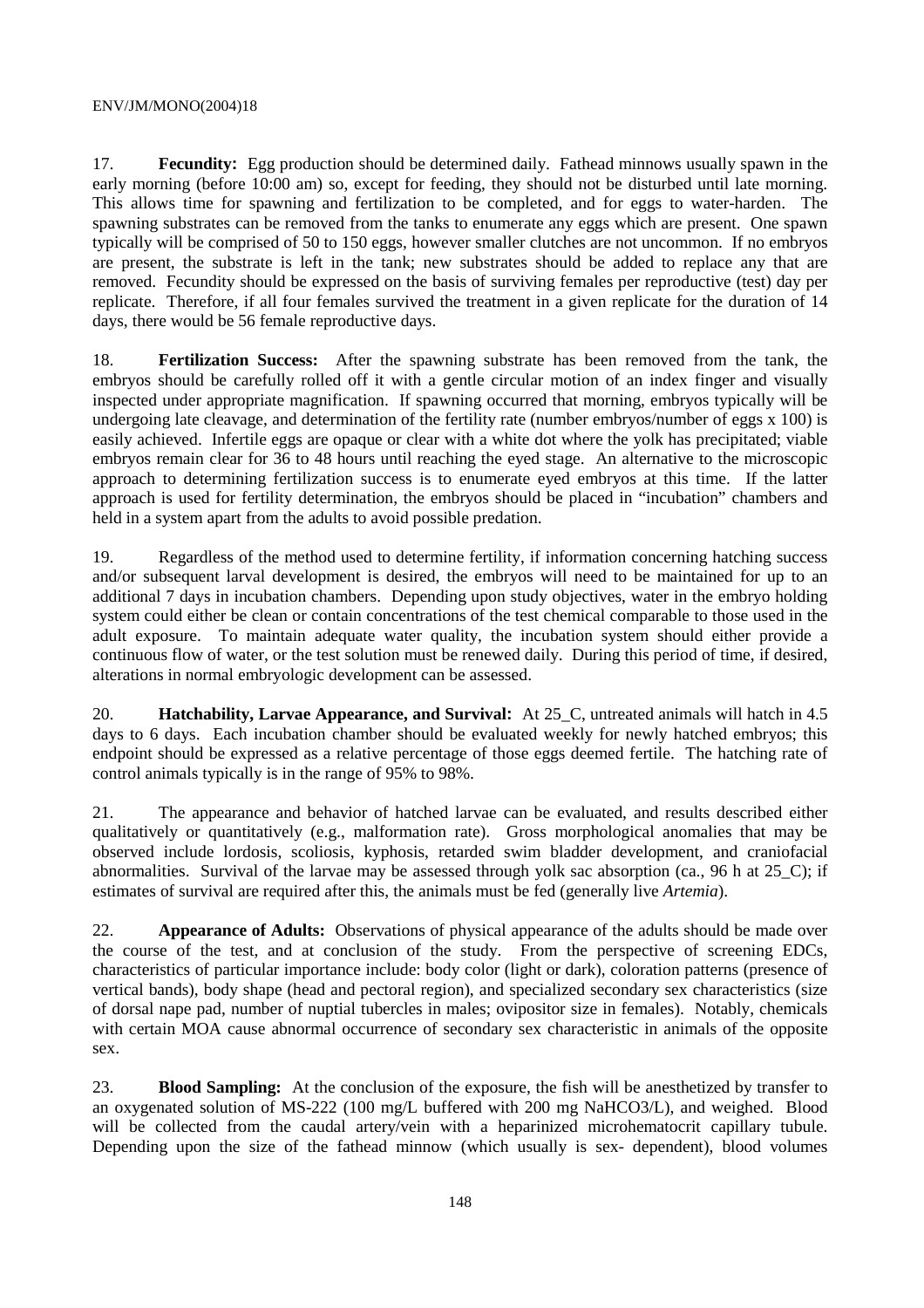generally range from 30 to 80  $\,$  l. Plasma is separated from the blood via centrifugation (3 minutes at 15,000 x g) and stored with protease inhibitors at -80ºC, until analyzed for VTG and sex steroids.

#### **Gonad Size and Morphology**

24. The gonads should be fixed in situ and then removed and weighed (to the nearest 0.1 mg) for determination of the GSI (GSI=100 x gonad wt/body wt). Typical GSI values for reproductively active fathead minnows range from 8% to 13% for females and from 1% to 2% for males. Many chemicals that reduce fecundity also will reduce the GSI in one or both sexes. After removal of the gonads, the remainder of the carcass of the fish may be discarded, or preserved for further measurements (e.g., frozen for chemical analysis).

25. Routine histological procedures can be used to assess condition of testes and ovaries from the fish. Gonads should be fixed in situ in an appropriate fixative, such as 4% formaldehyde/1% glutaraldehyde, and embedded in paraffin or plastic. Serial sections 4 µm to 5 µm thick should be cut along the long axis of the gonad. At a minimum, two serial sections should be collected from at least three steps equally spaced between the leading edge of the tissue and the midline of the gonad, for a total of sixtissue sections/sample. Sections can be stained with hematoxylin and eosin, and should be evaluated by an experienced histologist without prior knowledge of the treatment regime associated with specific samples. In general, evaluation of the testis is based on the amount of germinal epithelium present, and the degree of spermatogenic activity. The ovary is evaluated based upon relative numbers of perinucleolar, cortical alveolar, and vitellogenic oocytes. It should be explained in what cases histopathology would add valuable information to the test (since this is an expensive and time consuming effort), as it is done on p81, last para, for the non-spawning fish screen. In cases, where reproductive effects have been detected by other means, routine histopathology may be superfluous. It may only add to sensitivity, when no other reproductive endpoints are affected. (In this case, the histopathological examination should start with a comparison of the control and the highest concentration in order to make the assay more economical.)

#### **Vitellogenin**

26. Different methods are available to assess VTG production in fish; a measurement technique that is both relatively sensitive and specific is determination of protein concentrations in plasma via ELISA. For ELISA, polyclonal fathead minnow VTG antibody and purified VTG protein also from the fathead minnow are utilized. Polyclonal and/or monoclonal VTG antibodies prepared using protein from other fish species may cross-react with fathead minnow VTG and, hence, also could be useful for assessing this endpoint.

### **Sex Steroids**

27. Plasma concentrations of E2, T, and 11-KT can be determined using RIA or related enzyme immunoassays (EIA) techniques optimized for the relatively small sample volumes obtained from the fathead minnow.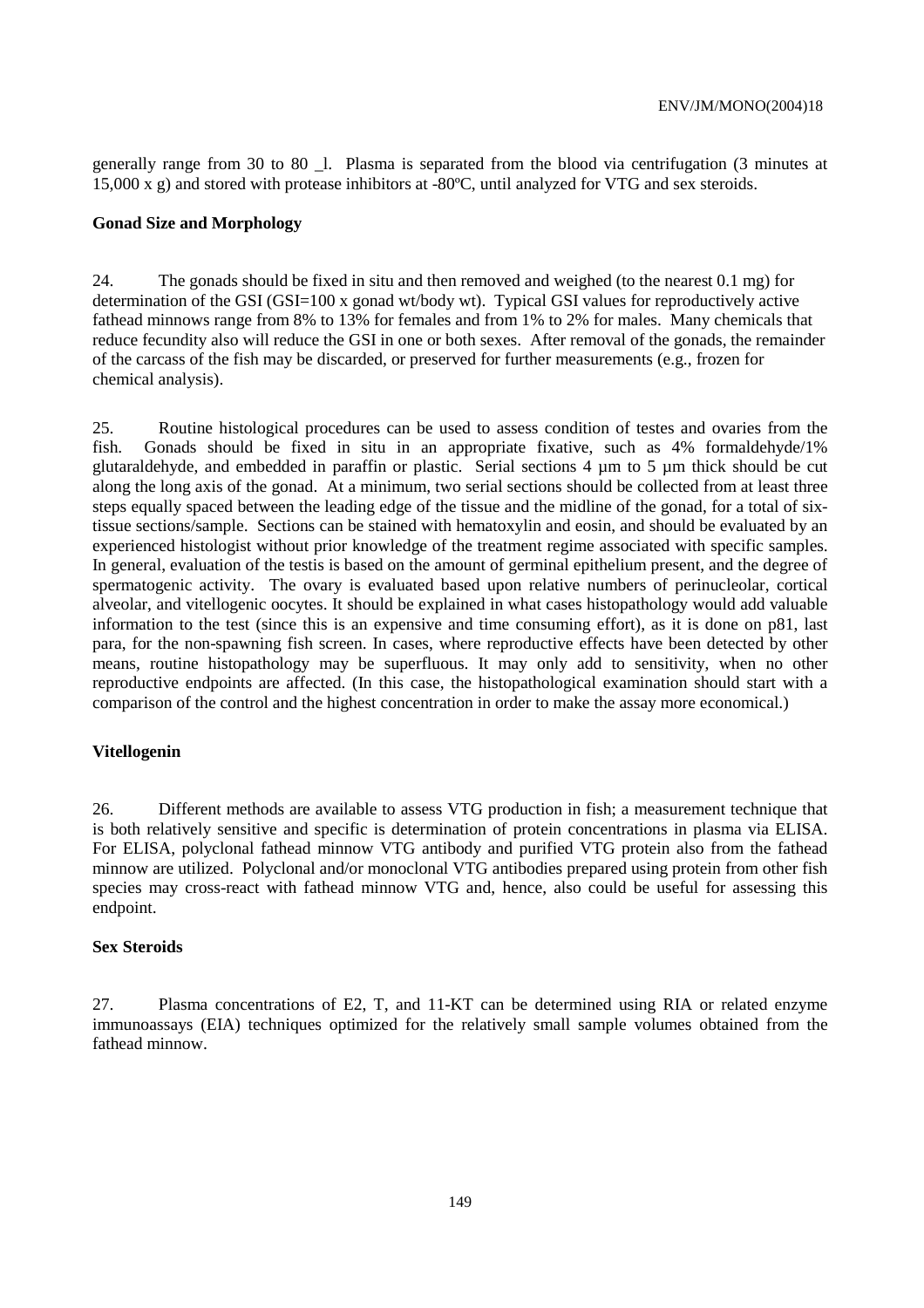#### ENV/JM/MONO(2004)18

## **PERFORMANCE CRITERIA**

28. Water quality characteristics should remain within the limits of tolerance depicted in Tables 1 and 2.

29. There should be documentation (via appropriate analytical chemistry) of purity of the test material, as well as delivery of chemical to the fish (e.g., concentrations of the chemical in test water).

30. There should be more than 90% survival of control animals over the duration of the chemical exposure, and the control fish in each replicate should spawn, at a minimum, every three to four days.

31. There should be greater than 95% fertility and hatchability of eggs and embryos, respectively, from the control animals.

## **DATA REPORTING**

## **Treatment and Interpretation of Results**

32. Any endpoints that are significantly affected by the test chemical should be reported as such. This information will then be used in a weight-of-evidence analysis to assess the need for further testing.

## **Test Report**

33. The test report must include the following:

#### **Test Substance:**

34. The report must include a detailed description of the test substance, including information on its CAS number, source, lot number, and purity.

35. Additional information should be provided, when available, such as its solubility in water, octanol:water partition coefficient, vapor pressure, and toxicity to fathead minnows.

#### **Test Species:**

36. Information must be provided on the fathead minnows used in the test. This information must include the source of the fish, age and condition of the fish at the initiation of the test, and the pre-exposure reproductive performance.

37. Any observed abnormalities in reproductive behavior or performance of control fish must also be reported.

**Test Conditions:** The report must specify the conditions under which the test was performed, this includes:

38. Information on the source, treatment of, and basic chemical characteristics of the dilution water.

39. Means and ranges for water temperature, dissolved oxygen, pH, hardness, alkalinity and conductivity.

40. The photoperiod and light intensity used during the exposure.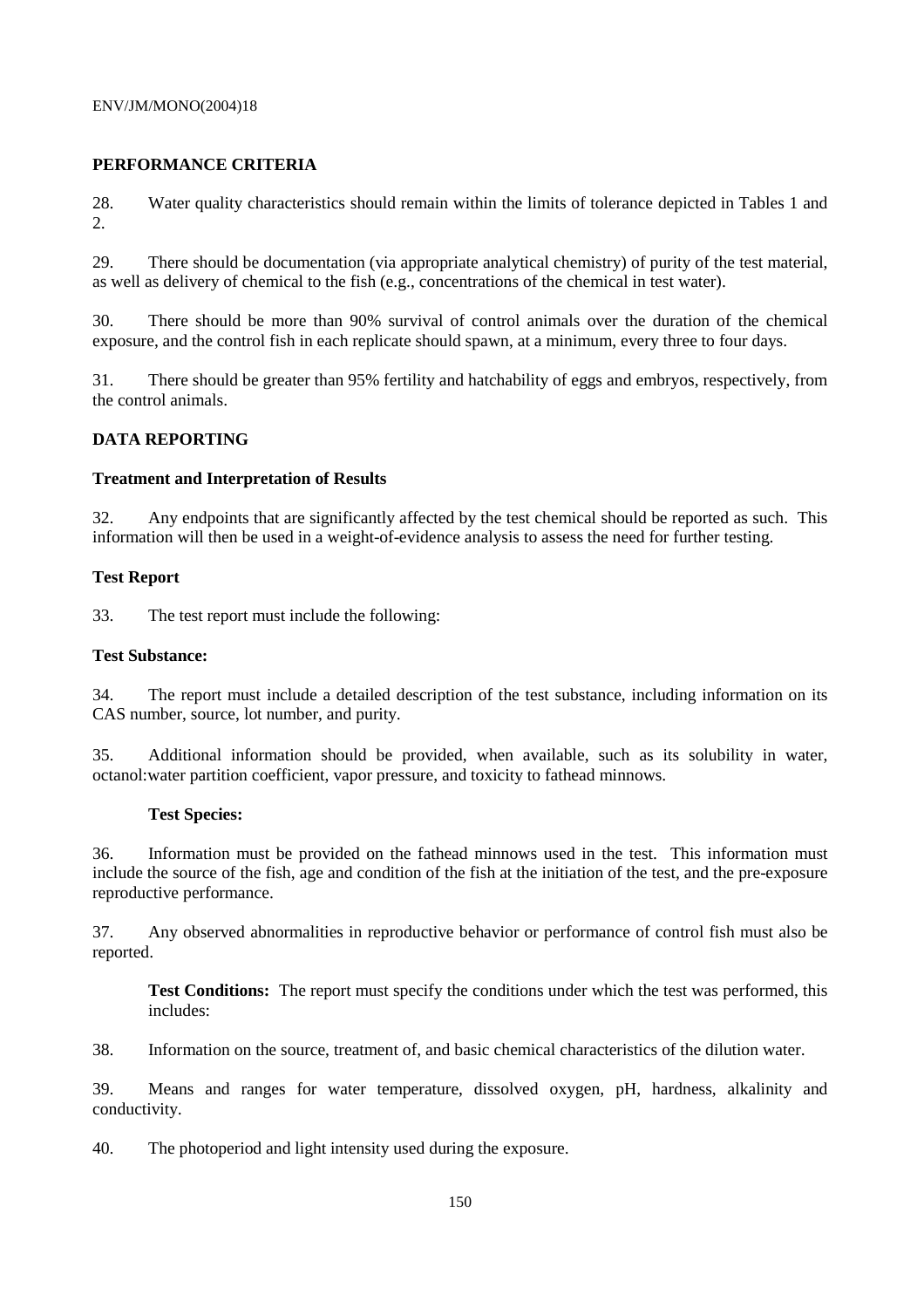41. The chamber size, number of females and males per replicate, and number and composition of spawning substrates.

42. Information on food used to feed the fish during the exposure, including supplier and lot number.

43. The basic nature of exposure (i.e. flow-through, ip injection, or dietary) in addition to specific information related to the exposure type (e.g. whether flow-through water delivery type, daily number of volume exchanges of dilution water).

44. Use of solvent or dispersant if any, the specific solvent or dispersant and the concentrations to which the fish were exposed must be specified.

## **Results:**

45. The results must include data for the control (plus solvent control when used) and the treatment fish.

46. The table of results must include the mean, standard deviation and range for each test endpoint from the replicates employed in the test. Statistical significance of means should be indicated.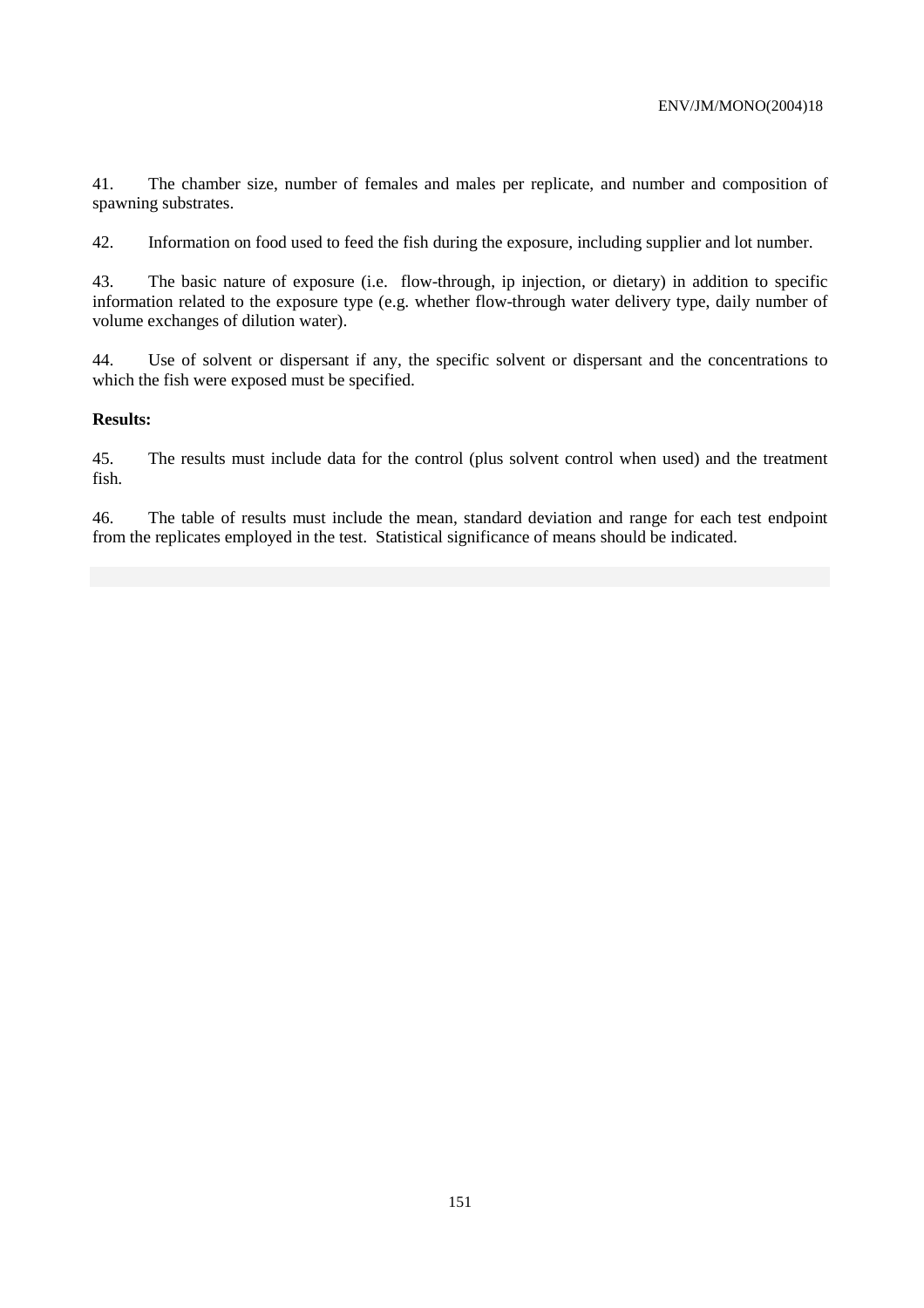## **ANNEX D:**

## **REPRODUCTIVE ASSAY, 21-day version**

## **SHORT-TERM (21-DAY) REPRODUCTION ASSAY WITH THE FATHEAD MINNOW FOR IDENTIFICATION OF ENDOCRINE DISRUPTING CHEMICALS**

Note: The protocol description below is a summary of the full description detailed in U.S. EPA (2002).

## **INTRODUCTION**

1. This guideline describes a 21-day reproduction assay with the fathead minnow *(Pimephales promelas)* that considers reproductive fitness as an integrated measure of toxicant effects. It also enables measurement of a suite of histological and biochemical endpoints that potentially are directly reflective of effects associated with the classes of EDCs of concern. The test is a short-term assay that utilizes reproductively active fish to assess endocrine-sensitive endpoints. The assay may also be adapted for most endpoints with other small fish species such as zebrafish, medaka, and sheepshead minnow.

2. The assay is initiated with mature male and female fish; during a 21-day chemical exposure, survival, reproductive behavior, and secondary sexual characteristics are observed, and fecundity monitored. Assessments of fertility and F1 development can be made, if desired. At the end of the test, measurements are made of a number of endpoints reflective of the status of the reproductive endocrine system, including the gonadal-somatic index (GSI), gonadal histology, and plasma concentrations of VTG and sex steroids (E2, T, 11-KT).

## **PRINCIPLE OF THE TEST**

3. An overview of the test and relevant test conditions are provided in Table 12-1. The test is initiated with mature adults that have a record of reproductive success as measured both by fecundity (number of eggs) and embryo viability (e.g., hatchability). This is established during a "pre-exposure" period of 14 days to 21 days in the same system/tanks as will be utilized for the chemical test. The test is conducted at a minimum of two chemical concentrations, as well as appropriate controls, with a minimum of four experimental units (replicates) per treatment. Each replicate tank contains four female and two male fish. Chemical delivery can be via an aqueous route (with or without carrier solvents). The exposure is conducted for up to 21 days, during which appearance of the fish, behavior, and fecundity are assessed daily. Viability of resultant embryos (e.g., hatching success, developmental rate, occurrence of malformations, etc.) can be assessed in animals held either in clean water, or the same treatment regime to which the adults were exposed. At conclusion of the test, blood samples are collected from the adults for determination of sex steroids and VTG, and the gonads sampled for measurement of the GSI and histological analyses.

#### **DESCRIPTION OF THE METHOD**

#### **Test animals and assay system**

4. **Test animals:** The procedure described herein is unique to most fathead minnow tests to date in that it is initiated with adults, as opposed to embryos or larvae. The test should be started with newlymature fish (typically 4 to 6 months old), as opposed to older animals that have been actively reproducing for some period of time, for example, in a culture setting. Thus, to maintain a ready supply of knownquality animals at the desired age for routine testing, it is preferable to maintain a fathead minnow culture,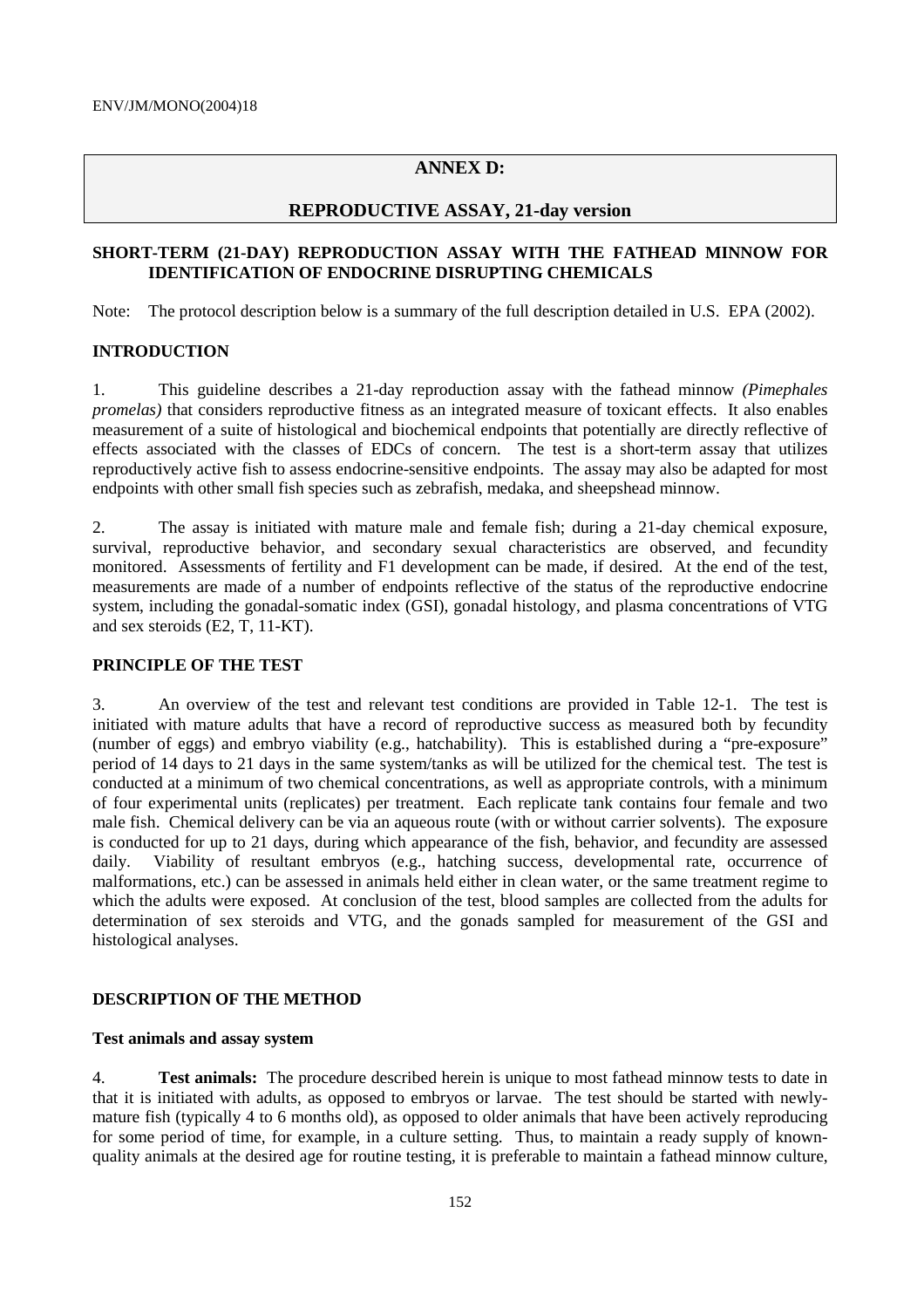as opposed to purchasing the animals prior to testing. Field collected fathead minnows generally should not be used to initiate cultures or for testing. Information on general culture and testing requirements for the fathead minnow are provided in Table 12-2.

5. **Water:** The fathead minnow can reproduce successfully over a wide range of water quality. Therefore, no specific water type is required for this test. Any uncontaminated surface, well, or reconstituted water in which the fish can be cultured successfully should be acceptable. Minimal recommended water quality characteristics are listed in Table 12-2. The animals should be tested using a flow-through water renewal system that enables maintenance of adequate water quality (temperature, dissolved oxygen, low ammonia, etc.), as well as ensuring a consistent exposure to the parent chemical (for those tests where water is the route of exposure).

6. **Assay System:** Glass, stainless steel, or other chemically inert material should be used for construction of the test system. The dimensions of the test chambers must be such that the animals can interact in a fashion conducive with successful spawning. The test chamber contains 10 L of test solution, which is renewed at least once every four hours. This particular animal loading/water renewal rate is within recommended guidelines and, in studies conducted according to this method and has maintained acceptable water quality (Tables 12-1 and 12-2) while not utilizing an excessive amount of test material.

## **Experimental Design**

7. The range-finding test should be conducted under the same conditions (water quality, test system, animal loading) as those used for the reproduction test (Table 12-1). It should utilize adult fish, and focus on lethality over the course of at least a 4- to 7-day assay. If the route of exposure is via water, the highest concentration utilized should be at water solubility; in general, a logarithmic dilution series should suffice for the range-finding assay.

8. For the 21-day reproduction test, the highest concentration used should not have caused significant mortality in the initial range-finding assay (note, this may be at water solubility), and the lower concentration/dose used should be a factor of 5- to 10-times lower than the highest test concentration. At present, a minimum of four replicate tanks (each containing four females and two males) is recommended per treatment. It has been demonstrated that a sample size of four enables detection of statisticallysignificant differences for a majority of the endpoints in control fish versus animals treated with "model" EDCs, including E2, vinclozolin, methoxychlor and MT. Based on this design, a minimum of 72 fish is required per assay (six fish in each of four replicates for two treatments, plus one control).

## **Exposure via Water**

9. Water exposures can be conducted either with or without a solvent carrier for the test chemical of concern. When a chemical is relatively soluble in water (ionic compounds) a solvent is not required to enhance water solubility for preparation of stock solutions; however, much of the toxicity testing historically conducted with aquatic animals and sparingly soluble, nonionic chemicals has utilized carrier solvents.

10. On occasion it may be necessary to utilize solvents to generate stock solutions for aqueous testing; this could occur when a chemical is very insoluble, unstable in a saturator system, or so expensive/limited in availability that the use of saturators is not practical. Indicated in Table 12-2 is the acute (96-h) toxicity of several commonly used carrier solvents to the fathead minnow. The toxicity of these has not been evaluated in 21-day tests, nor have effects of the solvent on the fish endocrine system been evaluated. Hence, it is essential that any test utilizing a carrier solvent include both solvent-exposed and non-exposed controls.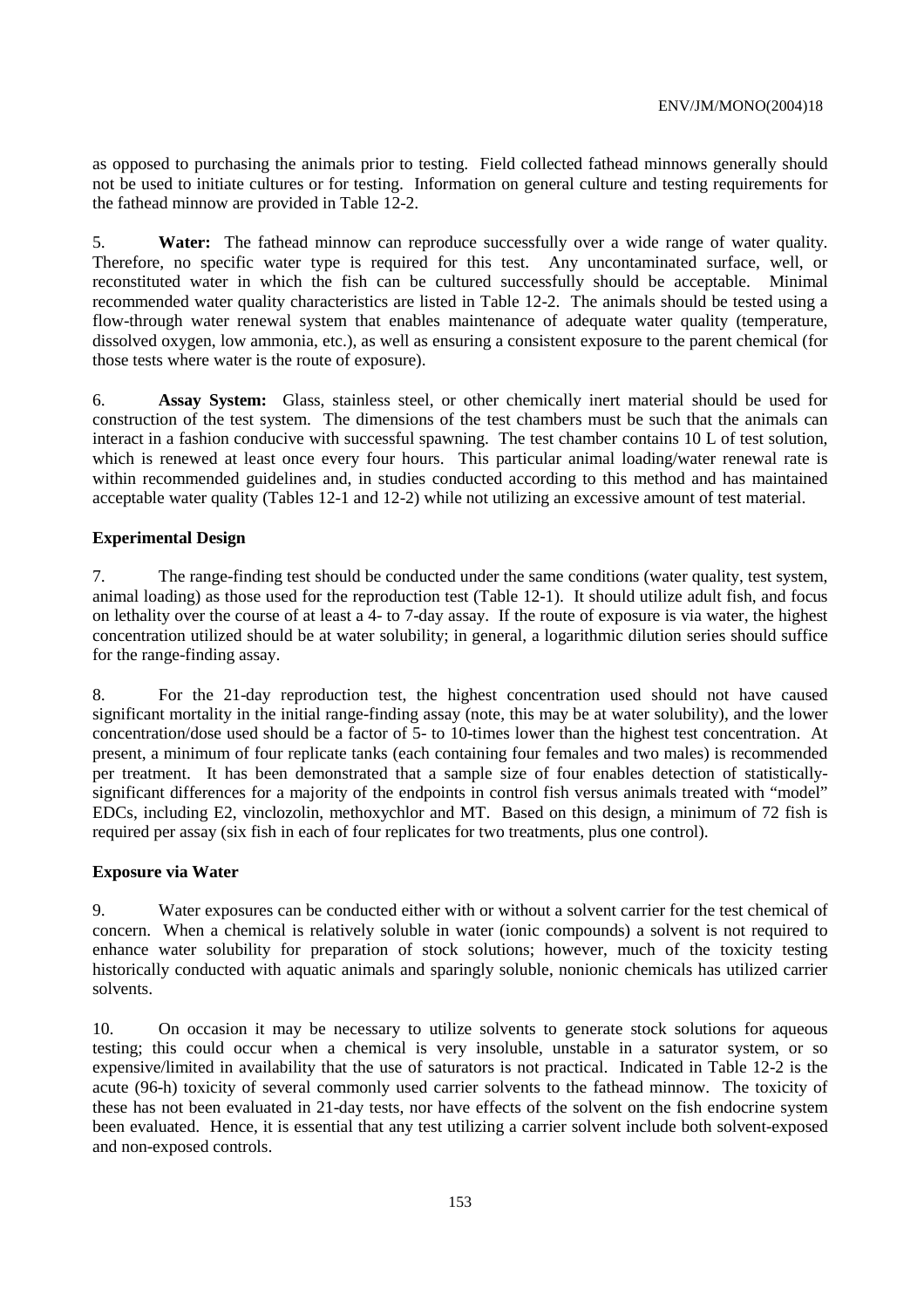# **Analytical Determination**

Regardless of the exposure technique utilized for this assay, supporting analytical chemistry is critical to 1) ensure chemical purity, 2) document that the test chemical is reaching the fish, and 3) confirm system performance. In the water exposures, concentrations of the (parent) chemical should be measured at the start of the assay, at least weekly in the stock solution(s) and, ideally, in a subset of the test tanks as well.

## **PERFORMANCE OF THE ASSAY**

## **Assay Initiation and Conduct**

12. **Pre-exposure:** The pre-exposure phase of the assay should be started with animals that have achieved reproductive maturity, as evidenced by initial development of secondary sex characteristics, but have not been held in a culture/test situation conducive to routine spawning. These animals, which typically are four to six months old, are held in a "mass" culture tank that corresponds to the date the animals were hatched. They typically represent the pooled offspring of 10 to 20 pairs of adult fish from the culture facility. Four females and two males should be randomly assigned to the replicate exposure chambers at each anticipated treatment concentration. In addition to the number of replicates actually exposed at each concentration (e.g., four), a number of additional tanks also should be started; these can serve as "replacement" units for tanks in which pre-exposure spawning is not observed, and/or mortality occurs before initiation of the chemical exposure. Identification of gender may be difficult to resolve for some fish; these animals should not be used for the assay. At this stage in development, males will exhibit nuptial tubercles, while females possess an ovipositor; in addition, males tend to be larger and darker than females from the same cohort.

13. The pre-exposure phase of the assay is conducted under conditions (temperature, photoperiod, feeding, etc.) identical to those used during the chemical exposure (Table 12-2). The animals are fed *Artemia* twice daily ad libitum for water and injection exposures. The fish should be monitored daily for obvious alterations in secondary sex characteristics (breeding tubercles in males, ovipositor in females), reproductive behavior, and spawning activity. It also would be desirable to assess aspects of development of resultant embryos, such as hatching success and rate, and gross appearance of newly hatched larvae. This monitoring phase establishes both reproductive capacity of the test animals, and provides tankspecific baseline data for potential statistical comparison after initiation of chemical exposure.

14. The pre-exposure phase of the assay should last at least 14 days; if acceptable spawning has not occurred within 28 days, an assessment should be made as to why satisfactory biological performance had not been achieved. This might entail examination of water quality or condition of the fish. Minimal criteria for acceptable pre-exposure performance include 1) 100% survival of all adults, 2) presence of eggs in each replicate tank every 3 to 4 days, and 3) >90% fertility of the spawned embryos.

15. **Chemical Exposure:** Once successful spawning has been established, the chemical exposure can be initiated. The target exposure duration is 21 days, which is sufficient for healthy females to produce several clutches of eggs. This allows for a robust data set for assessments of sexual development (e.g., associated with egg maturation), fecundity and fertilization success, embryo development, and hatching success. In addition, the 21-day test period should help optimize exposure of the fish to relatively hydrophobic chemicals, which require a period of time to reach steady-state concentrations in the animal.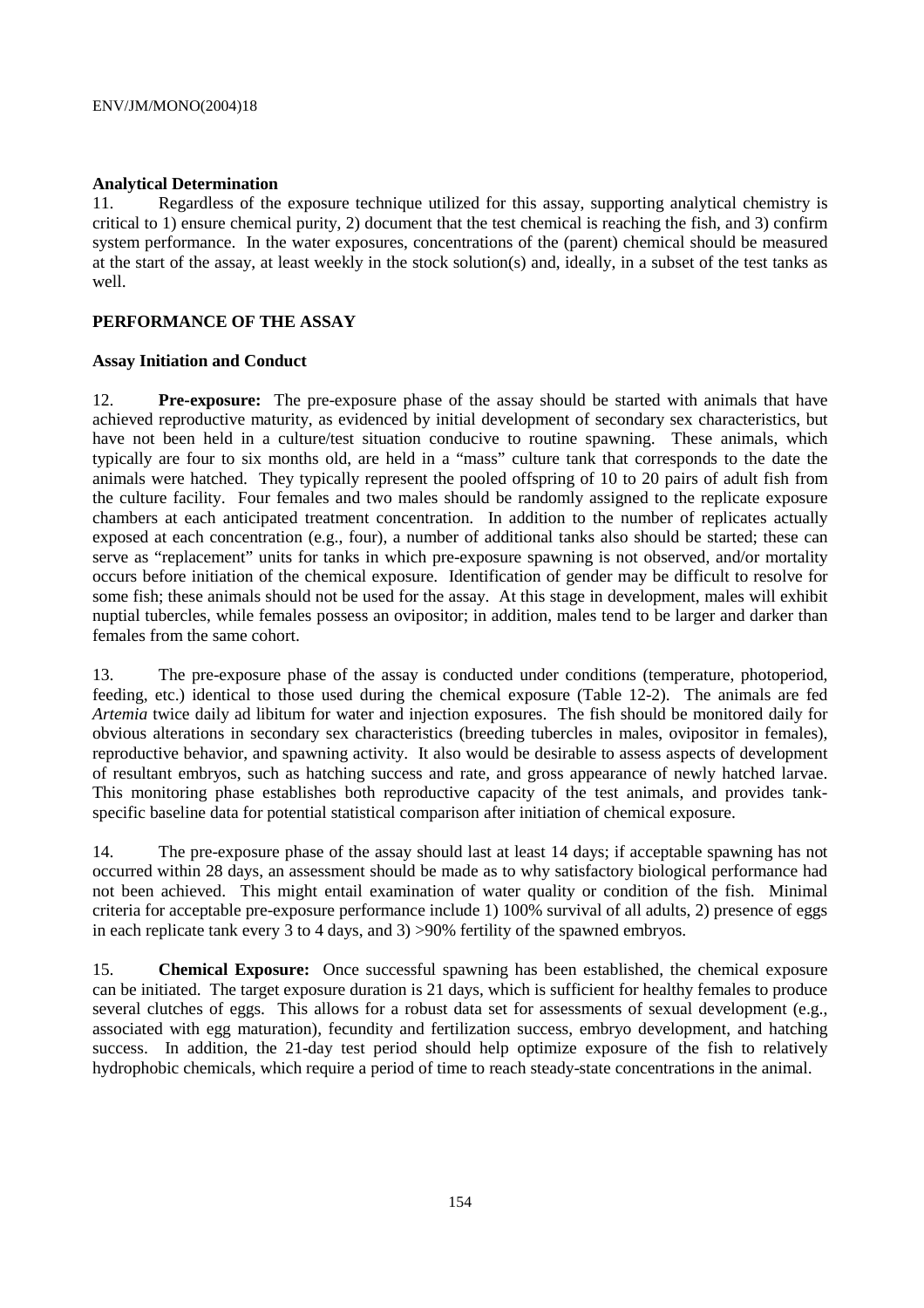## **Observations**

16. A number of endpoints are assessed over the course of, and/or at conclusion of the 21-day assay. Below are described collection of these endpoints and their utility, particularly in the context of the test as an EDC screen.

17. **Survival:** Daily assessment of survival is necessary to provide a basis for expression and interpretation of reproductive output, that is, number of eggs/female/d. In animals exposed to the test chemical, overt lethality may occur, particularly in later portions of the assay not reflective of the initial (shorter) range-finding test.

18. **Behavior of Adults:** Any abnormal behavior (relative to controls) should be noted; this might include signs of general toxicity including hyperventilation, uncoordinated swimming, loss of equilibrium, and atypical quiescence or feeding. From the standpoint of EDC screening, alterations in reproductive behavior, particularly loss of territorial aggressiveness by males, may be affected by chemicals which interact with estrogen and/or androgen pathways. Because of the relative subjectivity of this endpoint, it may be necessary to document behavioral alterations via photographs or videotape.

19. **Fecundity:** Egg production should be determined daily. Fathead minnows usually spawn in the early morning (before 10:00 am) so, except for feeding, they should not be disturbed until late morning. This allows time for spawning and fertilization to be completed, and for eggs to water-harden. The spawning substrates can be removed from the tanks to enumerate any eggs, which are present. One spawn typically will be comprised of 50 to 150 eggs, however, smaller clutches are not uncommon. If no embryos are present, the substrate is left in the tank; new substrates should be added to replace any that are removed. Fecundity should be expressed on the basis of surviving females per reproductive (test) day per replicate. Therefore, if all four females survived the treatment in a given replicate for the duration of 21 days, there would be 84 female reproductive days.

20. **Fertilization Success:** After the spawning substrate has been removed from the tank, the embryos should be carefully rolled off it with a gentle circular motion of an index finger and visually inspected under appropriate magnification. If spawning occurred that morning, embryos typically will be undergoing late cleavage, and determination of the fertility rate (number embryos/number of eggs x 100) is easily achieved. Infertile eggs are opaque or clear with a white dot where the yolk has precipitated; viable embryos remain clear for 36 to 48 hours until reaching the eyed stage. An alternative to the microscopic approach to determining fertilization success is to enumerate eyed embryos at this time. If the latter approach is used for fertility determination, the embryos should be placed in "incubation" chambers and held in a system apart from the adults to avoid possible predation.

21. Regardless of the method used to determine fertility, if information concerning hatching success and/or subsequent larval development is desired, the embryos will need to be maintained for up to an additional 7 days in incubation chambers. Depending upon study objectives, water in the embryo holding system could either be clean or contain concentrations of the test chemical comparable to those used in the adult exposure. To maintain adequate water quality, the incubation system should either provide a continuous flow of water, or the test solution must be renewed daily. During this period of time, if desired, alterations in normal embryologic development can be assessed.

22. **Hatchability, Larvae Appearance, and Survival:** At 25\_C, untreated animals will hatch in 4.5 days to 6 days. Each incubation chamber should be evaluated daily for newly hatched embryos; this endpoint should be expressed as a relative percentage of those eggs deemed fertile. The hatching rate of control animals typically is in the range of 95% to 98%.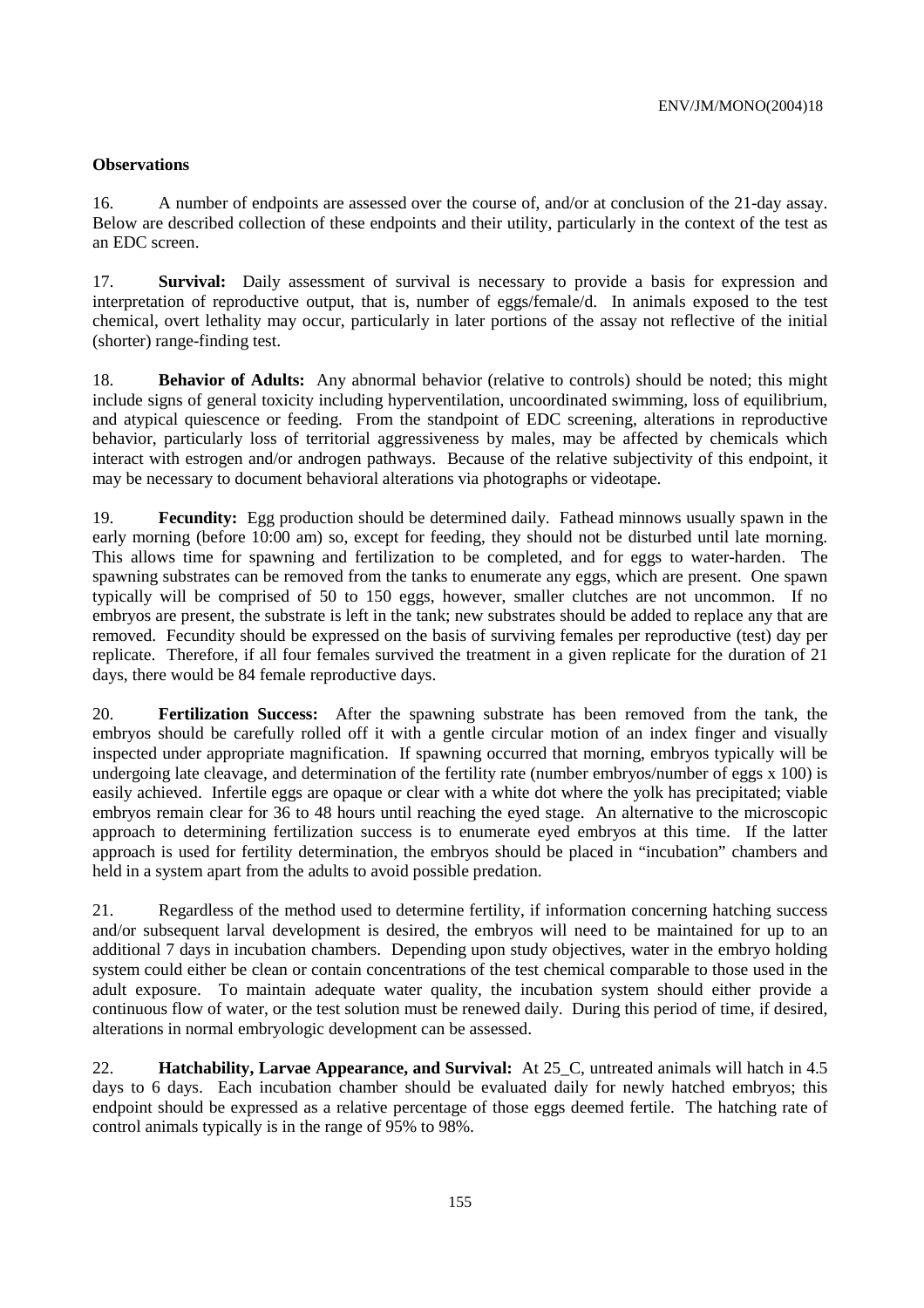#### ENV/JM/MONO(2004)18

23. The appearance and behavior of hatched larvae can be evaluated, and results described either qualitatively or quantitatively (e.g., malformation rate). Gross morphological anomalies that may be observed include lordosis, scoliosis, kyphosis, retarded swim bladder development, and craniofacial abnormalities. Survival of the larvae may be assessed through yolk sac absorption (ca., 96 h at 25\_C); if estimates of survival are required after this, the animals must be fed (generally live *Artemia*).

24. **Appearance of Adults:** Observations of physical appearance of the adults should be made over the course of the test, and at conclusion of the study. From the perspective of screening EDCs, characteristics of particular importance include: body color (light or dark), coloration patterns (presence of vertical bands), body shape (head and pectoral region), and specialized secondary sex characteristics (size of dorsal nape pad, number of nuptial tubercles in males; ovipositor size in females). Notably, chemicals with certain MOA cause abnormal occurrence of secondary sex characteristic in animals of the opposite sex.

25. **Gonad Size and Morphology, and Biochemical Endpoints (VTG, Steroids):** At conclusion of the exposure, the fish should be anaesthetized with MS-222 (100 mg/L buffered with 200 mg NaHCO3/L), weighed, and blood collected from the caudal artery/vein with a heparinized microhematocrit capillary tubule. Depending upon size of the fathead minnow (which usually is sex-dependent), blood volumes generally range from 30 to 80  $\,$  l. Plasma is separated from the blood via centrifugation (3 min at 15,000 x g), and stored with protease inhibitors at -80ºC, until analyzed for VTG and steroids.

# **GONAD SIZE AND MORPHOLOGY**

26. After sampling the blood, fish should be weighed, and the gonads fixed in situ and then removed and weighed (to the nearest 0.1 mg) for determination of the GSI (GSI = 100 x gonad wt/body wt). Typical GSI values for reproductively active fathead minnows range from 8% to 13% for females and from 1% to 2% for males. Many chemicals that reduce fecundity also will reduce the GSI in one or both sexes. After removal of the gonads, the remainder of the carcass of the fish may be discarded, or preserved for further measurements (e.g., frozen for chemical analysis).

27. Routine histological procedures can be used to assess condition of testes and ovaries from the fish. Gonads should be placed in an appropriate fixative, such as 4% formaldehyde/1% glutaraldehyde, and embedded in paraffin or plastic. Serial sections 4  $\mu$ m to 5  $\mu$ m thick should be cut along the long axis of the gonad. At a minimum, two serial sections should be collected from at least three steps equally spaced between the leading edge of the tissue and the midline of the gonad, for a total of six-tissue sections/sample. Sections can be stained with hematoxylin and eosin, and should be evaluated by an experienced histologist without prior knowledge of the treatment regime associated with specific samples. In general, evaluation of the testis is based on the amount of germinal epithelium present, and the degree of spermatogenic activity. The ovary is evaluated based upon relative numbers of perinucleolar, cortical alveolar, and vitellogenic oocytes.

# **VITELLOGENIN**

28. Different methods are available to assess VTG production in fish; a measurement technique that is both relatively sensitive and specific is determination of protein concentrations in plasma via ELISA. For ELISA, polyclonal fathead minnow VTG antibody and purified VTG protein also from the fathead minnow are utilized. Polyclonal and/or monoclonal VTG antibodies prepared using protein from other fish species may cross-react with fathead minnow VTG and, hence, also could be useful for assessing this endpoint.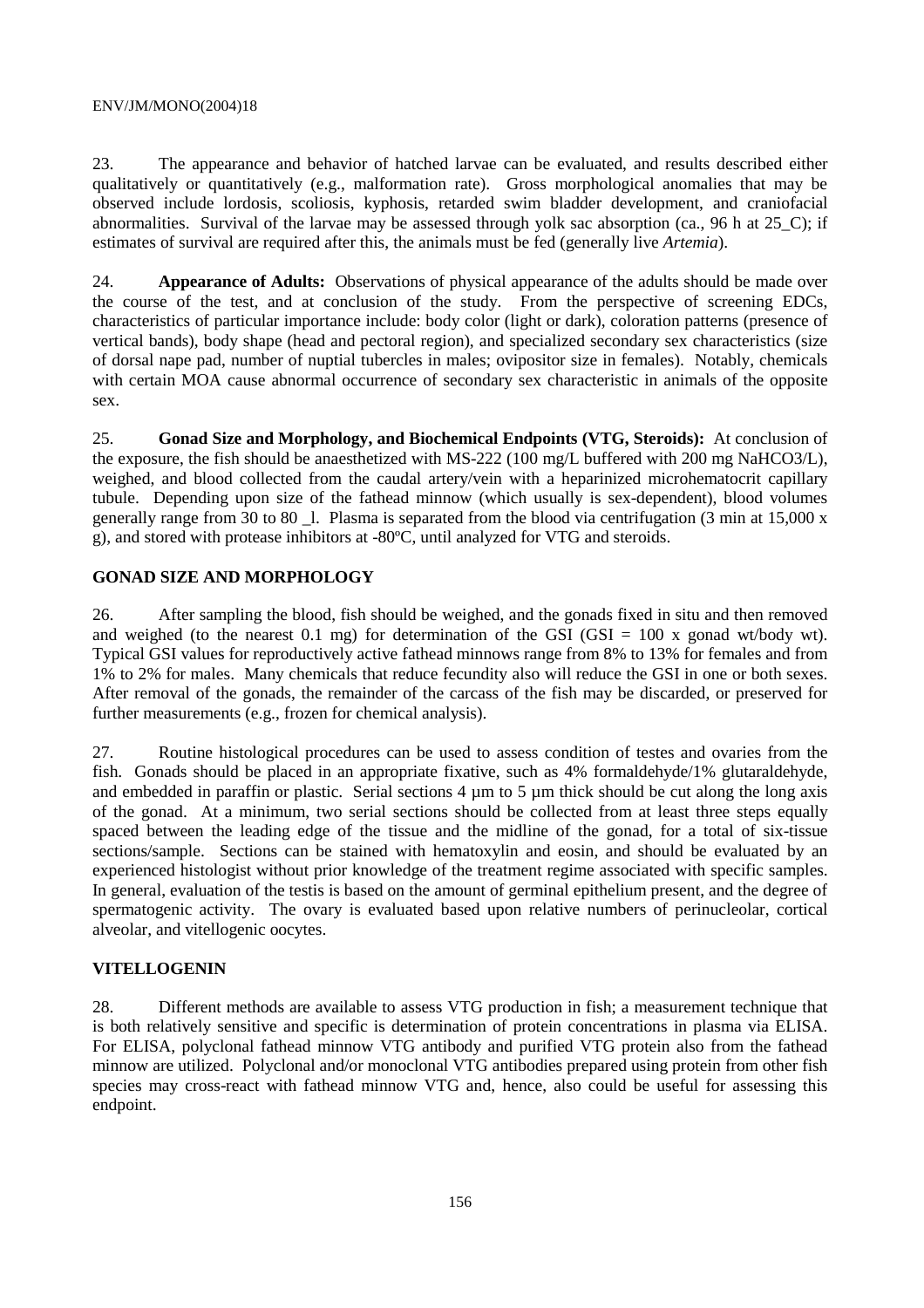## **SEX STEROIDS**

29. Plasma concentrations of E2, T, and 11-KT can be determined using RIA techniques optimized for the relatively small sample volumes obtained from the fathead minnow.

## **PERFORMANCE CRITERIA**

30. Water quality characteristics should remain within the limits of tolerance depicted in Tables 12-1 and 12-2.

31. There should be documentation (via appropriate analytical chemistry) of purity of the test material, as well as delivery of chemical to the fish (e.g., concentrations of the chemical in test water).

32. There should be more than 90% survival of control animals over the duration of the chemical exposure, and the control fish in each replicate should spawn, at a minimum, every three to four days.

33. There should be greater than 95% fertility and hatchability of eggs and embryos, respectively, from the control animals.

## **DATA REPORTING**

## **Treatment and Interpretation of Results**

34. Any endpoints that are significantly affected by the test chemical should be reported as such. This information will then be used in a weight-of-evidence analysis to assess the need for further testing.

## **Test report**

35. The test report must include the following:

#### **Test substance:**

36. The report must include a detailed description of the test substance, including information on its CAS number, source, lot number, and purity.

37. Additional information should be provided, when available, such as its solubility in water, octanol:water partition coefficient, vapor pressure, and toxicity to fathead minnows.

#### **Test species:**

38. Information must be provided on the fathead minnows used in the test. This information must include the source of the fish, age and condition of the fish at the initiation of the test, and the pre-exposure reproductive performance.

39. Any observed abnormalities in reproductive behavior or performance of control fish must also be reported.

 **Test conditions:** The report must specify the conditions under which the test was performed, this includes:

40. Information on the source, treatment of, and basic chemical characteristics of the dilution water.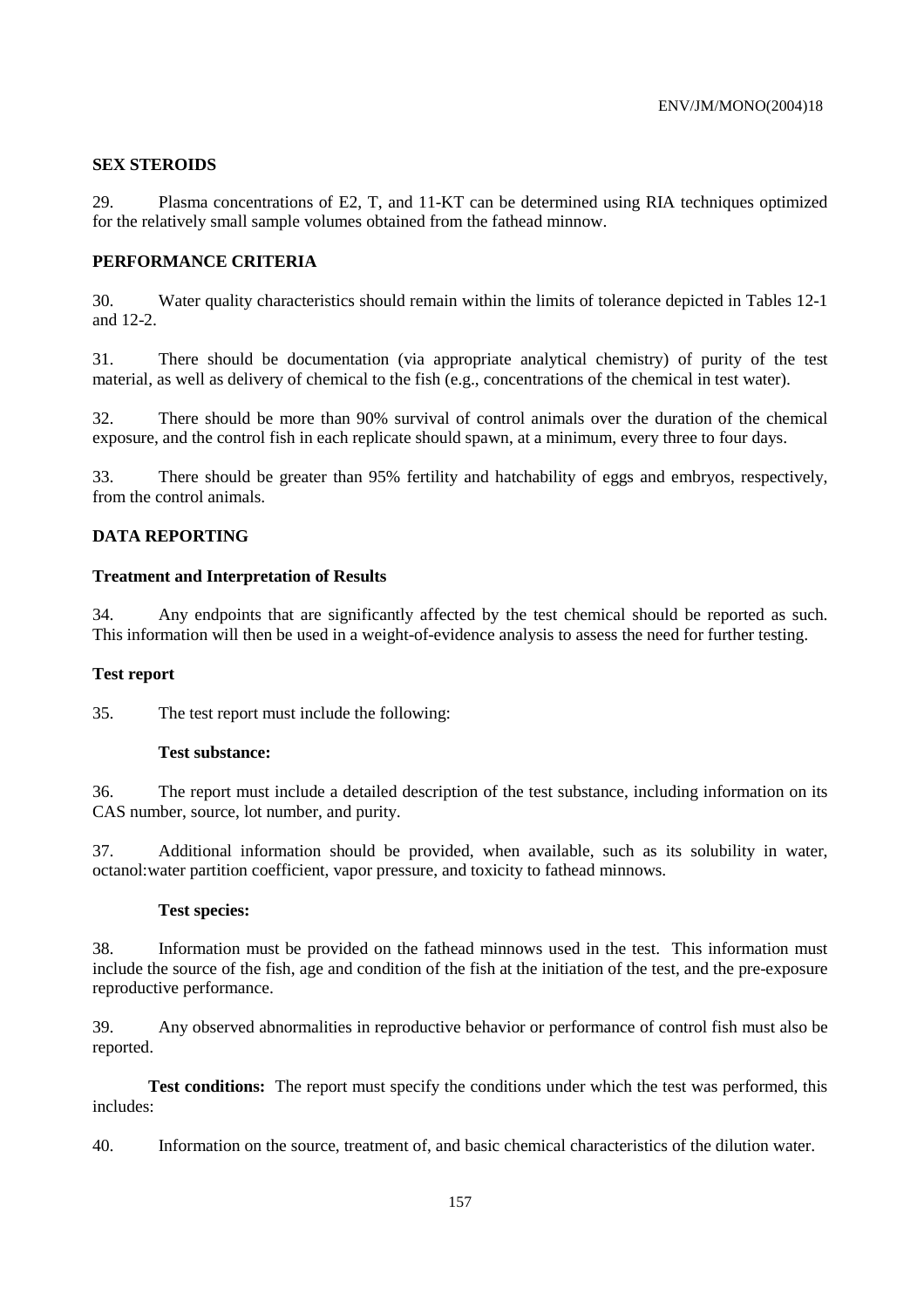41. Means and ranges for water temperature, dissolved oxygen, pH, hardness, alkalinity and conductivity.

42. The photoperiod and light intensity used during the exposure.

43. The chamber size, number of females and males per replicate, and number and composition of spawning substrates.

44. Information on food used to feed the fish during the exposure, including supplier and lot number.

45. The basic nature of exposure (i.e. flow-through, ip injection, or dietary) in addition to specific information related to the exposure type (e.g. whether flow-through water delivery type, daily number of volume exchanges of dilution water).

46. Use of solvent or dispersant if any, the specific solvent or dispersant and the concentrations to which the fish were exposed must be specified.

## **Results:**

47. The results must include data for the control (plus solvent control when used) and the treatment fish.

48. The table of results must include the mean, standard deviation and range for each test endpoint from the replicates employed in the test. Statistical significance of means should be indicated.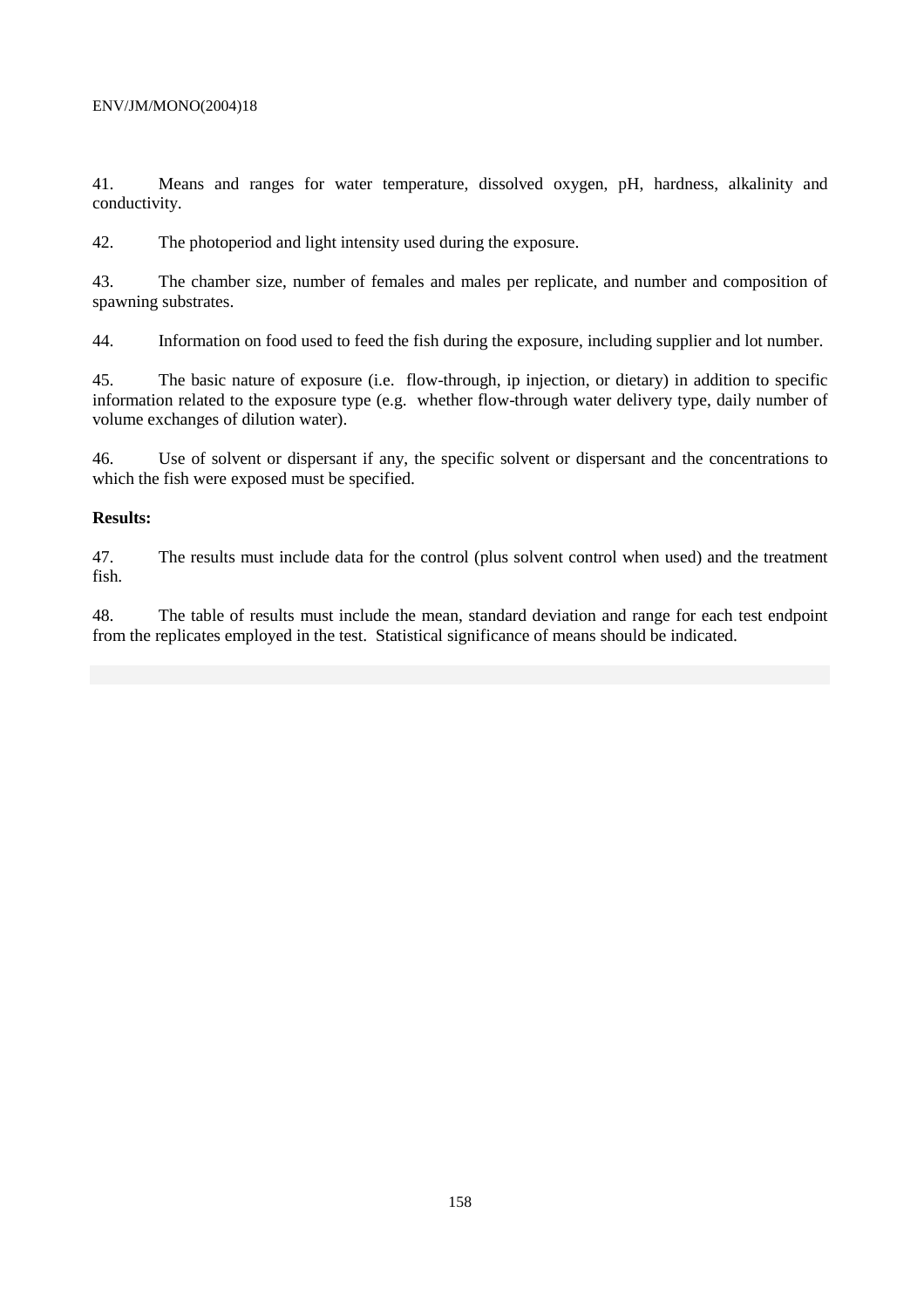# **ANNEX E**

# **PARTIAL LIFE CYCLE TEST (OR EXTENDED EARLY LIFE-STAGE TEST)**

## **DRAFT PROPOSAL**

## **Fish Partial Life Cycle Test Guideline**

## **INTRODUCTION**

1. This protocol describes a partial life cycle test for identifying endocrine disrupting chemicals in fish. The protocol is in principal a further development of OECD Guideline No. 210 'Fish, Early Life Stage Toxicity Test' (25), where the exposure is continued until the fish reach sexual maturity. The *in vivo* partial life cycle assay is intended to detect chemicals both with androgenic or estrogenic properties. The concept for this protocol is derived from work on the fathead minnow *(Pimephales promelas)* (1)(2)(3), the Japanese medaka (*Oryzias latipes*) (4) (5) (6) (24) and the zebrafish (*Danio rerio*) (7) (8) (9) (10) (26) (27).

2. The protocol is based on chemical exposure during the sex labile period during which the fish is expected to be most sensitive towards endocrine disrupting chemicals. Four core biomarker endpoints are measured as indicators of endocrine activity, namely: i) gross morphology (e.g. secondary sexual characteristics); ii) vitellogenin levels iii), gonadal histology and iv) sex ratio.

## **PRINCIPLE OF THE BIOASSAY**

3. An overview of relevant test conditions specific for the three species: Fathead minnow; Japanese medaka and zebrafish is provided in Annex 1.

4. The test is initiated with healthy parental fish not older than 6 months, which are kept in spawning tanks. Fertilised eggs are collected and transferred to the exposure beakers. Exposure is initiated on newly fertilised eggs (see Annex 1).

5. The assay is based on a minimum of five test concentrations as well as appropriate controls, with approx. 60 individuals per treatment. The choice of the test design should be justified and the test results analysed with appropriate statistical methods.

6. Exposure to the test chemical is via the aqueous route with or without carrier solvent. Monitoring continues for up to 60-dph (Zebrafish and Japanese medaka); 90-dph (Fathead minnow) and includes hatching rate, development, survival, growth (total length and body weight), sexual differentiation, secondary sex differentiation, gonadal development, histology and VTG levels.

# **INFORMATION ON THE TEST SUBSTANCE**

7. As a minimum, results of an acute toxicity test (see Guideline 203 (11)) should be available. This implies that the water solubility of the test substance is known and a reliable analytical method for the quantification of the substance in the test solutions with known and reported accuracy and limit of detection is available.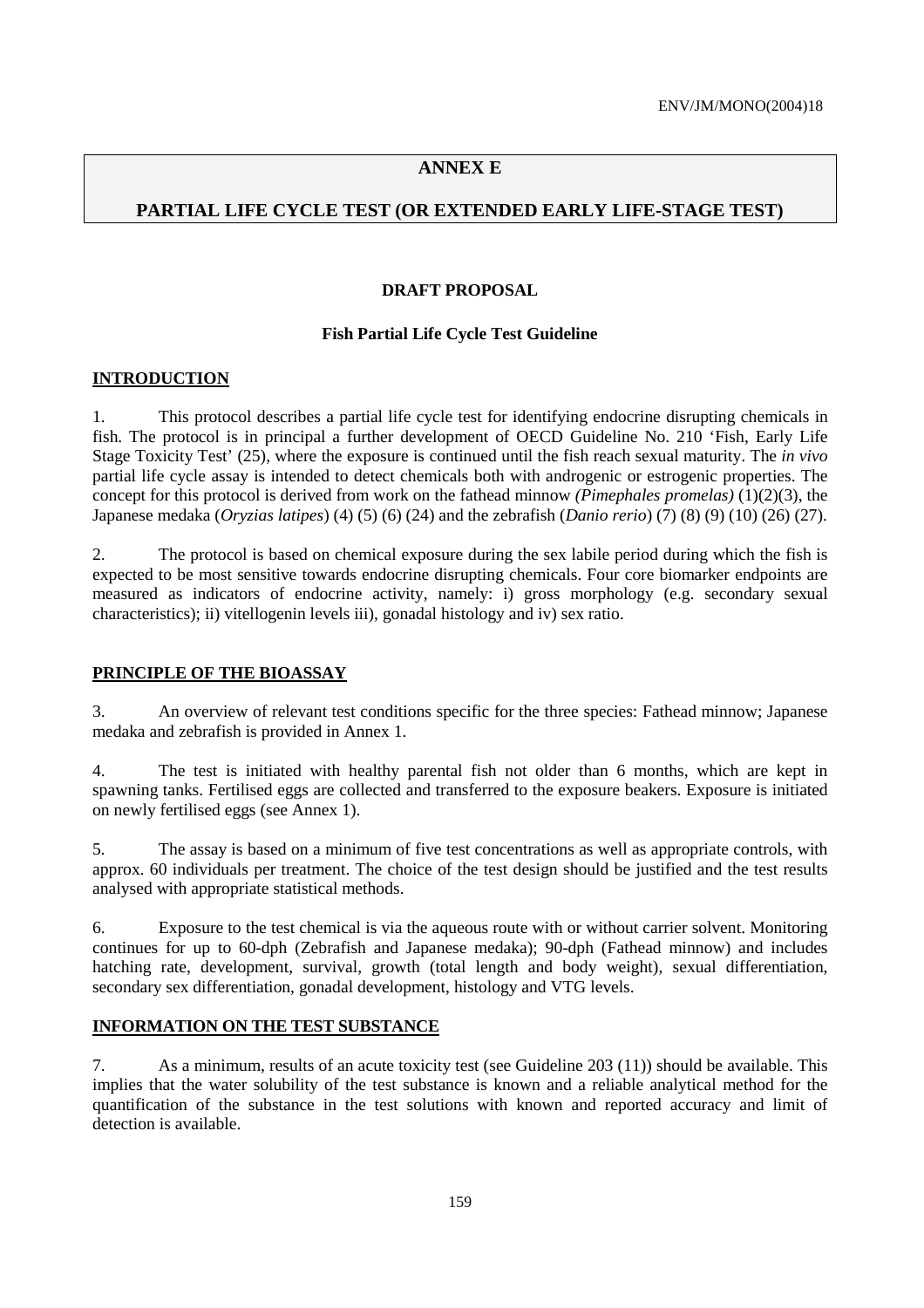#### ENV/JM/MONO(2004)18

8. The following information should normally be available prior to undertaking this bioassay: the structural formula, chemical purity, stability in water and light,  $pK_a$  and  $P_{ow}$ . Regarding chemical stability, it would be useful to have available results from a ready biodegradability test (see Guideline 301 (12)).

## **TEST ACCEPTANCE CRITERIA**

- 9. For the test to be valid the following conditions apply:
	- Post hatch survival in the control(s) should be  $\geq 70\%$ .
	- The dissolved oxygen concentration must have been at least 60 per cent of the air saturation value (ASV) throughout the exposure period;
	- The water temperature must not differ by more than  $\pm 1^{\circ}$ C between test vessels at any one time during the exposure period and should be maintained within a range of  $25\pm2\degree C$ ;
	- If a solvent or dispersant is used, they should not exert any significant effect on fish.

## **DESCRIPTION OF THE METHOD**

### **Apparatus**

- 10. Normal laboratory equipment and especially the following:
	- (a) oxygen and pH meters;
	- (b) equipment for determination of water hardness and alkalinity;
	- (c) adequate apparatus for temperature control and preferably continuous monitoring;
	- (d) tanks made of chemically inert material and of a suitable capacity in relation to the loading and stocking density
	- (e) suitably accurate balance (i.e. accurate to  $\pm$  0.5%).

## **Water**

11. Any water in which the test species shows suitable long-term survival and growth may be used as test water. It should be of constant quality during the period of the test. The pH of the water should be within the range 6.5 to 8.5, but during a given test it should be within a range of  $\pm$  0.5 pH units. In order to ensure that the dilution water will not unduly influence the test result (for example by complexion of test substance), samples should be taken at intervals for analysis. Measurements of heavy metals (e.g. Cu, Pb, Zn, Hg, Cd, Ni), major anions and cations (e.g. Ca, Mg, Na, K, Cl, SO4), pesticides (e.g. total organophosphorus and total organochlorine pesticides), total organic carbon and suspended solids should be made, for example, every three months where a dilution water is known to be relatively constant in quality. If water quality has been demonstrated to be constant over at least one year, determinations can be less frequent and intervals extended (e.g. every six months). Some chemical characteristics of acceptable dilution water are listed in Annex 2.

## **Test solutions**

12. Test solutions of the chosen concentrations are prepared by dilution of a stock solution. The stock solution should preferably be prepared by simply mixing or agitating the test substance in the dilution water by using mechanical means (e.g. stirring or ultrasonication). Saturation columns (solubility columns) can be used for achieving a suitable concentrated stock solution. The use of solvents or dispersants (solubilising agents) may be required in some cases in order to produce a suitably concentrated stock solution. Examples of suitable solvents are acetone, ethanol, methanol, dimethylsulfoxide, dimethylformamide, isopropanol and triethyleneglycol. Examples of dispersants are given in (13). Care should be taken when using readily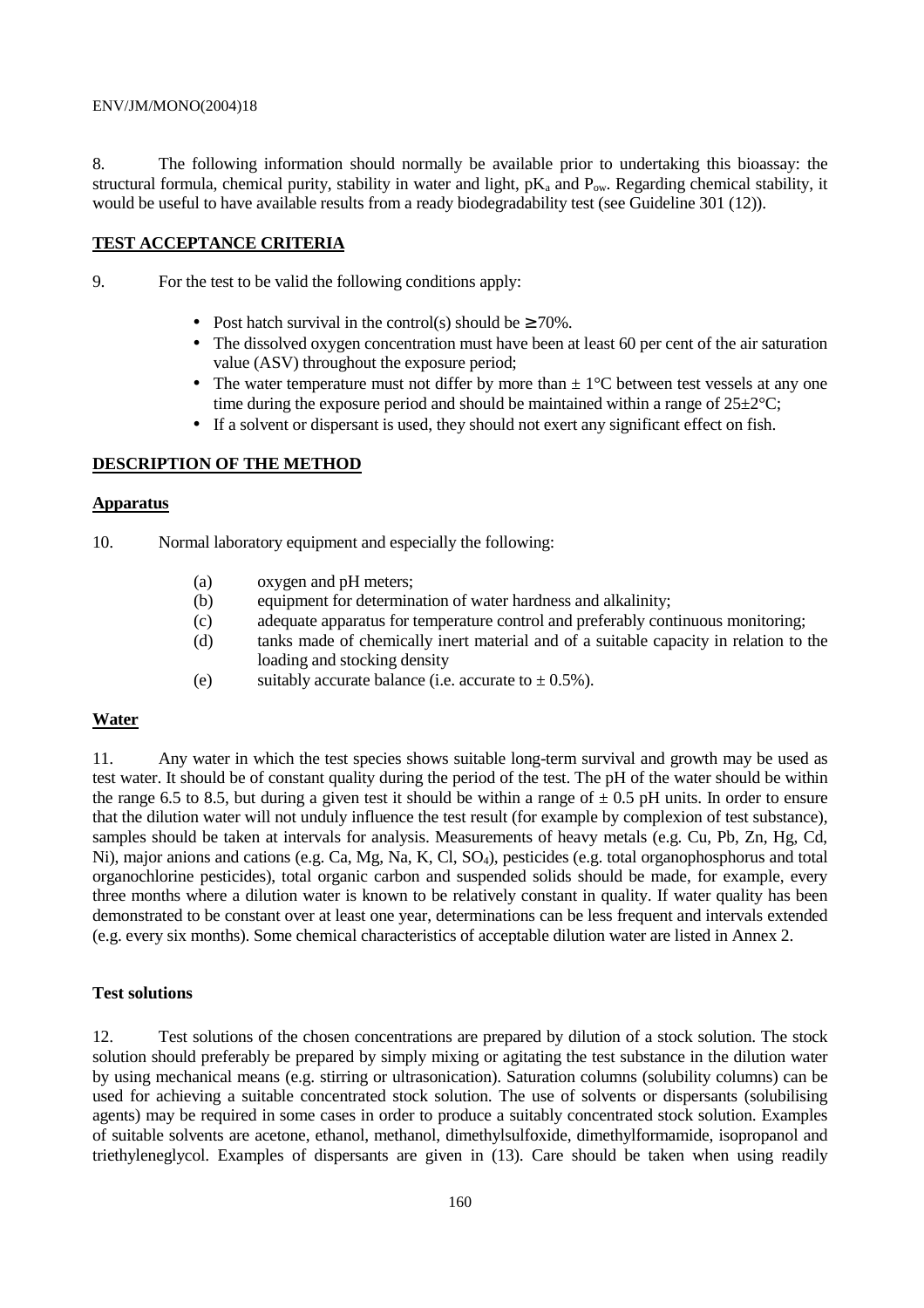biodegradable agents (e.g. acetone) and/or highly volatile compounds as these can cause problems with bacterial build-up. Where a solubilising agent is used to assist in stock solution preparation, its final concentration should not be greater than 0.1 mL/L and should preferably be the same in all test vessels.

13. For flow-through tests, a system which continually dispenses and dilutes a stock solution of the test substance (e.g. metering pump, proportional diluter, saturator system) is required to deliver a series of concentrations to the test chambers. Care should be taken to avoid the use of plastic tubing or other materials, which may contain biologically active substances.

14. For semi-static tests, the frequency of medium renewal will depend on the stability of the test substance. There must be evidence that the concentration of the test substance being tested has been satisfactorily maintained (see paragraph 24-26).

## **Test animals**

15. The exposure phase will be started with newly fertilised embryos. Candidate species for this assay include fathead minnow *(Pimephales promelas)*, Japanese medaka (*Oryzias latipes)* and zebrafish *(Danio rerio)* (Annex 1).

16. Parental fish for the individuals subjected to exposure should be selected from a population of a single stock. The fish should be paired and acclimatized for at least two weeks prior to the test under conditions of water quality and illumination similar to those used in the test (Annex 1). Parental fish should be fed with *Artemia* nauplii minimum twice a day. For avoiding genetic bias eggs are collected from several breading pairs, mixed and randomly selected for initiation of the test.

#### **Conditions of exposure**

#### **Age of test organism at start of exposure and duration of test**

17. Medaka and zebrafish are exposed from embryos and until 60 dph, while fathead minnow are exposed from embryos until 100 dph (see Annex 1).

**To be discussed further:** Detailed description is needed for the difference of exposure duration for each test species.

#### **Feeding**

18. Throughout the test the fish should be fed adequate amount (food taken up within one hour) of *Artemia* nauplii, exclusively. Care should be taken to avoid microbial growth and water turbidity. The fish should be fed at least 2 times per day, separated by at least three hours between each feeding.

#### **Maintenance of aquaria**

19. Excess bacterial or algal growth should be removed by appropriate measures.

20. Uneaten food and faecal material should be removed from the test vessels each day by carefully cleaning the bottom of each tank using suction.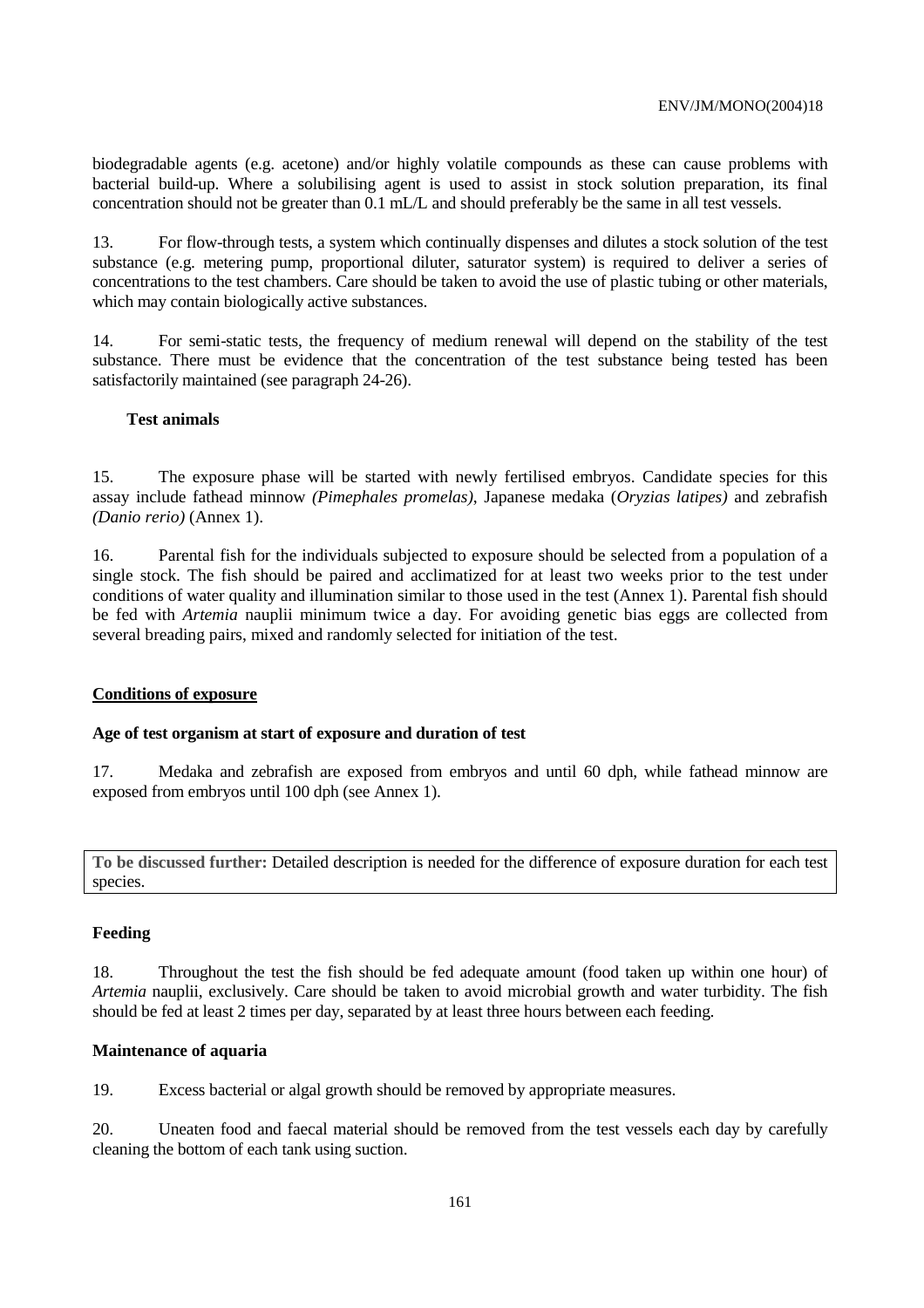## **Light and temperature**

21. The photoperiod should be 16 h light: 8 h dark and water temperature should be  $25 \pm 2^{\circ}$ C.

## **Test concentrations and controls**

22. It is recommended to use a minimum of five chemical concentrations. The highest test concentrations should be sublethal and should not exceed 10% of the LC50 value of the test substance determined in an early life stage test (OECD 210). A control group is exposed in rearing medium. If a solvent or dispersant is used an additional solvent or dispersant, control is included.

23. As estrogen and androgen control 17α-ethinylestradiol (10 ng/L) and methyldihydrotestosteron (25 ng/L), respectively is recommended. Other potential model substances should discussed further.

## **Frequency of analytical determinations and measurements**

24. During the partial life cycle assay, the concentrations of the test substance are determined at regular intervals, as follows: the flow rates of diluent and toxicant stock solution should be checked at intervals, at least twice per week, and should not vary by more than 10% throughout the assay. It is essential that the actual test chemical concentrations be measured in all vessels at the start of the assay and at weekly intervals thereafter. The test substance concentration is expected to remain within 20% of nominal values.

25. In semi-static (renewal) tests where the concentration of the test substance is expected to remain within  $\pm 20\%$  of the nominal values, it is recommended that, as a minimum, the highest and lowest test concentrations and positive controls be analysed when freshly prepared and immediately prior to renewal at the start of the study and weekly thereafter. For tests where the concentration of the test substance is not expected to remain within  $\pm 20\%$  of nominal, all test concentrations must be analysed following the same regime as for more stable substances.

26. It is recommended that results are based on measured concentrations. However, if evidence is available to demonstrate that the concentration of the test substance in solution has been satisfactorily maintained within ±20% of the nominal or measured initial concentration throughout the test, then the results can be based on either nominal or measured values.

27. During the test, dissolved oxygen, pH and temperature should be measured in all test vessels at least once per week. Total hardness and alkalinity should be measured in the controls and one vessel at the highest concentration at least once per week. Temperature should preferably be monitored continuously in at least one test vessel. In semi-static tests, it is recommended that dissolved oxygen be measured more frequently, preferably before and after each water renewal or at least once a week.

# **Observations**

28. In the beginning of the test the embryo survival and hatching success should be recorded. Throughout the test fish should be inspected daily and any external abnormalities (such as haemorrhages, malformations, head and skeletal deformities) noted. Any mortality should be recorded and dead eggs or fish removed as soon as possible.

29. Any abnormal behaviour (relative to controls) should be noted; this might include signs of general toxicity including hyperventilation, uncoordinated swimming, loss of equilibrium, change in pigmentation and atypical quiescence or feeding.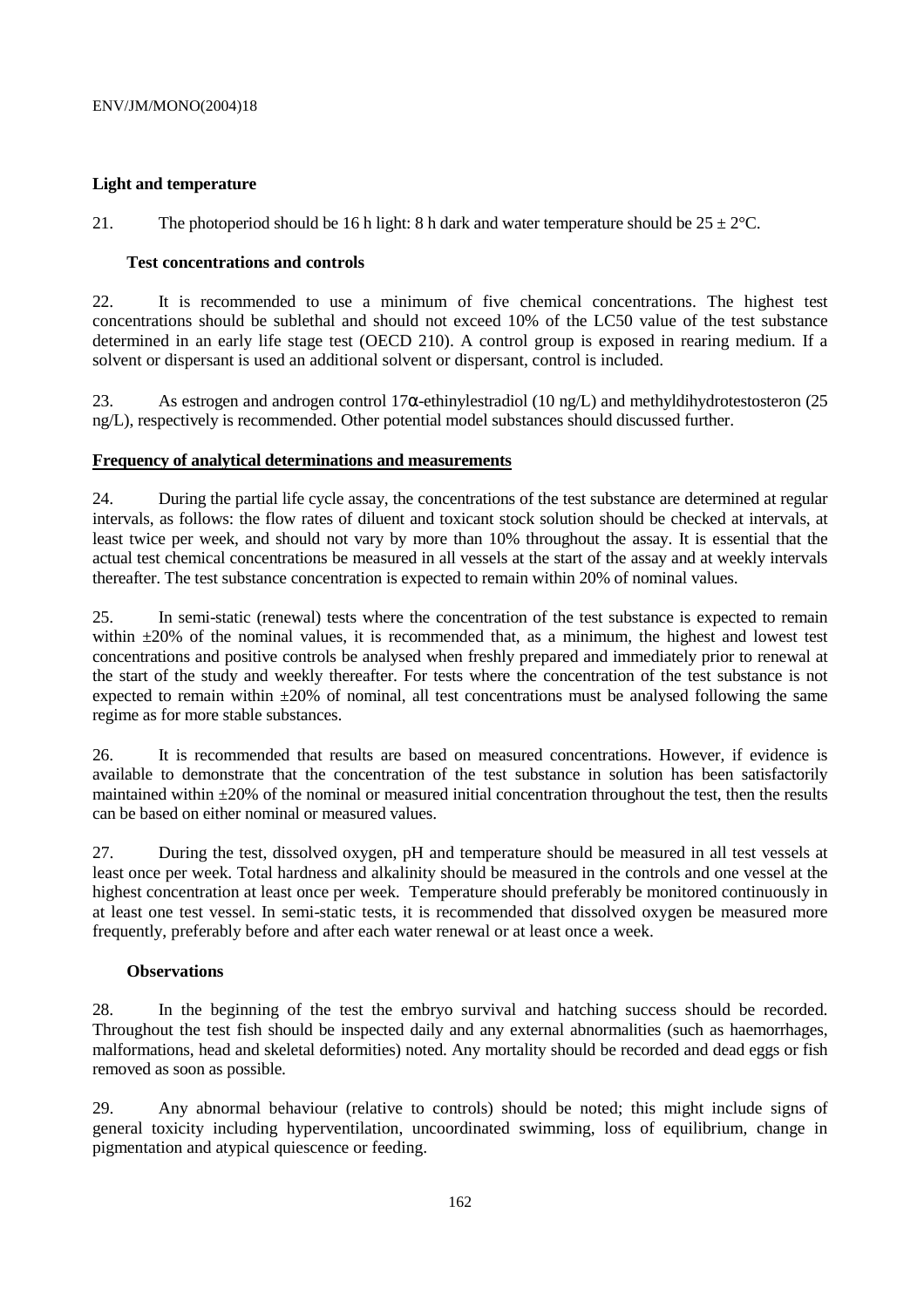## **Sampling of fish**

30. Sampling scheme for the individual species is given in Annex 1. Sampled fish should be anaesthetised with MS-222 (500 mg per L buffered with 200 mg NaHCO<sub>3</sub> per L) or FA-100 (4-allyl-2methoxyphenol: eugenol), individually measured (total length) and weighed as wet weight (blotted dry).

## **1. Vitellogenin (VTG)**

31. The measurement of VTG should be based upon a quantitative and validated method. Information should be available upon the intra-assay and inter-assay variability of the method used in a given laboratory. Different methods are available to assess VTG production in different fish species considered in this assay; a measurement technique that is both relatively sensitive and specific is determination of protein concentrations in plasma via enzyme-linked immunosorbant assay (ELISA). It is preferable to use homologous antibodies (raised against VTG of the same species) and most important homologues standards. Validation of a quantitative method is essential to obtain meaningful results. One challenge to the implementation of the fish endocrine screening assay for routine use will be standardization of the measurement of VTG; ideally, both a standard (perhaps monoclonal) antibody and protein (VTG) standards should be broadly available (1) (2) (14) (15) (16) (17) (18) (19) (20) (21) (22) (23)

32. Fish sampled for VTG measurements should be individually frozen in liquid nitrogen. Due to the small size of the fish VTG should be measured in whole body homogenate samples, e.g., by use of ELISA (3) (21). The minimum weight of the individual fish for whole body VTG measurement should be 10 mg. Maximum weight shall be considered.

**To be discussed further:** With regard to medaka, the livers should be removed and weighed for measurement of hepatic VTG concentration. The liver removed should be stored at –70 to –80 °C until the VTG measurements. For the assay, they should be individually homogenized with ELISA buffer, centrifuged and the collected supernatants are used for VTG determination.

## **Gonadal histology**

33. At termination of the exposure the remaining fish are fixed in an appropriate fixative for morphological evaluation. Proposed fixatives include phosphate buffered formalin or Bouin's solution. For histological evaluation the fish are processed and embedded in paraffin or plastics. Fish should be sectioned longitudinally at 3-5  $\mu$ m in thickness. An appropriate number of whole body sections showing different levels of the gonads are cut. Sections are stained with haematoxylin and eosin or other suitable alternative stains and examined by light-microscopy with respect to the gonadal development including sex, intersexuality (simultaneous presence of oocytes and sperm). It should be noted that some fish naturally lack a fully developed pair of gonads and only one gonad may be present (eg. medaka). All such observations must be recorded.

**To be discussed further:** With regard to medaka and fathead minnow, after sampling the liver, fish should be ventrally opened and viscera gently separated to reach the gonads. The gonads should ideally be fixed in situ for approximately 10 minutes, then removed and weighed (to the nearest 0.0001 g) for determination of the gonado-somatic index (GSI).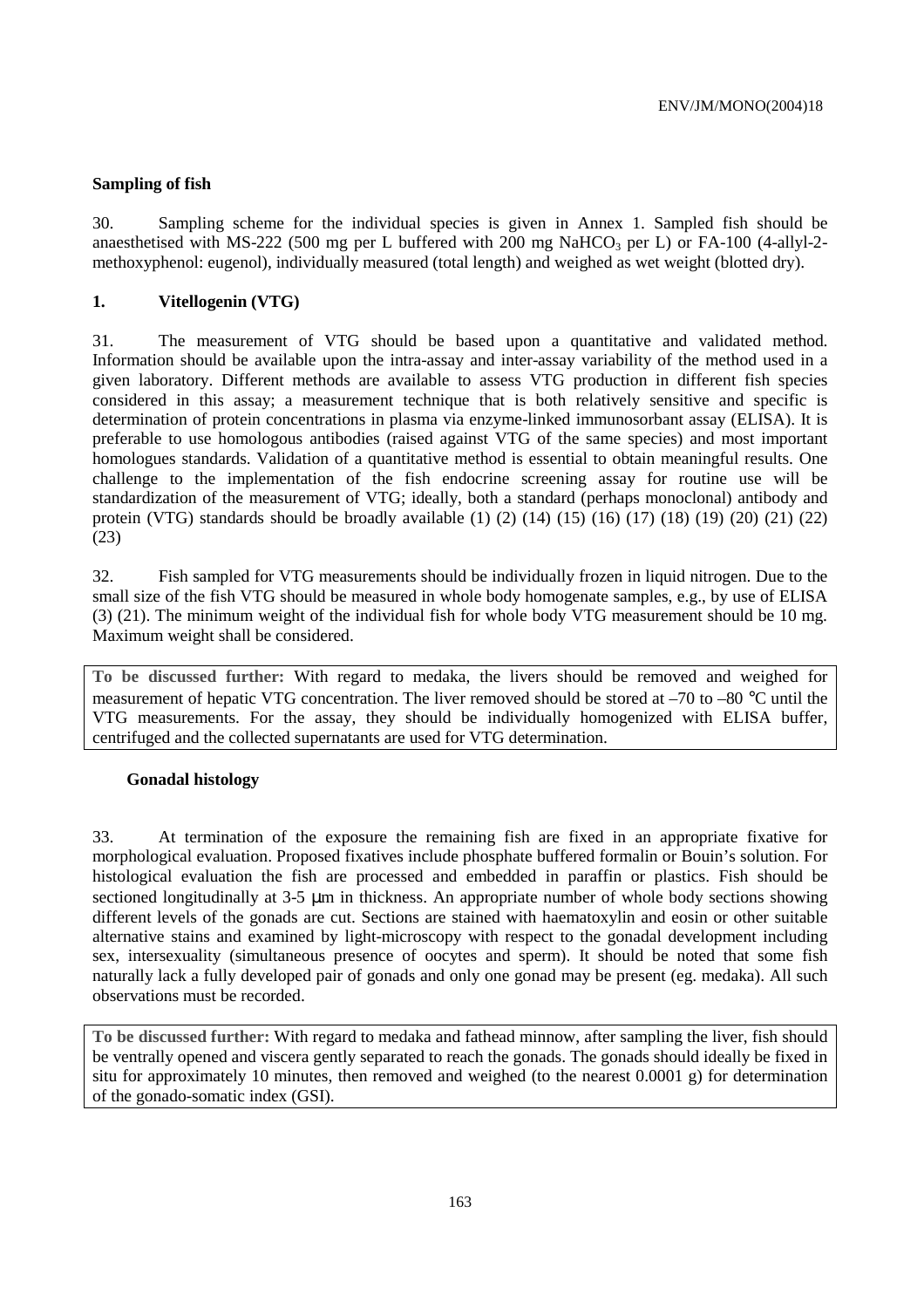#### **Secondary sexual characteristics**

34. Secondary sexual characters are under endocrine control; therefore observations of physical appearance of the fish should be made at the end of the exposure. E.g. in medaka, papillary process on the posterior part of the anal fin in females is androgen sensitive. The shape of dorsal and anal fins is also sensitive to endocrine active substances.

## **DATA AND REPORTING**

#### **Treatment of results**

35. The primary goal of the data analyses are to calculate the No-Observed Effect Concentration and the Lowest Observed Effect Concentration based on potentially adverse population effects (NOEC<sub>adverse</sub> and LOECadverse, respectively). These calculations should address the effects on survival, gross development, growth and sex ratio. Secondarily, the data for VTG and gonadal histology may be used to calculate NOEC and LOEC values based on mechanistic biomarker response (NOEC<sub>biomarker</sub> and LOEC<sub>biomarker</sub>, respectively).

36. If a carrier solvent is used in the test, appropriate analytical method should be used prior to data analysis to determine whether there are differences between the solvent control and control group. If no differences are found, these groups are pooled for subsequent analysis. If differences are found, the control group without solvent is excluded from the subsequent analysis. To identify potential endocrine activity by a chemical, biological responses except for sex ratios may be compared using analysis of variance (ANOVA) followed by multiple comparison test (e.g. Dunnett's multiple comparison test). If the assumptions for parametric methods are not met, non-parametric test should be conducted. The data on sex ratios should be assessed by chi-squared analysis.

#### **Test report**

37. The test report must include the following information:

**Test substance:** Relevant physical-chemical properties; chemical identification data including purity and analytical method for quantification of the test substance where appropriate.

**Test conditions:** Test procedure used (e.g. semi-static/renewal, flow-through); test design including test concentrations, method of preparation of stock solutions, frequency of renewal (the solubilising agent and its concentration must be given, when used); the nominal test concentrations, the means of the measured values and their standard deviations in the test vessels and the method by which these were attained and evidence that the measurements refer to the concentrations of the test substance in true solution; dilution water characteristics (including pH, hardness, alkalinity, temperature, dissolved oxygen concentration, residual chlorine levels, total organic carbon, suspended solids and any other measurements made); water quality within test vessels: pH, hardness, temperature and dissolved oxygen concentration; detailed information on feeding (e.g. type of food(s), source, amount given and frequency and analyses for relevant contaminants (eg PCBs, PAHs and organochlorine pesticides);

**Results:** Evidence that controls met the validity criteria, data on mortalities occurring in any of the exposed groups; statistical analytical techniques used, treatment of data and justification of techniques used; tabulated data on biological observations of gross morphology, vitellogenin and gonad histology; results of the statistical analysis preferably in tabular and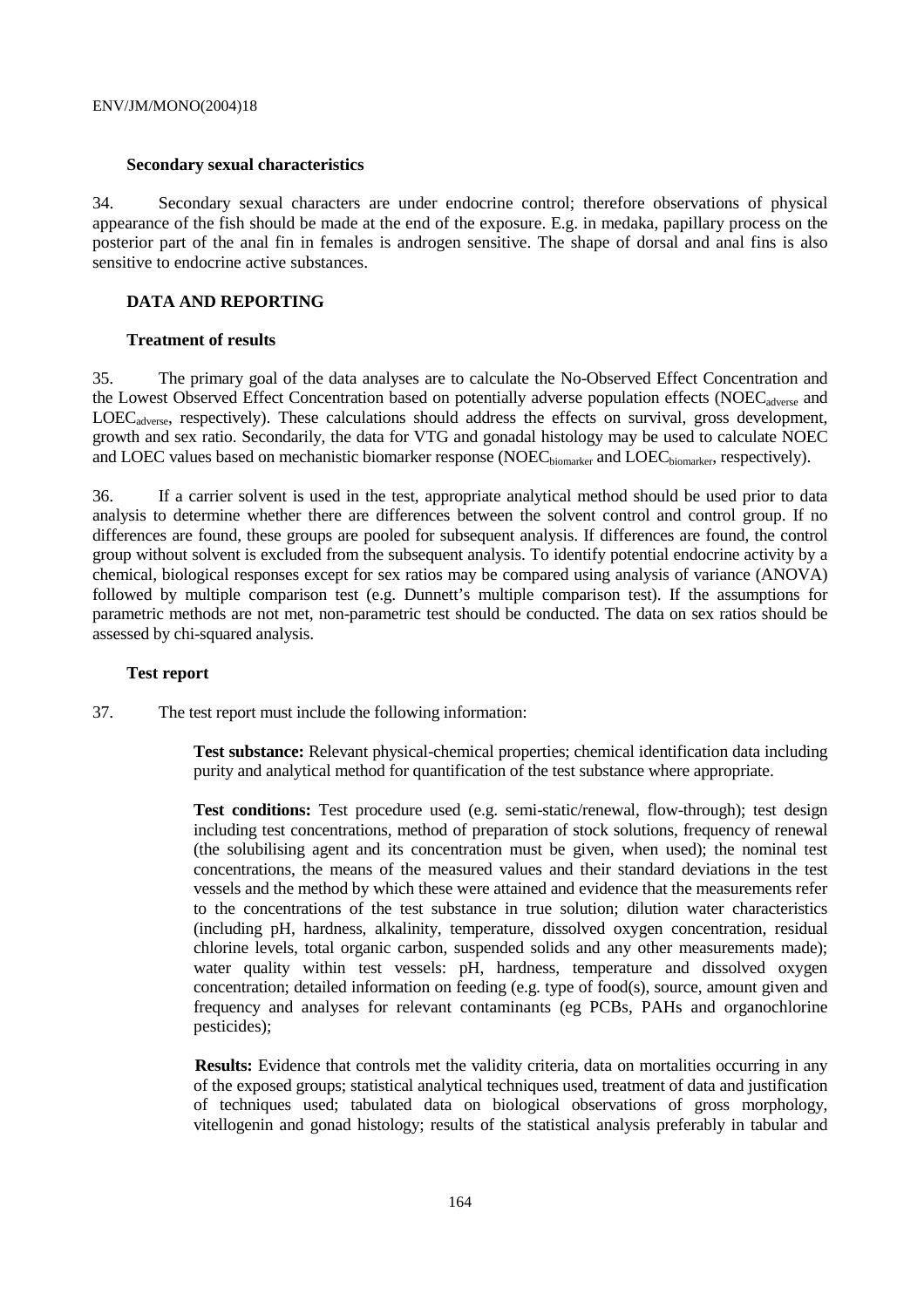graphical form; incidence of any unusual reactions by the fish and any visible effects produced by the test substance.

#### **LITERATURE**

- 1) Panter GH, Thompson RS, Sumpter JP. 1998a. Adverse reproductive effects in male fathead minnows (*Pimephales promelas*) exposed to environmentally relevant concentrations of the natural oestrogens, oestradiol and oestrone. *Aquat Toxicol* 42:243-253.
- 2) Panter GH, Campbell PM, Hutchinson TH, Kime DE, Länge R, Lye C, McCahon P, Sumpter JP, Tattersfield LJ, Tyler CR. 1998b. Effects of endocrine disruptors in the fathead minnow (*Pimephales promelas*). *Abstracts*, 19th Annual Meeting, Society of Environmental Toxicology and Chemistry, Charlotte, NC, USA.
- 3) Aerle, R., Pounds, N., Hutchinson, T., Maddix, S., Tyler, C.R. (2003). Window of sensitivity for estrogenic effects of ethinylestradiol in early life stages of fathead minnow, *Pimephales promelas. Submitted??*
- 4) Gray MA and Metcalfe CD (1999). Toxicity of 4-*tert*-octylphenol to early life stages of Japanese medaka (*Oryzias latipes*) *Aquat Toxicol* 46(2):149-154
- 5) Groonen S, Denslow N, Manning S, Barnes S, Barnes D and Brouwer M (1999) Serum vitellogenin levels and reproductive impairment of male Japanese medaka (*Oryzias latipes*) exposed to 4-tert-octylphenol. *Environ Hlth Perspect* 10: 385-390
- 6) Yokota, H., Tsuruda, Y., Maeda, M., Oshima, Y., Tadokoro, H., Nakazono, A., Honjo, T., Kobayashi, K. (2000). Effects of bisphenol A on the early life stage in Japanese medaka *(Oryzias latipes). Environ Toxicol Chem* 19: 1925-1930*.*
- 7) Andersen, L., Bengtsson, B.E., Björk, M., Gessbo, Å., Holbech, H., Hylland, K., Norrgren, L., Pedersen, K.L., Lundgren, A., Petersen, G.I., Steinholz, Å. and Örn, S. (2000) Zebrafish for testing endocrine disrupting chemicals. TemaNord 2000:555. ISBN:92-893-0480-4.
- 8) Andersen, L., Gessbo, Å., Holbech, H. Norrgren, L., Petersen, GI. (2001). Effects of exposure during early development to 17α-ethinylestradiol on the sexual differentiation and induction of vitellogenin in zebrafish (*Danio rerio*). *Comparative Biochemistry and Physiology Part C. 134:265- 374*
- 9) Van den Belt K, Verheyen R and Witters H (2001) Reproductiv effects of ethynylestrdadiol and 4toctylphenol on the Zebrafish (Danio rerio) *Arch Environ Contam Toxicol* 19: 419-427
- 10) Örn, S., Holbech, H., Madsen, T.H., Norrgren, L., Petersen, G.I. (2002). Exposure of juvenile zebrafish (Danio rerio) to ethinylestradiol and methyltestosterone; effects on gonad development and vitellogenin induction. Accepted. *Aquatic toxicology*
- 11) OECD Guideline No. 203. (1992) Fish, Acute Toxicity Test.
- 12) OECD Guideline No. 301. (1992) Ready Biodegradability.
- 13) OECD (2000). Guidance document on aquatic toxicity testing of difficult substances and mixtures. OECD Environmental Health and Safety Publications. Series on Testing and Assessment. No. 23.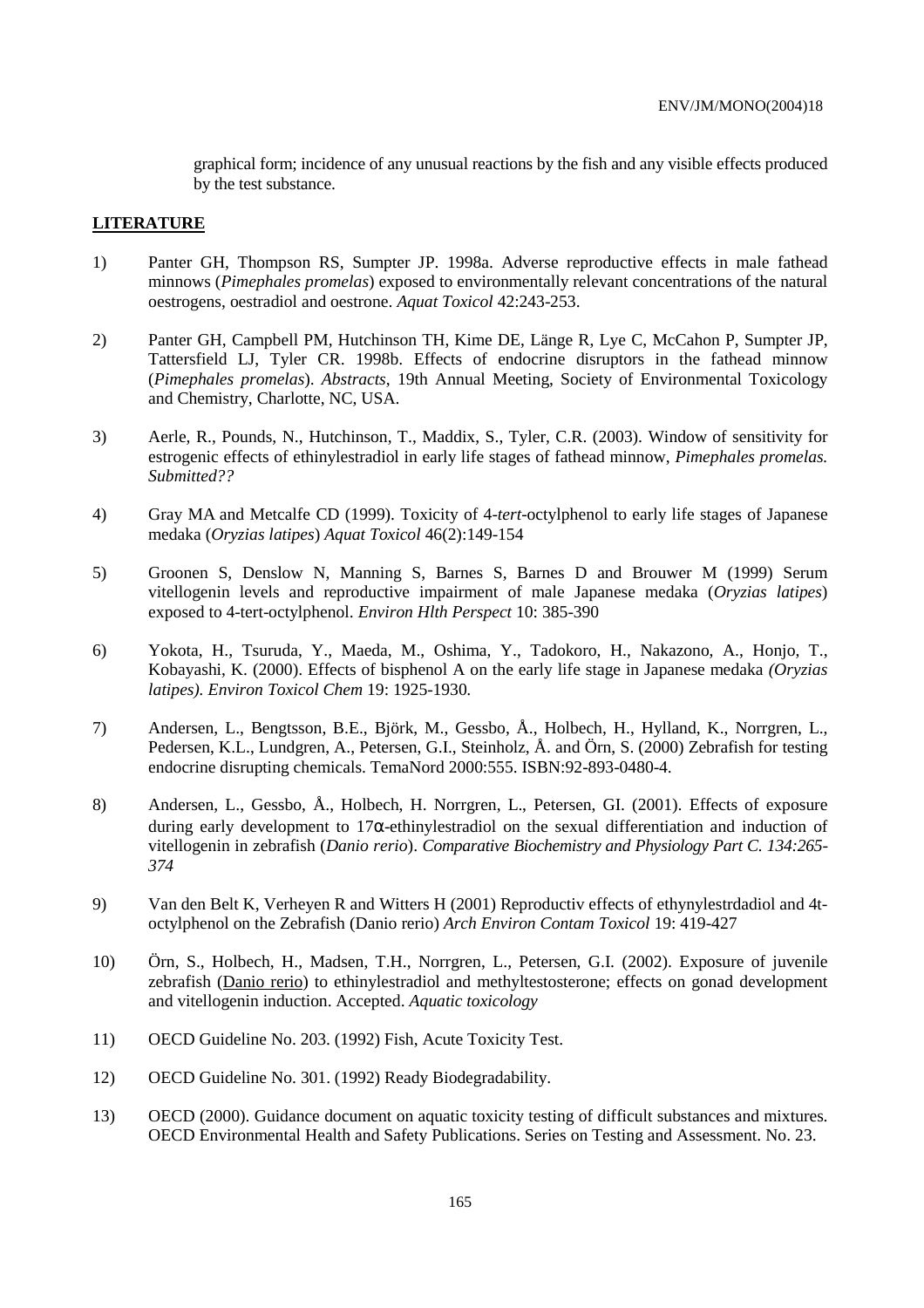- 14) Parks LG, Cheek AO, Denslow ND, Heppell SA, McLachlan JA, LeBlanc GA, Sullivan CV. 1999. Fathead minnow (*Pimephales promelas*) vitellogenin: Purification, characterization, and quantitative immunoassay for the detection of estrogenic compounds. *Comp Biochem Physiol* 132C:113-125.
- 15) Korte JJ, Kahl MD, Jensen KM, Pasha MS, Parks LG, LeBlanc GA, Ankley GT. 2000. Fathead minnow vitellogenin: Complementary DNA sequence and messenger RNA and protein expression after 17â-estradiol treatment. *Environ Toxicol Chem* 19:972-981.
- 16) Tyler CR, Vandereerden B, Jobling S, Panter G, Sumpter JP. 1996. Measurement of vitellogenin, a biomarker for exposure to oestrogenic chemicals, in a wide variety of cyprinid fish. *Journal of Comp Physiol* 166B: 418-426.
- 17) Rose J, Holbech H, Lindholst C, Noerum U, Povlsen A, Korsgaard B, Bjerregaard P. 2002. Vitellogenin induction by 17β-estradiol and 17α-ethinylestradiol in male zebrafish (*Danio rerio*). Comp. Biochem. Physiol. C. 131: 531-539.
- 18) Nishi K, Chikae M, Hatano Y, Mizukami H, Yamashita M, Sakakibara R, Tamiya E, 2002. Development and application of a monoclonal antibody-based sandwich ELISA for quantification of Japanese medaka (Oryzias latipes) vitellogenin. Comp.biochem. Phys. C 132 (2): 161-169.
- 19) Yokota H, Morita H, Nakano N, Kang IJ, Tadokoro H, Oshima Y, Honjo T, Kobayashi K. 2001. Development of an ELISA for determination of the Hepatic vitellogenin in Medaka (*Oryzias latipes*). *Jpn J Environ Toxicol* 4:87–98.
- 20) Brion F, Nilsen BM, Eidem JK, Goksoyr A, Porcher JM. 2002. Development and validation of an enzyme-linked immunosorbent assay to measure vitellogenin in the zebrafish (Danio rerio). *Environ Toxicol Chem*. 21(8):1699-1708
- 21) Holbech H, Andersen L, Petersen GI, Korsgaard B, Pedersen KL, Bjerregaard P. 2001. Development of an ELISA for vitellogenin in whole body homogenate of zebrafish (*Danio rerio*). Comp. Biochem. Physiol. C. 130: 119-131.
- 22) Fenske M., van Aerle, R.B., Brack, S.C., Tyler, C.R., Segner, H., (2001). Development and validation of a homologous zebrafish (*Danio rerio* Hamilton- Buchanan) vitellogenin enzymelinked immunosorbent assay (ELISA) and its application for studies on estrogenic chemicals. Comp. Biochem. Phys. C 129 (3): 217-232.
- 23) Van den Belt K, Wester PW, Van der Ven LT, Verheyen R, Witters H. Effects of ethynilestradiol on the reproductive physiology in zebrafish (*Danio rerio*): time dependency and reversibility. *Env Toxicol Chem*, 21, 4, April 2002, pp. 767-775
- 24) Seki M, Yokota H, Maeda M, Tadokoro H, Kobayashi K. 2003. Effects of 4-nonylphenol and 4-*tert*octylphenol on sex differentiation and vitellogenin induction in medaka (*Oryzias latipes*). *Environ Toxicol Chem* 22 (in press).
- 25) OECD Guideline No. 210. (1992) Fish, Early Life Stage Toxicity Test.
- 26) Hill, R.L., Janz, D.M. (2003). Developmental estrogenic exposure in zebrafish *(Danio rerio)*: I. Effects on sex ratio and breeding success. *Aquatic Toxicology* 00:1-13. In press.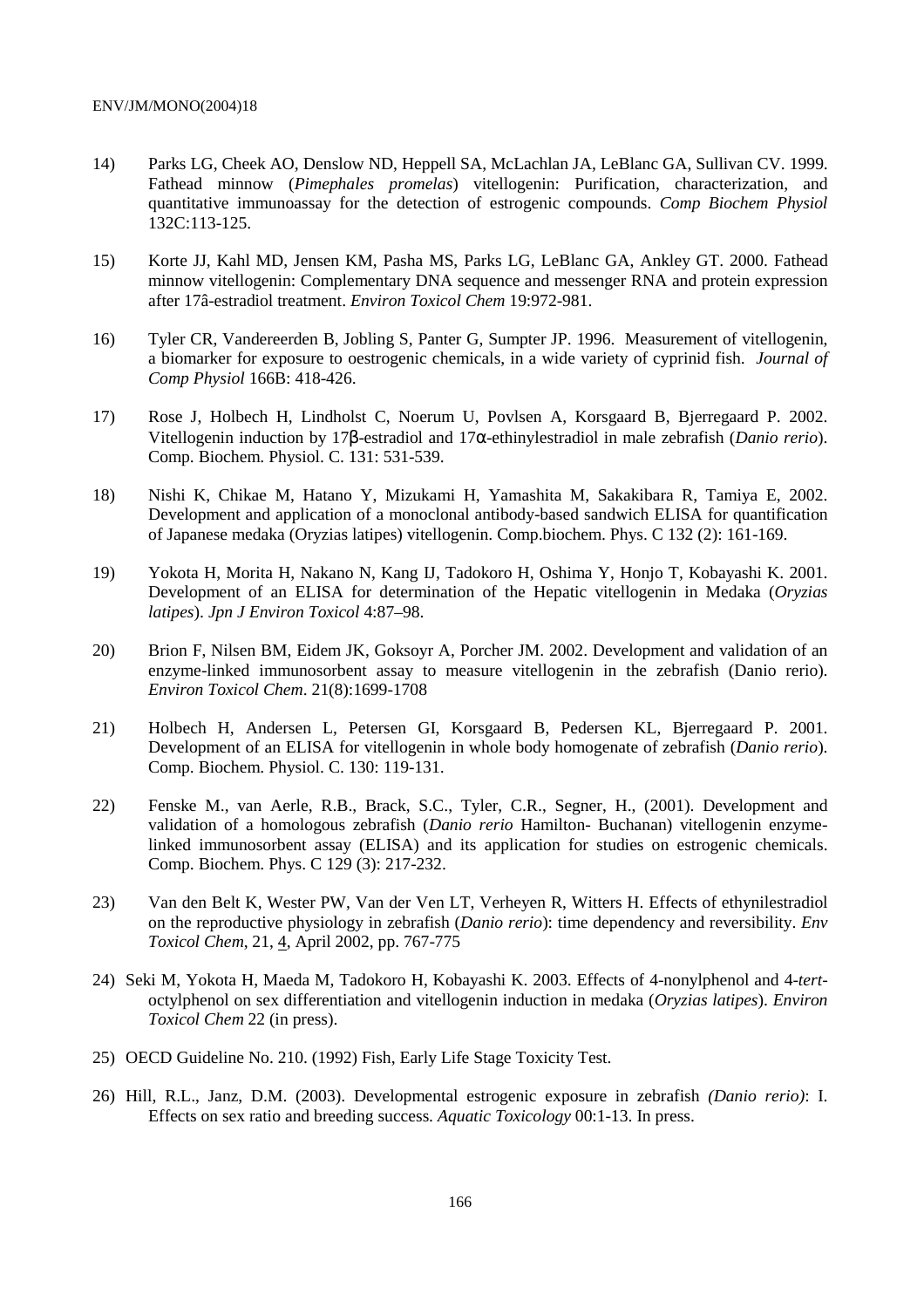27) Weber, L.P., Hill, R.L., Janz, D.M. (2003). Developmental estrogenic exposure in zebrafish *(Danio rerio):* II. Histological evaluation of gametogenesis and organ toxicity. *Aquatic Toxicology* 00:1- 16. In press.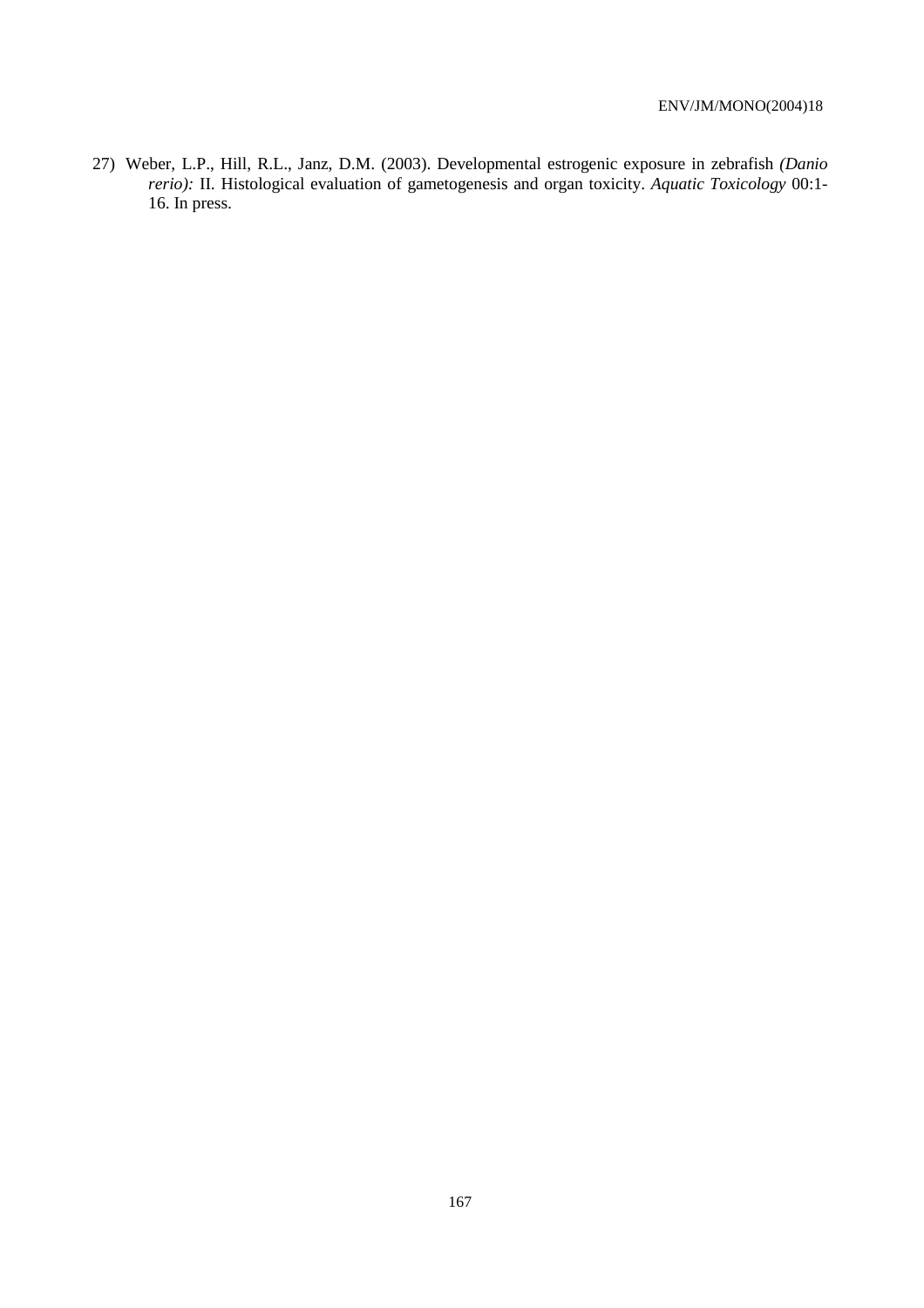# **APPENDIX 1:**

# **EXPERIMENTAL CONDITIONS FOR THE FISH PARTIAL LIFE CYCLE TEST GUIDELINE**

| 1. Recommended<br>species                            | Fathead minnow<br>(Pimephales promelas)                                                             | Medaka<br>(Oryzias latipes)                                                             | Zebrafish<br>(Danio rerio)                                                              |
|------------------------------------------------------|-----------------------------------------------------------------------------------------------------|-----------------------------------------------------------------------------------------|-----------------------------------------------------------------------------------------|
| 2. Test type                                         | Flow-through or semi-<br>static                                                                     | Flow-through or semi-<br>static                                                         | Flow-through or semi-<br>static                                                         |
| 3. Water temperature                                 | $25 \pm 2$ <sup>o</sup> C                                                                           | $25 \pm 2$ <sup>o</sup> C                                                               | $25 \pm 2^{\circ}$ C                                                                    |
| 4. Illumination quality                              | Fluorescent bulbs (wide<br>spectrum)                                                                | Fluorescent bulbs (wide<br>spectrum)                                                    | Fluorescent bulbs (wide<br>spectrum)                                                    |
| 5. Light intensity                                   | 10-20 $\mu$ E/M <sup>2</sup> /s, 540-<br>1080 lux, or 50-100 ft-c<br>(ambient laboratory<br>levels) | $10-20 \mu E/M^2/s$ , 540-1080<br>lux, or 50-100 ft-c<br>(ambient laboratory<br>levels) | $10-20 \mu E/M^2/s$ , 540-1080<br>lux, or 50-100 ft-c<br>(ambient laboratory<br>levels) |
| 6. Photoperiod                                       | 16 h light, 8 h dark                                                                                | 16 h light, 8 h dark                                                                    | 16 h light, 8 h dark                                                                    |
| 7. Loading rate                                      | $<$ 5 g per L                                                                                       | $<$ 5 g per L                                                                           | $<$ 5 g per L                                                                           |
| 8. Test chamber size                                 | $12 L$ (until 34 dph)                                                                               | 2 L (minimum)                                                                           | 6 L (minimum)                                                                           |
|                                                      | 54 L (from 34 to 90<br>dph)                                                                         |                                                                                         |                                                                                         |
| 9. Test solution volume                              | 9.5 L (until 34 dph)                                                                                | $1.5 L$ (minimum)                                                                       | 5 L (minimum)                                                                           |
|                                                      | 45 L (from 34 to 90<br>dph)                                                                         |                                                                                         |                                                                                         |
| 10. Volume exchanges<br>of test solutions            | Minimum of 3 daily                                                                                  | Minimum of 3 daily                                                                      | Minimum of 3 daily                                                                      |
| 11. Age of test<br>organisms at start of<br>exposure | Newly fertilised eggs                                                                               | Newly fertilised eggs                                                                   | Newly fertilised eggs                                                                   |
| 12. No. of eggs per test<br>vessel                   | 80                                                                                                  | 80                                                                                      | 80                                                                                      |
| 13. No. of treatments                                | Minimum 5 (plus<br>appropriate controls)                                                            | Minimum 5 (plus<br>appropriate controls)                                                | Minimum 5 (plus<br>appropriate controls)                                                |
| 14. No. vessels per<br>treatment                     | 2 (minimum)                                                                                         | 2 (minimum)                                                                             | 2 (minimum)                                                                             |
| 15. Feeding regime                                   | Live Artemia minimum<br>twice daily (ad libitum)                                                    | Live Artemia minimum<br>twice daily (ad libitum)                                        | Live Artemia minimum<br>twice daily (ad libitum)                                        |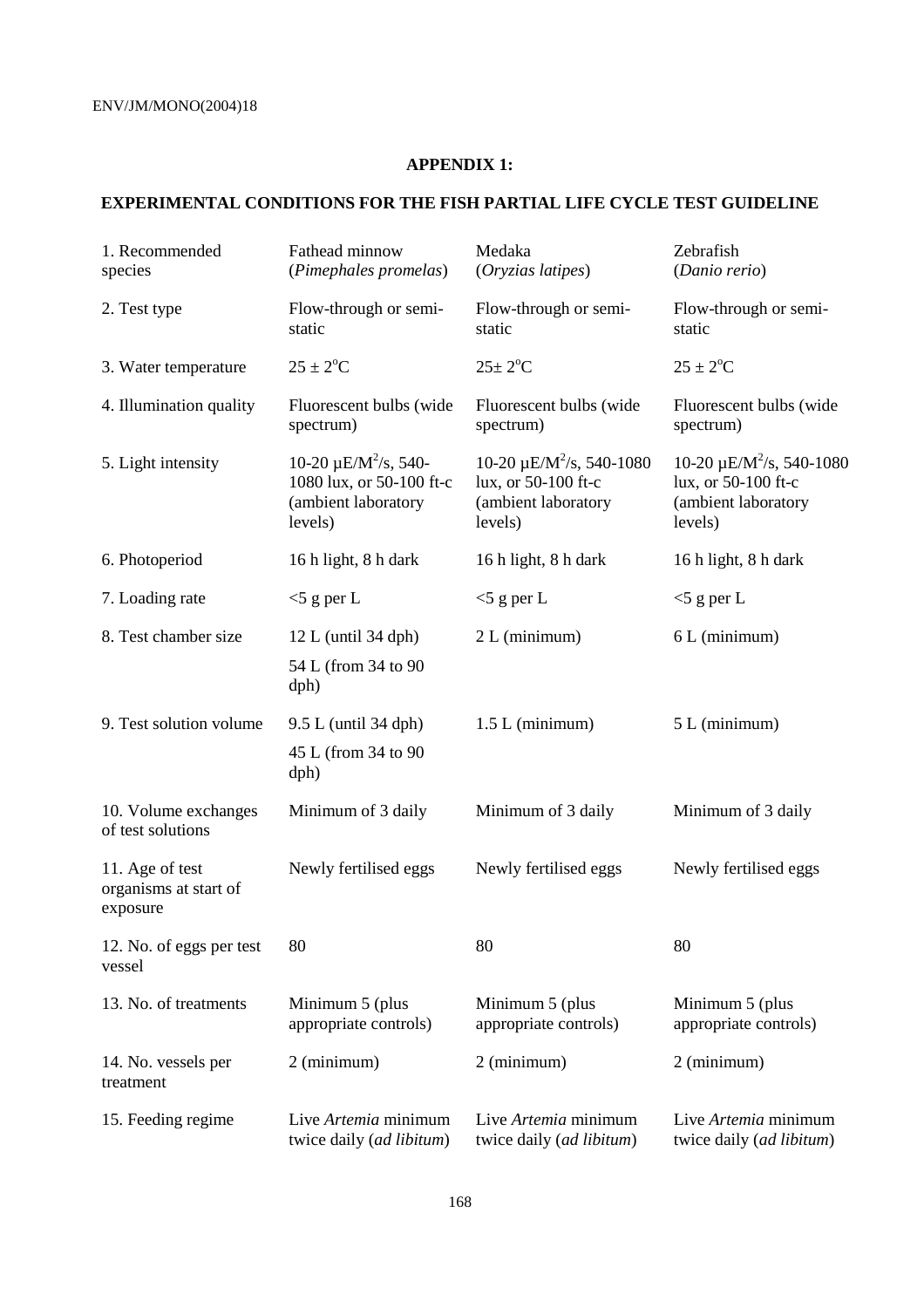| 16. Aeration                                                                  | None unless DO<br>concentration falls<br>below 4.9 mg per L                                                                   | None unless DO<br>concentration falls below<br>$4.9$ mg per L                                                                 | None unless DO<br>concentration falls below<br>$4.9$ mg per L                                                                 |  |
|-------------------------------------------------------------------------------|-------------------------------------------------------------------------------------------------------------------------------|-------------------------------------------------------------------------------------------------------------------------------|-------------------------------------------------------------------------------------------------------------------------------|--|
| 17. Dilution water                                                            | Clean surface, well or<br>reconstituted water                                                                                 | Clean surface, well or<br>reconstituted water                                                                                 | Clean surface, well or<br>reconstituted water                                                                                 |  |
| 18. Dilution factor                                                           | $\leq$ 3.2                                                                                                                    | $\leq$ 3.2                                                                                                                    | $\leq$ 3.2                                                                                                                    |  |
| 19. Pre-exposure period                                                       | None                                                                                                                          | None                                                                                                                          | None                                                                                                                          |  |
| 20. Chemical exposure<br>duration                                             | Approximately 100-d                                                                                                           | Approximately 70-d                                                                                                            | Approximately 65-d                                                                                                            |  |
| 21. Biological endpoints                                                      | Non-specific:                                                                                                                 | Non-specific:                                                                                                                 | Non-specific:                                                                                                                 |  |
|                                                                               | - hatching success<br>- survival<br>- behavior<br>Endocrine biomarkers:<br>- gross morphology<br>- VTG<br>- gonadal histology | - hatching success<br>- survival<br>- behavior<br>Endocrine biomarkers:<br>- gross morphology<br>- VTG<br>- gonadal histology | - hatching success<br>- survival<br>- behavior<br>Endocrine biomarkers:<br>- gross morphology<br>- VTG<br>- gonadal histology |  |
|                                                                               | Sex ratio                                                                                                                     | Sex ratio                                                                                                                     | Sex ratio                                                                                                                     |  |
| 22. Sampling for VTG<br>analysis                                              | 34 days post hatch<br>larvae                                                                                                  | 34 days post hatch larvae                                                                                                     | 34 days post hatch larvae                                                                                                     |  |
| <b>Needs to be discussed</b><br>further                                       |                                                                                                                               |                                                                                                                               |                                                                                                                               |  |
| 23. Number of fish<br>sampled for VTG<br>measurement                          | Approximately 20                                                                                                              | Approximately 20                                                                                                              | Approximately 20                                                                                                              |  |
| 24. Sampling for<br>gonadal histology and<br>sex ratio examination            | End of exposure                                                                                                               | End of exposure                                                                                                               | End of exposure                                                                                                               |  |
| 25. Number of fish<br>sampled for histology<br>and sex ratio<br>determination | Approximately 40                                                                                                              | Approximately 40                                                                                                              | Approximately 40                                                                                                              |  |
| 26. Test acceptability                                                        | Hatching success ><br>66%                                                                                                     | Hatching success ><br>80%                                                                                                     | Hatching success ><br>80%                                                                                                     |  |
|                                                                               | Post hatch survival<br>$\overline{\phantom{a}}$<br>$\geq$ 70% post hatch<br>survival of fish in<br>the controls               | Post hatch survival $\geq$<br>$\blacksquare$<br>80% post hatch<br>survival of fish in the<br>controls                         | Post hatch survival $\geq$<br>$\overline{\phantom{a}}$<br>70% post hatch<br>survival of fish in the<br>controls               |  |